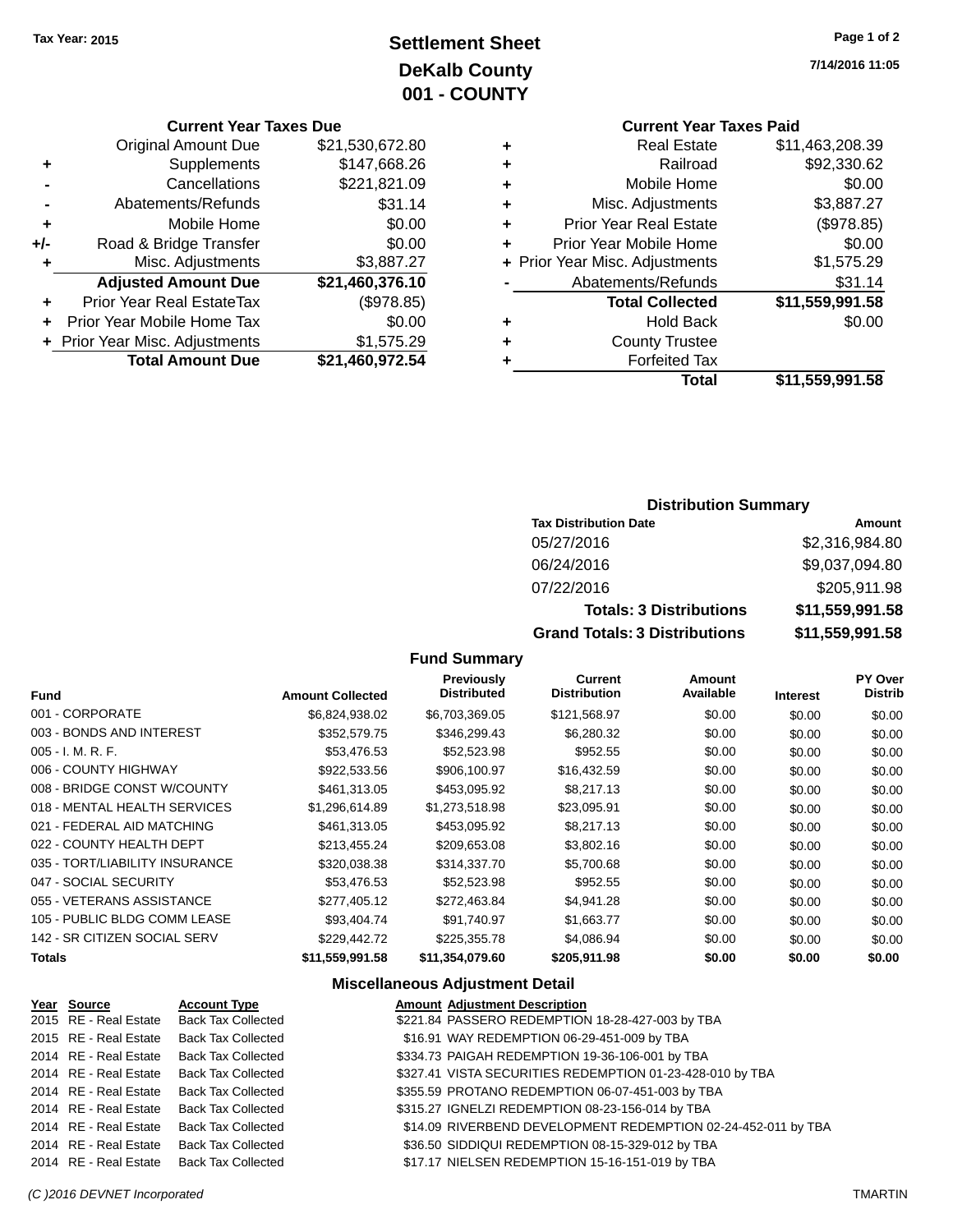# **Settlement Sheet Tax Year: 2015 Page 2 of 2 DeKalb County**

| Year Source           | <b>Account Type</b>       | Amount     |
|-----------------------|---------------------------|------------|
| 2014 RE - Real Estate | <b>Back Tax Collected</b> | \$155.04   |
| 2014 RE - Real Estate | <b>Back Tax Collected</b> | \$19.49    |
| 2015 RE - Real Estate | <b>Back Tax Collected</b> | \$6.57     |
| 2015 RE - Real Estate | <b>Back Tax Collected</b> | \$39.50    |
| 2015 RE - Real Estate | <b>Back Tax Collected</b> | \$21.80    |
| 2015 RE - Real Estate | <b>Back Tax Collected</b> | \$207.16   |
| 2015 RE - Real Estate | <b>Back Tax Collected</b> | \$139.55   |
| 2015 RE - Real Estate | <b>Back Tax Collected</b> | \$67.74    |
| 2015 RE - Real Estate | <b>Back Tax Collected</b> | \$95.69    |
| 2015 RE - Real Estate | Paymt In Lieu of Tax      | \$1,582.24 |
| 2015 RE - Real Estate | Paymt In Lieu of Tax      | \$1,249.30 |
| 2015 RE - Real Estate | Paymt In Lieu of Tax      | \$126.02   |
| 2015 RE - Real Estate | Paymt In Lieu of Tax      | \$112.95   |
| Totals 22 entries     |                           | \$5,462.56 |

**Totals \$31.14 3 entries**

#### **Kart Type Research Account Adjustment Description** 2020-x Collected **3155.04 STILES REDEMPTION 15-15-228-034 by TBA** x Collected **319.49 STILES REDEMPTION 15-15-228-005 by TBA**

**Miscellaneous Adjustment Detail**

- x Collected **2015 80.57 WAY REDEMPTION 06-29-451-024 by TBA**
- 2002 x Collected  $$39.50$  OBERHELMAN REDEMPTION 09-25-478-001 by TBA
- x Collected **201.80 OBERHELMAN REDEMPTION 09-25-451-001 by TBA**
- x Collected **\$207.16 MCCORD REDEMPTION 14-15-351-002 by TBA**
- 22016 x Collected  $$139.55$  JOHNSON REDEMPTION 02-22-307-013 by TBA 2020 x Collected  $$67.74$  NIKOLS REDEMPTION 03-19-429-033 by TBA
- 2020 x Collected  $$95.69$  HALSEY REDEMPTION 06-19-300-034 by TBA
- n Lieu of Tax  $$1,582.24$  HOUSING AUTHORITY DEKALB UNITS by TBA
- n Lieu of Tax  $$1,249.30$  HOUSING AUTHORITY SYCAMORE UNITS by TBA n Lieu of Tax **2015 Real Estate State State State State State State State State State State State State In Lie** n Lieu of Tax  $$112.95$  HOUSING AUTHORITY SUNSET VIEW APARTMENTS by TBA

### **Abatement Detail**

#### **Year Source Account Type Amount Adjustment Description**

2015 RE - Real Estate RE Abatement \$5.01 PTAB INTEREST REFUND 19-26-280-004 by TBA 2015 RE - Real Estate RE Abatement \$25.48 PTAB INTEREST REFUND 03-29-152-012 by TBA 2015 RE - Real Estate RE Abatement \$0.65 PTAB INTEREST REFUND 08-15-426-004 by TBA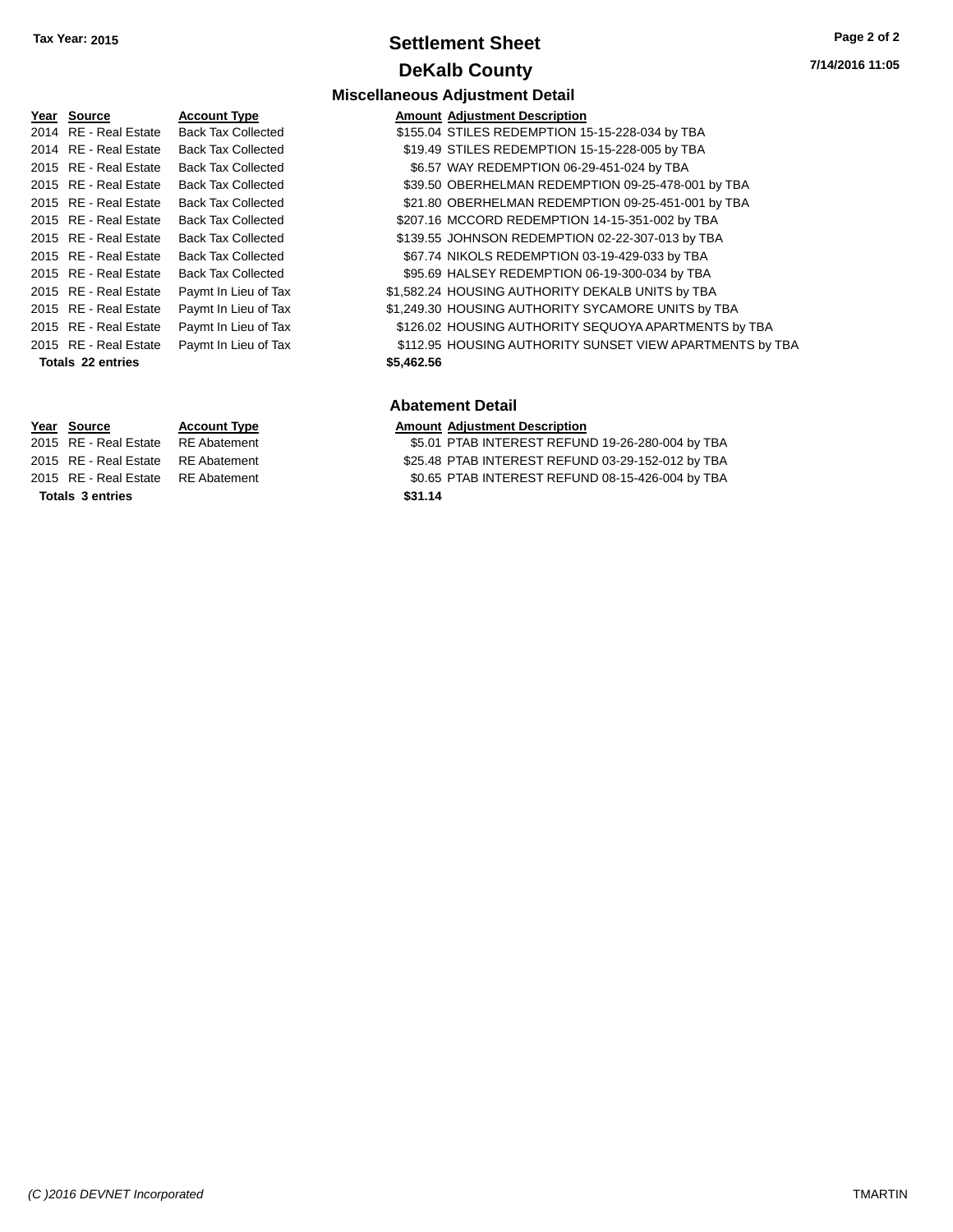# **Settlement Sheet Tax Year: 2015 Page 1 of 2 DeKalb County 002 - FOREST PRESERVE**

**7/14/2016 11:05**

### **Current Year Taxes Paid**

| ٠ | <b>Real Estate</b>             | \$793,706.11 |
|---|--------------------------------|--------------|
| ٠ | Railroad                       | \$6,370.00   |
| ٠ | Mobile Home                    | \$0.00       |
| ٠ | Misc. Adjustments              | \$268.18     |
| ٠ | <b>Prior Year Real Estate</b>  | (\$76.17)    |
|   | Prior Year Mobile Home         | \$0.00       |
|   | + Prior Year Misc. Adjustments | \$110.57     |
|   | Abatements/Refunds             | \$2.15       |
|   | <b>Total Collected</b>         | \$800,376.54 |
| ٠ | <b>Hold Back</b>               | \$0.00       |
| ٠ | <b>County Trustee</b>          |              |
|   | <b>Forfeited Tax</b>           |              |
|   | Total                          | \$800,376.54 |
|   |                                |              |

|                | <b>Current Year Taxes Due</b>  |                |
|----------------|--------------------------------|----------------|
|                | <b>Original Amount Due</b>     | \$1,485,401.71 |
| ٠              | Supplements                    | \$13,576.91    |
|                | Cancellations                  | \$15,303.50    |
| $\blacksquare$ | Abatements/Refunds             | \$2.15         |
| ٠              | Mobile Home                    | \$0.00         |
| +/-            | Road & Bridge Transfer         | \$0.00         |
| ٠              | Misc. Adjustments              | \$268.18       |
|                | <b>Adjusted Amount Due</b>     | \$1,483,941.15 |
| ٠              | Prior Year Real EstateTax      | (\$76.17)      |
| ٠              | Prior Year Mobile Home Tax     | \$0.00         |
|                | + Prior Year Misc. Adjustments | \$110.57       |
|                | <b>Total Amount Due</b>        | \$1,483,975.55 |

# **Distribution Summary**

| PISUIDUUUII JUIIIIIIAI V             |              |  |  |
|--------------------------------------|--------------|--|--|
| <b>Tax Distribution Date</b>         | Amount       |  |  |
| 05/27/2016                           | \$160,304.94 |  |  |
| 06/24/2016                           | \$625,817.28 |  |  |
| 07/22/2016                           | \$14,254.32  |  |  |
| <b>Totals: 3 Distributions</b>       | \$800,376.54 |  |  |
| <b>Grand Totals: 3 Distributions</b> | \$800,376.54 |  |  |

## **Fund Summary**

| <b>Fund</b>                                         | <b>Amount Collected</b> | Previously<br><b>Distributed</b> | Current<br><b>Distribution</b> | Amount<br>Available | <b>Interest</b> | <b>PY Over</b><br><b>Distrib</b> |
|-----------------------------------------------------|-------------------------|----------------------------------|--------------------------------|---------------------|-----------------|----------------------------------|
| 001 - CORPORATE                                     | \$560.451.66            | \$550,470.29                     | \$9.981.37                     | \$0.00              | \$0.00          | \$0.00                           |
| $005 - I. M. R. F.$                                 | \$24,301.83             | \$23,869.02                      | \$432.81                       | \$0.00              | \$0.00          | \$0.00                           |
| 035 - TORT JUDGEMENTS/LIABILITY<br><b>INSURANCE</b> | \$199,390.60            | \$195.839.55                     | \$3,551,05                     | \$0.00              | \$0.00          | \$0.00                           |
| 047 - SOCIAL SECURITY                               | \$16,232.45             | \$15,943.36                      | \$289.09                       | \$0.00              | \$0.00          | \$0.00                           |
| <b>Totals</b>                                       | \$800,376.54            | \$786,122,22                     | \$14,254.32                    | \$0.00              | \$0.00          | \$0.00                           |

### **Miscellaneous Adjustment Detail**

| Year Source           | <b>Account Type</b>       | <b>Amount Adjustment Description</b>                         |
|-----------------------|---------------------------|--------------------------------------------------------------|
| 2015 RE - Real Estate | <b>Back Tax Collected</b> | \$15.30 PASSERO REDEMPTION 18-28-427-003 by TBA              |
| 2015 RE - Real Estate | <b>Back Tax Collected</b> | \$1.17 WAY REDEMPTION 06-29-451-009 by TBA                   |
| 2014 RE - Real Estate | <b>Back Tax Collected</b> | \$23.49 PAIGAH REDEMPTION 19-36-106-001 by TBA               |
| 2014 RE - Real Estate | <b>Back Tax Collected</b> | \$22.98 VISTA SECURITIES REDEMPTION 01-23-428-010 by TBA     |
| 2014 RE - Real Estate | <b>Back Tax Collected</b> | \$24.96 PROTANO REDEMPTION 06-07-451-003 by TBA              |
| 2014 RE - Real Estate | <b>Back Tax Collected</b> | \$22.13 IGNELZI REDEMPTION 08-23-156-014 by TBA              |
| 2014 RE - Real Estate | <b>Back Tax Collected</b> | \$0.99 RIVERBEND DEVELOPMENT REDEMPTION 02-24-452-011 by TBA |
| 2014 RE - Real Estate | <b>Back Tax Collected</b> | \$2.56 SIDDIQUI REDEMPTION 08-15-329-012 by TBA              |
| 2014 RE - Real Estate | <b>Back Tax Collected</b> | \$1.21 NIELSEN REDEMPTION 15-16-151-019 by TBA               |
| 2014 RE - Real Estate | <b>Back Tax Collected</b> | \$10.88 STILES REDEMPTION 15-15-228-034 by TBA               |
| 2014 RE - Real Estate | <b>Back Tax Collected</b> | \$1.37 STILES REDEMPTION 15-15-228-005 by TBA                |
| 2015 RE - Real Estate | <b>Back Tax Collected</b> | \$0.45 WAY REDEMPTION 06-29-451-024 by TBA                   |
| 2015 RE - Real Estate | <b>Back Tax Collected</b> | \$2.73 OBERHELMAN REDEMPTION 09-25-478-001 by TBA            |
| 2015 RE - Real Estate | <b>Back Tax Collected</b> | \$1.50 OBERHELMAN REDEMPTION 09-25-451-001 by TBA            |
| 2015 RE - Real Estate | <b>Back Tax Collected</b> | \$14.29 MCCORD REDEMPTION 14-15-351-002 by TBA               |
| 2015 RE - Real Estate | <b>Back Tax Collected</b> | \$9.63 JOHNSON REDEMPTION 02-22-307-013 by TBA               |
| 2015 RE - Real Estate | <b>Back Tax Collected</b> | \$4.67 NIKOLS REDEMPTION 03-19-429-033 by TBA                |
| 2015 RE - Real Estate | <b>Back Tax Collected</b> | \$6.60 HALSEY REDEMPTION 06-19-300-034 by TBA                |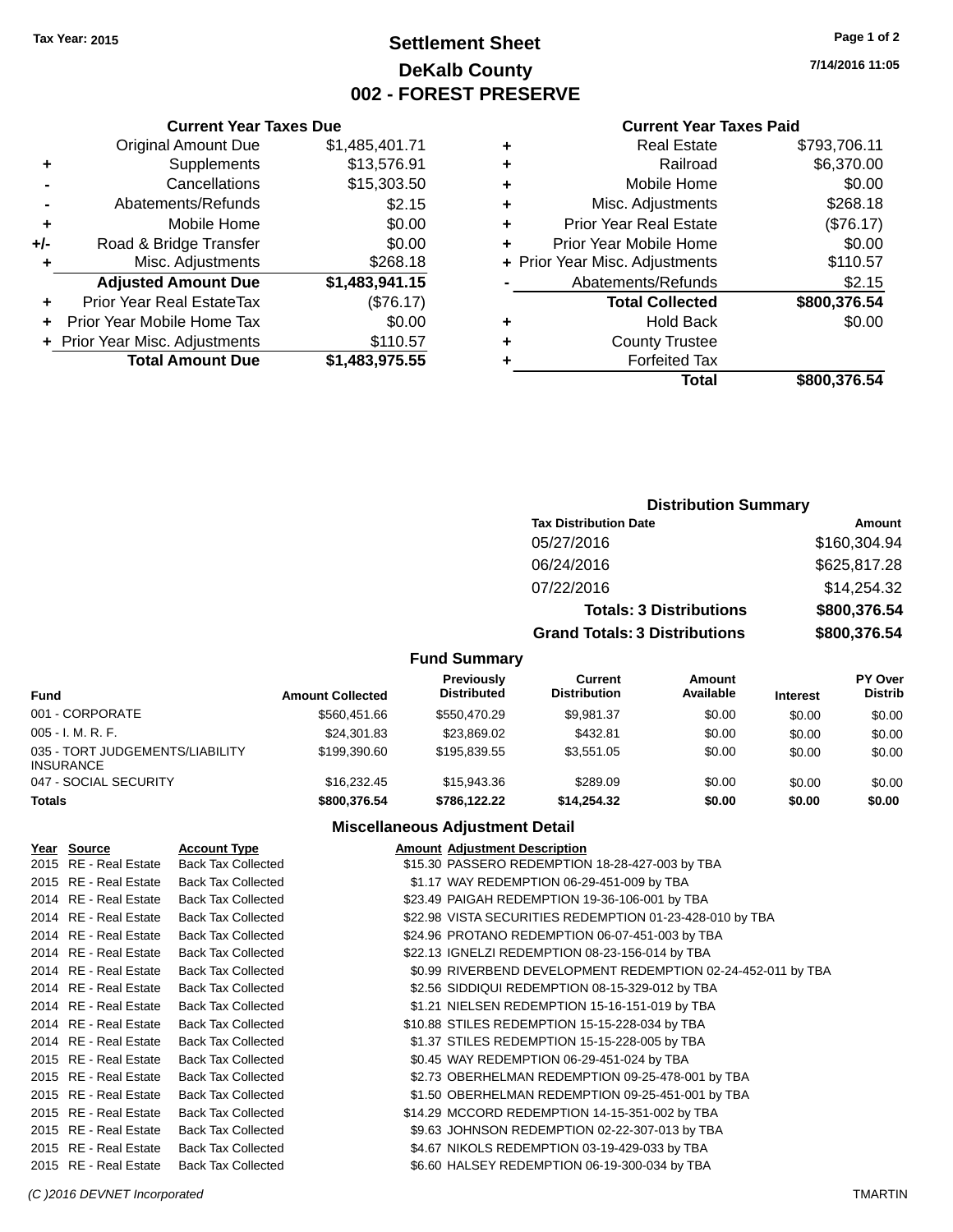# **Settlement Sheet Tax Year: 2015 Page 2 of 2 DeKalb County**

**7/14/2016 11:05**

# **Miscellaneous Adjustment Detail**

|  | <b>Amount Adiustment Description</b> |
|--|--------------------------------------|

| <u>Year Source</u> | <b>Account Type</b>                        | <b>Amount Adjustment Description</b>                   |
|--------------------|--------------------------------------------|--------------------------------------------------------|
|                    | 2015 RE - Real Estate Paymt In Lieu of Tax | \$109.17 HOUSING AUTHORITY DEKALB UNITS by TBA         |
|                    | 2015 RE - Real Estate Paymt In Lieu of Tax | \$86.19 HOUSING AUTHORITY SYCAMORE UNITS by TBA        |
|                    | 2015 RE - Real Estate Paymt In Lieu of Tax | \$8.69 HOUSING AUTHORITY SEQUOYA APARTMENTS by TBA     |
|                    | 2015 RE - Real Estate Paymt In Lieu of Tax | \$7.79 HOUSING AUTHORITY SUNSET VIEW APARTMENTS by TBA |
| Totals 22 entries  |                                            | \$378.75                                               |

#### **Abatement Detail**

#### **Year Source Account Type Amount Adjustment Description**

2015 RE - Real Estate \$0.35 PTAB INTEREST REFUND 19-26-280-004 by TBA RE Abatement

2015 RE - Real Estate RE Abatement \$1.76 PTAB INTEREST REFUND 03-29-152-012 by TBA

2015 RE - Real Estate RE Abatement \$0.04 PTAB INTEREST REFUND 08-15-426-004 by TBA

**Totals \$2.15 3 entries**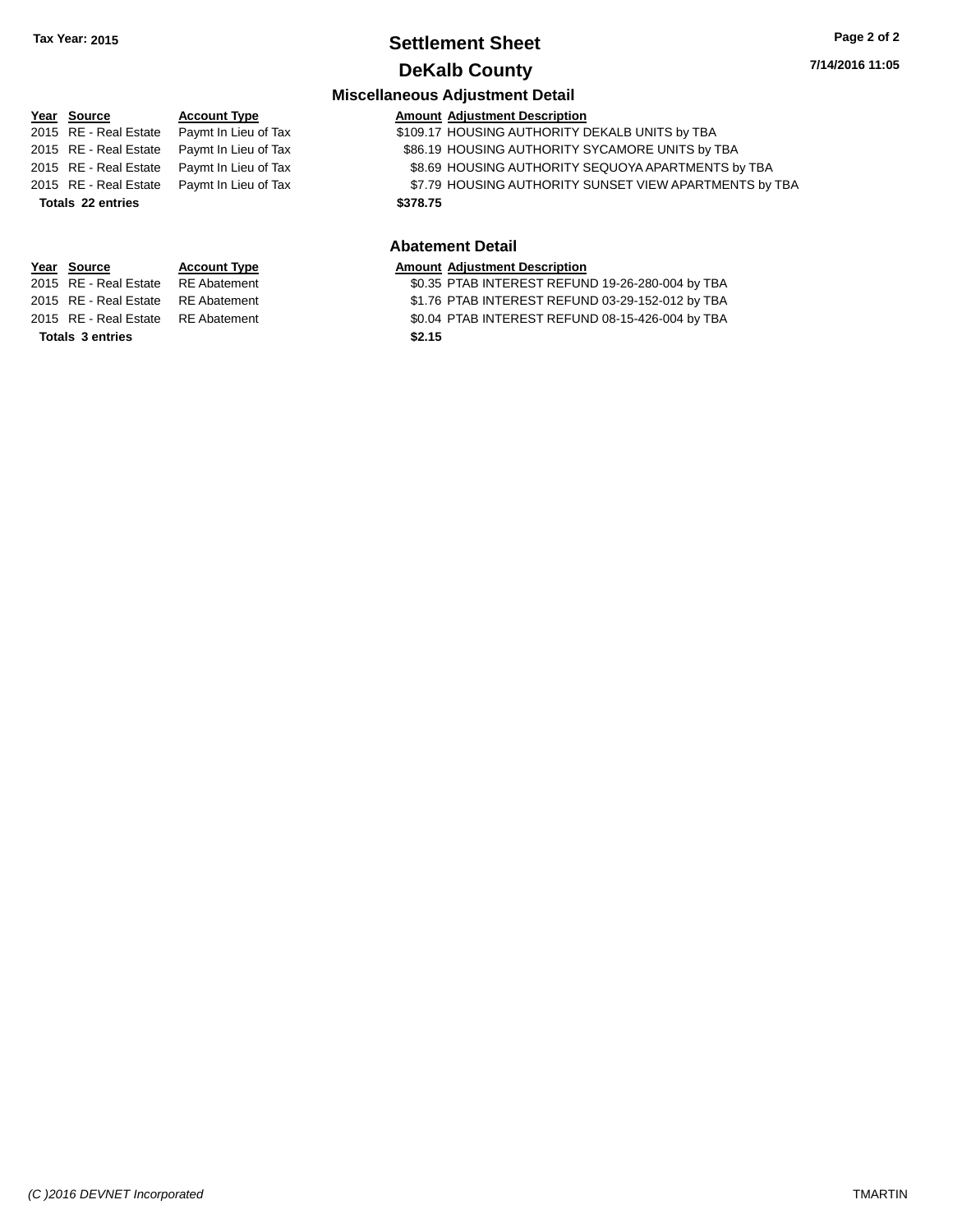# **Settlement Sheet Tax Year: 2015 Page 1 of 1 DeKalb County 003 - AFTON TOWNSHIP**

**7/14/2016 11:05**

# **Current Year Taxes Paid**

|     | <b>Current Year Taxes Due</b>  |             |  |  |  |
|-----|--------------------------------|-------------|--|--|--|
|     | Original Amount Due            | \$75,097.32 |  |  |  |
| ٠   | Supplements                    | \$73.98     |  |  |  |
|     | Cancellations                  | \$84.43     |  |  |  |
|     | Abatements/Refunds             | \$0.00      |  |  |  |
| ٠   | Mobile Home                    | \$0.00      |  |  |  |
| +/- | Road & Bridge Transfer         | \$0.00      |  |  |  |
| ٠   | Misc. Adjustments              | \$0.00      |  |  |  |
|     | <b>Adjusted Amount Due</b>     | \$75,086.87 |  |  |  |
|     | Prior Year Real EstateTax      | \$0.00      |  |  |  |
|     | Prior Year Mobile Home Tax     | \$0.00      |  |  |  |
|     | + Prior Year Misc. Adjustments | \$0.00      |  |  |  |
|     | <b>Total Amount Due</b>        | \$75,086.87 |  |  |  |
|     |                                |             |  |  |  |

| ٠ | <b>Real Estate</b>             | \$41,482.53 |
|---|--------------------------------|-------------|
| ٠ | Railroad                       | \$919.61    |
| ٠ | Mobile Home                    | \$0.00      |
| ٠ | Misc. Adjustments              | \$0.00      |
| ٠ | <b>Prior Year Real Estate</b>  | \$0.00      |
| ٠ | Prior Year Mobile Home         | \$0.00      |
|   | + Prior Year Misc. Adjustments | \$0.00      |
|   | Abatements/Refunds             | \$0.00      |
|   | <b>Total Collected</b>         | \$42,402.14 |
| ٠ | Hold Back                      | \$0.00      |
| ٠ | <b>County Trustee</b>          |             |
|   | <b>Forfeited Tax</b>           |             |
|   | Total                          | \$42,402.14 |
|   |                                |             |

| <b>Distribution Summary</b>          |             |
|--------------------------------------|-------------|
| <b>Tax Distribution Date</b>         | Amount      |
| 05/27/2016                           | \$11,469.48 |
| 06/24/2016                           | \$30,655.25 |
| 07/22/2016                           | \$277.41    |
| <b>Totals: 3 Distributions</b>       | \$42,402.14 |
| <b>Grand Totals: 3 Distributions</b> | \$42,402.14 |

|                                                     |                         | <b>Previously</b><br><b>Distributed</b> | <b>Current</b><br><b>Distribution</b> | Amount<br>Available |                 | <b>PY Over</b><br><b>Distrib</b> |
|-----------------------------------------------------|-------------------------|-----------------------------------------|---------------------------------------|---------------------|-----------------|----------------------------------|
| <b>Fund</b>                                         | <b>Amount Collected</b> |                                         |                                       |                     | <b>Interest</b> |                                  |
| 001 - CORPORATE                                     | \$32,830.21             | \$32.615.44                             | \$214.77                              | \$0.00              | \$0.00          | \$0.00                           |
| $005 - I. M. R. F.$                                 | \$3,670.13              | \$3,646.11                              | \$24.02                               | \$0.00              | \$0.00          | \$0.00                           |
| 027 - AUDIT                                         | \$424.03                | \$421.25                                | \$2.78                                | \$0.00              | \$0.00          | \$0.00                           |
| 035 - TORT JUDGEMENTS/LIABILITY<br><b>INSURANCE</b> | \$1.694.05              | \$1.682.97                              | \$11.08                               | \$0.00              | \$0.00          | \$0.00                           |
| 047 - SOCIAL SECURITY                               | \$3.388.11              | \$3,365.94                              | \$22.17                               | \$0.00              | \$0.00          | \$0.00                           |
| 054 - GENERAL ASSISTANCE                            | \$395.61                | \$393.02                                | \$2.59                                | \$0.00              | \$0.00          | \$0.00                           |
| <b>Totals</b>                                       | \$42,402.14             | \$42,124.73                             | \$277.41                              | \$0.00              | \$0.00          | \$0.00                           |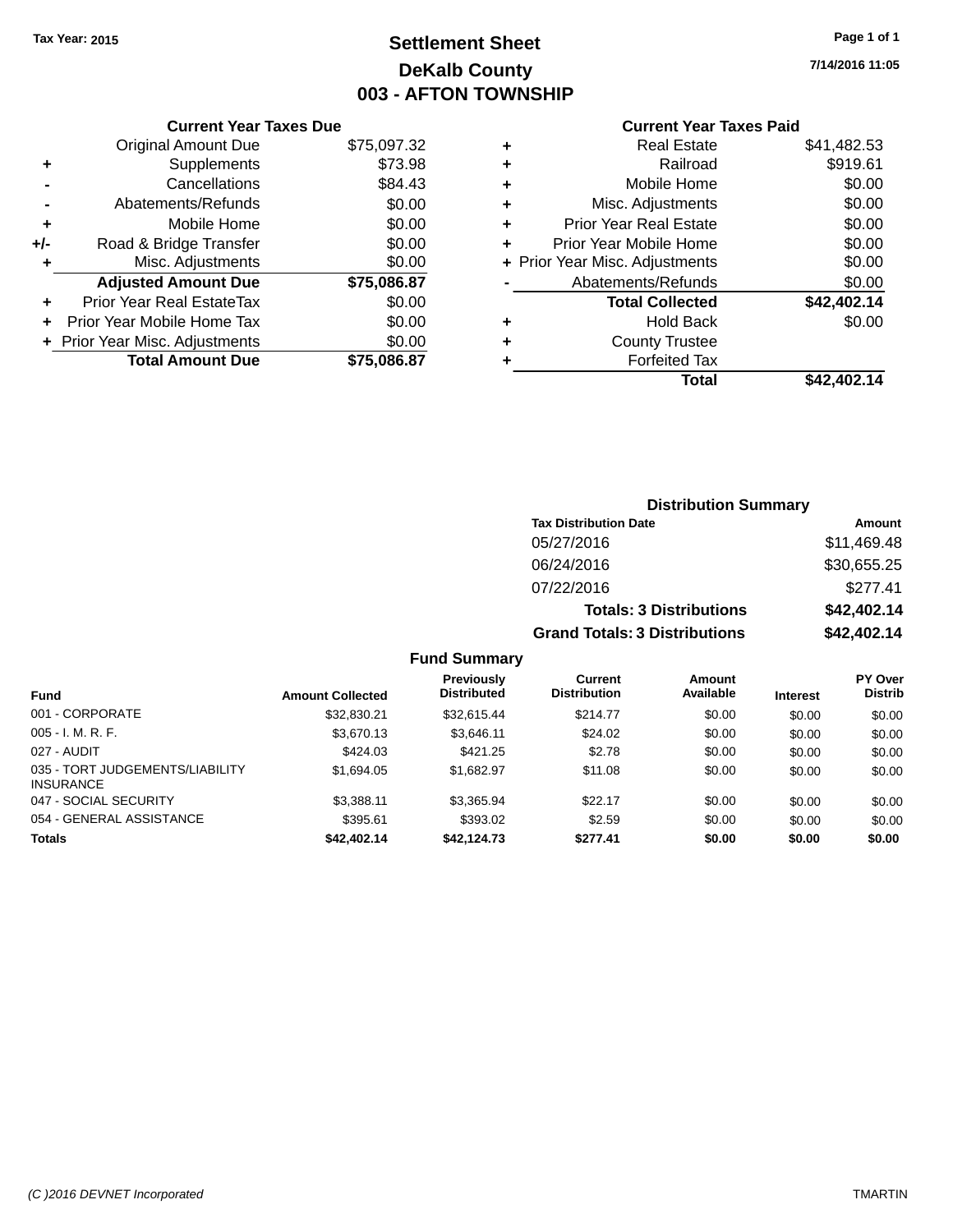# **Settlement Sheet Tax Year: 2015 Page 1 of 1 DeKalb County 004 - AFTON ROAD & BRIDGE**

**7/14/2016 11:05**

|     | <b>Current Year Taxes Due</b>  |              |  |  |  |
|-----|--------------------------------|--------------|--|--|--|
|     | <b>Original Amount Due</b>     | \$310,929.67 |  |  |  |
| ٠   | Supplements                    | \$290.71     |  |  |  |
|     | Cancellations                  | \$331.76     |  |  |  |
|     | Abatements/Refunds             | \$0.00       |  |  |  |
| ٠   | Mobile Home                    | \$0.00       |  |  |  |
| +/- | Road & Bridge Transfer         | (\$8,749.84) |  |  |  |
|     | Misc. Adjustments              | \$0.00       |  |  |  |
|     | <b>Adjusted Amount Due</b>     | \$302,138.78 |  |  |  |
| ÷   | Prior Year Real EstateTax      | \$0.00       |  |  |  |
| ÷   | Prior Year Mobile Home Tax     | \$0.00       |  |  |  |
|     | + Prior Year Misc. Adjustments | \$0.00       |  |  |  |
|     | <b>Total Amount Due</b>        | \$302,138.78 |  |  |  |
|     |                                |              |  |  |  |

#### **Current Year Taxes Paid**

|   | Total                          | \$166,809.97 |
|---|--------------------------------|--------------|
| ٠ | <b>Forfeited Tax</b>           |              |
| ٠ | <b>County Trustee</b>          |              |
| ٠ | Hold Back                      | \$0.00       |
|   | <b>Total Collected</b>         | \$166,809.97 |
|   | Abatements/Refunds             | \$0.00       |
|   | + Prior Year Misc. Adjustments | \$0.00       |
| ٠ | Prior Year Mobile Home         | \$0.00       |
| ٠ | <b>Prior Year Real Estate</b>  | \$0.00       |
| ٠ | Misc. Adjustments              | \$0.00       |
| ٠ | Mobile Home                    | \$0.00       |
| ٠ | Railroad                       | \$3,807.48   |
|   | Real Estate                    | \$163,002.49 |

**Grand Totals: 3 Distributions \$166,809.97**

| <b>Road and Bridge Summary</b> |             |               | <b>Distribution Summary</b>    |              |  |  |
|--------------------------------|-------------|---------------|--------------------------------|--------------|--|--|
| <b>Municipality</b>            | Amt. Due    | Amt. Distrib. | <b>Tax Distribution Date</b>   | Amount       |  |  |
| CITY OF DEKALB                 | \$15,449.93 | \$8,749.84    | 05/27/2016                     | \$45,068.26  |  |  |
| Totals                         | \$15,449.93 | \$8.749.84    | 06/24/2016                     | \$120,651.61 |  |  |
|                                |             |               | 07/22/2016                     | \$1,090.10   |  |  |
|                                |             |               | <b>Totals: 3 Distributions</b> | \$166,809.97 |  |  |

**Fund Summary Fund Interest Amount Collected Distributed PY Over Distrib Amount Available Current Distribution Previously** 007 - ROAD AND BRIDGE 60.00 \$97,848.32 \$97,209.41 \$638.91 \$0.00 \$0.00 \$0.00 \$0.00 008 - BRIDGE CONST W/COUNTY  $$8,464.27$   $$8,408.89$   $$55.38$   $$0.00$   $$0.00$   $$0.00$ 009 - PERMANENT ROAD \$45,366.40 \$45,069.59 \$296.81 \$0.00 \$0.00 \$0.00 010 - EQUIPMENT AND BUILDING \$15,130.98 \$15,031.98 \$99.00 \$0.00 \$0.00 \$0.00 \$0.00 **Totals \$166,809.97 \$165,719.87 \$1,090.10 \$0.00 \$0.00 \$0.00**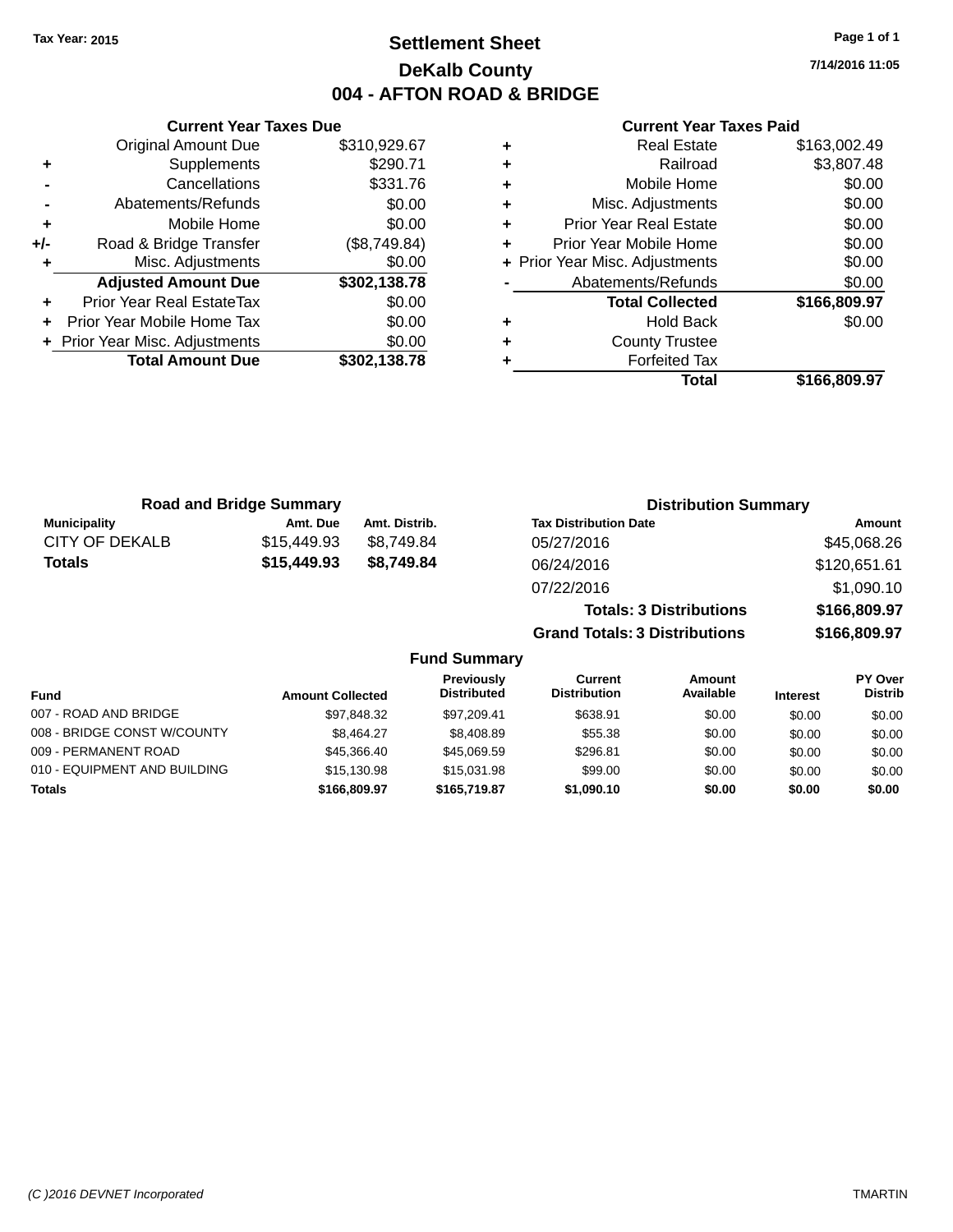# **Settlement Sheet Tax Year: 2015 Page 1 of 1 DeKalb County 005 - CLINTON TOWNSHIP**

**7/14/2016 11:05**

### **Current Year Taxes Paid**

| <b>Original Amount Due</b>   | \$96,667.43                   |
|------------------------------|-------------------------------|
| Supplements                  | \$568.92                      |
| Cancellations                | \$660.69                      |
| Abatements/Refunds           | \$0.00                        |
| Mobile Home                  | \$0.00                        |
| Road & Bridge Transfer       | \$0.00                        |
| Misc. Adjustments            | \$35.67                       |
| <b>Adjusted Amount Due</b>   | \$96,611.33                   |
| Prior Year Real EstateTax    | \$0.00                        |
| Prior Year Mobile Home Tax   | \$0.00                        |
| Prior Year Misc. Adjustments | \$0.00                        |
| <b>Total Amount Due</b>      | \$96,611.33                   |
|                              | <b>Current Year Taxes Due</b> |

| ٠ | <b>Real Estate</b>             | \$53,259.68 |
|---|--------------------------------|-------------|
| ٠ | Railroad                       | \$1,100.96  |
| ٠ | Mobile Home                    | \$0.00      |
| ٠ | Misc. Adjustments              | \$35.67     |
| ٠ | <b>Prior Year Real Estate</b>  | \$0.00      |
| ÷ | Prior Year Mobile Home         | \$0.00      |
|   | + Prior Year Misc. Adjustments | \$0.00      |
|   | Abatements/Refunds             | \$0.00      |
|   | <b>Total Collected</b>         | \$54,396.31 |
| ٠ | <b>Hold Back</b>               | \$0.00      |
| ٠ | <b>County Trustee</b>          |             |
| ٠ | <b>Forfeited Tax</b>           |             |
|   | Total                          | \$54,396.31 |

| <b>Distribution Summary</b>          |             |  |  |  |
|--------------------------------------|-------------|--|--|--|
| <b>Tax Distribution Date</b>         | Amount      |  |  |  |
| 05/27/2016                           | \$13,984.47 |  |  |  |
| 06/24/2016                           | \$39,591.12 |  |  |  |
| 07/22/2016                           | \$820.72    |  |  |  |
| <b>Totals: 3 Distributions</b>       | \$54,396.31 |  |  |  |
| <b>Grand Totals: 3 Distributions</b> | \$54,396.31 |  |  |  |

### **Fund Summary**

| <b>Fund</b>                                         | <b>Amount Collected</b> | Previously<br><b>Distributed</b> | Current<br><b>Distribution</b> | Amount<br>Available | <b>Interest</b> | <b>PY Over</b><br><b>Distrib</b> |
|-----------------------------------------------------|-------------------------|----------------------------------|--------------------------------|---------------------|-----------------|----------------------------------|
| 001 - CORPORATE                                     | \$45,889.39             | \$45,197.02                      | \$692.37                       | \$0.00              | \$0.00          | \$0.00                           |
| $005 - I. M. R. F.$                                 | \$30.67                 | \$30.21                          | \$0.46                         | \$0.00              | \$0.00          | \$0.00                           |
| 027 - AUDIT                                         | \$30.67                 | \$30.21                          | \$0.46                         | \$0.00              | \$0.00          | \$0.00                           |
| 035 - TORT JUDGEMENTS/LIABILITY<br><b>INSURANCE</b> | \$1,689.12              | \$1,663.63                       | \$25.49                        | \$0.00              | \$0.00          | \$0.00                           |
| 047 - SOCIAL SECURITY                               | \$3,378.23              | \$3,327,26                       | \$50.97                        | \$0.00              | \$0.00          | \$0.00                           |
| 054 - GENERAL ASSISTANCE                            | \$3,378.23              | \$3,327,26                       | \$50.97                        | \$0.00              | \$0.00          | \$0.00                           |
| <b>Totals</b>                                       | \$54,396.31             | \$53,575.59                      | \$820.72                       | \$0.00              | \$0.00          | \$0.00                           |

## **Miscellaneous Adjustment Detail**

**Year Source Account Type Amount Adjustment Description** \$35.67 MCCORD REDEMPTION 14-15-351-002 by TBA **Totals \$35.67 1 entries**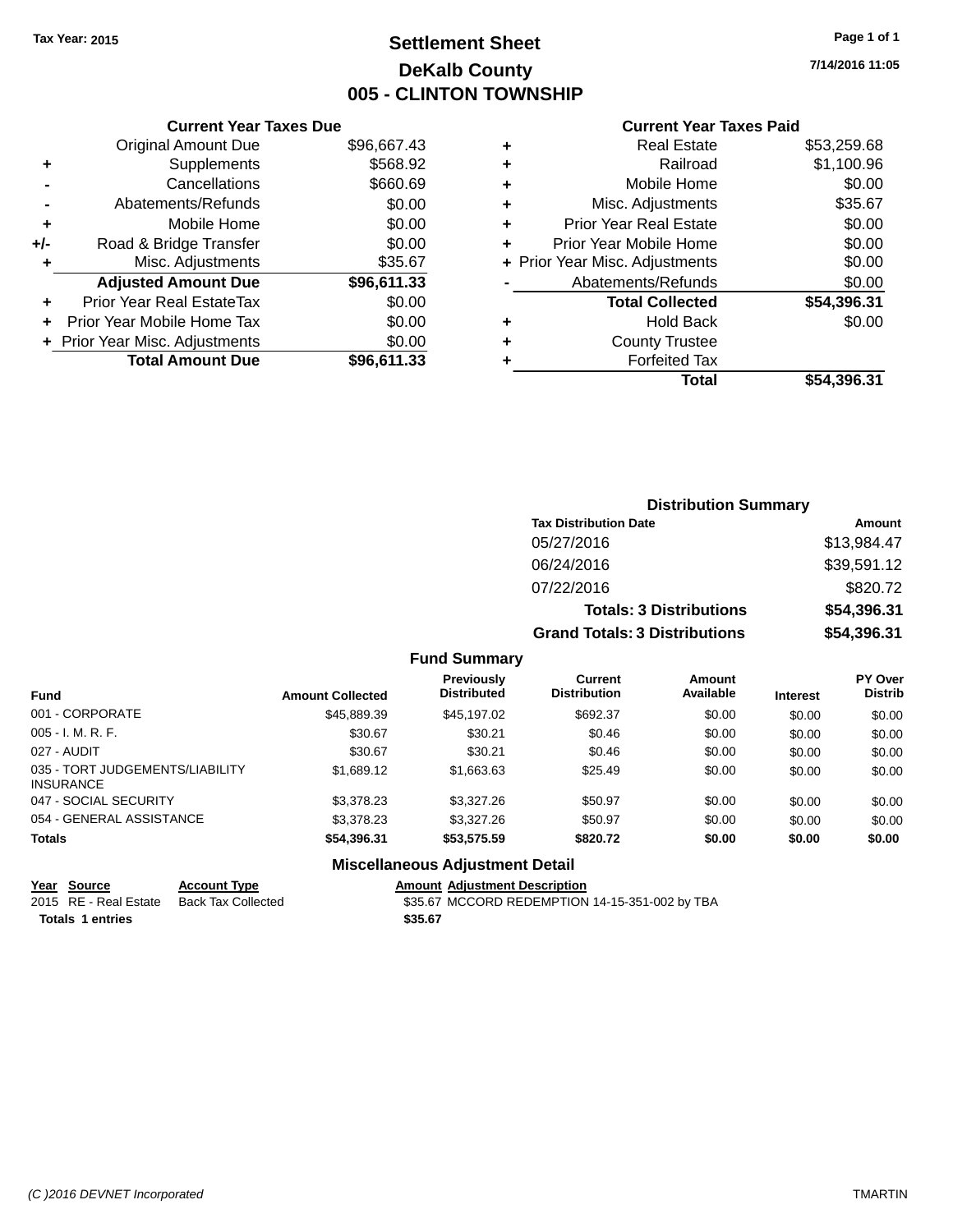# **Settlement Sheet Tax Year: 2015 Page 1 of 1 DeKalb County 006 - CLINTON TWP LIBRARY**

**7/14/2016 11:05**

| <b>Current Year Taxes Due</b> |             |
|-------------------------------|-------------|
| <b>Original Amount Due</b>    | \$89,851.31 |
| Supplements                   | \$528.80    |
| Cancellations                 | \$614.10    |
| Abatements/Refunds            | \$0.00      |
| Mobile Home                   | \$0.00      |
| Road & Bridge Transfer        | \$0.00      |
| Misc. Adjustments             | \$33.15     |
| <b>Adjusted Amount Due</b>    | \$89,799.16 |
| Prior Year Real EstateTax     | \$0.00      |
| Prior Year Mobile Home Tax    | \$0.00      |
| Prior Year Misc. Adjustments  | \$0.00      |
| <b>Total Amount Due</b>       | \$89.799.16 |
|                               |             |

### **Current Year Taxes Paid**

| ٠ | <b>Real Estate</b>             | \$49,503.16 |
|---|--------------------------------|-------------|
| ÷ | Railroad                       | \$1,023.34  |
| ٠ | Mobile Home                    | \$0.00      |
| ٠ | Misc. Adjustments              | \$33.15     |
| ٠ | <b>Prior Year Real Estate</b>  | \$0.00      |
| ٠ | Prior Year Mobile Home         | \$0.00      |
|   | + Prior Year Misc. Adjustments | \$0.00      |
|   | Abatements/Refunds             | \$0.00      |
|   | <b>Total Collected</b>         | \$50,559.65 |
| ٠ | Hold Back                      | \$0.00      |
| ٠ | <b>County Trustee</b>          |             |
| ٠ | <b>Forfeited Tax</b>           |             |
|   | Total                          | \$50,559.65 |
|   |                                |             |

|                                                                         |                                                  |                                                 |                                                | <b>Distribution Summary</b>    |                 |                           |
|-------------------------------------------------------------------------|--------------------------------------------------|-------------------------------------------------|------------------------------------------------|--------------------------------|-----------------|---------------------------|
|                                                                         |                                                  |                                                 | <b>Tax Distribution Date</b>                   |                                |                 | Amount                    |
|                                                                         |                                                  |                                                 | 05/27/2016                                     |                                |                 | \$12,998.45               |
|                                                                         |                                                  |                                                 | 06/24/2016                                     |                                |                 | \$36,798.36               |
|                                                                         |                                                  |                                                 | 07/22/2016                                     |                                |                 | \$762.84                  |
|                                                                         |                                                  |                                                 |                                                | <b>Totals: 3 Distributions</b> |                 | \$50,559.65               |
|                                                                         |                                                  |                                                 | <b>Grand Totals: 3 Distributions</b>           |                                |                 | \$50,559.65               |
|                                                                         |                                                  | <b>Fund Summary</b>                             |                                                |                                |                 |                           |
| <b>Fund</b>                                                             | <b>Amount Collected</b>                          | Previously<br><b>Distributed</b>                | <b>Current</b><br><b>Distribution</b>          | <b>Amount</b><br>Available     | <b>Interest</b> | PY Over<br><b>Distrib</b> |
| 016 - LIBRARY                                                           | \$50,559.65                                      | \$49,796.81                                     | \$762.84                                       | \$0.00                         | \$0.00          | \$0.00                    |
| Totals                                                                  | \$50,559.65                                      | \$49,796.81                                     | \$762.84                                       | \$0.00                         | \$0.00          | \$0.00                    |
|                                                                         |                                                  | <b>Miscellaneous Adjustment Detail</b>          |                                                |                                |                 |                           |
| <u> Year Source</u><br>2015 RE - Real Estate<br><b>Totals 1 entries</b> | <b>Account Type</b><br><b>Back Tax Collected</b> | <b>Amount Adjustment Description</b><br>\$33.15 | \$33.15 MCCORD REDEMPTION 14-15-351-002 by TBA |                                |                 |                           |
|                                                                         |                                                  |                                                 |                                                |                                |                 |                           |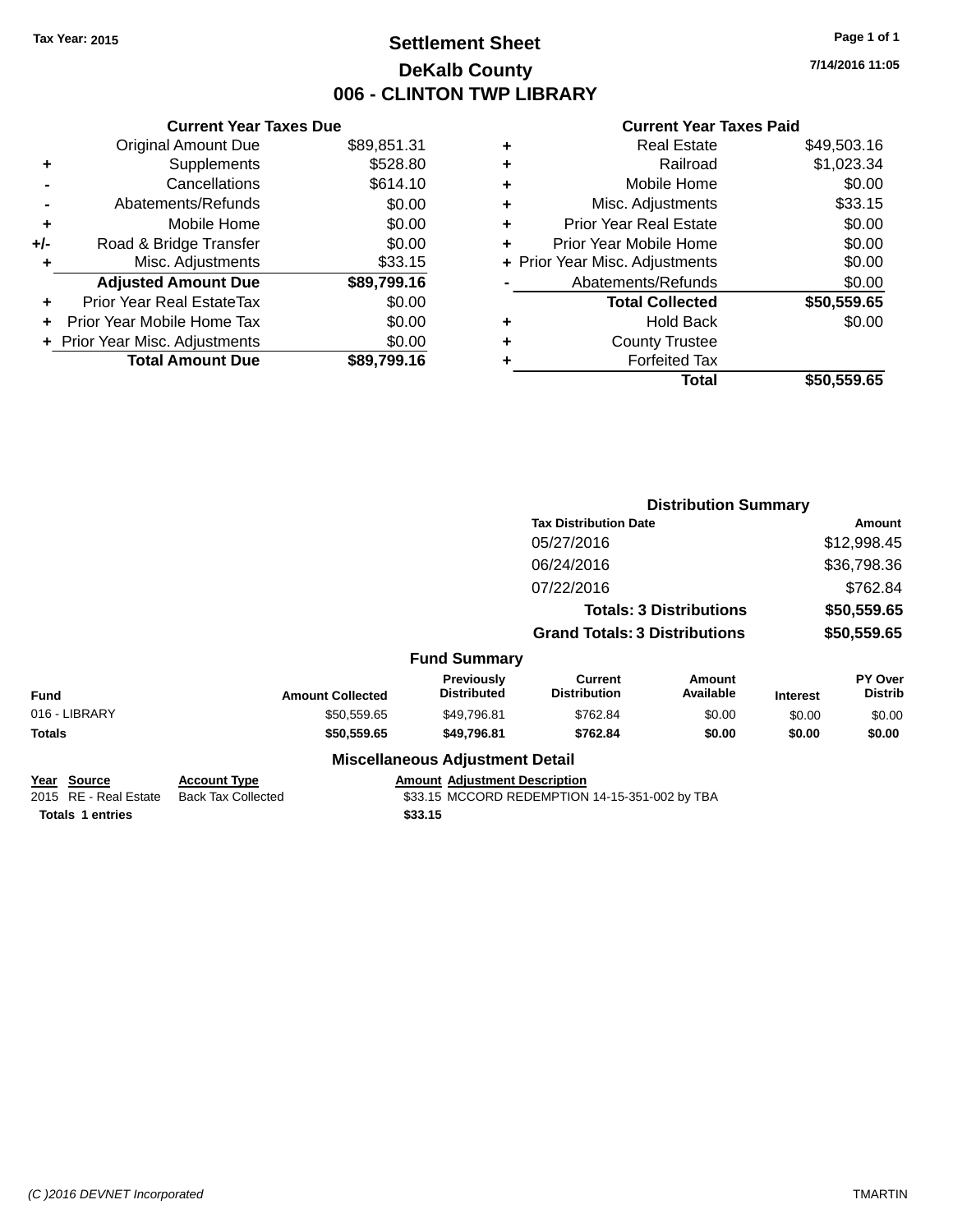# **Settlement Sheet Tax Year: 2015 Page 1 of 1 DeKalb County 007 - CLINTON TWP CEMETERY**

**7/14/2016 11:05**

### **Current Year Taxes Paid**

| <b>Current Year Taxes Due</b>  |             |  |  |
|--------------------------------|-------------|--|--|
| <b>Original Amount Due</b>     | \$22,051.76 |  |  |
| Supplements                    | \$129.78    |  |  |
| Cancellations                  | \$150.71    |  |  |
| Abatements/Refunds             | \$0.00      |  |  |
| Mobile Home                    | \$0.00      |  |  |
| Road & Bridge Transfer         | \$0.00      |  |  |
| Misc. Adjustments              | \$8.14      |  |  |
| <b>Adjusted Amount Due</b>     | \$22,038.97 |  |  |
| Prior Year Real EstateTax      | \$0.00      |  |  |
| Prior Year Mobile Home Tax     | \$0.00      |  |  |
| + Prior Year Misc. Adjustments | \$0.00      |  |  |
| <b>Total Amount Due</b>        | \$22,038.97 |  |  |
|                                |             |  |  |

|   | <b>Real Estate</b>             | \$12,149.79 |
|---|--------------------------------|-------------|
| ٠ | Railroad                       | \$251.16    |
| ٠ | Mobile Home                    | \$0.00      |
| ٠ | Misc. Adjustments              | \$8.14      |
| ٠ | <b>Prior Year Real Estate</b>  | \$0.00      |
| ٠ | Prior Year Mobile Home         | \$0.00      |
|   | + Prior Year Misc. Adjustments | \$0.00      |
|   | Abatements/Refunds             | \$0.00      |
|   | <b>Total Collected</b>         | \$12,409.09 |
| ٠ | Hold Back                      | \$0.00      |
| ٠ | <b>County Trustee</b>          |             |
| ٠ | <b>Forfeited Tax</b>           |             |
|   | Total                          | \$12,409.09 |
|   |                                |             |

|                                      |                                                  |                                         | <b>Distribution Summary</b>                   |                                |                 |                                  |  |
|--------------------------------------|--------------------------------------------------|-----------------------------------------|-----------------------------------------------|--------------------------------|-----------------|----------------------------------|--|
|                                      |                                                  | <b>Tax Distribution Date</b>            |                                               |                                |                 | Amount                           |  |
|                                      |                                                  |                                         | 05/27/2016                                    |                                |                 | \$3,190.12                       |  |
|                                      |                                                  |                                         | 06/24/2016                                    |                                |                 | \$9,031.75                       |  |
|                                      |                                                  |                                         | 07/22/2016                                    |                                |                 | \$187.22                         |  |
|                                      |                                                  |                                         |                                               | <b>Totals: 3 Distributions</b> |                 | \$12,409.09                      |  |
|                                      |                                                  |                                         | <b>Grand Totals: 3 Distributions</b>          |                                |                 | \$12,409.09                      |  |
|                                      |                                                  | <b>Fund Summary</b>                     |                                               |                                |                 |                                  |  |
| <b>Fund</b>                          | <b>Amount Collected</b>                          | <b>Previously</b><br><b>Distributed</b> | <b>Current</b><br><b>Distribution</b>         | <b>Amount</b><br>Available     | <b>Interest</b> | <b>PY Over</b><br><b>Distrib</b> |  |
| 017 - CEMETERY                       | \$12,409.09                                      | \$12,221.87                             | \$187.22                                      | \$0.00                         | \$0.00          | \$0.00                           |  |
| <b>Totals</b>                        | \$12,409.09                                      | \$12,221.87                             | \$187.22                                      | \$0.00                         | \$0.00          | \$0.00                           |  |
|                                      |                                                  | <b>Miscellaneous Adjustment Detail</b>  |                                               |                                |                 |                                  |  |
| Year Source<br>2015 RE - Real Estate | <b>Account Type</b><br><b>Back Tax Collected</b> | <b>Amount Adjustment Description</b>    | \$8.14 MCCORD REDEMPTION 14-15-351-002 by TBA |                                |                 |                                  |  |

**Totals \$8.14 1 entries**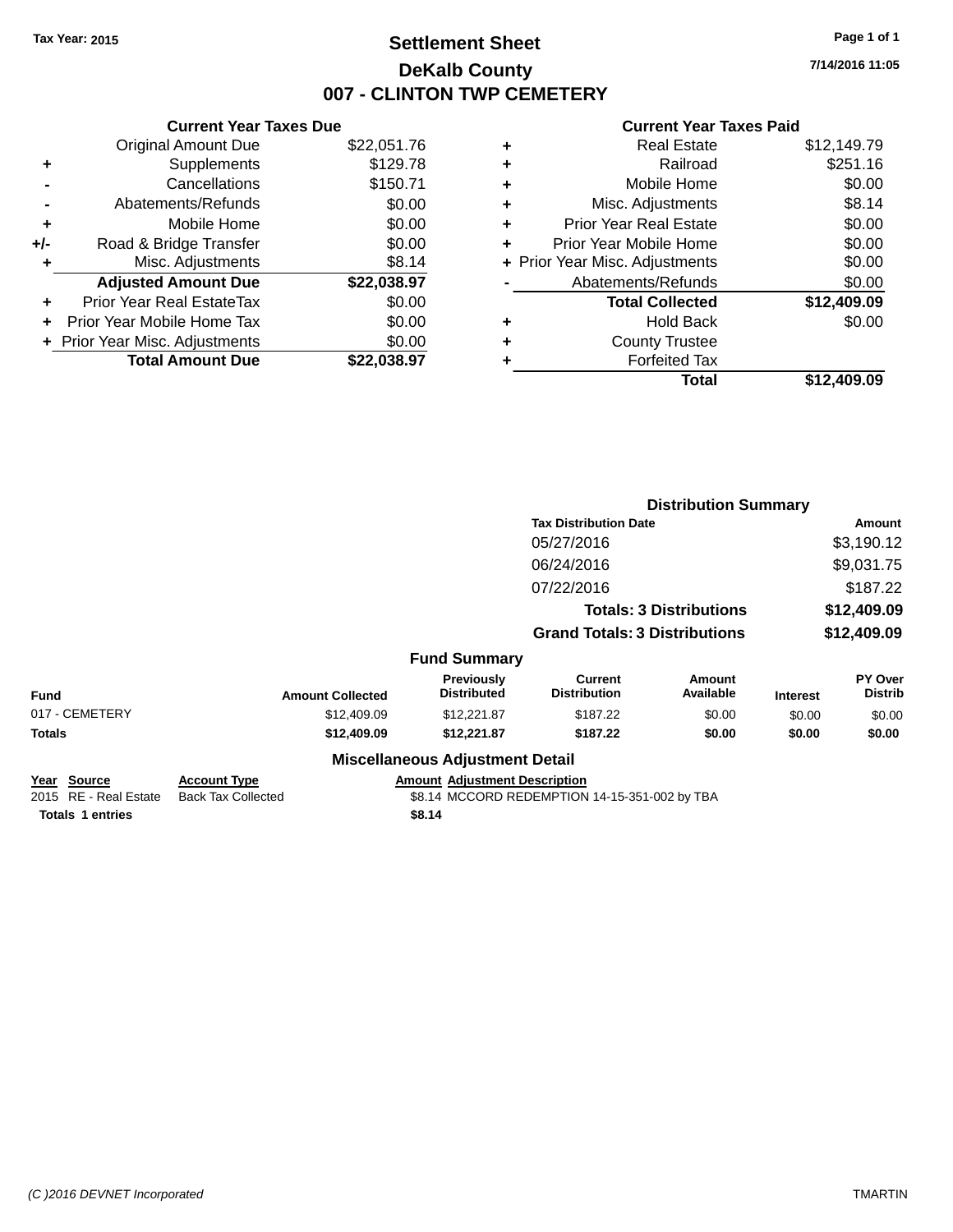# **Settlement Sheet Tax Year: 2015 Page 1 of 1 DeKalb County 008 - CLINTON COMM BLDG**

**7/14/2016 11:05**

#### **Current Year Taxes Paid**

|     | <b>Current Year Taxes Due</b>  |            |  |  |
|-----|--------------------------------|------------|--|--|
|     | <b>Original Amount Due</b>     | \$9,300.05 |  |  |
| ٠   | Supplements                    | \$54.75    |  |  |
|     | Cancellations                  | \$63.56    |  |  |
|     | Abatements/Refunds             | \$0.00     |  |  |
| ٠   | Mobile Home                    | \$0.00     |  |  |
| +/- | Road & Bridge Transfer         | \$0.00     |  |  |
| ٠   | Misc. Adjustments              | \$3.43     |  |  |
|     | <b>Adjusted Amount Due</b>     | \$9,294.67 |  |  |
| ٠   | Prior Year Real EstateTax      | \$0.00     |  |  |
|     | Prior Year Mobile Home Tax     | \$0.00     |  |  |
|     | + Prior Year Misc. Adjustments | \$0.00     |  |  |
|     | <b>Total Amount Due</b>        | \$9.294.67 |  |  |

| ٠ | <b>Real Estate</b>             | \$5,124.12 |
|---|--------------------------------|------------|
| ÷ | Railroad                       | \$105.93   |
| ٠ | Mobile Home                    | \$0.00     |
| ٠ | Misc. Adjustments              | \$3.43     |
| ٠ | <b>Prior Year Real Estate</b>  | \$0.00     |
| ٠ | Prior Year Mobile Home         | \$0.00     |
|   | + Prior Year Misc. Adjustments | \$0.00     |
|   | Abatements/Refunds             | \$0.00     |
|   | <b>Total Collected</b>         | \$5,233.48 |
| ٠ | Hold Back                      | \$0.00     |
| ٠ | <b>County Trustee</b>          |            |
| ٠ | <b>Forfeited Tax</b>           |            |
|   | Total                          | \$5,233.48 |
|   |                                |            |

|                                      |                                                  |                                        | <b>Distribution Summary</b>                   |                                |                 |                           |
|--------------------------------------|--------------------------------------------------|----------------------------------------|-----------------------------------------------|--------------------------------|-----------------|---------------------------|
|                                      |                                                  |                                        | <b>Tax Distribution Date</b>                  |                                |                 | Amount                    |
|                                      |                                                  |                                        | 05/27/2016                                    |                                |                 | \$1,345.44                |
|                                      |                                                  |                                        | 06/24/2016                                    |                                |                 | \$3,809.10                |
|                                      |                                                  |                                        | 07/22/2016                                    |                                |                 | \$78.94                   |
|                                      |                                                  |                                        |                                               | <b>Totals: 3 Distributions</b> |                 | \$5,233.48                |
|                                      |                                                  |                                        | <b>Grand Totals: 3 Distributions</b>          |                                |                 | \$5,233.48                |
|                                      |                                                  | <b>Fund Summary</b>                    |                                               |                                |                 |                           |
| <b>Fund</b>                          | <b>Amount Collected</b>                          | Previously<br><b>Distributed</b>       | <b>Current</b><br><b>Distribution</b>         | <b>Amount</b><br>Available     | <b>Interest</b> | PY Over<br><b>Distrib</b> |
| 001 - CORPORATE                      | \$5,233.48                                       | \$5,154.54                             | \$78.94                                       | \$0.00                         | \$0.00          | \$0.00                    |
| <b>Totals</b>                        | \$5,233.48                                       | \$5,154.54                             | \$78.94                                       | \$0.00                         | \$0.00          | \$0.00                    |
|                                      |                                                  | <b>Miscellaneous Adjustment Detail</b> |                                               |                                |                 |                           |
| Year Source<br>2015 RE - Real Estate | <b>Account Type</b><br><b>Back Tax Collected</b> | <b>Amount Adjustment Description</b>   | \$3.43 MCCORD REDEMPTION 14-15-351-002 by TBA |                                |                 |                           |
| <b>Totals 1 entries</b>              |                                                  | \$3.43                                 |                                               |                                |                 |                           |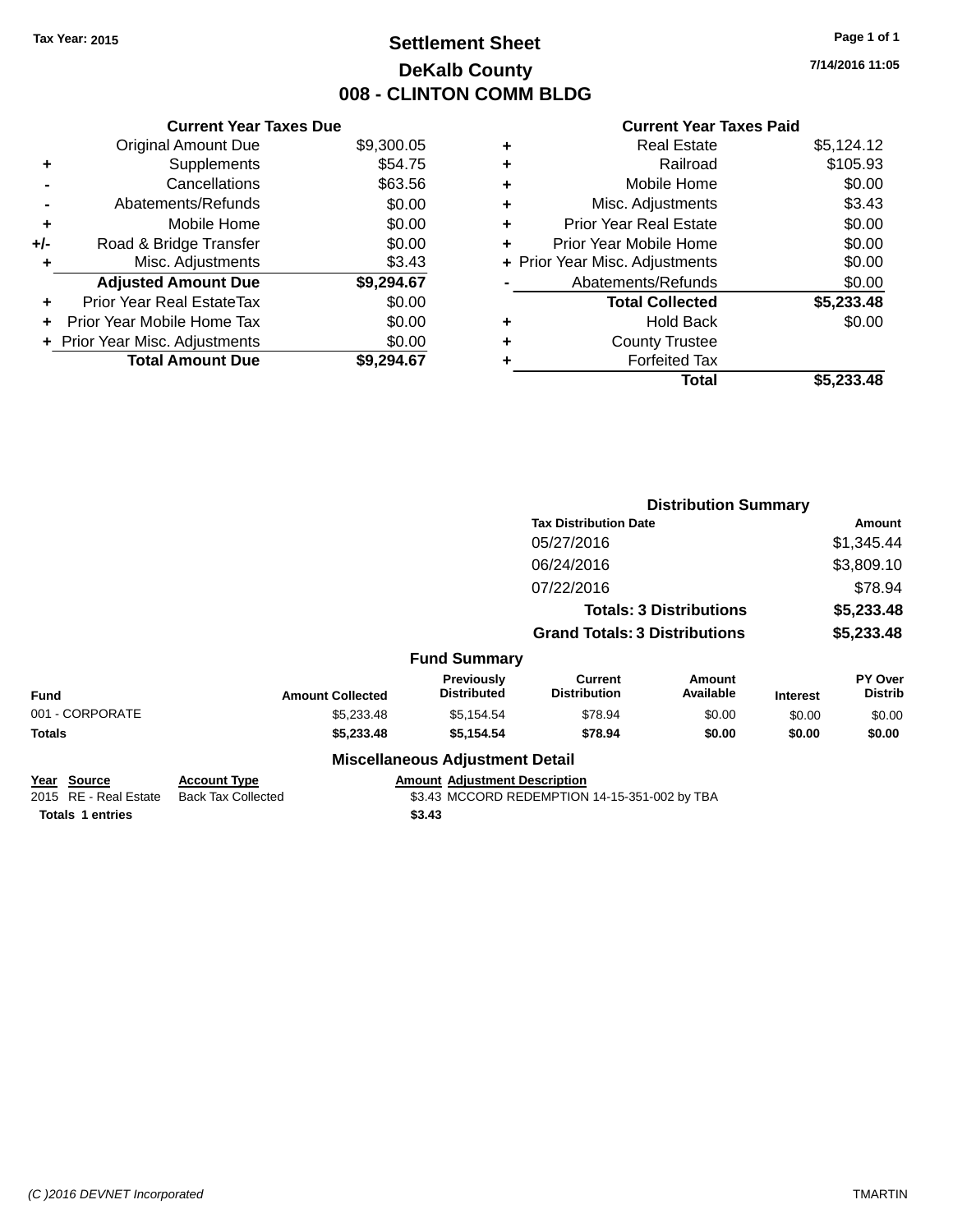# **Settlement Sheet Tax Year: 2015 Page 1 of 1 DeKalb County 009 - CLINTON ROAD & BRIDGE**

**7/14/2016 11:05**

#### **Current Year Taxes Paid**

|     | <b>Current Year Taxes Due</b>  |               |  |  |
|-----|--------------------------------|---------------|--|--|
|     | <b>Original Amount Due</b>     | \$251,007.73  |  |  |
| ٠   | Supplements                    | \$1,274.51    |  |  |
|     | Cancellations                  | \$1,493.95    |  |  |
|     | Abatements/Refunds             | \$0.00        |  |  |
| ٠   | Mobile Home                    | \$0.00        |  |  |
| +/- | Road & Bridge Transfer         | (\$17,997.17) |  |  |
|     | Misc. Adjustments              | \$92.61       |  |  |
|     | <b>Adjusted Amount Due</b>     | \$232,883.73  |  |  |
|     | Prior Year Real EstateTax      | \$0.00        |  |  |
|     | Prior Year Mobile Home Tax     | \$0.00        |  |  |
|     | + Prior Year Misc. Adjustments | \$0.00        |  |  |
|     | <b>Total Amount Due</b>        | \$232,883,73  |  |  |
|     |                                |               |  |  |

| <b>Real Estate</b>             | \$120,420.92 |
|--------------------------------|--------------|
| Railroad                       | \$2,733.94   |
| Mobile Home                    | \$0.00       |
| Misc. Adjustments              | \$92.61      |
| <b>Prior Year Real Estate</b>  | \$0.00       |
| Prior Year Mobile Home         | \$0.00       |
| + Prior Year Misc. Adjustments | \$0.00       |
| Abatements/Refunds             | \$0.00       |
| <b>Total Collected</b>         | \$123,247.47 |
| <b>Hold Back</b>               | \$0.00       |
| <b>County Trustee</b>          |              |
| <b>Forfeited Tax</b>           |              |
| Total                          | \$123,247.47 |
|                                |              |

| <b>Road and Bridge Summary</b> |             |                     | <b>Distribution Summary</b>          |              |
|--------------------------------|-------------|---------------------|--------------------------------------|--------------|
| <b>Municipality</b>            | Amt. Due    | Amt. Distrib.       | <b>Tax Distribution Date</b>         | Amount       |
| <b>VILLAGE OF WATERMAN</b>     | \$31,909.70 | \$17,997.17         | 05/27/2016                           | \$31,622.52  |
| <b>Totals</b>                  | \$31,909.70 | \$17,997.17         | 06/24/2016                           | \$89,769.10  |
|                                |             |                     | 07/22/2016                           | \$1,855.85   |
|                                |             |                     | <b>Totals: 3 Distributions</b>       | \$123,247.47 |
|                                |             |                     | <b>Grand Totals: 3 Distributions</b> | \$123,247.47 |
|                                |             | <b>Fund Summary</b> |                                      |              |

| <b>Fund</b>                             | <b>Amount Collected</b> | <b>Previously</b><br><b>Distributed</b> | Current<br><b>Distribution</b> | Amount<br>Available | <b>Interest</b> | <b>PY Over</b><br><b>Distrib</b> |
|-----------------------------------------|-------------------------|-----------------------------------------|--------------------------------|---------------------|-----------------|----------------------------------|
| 007 - ROAD AND BRIDGE                   | \$47.841.60             | \$47.123.47                             | \$718.13                       | \$0.00              | \$0.00          | \$0.00                           |
| 009 - PERMANENT ROAD                    | \$48,393.24             | \$47,663.09                             | \$730.15                       | \$0.00              | \$0.00          | \$0.00                           |
| 010 - EQUIPMENT AND BUILDING            | \$23,072.33             | \$22,724.21                             | \$348.12                       | \$0.00              | \$0.00          | \$0.00                           |
| 035 - TORT JUDGEMENTS/LIABILITY<br>INS. | \$3.940.30              | \$3.880.85                              | \$59.45                        | \$0.00              | \$0.00          | \$0.00                           |
| <b>Totals</b>                           | \$123,247.47            | \$121.391.62                            | \$1.855.85                     | \$0.00              | \$0.00          | \$0.00                           |
|                                         |                         | Miccollonceus Adiustment Detail         |                                |                     |                 |                                  |

### **Miscellaneous Adjustment Detail**

**Totals 1 entries** \$92.61

**Year Source Account Type Account Type Amount Adjustment Description**<br>2015 RE - Real Estate Back Tax Collected \$92.61 MCCORD REDEMPTION  $$92.61$  MCCORD REDEMPTION 14-15-351-002 by TBA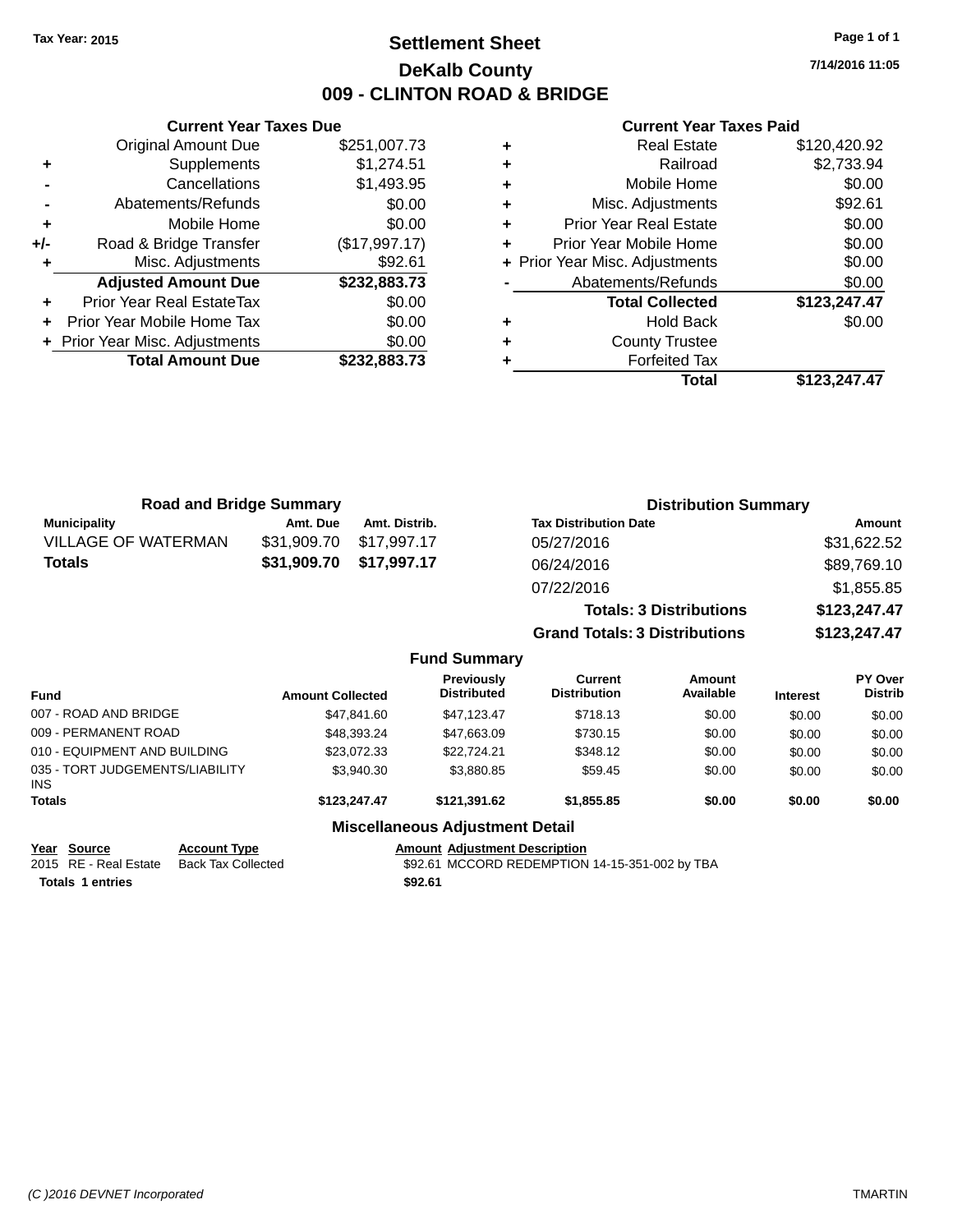# **Settlement Sheet Tax Year: 2015 Page 1 of 1 DeKalb County 010 - CORTLAND TOWNSHIP**

**7/14/2016 11:05**

#### **Current Year Taxes Paid**

|     | Original Amount Due              | \$256,634.92 | ٠    |
|-----|----------------------------------|--------------|------|
|     | Supplements                      | \$1,510.43   | ٠    |
|     | Cancellations                    | \$1,822.26   | ٠    |
|     | Abatements/Refunds               | \$0.00       | ٠    |
|     | Mobile Home                      | \$0.00       |      |
| +/- | Road & Bridge Transfer           | \$0.00       | ٠    |
|     | Misc. Adjustments                | \$6.16       | Prio |
|     | <b>Adjusted Amount Due</b>       | \$256,329.25 |      |
|     | <b>Prior Year Real EstateTax</b> | (\$0.88)     |      |
|     | Prior Year Mobile Home Tax       | \$0.00       | ٠    |
|     | + Prior Year Misc. Adjustments   | \$0.00       | ٠    |
|     | <b>Total Amount Due</b>          | \$256,328.37 |      |
|     |                                  |              |      |

**Current Year Taxes Due**

|   | <b>Real Estate</b>             | \$134,497.74 |
|---|--------------------------------|--------------|
| ٠ | Railroad                       | \$999.80     |
| ٠ | Mobile Home                    | \$0.00       |
| ٠ | Misc. Adjustments              | \$6.16       |
| ٠ | <b>Prior Year Real Estate</b>  | (\$0.88)     |
|   | Prior Year Mobile Home         | \$0.00       |
|   | + Prior Year Misc. Adjustments | \$0.00       |
|   | Abatements/Refunds             | \$0.00       |
|   | <b>Total Collected</b>         | \$135,502.82 |
|   | <b>Hold Back</b>               | \$0.00       |
| ٠ | <b>County Trustee</b>          |              |
|   | <b>Forfeited Tax</b>           |              |
|   | Total                          | \$135,502.82 |
|   |                                |              |

# **Distribution Summary Tax Distribution Date Amount** 05/27/2016 \$26,568.87 06/24/2016 \$106,679.14 07/22/2016 \$2,254.81 **Totals: 3 Distributions \$135,502.82 Grand Totals: 3 Distributions \$135,502.82**

### **Fund Summary**

| <b>Fund</b>                                   | <b>Amount Collected</b> | <b>Previously</b><br><b>Distributed</b> | Current<br><b>Distribution</b> | <b>Amount</b><br>Available | <b>Interest</b> | <b>PY Over</b><br><b>Distrib</b> |
|-----------------------------------------------|-------------------------|-----------------------------------------|--------------------------------|----------------------------|-----------------|----------------------------------|
| 001 - CORPORATE                               | \$108,753.17            | \$106.943.51                            | \$1,809.66                     | \$0.00                     | \$0.00          | \$0.00                           |
| $005 - I. M. R. F.$                           | \$8,240.73              | \$8,103.60                              | \$137.13                       | \$0.00                     | \$0.00          | \$0.00                           |
| 027 - AUDIT                                   | \$1,689.60              | \$1,661.48                              | \$28.12                        | \$0.00                     | \$0.00          | \$0.00                           |
| 035 - TORT JUDGEMENTS/LIABILITY<br><b>INS</b> | \$6.333.14              | \$6,227,75                              | \$105.39                       | \$0.00                     | \$0.00          | \$0.00                           |
| 047 - SOCIAL SECURITY                         | \$5,286.66              | \$5,198.68                              | \$87.98                        | \$0.00                     | \$0.00          | \$0.00                           |
| 054 - GENERAL ASSISTANCE                      | \$5,199.52              | \$5.112.99                              | \$86.53                        | \$0.00                     | \$0.00          | \$0.00                           |
| <b>Totals</b>                                 | \$135,502.82            | \$133,248.01                            | \$2,254.81                     | \$0.00                     | \$0.00          | \$0.00                           |

## **Miscellaneous Adjustment Detail**

| Year Source             | <b>Account Type</b> | <b>Amount Adiustment Description</b>              |
|-------------------------|---------------------|---------------------------------------------------|
| 2015 RE - Real Estate   | Back Tax Collected  | \$3.97 OBERHELMAN REDEMPTION 09-25-478-001 by TBA |
| 2015 RE - Real Estate   | Back Tax Collected  | \$2.19 OBERHELMAN REDEMPTION 09-25-451-001 by TBA |
| <b>Totals 2 entries</b> |                     | \$6.16                                            |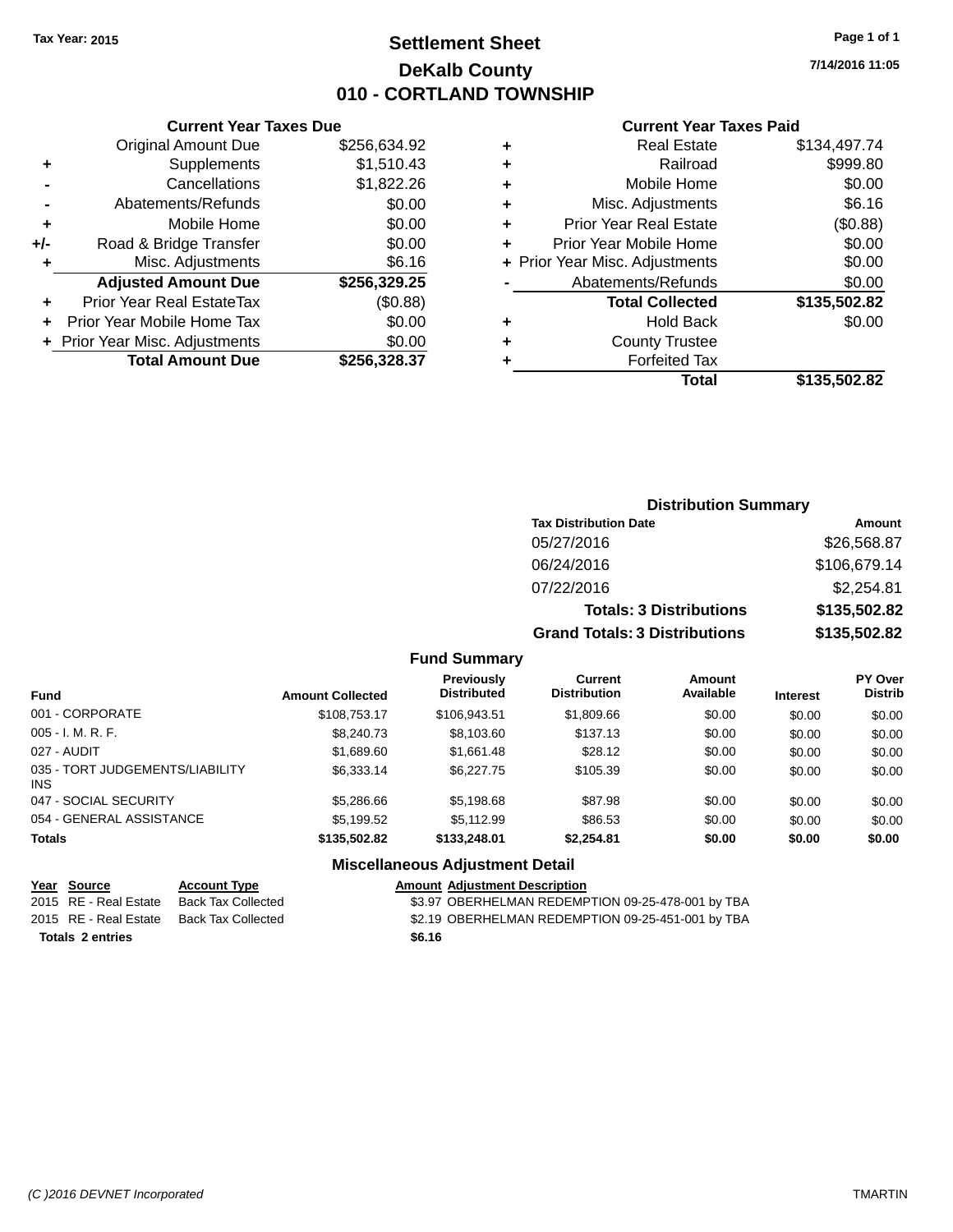# **Settlement Sheet Tax Year: 2015 Page 1 of 1 DeKalb County 011 - CORTLAND ROAD & BRIDGE**

**7/14/2016 11:05**

### **Current Year Taxes Paid**

|     | <b>Current Year Taxes Due</b>              |               |  |  |  |  |
|-----|--------------------------------------------|---------------|--|--|--|--|
|     | \$465,580.32<br><b>Original Amount Due</b> |               |  |  |  |  |
| ٠   | Supplements                                | \$2,476.73    |  |  |  |  |
|     | Cancellations                              | \$2,989.37    |  |  |  |  |
|     | Abatements/Refunds                         | \$0.00        |  |  |  |  |
| ٠   | Mobile Home                                | \$0.00        |  |  |  |  |
| +/- | Road & Bridge Transfer                     | (\$23,383.21) |  |  |  |  |
|     | \$11.19<br>Misc. Adjustments               |               |  |  |  |  |
|     | <b>Adjusted Amount Due</b>                 | \$441,695.66  |  |  |  |  |
| ٠   | Prior Year Real EstateTax                  | (\$1.44)      |  |  |  |  |
|     | Prior Year Mobile Home Tax                 | \$0.00        |  |  |  |  |
|     | + Prior Year Misc. Adjustments             | \$0.00        |  |  |  |  |
|     | <b>Total Amount Due</b>                    | \$441,694.22  |  |  |  |  |
|     |                                            |               |  |  |  |  |

|   | <b>Real Estate</b>             | \$220,640.09 |
|---|--------------------------------|--------------|
| ÷ | Railroad                       | \$1,793.45   |
| ٠ | Mobile Home                    | \$0.00       |
| ٠ | Misc. Adjustments              | \$11.19      |
| ٠ | <b>Prior Year Real Estate</b>  | (\$1.44)     |
| ÷ | Prior Year Mobile Home         | \$0.00       |
|   | + Prior Year Misc. Adjustments | \$0.00       |
|   | Abatements/Refunds             | \$0.00       |
|   | <b>Total Collected</b>         | \$222,443.29 |
| ٠ | <b>Hold Back</b>               | \$0.00       |
| ٠ | <b>County Trustee</b>          |              |
| ٠ | <b>Forfeited Tax</b>           |              |
|   | <b>Total</b>                   | \$222.443.29 |
|   |                                |              |

| <b>Road and Bridge Summary</b> |             |               | <b>Distribution Summary</b>          |              |
|--------------------------------|-------------|---------------|--------------------------------------|--------------|
| <b>Municipality</b>            | Amt. Due    | Amt. Distrib. | <b>Tax Distribution Date</b>         | Amount       |
| TOWN OF CORTLAND               | \$13,455.40 | \$7.114.78    | 05/27/2016                           | \$43,585.59  |
| CITY OF DEKALB                 | \$952.09    | \$503.53      | 06/24/2016                           | \$175,158.71 |
| <b>VILLAGE OF MAPLE PARK</b>   | \$3,037.16  | \$1,606.22    | 07/22/2016                           | \$3,698.99   |
| <b>CITY OF SYCAMORE</b>        | \$26,772.25 | \$14,158.68   | <b>Totals: 3 Distributions</b>       | \$222,443.29 |
| <b>Totals</b>                  | \$44,216.90 | \$23,383.21   | <b>Grand Totals: 3 Distributions</b> | \$222,443.29 |

### **Fund Summary**

| Fund                                    | <b>Amount Collected</b> | Previously<br><b>Distributed</b> | Current<br><b>Distribution</b> | Amount<br>Available | <b>Interest</b> | <b>PY Over</b><br><b>Distrib</b> |
|-----------------------------------------|-------------------------|----------------------------------|--------------------------------|---------------------|-----------------|----------------------------------|
| $005 - I. M. R. F.$                     | \$3,858.75              | \$3,794.53                       | \$64.22                        | \$0.00              | \$0.00          | \$0.00                           |
| 007 - ROAD AND BRIDGE                   | \$29,418.35             | \$28,931.37                      | \$486.98                       | \$0.00              | \$0.00          | \$0.00                           |
| 009 - PERMANENT ROAD                    | \$153,183.83            | \$150,634.80                     | \$2,549.03                     | \$0.00              | \$0.00          | \$0.00                           |
| 010 - EQUIPMENT AND BUILDING            | \$23,632.05             | \$23,238.80                      | \$393.25                       | \$0.00              | \$0.00          | \$0.00                           |
| 027 - AUDIT                             | \$1.591.48              | \$1,565.00                       | \$26.48                        | \$0.00              | \$0.00          | \$0.00                           |
| 035 - TORT JUDGEMENTS/LIABILITY<br>INS. | \$8,415.14              | \$8,275.11                       | \$140.03                       | \$0.00              | \$0.00          | \$0.00                           |
| 047 - SOCIAL SECURITY                   | \$2,343.69              | \$2,304.69                       | \$39.00                        | \$0.00              | \$0.00          | \$0.00                           |
| <b>Totals</b>                           | \$222,443.29            | \$218,744.30                     | \$3,698.99                     | \$0.00              | \$0.00          | \$0.00                           |

# **Miscellaneous Adjustment Detail**

| Year Source           | <b>Account Type</b> |         | <b>Amount Adiustment Description</b>              |
|-----------------------|---------------------|---------|---------------------------------------------------|
| 2015 RE - Real Estate | Back Tax Collected  |         | \$7.21 OBERHELMAN REDEMPTION 09-25-478-001 by TBA |
| 2015 RE - Real Estate | Back Tax Collected  |         | \$3.98 OBERHELMAN REDEMPTION 09-25-451-001 by TBA |
| Totals 2 entries      |                     | \$11.19 |                                                   |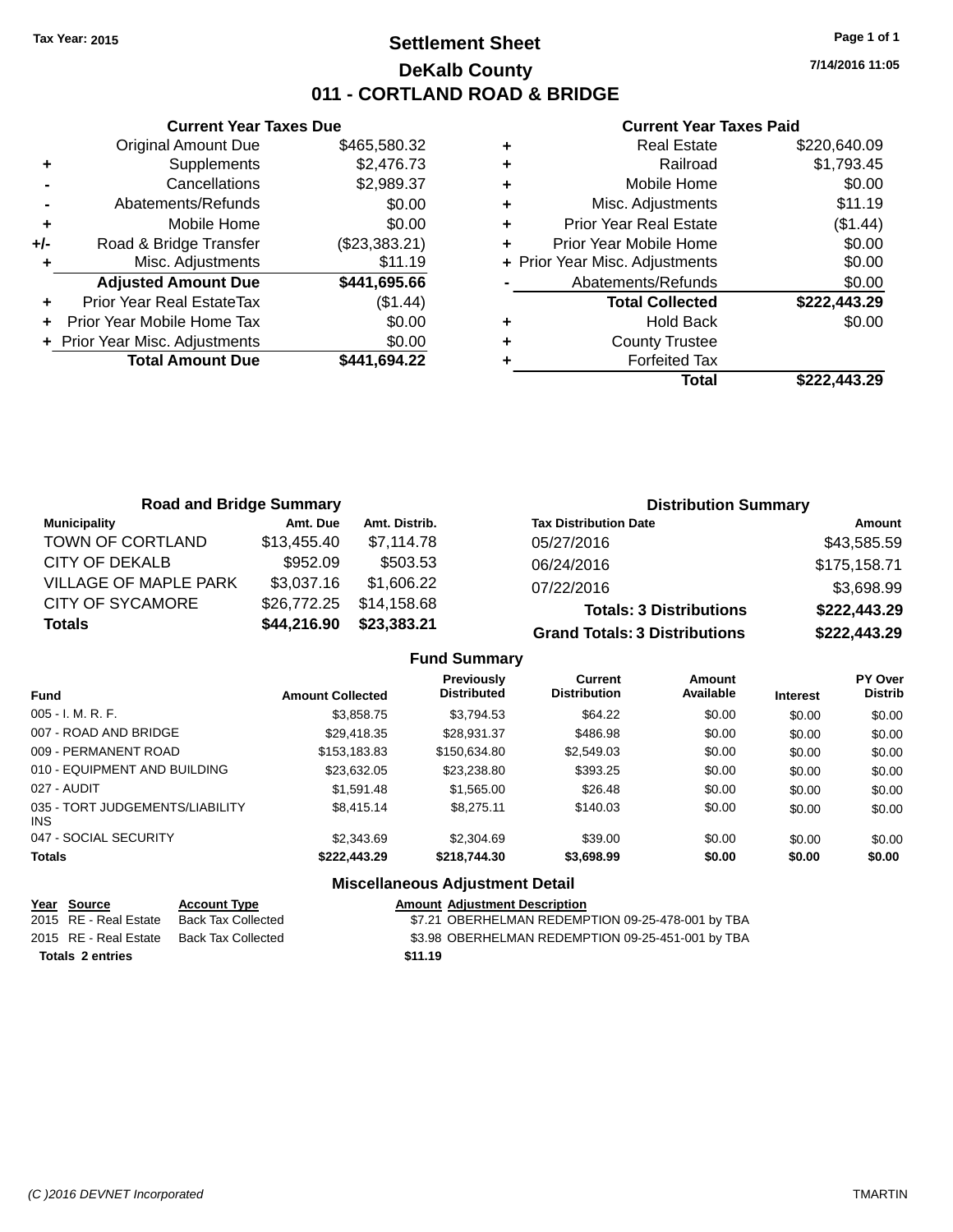# **Settlement Sheet Tax Year: 2015 Page 1 of 1 DeKalb County 012 - DEKALB TOWNSHIP**

**7/14/2016 11:05**

### **Current Year Taxes Paid**

|     | <b>Current Year Taxes Due</b>  |              |  |  |  |  |
|-----|--------------------------------|--------------|--|--|--|--|
|     | <b>Original Amount Due</b>     | \$948,031.97 |  |  |  |  |
| ٠   | Supplements                    | \$9,631.40   |  |  |  |  |
|     | Cancellations                  | \$17,151.31  |  |  |  |  |
|     | Abatements/Refunds             | \$0.09       |  |  |  |  |
| ٠   | Mobile Home                    | \$0.00       |  |  |  |  |
| +/- | Road & Bridge Transfer         | \$0.00       |  |  |  |  |
| ٠   | Misc. Adjustments              | \$232.90     |  |  |  |  |
|     | <b>Adjusted Amount Due</b>     | \$940,744.87 |  |  |  |  |
|     | Prior Year Real EstateTax      | (\$245.32)   |  |  |  |  |
| ÷   | Prior Year Mobile Home Tax     | \$0.00       |  |  |  |  |
|     | + Prior Year Misc. Adjustments | \$50.65      |  |  |  |  |
|     | <b>Total Amount Due</b>        | \$940,550.20 |  |  |  |  |

|   | <b>Real Estate</b>             | \$488,061.70 |
|---|--------------------------------|--------------|
| ٠ | Railroad                       | \$2,492.45   |
| ٠ | Mobile Home                    | \$0.00       |
| ٠ | Misc. Adjustments              | \$232.90     |
| ٠ | <b>Prior Year Real Estate</b>  | (\$245.32)   |
| ÷ | Prior Year Mobile Home         | \$0.00       |
|   | + Prior Year Misc. Adjustments | \$50.65      |
|   | Abatements/Refunds             | \$0.09       |
|   | <b>Total Collected</b>         | \$490,592.29 |
| ٠ | <b>Hold Back</b>               | \$0.00       |
| ٠ | <b>County Trustee</b>          |              |
|   | <b>Forfeited Tax</b>           |              |
|   | Total                          | \$490,592.29 |
|   |                                |              |

|                          |                         |                                  | <b>Distribution Summary</b>          |                                |                 |                                  |  |
|--------------------------|-------------------------|----------------------------------|--------------------------------------|--------------------------------|-----------------|----------------------------------|--|
|                          |                         |                                  | <b>Tax Distribution Date</b>         |                                | Amount          |                                  |  |
|                          |                         |                                  | 05/27/2016                           |                                |                 | \$88,749.69                      |  |
|                          |                         |                                  | 06/24/2016                           |                                |                 | \$392,636.72                     |  |
|                          |                         |                                  | 07/22/2016                           |                                |                 | \$9,205.88                       |  |
|                          |                         |                                  |                                      | <b>Totals: 3 Distributions</b> |                 | \$490,592.29                     |  |
|                          |                         |                                  | <b>Grand Totals: 3 Distributions</b> |                                | \$490,592.29    |                                  |  |
|                          |                         | <b>Fund Summary</b>              |                                      |                                |                 |                                  |  |
| <b>Fund</b>              | <b>Amount Collected</b> | Previously<br><b>Distributed</b> | Current<br><b>Distribution</b>       | Amount<br>Available            | <b>Interest</b> | <b>PY Over</b><br><b>Distrib</b> |  |
| 001 - CORPORATE          | \$374,892.47            | \$367,857.68                     | \$7,034.79                           | \$0.00                         | \$0.00          | \$0.00                           |  |
| 054 - GENERAL ASSISTANCE | \$115,699.82            | \$113,528.73                     | \$2,171.09                           | \$0.00                         | \$0.00          | \$0.00                           |  |
| <b>Totals</b>            | \$490,592.29            | \$481.386.41                     | \$9,205.88                           | \$0.00                         | \$0.00          | \$0.00                           |  |

| Year Source             | <b>Account Type</b>                        | <b>Amount Adjustment Description</b>            |
|-------------------------|--------------------------------------------|-------------------------------------------------|
| 2014 RE - Real Estate   | <b>Back Tax Collected</b>                  | \$45.39 IGNELZI REDEMPTION 08-23-156-014 by TBA |
| 2014 RE - Real Estate   | <b>Back Tax Collected</b>                  | \$5.26 SIDDIQUI REDEMPTION 08-15-329-012 by TBA |
|                         | 2015 RE - Real Estate Paymt In Lieu of Tax | \$232.90 HOUSING AUTHORITY DEKALB UNITS by TBA  |
| <b>Totals 3 entries</b> |                                            | \$283.55                                        |
|                         |                                            |                                                 |
|                         |                                            |                                                 |

**Year Source Account Type Amount Adjustment Description**<br>2015 RE - Real Estate RE Abatement **Amount Adjustment Description Totals 1 entries** \$0.09

### **Abatement Detail**

**Miscellaneous Adjustment Detail**

\$0.09 PTAB INTEREST REFUND 08-15-426-004 by TBA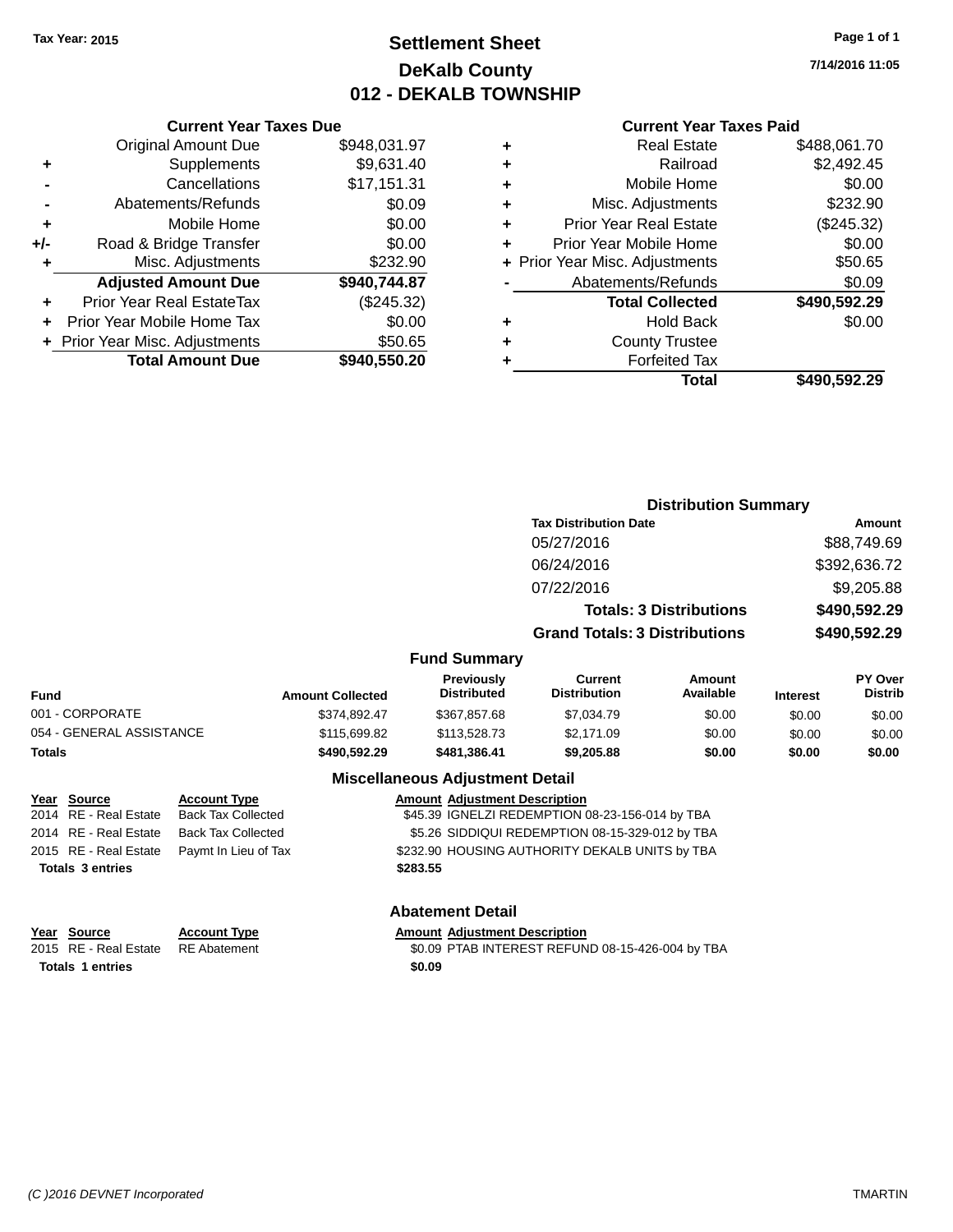# **Settlement Sheet Tax Year: 2015 Page 1 of 1 DeKalb County 013 - DEKALB ROAD & BRIDGE**

**7/14/2016 11:05**

#### **Current Year Taxes Paid**

|       | <b>Current Year Taxes Due</b>  |                |  |  |  |  |  |
|-------|--------------------------------|----------------|--|--|--|--|--|
|       | <b>Original Amount Due</b>     | \$1,111,137.24 |  |  |  |  |  |
| ٠     | Supplements                    | \$17,078.02    |  |  |  |  |  |
|       | Cancellations                  | \$17,620.16    |  |  |  |  |  |
|       | Abatements/Refunds             | \$0.10         |  |  |  |  |  |
| ٠     | Mobile Home                    | \$0.00         |  |  |  |  |  |
| $+/-$ | Road & Bridge Transfer         | (\$71,407.12)  |  |  |  |  |  |
| ٠     | Misc. Adjustments              | \$272.97       |  |  |  |  |  |
|       | <b>Adjusted Amount Due</b>     | \$1,039,460.85 |  |  |  |  |  |
| ٠     | Prior Year Real EstateTax      | (\$257.24)     |  |  |  |  |  |
|       | Prior Year Mobile Home Tax     | \$0.00         |  |  |  |  |  |
|       | + Prior Year Misc. Adjustments | \$59.36        |  |  |  |  |  |
|       | <b>Total Amount Due</b>        | \$1,039,262.97 |  |  |  |  |  |
|       |                                |                |  |  |  |  |  |

|   | <b>Real Estate</b>             | \$504,979.70 |
|---|--------------------------------|--------------|
| ٠ | Railroad                       | \$2,652.81   |
| ٠ | Mobile Home                    | \$0.00       |
| ٠ | Misc. Adjustments              | \$272.97     |
| ٠ | <b>Prior Year Real Estate</b>  | (\$257.24)   |
| ٠ | Prior Year Mobile Home         | \$0.00       |
|   | + Prior Year Misc. Adjustments | \$59.36      |
|   | Abatements/Refunds             | \$0.10       |
|   | <b>Total Collected</b>         | \$507,707.50 |
| ٠ | <b>Hold Back</b>               | \$0.00       |
| ٠ | <b>County Trustee</b>          |              |
|   | <b>Forfeited Tax</b>           |              |
|   | Total                          | \$507,707.50 |
|   |                                |              |
|   |                                |              |

| <b>Road and Bridge Summary</b> |              | <b>Distribution Summary</b> |                                      |              |
|--------------------------------|--------------|-----------------------------|--------------------------------------|--------------|
| <b>Municipality</b>            | Amt. Due     | Amt. Distrib.               | <b>Tax Distribution Date</b>         | Amount       |
| CITY OF DEKALB                 | \$127.014.41 | \$66,233,28                 | 05/27/2016                           | \$91,178.16  |
| CITY OF SYCAMORE               | \$9,920.02   | \$5.173.84                  | 06/24/2016                           | \$407,071.71 |
| <b>Totals</b>                  | \$136,934.43 | \$71,407.12                 | 07/22/2016                           | \$9,457.63   |
|                                |              |                             | <b>Totals: 3 Distributions</b>       | \$507,707.50 |
|                                |              |                             | <b>Grand Totals: 3 Distributions</b> | \$507,707.50 |

### **Fund Summary**

| <b>Fund</b>                  | <b>Amount Collected</b> | <b>Previously</b><br><b>Distributed</b> | Current<br><b>Distribution</b> | Amount<br>Available | <b>Interest</b> | <b>PY Over</b><br><b>Distrib</b> |
|------------------------------|-------------------------|-----------------------------------------|--------------------------------|---------------------|-----------------|----------------------------------|
| 007 - ROAD AND BRIDGE        | \$79,141.25             | \$77,668.44                             | \$1.472.81                     | \$0.00              | \$0.00          | \$0.00                           |
| 009 - PERMANENT ROAD         | \$370,220.45            | \$363,322,70                            | \$6,897.75                     | \$0.00              | \$0.00          | \$0.00                           |
| 010 - EQUIPMENT AND BUILDING | \$58,345.80             | \$57,258.73                             | \$1.087.07                     | \$0.00              | \$0.00          | \$0.00                           |
| <b>Totals</b>                | \$507,707.50            | \$498,249.87                            | \$9,457.63                     | \$0.00              | \$0.00          | \$0.00                           |

## **Miscellaneous Adjustment Detail**

| Year Source             | <b>Account Type</b>                        |          | <b>Amount Adjustment Description</b>            |
|-------------------------|--------------------------------------------|----------|-------------------------------------------------|
| 2014 RE - Real Estate   | <b>Back Tax Collected</b>                  |          | \$53.20 IGNELZI REDEMPTION 08-23-156-014 by TBA |
| 2014 RE - Real Estate   | Back Tax Collected                         |          | \$6.16 SIDDIQUI REDEMPTION 08-15-329-012 by TBA |
|                         | 2015 RE - Real Estate Paymt In Lieu of Tax |          | \$272.97 HOUSING AUTHORITY DEKALB UNITS by TBA  |
| <b>Totals 3 entries</b> |                                            | \$332.33 |                                                 |
|                         |                                            |          |                                                 |

# **Abatement Detail**

| Year Source                        | <b>Account Type</b> |        | <b>Amount Adiustment Description</b>             |
|------------------------------------|---------------------|--------|--------------------------------------------------|
| 2015 RE - Real Estate RE Abatement |                     |        | \$0.11 PTAB INTEREST REFUND 08-15-426-004 by TBA |
| <b>Totals 1 entries</b>            |                     | \$0.11 |                                                  |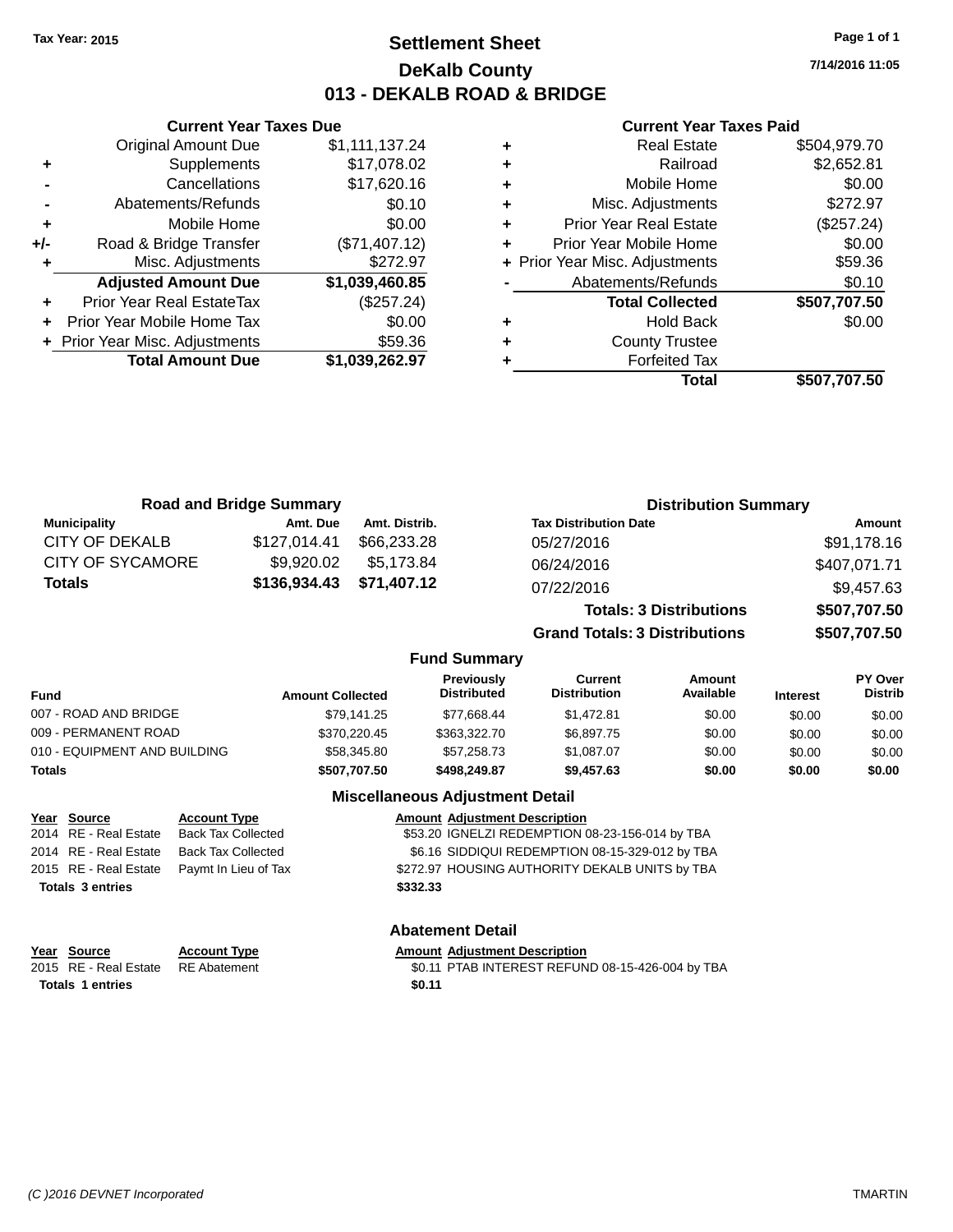# **Settlement Sheet Tax Year: 2015 Page 1 of 1 DeKalb County 014 - FRANKLIN TOWNSHIP**

**7/14/2016 11:05**

### **Current Year Taxes Paid**

|     | <b>Current Year Taxes Due</b>  |              |  |  |  |  |  |
|-----|--------------------------------|--------------|--|--|--|--|--|
|     | <b>Original Amount Due</b>     | \$108,892.86 |  |  |  |  |  |
| ٠   | Supplements                    | \$678.28     |  |  |  |  |  |
|     | Cancellations                  | \$827.66     |  |  |  |  |  |
|     | Abatements/Refunds             | \$0.00       |  |  |  |  |  |
| ٠   | Mobile Home                    | \$0.00       |  |  |  |  |  |
| +/- | Road & Bridge Transfer         | \$0.00       |  |  |  |  |  |
| ٠   | Misc. Adjustments              | \$0.00       |  |  |  |  |  |
|     | <b>Adjusted Amount Due</b>     | \$108,743.48 |  |  |  |  |  |
| ÷   | Prior Year Real EstateTax      | \$0.00       |  |  |  |  |  |
|     | Prior Year Mobile Home Tax     | \$0.00       |  |  |  |  |  |
|     | + Prior Year Misc. Adjustments | \$69.07      |  |  |  |  |  |
|     | <b>Total Amount Due</b>        | \$108,812.55 |  |  |  |  |  |
|     |                                |              |  |  |  |  |  |

|   | Real Estate                    | \$59,114.94 |
|---|--------------------------------|-------------|
| ٠ | Railroad                       | \$509.74    |
| ٠ | Mobile Home                    | \$0.00      |
| ٠ | Misc. Adjustments              | \$0.00      |
| ٠ | <b>Prior Year Real Estate</b>  | \$0.00      |
| ٠ | Prior Year Mobile Home         | \$0.00      |
|   | + Prior Year Misc. Adjustments | \$69.07     |
|   | Abatements/Refunds             | \$0.00      |
|   | <b>Total Collected</b>         | \$59,693.75 |
| ٠ | Hold Back                      | \$0.00      |
| ٠ | <b>County Trustee</b>          |             |
| ٠ | <b>Forfeited Tax</b>           |             |
|   | Total                          | \$59,693.75 |
|   |                                |             |

|                          |                         |                                                                                                               |                                       | <b>Distribution Summary</b>    |                 |                           |  |
|--------------------------|-------------------------|---------------------------------------------------------------------------------------------------------------|---------------------------------------|--------------------------------|-----------------|---------------------------|--|
|                          |                         |                                                                                                               | <b>Tax Distribution Date</b>          |                                |                 | Amount                    |  |
|                          |                         |                                                                                                               | 05/27/2016                            |                                |                 | \$11,417.20               |  |
|                          |                         |                                                                                                               | 06/24/2016                            |                                |                 | \$47,007.16               |  |
|                          |                         |                                                                                                               | 07/22/2016                            |                                |                 | \$1,269.39                |  |
|                          |                         |                                                                                                               |                                       | <b>Totals: 3 Distributions</b> |                 | \$59,693.75               |  |
|                          |                         |                                                                                                               | <b>Grand Totals: 3 Distributions</b>  |                                |                 | \$59,693.75               |  |
|                          |                         | <b>Fund Summary</b>                                                                                           |                                       |                                |                 |                           |  |
| <b>Fund</b>              | <b>Amount Collected</b> | <b>Previously</b><br><b>Distributed</b>                                                                       | <b>Current</b><br><b>Distribution</b> | Amount<br>Available            | <b>Interest</b> | PY Over<br><b>Distrib</b> |  |
| 001 - CORPORATE          | \$54,211.41             | \$53,058.60                                                                                                   | \$1,152.81                            | \$0.00                         | \$0.00          | \$0.00                    |  |
| 005 - I. M. R. F.        | \$3,729.32              | \$3,650.01                                                                                                    | \$79.31                               | \$0.00                         | \$0.00          | \$0.00                    |  |
| 054 - GENERAL ASSISTANCE | \$1,753.02              | \$1,715.75                                                                                                    | \$37.27                               | \$0.00                         | \$0.00          | \$0.00                    |  |
| Totals                   | \$59,693.75             | \$58,424.36                                                                                                   | \$1,269.39                            | \$0.00                         | \$0.00          | \$0.00                    |  |
|                          |                         | Battle of History and Carolina and Constantinoplants of the Constantinoplants of the Constantinoplants of the |                                       |                                |                 |                           |  |

## **Miscellaneous Adjustment Detail**

**Year Source Account Type Account Adjustment Description** 

2014 RE - Real Estate Back Tax Collected \$69.07 VISTA SECURITIES REDEMPTION 01-23-428-010 by TBA

**Totals 1 entries** \$69.07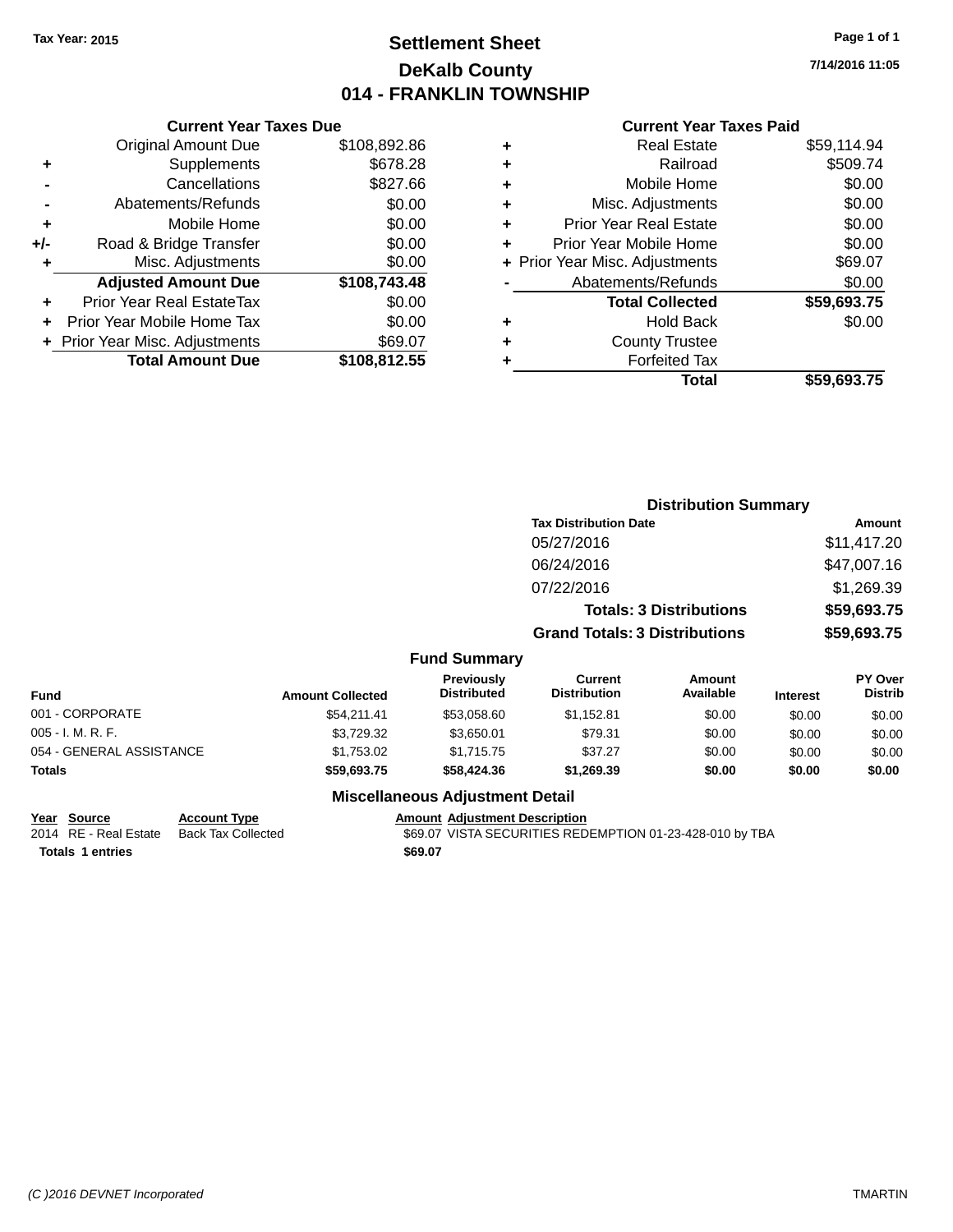# **Settlement Sheet Tax Year: 2015 Page 1 of 1 DeKalb County 015 - FRANKLIN TWP CEMETERY**

**7/14/2016 11:05**

### **Current Year Taxes Paid**

| \$32,666.71 |
|-------------|
| \$203.48    |
| \$248.30    |
| \$0.00      |
| \$0.00      |
| \$0.00      |
| \$0.00      |
| \$32,621.89 |
| \$0.00      |
| \$0.00      |
| \$20.72     |
| \$32.642.61 |
|             |

|   | <b>Real Estate</b>             | \$17,733.70 |
|---|--------------------------------|-------------|
| ٠ | Railroad                       | \$152.92    |
| ٠ | Mobile Home                    | \$0.00      |
| ٠ | Misc. Adjustments              | \$0.00      |
| ٠ | <b>Prior Year Real Estate</b>  | \$0.00      |
| ٠ | Prior Year Mobile Home         | \$0.00      |
|   | + Prior Year Misc. Adjustments | \$20.72     |
|   | Abatements/Refunds             | \$0.00      |
|   | <b>Total Collected</b>         | \$17,907.34 |
| ٠ | <b>Hold Back</b>               | \$0.00      |
| ٠ | <b>County Trustee</b>          |             |
| ٠ | <b>Forfeited Tax</b>           |             |
|   | Total                          | \$17,907.34 |
|   |                                |             |

|                                             |                                                  |                                        | <b>Distribution Summary</b>                              |                                |                                        |                           |  |
|---------------------------------------------|--------------------------------------------------|----------------------------------------|----------------------------------------------------------|--------------------------------|----------------------------------------|---------------------------|--|
|                                             |                                                  |                                        | <b>Tax Distribution Date</b>                             |                                |                                        | Amount                    |  |
|                                             |                                                  |                                        | 05/27/2016                                               |                                |                                        | \$3,425.04                |  |
|                                             |                                                  |                                        | 06/24/2016                                               |                                |                                        | \$14,101.50               |  |
|                                             |                                                  |                                        | 07/22/2016                                               |                                | \$380.80<br>\$17,907.34<br>\$17,907.34 |                           |  |
|                                             |                                                  |                                        |                                                          | <b>Totals: 3 Distributions</b> |                                        |                           |  |
|                                             |                                                  |                                        | <b>Grand Totals: 3 Distributions</b>                     |                                |                                        |                           |  |
|                                             |                                                  | <b>Fund Summary</b>                    |                                                          |                                |                                        |                           |  |
| <b>Fund</b>                                 | <b>Amount Collected</b>                          | Previously<br><b>Distributed</b>       | <b>Current</b><br><b>Distribution</b>                    | <b>Amount</b><br>Available     | <b>Interest</b>                        | PY Over<br><b>Distrib</b> |  |
| 017 - CEMETERY                              | \$17,907.34                                      | \$17,526.54                            | \$380.80                                                 | \$0.00                         | \$0.00                                 | \$0.00                    |  |
| Totals                                      | \$17,907.34                                      | \$17,526.54                            | \$380.80                                                 | \$0.00                         | \$0.00                                 | \$0.00                    |  |
|                                             |                                                  | <b>Miscellaneous Adjustment Detail</b> |                                                          |                                |                                        |                           |  |
| <u>Year Source</u><br>2014 RE - Real Estate | <b>Account Type</b><br><b>Back Tax Collected</b> | <b>Amount Adjustment Description</b>   | \$20.72 VISTA SECURITIES REDEMPTION 01-23-428-010 by TBA |                                |                                        |                           |  |
| <b>Totals 1 entries</b>                     |                                                  | \$20.72                                |                                                          |                                |                                        |                           |  |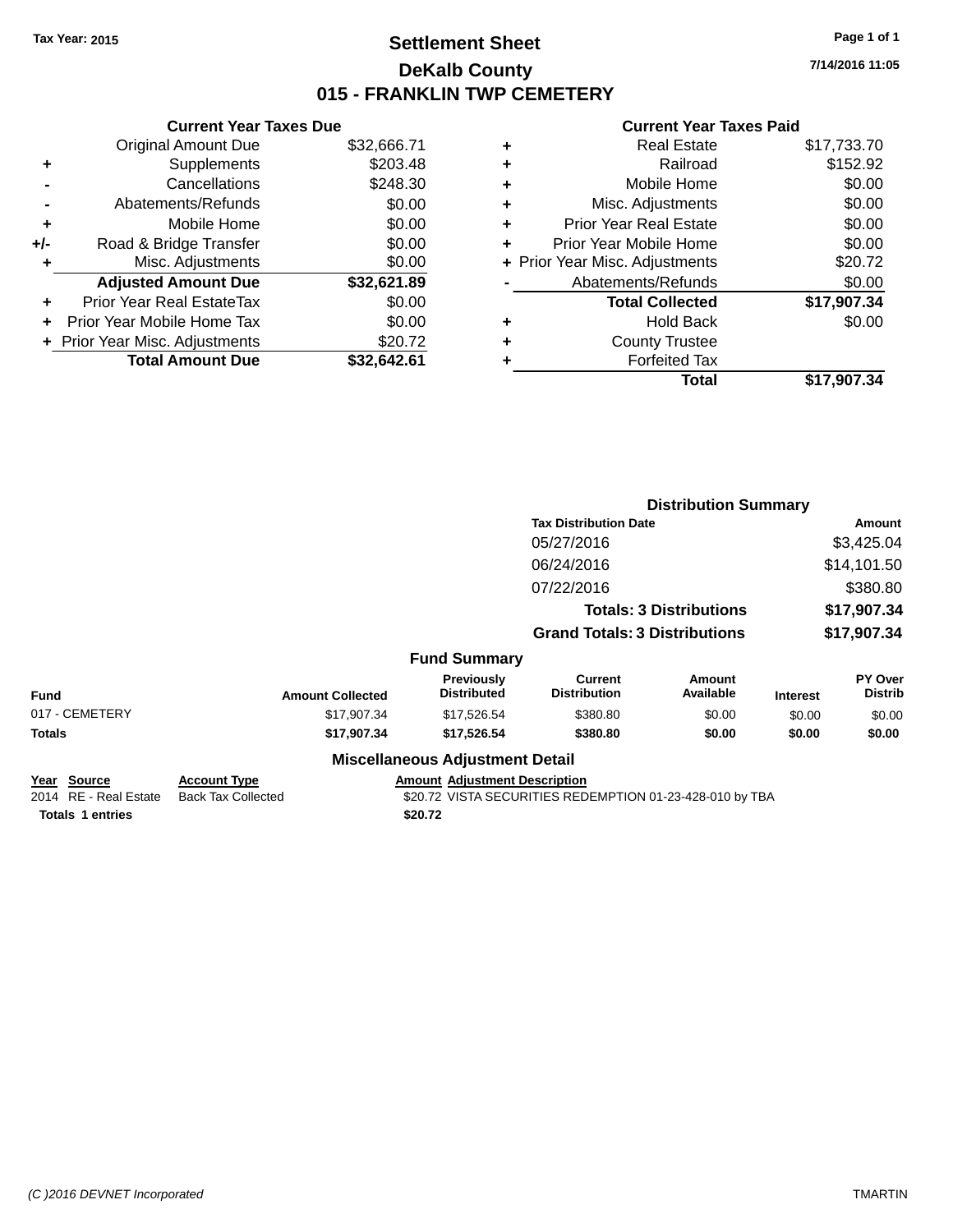# **Settlement Sheet Tax Year: 2015 Page 1 of 1 DeKalb County 016 - FRANKLIN ROAD & BRIDGE**

**7/14/2016 11:05**

#### **Current Year Taxes Paid**

|     | <b>Current Year Taxes Due</b>  |              |
|-----|--------------------------------|--------------|
|     | <b>Original Amount Due</b>     | \$194,582.48 |
| ٠   | Supplements                    | \$1,180.39   |
|     | Cancellations                  | \$1,440.37   |
|     | Abatements/Refunds             | \$0.00       |
| ٠   | Mobile Home                    | \$0.00       |
| +/- | Road & Bridge Transfer         | (\$2,765.12) |
|     | Misc. Adjustments              | \$0.00       |
|     | <b>Adjusted Amount Due</b>     | \$191,557.38 |
| ٠   | Prior Year Real EstateTax      | (\$4.08)     |
|     | Prior Year Mobile Home Tax     | \$0.00       |
|     | + Prior Year Misc. Adjustments | \$154.81     |
|     | <b>Total Amount Due</b>        | \$191,708.11 |
|     |                                |              |

| ٠ | <b>Real Estate</b>             | \$102,879.32 |
|---|--------------------------------|--------------|
| ٠ | Railroad                       | \$904.20     |
| ٠ | Mobile Home                    | \$0.00       |
| ٠ | Misc. Adjustments              | \$0.00       |
| ٠ | <b>Prior Year Real Estate</b>  | (\$4.08)     |
| ٠ | Prior Year Mobile Home         | \$0.00       |
|   | + Prior Year Misc. Adjustments | \$154.81     |
|   | Abatements/Refunds             | \$0.00       |
|   | <b>Total Collected</b>         | \$103,934.25 |
| ٠ | <b>Hold Back</b>               | \$0.00       |
| ٠ | <b>County Trustee</b>          |              |
| ٠ | <b>Forfeited Tax</b>           |              |
|   | Total                          | \$103,934.25 |
|   |                                |              |

**Grand Totals: 3 Distributions \$103,934.25**

| <b>Road and Bridge Summary</b> |            |               | <b>Distribution Summary</b>    |              |  |
|--------------------------------|------------|---------------|--------------------------------|--------------|--|
| <b>Municipality</b>            | Amt. Due   | Amt. Distrib. | <b>Tax Distribution Date</b>   | Amount       |  |
| <b>VILLAGE OF KIRKLAND</b>     | \$5,036.65 | \$2.765.12    | 05/27/2016                     | \$19,900.12  |  |
| Totals                         | \$5,036.65 | \$2.765.12    | 06/24/2016                     | \$81,824.94  |  |
|                                |            |               | 07/22/2016                     | \$2,209.19   |  |
|                                |            |               | <b>Totals: 3 Distributions</b> | \$103,934.25 |  |

**Fund Summary Fund Interest Amount Collected Distributed PY Over Distrib Amount Available Current Distribution Previously** 007 - ROAD AND BRIDGE 60.00 \$8,202.82 \$8,028.80 \$174.02 \$0.00 \$0.00 \$0.00 \$0.00 008 - BRIDGE CONST W/COUNTY  $$10,967.95$   $$10,734.78$   $$233.17$   $$0.00$   $$0.00$   $$0.00$ 009 - PERMANENT ROAD \$55,844.85 \$54,657.64 \$1,187.21 \$0.00 \$0.00 \$0.00 010 - EQUIPMENT AND BUILDING \$22,337.95 \$21,863.06 \$474.89 \$0.00 \$0.00 \$0.00 \$0.00 035 - TORT JUDGEMENTS/LIABILITY INS \$5,483.92 \$5,367.34 \$116.58 \$0.00 \$0.00 \$0.00 047 - SOCIAL SECURITY \$1,096.76 \$1,073.44 \$23.32 \$0.00 \$0.00 \$0.00 **Totals \$103,934.25 \$101,725.06 \$2,209.19 \$0.00 \$0.00 \$0.00**

### **Miscellaneous Adjustment Detail**

#### **Year Source Account Type Amount Adjustment Description** 2014 RE - Real Estate Back Tax Collected **\$154.81** VISTA SECURITIES REDEMPTION 01-23-428-010 by TBA **Totals \$154.81 1 entries**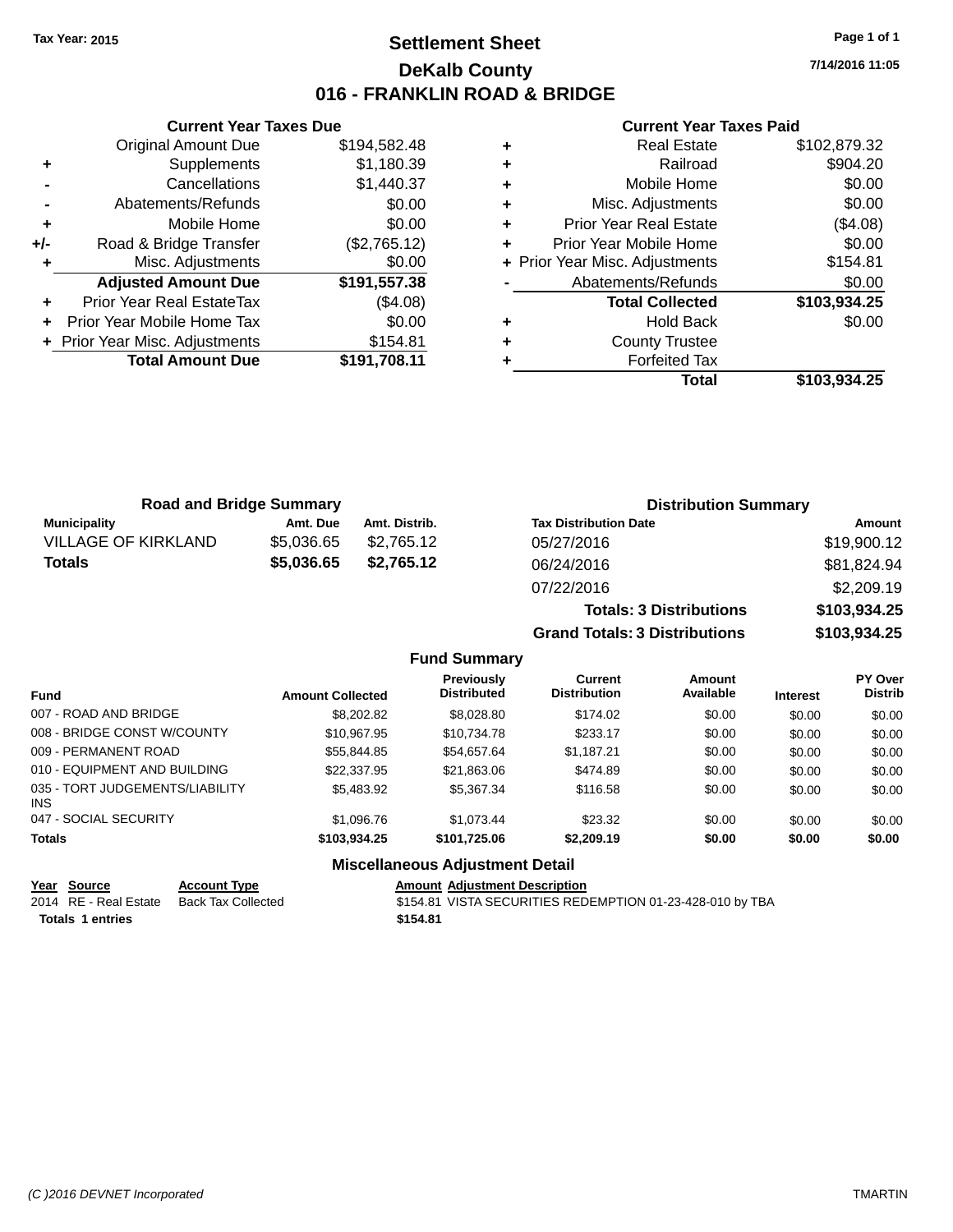# **Settlement Sheet Tax Year: 2015 Page 1 of 1 DeKalb County 017 - GENOA TOWNSHIP**

**7/14/2016 11:05**

### **Current Year Taxes Paid**

| <b>Current Year Taxes Due</b> |                                |
|-------------------------------|--------------------------------|
| <b>Original Amount Due</b>    | \$238,849.41                   |
| Supplements                   | \$1,177.64                     |
| Cancellations                 | \$1,587.86                     |
| Abatements/Refunds            | \$5.16                         |
| Mobile Home                   | \$0.00                         |
| Road & Bridge Transfer        | \$0.00                         |
| Misc. Adjustments             | \$13.70                        |
| <b>Adjusted Amount Due</b>    | \$238,447.73                   |
| Prior Year Real EstateTax     | (\$127.63)                     |
| Prior Year Mobile Home Tax    | \$0.00                         |
|                               | \$0.00                         |
| <b>Total Amount Due</b>       | \$238.320.10                   |
|                               | + Prior Year Misc. Adjustments |

| ٠ | <b>Real Estate</b>             | \$129,738.21 |
|---|--------------------------------|--------------|
| ٠ | Railroad                       | \$938.00     |
| ٠ | Mobile Home                    | \$0.00       |
| ٠ | Misc. Adjustments              | \$13.70      |
| ٠ | <b>Prior Year Real Estate</b>  | (\$127.63)   |
| ٠ | Prior Year Mobile Home         | \$0.00       |
|   | + Prior Year Misc. Adjustments | \$0.00       |
|   | Abatements/Refunds             | \$5.16       |
|   | <b>Total Collected</b>         | \$130,557.12 |
| ٠ | Hold Back                      | \$0.00       |
| ٠ | <b>County Trustee</b>          |              |
| ٠ | <b>Forfeited Tax</b>           |              |
|   | Total                          | \$130,557.12 |
|   |                                |              |

|                                         |                         | <b>Distribution Summary</b>      |                                       |                                |                 |                           |
|-----------------------------------------|-------------------------|----------------------------------|---------------------------------------|--------------------------------|-----------------|---------------------------|
|                                         |                         |                                  | <b>Tax Distribution Date</b>          |                                |                 | Amount                    |
|                                         |                         |                                  | 05/27/2016                            |                                |                 | \$26,149.45               |
|                                         |                         |                                  | 06/24/2016                            |                                |                 | \$101,479.24              |
|                                         |                         |                                  | 07/22/2016                            |                                |                 | \$2,928.43                |
|                                         |                         |                                  |                                       | <b>Totals: 3 Distributions</b> |                 | \$130,557.12              |
|                                         |                         |                                  | <b>Grand Totals: 3 Distributions</b>  |                                |                 | \$130,557.12              |
|                                         |                         | <b>Fund Summary</b>              |                                       |                                |                 |                           |
| <b>Fund</b>                             | <b>Amount Collected</b> | Previously<br><b>Distributed</b> | <b>Current</b><br><b>Distribution</b> | <b>Amount</b><br>Available     | <b>Interest</b> | PY Over<br><b>Distrib</b> |
| 001 - CORPORATE                         | \$113,052.16            | \$110,516.37                     | \$2,535.79                            | \$0.00                         | \$0.00          | \$0.00                    |
| 035 - TORT JUDGEMENTS/LIABILITY<br>INS. | \$2.468.71              | \$2,413.33                       | \$55.38                               | \$0.00                         | \$0.00          | \$0.00                    |
|                                         |                         |                                  |                                       |                                |                 |                           |

|                                               | ---          | - --         |            |        |        |        |
|-----------------------------------------------|--------------|--------------|------------|--------|--------|--------|
| Totals                                        | \$130,557.12 | \$127.628.69 | \$2.928.43 | \$0.00 | \$0.00 | \$0.00 |
| 054 - GENERAL ASSISTANCE                      | \$8,830.75   | \$8,632,68   | \$198.07   | \$0.00 | \$0.00 | \$0.00 |
| 047 - SOCIAL SECURITY                         | \$6,205.50   | \$6.066.31   | \$139.19   | \$0.00 | \$0.00 | \$0.00 |
| 035 - TORT JUDGEMENTS/LIABILITY<br><b>INS</b> | \$2.468.71   | \$2,413.33   | \$55.38    | \$0.00 | \$0.00 | \$0.00 |

# **Year Source Account Type Amount Adjustment Description**<br>2015 RE - Real Estate Back Tax Collected \$13.70 NIKOLS REDEMPTION 0 **Totals 1 entries** \$13.70

### **Miscellaneous Adjustment Detail**

\$13.70 NIKOLS REDEMPTION 03-19-429-033 by TBA

# **Abatement Detail**

**Year** Source **Account Type Account Type Amount Adjustment Description** 

2015 RE - Real Estate RE Abatement \$5.16 PTAB INTEREST REFUND 03-29-152-012 by TBA **Totals \$5.16 1 entries**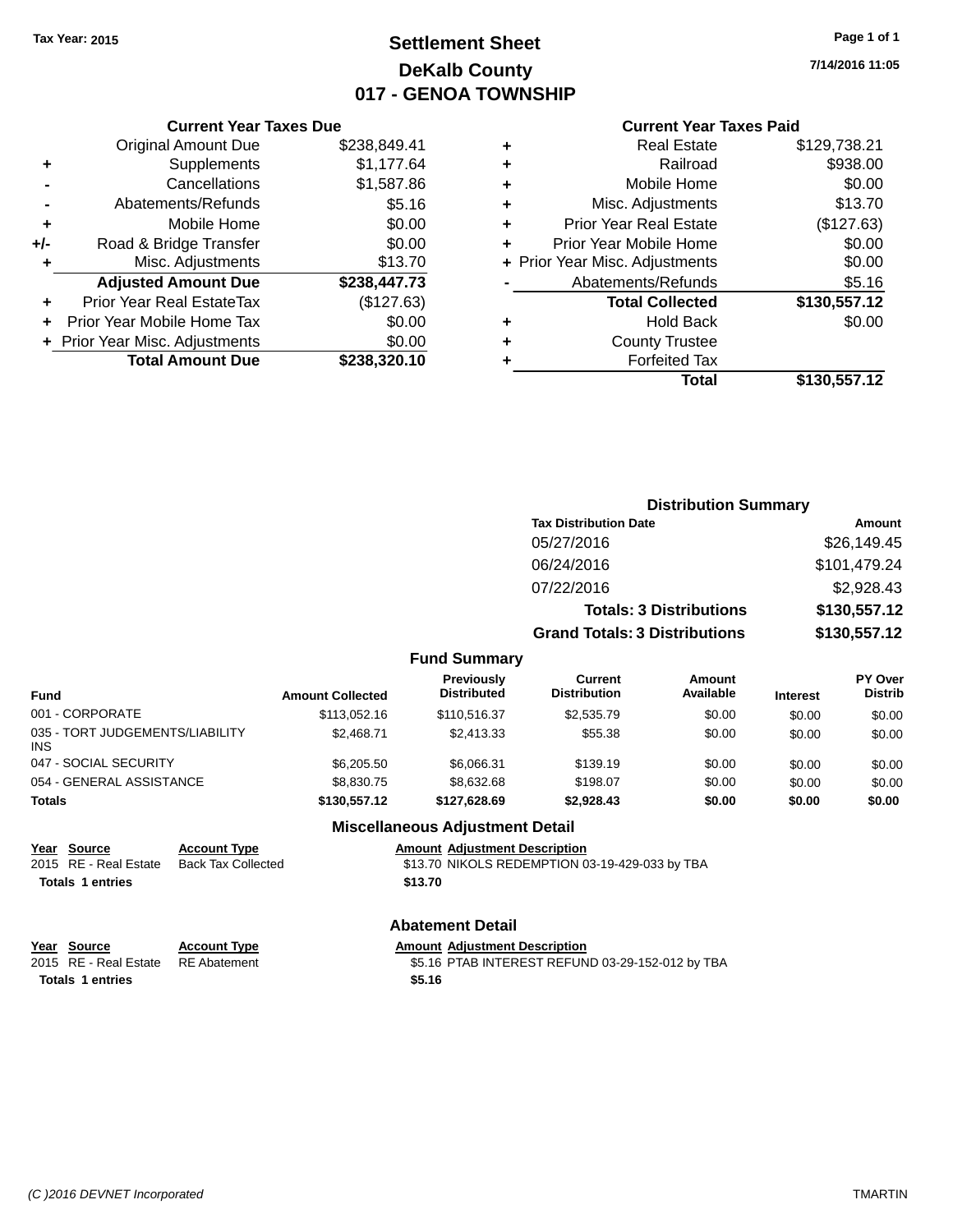# **Settlement Sheet Tax Year: 2015 Page 1 of 1 DeKalb County 018 - GENOA ROAD & BRIDGE**

**7/14/2016 11:05**

### **Current Year Taxes Paid**

|     | <b>Current Year Taxes Due</b>  |               |
|-----|--------------------------------|---------------|
|     | <b>Original Amount Due</b>     | \$179,373.18  |
| ٠   | Supplements                    | \$942.53      |
|     | Cancellations                  | \$1,026.02    |
|     | Abatements/Refunds             | \$3.33        |
| ٠   | Mobile Home                    | \$0.00        |
| +/- | Road & Bridge Transfer         | (\$13,684.17) |
|     | Misc. Adjustments              | \$10.29       |
|     | <b>Adjusted Amount Due</b>     | \$165,612.48  |
| ٠   | Prior Year Real EstateTax      | (\$82.45)     |
|     | Prior Year Mobile Home Tax     | \$0.00        |
|     | + Prior Year Misc. Adjustments | \$0.00        |
|     | <b>Total Amount Due</b>        | \$165,530.03  |
|     |                                |               |

| ٠ | <b>Real Estate</b>             | \$84,193.09 |
|---|--------------------------------|-------------|
| ٠ | Railroad                       | \$665.67    |
| ٠ | Mobile Home                    | \$0.00      |
| ٠ | Misc. Adjustments              | \$10.29     |
| ٠ | <b>Prior Year Real Estate</b>  | (\$82.45)   |
| ٠ | Prior Year Mobile Home         | \$0.00      |
|   | + Prior Year Misc. Adjustments | \$0.00      |
|   | Abatements/Refunds             | \$3.33      |
|   | <b>Total Collected</b>         | \$84,783.27 |
| ٠ | <b>Hold Back</b>               | \$0.00      |
| ٠ | <b>County Trustee</b>          |             |
| ٠ | <b>Forfeited Tax</b>           |             |
|   | Total                          | \$84.783.27 |
|   |                                |             |

**Totals: 3 Distributions \$84,783.27**

**Grand Totals: 3 Distributions \$84,783.27**

| <b>Road and Bridge Summary</b> |             |                         | <b>Distribution Summary</b>  |             |  |
|--------------------------------|-------------|-------------------------|------------------------------|-------------|--|
| Municipality                   | Amt. Due    | Amt. Distrib.           | <b>Tax Distribution Date</b> | Amount      |  |
| <b>CITY OF GENOA</b>           | \$24.891.37 | \$13,684.17             | 05/27/2016                   | \$16,970.67 |  |
| <b>Totals</b>                  |             | \$24,891.37 \$13,684.17 | 06/24/2016                   | \$65,828.85 |  |
|                                |             |                         | 07/22/2016                   | \$1,983.75  |  |

#### **Fund Summary Fund Interest Amount Collected Distributed PY Over Distrib Amount Available Current Distribution Previously** 007 - ROAD AND BRIDGE \$29,993.53 \$29,292.64 \$700.89 \$0.00 \$0.00 \$0.00 \$0.00 008 - BRIDGE CONST W/COUNTY  $$476.97$  \$465.80  $$11.17$   $$0.00$  \$0.00 \$0.00 \$0.00 009 - PERMANENT ROAD \$43,027.72 \$42,020.26 \$1,007.46 \$0.00 \$0.00 \$0.00 \$0.00 010 - EQUIPMENT AND BUILDING \$4,775.07 \$4,663.27 \$111.80 \$0.00 \$0.00 \$0.00 \$0.00 035 - TORT JUDGEMENTS/LIABILITY INS \$4,780.30 \$4,668.37 \$111.93 \$0.00 \$0.00 \$0.00 047 - SOCIAL SECURITY \$1,729.68 \$1,689.18 \$40.50 \$0.00 \$0.00 \$0.00 **Totals \$84,783.27 \$82,799.52 \$1,983.75 \$0.00 \$0.00 \$0.00**

**Miscellaneous Adjustment Detail**

| Year Source             | <b>Account Type</b> | <b>Amount Adiustment Description</b>           |
|-------------------------|---------------------|------------------------------------------------|
| 2015 RE - Real Estate   | Back Tax Collected  | \$10.29 NIKOLS REDEMPTION 03-19-429-033 by TBA |
| <b>Totals 1 entries</b> |                     | \$10.29                                        |

### **Abatement Detail**

| Year Source                        | <b>Account Type</b> | <b>Amount Adiustment Description</b>             |
|------------------------------------|---------------------|--------------------------------------------------|
| 2015 RE - Real Estate RE Abatement |                     | \$3.87 PTAB INTEREST REFUND 03-29-152-012 by TBA |
| <b>Totals 1 entries</b>            |                     | \$3.87                                           |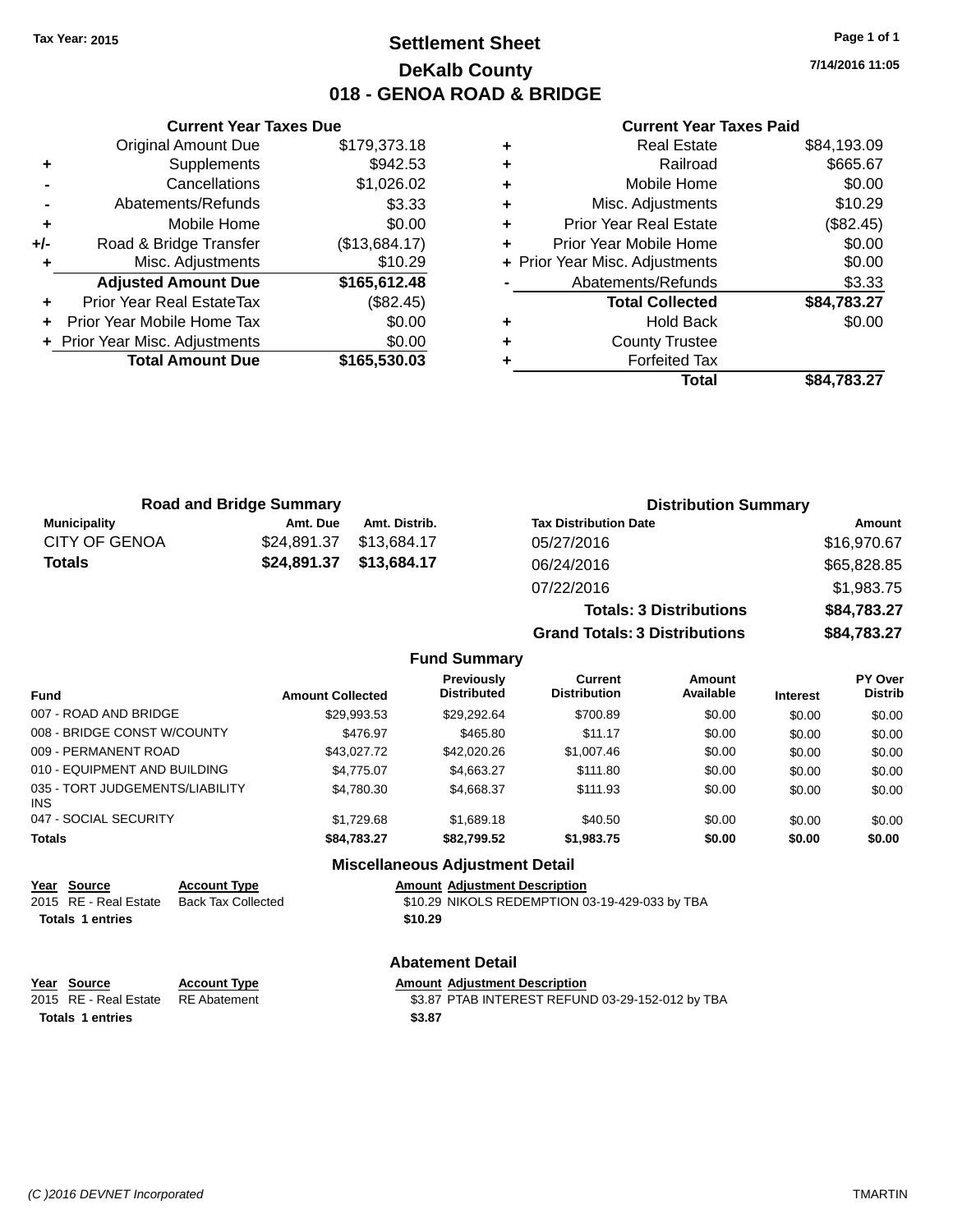# **Settlement Sheet Tax Year: 2015 Page 1 of 1 DeKalb County 019 - KINGSTON TOWNSHIP**

**7/14/2016 11:05**

|     | <b>Current Year Taxes Due</b>  |             |
|-----|--------------------------------|-------------|
|     | <b>Original Amount Due</b>     | \$89,013.31 |
| ٠   | Supplements                    | \$205.43    |
|     | Cancellations                  | \$1,210.19  |
|     | Abatements/Refunds             | \$0.00      |
| ٠   | Mobile Home                    | \$0.00      |
| +/- | Road & Bridge Transfer         | \$0.00      |
| ٠   | Misc. Adjustments              | \$13.63     |
|     | <b>Adjusted Amount Due</b>     | \$88,022.18 |
|     | Prior Year Real EstateTax      | \$0.00      |
|     | Prior Year Mobile Home Tax     | \$0.00      |
|     | + Prior Year Misc. Adjustments | \$1.42      |
|     | <b>Total Amount Due</b>        | \$88,023.60 |
|     |                                |             |

### **Current Year Taxes Paid**

|   | <b>Real Estate</b>             | \$47,522.58 |
|---|--------------------------------|-------------|
| ÷ | Railroad                       | \$680.10    |
| ٠ | Mobile Home                    | \$0.00      |
| ٠ | Misc. Adjustments              | \$13.63     |
| ٠ | <b>Prior Year Real Estate</b>  | \$0.00      |
| ٠ | Prior Year Mobile Home         | \$0.00      |
|   | + Prior Year Misc. Adjustments | \$1.42      |
|   | Abatements/Refunds             | \$0.00      |
|   | <b>Total Collected</b>         | \$48,217.73 |
| ٠ | Hold Back                      | \$0.00      |
| ٠ | <b>County Trustee</b>          |             |
| ٠ | <b>Forfeited Tax</b>           |             |
|   | Total                          | \$48,217.73 |
|   |                                |             |

|                          |                         |                                         | <b>Distribution Summary</b>          |                                |                 |                           |
|--------------------------|-------------------------|-----------------------------------------|--------------------------------------|--------------------------------|-----------------|---------------------------|
|                          |                         |                                         | <b>Tax Distribution Date</b>         |                                |                 | <b>Amount</b>             |
|                          |                         |                                         | 05/27/2016                           |                                |                 | \$10,284.31               |
|                          |                         |                                         | 06/24/2016                           |                                |                 | \$37,029.76               |
|                          |                         |                                         | 07/22/2016                           |                                |                 | \$903.66                  |
|                          |                         |                                         |                                      | <b>Totals: 3 Distributions</b> |                 | \$48,217.73               |
|                          |                         |                                         | <b>Grand Totals: 3 Distributions</b> |                                |                 | \$48,217.73               |
|                          |                         | <b>Fund Summary</b>                     |                                      |                                |                 |                           |
| <b>Fund</b>              | <b>Amount Collected</b> | <b>Previously</b><br><b>Distributed</b> | Current<br><b>Distribution</b>       | Amount<br>Available            | <b>Interest</b> | PY Over<br><b>Distrib</b> |
| 001 - CORPORATE          | \$47,882.43             | \$46,985.05                             | \$897.38                             | \$0.00                         | \$0.00          | \$0.00                    |
| 054 - GENERAL ASSISTANCE | \$335.30                | \$329.02                                | \$6.28                               | \$0.00                         | \$0.00          | \$0.00                    |
| <b>Totals</b>            | \$48,217.73             | \$47,314.07                             | \$903.66                             | \$0.00                         | \$0.00          | \$0.00                    |
|                          |                         |                                         |                                      |                                |                 |                           |

|  | Year Source             | <b>Account Type</b> | <b>Amount Adiustment Description</b>                         |
|--|-------------------------|---------------------|--------------------------------------------------------------|
|  | 2014 RE - Real Estate   | Back Tax Collected  | \$1.42 RIVERBEND DEVELOPMENT REDEMPTION 02-24-452-011 by TBA |
|  | 2015 RE - Real Estate   | Back Tax Collected  | \$13.63 JOHNSON REDEMPTION 02-22-307-013 by TBA              |
|  | <b>Totals 2 entries</b> |                     | \$15.05                                                      |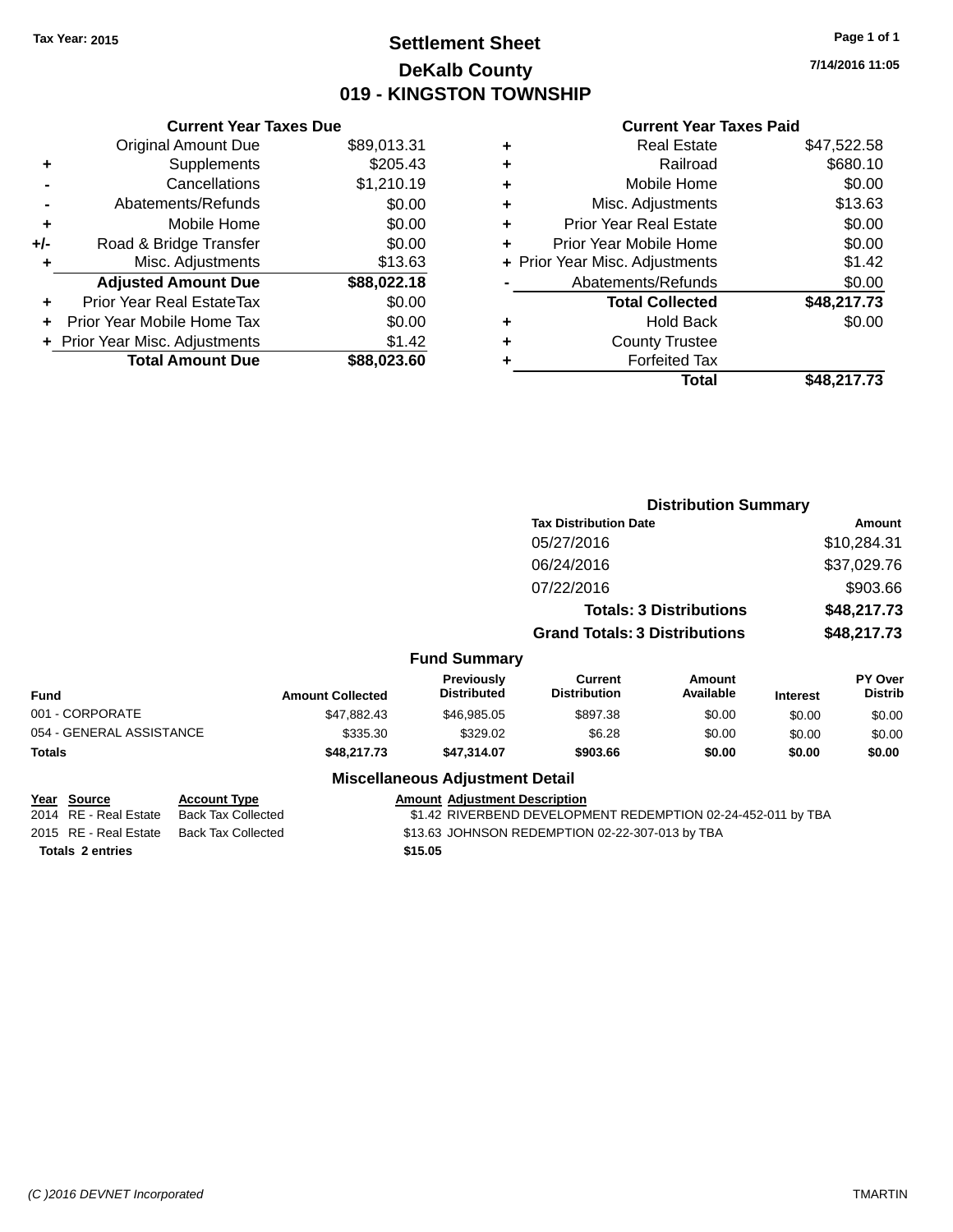# **Settlement Sheet Tax Year: 2015 Page 1 of 1 DeKalb County 020 - KINGSTON ROAD & BRIDGE**

**7/14/2016 11:05**

#### **Current Year Taxes Paid**

|       | <b>Original Amount Due</b>     | \$327,373.04  |
|-------|--------------------------------|---------------|
| ٠     | Supplements                    | \$702.94      |
|       | Cancellations                  | \$4,160.58    |
|       | Abatements/Refunds             | \$0.00        |
| ٠     | Mobile Home                    | \$0.00        |
| $+/-$ | Road & Bridge Transfer         | (\$11,420.55) |
| ٠     | Misc. Adjustments              | \$50.14       |
|       | <b>Adjusted Amount Due</b>     | \$312,544.99  |
| ÷     | Prior Year Real EstateTax      | (\$0.34)      |
| ÷     | Prior Year Mobile Home Tax     | \$0.00        |
|       | + Prior Year Misc. Adjustments | \$5.25        |
|       | <b>Total Amount Due</b>        | \$312,549.90  |
|       |                                |               |

**Current Year Taxes Due**

|   | <b>Real Estate</b>             | \$163,378.27 |
|---|--------------------------------|--------------|
| ٠ | Railroad                       | \$2,482.05   |
| ٠ | Mobile Home                    | \$0.00       |
| ٠ | Misc. Adjustments              | \$50.14      |
| ٠ | <b>Prior Year Real Estate</b>  | (\$0.34)     |
|   | Prior Year Mobile Home         | \$0.00       |
|   | + Prior Year Misc. Adjustments | \$5.25       |
|   | Abatements/Refunds             | \$0.00       |
|   | <b>Total Collected</b>         | \$165,915.37 |
| ٠ | <b>Hold Back</b>               | \$0.00       |
| ٠ | <b>County Trustee</b>          |              |
|   | <b>Forfeited Tax</b>           |              |
|   | Total                          | \$165,915.37 |
|   |                                |              |

| <b>Road and Bridge Summary</b> |             |               | <b>Distribution Summary</b>    |              |  |
|--------------------------------|-------------|---------------|--------------------------------|--------------|--|
| <b>Municipality</b>            | Amt. Due    | Amt. Distrib. | <b>Tax Distribution Date</b>   | Amount       |  |
| <b>CITY OF GENOA</b>           | \$8,137.41  | \$4.463.67    | 05/27/2016                     | \$35,357.60  |  |
| <b>VILLAGE OF KINGSTON</b>     | \$12,686.11 | \$6.956.88    | 06/24/2016                     | \$127,451.16 |  |
| <b>Totals</b>                  | \$20,823.52 | \$11,420.55   | 07/22/2016                     | \$3,106.61   |  |
|                                |             |               | <b>Totals: 3 Distributions</b> | \$165,915.37 |  |

**Grand Totals: 3 Distributions \$165,915.37**

### **Fund Summary**

| Fund                         | <b>Amount Collected</b> | Previously<br><b>Distributed</b> | Current<br><b>Distribution</b> | Amount<br>Available | <b>Interest</b> | <b>PY Over</b><br><b>Distrib</b> |
|------------------------------|-------------------------|----------------------------------|--------------------------------|---------------------|-----------------|----------------------------------|
| 007 - ROAD AND BRIDGE        | \$45,028.84             | \$44.187.68                      | \$841.16                       | \$0.00              | \$0.00          | \$0.00                           |
| 008 - BRIDGE CONST W/COUNTY  | \$5,991.83              | \$5.879.54                       | \$112.29                       | \$0.00              | \$0.00          | \$0.00                           |
| 009 - PERMANENT ROAD         | \$99,797.38             | \$97,927.15                      | \$1,870.23                     | \$0.00              | \$0.00          | \$0.00                           |
| 010 - EQUIPMENT AND BUILDING | \$15,097.32             | \$14,814.39                      | \$282.93                       | \$0.00              | \$0.00          | \$0.00                           |
| <b>Totals</b>                | \$165,915,37            | \$162,808.76                     | \$3,106.61                     | \$0.00              | \$0.00          | \$0.00                           |

### **Miscellaneous Adjustment Detail**

**Totals \$55.39 2 entries**

**Year Source Account Type Amount Adjustment Description** \$5.25 RIVERBEND DEVELOPMENT REDEMPTION 02-24-452-011 by TBA 2015 RE - Real Estate Back Tax Collected \$50.14 JOHNSON REDEMPTION 02-22-307-013 by TBA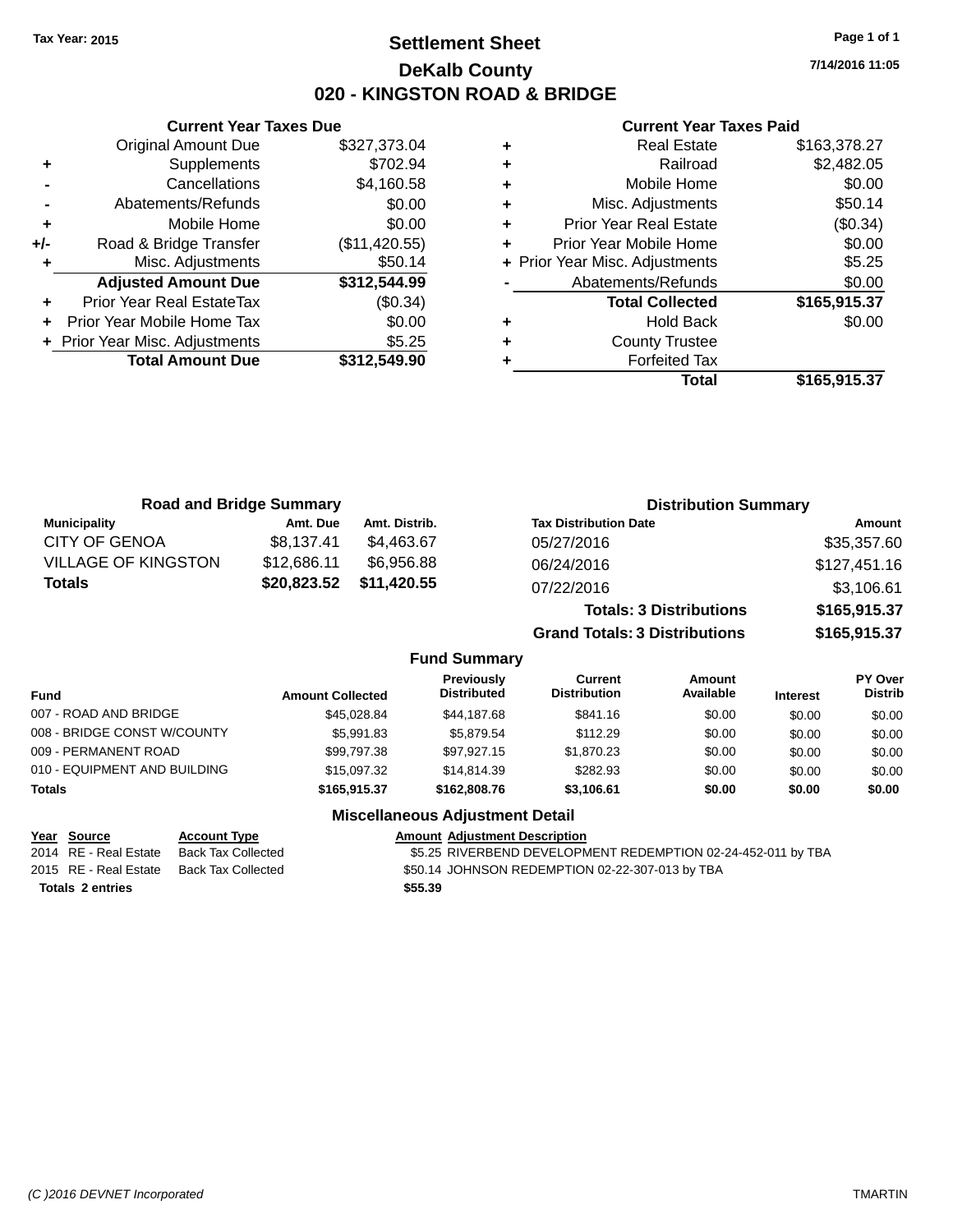# **Settlement Sheet Tax Year: 2015 Page 1 of 1 DeKalb County 021 - KINGSTON TWP CEMETERY**

**7/14/2016 11:05**

# **Current Year Taxes Paid**

|     | <b>Current Year Taxes Due</b>    |             |
|-----|----------------------------------|-------------|
|     | Original Amount Due              | \$14,871.08 |
| ٠   | Supplements                      | \$34.31     |
|     | Cancellations                    | \$202.18    |
|     | Abatements/Refunds               | \$0.00      |
| ÷   | Mobile Home                      | \$0.00      |
| +/- | Road & Bridge Transfer           | \$0.00      |
| ٠   | Misc. Adjustments                | \$2.28      |
|     | <b>Adjusted Amount Due</b>       | \$14,705.49 |
|     | <b>Prior Year Real EstateTax</b> | \$0.00      |
|     | Prior Year Mobile Home Tax       | \$0.00      |
|     | + Prior Year Misc. Adjustments   | \$0.24      |
|     | <b>Total Amount Due</b>          | \$14,705.73 |
|     |                                  |             |

| ٠ | <b>Real Estate</b>             | \$7,939.58 |
|---|--------------------------------|------------|
| ٠ | Railroad                       | \$113.62   |
| ٠ | Mobile Home                    | \$0.00     |
| ٠ | Misc. Adjustments              | \$2.28     |
| ٠ | <b>Prior Year Real Estate</b>  | \$0.00     |
| ٠ | Prior Year Mobile Home         | \$0.00     |
|   | + Prior Year Misc. Adjustments | \$0.24     |
|   | Abatements/Refunds             | \$0.00     |
|   | <b>Total Collected</b>         | \$8,055.72 |
| ٠ | <b>Hold Back</b>               | \$0.00     |
| ٠ | <b>County Trustee</b>          |            |
| ٠ | <b>Forfeited Tax</b>           |            |
|   | Total                          | \$8,055.72 |
|   |                                |            |

|             |                                              |                                                  |                                                | <b>Distribution Summary</b>                                  |                                |                 |                           |  |
|-------------|----------------------------------------------|--------------------------------------------------|------------------------------------------------|--------------------------------------------------------------|--------------------------------|-----------------|---------------------------|--|
|             |                                              |                                                  | <b>Tax Distribution Date</b>                   |                                                              |                                |                 | Amount                    |  |
|             |                                              |                                                  |                                                | 05/27/2016                                                   |                                |                 | \$1,718.18                |  |
|             |                                              |                                                  |                                                | 06/24/2016                                                   |                                |                 | \$6,186.54                |  |
|             |                                              |                                                  |                                                | 07/22/2016                                                   |                                |                 | \$151.00                  |  |
|             |                                              |                                                  |                                                |                                                              | <b>Totals: 3 Distributions</b> |                 | \$8,055.72                |  |
|             |                                              |                                                  |                                                | <b>Grand Totals: 3 Distributions</b>                         |                                |                 | \$8,055.72                |  |
|             |                                              |                                                  | <b>Fund Summary</b>                            |                                                              |                                |                 |                           |  |
| <b>Fund</b> |                                              | <b>Amount Collected</b>                          | <b>Previously</b><br><b>Distributed</b>        | <b>Current</b><br><b>Distribution</b>                        | <b>Amount</b><br>Available     | <b>Interest</b> | PY Over<br><b>Distrib</b> |  |
|             | 017 - CEMETERY                               | \$8,055.72                                       | \$7,904.72                                     | \$151.00                                                     | \$0.00                         | \$0.00          | \$0.00                    |  |
| Totals      |                                              | \$8,055.72                                       | \$7,904.72                                     | \$151.00                                                     | \$0.00                         | \$0.00          | \$0.00                    |  |
|             |                                              |                                                  | <b>Miscellaneous Adjustment Detail</b>         |                                                              |                                |                 |                           |  |
|             | <u> Year Source</u><br>2014 RE - Real Estate | <b>Account Type</b><br><b>Back Tax Collected</b> | <b>Amount Adjustment Description</b>           | \$0.24 RIVERBEND DEVELOPMENT REDEMPTION 02-24-452-011 by TBA |                                |                 |                           |  |
|             | 2015 RE - Real Estate                        | <b>Back Tax Collected</b>                        | \$2.28 JOHNSON REDEMPTION 02-22-307-013 by TBA |                                                              |                                |                 |                           |  |

**Totals \$2.52 2 entries**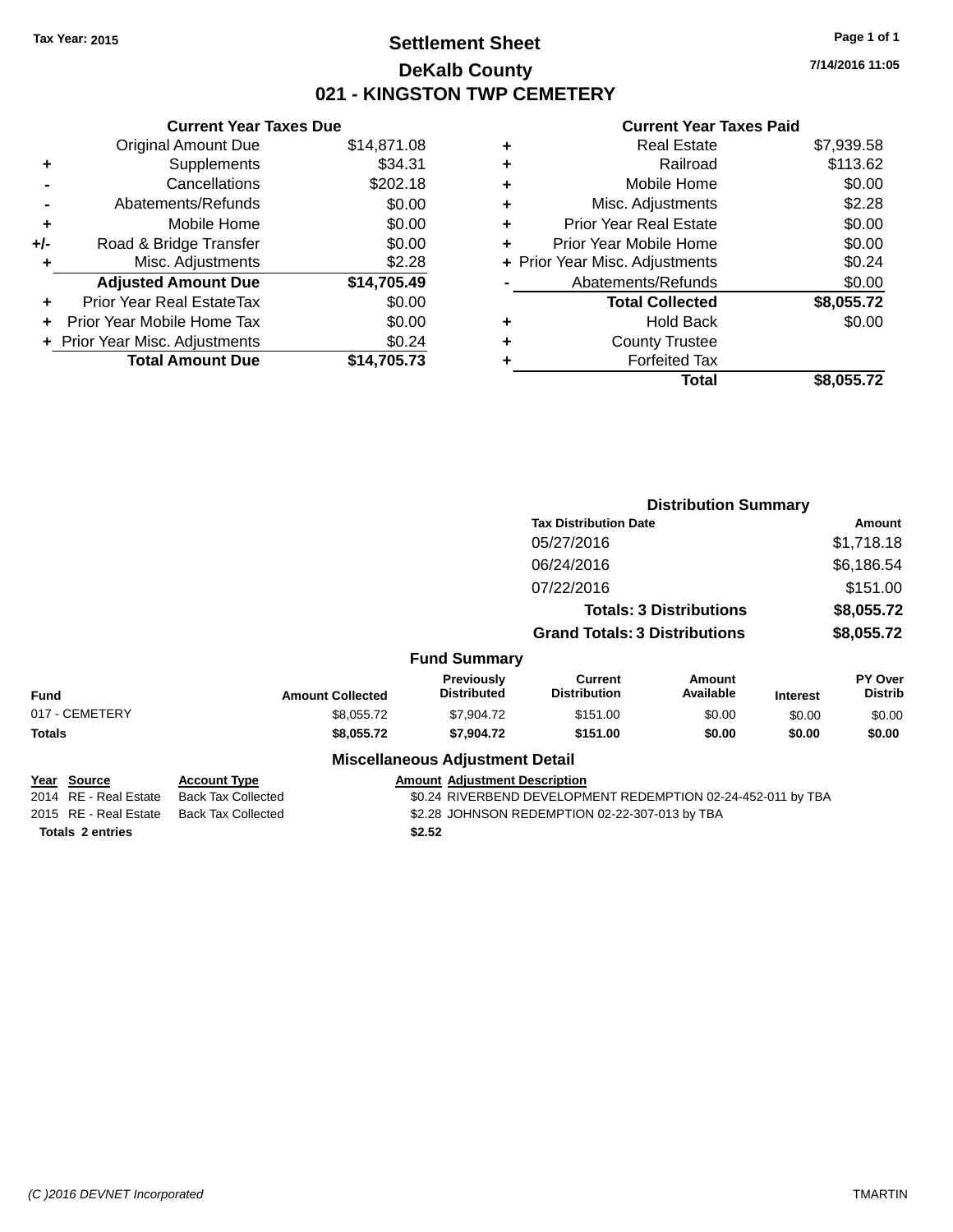# **Settlement Sheet Tax Year: 2015 Page 1 of 1 DeKalb County 022 - MALTA TOWNSHIP**

**7/14/2016 11:05**

# **Current Year Taxes Paid**

| <b>Current Year Taxes Due</b> |                                |
|-------------------------------|--------------------------------|
| <b>Original Amount Due</b>    | \$66,369.84                    |
| Supplements                   | \$390.19                       |
| Cancellations                 | \$407.82                       |
| Abatements/Refunds            | \$0.00                         |
| Mobile Home                   | \$0.00                         |
| Road & Bridge Transfer        | \$0.00                         |
| Misc. Adjustments             | \$0.00                         |
| <b>Adjusted Amount Due</b>    | \$66,352.21                    |
| Prior Year Real EstateTax     | (\$16.51)                      |
| Prior Year Mobile Home Tax    | \$0.00                         |
|                               | \$0.00                         |
| <b>Total Amount Due</b>       | \$66,335,70                    |
|                               | + Prior Year Misc. Adjustments |

| ٠ | <b>Real Estate</b>             | \$34,883.79 |
|---|--------------------------------|-------------|
| ٠ | Railroad                       | \$1,719.46  |
| ٠ | Mobile Home                    | \$0.00      |
| ٠ | Misc. Adjustments              | \$0.00      |
| ٠ | <b>Prior Year Real Estate</b>  | (\$16.51)   |
| ٠ | Prior Year Mobile Home         | \$0.00      |
|   | + Prior Year Misc. Adjustments | \$0.00      |
|   | Abatements/Refunds             | \$0.00      |
|   | <b>Total Collected</b>         | \$36,586.74 |
| ٠ | Hold Back                      | \$0.00      |
|   | <b>County Trustee</b>          |             |
| ٠ | <b>Forfeited Tax</b>           |             |
|   | Total                          | \$36,586.74 |
|   |                                |             |

|                          |                         |                                  | <b>Distribution Summary</b>          |                                |                 |                           |  |
|--------------------------|-------------------------|----------------------------------|--------------------------------------|--------------------------------|-----------------|---------------------------|--|
|                          |                         |                                  | <b>Tax Distribution Date</b>         |                                |                 | Amount                    |  |
|                          |                         |                                  | 05/27/2016                           |                                |                 | \$6,463.32                |  |
|                          |                         |                                  | 06/24/2016                           |                                |                 | \$29,553.16               |  |
|                          |                         |                                  | 07/22/2016                           |                                |                 | \$570.26                  |  |
|                          |                         |                                  |                                      | <b>Totals: 3 Distributions</b> |                 | \$36,586.74               |  |
|                          |                         |                                  | <b>Grand Totals: 3 Distributions</b> |                                |                 | \$36,586.74               |  |
|                          |                         | <b>Fund Summary</b>              |                                      |                                |                 |                           |  |
| Fund                     | <b>Amount Collected</b> | Previously<br><b>Distributed</b> | Current<br><b>Distribution</b>       | Amount<br>Available            | <b>Interest</b> | PY Over<br><b>Distrib</b> |  |
| 001 - CORPORATE          | \$36,156.01             | \$35,592.46                      | \$563.55                             | \$0.00                         | \$0.00          | \$0.00                    |  |
| 054 - GENERAL ASSISTANCE | \$430.73                | \$424.02                         | \$6.71                               | \$0.00                         | \$0.00          | \$0.00                    |  |
| <b>Totals</b>            | \$36,586,74             | \$36,016,48                      | \$570.26                             | \$0.00                         | \$0.00          | \$0.00                    |  |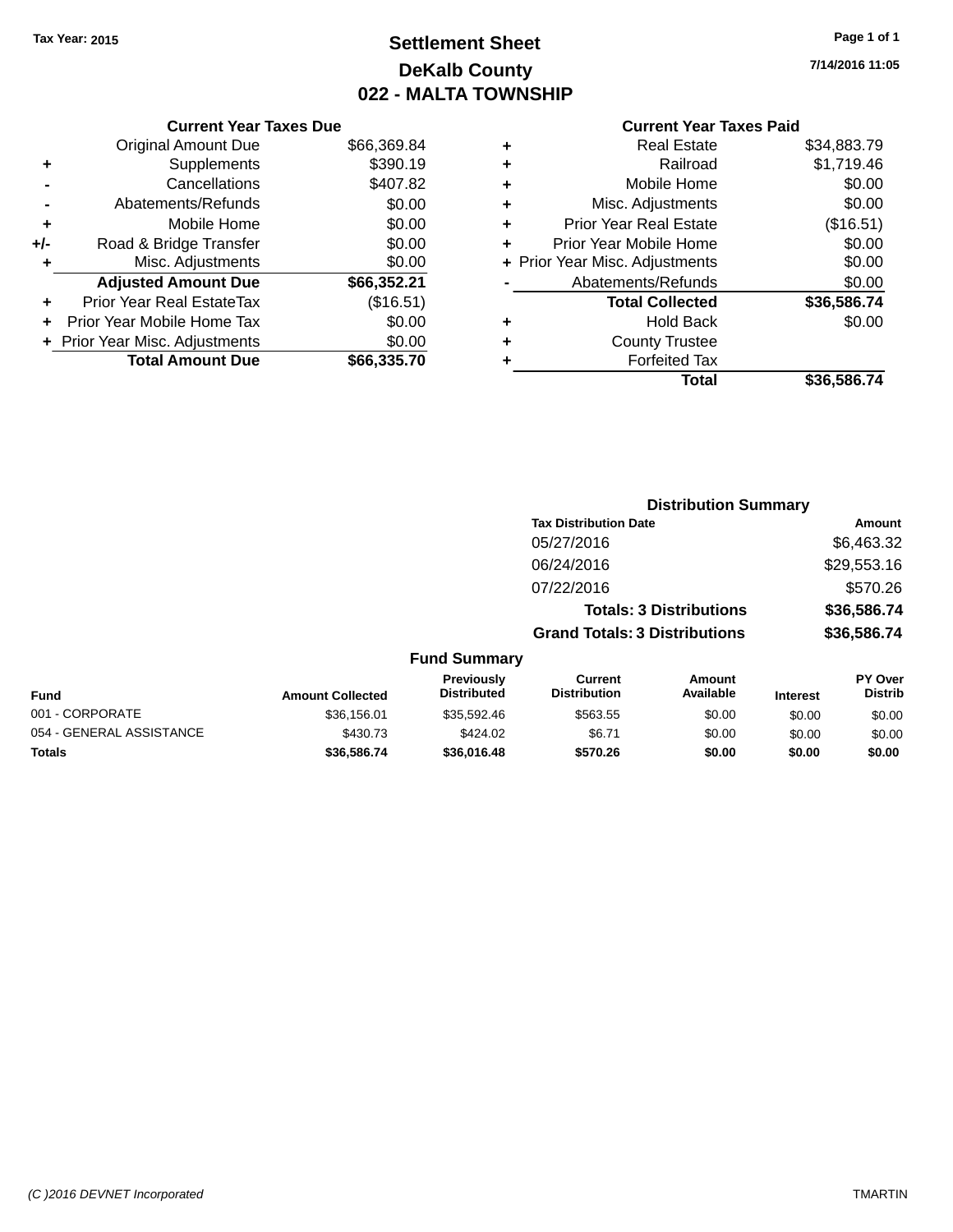# **Settlement Sheet Tax Year: 2015 Page 1 of 1 DeKalb County 023 - MALTA TWP LIBRARY**

**7/14/2016 11:05**

### **Current Year Taxes Paid**

|     | <b>Current Year Taxes Due</b>  |              |  |  |  |  |
|-----|--------------------------------|--------------|--|--|--|--|
|     | <b>Original Amount Due</b>     | \$127,912.65 |  |  |  |  |
| ٠   | Supplements                    | \$751.98     |  |  |  |  |
|     | Cancellations                  | \$785.97     |  |  |  |  |
|     | Abatements/Refunds             | \$0.00       |  |  |  |  |
| ٠   | Mobile Home                    | \$0.00       |  |  |  |  |
| +/- | Road & Bridge Transfer         | \$0.00       |  |  |  |  |
| ٠   | Misc. Adjustments              | \$0.00       |  |  |  |  |
|     | <b>Adjusted Amount Due</b>     | \$127,878.66 |  |  |  |  |
| ٠   | Prior Year Real EstateTax      | (\$31.81)    |  |  |  |  |
|     | Prior Year Mobile Home Tax     | \$0.00       |  |  |  |  |
|     | + Prior Year Misc. Adjustments | \$0.00       |  |  |  |  |
|     | <b>Total Amount Due</b>        | \$127,846.85 |  |  |  |  |
|     |                                |              |  |  |  |  |

|   | <b>Real Estate</b>             | \$67,229.62 |
|---|--------------------------------|-------------|
| ٠ | Railroad                       | \$3,313.87  |
| ٠ | Mobile Home                    | \$0.00      |
| ٠ | Misc. Adjustments              | \$0.00      |
| ٠ | Prior Year Real Estate         | (\$31.81)   |
| ÷ | Prior Year Mobile Home         | \$0.00      |
|   | + Prior Year Misc. Adjustments | \$0.00      |
|   | Abatements/Refunds             | \$0.00      |
|   | <b>Total Collected</b>         | \$70,511.68 |
| ٠ | <b>Hold Back</b>               | \$0.00      |
| ٠ | <b>County Trustee</b>          |             |
| ٠ | <b>Forfeited Tax</b>           |             |
|   | Total                          | \$70,511.68 |
|   |                                |             |

|                                       |                                      | <b>Distribution Summary</b>    |                                   |
|---------------------------------------|--------------------------------------|--------------------------------|-----------------------------------|
|                                       | <b>Tax Distribution Date</b>         |                                | Amount                            |
|                                       | 05/27/2016                           |                                | \$12,456.43                       |
|                                       | 06/24/2016                           |                                | \$56,956.21                       |
|                                       | 07/22/2016                           |                                | \$1,099.04                        |
|                                       |                                      | <b>Totals: 3 Distributions</b> | \$70,511.68                       |
|                                       | <b>Grand Totals: 3 Distributions</b> |                                | \$70,511.68                       |
| <b>Fund Summary</b>                   |                                      |                                |                                   |
| <b>Previously</b><br>الممهن والمفملات | Current<br>Diateibutian              | Amount<br>A                    | <b>PY Over</b><br><b>Diaseile</b> |

| Fund          | <b>Amount Collected</b> | <b>Previously</b><br><b>Distributed</b> | Current<br><b>Distribution</b> | Amount<br>Available | <b>Interest</b> | <b>PY Over</b><br><b>Distrib</b> |
|---------------|-------------------------|-----------------------------------------|--------------------------------|---------------------|-----------------|----------------------------------|
| 016 - LIBRARY | \$70.511.68             | \$69.412.64                             | \$1.099.04                     | \$0.00              | \$0.00          | \$0.00                           |
| <b>Totals</b> | \$70,511.68             | \$69.412.64                             | \$1.099.04                     | \$0.00              | \$0.00          | \$0.00                           |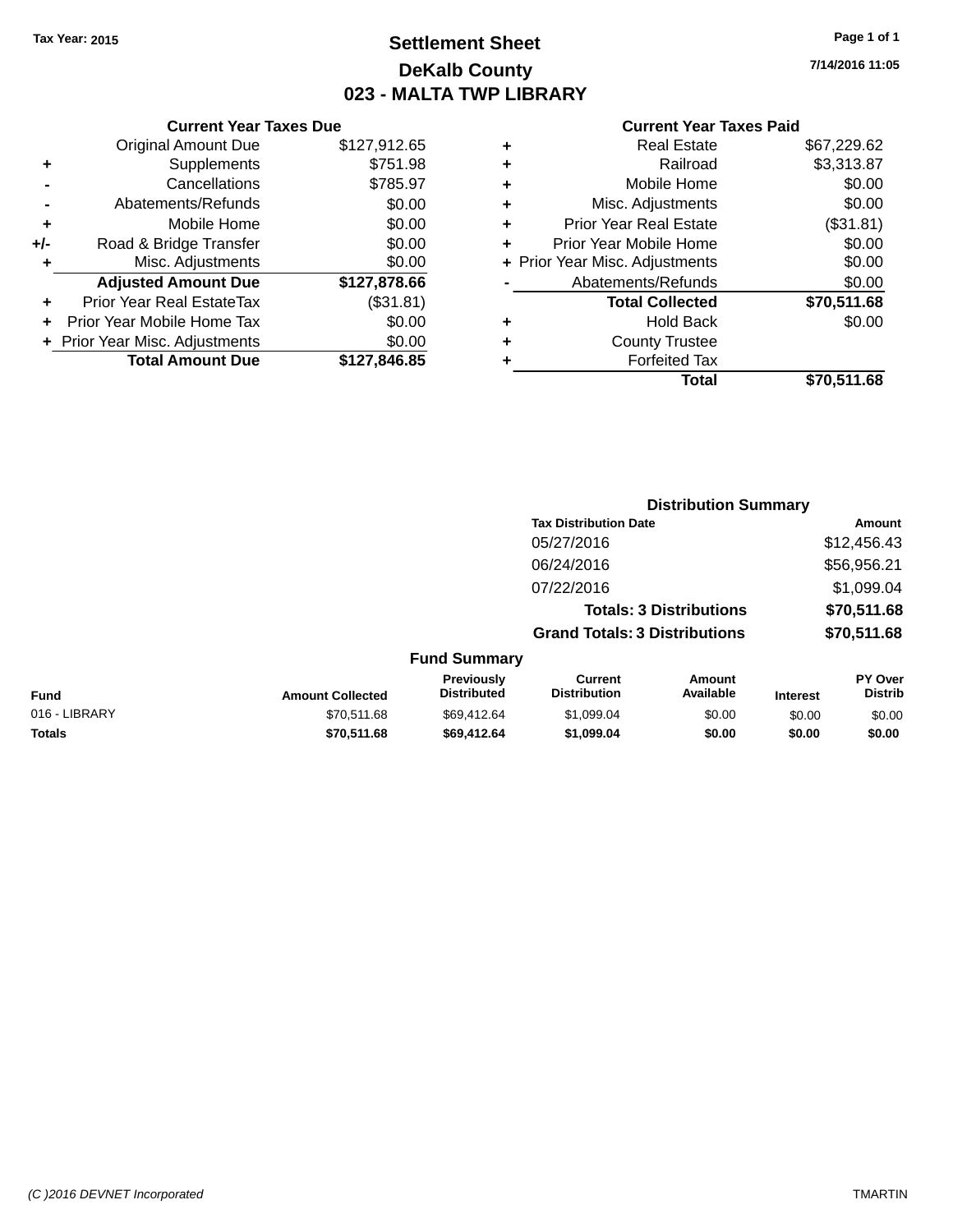# **Settlement Sheet Tax Year: 2015 Page 1 of 1 DeKalb County 024 - MALTA ROAD & BRIDGE**

**7/14/2016 11:05**

### **Current Year Taxes Paid**

|     | <b>Current Year Taxes Due</b>  |              |  |  |  |  |
|-----|--------------------------------|--------------|--|--|--|--|
|     | <b>Original Amount Due</b>     | \$166,963.74 |  |  |  |  |
| ٠   | Supplements                    | \$916.26     |  |  |  |  |
|     | \$957.68<br>Cancellations      |              |  |  |  |  |
|     | \$0.00<br>Abatements/Refunds   |              |  |  |  |  |
| ٠   | \$0.00<br>Mobile Home          |              |  |  |  |  |
| +/- | Road & Bridge Transfer         | (\$5,900.18) |  |  |  |  |
|     | Misc. Adjustments              | \$0.00       |  |  |  |  |
|     | <b>Adjusted Amount Due</b>     | \$161,022.14 |  |  |  |  |
|     | Prior Year Real EstateTax      | (\$38.22)    |  |  |  |  |
|     | Prior Year Mobile Home Tax     | \$0.00       |  |  |  |  |
|     | + Prior Year Misc. Adjustments | \$0.00       |  |  |  |  |
|     | <b>Total Amount Due</b>        | \$160,983.92 |  |  |  |  |
|     |                                |              |  |  |  |  |

| ٠ | <b>Real Estate</b>             | \$81,916.73 |
|---|--------------------------------|-------------|
| ٠ | Railroad                       | \$4,259.50  |
| ٠ | Mobile Home                    | \$0.00      |
| ٠ | Misc. Adjustments              | \$0.00      |
| ٠ | <b>Prior Year Real Estate</b>  | (\$38.22)   |
| ÷ | Prior Year Mobile Home         | \$0.00      |
|   | + Prior Year Misc. Adjustments | \$0.00      |
|   | Abatements/Refunds             | \$0.00      |
|   | <b>Total Collected</b>         | \$86,138.01 |
| ٠ | Hold Back                      | \$0.00      |
| ٠ | <b>County Trustee</b>          |             |
| ٠ | <b>Forfeited Tax</b>           |             |
|   | Total                          | \$86,138.01 |
|   |                                |             |

| <b>Road and Bridge Summary</b> |             |               | <b>Distribution Summary</b>    |             |  |
|--------------------------------|-------------|---------------|--------------------------------|-------------|--|
| <b>Municipality</b>            | Amt. Due    | Amt. Distrib. | <b>Tax Distribution Date</b>   | Amount      |  |
| <b>VILLAGE OF MALTA</b>        | \$10,656.86 | \$5,900.18    | 05/27/2016                     | \$15,178.26 |  |
| Totals                         | \$10,656.86 | \$5,900.18    | 06/24/2016                     | \$69,620.56 |  |
|                                |             |               | 07/22/2016                     | \$1,339.19  |  |
|                                |             |               | <b>Totals: 3 Distributions</b> | \$86,138.01 |  |

**Grand Totals: 3 Distributions \$86,138.01**

| <b>Fund</b>                  | <b>Amount Collected</b> | <b>Previously</b><br><b>Distributed</b> | Current<br><b>Distribution</b> | Amount<br>Available | <b>Interest</b> | <b>PY Over</b><br><b>Distrib</b> |
|------------------------------|-------------------------|-----------------------------------------|--------------------------------|---------------------|-----------------|----------------------------------|
| 007 - ROAD AND BRIDGE        | \$26.769.42             | \$26,355.61                             | \$413.81                       | \$0.00              | \$0.00          | \$0.00                           |
| 008 - BRIDGE CONST W/COUNTY  | \$10,803.17             | \$10.634.78                             | \$168.39                       | \$0.00              | \$0.00          | \$0.00                           |
| 009 - PERMANENT ROAD         | \$38.814.25             | \$38,209.25                             | \$605.00                       | \$0.00              | \$0.00          | \$0.00                           |
| 010 - EQUIPMENT AND BUILDING | \$9.751.17              | \$9,599.18                              | \$151.99                       | \$0.00              | \$0.00          | \$0.00                           |
| <b>Totals</b>                | \$86,138,01             | \$84,798,82                             | \$1,339.19                     | \$0.00              | \$0.00          | \$0.00                           |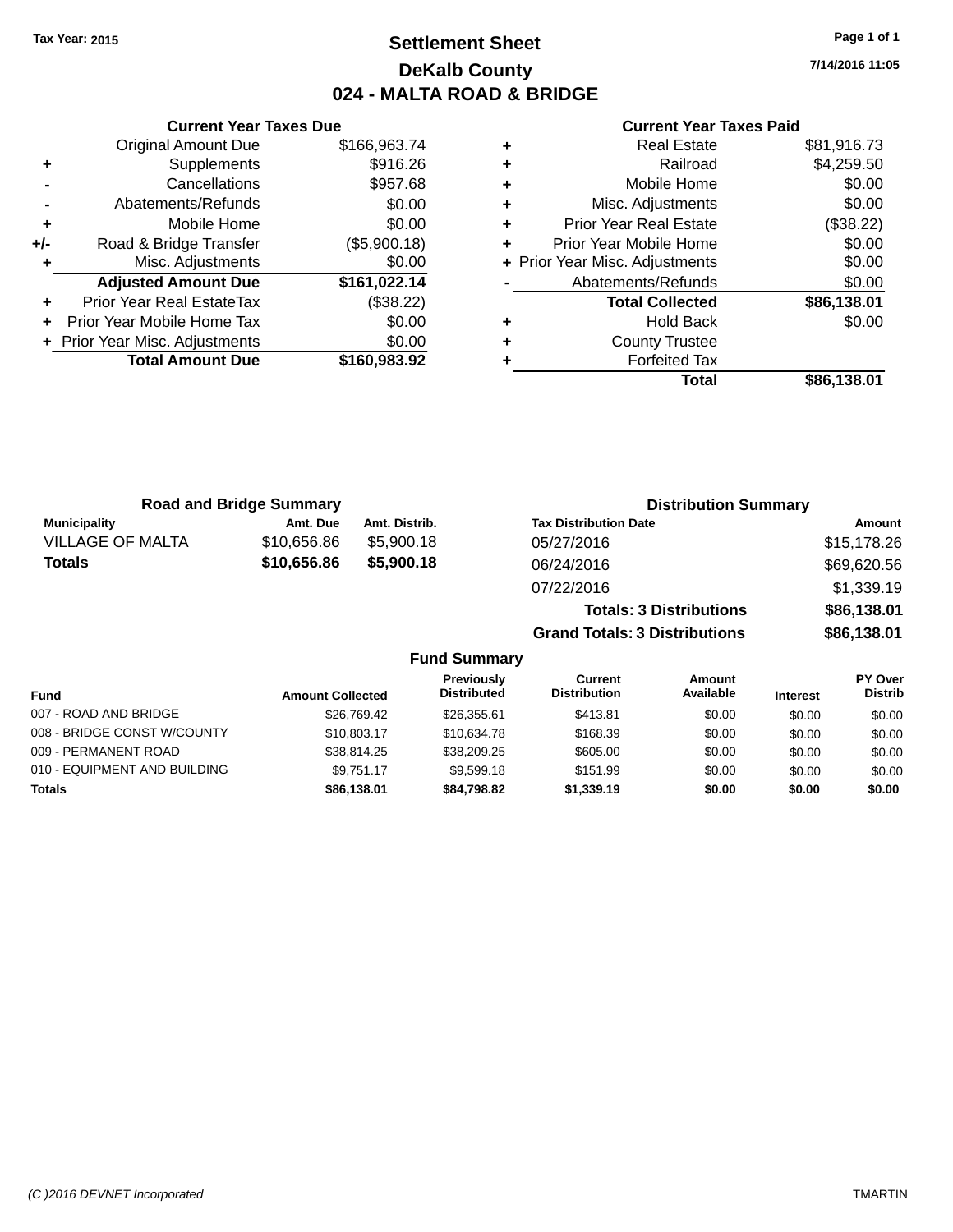# **Settlement Sheet Tax Year: 2015 Page 1 of 1 DeKalb County 025 - MAYFIELD TOWNSHIP**

**7/14/2016 11:05**

### **Current Year Taxes Paid**

| <b>Original Amount Due</b>     | \$98,004.36                   |
|--------------------------------|-------------------------------|
| Supplements                    | \$629.47                      |
| Cancellations                  | \$700.47                      |
| Abatements/Refunds             | \$0.00                        |
| Mobile Home                    | \$0.00                        |
| Road & Bridge Transfer         | \$0.00                        |
| Misc. Adjustments              | \$0.00                        |
| <b>Adjusted Amount Due</b>     | \$97,933.36                   |
| Prior Year Real EstateTax      | \$0.00                        |
| Prior Year Mobile Home Tax     | \$0.00                        |
| + Prior Year Misc. Adjustments | \$0.00                        |
| <b>Total Amount Due</b>        | \$97,933.36                   |
|                                | <b>Current Year Taxes Due</b> |

|   | <b>Real Estate</b>             | \$54,762.90 |
|---|--------------------------------|-------------|
| ٠ | Railroad                       | \$0.00      |
| ٠ | Mobile Home                    | \$0.00      |
| ٠ | Misc. Adjustments              | \$0.00      |
| ٠ | <b>Prior Year Real Estate</b>  | \$0.00      |
| ÷ | Prior Year Mobile Home         | \$0.00      |
|   | + Prior Year Misc. Adjustments | \$0.00      |
|   | Abatements/Refunds             | \$0.00      |
|   | <b>Total Collected</b>         | \$54,762.90 |
| ٠ | <b>Hold Back</b>               | \$0.00      |
| ٠ | <b>County Trustee</b>          |             |
| ٠ | <b>Forfeited Tax</b>           |             |
|   | Total                          | \$54,762.90 |
|   |                                |             |

|              |                                      | <b>Distribution Summary</b>    |                |
|--------------|--------------------------------------|--------------------------------|----------------|
|              | <b>Tax Distribution Date</b>         |                                | Amount         |
|              | 05/27/2016                           |                                | \$7,640.95     |
|              | 06/24/2016                           |                                | \$46,233.88    |
|              | 07/22/2016                           |                                | \$888.07       |
|              |                                      | <b>Totals: 3 Distributions</b> | \$54,762.90    |
|              | <b>Grand Totals: 3 Distributions</b> |                                | \$54,762.90    |
| Fund Summary |                                      |                                |                |
| Previously   | Current                              | Amount                         | <b>PY Over</b> |

| Fund                     | <b>Amount Collected</b> | <b>Previously</b><br><b>Distributed</b> | Current<br><b>Distribution</b> | Amount<br>Available | <b>Interest</b> | <b>PY Over</b><br><b>Distrib</b> |
|--------------------------|-------------------------|-----------------------------------------|--------------------------------|---------------------|-----------------|----------------------------------|
| 001 - CORPORATE          | \$51.129.37             | \$50,300.23                             | \$829.14                       | \$0.00              | \$0.00          | \$0.00                           |
| 054 - GENERAL ASSISTANCE | \$3.633.53              | \$3,574.60                              | \$58.93                        | \$0.00              | \$0.00          | \$0.00                           |
| Totals                   | \$54.762.90             | \$53,874.83                             | \$888.07                       | \$0.00              | \$0.00          | \$0.00                           |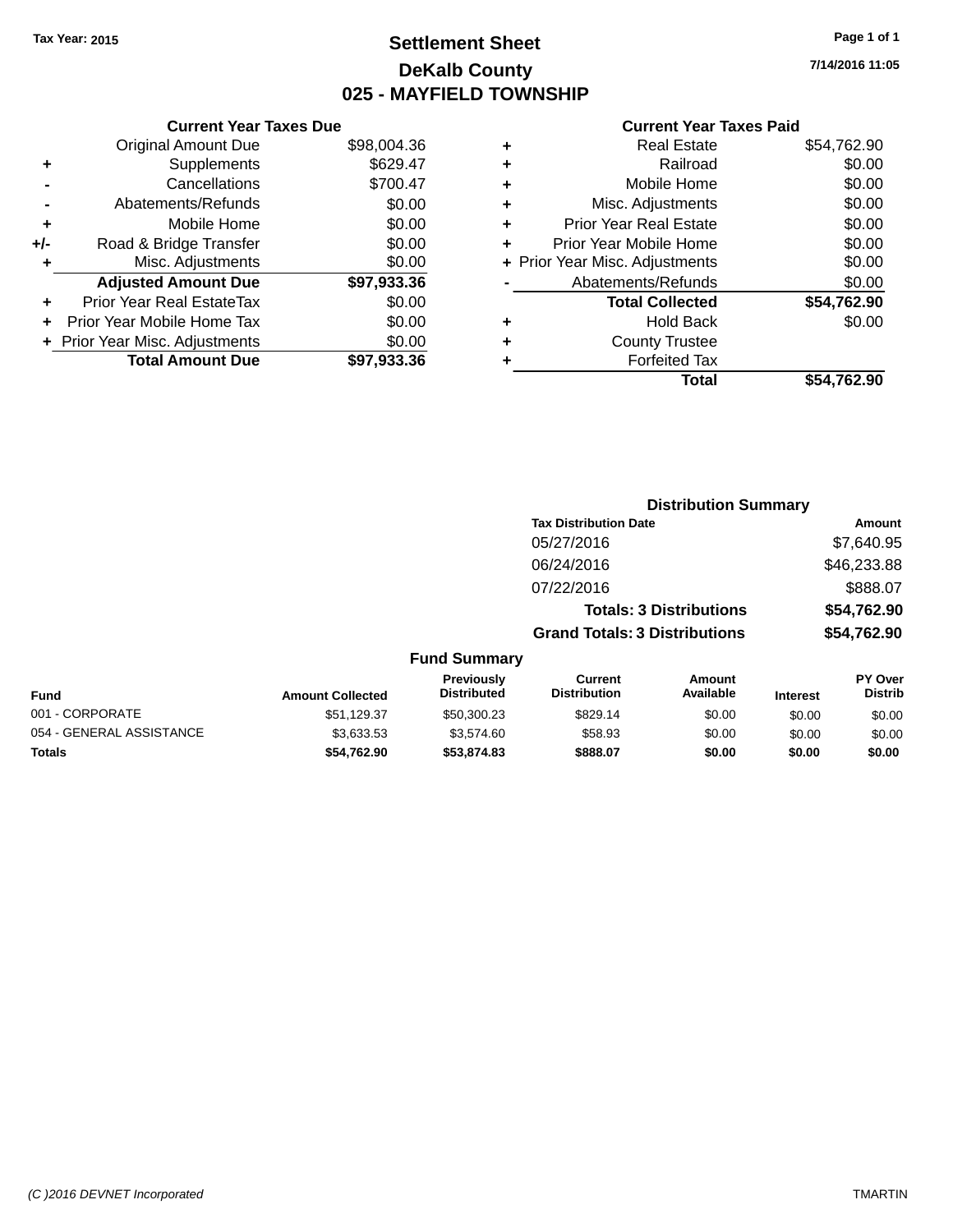# **Settlement Sheet Tax Year: 2015 Page 1 of 1 DeKalb County 026 - MAYFIELD ROAD & BRIDGE**

**7/14/2016 11:05**

### **Current Year Taxes Paid**

|     | <b>Current Year Taxes Due</b>  |              |
|-----|--------------------------------|--------------|
|     | <b>Original Amount Due</b>     | \$255,215.06 |
| ٠   | Supplements                    | \$1,639.21   |
|     | Cancellations                  | \$1,824.14   |
|     | Abatements/Refunds             | \$0.00       |
| ٠   | Mobile Home                    | \$0.00       |
| +/- | Road & Bridge Transfer         | \$0.00       |
| ٠   | Misc. Adjustments              | \$0.00       |
|     | <b>Adjusted Amount Due</b>     | \$255,030.13 |
| ٠   | Prior Year Real EstateTax      | \$0.00       |
| ÷   | Prior Year Mobile Home Tax     | \$0.00       |
|     | + Prior Year Misc. Adjustments | \$0.00       |
|     | <b>Total Amount Due</b>        | \$255.030.13 |

| ٠ | <b>Real Estate</b>             | \$142,609.23 |
|---|--------------------------------|--------------|
| ٠ | Railroad                       | \$0.00       |
| ٠ | Mobile Home                    | \$0.00       |
| ٠ | Misc. Adjustments              | \$0.00       |
| ٠ | <b>Prior Year Real Estate</b>  | \$0.00       |
| ٠ | Prior Year Mobile Home         | \$0.00       |
|   | + Prior Year Misc. Adjustments | \$0.00       |
|   | Abatements/Refunds             | \$0.00       |
|   | <b>Total Collected</b>         | \$142,609.23 |
| ٠ | Hold Back                      | \$0.00       |
| ٠ | <b>County Trustee</b>          |              |
| ٠ | <b>Forfeited Tax</b>           |              |
|   | Total                          | \$142,609.23 |
|   |                                |              |

| <b>Distribution Summary</b>          |              |
|--------------------------------------|--------------|
| <b>Tax Distribution Date</b>         | Amount       |
| 05/27/2016                           | \$19,898.05  |
| 06/24/2016                           | \$120,398.51 |
| 07/22/2016                           | \$2,312.67   |
| <b>Totals: 3 Distributions</b>       | \$142,609.23 |
| <b>Grand Totals: 3 Distributions</b> | \$142,609.23 |

| <b>Fund</b>                                         | <b>Amount Collected</b> | <b>Previously</b><br><b>Distributed</b> | Current<br><b>Distribution</b> | Amount<br>Available | <b>Interest</b> | <b>PY Over</b><br><b>Distrib</b> |
|-----------------------------------------------------|-------------------------|-----------------------------------------|--------------------------------|---------------------|-----------------|----------------------------------|
| 007 - ROAD AND BRIDGE                               | \$88,885.79             | \$87,444,33                             | \$1,441.46                     | \$0.00              | \$0.00          | \$0.00                           |
| 008 - BRIDGE CONST W/COUNTY                         | \$4.910.60              | \$4,830.97                              | \$79.63                        | \$0.00              | \$0.00          | \$0.00                           |
| 009 - PERMANENT ROAD                                | \$35,446.66             | \$34.871.83                             | \$574.83                       | \$0.00              | \$0.00          | \$0.00                           |
| 010 - EQUIPMENT AND BUILDING                        | \$6,545.19              | \$6,439.05                              | \$106.14                       | \$0.00              | \$0.00          | \$0.00                           |
| 035 - TORT JUDGMENTS, LIABILITY<br><b>INSURANCE</b> | \$4.091.59              | \$4,025.24                              | \$66.35                        | \$0.00              | \$0.00          | \$0.00                           |
| 047 - SOCIAL SECURITY                               | \$2.729.40              | \$2.685.14                              | \$44.26                        | \$0.00              | \$0.00          | \$0.00                           |
| <b>Totals</b>                                       | \$142,609.23            | \$140.296.56                            | \$2.312.67                     | \$0.00              | \$0.00          | \$0.00                           |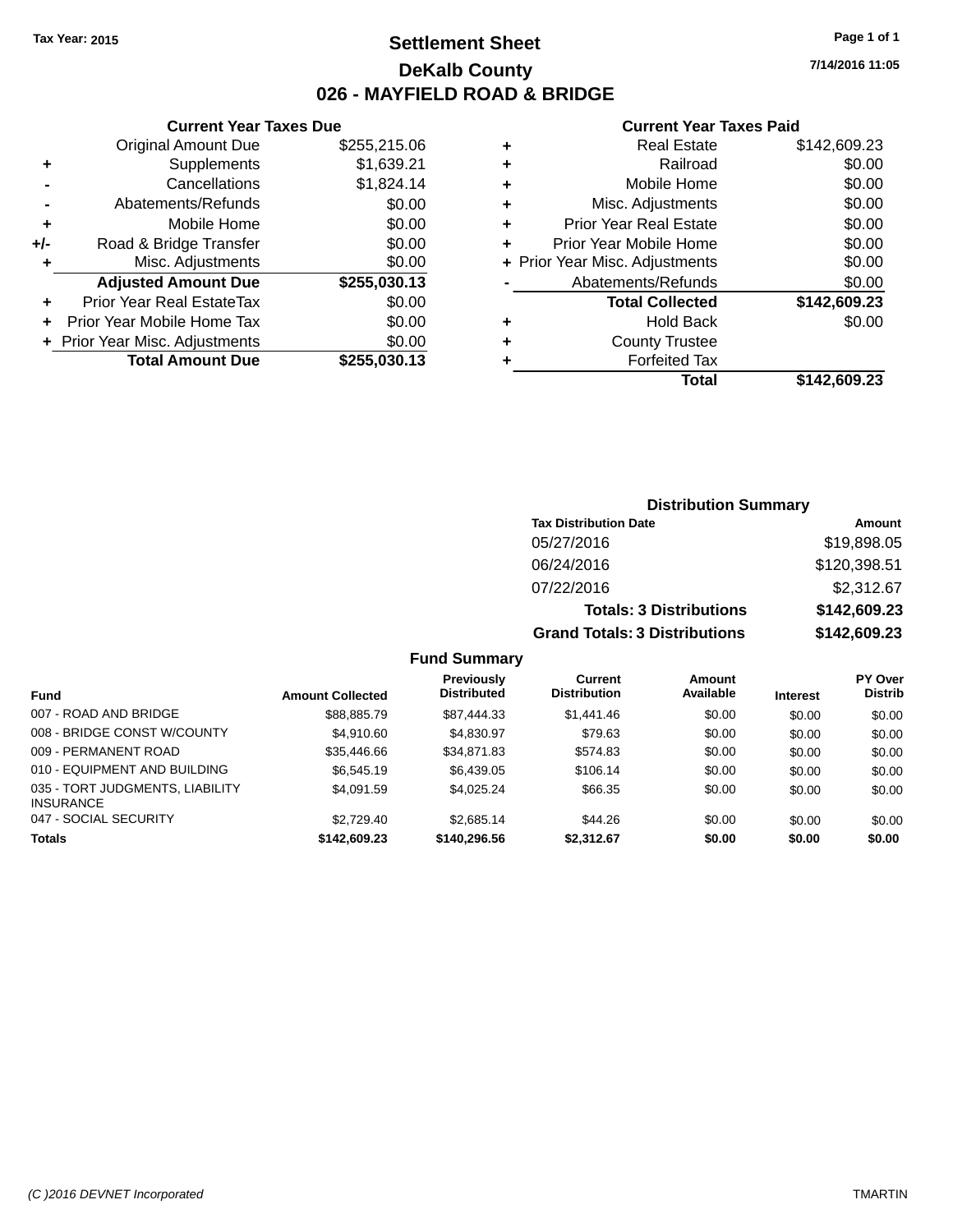# **Settlement Sheet Tax Year: 2015 Page 1 of 1 DeKalb County 027 - MILAN TOWNSHIP**

**7/14/2016 11:05**

|     | <b>Current Year Taxes Due</b>  |             |
|-----|--------------------------------|-------------|
|     | Original Amount Due            | \$40,002.35 |
| ٠   | Supplements                    | \$119.93    |
|     | Cancellations                  | \$135.97    |
|     | Abatements/Refunds             | \$0.00      |
| ٠   | Mobile Home                    | \$0.00      |
| +/- | Road & Bridge Transfer         | \$0.00      |
| ٠   | Misc. Adjustments              | \$0.00      |
|     | <b>Adjusted Amount Due</b>     | \$39,986.31 |
|     | Prior Year Real EstateTax      | \$0.00      |
|     | Prior Year Mobile Home Tax     | \$0.00      |
|     | + Prior Year Misc. Adjustments | \$0.00      |
|     | <b>Total Amount Due</b>        | \$39,986.31 |
|     |                                |             |

### **Current Year Taxes Paid +** Real Estate \$22,745.78 **+** Railroad \$0.00 **+** Mobile Home \$0.00

| Total                          | \$22,745.78 |
|--------------------------------|-------------|
| <b>Forfeited Tax</b>           |             |
| <b>County Trustee</b>          |             |
| Hold Back                      | \$0.00      |
| <b>Total Collected</b>         | \$22,745.78 |
| Abatements/Refunds             | \$0.00      |
| + Prior Year Misc. Adjustments | \$0.00      |
| Prior Year Mobile Home         | \$0.00      |
| <b>Prior Year Real Estate</b>  | \$0.00      |
| Misc. Adjustments              | \$0.00      |
|                                |             |

|                 |                         |                                  | <b>Distribution Summary</b>           |                                |                 |                           |
|-----------------|-------------------------|----------------------------------|---------------------------------------|--------------------------------|-----------------|---------------------------|
|                 |                         |                                  | <b>Tax Distribution Date</b>          |                                |                 | Amount                    |
|                 |                         |                                  | 05/27/2016                            |                                |                 | \$10,531.38               |
|                 |                         |                                  | 06/24/2016                            |                                |                 | \$12,174.19               |
|                 |                         |                                  | 07/22/2016                            |                                |                 | \$40.21                   |
|                 |                         |                                  |                                       | <b>Totals: 3 Distributions</b> |                 | \$22,745.78               |
|                 |                         |                                  | <b>Grand Totals: 3 Distributions</b>  |                                |                 | \$22,745.78               |
|                 |                         | <b>Fund Summary</b>              |                                       |                                |                 |                           |
| <b>Fund</b>     | <b>Amount Collected</b> | Previously<br><b>Distributed</b> | <b>Current</b><br><b>Distribution</b> | <b>Amount</b><br>Available     | <b>Interest</b> | PY Over<br><b>Distrib</b> |
| 001 - CORPORATE | \$22,745.78             | \$22,705.57                      | \$40.21                               | \$0.00                         | \$0.00          | \$0.00                    |
| <b>Totals</b>   | \$22.745.78             | \$22,705.57                      | \$40.21                               | \$0.00                         | \$0.00          | \$0.00                    |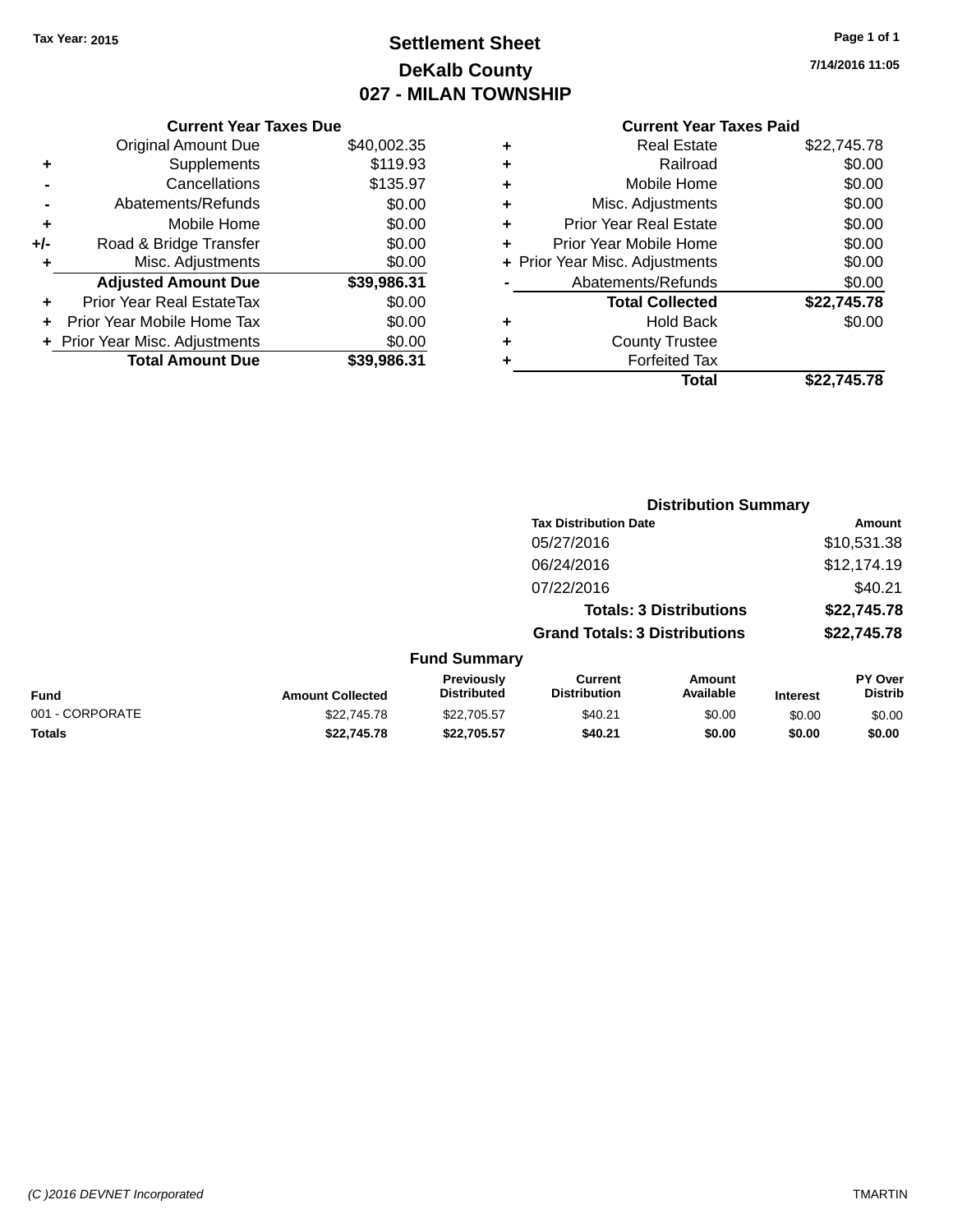# **Settlement Sheet Tax Year: 2015 Page 1 of 1 DeKalb County 028 - MILAN ROAD & BRIDGE**

**7/14/2016 11:05**

#### **Current Year Taxes Paid**

|       | <b>Current Year Taxes Due</b>  |             |
|-------|--------------------------------|-------------|
|       | <b>Original Amount Due</b>     | \$64,501.08 |
| ٠     | Supplements                    | \$193.38    |
|       | Cancellations                  | \$219.23    |
|       | Abatements/Refunds             | \$0.00      |
| ٠     | Mobile Home                    | \$0.00      |
| $+/-$ | Road & Bridge Transfer         | \$0.00      |
| ٠     | Misc. Adjustments              | \$0.00      |
|       | <b>Adjusted Amount Due</b>     | \$64,475.23 |
| ٠     | Prior Year Real EstateTax      | \$0.00      |
|       | Prior Year Mobile Home Tax     | \$0.00      |
|       | + Prior Year Misc. Adjustments | \$0.00      |
|       | <b>Total Amount Due</b>        | \$64.475.23 |
|       |                                |             |

|   | <b>Real Estate</b>             | \$36,676.32 |
|---|--------------------------------|-------------|
| ٠ | Railroad                       | \$0.00      |
| ٠ | Mobile Home                    | \$0.00      |
| ٠ | Misc. Adjustments              | \$0.00      |
| ٠ | <b>Prior Year Real Estate</b>  | \$0.00      |
| ÷ | Prior Year Mobile Home         | \$0.00      |
|   | + Prior Year Misc. Adjustments | \$0.00      |
|   | Abatements/Refunds             | \$0.00      |
|   | <b>Total Collected</b>         | \$36,676.32 |
| ٠ | <b>Hold Back</b>               | \$0.00      |
| ٠ | <b>County Trustee</b>          |             |
| ٠ | <b>Forfeited Tax</b>           |             |
|   | Total                          | \$36,676.32 |
|   |                                |             |

|                             |                         |                                         | <b>Distribution Summary</b>           |                                |                 |                           |
|-----------------------------|-------------------------|-----------------------------------------|---------------------------------------|--------------------------------|-----------------|---------------------------|
|                             |                         |                                         | <b>Tax Distribution Date</b>          |                                |                 | Amount                    |
|                             |                         |                                         | 05/27/2016                            |                                |                 | \$16,981.18               |
|                             |                         |                                         | 06/24/2016                            |                                |                 | \$19,630.31               |
|                             |                         |                                         | 07/22/2016                            |                                |                 | \$64.83                   |
|                             |                         |                                         |                                       | <b>Totals: 3 Distributions</b> |                 | \$36,676.32               |
|                             |                         |                                         | <b>Grand Totals: 3 Distributions</b>  |                                |                 | \$36,676.32               |
|                             |                         | <b>Fund Summary</b>                     |                                       |                                |                 |                           |
| <b>Fund</b>                 | <b>Amount Collected</b> | <b>Previously</b><br><b>Distributed</b> | <b>Current</b><br><b>Distribution</b> | Amount<br>Available            | <b>Interest</b> | PY Over<br><b>Distrib</b> |
| 007 - ROAD AND BRIDGE       | \$25,755.21             | \$25,709.68                             | \$45.53                               | \$0.00                         | \$0.00          | \$0.00                    |
| 008 - BRIDGE CONST W/COUNTY | \$2,456.73              | \$2,452.39                              | \$4.34                                | \$0.00                         | \$0.00          | \$0.00                    |
| 009 - PERMANENT ROAD        | \$8,464.38              | \$8,449.42                              | \$14.96                               | \$0.00                         | \$0.00          | \$0.00                    |
| Totals                      | \$36,676.32             | \$36,611.49                             | \$64.83                               | \$0.00                         | \$0.00          | \$0.00                    |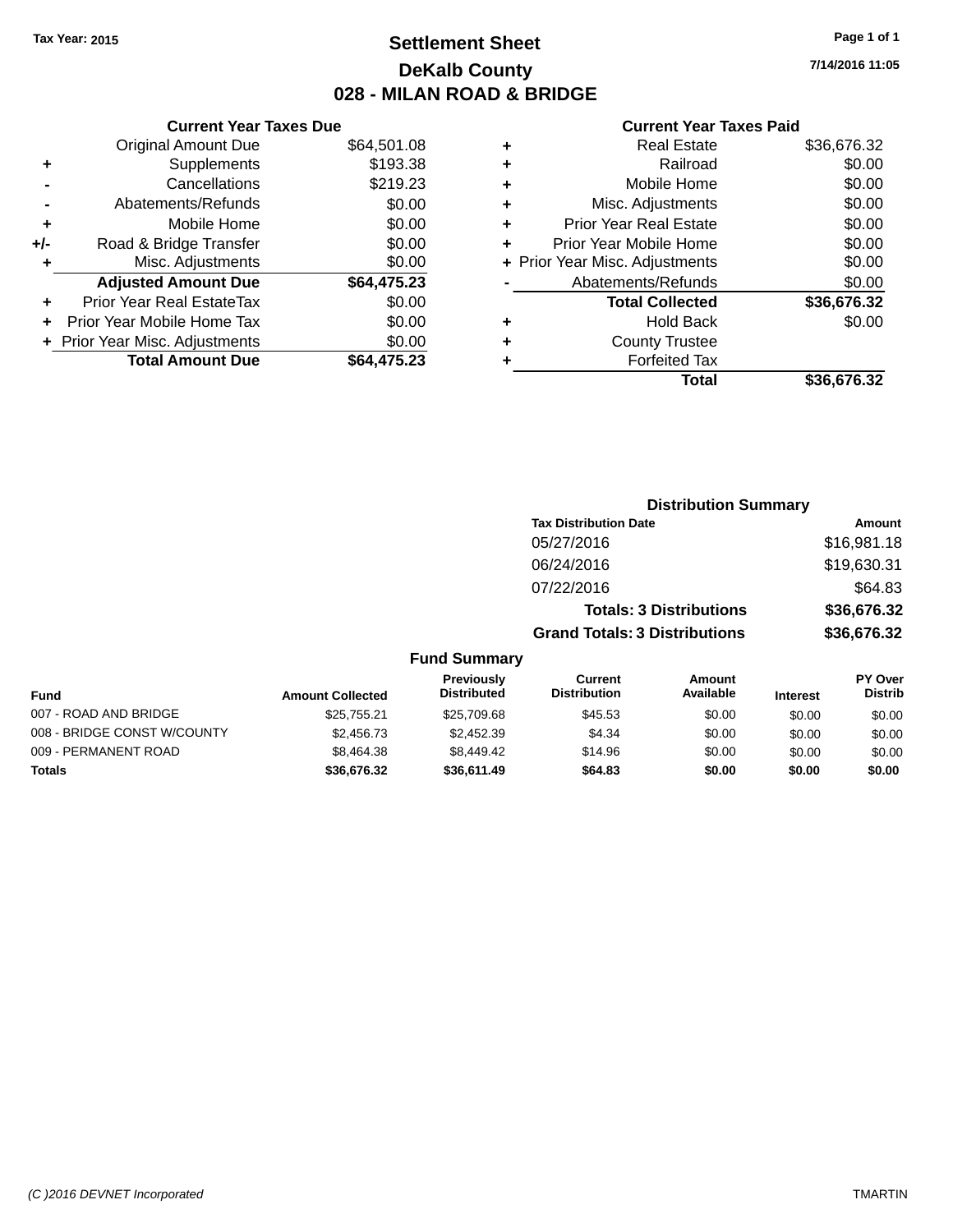# **Settlement Sheet Tax Year: 2015 Page 1 of 1 DeKalb County 029 - PAW PAW TOWNSHIP**

**7/14/2016 11:05**

|     | <b>Current Year Taxes Due</b>  |             |
|-----|--------------------------------|-------------|
|     | Original Amount Due            | \$68,185.08 |
| ٠   | Supplements                    | \$0.00      |
|     | Cancellations                  | \$0.00      |
|     | Abatements/Refunds             | \$0.00      |
| ٠   | Mobile Home                    | \$0.00      |
| +/- | Road & Bridge Transfer         | \$0.00      |
| ٠   | Misc. Adjustments              | \$0.00      |
|     | <b>Adjusted Amount Due</b>     | \$68,185.08 |
|     | Prior Year Real EstateTax      | \$0.00      |
|     | Prior Year Mobile Home Tax     | \$0.00      |
|     | + Prior Year Misc. Adjustments | \$0.00      |
|     | <b>Total Amount Due</b>        | \$68,185.08 |
|     |                                |             |

### **Current Year Taxes Paid**

|   | Total                          | \$39,177.24 |
|---|--------------------------------|-------------|
| ٠ | <b>Forfeited Tax</b>           |             |
| ٠ | <b>County Trustee</b>          |             |
| ٠ | Hold Back                      | \$0.00      |
|   | <b>Total Collected</b>         | \$39,177.24 |
|   | Abatements/Refunds             | \$0.00      |
|   | + Prior Year Misc. Adjustments | \$0.00      |
| ٠ | Prior Year Mobile Home         | \$0.00      |
| ٠ | <b>Prior Year Real Estate</b>  | \$0.00      |
| ٠ | Misc. Adjustments              | \$0.00      |
| ٠ | Mobile Home                    | \$0.00      |
| ÷ | Railroad                       | \$1,811.09  |
|   | <b>Real Estate</b>             | \$37,366.15 |

|                          |                         |                                  |                                      | <b>Distribution Summary</b>    |                 |                                  |
|--------------------------|-------------------------|----------------------------------|--------------------------------------|--------------------------------|-----------------|----------------------------------|
|                          |                         |                                  | <b>Tax Distribution Date</b>         |                                |                 | <b>Amount</b>                    |
|                          |                         |                                  | 05/27/2016                           |                                |                 | \$5,534.35                       |
|                          |                         |                                  | 06/24/2016                           |                                |                 | \$32,462.93                      |
|                          |                         |                                  | 07/22/2016                           |                                |                 | \$1,179.96                       |
|                          |                         |                                  |                                      | <b>Totals: 3 Distributions</b> |                 | \$39,177.24                      |
|                          |                         |                                  | <b>Grand Totals: 3 Distributions</b> |                                |                 | \$39,177.24                      |
|                          |                         | <b>Fund Summary</b>              |                                      |                                |                 |                                  |
| <b>Fund</b>              | <b>Amount Collected</b> | Previously<br><b>Distributed</b> | Current<br><b>Distribution</b>       | Amount<br>Available            | <b>Interest</b> | <b>PY Over</b><br><b>Distrib</b> |
| 001 - CORPORATE          | \$36,811.19             | \$35,702.50                      | \$1,108.69                           | \$0.00                         | \$0.00          | \$0.00                           |
| 017 - CEMETERY           | \$1,507.24              | \$1,461.84                       | \$45.40                              | \$0.00                         | \$0.00          | \$0.00                           |
| 034 - GENERAL ASSISTANCE | \$858.81                | \$832.94                         | \$25.87                              | \$0.00                         | \$0.00          | \$0.00                           |

**Totals \$39,177.24 \$37,997.28 \$1,179.96 \$0.00 \$0.00 \$0.00**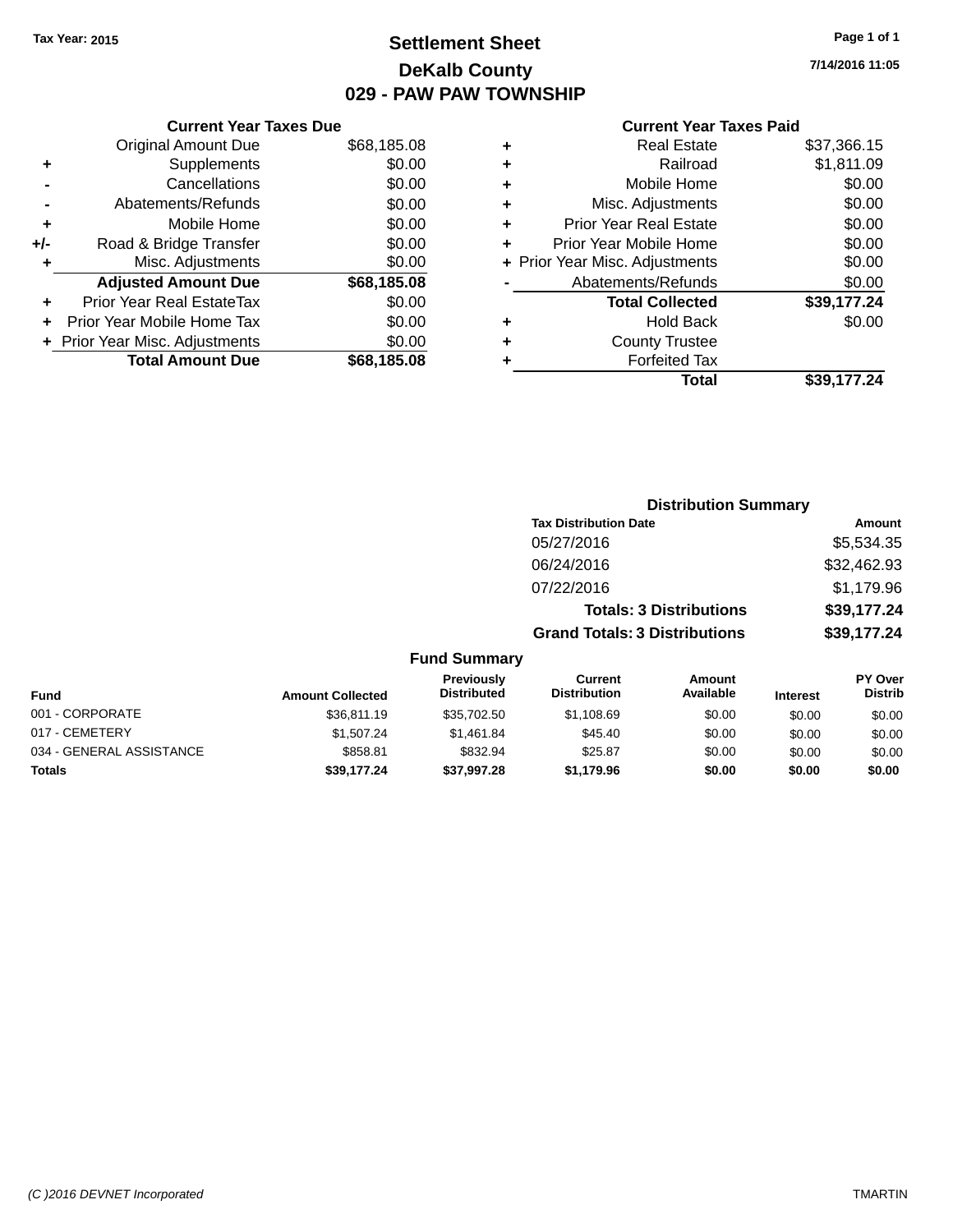# **Settlement Sheet Tax Year: 2015 Page 1 of 1 DeKalb County 030 - PAW PAW ROAD & BRIDGE**

**7/14/2016 11:05**

### **Current Year Taxes Paid**

|     | <b>Current Year Taxes Due</b>  |             |
|-----|--------------------------------|-------------|
|     | <b>Original Amount Due</b>     | \$94,044.18 |
| ٠   | Supplements                    | \$0.00      |
|     | Cancellations                  | \$0.00      |
|     | Abatements/Refunds             | \$0.00      |
| ٠   | Mobile Home                    | \$0.00      |
| +/- | Road & Bridge Transfer         | \$0.00      |
|     | Misc. Adjustments              | \$0.00      |
|     | <b>Adjusted Amount Due</b>     | \$94,044.18 |
| ÷   | Prior Year Real EstateTax      | \$0.00      |
|     | Prior Year Mobile Home Tax     | \$0.00      |
|     | + Prior Year Misc. Adjustments | \$0.00      |
|     | <b>Total Amount Due</b>        | \$94.044.18 |
|     |                                |             |

|   | <b>Real Estate</b>             | \$51,537.01 |
|---|--------------------------------|-------------|
| ٠ | Railroad                       | \$2,497.94  |
| ٠ | Mobile Home                    | \$0.00      |
| ٠ | Misc. Adjustments              | \$0.00      |
| ٠ | <b>Prior Year Real Estate</b>  | \$0.00      |
| ٠ | Prior Year Mobile Home         | \$0.00      |
|   | + Prior Year Misc. Adjustments | \$0.00      |
|   | Abatements/Refunds             | \$0.00      |
|   | <b>Total Collected</b>         | \$54,034.95 |
| ٠ | Hold Back                      | \$0.00      |
| ٠ | <b>County Trustee</b>          |             |
| ٠ | <b>Forfeited Tax</b>           |             |
|   | Total                          | \$54,034.95 |
|   |                                |             |

| <b>Distribution Summary</b>          |             |
|--------------------------------------|-------------|
| <b>Tax Distribution Date</b>         | Amount      |
| 05/27/2016                           | \$7,633.25  |
| 06/24/2016                           | \$44,774.21 |
| 07/22/2016                           | \$1,627.49  |
| <b>Totals: 3 Distributions</b>       | \$54,034.95 |
| <b>Grand Totals: 3 Distributions</b> | \$54,034.95 |

|                                         |                         | Previously         | Current             | Amount    |                 | <b>PY Over</b> |
|-----------------------------------------|-------------------------|--------------------|---------------------|-----------|-----------------|----------------|
| Fund                                    | <b>Amount Collected</b> | <b>Distributed</b> | <b>Distribution</b> | Available | <b>Interest</b> | <b>Distrib</b> |
| 007 - ROAD AND BRIDGE                   | \$26,219.61             | \$25.429.89        | \$789.72            | \$0.00    | \$0.00          | \$0.00         |
| 009 - PERMANENT ROAD                    | \$20,981.01             | \$20,349.08        | \$631.93            | \$0.00    | \$0.00          | \$0.00         |
| 010 - EQUIPMENT AND BUILDING            | \$2,884.00              | \$2.797.14         | \$86.86             | \$0.00    | \$0.00          | \$0.00         |
| 027 - AUDIT                             | \$420.82                | \$408.15           | \$12.67             | \$0.00    | \$0.00          | \$0.00         |
| 035 - TORT JUDGEMENTS/LIABILITY<br>INS. | \$2,784.96              | \$2,701.08         | \$83.88             | \$0.00    | \$0.00          | \$0.00         |
| 047 - SOCIAL SECURITY                   | \$744.55                | \$722.12           | \$22.43             | \$0.00    | \$0.00          | \$0.00         |
| <b>Totals</b>                           | \$54,034.95             | \$52,407.46        | \$1,627.49          | \$0.00    | \$0.00          | \$0.00         |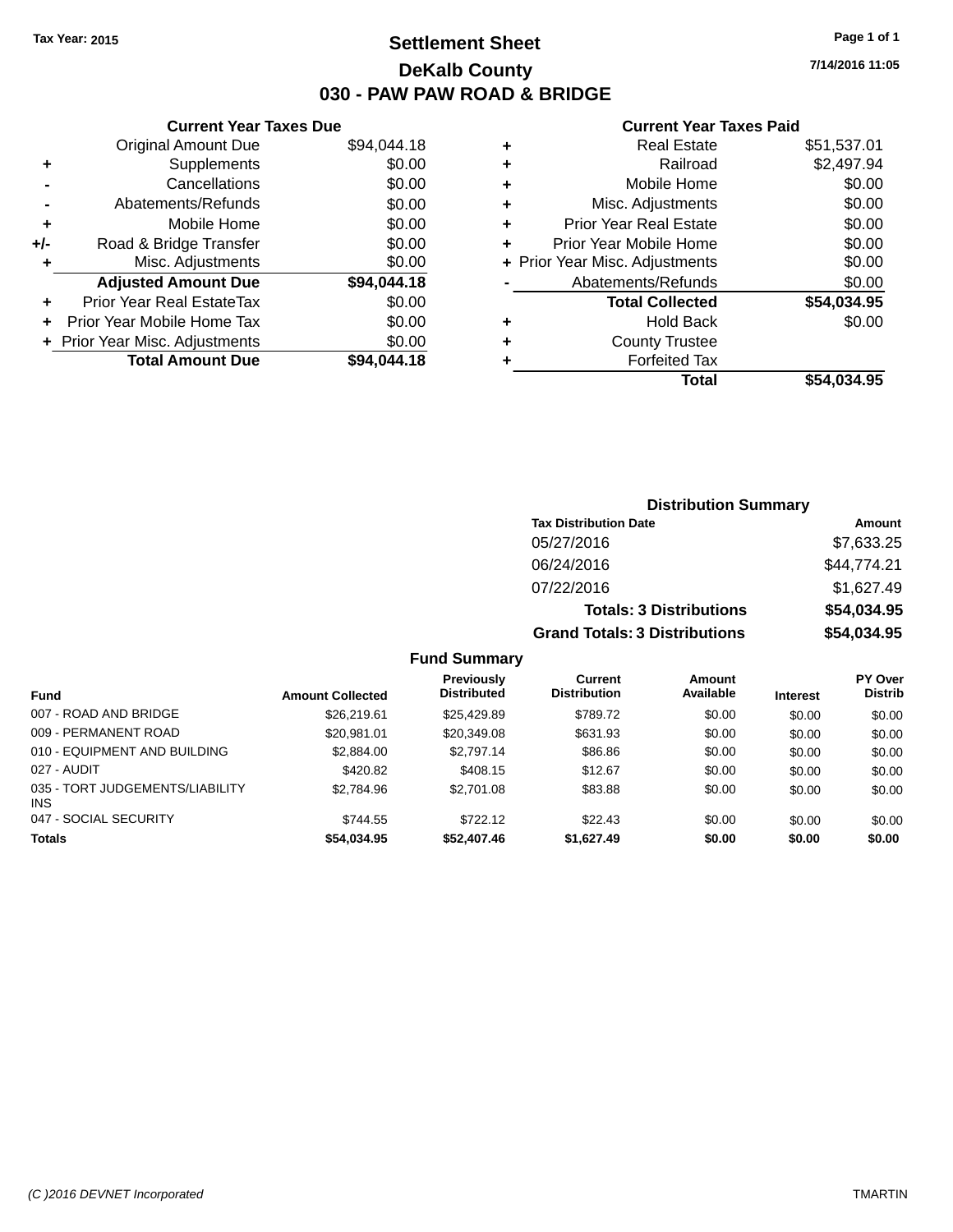# **Settlement Sheet Tax Year: 2015 Page 1 of 1 DeKalb County 031 - PIERCE TOWNSHIP**

**7/14/2016 11:05**

## **Current Year Taxes Paid**

|     | <b>Current Year Taxes Due</b>  |             |
|-----|--------------------------------|-------------|
|     | <b>Original Amount Due</b>     | \$57,251.24 |
| ٠   | Supplements                    | \$453.83    |
|     | Cancellations                  | \$469.50    |
|     | Abatements/Refunds             | \$0.00      |
| ٠   | Mobile Home                    | \$0.00      |
| +/- | Road & Bridge Transfer         | \$0.00      |
| ٠   | Misc. Adjustments              | \$0.00      |
|     | <b>Adjusted Amount Due</b>     | \$57,235.57 |
| ٠   | Prior Year Real EstateTax      | \$0.00      |
| ÷   | Prior Year Mobile Home Tax     | \$0.00      |
|     | + Prior Year Misc. Adjustments | \$0.00      |
|     | <b>Total Amount Due</b>        | \$57,235.57 |
|     |                                |             |

|   | <b>Real Estate</b>             | \$33,257.85 |
|---|--------------------------------|-------------|
| ٠ | Railroad                       | \$0.00      |
| ٠ | Mobile Home                    | \$0.00      |
| ٠ | Misc. Adjustments              | \$0.00      |
| ٠ | <b>Prior Year Real Estate</b>  | \$0.00      |
| ٠ | Prior Year Mobile Home         | \$0.00      |
|   | + Prior Year Misc. Adjustments | \$0.00      |
|   | Abatements/Refunds             | \$0.00      |
|   | <b>Total Collected</b>         | \$33,257.85 |
| ٠ | Hold Back                      | \$0.00      |
| ٠ | <b>County Trustee</b>          |             |
| ٠ | <b>Forfeited Tax</b>           |             |
|   | Total                          | \$33,257.85 |
|   |                                |             |

| <b>Distribution Summary</b>          |             |
|--------------------------------------|-------------|
| <b>Tax Distribution Date</b>         | Amount      |
| 05/27/2016                           | \$8,260.18  |
| 06/24/2016                           | \$24,682.06 |
| 07/22/2016                           | \$315.61    |
| <b>Totals: 3 Distributions</b>       | \$33,257.85 |
| <b>Grand Totals: 3 Distributions</b> | \$33,257.85 |

| <b>Fund</b>                             | <b>Amount Collected</b> | <b>Previously</b><br><b>Distributed</b> | Current<br><b>Distribution</b> | Amount<br>Available | <b>Interest</b> | <b>PY Over</b><br><b>Distrib</b> |
|-----------------------------------------|-------------------------|-----------------------------------------|--------------------------------|---------------------|-----------------|----------------------------------|
| 001 - CORPORATE                         | \$24,348.43             | \$24,117,36                             | \$231.07                       | \$0.00              | \$0.00          | \$0.00                           |
| $005 - I. M. R. F.$                     | \$2,614.09              | \$2,589.29                              | \$24.80                        | \$0.00              | \$0.00          | \$0.00                           |
| 027 - AUDIT                             | \$571.27                | \$565.85                                | \$5.42                         | \$0.00              | \$0.00          | \$0.00                           |
| 035 - TORT JUDGEMENTS/LIABILITY<br>INS. | \$2,382.16              | \$2,359.55                              | \$22.61                        | \$0.00              | \$0.00          | \$0.00                           |
| 047 - SOCIAL SECURITY                   | \$1.598.40              | \$1,583.23                              | \$15.17                        | \$0.00              | \$0.00          | \$0.00                           |
| 054 - GENERAL ASSISTANCE                | \$1,743.50              | \$1,726.96                              | \$16.54                        | \$0.00              | \$0.00          | \$0.00                           |
| <b>Totals</b>                           | \$33,257.85             | \$32,942.24                             | \$315.61                       | \$0.00              | \$0.00          | \$0.00                           |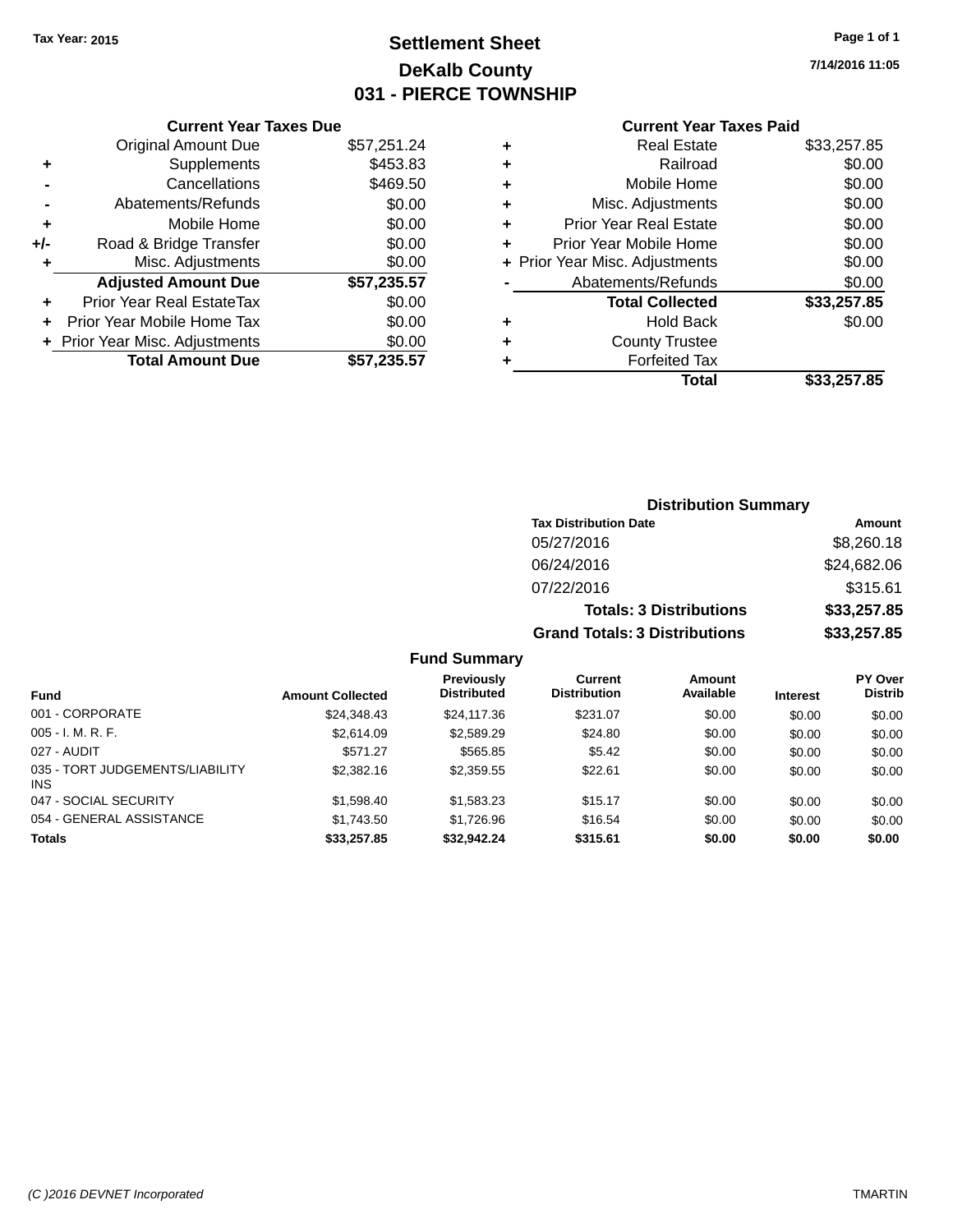# **Settlement Sheet Tax Year: 2015 Page 1 of 1 DeKalb County 032 - PIERCE ROAD & BRIDGE**

**7/14/2016 11:05**

### **Current Year Taxes Paid**

|       | <b>Current Year Taxes Due</b>  |              |
|-------|--------------------------------|--------------|
|       | <b>Original Amount Due</b>     | \$168,583.29 |
| ٠     | Supplements                    | \$1,336.37   |
|       | Cancellations                  | \$1,382.46   |
|       | Abatements/Refunds             | \$0.00       |
| ÷     | Mobile Home                    | \$0.00       |
| $+/-$ | Road & Bridge Transfer         | \$0.00       |
| ٠     | Misc. Adjustments              | \$0.00       |
|       | <b>Adjusted Amount Due</b>     | \$168,537.20 |
| ٠     | Prior Year Real EstateTax      | \$0.00       |
|       | Prior Year Mobile Home Tax     | \$0.00       |
|       | + Prior Year Misc. Adjustments | \$0.00       |
|       | <b>Total Amount Due</b>        | \$168,537.20 |
|       |                                |              |

|   | <b>Real Estate</b>             | \$97,931.72 |
|---|--------------------------------|-------------|
| ٠ | Railroad                       | \$0.00      |
| ٠ | Mobile Home                    | \$0.00      |
| ٠ | Misc. Adjustments              | \$0.00      |
| ٠ | <b>Prior Year Real Estate</b>  | \$0.00      |
| ÷ | Prior Year Mobile Home         | \$0.00      |
|   | + Prior Year Misc. Adjustments | \$0.00      |
|   | Abatements/Refunds             | \$0.00      |
|   | <b>Total Collected</b>         | \$97,931.72 |
| ٠ | Hold Back                      | \$0.00      |
| ٠ | <b>County Trustee</b>          |             |
|   | <b>Forfeited Tax</b>           |             |
|   | Total                          | \$97,931.72 |
|   |                                |             |

| <b>Distribution Summary</b>          |             |
|--------------------------------------|-------------|
| <b>Tax Distribution Date</b>         | Amount      |
| 05/27/2016                           | \$24,323.03 |
| 06/24/2016                           | \$72,679.32 |
| 07/22/2016                           | \$929.37    |
| <b>Totals: 3 Distributions</b>       | \$97,931.72 |
| <b>Grand Totals: 3 Distributions</b> | \$97,931.72 |

|                              |                         | <b>Previously</b>  | <b>Current</b>      | Amount    |                 | <b>PY Over</b> |
|------------------------------|-------------------------|--------------------|---------------------|-----------|-----------------|----------------|
| <b>Fund</b>                  | <b>Amount Collected</b> | <b>Distributed</b> | <b>Distribution</b> | Available | <b>Interest</b> | <b>Distrib</b> |
| $005 - I. M. R. F.$          | \$69.72                 | \$69.06            | \$0.66              | \$0.00    | \$0.00          | \$0.00         |
| 007 - ROAD AND BRIDGE        | \$69.672.44             | \$69,011.25        | \$661.19            | \$0.00    | \$0.00          | \$0.00         |
| 008 - BRIDGE CONST W/COUNTY  | \$5,533,24              | \$5,480.73         | \$52.51             | \$0.00    | \$0.00          | \$0.00         |
| 009 - PERMANENT ROAD         | \$18.073.60             | \$17.902.08        | \$171.52            | \$0.00    | \$0.00          | \$0.00         |
| 010 - EQUIPMENT AND BUILDING | \$3,875,46              | \$3,838.68         | \$36.78             | \$0.00    | \$0.00          | \$0.00         |
| 047 - SOCIAL SECURITY        | \$707.26                | \$700.55           | \$6.71              | \$0.00    | \$0.00          | \$0.00         |
| <b>Totals</b>                | \$97,931.72             | \$97,002.35        | \$929.37            | \$0.00    | \$0.00          | \$0.00         |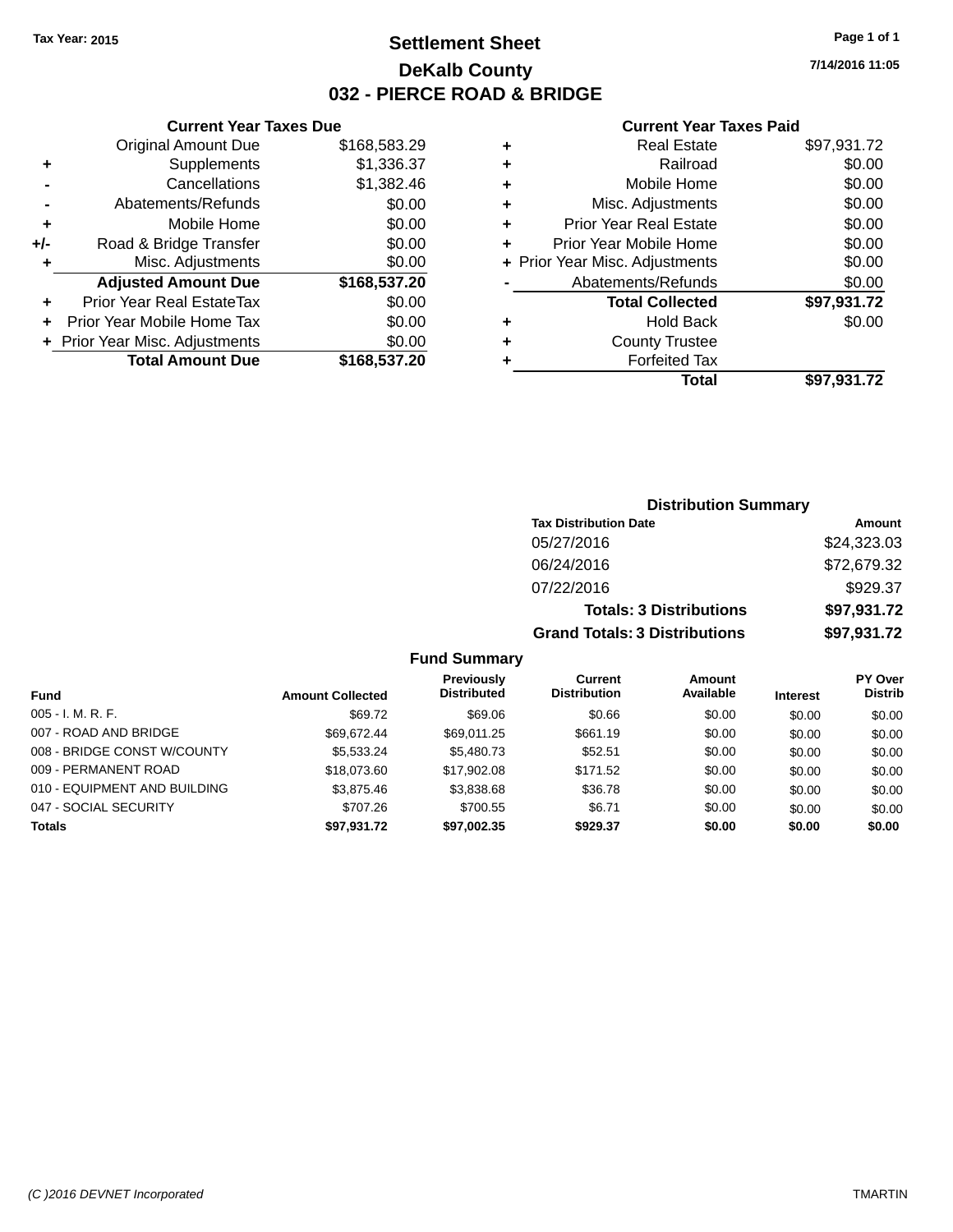# **Settlement Sheet Tax Year: 2015 Page 1 of 1 DeKalb County 033 - SANDWICH TOWNSHIP**

**7/14/2016 11:05**

#### **Current Year Taxes Paid**

|     | <b>Current Year Taxes Due</b>  |              |
|-----|--------------------------------|--------------|
|     | <b>Original Amount Due</b>     | \$247,297.35 |
| ٠   | Supplements                    | \$1,909.75   |
|     | Cancellations                  | \$2,247.35   |
|     | Abatements/Refunds             | \$0.75       |
| ٠   | Mobile Home                    | \$0.00       |
| +/- | Road & Bridge Transfer         | \$0.00       |
| ٠   | Misc. Adjustments              | \$0.00       |
|     | <b>Adjusted Amount Due</b>     | \$246,959.00 |
|     | Prior Year Real EstateTax      | \$193.32     |
|     | Prior Year Mobile Home Tax     | \$0.00       |
|     | + Prior Year Misc. Adjustments | \$50.05      |
|     | <b>Total Amount Due</b>        | \$247,202.37 |
|     |                                |              |

| ٠ | <b>Real Estate</b>             | \$134,279.04 |
|---|--------------------------------|--------------|
| ٠ | Railroad                       | \$510.54     |
| ٠ | Mobile Home                    | \$0.00       |
| ٠ | Misc. Adjustments              | \$0.00       |
| ٠ | <b>Prior Year Real Estate</b>  | \$193.32     |
| ٠ | Prior Year Mobile Home         | \$0.00       |
|   | + Prior Year Misc. Adjustments | \$50.05      |
|   | Abatements/Refunds             | \$0.75       |
|   | <b>Total Collected</b>         | \$135,032.20 |
| ٠ | <b>Hold Back</b>               | \$0.00       |
|   | <b>County Trustee</b>          |              |
| ٠ | <b>Forfeited Tax</b>           |              |
|   | Total                          | \$135,032.20 |
|   |                                |              |

|                |                                         |                                       | <b>Distribution Summary</b>    |                 |                                  |  |
|----------------|-----------------------------------------|---------------------------------------|--------------------------------|-----------------|----------------------------------|--|
|                |                                         | <b>Tax Distribution Date</b>          |                                |                 | Amount                           |  |
|                |                                         | 05/27/2016                            |                                |                 | \$26,505.72                      |  |
|                |                                         | 06/24/2016                            |                                |                 | \$105,197.70                     |  |
|                |                                         | 07/22/2016                            |                                |                 | \$3,328.78                       |  |
|                |                                         |                                       | <b>Totals: 3 Distributions</b> |                 | \$135,032.20                     |  |
|                |                                         | <b>Grand Totals: 3 Distributions</b>  |                                |                 | \$135,032.20                     |  |
|                | <b>Fund Summary</b>                     |                                       |                                |                 |                                  |  |
| ount Collected | <b>Previously</b><br><b>Distributed</b> | <b>Current</b><br><b>Distribution</b> | Amount<br>Available            | <b>Interest</b> | <b>PY Over</b><br><b>Distrib</b> |  |
|                |                                         |                                       |                                |                 |                                  |  |

| <b>Fund</b>              | <b>Amount Collected</b> | <b>Previousiv</b><br><b>Distributed</b> | Current<br><b>Distribution</b> | Amount<br>Available | <b>Interest</b> | <b>PY OVEI</b><br><b>Distrib</b> |
|--------------------------|-------------------------|-----------------------------------------|--------------------------------|---------------------|-----------------|----------------------------------|
| 001 - CORPORATE          | \$68,195.01             | \$66,513.89                             | \$1,681.12                     | \$0.00              | \$0.00          | \$0.00                           |
| $005 - I. M. R. F.$      | \$8,037.13              | \$7,839.00                              | \$198.13                       | \$0.00              | \$0.00          | \$0.00                           |
| 017 - CEMETERY           | \$43,806.21             | \$42,726.30                             | \$1,079.91                     | \$0.00              | \$0.00          | \$0.00                           |
| 047 - SOCIAL SECURITY    | \$4.284.99              | \$4,179.36                              | \$105.63                       | \$0.00              | \$0.00          | \$0.00                           |
| 054 - GENERAL ASSISTANCE | \$10,708.86             | \$10,444.87                             | \$263.99                       | \$0.00              | \$0.00          | \$0.00                           |
| Totals                   | \$135,032.20            | \$131.703.42                            | \$3,328,78                     | \$0.00              | \$0.00          | \$0.00                           |
|                          |                         | <b>Miscellaneous Adjustment Detail</b>  |                                |                     |                 |                                  |

| Year Source             | <b>Account Type</b> | <b>Amount Adjustment Description</b>           |
|-------------------------|---------------------|------------------------------------------------|
| 2014 RE - Real Estate   | Back Tax Collected  | \$50.05 PAIGAH REDEMPTION 19-36-106-001 by TBA |
| <b>Totals 1 entries</b> |                     | \$50.05                                        |
|                         |                     |                                                |

| Abatement Detail |  |
|------------------|--|
|------------------|--|

| Year Source | <b>Account Type</b> | <b>Amount Adiustment Description</b> |
|-------------|---------------------|--------------------------------------|
|             |                     |                                      |

Totals 1 entries \$0.75

2015 RE - Real Estate BE Abatement **19.26-280-004 by TBA RE Abatement** \$0.75 PTAB INTEREST REFUND 19-26-280-004 by TBA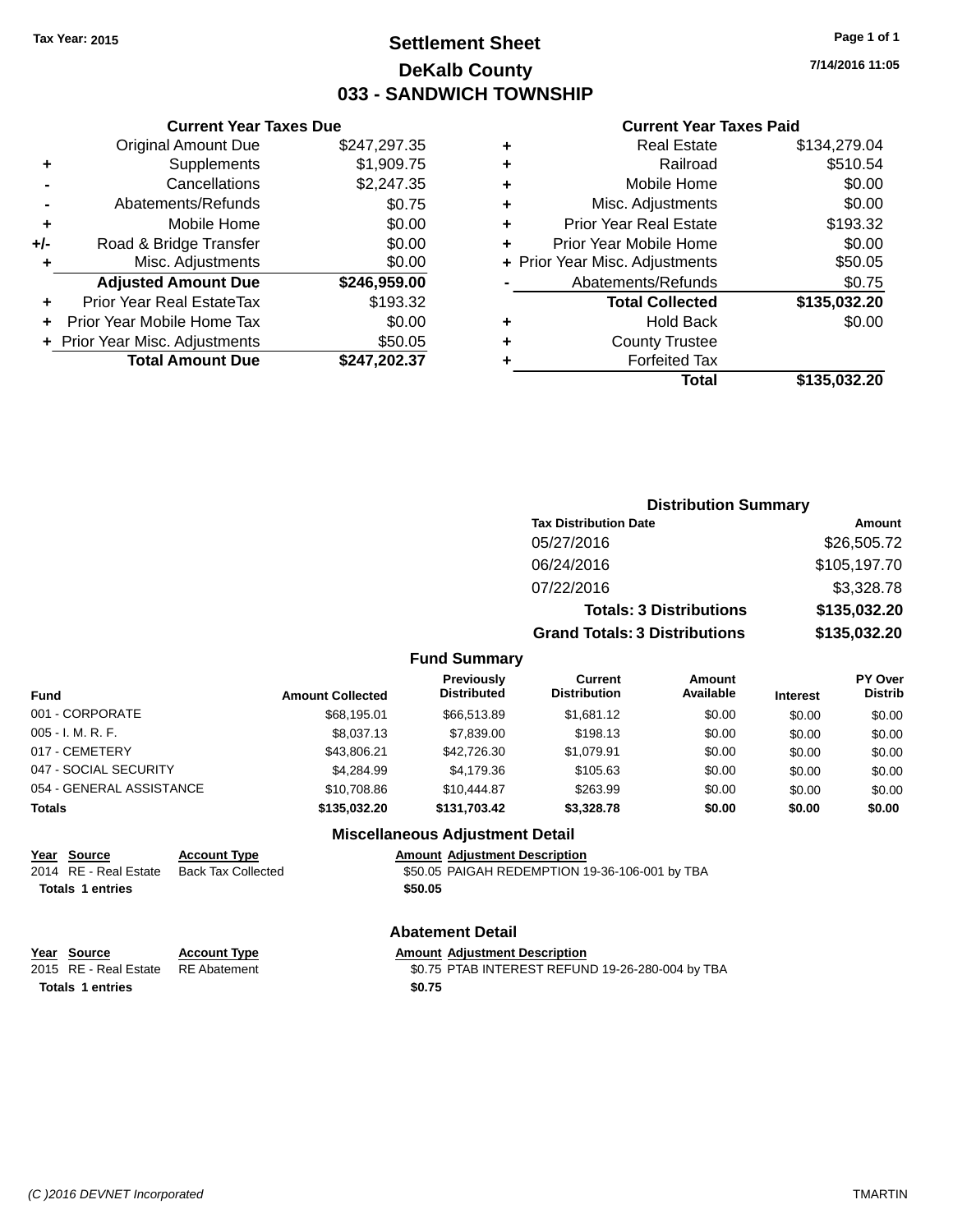# **Settlement Sheet Tax Year: 2015 Page 1 of 1 DeKalb County 034 - SANDWICH PUBLIC LIBRARY DISTRICT**

|     | <b>Current Year Taxes Due</b>    |              |
|-----|----------------------------------|--------------|
|     | <b>Original Amount Due</b>       | \$555,957.93 |
| ٠   | Supplements                      | \$4,293.40   |
|     | Cancellations                    | \$5,052.35   |
|     | Abatements/Refunds               | \$1.68       |
| ٠   | Mobile Home                      | \$0.00       |
| +/- | Road & Bridge Transfer           | \$0.00       |
| ٠   | Misc. Adjustments                | \$0.00       |
|     | <b>Adjusted Amount Due</b>       | \$555,197.30 |
| ٠   | <b>Prior Year Real EstateTax</b> | \$434.52     |
| ٠   | Prior Year Mobile Home Tax       | \$0.00       |
|     | + Prior Year Misc. Adjustments   | \$112.49     |
|     | <b>Total Amount Due</b>          | \$555,744.31 |

### **Current Year Taxes Paid**

|   | <b>Real Estate</b>             | \$301,877.69 |
|---|--------------------------------|--------------|
| ٠ | Railroad                       | \$1,147.76   |
| ٠ | Mobile Home                    | \$0.00       |
| ٠ | Misc. Adjustments              | \$0.00       |
| ٠ | <b>Prior Year Real Estate</b>  | \$434.52     |
| ٠ | Prior Year Mobile Home         | \$0.00       |
|   | + Prior Year Misc. Adjustments | \$112.49     |
|   | Abatements/Refunds             | \$1.68       |
|   | <b>Total Collected</b>         | \$303,570.78 |
| ٠ | Hold Back                      | \$0.00       |
| ٠ | <b>County Trustee</b>          |              |
|   | <b>Forfeited Tax</b>           |              |
|   | Total                          | \$303,570.78 |
|   |                                |              |

# **Distribution Summary Tax Distribution Date Amount** 05/27/2016 \$59,588.57 06/24/2016 \$236,498.57 07/22/2016 \$7,483.64 **Totals: 3 Distributions \$303,570.78 Grand Totals: 3 Distributions \$303,570.78**

### **Fund Summary**

| <b>Fund</b>                             | <b>Amount Collected</b> | Previously<br><b>Distributed</b> | Current<br><b>Distribution</b> | Amount<br>Available | <b>Interest</b> | <b>PY Over</b><br><b>Distrib</b> |
|-----------------------------------------|-------------------------|----------------------------------|--------------------------------|---------------------|-----------------|----------------------------------|
| 001 - CORPORATE                         | \$152,135.76            | \$148,385,28                     | \$3,750.48                     | \$0.00              | \$0.00          | \$0.00                           |
| 003 - BONDS AND INTEREST                | \$113,074.35            | \$110,286.84                     | \$2,787.51                     | \$0.00              | \$0.00          | \$0.00                           |
| 004 - OPERATIONS & MAINTENANCE          | \$14.191.01             | \$13,841.18                      | \$349.83                       | \$0.00              | \$0.00          | \$0.00                           |
| $005 - I. M. R. F.$                     | \$7,708.57              | \$7,518.54                       | \$190.03                       | \$0.00              | \$0.00          | \$0.00                           |
| 027 - AUDIT                             | \$1,438.02              | \$1,402.57                       | \$35.45                        | \$0.00              | \$0.00          | \$0.00                           |
| 035 - TORT JUDGEMENTS/LIABILITY<br>INS. | \$8,343.62              | \$8,137.94                       | \$205.68                       | \$0.00              | \$0.00          | \$0.00                           |
| 047 - SOCIAL SECURITY                   | \$6.679.45              | \$6.514.79                       | \$164.66                       | \$0.00              | \$0.00          | \$0.00                           |
| <b>Totals</b>                           | \$303,570.78            | \$296,087.14                     | \$7,483.64                     | \$0.00              | \$0.00          | \$0.00                           |

### **Miscellaneous Adjustment Detail**

|  |  | <b>Amount Adjustment Description</b> |
|--|--|--------------------------------------|
|--|--|--------------------------------------|

2014 RE - Real Estate Back Tax Collected \$112.49 PAIGAH REDEMPTION 19-36-106-001 by TBA **Totals 1 entries 12.49** 

#### **Abatement Detail**

| Year Source | <b>Account Type</b> | <b>Amount Adjustment Description</b> |
|-------------|---------------------|--------------------------------------|
| $\cdots$    |                     |                                      |

**Totals \$1.68 1 entries**

**Year Source Account Type** 

# 2015 RE - Real Estate RE Abatement \$1.68 PTAB INTEREST REFUND 19-26-280-004 by TBA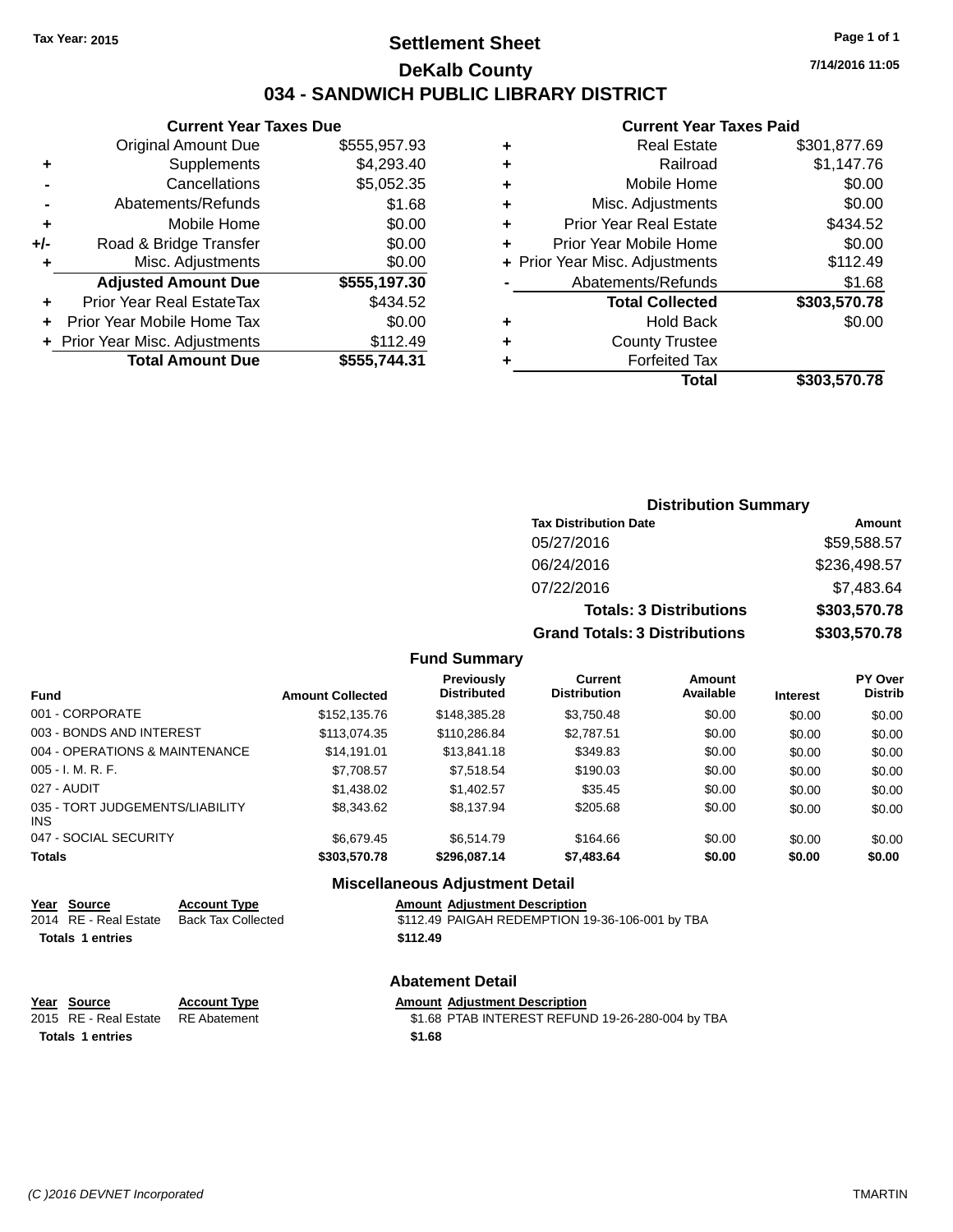## **Settlement Sheet Tax Year: 2015 Page 1 of 1 DeKalb County 035 - SANDWICH ROAD & BRIDGE**

**Current Year Taxes Due** Original Amount Due \$238,768.01 **+** Supplements \$1,691.87 **-** Cancellations \$1,990.99 **-** Abatements/Refunds \$0.66 **+** Mobile Home \$0.00 **+/-** Road & Bridge Transfer (\$10,730.95) **+** Misc. Adjustments \$0.00 **Adjusted Amount Due \$227,737.28 +** Prior Year Real EstateTax \$167.30 **+** Prior Year Mobile Home Tax \$0.00 **+** Prior Year Misc. Adjustments \$48.32 **Total Amount Due \$227,952.90**

### **Current Year Taxes Paid**

|   | <b>Real Estate</b>             | \$118,960.89 |
|---|--------------------------------|--------------|
| ٠ | Railroad                       | \$468.24     |
| ٠ | Mobile Home                    | \$0.00       |
| ٠ | Misc. Adjustments              | \$0.00       |
|   | <b>Prior Year Real Estate</b>  | \$167.30     |
|   | Prior Year Mobile Home         | \$0.00       |
|   | + Prior Year Misc. Adjustments | \$48.32      |
|   | Abatements/Refunds             | \$0.66       |
|   | <b>Total Collected</b>         | \$119,644.09 |
|   | <b>Hold Back</b>               | \$0.00       |
|   | <b>County Trustee</b>          |              |
|   | <b>Forfeited Tax</b>           |              |
|   | Total                          | \$119,644.09 |
|   |                                |              |

|                         | <b>Road and Bridge Summary</b> |               | <b>Distribution Summary</b>    |              |
|-------------------------|--------------------------------|---------------|--------------------------------|--------------|
| <b>Municipality</b>     | Amt. Due                       | Amt. Distrib. | <b>Tax Distribution Date</b>   | Amount       |
| <b>CITY OF SANDWICH</b> | \$19,642.34                    | \$10.730.95   | 05/27/2016                     | \$23,481.99  |
| <b>Totals</b>           | \$19,642.34                    | \$10,730.95   | 06/24/2016                     | \$93,213.05  |
|                         |                                |               | 07/22/2016                     | \$2,949.05   |
|                         |                                |               | <b>Totals: 3 Distributions</b> | \$119,644.09 |

**Grand Totals: 3 Distributions \$119,644.09**

### **Fund Summary**

| Fund                         | <b>Amount Collected</b> | Previously<br><b>Distributed</b> | Current<br><b>Distribution</b> | Amount<br>Available | <b>Interest</b> | PY Over<br><b>Distrib</b> |
|------------------------------|-------------------------|----------------------------------|--------------------------------|---------------------|-----------------|---------------------------|
| 007 - ROAD AND BRIDGE        | \$13,818.29             | \$13,478,03                      | \$340.26                       | \$0.00              | \$0.00          | \$0.00                    |
| 009 - PERMANENT ROAD         | \$77.699.49             | \$75.784.05                      | \$1.915.44                     | \$0.00              | \$0.00          | \$0.00                    |
| 010 - EQUIPMENT AND BUILDING | \$27,016.69             | \$26,350.69                      | \$666.00                       | \$0.00              | \$0.00          | \$0.00                    |
| 047 - SOCIAL SECURITY        | \$1.109.62              | \$1.082.27                       | \$27.35                        | \$0.00              | \$0.00          | \$0.00                    |
| Totals                       | \$119,644.09            | \$116,695.04                     | \$2,949.05                     | \$0.00              | \$0.00          | \$0.00                    |

### **Miscellaneous Adjustment Detail**

### **Year Source Account Type Amount Adjustment Description**

2014 RE - Real Estate Back Tax Collected \$48.32 PAIGAH REDEMPTION 19-36-106-001 by TBA **Totals \$48.32 1 entries**

### **Abatement Detail**

| <u>Year Source</u>                 | <b>Account Type</b> | <b>Amount Adiustment Description</b>             |
|------------------------------------|---------------------|--------------------------------------------------|
| 2015 RE - Real Estate RE Abatement |                     | \$0.72 PTAB INTEREST REFUND 19-26-280-004 by TBA |
| <b>Totals 1 entries</b>            |                     | \$0.72                                           |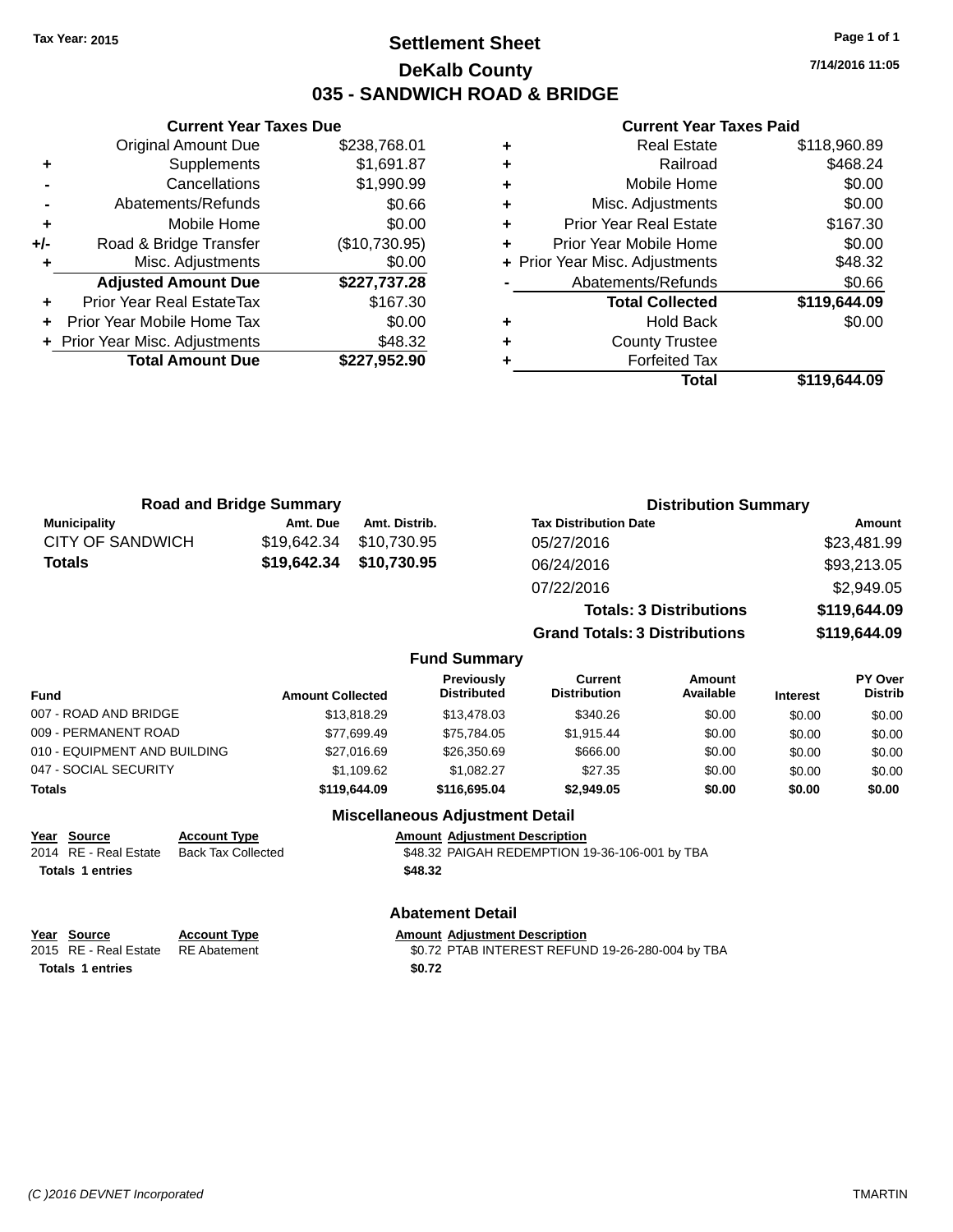## **Settlement Sheet Tax Year: 2015 Page 1 of 1 DeKalb County 036 - SHABBONA TOWNSHIP**

**7/14/2016 11:05**

|     | <b>Current Year Taxes Due</b>  |             |
|-----|--------------------------------|-------------|
|     | <b>Original Amount Due</b>     | \$93,503.37 |
| ٠   | Supplements                    | \$443.85    |
|     | Cancellations                  | \$503.39    |
|     | Abatements/Refunds             | \$0.00      |
| ٠   | Mobile Home                    | \$0.00      |
| +/- | Road & Bridge Transfer         | \$0.00      |
| ٠   | Misc. Adjustments              | \$25.55     |
|     | <b>Adjusted Amount Due</b>     | \$93,469.38 |
| ٠   | Prior Year Real EstateTax      | \$0.00      |
|     | Prior Year Mobile Home Tax     | \$0.00      |
|     | + Prior Year Misc. Adjustments | \$0.00      |
|     | <b>Total Amount Due</b>        | \$93,469,38 |
|     |                                |             |

### **Current Year Taxes Paid**

| ٠ | <b>Real Estate</b>             | \$49,600.92 |
|---|--------------------------------|-------------|
| ٠ | Railroad                       | \$1,882.80  |
| ٠ | Mobile Home                    | \$0.00      |
| ٠ | Misc. Adjustments              | \$25.55     |
| ٠ | <b>Prior Year Real Estate</b>  | \$0.00      |
| ٠ | Prior Year Mobile Home         | \$0.00      |
|   | + Prior Year Misc. Adjustments | \$0.00      |
|   | Abatements/Refunds             | \$0.00      |
|   | <b>Total Collected</b>         | \$51,509.27 |
| ٠ | <b>Hold Back</b>               | \$0.00      |
| ٠ | <b>County Trustee</b>          |             |
| ٠ | <b>Forfeited Tax</b>           |             |
|   | Total                          | \$51,509.27 |
|   |                                |             |

|                          |                         |                                  |                                                                        | <b>Distribution Summary</b> |                            |                                  |
|--------------------------|-------------------------|----------------------------------|------------------------------------------------------------------------|-----------------------------|----------------------------|----------------------------------|
|                          |                         |                                  | <b>Tax Distribution Date</b>                                           |                             |                            | Amount                           |
|                          |                         |                                  | 05/27/2016                                                             |                             |                            | \$15,343.64                      |
|                          |                         |                                  | 06/24/2016                                                             |                             |                            | \$35,836.17                      |
|                          |                         |                                  | 07/22/2016                                                             |                             |                            | \$329.46                         |
|                          |                         |                                  | <b>Totals: 3 Distributions</b><br><b>Grand Totals: 3 Distributions</b> |                             | \$51,509.27<br>\$51,509.27 |                                  |
|                          |                         |                                  |                                                                        |                             |                            |                                  |
|                          |                         | <b>Fund Summary</b>              |                                                                        |                             |                            |                                  |
| <b>Fund</b>              | <b>Amount Collected</b> | Previously<br><b>Distributed</b> | <b>Current</b><br><b>Distribution</b>                                  | <b>Amount</b><br>Available  | <b>Interest</b>            | <b>PY Over</b><br><b>Distrib</b> |
| 001 - CORPORATE          | \$34,926.51             | \$34,703.12                      | \$223.39                                                               | \$0.00                      | \$0.00                     | \$0.00                           |
| 017 - CEMETERY           | \$16,527.27             | \$16,421.56                      | \$105.71                                                               | \$0.00                      | \$0.00                     | \$0.00                           |
| 054 - GENERAL ASSISTANCE | \$55.49                 | \$55.13                          | \$0.36                                                                 | \$0.00                      | \$0.00                     | \$0.00                           |
| Totals                   | \$51,509.27             | \$51,179.81                      | \$329.46                                                               | \$0.00                      | \$0.00                     | \$0.00                           |
|                          |                         | Miccollanceus Adjustment Detail  |                                                                        |                             |                            |                                  |

### **Miscellaneous Adjustment Detail**

**Year Source Account Type Account Adjustment Description**<br>2015 RE - Real Estate Paymt In Lieu of Tax \$25.55 HOUSING AUTHORITY S **Totals \$25.55 1 entries**

\$25.55 HOUSING AUTHORITY SEQUOYA APARTMENTS by TBA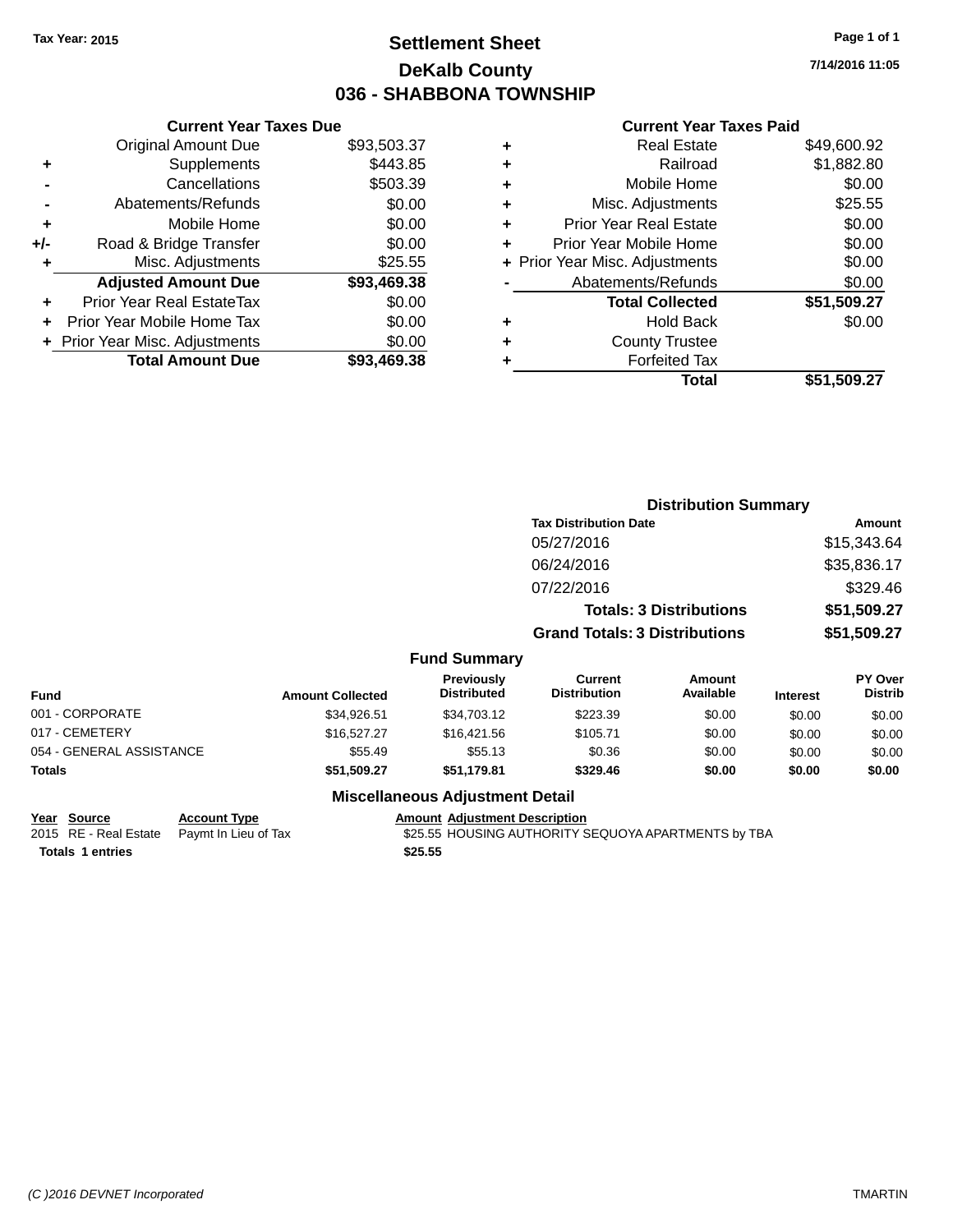## **Settlement Sheet Tax Year: 2015 Page 1 of 1 DeKalb County 037 - SHABBONA ROAD & BRIDGE**

**7/14/2016 11:05**

## **Current Year Taxes Paid**

|     | <b>Current Year Taxes Due</b>  |              |
|-----|--------------------------------|--------------|
|     | <b>Original Amount Due</b>     | \$171,500.83 |
| ٠   | Supplements                    | \$751.38     |
|     | Cancellations                  | \$856.02     |
|     | Abatements/Refunds             | \$0.00       |
| ٠   | Mobile Home                    | \$0.00       |
| +/- | Road & Bridge Transfer         | (\$6,769.49) |
| ٠   | Misc. Adjustments              | \$46.86      |
|     | <b>Adjusted Amount Due</b>     | \$164,673.56 |
|     | Prior Year Real EstateTax      | \$0.00       |
|     | Prior Year Mobile Home Tax     | \$0.00       |
|     | + Prior Year Misc. Adjustments | \$0.00       |
|     | <b>Total Amount Due</b>        | \$164.673.56 |
|     |                                |              |

|   | <b>Real Estate</b>             | \$84.344.63 |
|---|--------------------------------|-------------|
| ٠ | Railroad                       | \$3,315.64  |
| ٠ | Mobile Home                    | \$0.00      |
| ٠ | Misc. Adjustments              | \$46.86     |
| ٠ | <b>Prior Year Real Estate</b>  | \$0.00      |
| ٠ | Prior Year Mobile Home         | \$0.00      |
|   | + Prior Year Misc. Adjustments | \$0.00      |
|   | Abatements/Refunds             | \$0.00      |
|   | <b>Total Collected</b>         | \$87,707.13 |
| ٠ | <b>Hold Back</b>               | \$0.00      |
| ٠ | <b>County Trustee</b>          |             |
| ٠ | <b>Forfeited Tax</b>           |             |
|   | Total                          | \$87.707.13 |
|   |                                |             |

| <b>Road and Bridge Summary</b> |             |               | <b>Distribution Summary</b>          |             |  |
|--------------------------------|-------------|---------------|--------------------------------------|-------------|--|
| <b>Municipality</b>            | Amt. Due    | Amt. Distrib. | <b>Tax Distribution Date</b>         | Amount      |  |
| <b>VILLAGE OF LEE</b>          | \$1,542.90  | \$850.75      | 05/27/2016                           | \$26,092.32 |  |
| <b>VILLAGE OF SHABBONA</b>     | \$10,720.04 | \$5,918.74    | 06/24/2016                           | \$61,054.56 |  |
| <b>Totals</b>                  | \$12,262.94 | \$6,769.49    | 07/22/2016                           | \$560.25    |  |
|                                |             |               | <b>Totals: 3 Distributions</b>       | \$87,707.13 |  |
|                                |             |               | <b>Grand Totals: 3 Distributions</b> | \$87,707.13 |  |

### **Fund Summary**

| <b>Fund</b>                  | <b>Amount Collected</b> | Previously<br><b>Distributed</b> | Current<br><b>Distribution</b> | Amount<br>Available | <b>Interest</b> | PY Over<br><b>Distrib</b> |
|------------------------------|-------------------------|----------------------------------|--------------------------------|---------------------|-----------------|---------------------------|
| 007 - ROAD AND BRIDGE        | \$25,415.86             | \$25,254.03                      | \$161.83                       | \$0.00              | \$0.00          | \$0.00                    |
| 008 - BRIDGE CONST W/COUNTY  | \$16,508.84             | \$16,403.25                      | \$105.59                       | \$0.00              | \$0.00          | \$0.00                    |
| 009 - PERMANENT ROAD         | \$40,168.53             | \$39.911.61                      | \$256.92                       | \$0.00              | \$0.00          | \$0.00                    |
| 010 - EQUIPMENT AND BUILDING | \$5,613.90              | \$5,577.99                       | \$35.91                        | \$0.00              | \$0.00          | \$0.00                    |
| <b>Totals</b>                | \$87,707.13             | \$87,146.88                      | \$560.25                       | \$0.00              | \$0.00          | \$0.00                    |

### **Miscellaneous Adjustment Detail**

**Year** Source **Account Type Account Adjustment Description** 

**Totals \$46.86 1 entries**

2015 RE - Real Estate Paymt In Lieu of Tax **\$46.86 HOUSING AUTHORITY SEQUOYA APARTMENTS by TBA**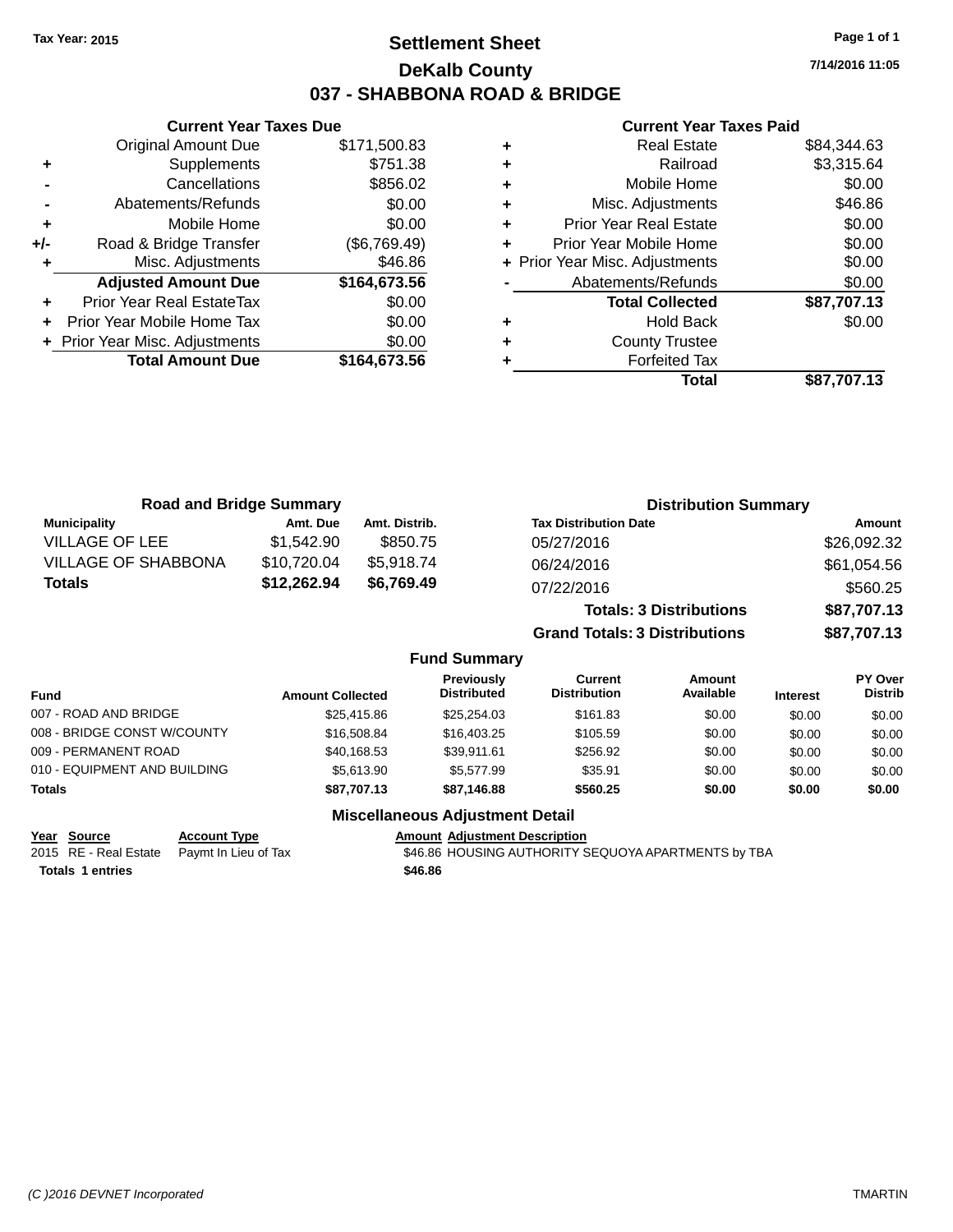## **Settlement Sheet Tax Year: 2015 Page 1 of 1 DeKalb County 038 - SOMONAUK TOWNSHIP**

**7/14/2016 11:05**

### **Current Year Taxes Paid**

| <b>Current Year Taxes Due</b> |             |
|-------------------------------|-------------|
| <b>Original Amount Due</b>    | \$82,124.78 |
| Supplements                   | \$359.78    |
| Cancellations                 | \$451.03    |
| Abatements/Refunds            | \$0.00      |
| Mobile Home                   | \$0.00      |
| Road & Bridge Transfer        | \$0.00      |
| Misc. Adjustments             | \$36.36     |
| <b>Adjusted Amount Due</b>    | \$82,069.89 |
| Prior Year Real EstateTax     | \$32.24     |
| Prior Year Mobile Home Tax    | \$0.00      |
| Prior Year Misc. Adjustments  | \$0.00      |
| <b>Total Amount Due</b>       | \$82.102.13 |
|                               |             |

| ٠ | <b>Real Estate</b>             | \$45,932.39 |
|---|--------------------------------|-------------|
| ٠ | Railroad                       | \$797.75    |
| ٠ | Mobile Home                    | \$0.00      |
| ٠ | Misc. Adjustments              | \$36.36     |
| ٠ | <b>Prior Year Real Estate</b>  | \$32.24     |
| ÷ | Prior Year Mobile Home         | \$0.00      |
|   | + Prior Year Misc. Adjustments | \$0.00      |
|   | Abatements/Refunds             | \$0.00      |
|   | <b>Total Collected</b>         | \$46,798.74 |
| ٠ | Hold Back                      | \$0.00      |
| ٠ | <b>County Trustee</b>          |             |
|   | <b>Forfeited Tax</b>           |             |
|   | Total                          | \$46.798.74 |
|   |                                |             |

|                          |                         |                                         |                                       | <b>Distribution Summary</b>    |                 |                           |
|--------------------------|-------------------------|-----------------------------------------|---------------------------------------|--------------------------------|-----------------|---------------------------|
|                          |                         |                                         | <b>Tax Distribution Date</b>          |                                |                 | Amount                    |
|                          |                         |                                         | 05/27/2016                            |                                |                 | \$10,008.09               |
|                          |                         |                                         | 06/24/2016                            |                                |                 | \$35,696.55               |
|                          |                         |                                         | 07/22/2016                            |                                |                 | \$1,094.10                |
|                          |                         |                                         |                                       | <b>Totals: 3 Distributions</b> |                 | \$46,798.74               |
|                          |                         |                                         | <b>Grand Totals: 3 Distributions</b>  |                                |                 | \$46,798.74               |
|                          |                         | <b>Fund Summary</b>                     |                                       |                                |                 |                           |
| <b>Fund</b>              | <b>Amount Collected</b> | <b>Previously</b><br><b>Distributed</b> | <b>Current</b><br><b>Distribution</b> | Amount<br>Available            | <b>Interest</b> | PY Over<br><b>Distrib</b> |
| 001 - CORPORATE          | \$46,641.72             | \$45,551.29                             | \$1,090.43                            | \$0.00                         | \$0.00          | \$0.00                    |
| 054 - GENERAL ASSISTANCE | \$157.02                | \$153.35                                | \$3.67                                | \$0.00                         | \$0.00          | \$0.00                    |
| Totals                   | \$46,798.74             | \$45,704.64                             | \$1,094.10                            | \$0.00                         | \$0.00          | \$0.00                    |

### **Miscellaneous Adjustment Detail**

**Totals \$36.36 1 entries**

**Year Source Account Type Account Account Adjustment Description** 2015 RE - Real Estate Back Tax Collected \$36.36 PASSERO REDEMPTION 18-28-427-003 by TBA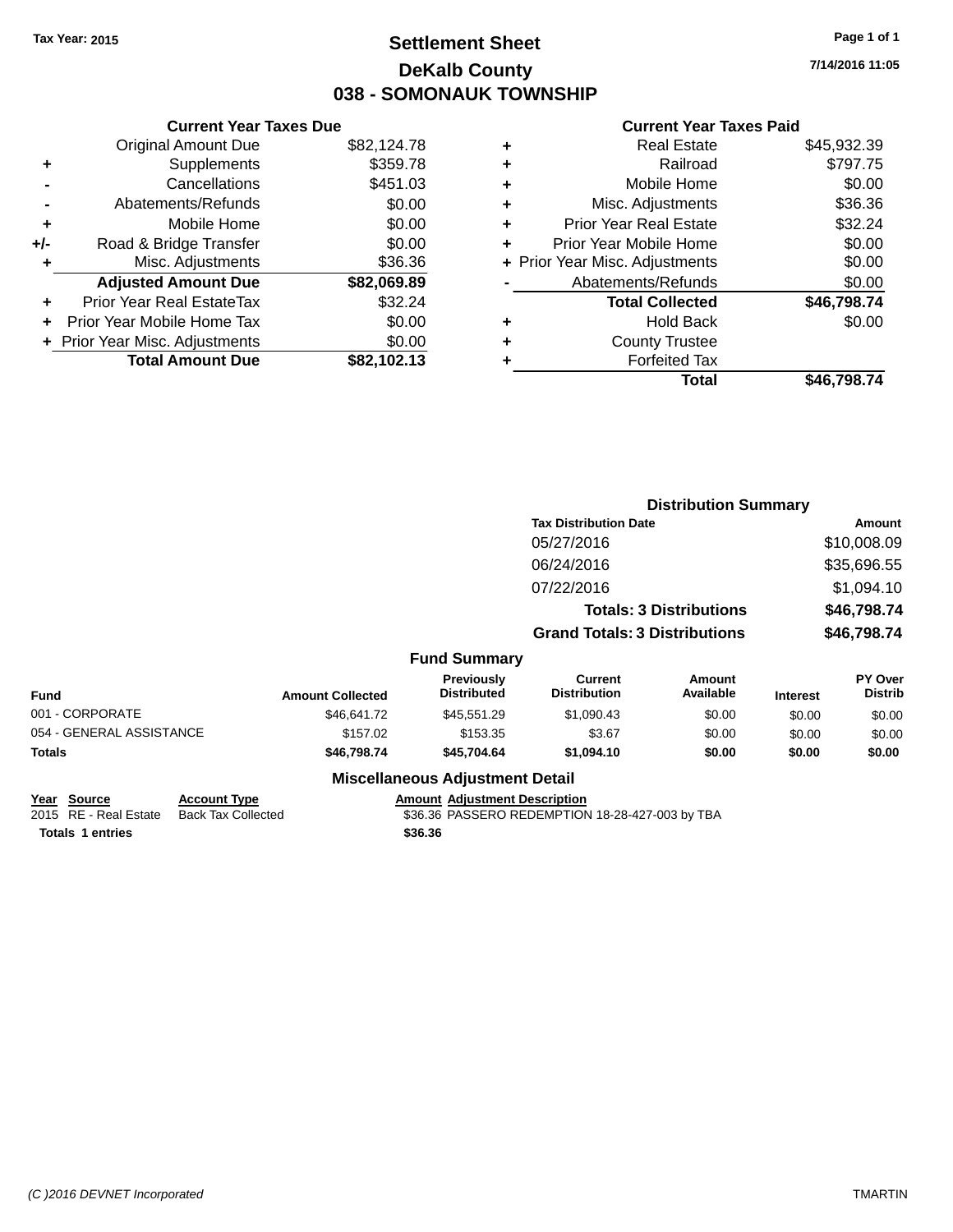## **Settlement Sheet Tax Year: 2015 Page 1 of 1 DeKalb County 039 - SOMONAUK ROAD & BRIDGE**

**7/14/2016 11:05**

### **Current Year Taxes Paid**

|       | <b>Current Year Taxes Due</b>  |               |
|-------|--------------------------------|---------------|
|       | <b>Original Amount Due</b>     | \$255,021.04  |
| ٠     | Supplements                    | \$846.21      |
|       | Cancellations                  | \$1,091.99    |
|       | Abatements/Refunds             | \$0.00        |
| ٠     | Mobile Home                    | \$0.00        |
| $+/-$ | Road & Bridge Transfer         | (\$31,748.13) |
|       | Misc. Adjustments              | \$112.92      |
|       | <b>Adjusted Amount Due</b>     | \$223,140.05  |
| ÷     | Prior Year Real EstateTax      | \$76.47       |
|       | Prior Year Mobile Home Tax     | \$0.00        |
|       | + Prior Year Misc. Adjustments | \$0.00        |
|       | <b>Total Amount Due</b>        | \$223,216.52  |
|       |                                |               |

|   | <b>Real Estate</b>             | \$111,182.25 |
|---|--------------------------------|--------------|
| ÷ | Railroad                       | \$2,204.40   |
| ٠ | Mobile Home                    | \$0.00       |
| ٠ | Misc. Adjustments              | \$112.92     |
| ٠ | <b>Prior Year Real Estate</b>  | \$76.47      |
|   | Prior Year Mobile Home         | \$0.00       |
|   | + Prior Year Misc. Adjustments | \$0.00       |
|   | Abatements/Refunds             | \$0.00       |
|   | <b>Total Collected</b>         | \$113,576.04 |
| ٠ | <b>Hold Back</b>               | \$0.00       |
| ÷ | <b>County Trustee</b>          |              |
|   | <b>Forfeited Tax</b>           |              |
|   | Total                          | \$113,576.04 |
|   |                                |              |

| <b>Road and Bridge Summary</b> |             |               | <b>Distribution Summary</b>          |              |
|--------------------------------|-------------|---------------|--------------------------------------|--------------|
| <b>Municipality</b>            | Amt. Due    | Amt. Distrib. | <b>Tax Distribution Date</b>         | Amount       |
| CITY OF SANDWICH               | \$1,055.35  | \$603.06      | 05/27/2016                           | \$24,230.88  |
| <b>VILLAGE OF SOMONAUK</b>     | \$54,574.05 | \$31,145.07   | 06/24/2016                           | \$86,696.19  |
| <b>Totals</b>                  | \$55,629.40 | \$31,748.13   | 07/22/2016                           | \$2,648.97   |
|                                |             |               | <b>Totals: 3 Distributions</b>       | \$113,576.04 |
|                                |             |               | <b>Grand Totals: 3 Distributions</b> | \$113,576.04 |

### **Fund Summary**

| Fund                         | <b>Amount Collected</b> | <b>Previously</b><br><b>Distributed</b> | Current<br><b>Distribution</b> | Amount<br>Available | <b>Interest</b> | PY Over<br><b>Distrib</b> |
|------------------------------|-------------------------|-----------------------------------------|--------------------------------|---------------------|-----------------|---------------------------|
| 007 - ROAD AND BRIDGE        | \$66,170,00             | \$64.629.33                             | \$1.540.67                     | \$0.00              | \$0.00          | \$0.00                    |
| 008 - BRIDGE CONST W/COUNTY  | \$32.26                 | \$31.51                                 | \$0.75                         | \$0.00              | \$0.00          | \$0.00                    |
| 009 - PERMANENT ROAD         | \$37,333,77             | \$36,460.94                             | \$872.83                       | \$0.00              | \$0.00          | \$0.00                    |
| 010 - EQUIPMENT AND BUILDING | \$10,040.01             | \$9,805.29                              | \$234.72                       | \$0.00              | \$0.00          | \$0.00                    |
| <b>Totals</b>                | \$113,576.04            | \$110,927.07                            | \$2,648.97                     | \$0.00              | \$0.00          | \$0.00                    |

### **Miscellaneous Adjustment Detail**

### **Year Source Account Type Account Account Adjustment Description**

**Totals 1 entries** \$112.92

2015 RE - Real Estate Back Tax Collected \$112.92 PASSERO REDEMPTION 18-28-427-003 by TBA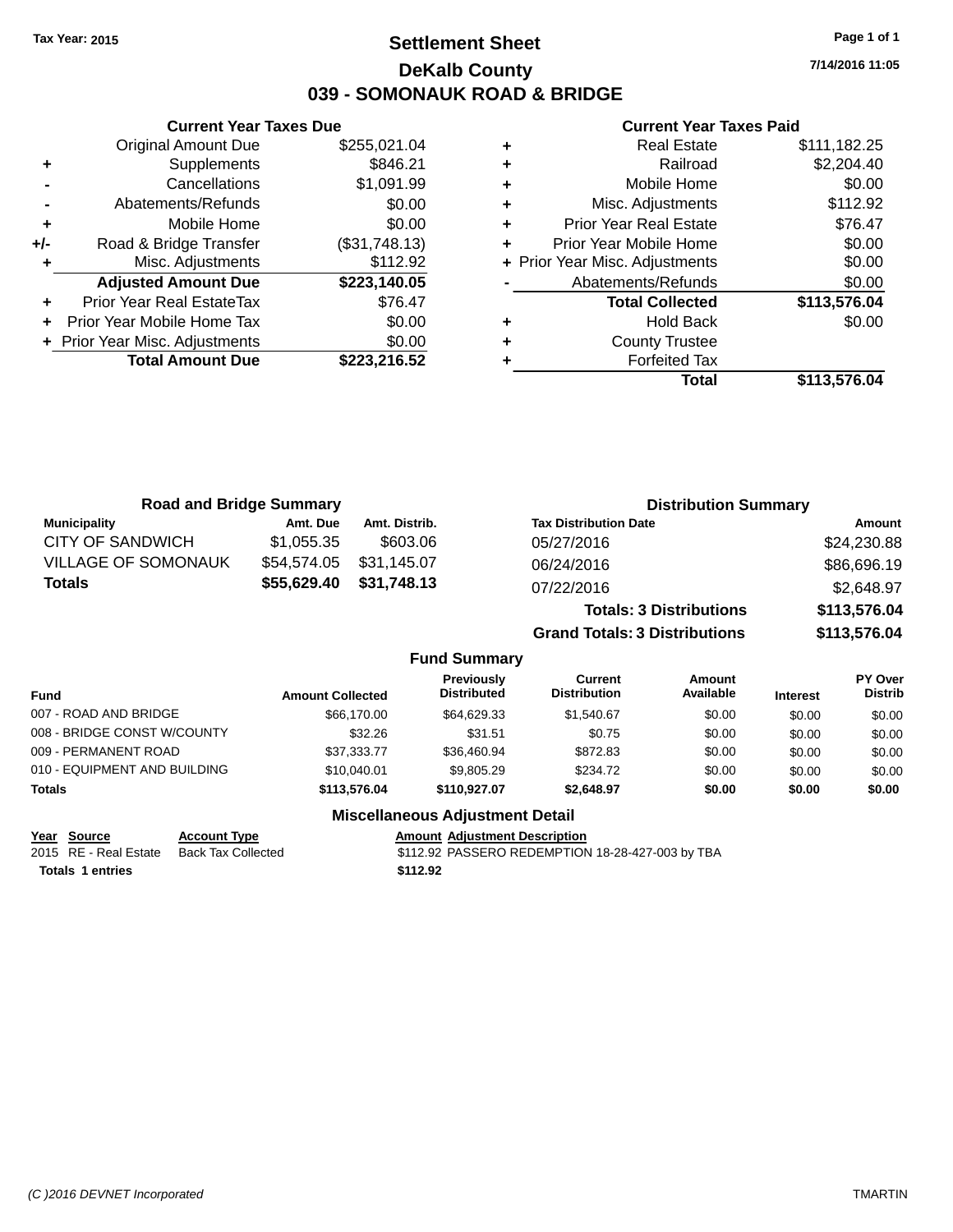## **Settlement Sheet Tax Year: 2015 Page 1 of 1 DeKalb County 040 - SOUTH GROVE TOWNSHIP**

**7/14/2016 11:05**

### **Current Year Taxes Paid**

|       | <b>Current Year Taxes Due</b>  |             |
|-------|--------------------------------|-------------|
|       | <b>Original Amount Due</b>     | \$83,663.81 |
| ٠     | Supplements                    | \$0.00      |
|       | Cancellations                  | \$0.00      |
|       | Abatements/Refunds             | \$0.00      |
| ٠     | Mobile Home                    | \$0.00      |
| $+/-$ | Road & Bridge Transfer         | \$0.00      |
|       | Misc. Adjustments              | \$0.00      |
|       | <b>Adjusted Amount Due</b>     | \$83,663.81 |
| ÷     | Prior Year Real EstateTax      | \$0.00      |
|       | Prior Year Mobile Home Tax     | \$0.00      |
|       | + Prior Year Misc. Adjustments | \$0.00      |
|       | <b>Total Amount Due</b>        | \$83.663.81 |
|       |                                |             |

|   | <b>Real Estate</b>             | \$47,992.85 |
|---|--------------------------------|-------------|
| ٠ | Railroad                       | \$0.00      |
| ٠ | Mobile Home                    | \$0.00      |
| ٠ | Misc. Adjustments              | \$0.00      |
| ٠ | <b>Prior Year Real Estate</b>  | \$0.00      |
| ٠ | Prior Year Mobile Home         | \$0.00      |
|   | + Prior Year Misc. Adjustments | \$0.00      |
|   | Abatements/Refunds             | \$0.00      |
|   | <b>Total Collected</b>         | \$47,992.85 |
| ٠ | <b>Hold Back</b>               | \$0.00      |
| ٠ | <b>County Trustee</b>          |             |
| ٠ | <b>Forfeited Tax</b>           |             |
|   | Total                          | \$47,992.85 |
|   |                                |             |

| <b>Distribution Summary</b>          |             |
|--------------------------------------|-------------|
| <b>Tax Distribution Date</b>         | Amount      |
| 05/27/2016                           | \$6,858.62  |
| 06/24/2016                           | \$41,132.76 |
| 07/22/2016                           | \$1.47      |
| <b>Totals: 3 Distributions</b>       | \$47,992.85 |
| <b>Grand Totals: 3 Distributions</b> | \$47,992.85 |

### **Fund Summary**

| <b>Fund</b>                                   | <b>Amount Collected</b> | <b>Previously</b><br><b>Distributed</b> | Current<br><b>Distribution</b> | <b>Amount</b><br>Available | <b>Interest</b> | <b>PY Over</b><br><b>Distrib</b> |
|-----------------------------------------------|-------------------------|-----------------------------------------|--------------------------------|----------------------------|-----------------|----------------------------------|
| 001 - CORPORATE                               | \$35,566,62             | \$35,565.54                             | \$1.08                         | \$0.00                     | \$0.00          | \$0.00                           |
| 027 - AUDIT                                   | \$521.02                | \$521.00                                | \$0.02                         | \$0.00                     | \$0.00          | \$0.00                           |
| 034 - GENERAL ASSISTANCE                      | \$4.590.13              | \$4.589.99                              | \$0.14                         | \$0.00                     | \$0.00          | \$0.00                           |
| 035 - TORT JUDGEMENTS/LIABILITY<br><b>INS</b> | \$3.872.21              | \$3.872.09                              | \$0.12                         | \$0.00                     | \$0.00          | \$0.00                           |
| 047 - SOCIAL SECURITY                         | \$3.442.87              | \$3,442.76                              | \$0.11                         | \$0.00                     | \$0.00          | \$0.00                           |
| <b>Totals</b>                                 | \$47,992.85             | \$47,991.38                             | \$1.47                         | \$0.00                     | \$0.00          | \$0.00                           |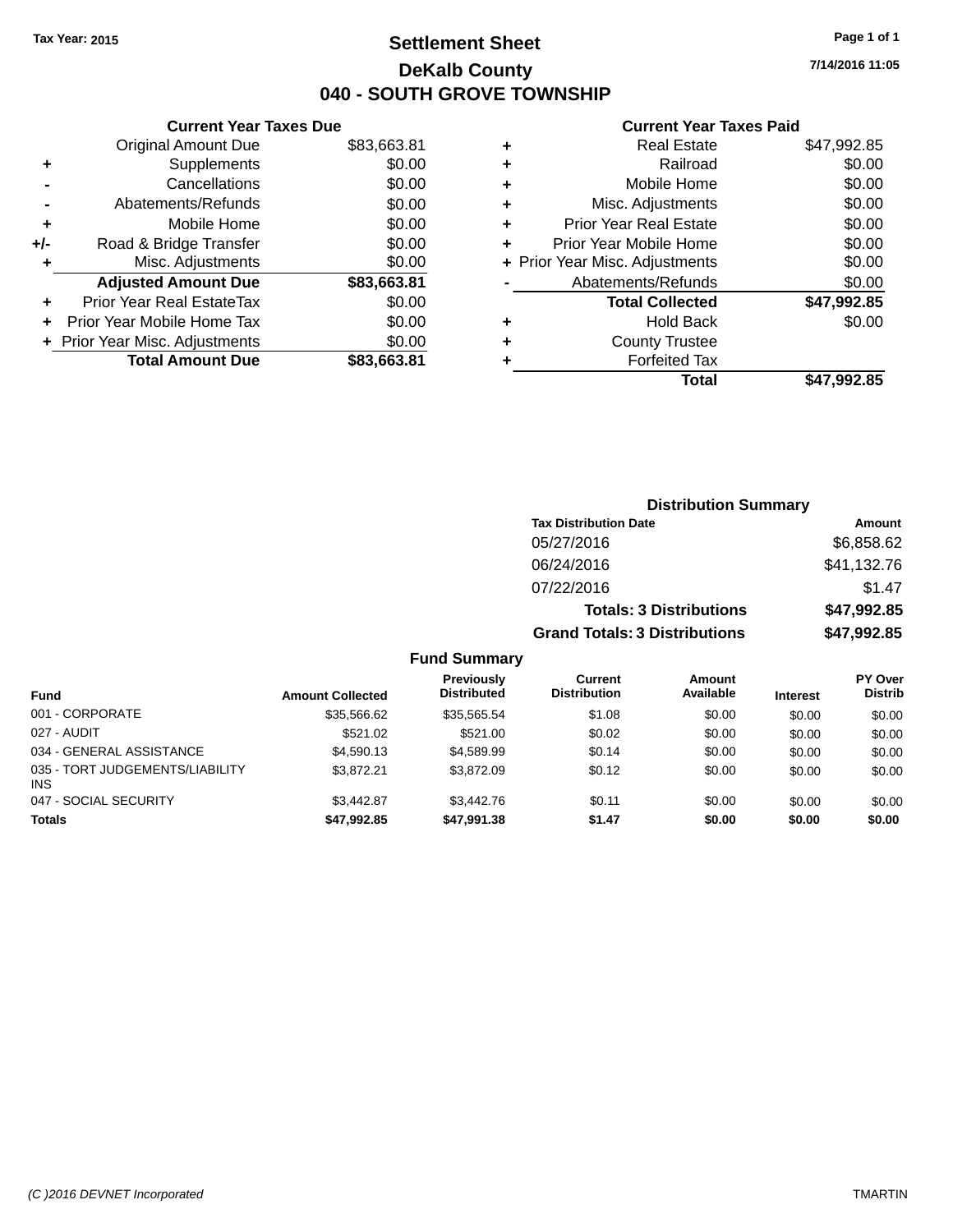## **Settlement Sheet Tax Year: 2015 Page 1 of 1 DeKalb County 041 - SOUTH GROVE ROAD & BRIDGE**

|       | <b>Current Year Taxes Due</b>  |              |
|-------|--------------------------------|--------------|
|       | Original Amount Due            | \$118,691.85 |
| ٠     | Supplements                    | \$0.00       |
|       | Cancellations                  | \$0.00       |
|       | Abatements/Refunds             | \$0.00       |
| ٠     | Mobile Home                    | \$0.00       |
| $+/-$ | Road & Bridge Transfer         | \$0.00       |
| ٠     | Misc. Adjustments              | \$0.00       |
|       | <b>Adjusted Amount Due</b>     | \$118,691.85 |
|       | Prior Year Real EstateTax      | \$0.00       |
|       | Prior Year Mobile Home Tax     | \$0.00       |
|       | + Prior Year Misc. Adjustments | \$0.00       |
|       | <b>Total Amount Due</b>        | \$118,691.85 |
|       |                                |              |

### **Current Year Taxes Paid**

| ٠ | <b>Real Estate</b>             | \$68,086.39 |
|---|--------------------------------|-------------|
| ٠ | Railroad                       | \$0.00      |
| ٠ | Mobile Home                    | \$0.00      |
| ٠ | Misc. Adjustments              | \$0.00      |
| ٠ | <b>Prior Year Real Estate</b>  | \$0.00      |
| ٠ | Prior Year Mobile Home         | \$0.00      |
|   | + Prior Year Misc. Adjustments | \$0.00      |
|   | Abatements/Refunds             | \$0.00      |
|   | <b>Total Collected</b>         | \$68,086.39 |
| ٠ | <b>Hold Back</b>               | \$0.00      |
| ٠ | <b>County Trustee</b>          |             |
| ٠ | <b>Forfeited Tax</b>           |             |
|   | Total                          | \$68,086.39 |
|   |                                |             |

| <b>Distribution Summary</b>          |             |
|--------------------------------------|-------------|
| <b>Tax Distribution Date</b>         | Amount      |
| 05/27/2016                           | \$9,730.25  |
| 06/24/2016                           | \$58,354.06 |
| 07/22/2016                           | \$2.08      |
| <b>Totals: 3 Distributions</b>       | \$68,086.39 |
| <b>Grand Totals: 3 Distributions</b> | \$68,086.39 |

### **Fund Summary**

|                              |                         | <b>Previously</b>  | Current             | Amount    |                 | <b>PY Over</b> |
|------------------------------|-------------------------|--------------------|---------------------|-----------|-----------------|----------------|
| <b>Fund</b>                  | <b>Amount Collected</b> | <b>Distributed</b> | <b>Distribution</b> | Available | <b>Interest</b> | <b>Distrib</b> |
| 007 - ROAD AND BRIDGE        | \$40,548.58             | \$40.547.35        | \$1.23              | \$0.00    | \$0.00          | \$0.00         |
| 008 - BRIDGE CONST W/COUNTY  | \$5.737.44              | \$5,737.26         | \$0.18              | \$0.00    | \$0.00          | \$0.00         |
| 009 - PERMANENT ROAD         | \$17,210,20             | \$17,209.67        | \$0.53              | \$0.00    | \$0.00          | \$0.00         |
| 010 - EQUIPMENT AND BUILDING | \$4.590.17              | \$4,590.03         | \$0.14              | \$0.00    | \$0.00          | \$0.00         |
| <b>Totals</b>                | \$68,086.39             | \$68,084.31        | \$2.08              | \$0.00    | \$0.00          | \$0.00         |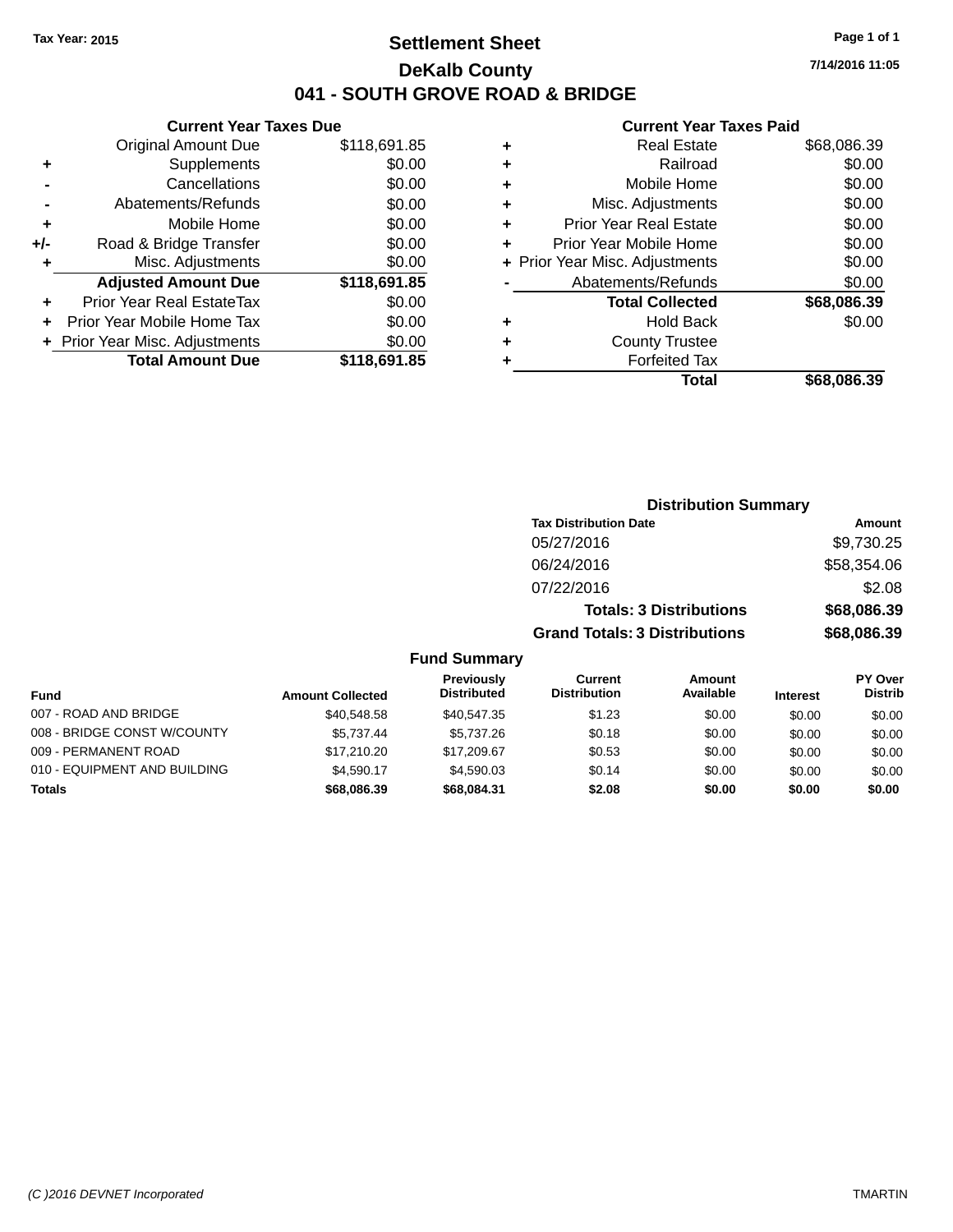## **Settlement Sheet Tax Year: 2015 Page 1 of 1 DeKalb County 042 - SQUAW GROVE TOWNSHIP**

**7/14/2016 11:05**

## **Current Year Taxes Paid**

|       | <b>Current Year Taxes Due</b>              |              |  |  |  |  |  |
|-------|--------------------------------------------|--------------|--|--|--|--|--|
|       | \$121,006.58<br><b>Original Amount Due</b> |              |  |  |  |  |  |
| ٠     | Supplements                                | \$553.35     |  |  |  |  |  |
|       | Cancellations                              | \$594.13     |  |  |  |  |  |
|       | Abatements/Refunds                         | \$0.00       |  |  |  |  |  |
| ٠     | Mobile Home                                |              |  |  |  |  |  |
| $+/-$ | \$0.00<br>Road & Bridge Transfer           |              |  |  |  |  |  |
|       | Misc. Adjustments                          | \$16.61      |  |  |  |  |  |
|       | <b>Adjusted Amount Due</b>                 | \$120,982.41 |  |  |  |  |  |
| ÷     | Prior Year Real EstateTax                  | \$0.00       |  |  |  |  |  |
|       | Prior Year Mobile Home Tax                 | \$0.00       |  |  |  |  |  |
|       | + Prior Year Misc. Adjustments             | \$28.36      |  |  |  |  |  |
|       | <b>Total Amount Due</b>                    | \$121.010.77 |  |  |  |  |  |
|       |                                            |              |  |  |  |  |  |

|   | <b>Real Estate</b>             | \$64,593.23 |
|---|--------------------------------|-------------|
| ٠ | Railroad                       | \$809.05    |
| ٠ | Mobile Home                    | \$0.00      |
| ٠ | Misc. Adjustments              | \$16.61     |
| ٠ | <b>Prior Year Real Estate</b>  | \$0.00      |
| ÷ | Prior Year Mobile Home         | \$0.00      |
|   | + Prior Year Misc. Adjustments | \$28.36     |
|   | Abatements/Refunds             | \$0.00      |
|   | <b>Total Collected</b>         | \$65,447.25 |
| ٠ | <b>Hold Back</b>               | \$0.00      |
| ٠ | <b>County Trustee</b>          |             |
|   | <b>Forfeited Tax</b>           |             |
|   | Total                          | \$65,447.25 |
|   |                                |             |

|                     | <b>Distribution Summary</b>          |             |
|---------------------|--------------------------------------|-------------|
|                     | <b>Tax Distribution Date</b>         | Amount      |
|                     | 05/27/2016                           | \$12,568.07 |
|                     | 06/24/2016                           | \$52,002.68 |
|                     | 07/22/2016                           | \$876.50    |
|                     | <b>Totals: 3 Distributions</b>       | \$65,447.25 |
|                     | <b>Grand Totals: 3 Distributions</b> | \$65,447.25 |
| <b>Fund Summary</b> |                                      |             |

| Fund                     | <b>Amount Collected</b> | <b>Previously</b><br><b>Distributed</b> | Current<br><b>Distribution</b> | Amount<br>Available | <b>Interest</b> | <b>PY Over</b><br><b>Distrib</b> |
|--------------------------|-------------------------|-----------------------------------------|--------------------------------|---------------------|-----------------|----------------------------------|
| 001 - CORPORATE          | \$41.917.59             | \$41,356.20                             | \$561.39                       | \$0.00              | \$0.00          | \$0.00                           |
| 017 - CEMETERY           | \$7.139.90              | \$7.044.28                              | \$95.62                        | \$0.00              | \$0.00          | \$0.00                           |
| 019 - COMMUNITY BUILDING | \$14,495.85             | \$14,301.72                             | \$194.13                       | \$0.00              | \$0.00          | \$0.00                           |
| 054 - GENERAL ASSISTANCE | \$1.893.91              | \$1.868.55                              | \$25.36                        | \$0.00              | \$0.00          | \$0.00                           |
| <b>Totals</b>            | \$65,447.25             | \$64,570,75                             | \$876.50                       | \$0.00              | \$0.00          | \$0.00                           |

| Year Source             | <b>Account Type</b>                        |         | <b>Amount Adjustment Description</b>                    |
|-------------------------|--------------------------------------------|---------|---------------------------------------------------------|
| 2014 RE - Real Estate   | Back Tax Collected                         |         | \$2.54 NIELSEN REDEMPTION 15-16-151-019 by TBA          |
| 2014 RE - Real Estate   | <b>Back Tax Collected</b>                  |         | \$22.94 STILES REDEMPTION 15-15-228-034 by TBA          |
| 2014 RE - Real Estate   | Back Tax Collected                         |         | \$2.88 STILES REDEMPTION 15-15-228-005 by TBA           |
|                         | 2015 RE - Real Estate Paymt In Lieu of Tax |         | \$16.61 HOUSING AUTHORITY SUNSET VIEW APARTMENTS by TBA |
| <b>Totals 4 entries</b> |                                            | \$44.97 |                                                         |
|                         |                                            |         |                                                         |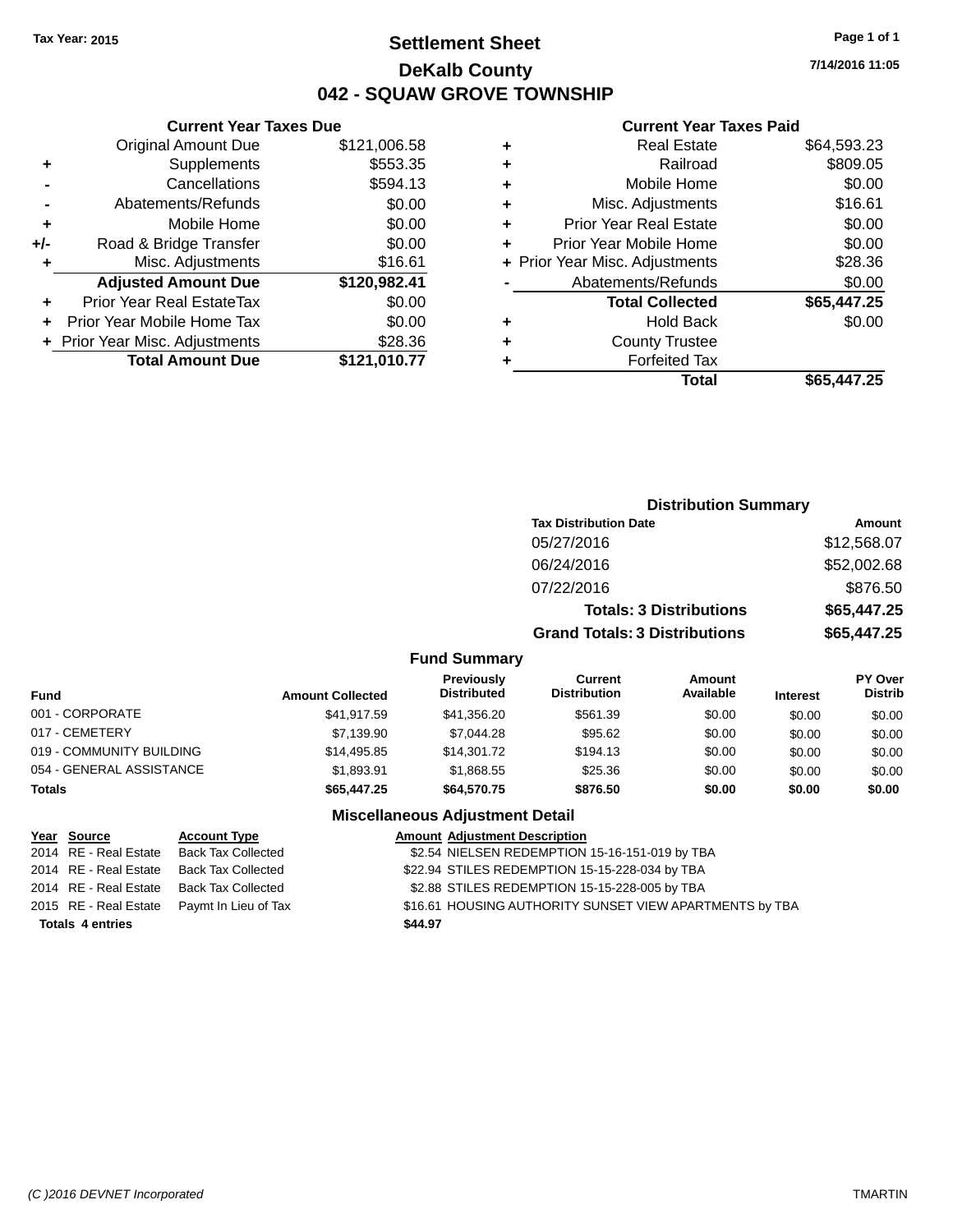## **Settlement Sheet Tax Year: 2015 Page 1 of 1 DeKalb County 043 - HINCKLEY PUBLIC LIBRARY DISTRICT**

**7/14/2016 11:05**

## **Current Year Taxes Paid**

| <b>Current Year Taxes Due</b>    |              |  |  |  |  |  |
|----------------------------------|--------------|--|--|--|--|--|
| <b>Original Amount Due</b>       | \$176,952.91 |  |  |  |  |  |
| Supplements                      | \$809.20     |  |  |  |  |  |
| Cancellations                    | \$868.77     |  |  |  |  |  |
| Abatements/Refunds               | \$0.00       |  |  |  |  |  |
| Mobile Home                      | \$0.00       |  |  |  |  |  |
| Road & Bridge Transfer           | \$0.00       |  |  |  |  |  |
| Misc. Adjustments                | \$24.28      |  |  |  |  |  |
| <b>Adjusted Amount Due</b>       | \$176,917.62 |  |  |  |  |  |
| <b>Prior Year Real EstateTax</b> | \$0.00       |  |  |  |  |  |
| Prior Year Mobile Home Tax       | \$0.00       |  |  |  |  |  |
| + Prior Year Misc. Adjustments   | \$41.05      |  |  |  |  |  |
| <b>Total Amount Due</b>          | \$176.958.67 |  |  |  |  |  |
|                                  |              |  |  |  |  |  |

| ٠ | <b>Real Estate</b>             | \$94,457.56 |
|---|--------------------------------|-------------|
| ٠ | Railroad                       | \$1,183.10  |
| ٠ | Mobile Home                    | \$0.00      |
| ٠ | Misc. Adjustments              | \$24.28     |
| ٠ | <b>Prior Year Real Estate</b>  | \$0.00      |
| ÷ | Prior Year Mobile Home         | \$0.00      |
|   | + Prior Year Misc. Adjustments | \$41.05     |
|   | Abatements/Refunds             | \$0.00      |
|   | <b>Total Collected</b>         | \$95,705.99 |
| ٠ | <b>Hold Back</b>               | \$0.00      |
|   | <b>County Trustee</b>          |             |
|   | <b>Forfeited Tax</b>           |             |
|   | Total                          | \$95.705.99 |
|   |                                |             |

| <b>Distribution Summary</b>          |             |  |  |  |  |
|--------------------------------------|-------------|--|--|--|--|
| <b>Tax Distribution Date</b>         | Amount      |  |  |  |  |
| 05/27/2016                           | \$18,378.37 |  |  |  |  |
| 06/24/2016                           | \$76,045.81 |  |  |  |  |
| 07/22/2016                           | \$1,281.81  |  |  |  |  |
| <b>Totals: 3 Distributions</b>       | \$95,705.99 |  |  |  |  |
| <b>Grand Totals: 3 Distributions</b> | \$95,705.99 |  |  |  |  |

### **Fund Summary**

| <b>Fund</b>                                   | <b>Amount Collected</b> | <b>Previously</b><br><b>Distributed</b> | Current<br><b>Distribution</b> | Amount<br>Available | <b>Interest</b> | <b>PY Over</b><br><b>Distrib</b> |
|-----------------------------------------------|-------------------------|-----------------------------------------|--------------------------------|---------------------|-----------------|----------------------------------|
| 001 - CORPORATE                               | \$81.782.70             | \$80,687.36                             | \$1,095.34                     | \$0.00              | \$0.00          | \$0.00                           |
| 004 - OPERATIONS & MAINTENANCE                | \$7,028,26              | \$6,934.13                              | \$94.13                        | \$0.00              | \$0.00          | \$0.00                           |
| $005 - I. M. R. F.$                           | \$3.172.07              | \$3,129.59                              | \$42.48                        | \$0.00              | \$0.00          | \$0.00                           |
| 027 - AUDIT                                   | \$17.99                 | \$17.75                                 | \$0.24                         | \$0.00              | \$0.00          | \$0.00                           |
| 035 - TORT JUDGEMENTS/LIABILITY<br><b>INS</b> | \$532.90                | \$525.76                                | \$7.14                         | \$0.00              | \$0.00          | \$0.00                           |
| 047 - SOCIAL SECURITY                         | \$3.172.07              | \$3.129.59                              | \$42.48                        | \$0.00              | \$0.00          | \$0.00                           |
| <b>Totals</b>                                 | \$95,705.99             | \$94,424.18                             | \$1,281.81                     | \$0.00              | \$0.00          | \$0.00                           |

| Year Source             | <b>Account Type</b>       |         | <b>Amount Adjustment Description</b>                    |
|-------------------------|---------------------------|---------|---------------------------------------------------------|
| 2014 RE - Real Estate   | Back Tax Collected        |         | \$3.68 NIELSEN REDEMPTION 15-16-151-019 by TBA          |
| 2014 RE - Real Estate   | <b>Back Tax Collected</b> |         | \$33.20 STILES REDEMPTION 15-15-228-034 by TBA          |
| 2014 RE - Real Estate   | <b>Back Tax Collected</b> |         | \$4.17 STILES REDEMPTION 15-15-228-005 by TBA           |
| 2015 RE - Real Estate   | Paymt In Lieu of Tax      |         | \$24.28 HOUSING AUTHORITY SUNSET VIEW APARTMENTS by TBA |
| <b>Totals 4 entries</b> |                           | \$65.33 |                                                         |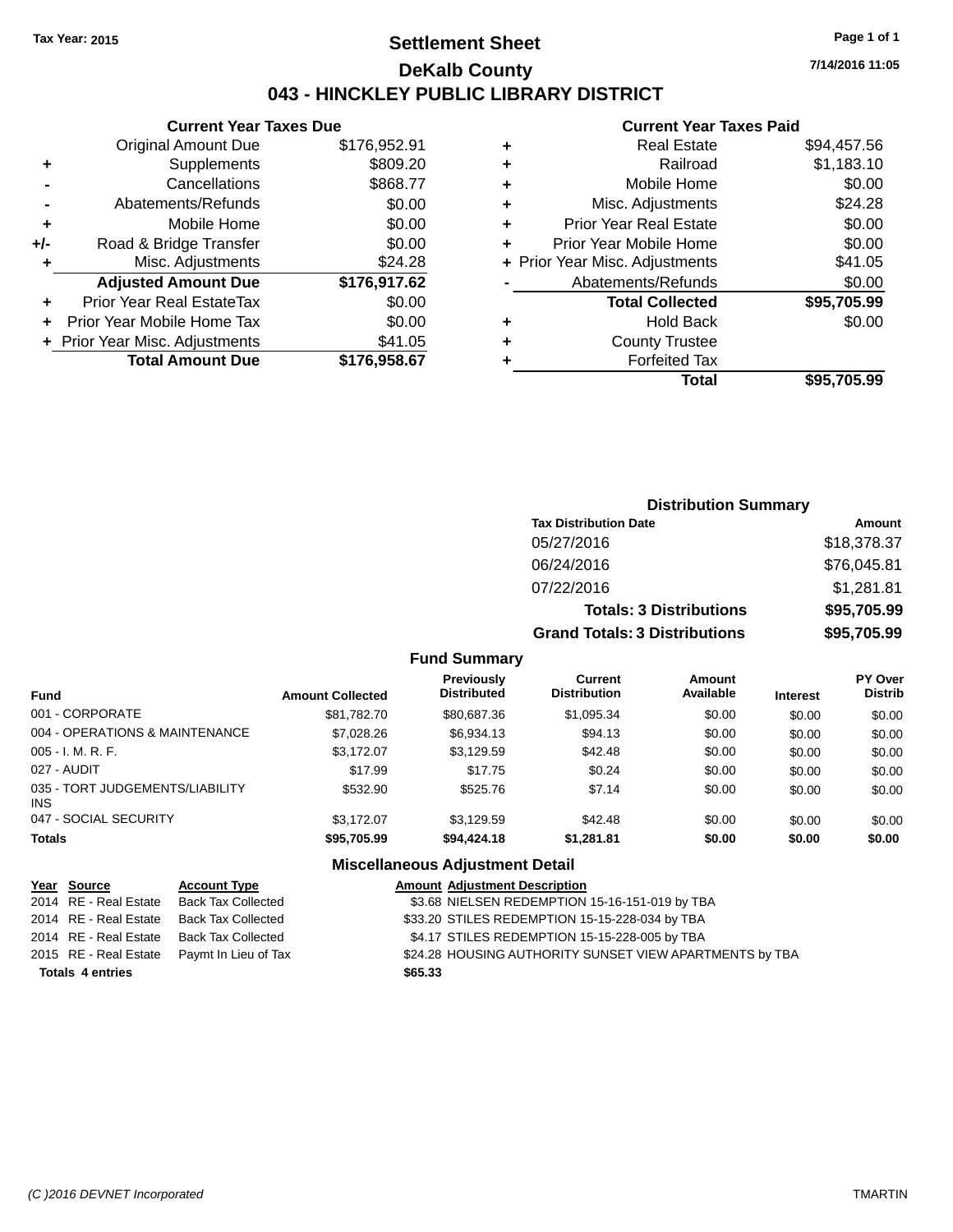## **Settlement Sheet Tax Year: 2015 Page 1 of 1 DeKalb County 044 - SQUAW GROVE ROAD & BRIDGE**

**7/14/2016 11:05**

### **Current Year Taxes Paid**

|       | <b>Current Year Taxes Due</b>  |               |
|-------|--------------------------------|---------------|
|       | <b>Original Amount Due</b>     | \$290,316.76  |
| ٠     | Supplements                    | \$1,168.58    |
|       | Cancellations                  | \$1,259.56    |
|       | Abatements/Refunds             | \$0.00        |
| ٠     | Mobile Home                    | \$0.00        |
| $+/-$ | Road & Bridge Transfer         | (\$18,135.12) |
|       | Misc. Adjustments              | \$39.84       |
|       | <b>Adjusted Amount Due</b>     | \$272,130.50  |
|       | Prior Year Real EstateTax      | (\$7.87)      |
|       | Prior Year Mobile Home Tax     | \$0.00        |
|       | + Prior Year Misc. Adjustments | \$67.62       |
|       | <b>Total Amount Due</b>        | \$272.190.25  |
|       |                                |               |

|   | <b>Real Estate</b>             | \$136,943.08 |
|---|--------------------------------|--------------|
| ٠ | Railroad                       | \$1,842.03   |
| ٠ | Mobile Home                    | \$0.00       |
| ٠ | Misc. Adjustments              | \$39.84      |
| ٠ | <b>Prior Year Real Estate</b>  | (\$7.87)     |
| ÷ | Prior Year Mobile Home         | \$0.00       |
|   | + Prior Year Misc. Adjustments | \$67.62      |
|   | Abatements/Refunds             | \$0.00       |
|   | <b>Total Collected</b>         | \$138,884.70 |
| ٠ | <b>Hold Back</b>               | \$0.00       |
| ٠ | <b>County Trustee</b>          |              |
|   | <b>Forfeited Tax</b>           |              |
|   | Total                          | \$138,884.70 |
|   |                                |              |

| <b>Road and Bridge Summary</b> |             |               | <b>Distribution Summary</b>    |              |  |
|--------------------------------|-------------|---------------|--------------------------------|--------------|--|
| <b>Municipality</b>            | Amt. Due    | Amt. Distrib. | <b>Tax Distribution Date</b>   | Amount       |  |
| <b>VILLAGE OF HINCKLEY</b>     | \$33,512.33 | \$18,135.12   | 05/27/2016                     | \$26,645.83  |  |
| <b>Totals</b>                  | \$33,512.33 | \$18,135.12   | 06/24/2016                     | \$110,380.47 |  |
|                                |             |               | 07/22/2016                     | \$1,858.40   |  |
|                                |             |               | <b>Totals: 3 Distributions</b> | \$138,884.70 |  |

**Grand Totals: 3 Distributions \$138,884.70**

### **Fund Summary**

| Fund                                          | <b>Amount Collected</b> | <b>Previously</b><br><b>Distributed</b> | Current<br><b>Distribution</b> | <b>Amount</b><br>Available | <b>Interest</b> | <b>PY Over</b><br><b>Distrib</b> |
|-----------------------------------------------|-------------------------|-----------------------------------------|--------------------------------|----------------------------|-----------------|----------------------------------|
| 007 - ROAD AND BRIDGE                         | \$48,201.36             | \$47,557.49                             | \$643.87                       | \$0.00                     | \$0.00          | \$0.00                           |
| 008 - BRIDGE CONST W/COUNTY                   | \$5,476.37              | \$5,403.03                              | \$73.34                        | \$0.00                     | \$0.00          | \$0.00                           |
| 009 - PERMANENT ROAD                          | \$60.129.18             | \$59,323.86                             | \$805.32                       | \$0.00                     | \$0.00          | \$0.00                           |
| 010 - EQUIPMENT AND BUILDING                  | \$21,894.84             | \$21,601.60                             | \$293.24                       | \$0.00                     | \$0.00          | \$0.00                           |
| 035 - TORT JUDGEMENTS/LIABILITY<br><b>INS</b> | \$3.182.95              | \$3.140.32                              | \$42.63                        | \$0.00                     | \$0.00          | \$0.00                           |
| <b>Totals</b>                                 | \$138,884.70            | \$137,026,30                            | \$1,858,40                     | \$0.00                     | \$0.00          | \$0.00                           |

| Year Source             | <b>Account Type</b>                        |          | <b>Amount Adjustment Description</b>                    |
|-------------------------|--------------------------------------------|----------|---------------------------------------------------------|
| 2014 RE - Real Estate   | Back Tax Collected                         |          | \$6.06 NIELSEN REDEMPTION 15-16-151-019 by TBA          |
| 2014 RE - Real Estate   | Back Tax Collected                         |          | \$54.69 STILES REDEMPTION 15-15-228-034 by TBA          |
| 2014 RE - Real Estate   | Back Tax Collected                         |          | \$6.87 STILES REDEMPTION 15-15-228-005 by TBA           |
|                         | 2015 RE - Real Estate Paymt In Lieu of Tax |          | \$39.84 HOUSING AUTHORITY SUNSET VIEW APARTMENTS by TBA |
| <b>Totals 4 entries</b> |                                            | \$107.46 |                                                         |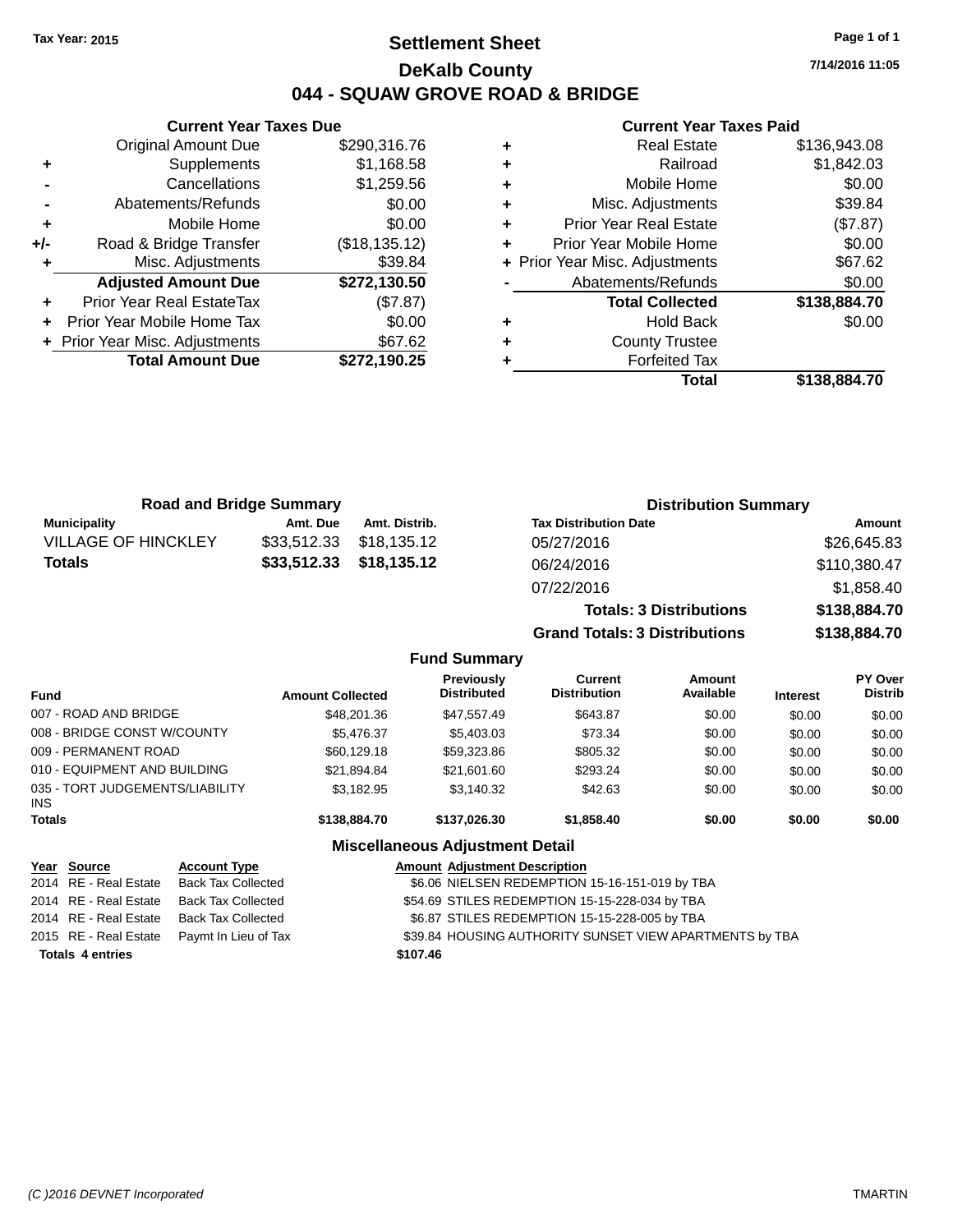## **Settlement Sheet Tax Year: 2015 Page 1 of 1 DeKalb County 045 - SYCAMORE TOWNSHIP**

**7/14/2016 11:05**

### **Current Year Taxes Paid**

|       | <b>Current Year Taxes Due</b>  |              |  |  |  |
|-------|--------------------------------|--------------|--|--|--|
|       | <b>Original Amount Due</b>     | \$409,667.70 |  |  |  |
| ٠     | Supplements                    | \$2,789.16   |  |  |  |
|       | Cancellations                  | \$3,069.39   |  |  |  |
|       | Abatements/Refunds             | \$0.00       |  |  |  |
| ٠     | Mobile Home                    | \$0.00       |  |  |  |
| $+/-$ | Road & Bridge Transfer         | \$0.00       |  |  |  |
| ٠     | Misc. Adjustments              | \$159.71     |  |  |  |
|       | <b>Adjusted Amount Due</b>     | \$409,547.18 |  |  |  |
| ٠     | Prior Year Real EstateTax      | \$0.00       |  |  |  |
|       | Prior Year Mobile Home Tax     | \$0.00       |  |  |  |
|       | + Prior Year Misc. Adjustments | \$42.79      |  |  |  |
|       | <b>Total Amount Due</b>        | \$409,589.97 |  |  |  |
|       |                                |              |  |  |  |

| ٠ | <b>Real Estate</b>             | \$219,668.30 |
|---|--------------------------------|--------------|
| ٠ | Railroad                       | \$171.84     |
| ٠ | Mobile Home                    | \$0.00       |
| ٠ | Misc. Adjustments              | \$159.71     |
| ٠ | <b>Prior Year Real Estate</b>  | \$0.00       |
| ٠ | Prior Year Mobile Home         | \$0.00       |
|   | + Prior Year Misc. Adjustments | \$42.79      |
|   | Abatements/Refunds             | \$0.00       |
|   | <b>Total Collected</b>         | \$220,042.64 |
| ٠ | <b>Hold Back</b>               | \$0.00       |
| ٠ | <b>County Trustee</b>          |              |
| ٠ | <b>Forfeited Tax</b>           |              |
|   | Total                          | \$220,042.64 |
|   |                                |              |

|               |                                  |                                      | <b>Distribution Summary</b>    |                 |                                  |
|---------------|----------------------------------|--------------------------------------|--------------------------------|-----------------|----------------------------------|
|               |                                  | <b>Tax Distribution Date</b>         |                                |                 | Amount                           |
|               |                                  | 05/27/2016                           |                                |                 | \$42,896.96                      |
|               |                                  | 06/24/2016                           |                                |                 | \$173,114.59                     |
|               |                                  | 07/22/2016                           |                                |                 | \$4,031.09                       |
|               |                                  |                                      | <b>Totals: 3 Distributions</b> |                 | \$220,042.64                     |
|               |                                  | <b>Grand Totals: 3 Distributions</b> |                                |                 | \$220,042.64                     |
|               | <b>Fund Summary</b>              |                                      |                                |                 |                                  |
| unt Collected | Previously<br><b>Distributed</b> | Current<br><b>Distribution</b>       | Amount<br>Available            | <b>Interest</b> | <b>PY Over</b><br><b>Distrib</b> |
| \$197,731.86  | \$194.109.50                     | \$3,622.36                           | \$0.00                         | \$0.00          | \$0.00                           |

| <b>Amount Collected</b> | .<br><b>Distributed</b> | --------<br><b>Distribution</b> | .<br>Available | <b>Interest</b> | .<br><b>Distrib</b> |
|-------------------------|-------------------------|---------------------------------|----------------|-----------------|---------------------|
| \$197.731.86            | \$194,109.50            | \$3.622.36                      | \$0.00         | \$0.00          | \$0.00              |
| \$16,988.61             | \$16,677.38             | \$311.23                        | \$0.00         | \$0.00          | \$0.00              |
| \$5.322.17              | \$5.224.67              | \$97.50                         | \$0.00         | \$0.00          | \$0.00              |
| \$220,042.64            | \$216,011.55            | \$4,031.09                      | \$0.00         | \$0.00          | \$0.00              |
|                         |                         |                                 |                |                 |                     |

| Year Source             | <b>Account Type</b>       |          | <b>Amount Adjustment Description</b>             |
|-------------------------|---------------------------|----------|--------------------------------------------------|
| 2015 RE - Real Estate   | <b>Back Tax Collected</b> |          | \$1.97 WAY REDEMPTION 06-29-451-009 by TBA       |
| 2014 RE - Real Estate   | <b>Back Tax Collected</b> |          | \$42.79 PROTANO REDEMPTION 06-07-451-003 by TBA  |
| 2015 RE - Real Estate   | <b>Back Tax Collected</b> |          | \$0.77 WAY REDEMPTION 06-29-451-024 by TBA       |
| 2015 RE - Real Estate   | <b>Back Tax Collected</b> |          | \$11.17 HALSEY REDEMPTION 06-19-300-034 by TBA   |
| 2015 RE - Real Estate   | Paymt In Lieu of Tax      |          | \$145.80 HOUSING AUTHORITY SYCAMORE UNITS by TBA |
| <b>Totals 5 entries</b> |                           | \$202.50 |                                                  |
|                         |                           |          |                                                  |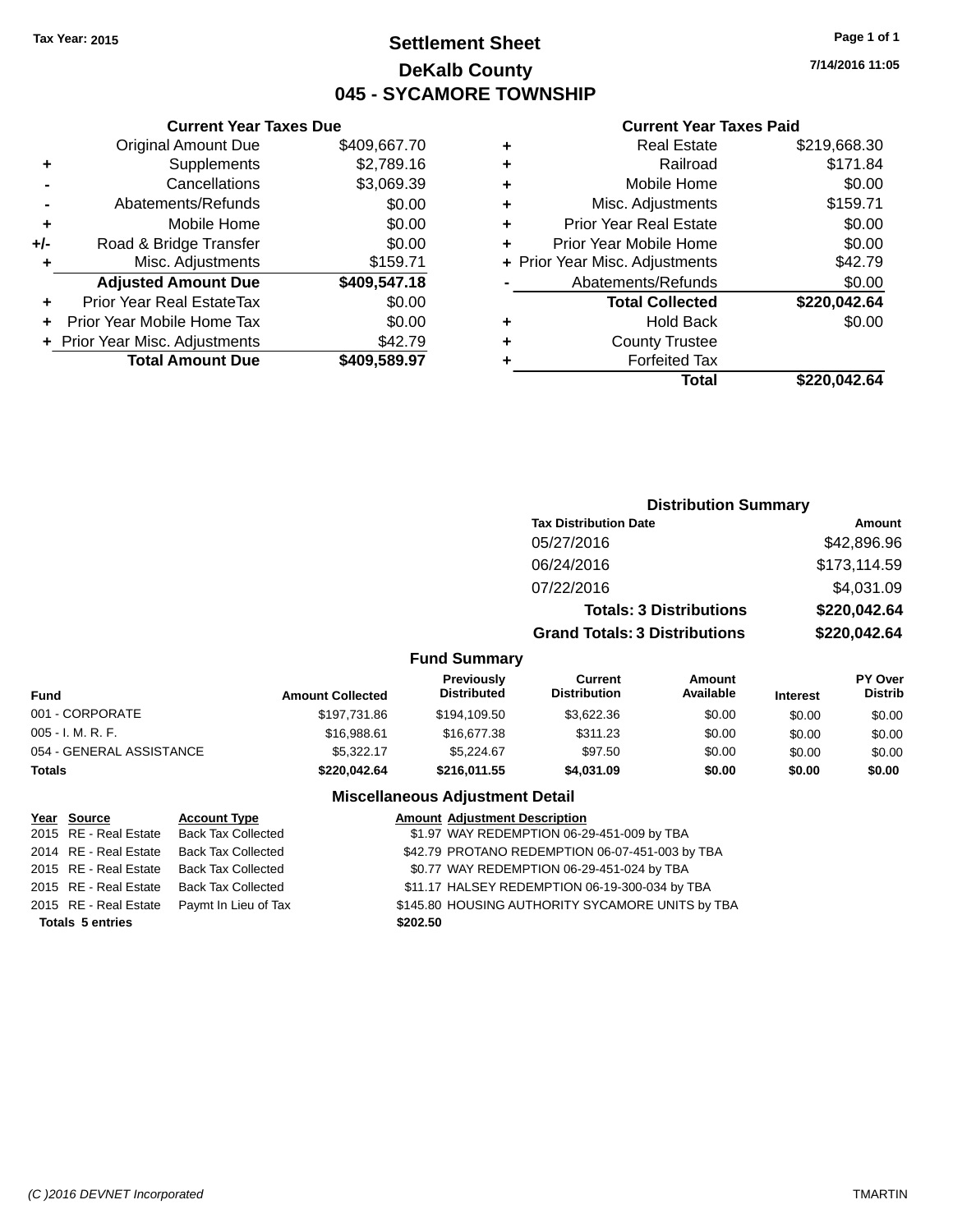## **Settlement Sheet Tax Year: 2015 Page 1 of 1 DeKalb County 046 - SYCAMORE ROAD & BRIDGE**

**7/14/2016 11:05**

### **Current Year Taxes Paid**

| <b>Curren</b>             |   | <b>Current Year Taxes Due</b> |                                  |       |  |  |
|---------------------------|---|-------------------------------|----------------------------------|-------|--|--|
| Real                      | ٠ | \$829,612.07                  | Original Amount Due              |       |  |  |
| R                         | ٠ | \$5,595.41                    | <b>Supplements</b>               |       |  |  |
| Mobile                    | ÷ | \$6,160.63                    | Cancellations                    |       |  |  |
| Misc. Adjust              | ÷ | \$0.00                        | Abatements/Refunds               |       |  |  |
| Prior Year Real           | ٠ | \$0.00                        | Mobile Home                      | ٠     |  |  |
| <b>Prior Year Mobile</b>  | ٠ | (\$3,945.01)                  | Road & Bridge Transfer           | $+/-$ |  |  |
| + Prior Year Misc. Adjust |   | \$323.41                      | Misc. Adjustments                | ٠     |  |  |
| Abatements/Re             |   | \$825,425.25                  | <b>Adjusted Amount Due</b>       |       |  |  |
| <b>Total Col</b>          |   | (\$0.77)                      | <b>Prior Year Real EstateTax</b> |       |  |  |
| Hold                      | ٠ | \$0.00                        | Prior Year Mobile Home Tax       |       |  |  |
| County T                  | ٠ | \$86.66                       | + Prior Year Misc. Adjustments   |       |  |  |
| Forfeit                   |   | \$825,511.14                  | <b>Total Amount Due</b>          |       |  |  |
|                           |   |                               |                                  |       |  |  |

| ٠ | <b>Real Estate</b>             | \$440,905.35 |
|---|--------------------------------|--------------|
|   | Railroad                       | \$347.99     |
|   | Mobile Home                    | \$0.00       |
| ٠ | Misc. Adjustments              | \$323.41     |
| ٠ | <b>Prior Year Real Estate</b>  | (\$0.77)     |
| ÷ | Prior Year Mobile Home         | \$0.00       |
|   | + Prior Year Misc. Adjustments | \$86.66      |
|   | Abatements/Refunds             | \$0.00       |
|   | <b>Total Collected</b>         | \$441,662.64 |
|   | <b>Hold Back</b>               | \$0.00       |
|   | <b>County Trustee</b>          |              |
|   | <b>Forfeited Tax</b>           |              |
|   | Total                          | \$441,662.64 |
|   |                                |              |

**Totals: 3 Distributions \$441,662.64**

| <b>Road and Bridge Summary</b> |            |               | <b>Distribution Summary</b>  |              |  |
|--------------------------------|------------|---------------|------------------------------|--------------|--|
| Municipality                   | Amt. Due   | Amt. Distrib. | <b>Tax Distribution Date</b> | Amount       |  |
| CITY OF SYCAMORE               | \$7.342.80 | \$3.945.01    | 05/27/2016                   | \$86,100.31  |  |
| <b>Totals</b>                  | \$7,342.80 | \$3,945.01    | 06/24/2016                   | \$347,471.38 |  |
|                                |            |               | 07/22/2016                   | \$8,090.95   |  |

### **Grand Totals: 3 Distributions \$441,662.64 Fund Summary Fund Interest Amount Collected Distributed PY Over Distrib Amount Available Current Distribution Previously** 005 - I. M. R. F. \$10,583.59 \$10,389.71 \$193.88 \$0.00 \$0.00 \$0.00 007 - ROAD AND BRIDGE  $$6,668.92$   $$6,546.81$   $$122.11$   $$0.00$   $$0.00$   $$0.00$ 008 - BRIDGE CONST W/COUNTY  $$21,212.72$   $$20,824.11$   $$388.61$   $$0.00$   $$0.00$   $$0.00$ 009 - PERMANENT ROAD \$323,606.97 \$317,678.67 \$5,928.30 \$0.00 \$0.00 \$0.00 \$0.00 010 - EQUIPMENT AND BUILDING \$63,638.58 \$62,472.75 \$1,165.83 \$0.00 \$0.00 \$0.00 035 - TORT JUDGEMENTS/LIABILITY \$7,975.93 \$7,829.82 \$146.11 \$0.00 \$0.00 \$0.00

### **Miscellaneous Adjustment Detail**

047 - SOCIAL SECURITY \$7,975.93 \$7,829.82 \$146.11 \$0.00 \$0.00 \$0.00 \$0.00 **Totals \$441,662.64 \$433,571.69 \$8,090.95 \$0.00 \$0.00 \$0.00**

| Year Source             | <b>Account Type</b>       | <b>Amount Adjustment Description</b>             |
|-------------------------|---------------------------|--------------------------------------------------|
| 2015 RE - Real Estate   | <b>Back Tax Collected</b> | \$3.99 WAY REDEMPTION 06-29-451-009 by TBA       |
| 2014 RE - Real Estate   | <b>Back Tax Collected</b> | \$86.66 PROTANO REDEMPTION 06-07-451-003 by TBA  |
| 2015 RE - Real Estate   | <b>Back Tax Collected</b> | \$1.55 WAY REDEMPTION 06-29-451-024 by TBA       |
| 2015 RE - Real Estate   | <b>Back Tax Collected</b> | \$22.62 HALSEY REDEMPTION 06-19-300-034 by TBA   |
| 2015 RE - Real Estate   | Paymt In Lieu of Tax      | \$295.25 HOUSING AUTHORITY SYCAMORE UNITS by TBA |
| <b>Totals 5 entries</b> |                           | \$410.07                                         |

INS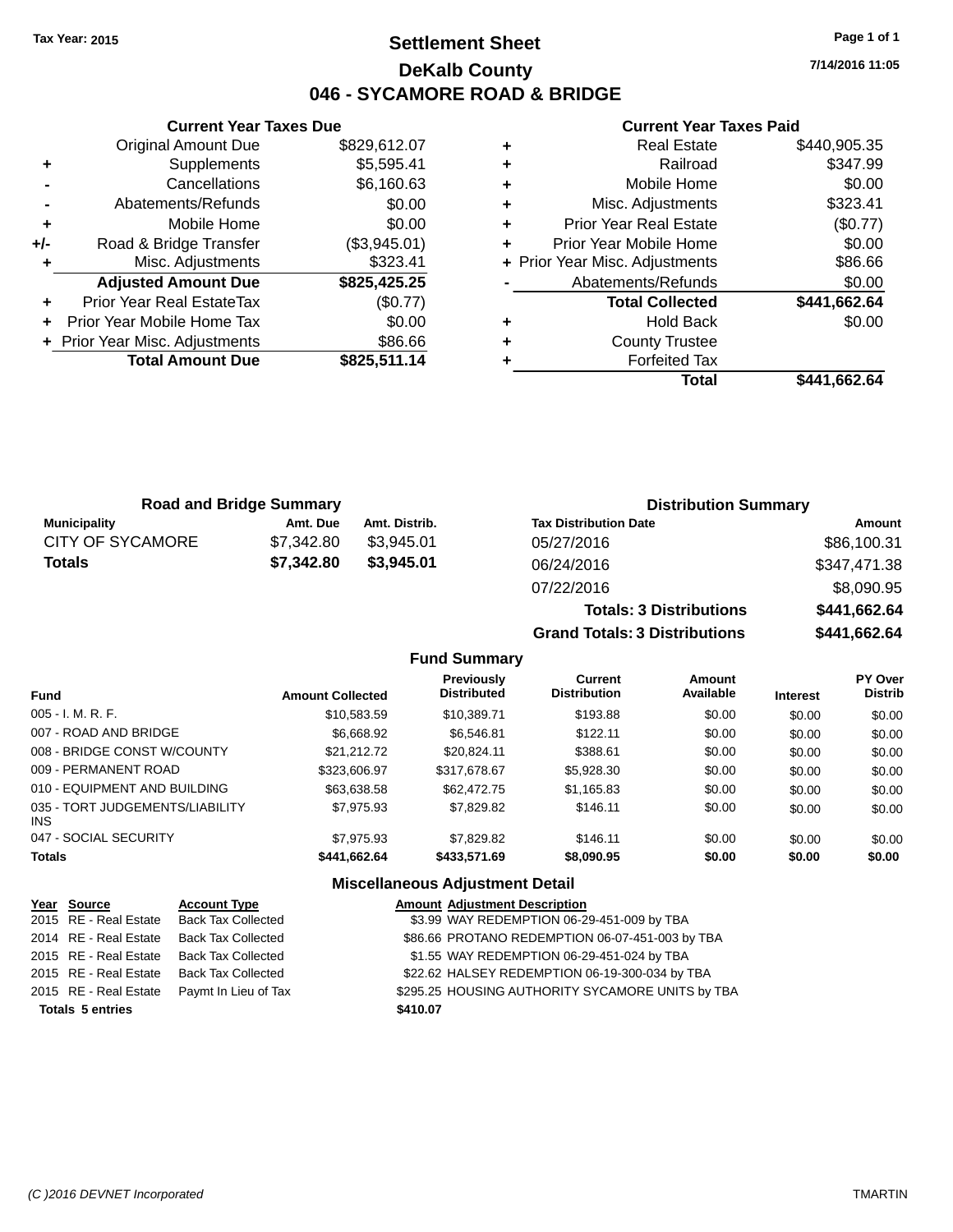## **Settlement Sheet Tax Year: 2015 Page 1 of 1 DeKalb County 047 - VICTOR TOWNSHIP**

**7/14/2016 11:05**

## **Current Year Taxes Paid**

|     | <b>Current Year Taxes Due</b>  |             |  |  |  |  |
|-----|--------------------------------|-------------|--|--|--|--|
|     | <b>Original Amount Due</b>     | \$54,544.95 |  |  |  |  |
| ٠   | Supplements                    | \$0.00      |  |  |  |  |
|     | Cancellations                  | \$0.00      |  |  |  |  |
|     | Abatements/Refunds             | \$0.00      |  |  |  |  |
| ٠   | Mobile Home                    | \$0.00      |  |  |  |  |
| +/- | Road & Bridge Transfer         | \$0.00      |  |  |  |  |
| ٠   | Misc. Adjustments              | \$0.00      |  |  |  |  |
|     | <b>Adjusted Amount Due</b>     | \$54,544.95 |  |  |  |  |
| ÷   | Prior Year Real EstateTax      | \$0.00      |  |  |  |  |
|     | Prior Year Mobile Home Tax     | \$0.00      |  |  |  |  |
|     | + Prior Year Misc. Adjustments | \$0.00      |  |  |  |  |
|     | <b>Total Amount Due</b>        | \$54.544.95 |  |  |  |  |
|     |                                |             |  |  |  |  |

| ٠ | Real Estate                    | \$32,897.21 |
|---|--------------------------------|-------------|
| ٠ | Railroad                       | \$13.21     |
| ٠ | Mobile Home                    | \$0.00      |
| ٠ | Misc. Adjustments              | \$0.00      |
| ٠ | <b>Prior Year Real Estate</b>  | \$0.00      |
|   | Prior Year Mobile Home         | \$0.00      |
|   | + Prior Year Misc. Adjustments | \$0.00      |
|   | Abatements/Refunds             | \$0.00      |
|   | <b>Total Collected</b>         | \$32,910.42 |
| ٠ | <b>Hold Back</b>               | \$0.00      |
| ٠ | <b>County Trustee</b>          |             |
|   | <b>Forfeited Tax</b>           |             |
|   | Total                          | \$32,910.42 |
|   |                                |             |

|                                         |                         |                                  | <b>Distribution Summary</b>           |                                |                 |                                  |
|-----------------------------------------|-------------------------|----------------------------------|---------------------------------------|--------------------------------|-----------------|----------------------------------|
|                                         |                         |                                  | <b>Tax Distribution Date</b>          |                                |                 | Amount                           |
|                                         |                         |                                  | 05/27/2016                            |                                |                 | \$6,020.81                       |
|                                         |                         |                                  | 06/24/2016                            |                                |                 | \$26,398.56                      |
|                                         |                         |                                  | 07/22/2016                            |                                |                 | \$491.05                         |
|                                         |                         |                                  |                                       | <b>Totals: 3 Distributions</b> |                 | \$32,910.42                      |
|                                         |                         |                                  | <b>Grand Totals: 3 Distributions</b>  |                                |                 | \$32,910.42                      |
|                                         |                         | <b>Fund Summary</b>              |                                       |                                |                 |                                  |
| <b>Fund</b>                             | <b>Amount Collected</b> | Previously<br><b>Distributed</b> | <b>Current</b><br><b>Distribution</b> | <b>Amount</b><br>Available     | <b>Interest</b> | <b>PY Over</b><br><b>Distrib</b> |
| 001 - CORPORATE                         | \$27,906.16             | \$27,489.77                      | \$416.39                              | \$0.00                         | \$0.00          | \$0.00                           |
| 034 - GENERAL ASSISTANCE                | \$3,810.37              | \$3,753.52                       | \$56.85                               | \$0.00                         | \$0.00          | \$0.00                           |
| 035 - TORT JUDGEMENTS/LIABILITY<br>INS. | \$1,193.89              | \$1,176.08                       | \$17.81                               | \$0.00                         | \$0.00          | \$0.00                           |
| Totals                                  | \$32,910.42             | \$32,419.37                      | \$491.05                              | \$0.00                         | \$0.00          | \$0.00                           |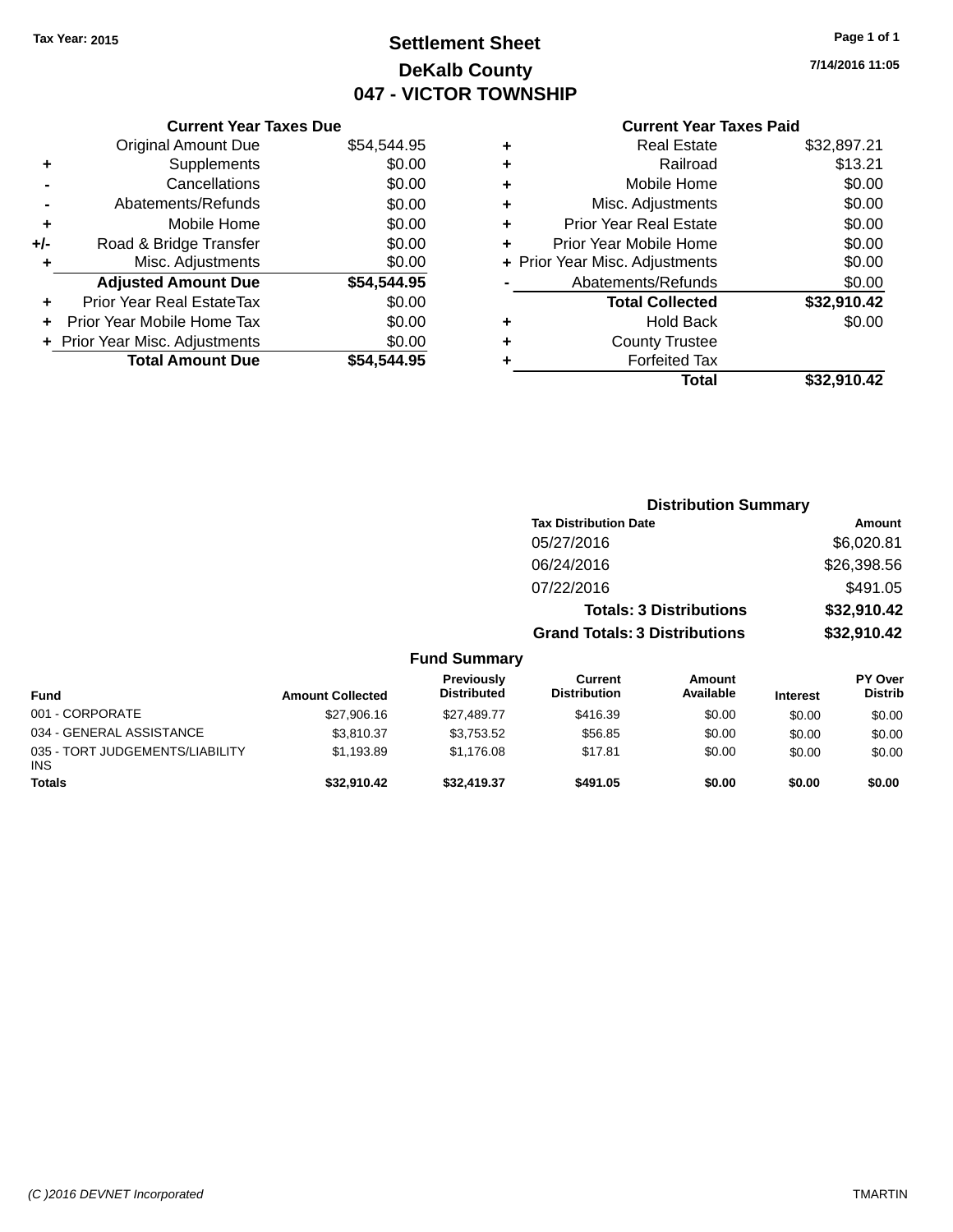## **Settlement Sheet Tax Year: 2015 Page 1 of 1 DeKalb County 048 - VICTOR ROAD & BRIDGE**

**7/14/2016 11:05**

### **Current Year Taxes Paid**

|       | <b>Current Year Taxes Due</b>  |              |  |  |  |
|-------|--------------------------------|--------------|--|--|--|
|       | <b>Original Amount Due</b>     | \$105,144.86 |  |  |  |
| ٠     | Supplements                    | \$0.00       |  |  |  |
|       | Cancellations                  | \$0.00       |  |  |  |
|       | Abatements/Refunds             | \$0.00       |  |  |  |
| ٠     | Mobile Home                    | \$0.00       |  |  |  |
| $+/-$ | Road & Bridge Transfer         | \$0.00       |  |  |  |
| ٠     | Misc. Adjustments              | \$0.00       |  |  |  |
|       | <b>Adjusted Amount Due</b>     | \$105,144.86 |  |  |  |
|       | Prior Year Real EstateTax      | \$0.00       |  |  |  |
|       | Prior Year Mobile Home Tax     | \$0.00       |  |  |  |
|       | + Prior Year Misc. Adjustments | \$0.00       |  |  |  |
|       | <b>Total Amount Due</b>        | \$105.144.86 |  |  |  |
|       |                                |              |  |  |  |

| ٠ | <b>Real Estate</b>             | \$63,415.23 |
|---|--------------------------------|-------------|
| ٠ | Railroad                       | \$25.46     |
| ٠ | Mobile Home                    | \$0.00      |
| ٠ | Misc. Adjustments              | \$0.00      |
| ٠ | <b>Prior Year Real Estate</b>  | \$0.00      |
| ÷ | Prior Year Mobile Home         | \$0.00      |
|   | + Prior Year Misc. Adjustments | \$0.00      |
|   | Abatements/Refunds             | \$0.00      |
|   | <b>Total Collected</b>         | \$63,440.69 |
| ٠ | Hold Back                      | \$0.00      |
| ٠ | <b>County Trustee</b>          |             |
| ٠ | <b>Forfeited Tax</b>           |             |
|   | Total                          | \$63,440.69 |
|   |                                |             |

| <b>Distribution Summary</b>          |             |
|--------------------------------------|-------------|
| <b>Tax Distribution Date</b>         | Amount      |
| 05/27/2016                           | \$11,606.09 |
| 06/24/2016                           | \$50,887.98 |
| 07/22/2016                           | \$946.62    |
| <b>Totals: 3 Distributions</b>       | \$63,440.69 |
| <b>Grand Totals: 3 Distributions</b> | \$63,440.69 |

### **Fund Summary**

| <b>Fund</b>                                   | <b>Amount Collected</b> | Previously<br><b>Distributed</b> | Current<br><b>Distribution</b> | Amount<br>Available | <b>Interest</b> | <b>PY Over</b><br><b>Distrib</b> |
|-----------------------------------------------|-------------------------|----------------------------------|--------------------------------|---------------------|-----------------|----------------------------------|
| 007 - ROAD AND BRIDGE                         | \$35,343.31             | \$34,815.95                      | \$527.36                       | \$0.00              | \$0.00          | \$0.00                           |
| 008 - BRIDGE CONST W/COUNTY                   | \$1,271,22              | \$1.252.25                       | \$18.97                        | \$0.00              | \$0.00          | \$0.00                           |
| 009 - PERMANENT ROAD                          | \$18,393.74             | \$18,119.28                      | \$274.46                       | \$0.00              | \$0.00          | \$0.00                           |
| 010 - EQUIPMENT AND BUILDING                  | \$7.225.65              | \$7,117.83                       | \$107.82                       | \$0.00              | \$0.00          | \$0.00                           |
| 035 - TORT JUDGEMENTS/LIABILITY<br><b>INS</b> | \$1.206.77              | \$1.188.76                       | \$18.01                        | \$0.00              | \$0.00          | \$0.00                           |
| <b>Totals</b>                                 | \$63,440.69             | \$62,494.07                      | \$946.62                       | \$0.00              | \$0.00          | \$0.00                           |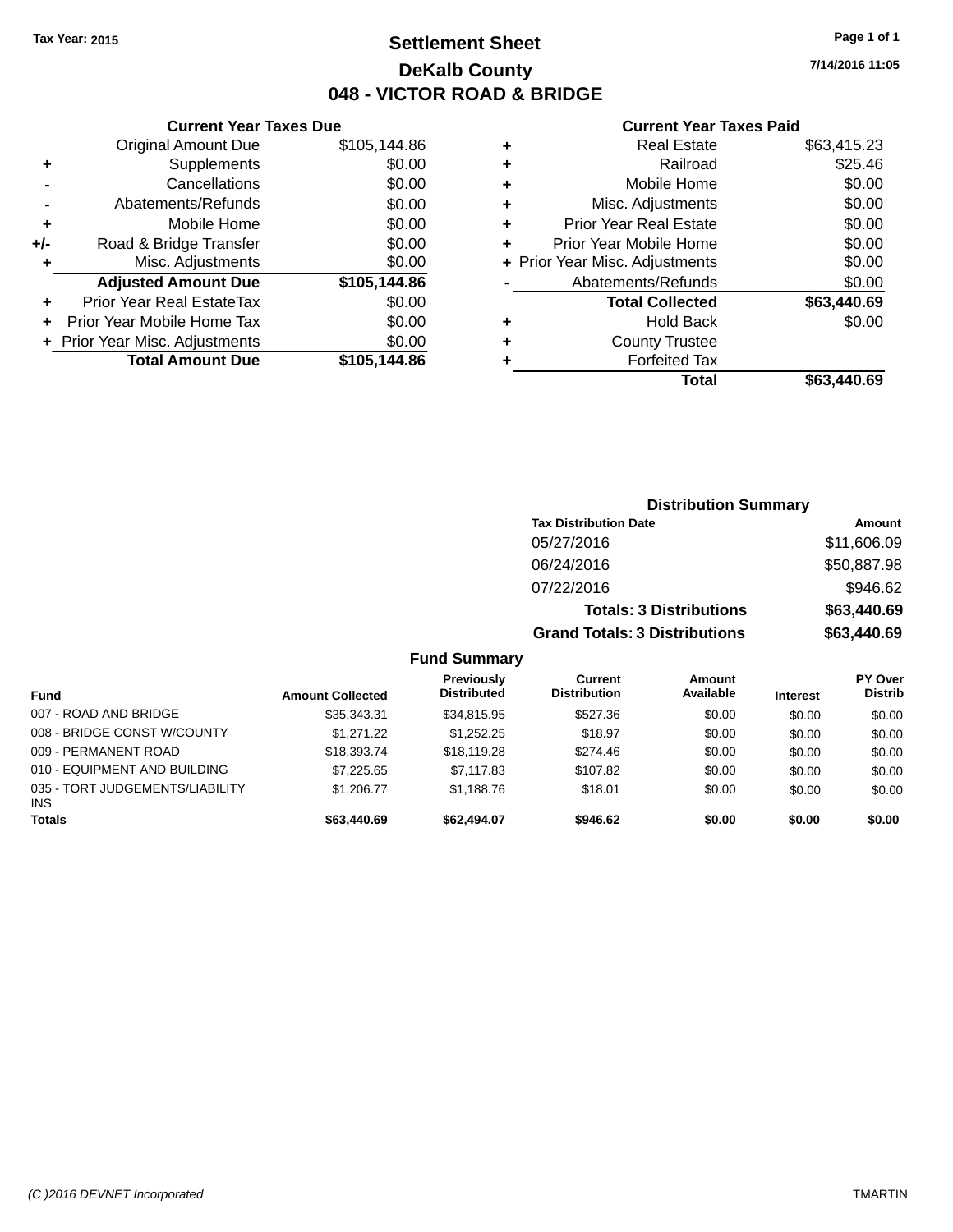## **Settlement Sheet Tax Year: 2015 Page 1 of 1 DeKalb County 056 - TOWN OF CORTLAND**

**7/14/2016 11:05**

### **Current Year Taxes Paid**

|     | <b>Current Year Taxes Due</b>  |              |
|-----|--------------------------------|--------------|
|     | <b>Original Amount Due</b>     | \$629,754.00 |
| ٠   | Supplements                    | \$4,089.60   |
|     | Cancellations                  | \$4,652.63   |
|     | Abatements/Refunds             | \$0.00       |
| ٠   | Mobile Home                    | \$0.00       |
| +/- | Road & Bridge Transfer         | \$7,114.78   |
| ٠   | Misc. Adjustments              | \$0.00       |
|     | <b>Adjusted Amount Due</b>     | \$636,305.75 |
| ٠   | Prior Year Real EstateTax      | (\$7.91)     |
| ÷   | Prior Year Mobile Home Tax     | \$0.00       |
|     | + Prior Year Misc. Adjustments | \$0.00       |
|     | <b>Total Amount Due</b>        | \$636,297.84 |
|     |                                |              |

| ٠ | <b>Real Estate</b>             | \$326,006.39 |
|---|--------------------------------|--------------|
| ٠ | Railroad                       | \$971.74     |
| ٠ | Mobile Home                    | \$0.00       |
| ٠ | Misc. Adjustments              | \$0.00       |
| ٠ | <b>Prior Year Real Estate</b>  | (\$7.91)     |
| ٠ | Prior Year Mobile Home         | \$0.00       |
|   | + Prior Year Misc. Adjustments | \$0.00       |
|   | Abatements/Refunds             | \$0.00       |
|   | <b>Total Collected</b>         | \$326,970.22 |
| ٠ | <b>Hold Back</b>               | \$0.00       |
| ٠ | <b>County Trustee</b>          |              |
| ٠ | <b>Forfeited Tax</b>           |              |
|   | Total                          | \$326,970.22 |
|   |                                |              |

**Totals: 3 Distributions \$326,970.22**

**Grand Totals: 3 Distributions \$326,970.22**

| <b>Road and Bridge Summary</b>    |             |               | <b>Distribution Summary</b>  |              |  |
|-----------------------------------|-------------|---------------|------------------------------|--------------|--|
| <b>Rd./Br. District</b>           | Amt. Due    | Amt. Distrib. | <b>Tax Distribution Date</b> | Amount       |  |
| CORTLAND ROAD & BRIDG \$13,455.40 |             | \$7.114.78    | 05/27/2016                   | \$69,258.59  |  |
| Totals                            | \$13,455.40 | \$7.114.78    | 06/24/2016                   | \$247,430.25 |  |
|                                   |             |               | 07/22/2016                   | \$10,281.38  |  |

|                         |                         | <b>Fund Summary</b>                     |                                |                     |                 |                           |
|-------------------------|-------------------------|-----------------------------------------|--------------------------------|---------------------|-----------------|---------------------------|
| <b>Fund</b>             | <b>Amount Collected</b> | <b>Previously</b><br><b>Distributed</b> | Current<br><b>Distribution</b> | Amount<br>Available | <b>Interest</b> | PY Over<br><b>Distrib</b> |
| 001 - CORPORATE         | \$229.315.25            | \$222.029.44                            | \$7,285.81                     | \$0.00              | \$0.00          | \$0.00                    |
| 005 - I. M. R. F.       | \$28,355.18             | \$27,454.28                             | \$900.90                       | \$0.00              | \$0.00          | \$0.00                    |
| 007 - ROAD AND BRIDGE   | \$7,114.78              | \$6,995.85                              | \$118.93                       | \$0.00              | \$0.00          | \$0.00                    |
| 014 - POLICE PROTECTION | \$36,316,06             | \$35.162.23                             | \$1,153.83                     | \$0.00              | \$0.00          | \$0.00                    |
| 047 - SOCIAL SECURITY   | \$25.868.95             | \$25.047.04                             | \$821.91                       | \$0.00              | \$0.00          | \$0.00                    |
| <b>Totals</b>           | \$326,970.22            | \$316,688,84                            | \$10,281.38                    | \$0.00              | \$0.00          | \$0.00                    |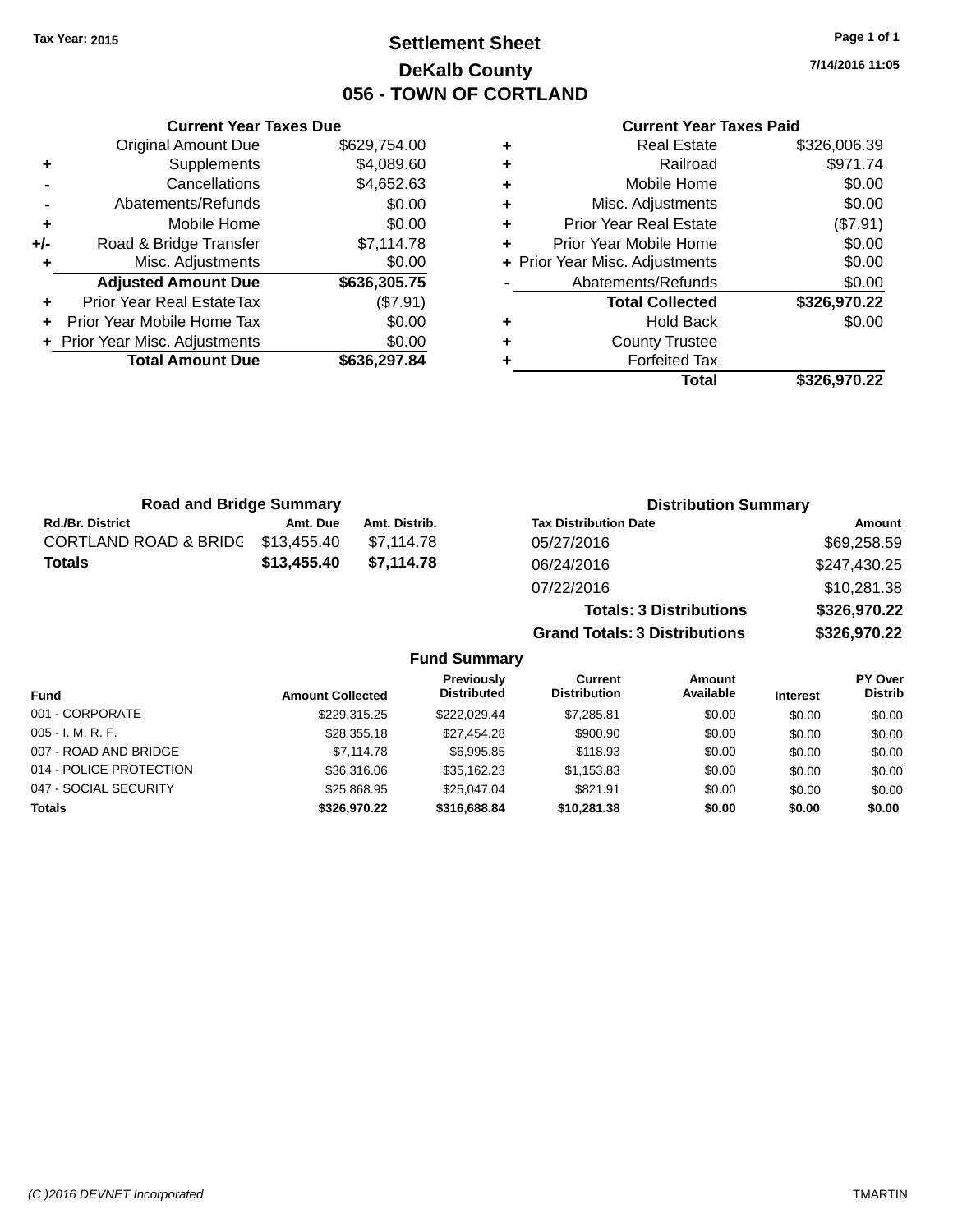## **Settlement Sheet Tax Year: 2015 Page 1 of 1 DeKalb County 057 - CORTLAND LIBRARY**

**7/14/2016 11:05**

### **Current Year Taxes Paid**

|     | <b>Current Year Taxes Due</b>  |              |
|-----|--------------------------------|--------------|
|     | <b>Original Amount Due</b>     | \$220,005.89 |
| ٠   | Supplements                    | \$1,400.77   |
|     | Cancellations                  | \$1,591.84   |
|     | Abatements/Refunds             | \$0.00       |
| ٠   | Mobile Home                    | \$0.00       |
| +/- | Road & Bridge Transfer         | \$0.00       |
| ٠   | Misc. Adjustments              | \$0.00       |
|     | <b>Adjusted Amount Due</b>     | \$219,814.82 |
| ٠   | Prior Year Real EstateTax      | (\$3.46)     |
|     | Prior Year Mobile Home Tax     | \$0.00       |
|     | + Prior Year Misc. Adjustments | \$0.00       |
|     | <b>Total Amount Due</b>        | \$219,811.36 |
|     |                                |              |

| ٠ | Real Estate                    | \$111,411.76 |
|---|--------------------------------|--------------|
| ٠ | Railroad                       | \$332.37     |
| ٠ | Mobile Home                    | \$0.00       |
| ٠ | Misc. Adjustments              | \$0.00       |
| ٠ | <b>Prior Year Real Estate</b>  | (\$3.46)     |
|   | Prior Year Mobile Home         | \$0.00       |
|   | + Prior Year Misc. Adjustments | \$0.00       |
|   | Abatements/Refunds             | \$0.00       |
|   | <b>Total Collected</b>         | \$111,740.67 |
| ٠ | <b>Hold Back</b>               | \$0.00       |
| ٠ | <b>County Trustee</b>          |              |
|   | <b>Forfeited Tax</b>           |              |
|   | <b>Total</b>                   | \$111.740.67 |
|   |                                |              |

| <b>Distribution Summary</b>          |              |
|--------------------------------------|--------------|
| <b>Tax Distribution Date</b>         | Amount       |
| 05/27/2016                           | \$23,705.34  |
| 06/24/2016                           | \$84,485.06  |
| 07/22/2016                           | \$3,550.27   |
| <b>Totals: 3 Distributions</b>       | \$111,740.67 |
| <b>Grand Totals: 3 Distributions</b> | \$111,740.67 |

### **Fund Summary**

|                                                     |                         | Previously         | Current             | <b>Amount</b> |                 | PY Over        |
|-----------------------------------------------------|-------------------------|--------------------|---------------------|---------------|-----------------|----------------|
| <b>Fund</b>                                         | <b>Amount Collected</b> | <b>Distributed</b> | <b>Distribution</b> | Available     | <b>Interest</b> | <b>Distrib</b> |
| 004 - OPERATIONS & MAINTENANCE                      | \$2,539.76              | \$2,459.07         | \$80.69             | \$0.00        | \$0.00          | \$0.00         |
| $005 - I. M. R. F.$                                 | \$2,539.64              | \$2,458.94         | \$80.70             | \$0.00        | \$0.00          | \$0.00         |
| 016 - LIBRARY (township, municipalities)            | \$99.802.18             | \$96.631.23        | \$3,170.95          | \$0.00        | \$0.00          | \$0.00         |
| 027 - AUDIT                                         | \$1,016.95              | \$984.63           | \$32.32             | \$0.00        | \$0.00          | \$0.00         |
| 035 - TORT JUDGMENTS, LIABILITY<br><b>INSURANCE</b> | \$254.21                | \$246.14           | \$8.07              | \$0.00        | \$0.00          | \$0.00         |
| 047 - SOCIAL SECURITY                               | \$5,587.93              | \$5,410.39         | \$177.54            | \$0.00        | \$0.00          | \$0.00         |
| <b>Totals</b>                                       | \$111.740.67            | \$108,190,40       | \$3.550.27          | \$0.00        | \$0.00          | \$0.00         |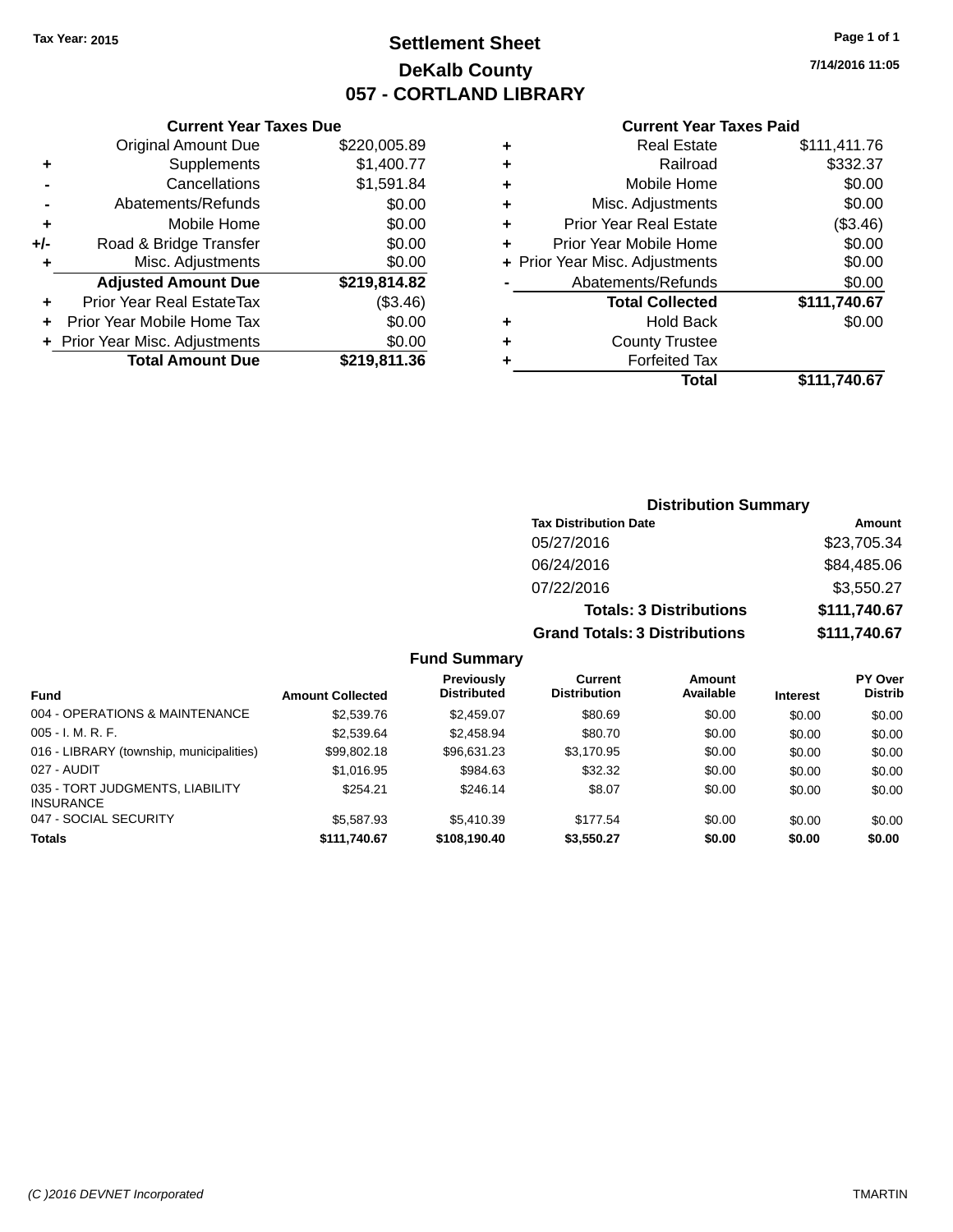## **Settlement Sheet Tax Year: 2015 Page 1 of 1 DeKalb County 058 - CITY OF DEKALB**

**7/14/2016 11:05**

### **Current Year Taxes Paid**

|     | <b>Current Year Taxes Due</b>  |                |  |  |  |  |
|-----|--------------------------------|----------------|--|--|--|--|
|     | <b>Original Amount Due</b>     | \$5,589,784.92 |  |  |  |  |
| ٠   | Supplements                    | \$63,465.00    |  |  |  |  |
|     | Cancellations                  | \$112,735.10   |  |  |  |  |
|     | Abatements/Refunds             | \$0.63         |  |  |  |  |
| ٠   | Mobile Home                    | \$0.00         |  |  |  |  |
| +/- | Road & Bridge Transfer         | \$75,486.65    |  |  |  |  |
| ٠   | Misc. Adjustments              | \$1,528.24     |  |  |  |  |
|     | <b>Adjusted Amount Due</b>     | \$5,617,529.08 |  |  |  |  |
| ٠   | Prior Year Real EstateTax      | (\$1,376.85)   |  |  |  |  |
| ÷   | Prior Year Mobile Home Tax     | \$0.00         |  |  |  |  |
|     | + Prior Year Misc. Adjustments | \$288.75       |  |  |  |  |
|     | <b>Total Amount Due</b>        | \$5,616,440.98 |  |  |  |  |
|     |                                |                |  |  |  |  |

|   | <b>Real Estate</b>             | \$2,940,930.90 |
|---|--------------------------------|----------------|
| ٠ | Railroad                       | \$11,829.31    |
| ٠ | Mobile Home                    | \$0.00         |
| ٠ | Misc. Adjustments              | \$1,528.24     |
| ٠ | <b>Prior Year Real Estate</b>  | (\$1,376.85)   |
| ٠ | Prior Year Mobile Home         | \$0.00         |
|   | + Prior Year Misc. Adjustments | \$288.75       |
|   | Abatements/Refunds             | \$0.63         |
|   | <b>Total Collected</b>         | \$2,953,199.72 |
| ٠ | <b>Hold Back</b>               | \$0.00         |
|   | <b>County Trustee</b>          |                |
|   | <b>Forfeited Tax</b>           |                |
|   | Total                          | \$2,953,199.72 |
|   |                                |                |

| <b>Road and Bridge Summary</b>   |              |               | <b>Distribution Summary</b>    |                |  |
|----------------------------------|--------------|---------------|--------------------------------|----------------|--|
| <b>Rd./Br. District</b>          | Amt. Due     | Amt. Distrib. | <b>Tax Distribution Date</b>   | Amount         |  |
| AFTON ROAD & BRIDGE              | \$15,449.93  | \$8.749.84    | 05/27/2016                     | \$534,829.03   |  |
| <b>CORTLAND ROAD &amp; BRIDC</b> | \$952.09     | \$503.53      | 06/24/2016                     | \$2,361,933.26 |  |
| DEKALB ROAD & BRIDGE             | \$127,014.41 | \$66,233.28   | 07/22/2016                     | \$56,437.43    |  |
| Totals                           | \$143,416.43 | \$75,486.65   | <b>Totals: 3 Distributions</b> | \$2,953,199.72 |  |

**Grand Totals: 3 Distributions \$2,953,199.72**

### **Fund Summary**

| Fund                        | <b>Amount Collected</b> | <b>Previously</b><br><b>Distributed</b> | <b>Current</b><br><b>Distribution</b> | <b>Amount</b><br>Available | <b>Interest</b> | PY Over<br><b>Distrib</b> |
|-----------------------------|-------------------------|-----------------------------------------|---------------------------------------|----------------------------|-----------------|---------------------------|
| 001 - CORPORATE             | \$424.284.23            | \$416,155.22                            | \$8,129.01                            | \$0.00                     | \$0.00          | \$0.00                    |
| 003 - BONDS AND INTEREST    | \$254.807.11            | \$249,925.16                            | \$4,881.95                            | \$0.00                     | \$0.00          | \$0.00                    |
| $005 - I. M. R. F.$         | \$129,258.24            | \$126,781.72                            | \$2,476.52                            | \$0.00                     | \$0.00          | \$0.00                    |
| 007 - ROAD AND BRIDGE       | \$75,486.65             | \$74,184.43                             | \$1,302.22                            | \$0.00                     | \$0.00          | \$0.00                    |
| 013 - FIREFIGHTER'S PENSION | \$1,121,203.06          | \$1,099,721.50                          | \$21,481.56                           | \$0.00                     | \$0.00          | \$0.00                    |
| 015 - POLICE PENSION        | \$842,709.50            | \$826,563.70                            | \$16,145.80                           | \$0.00                     | \$0.00          | \$0.00                    |
| 047 - SOCIAL SECURITY       | \$105,450.93            | \$103,430.56                            | \$2,020.37                            | \$0.00                     | \$0.00          | \$0.00                    |
| <b>Totals</b>               | \$2,953,199.72          | \$2,896,762.29                          | \$56,437.43                           | \$0.00                     | \$0.00          | \$0.00                    |

### **Miscellaneous Adjustment Detail**

|                         | Year Source           | <b>Account Type</b>                        | <b>Amount Adjustment Description</b>             |
|-------------------------|-----------------------|--------------------------------------------|--------------------------------------------------|
|                         | 2014 RE - Real Estate | <b>Back Tax Collected</b>                  | \$258.78 IGNELZI REDEMPTION 08-23-156-014 by TBA |
|                         | 2014 RE - Real Estate | <b>Back Tax Collected</b>                  | \$29.97 SIDDIQUI REDEMPTION 08-15-329-012 by TBA |
|                         |                       | 2015 RE - Real Estate Paymt In Lieu of Tax | \$1,528.24 HOUSING AUTHORITY DEKALB UNITS by TBA |
| <b>Totals 3 entries</b> |                       |                                            | \$1,816.99                                       |
| <b>Abatement Detail</b> |                       |                                            |                                                  |

## **Year Source Account Type Amount Adjustment Description**<br>2015 RE - Real Estate RE Abatement **Amount SO.62 PTAB INTEREST REFUN Totals \$0.62 1 entries**

\$0.62 PTAB INTEREST REFUND 08-15-426-004 by TBA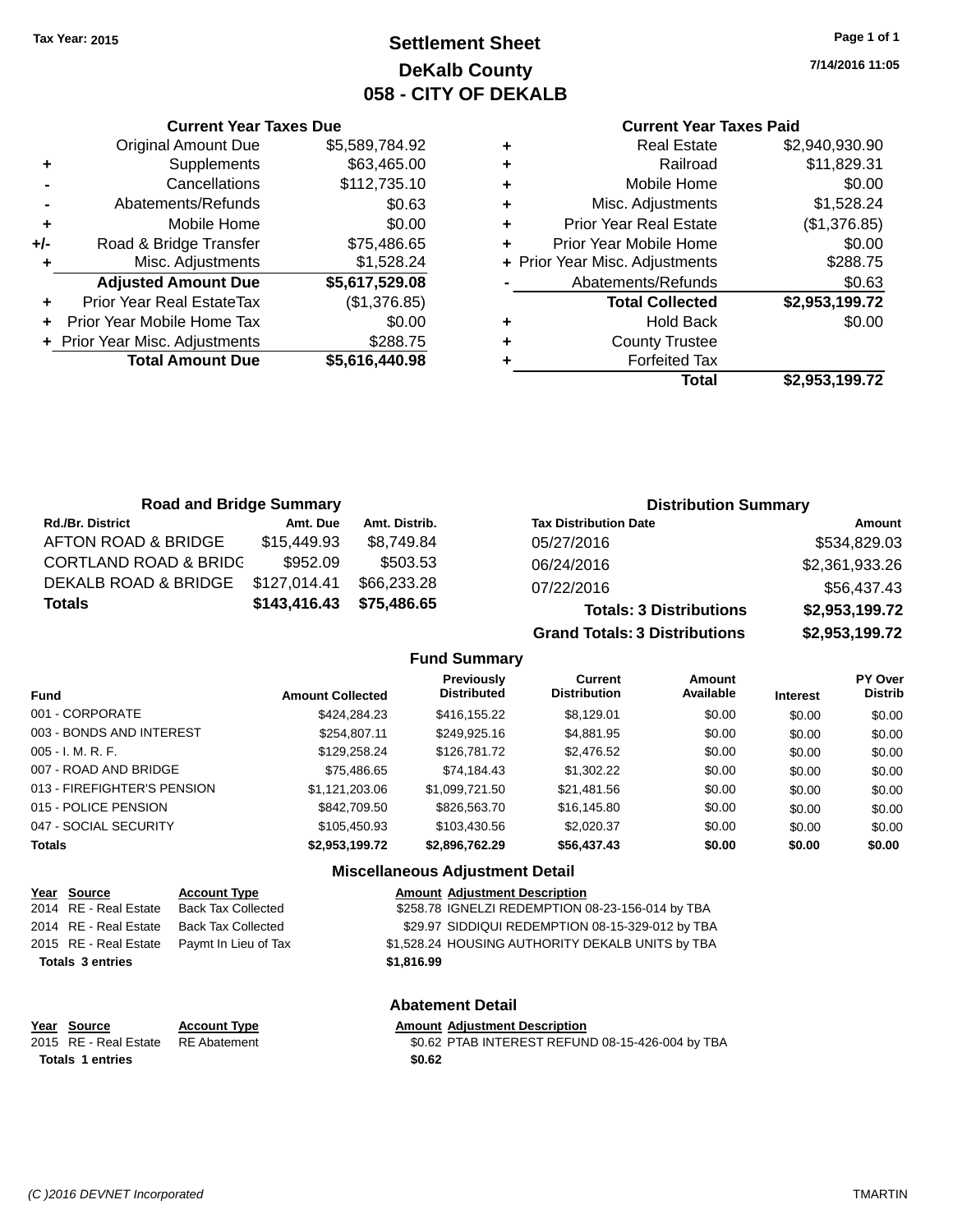## **Settlement Sheet Tax Year: 2015 Page 1 of 1 DeKalb County 059 - DE KALB LIBRARY**

**7/14/2016 11:05**

### **Current Year Taxes Paid**

|     | <b>Current Year Taxes Due</b>    |                |  |  |  |  |  |
|-----|----------------------------------|----------------|--|--|--|--|--|
|     | <b>Original Amount Due</b>       | \$2,298,590.38 |  |  |  |  |  |
| ٠   | Supplements                      | \$25,156.94    |  |  |  |  |  |
|     | Cancellations                    | \$45,401.61    |  |  |  |  |  |
|     | Abatements/Refunds               | \$0.26         |  |  |  |  |  |
| ٠   | Mobile Home                      | \$0.00         |  |  |  |  |  |
| +/- | Road & Bridge Transfer           | \$0.00         |  |  |  |  |  |
| ٠   | Misc. Adjustments                | \$628.43       |  |  |  |  |  |
|     | <b>Adjusted Amount Due</b>       | \$2,278,973.88 |  |  |  |  |  |
| ٠   | <b>Prior Year Real EstateTax</b> | (\$546.56)     |  |  |  |  |  |
|     | Prior Year Mobile Home Tax       | \$0.00         |  |  |  |  |  |
|     | + Prior Year Misc. Adjustments   | \$109.02       |  |  |  |  |  |
|     | <b>Total Amount Due</b>          | \$2,278,536.34 |  |  |  |  |  |
|     |                                  |                |  |  |  |  |  |

**Totals \$737.45 3 entries**

| ٠ | Real Estate                    | \$1,178,409.00 |
|---|--------------------------------|----------------|
| ٠ | Railroad                       | \$4,753.97     |
| ٠ | Mobile Home                    | \$0.00         |
| ٠ | Misc. Adjustments              | \$628.43       |
| ٠ | <b>Prior Year Real Estate</b>  | (\$546.56)     |
| ÷ | Prior Year Mobile Home         | \$0.00         |
|   | + Prior Year Misc. Adjustments | \$109.02       |
|   | Abatements/Refunds             | \$0.26         |
|   | <b>Total Collected</b>         | \$1,183,353.60 |
| ٠ | Hold Back                      | \$0.00         |
| ٠ | <b>County Trustee</b>          |                |
| ٠ | <b>Forfeited Tax</b>           |                |
|   | Total                          | \$1,183,353.60 |
|   |                                |                |

|                                                    |                                          |                           |                                                  |                                         | <b>Distribution Summary</b>                     |                                |                 |                           |
|----------------------------------------------------|------------------------------------------|---------------------------|--------------------------------------------------|-----------------------------------------|-------------------------------------------------|--------------------------------|-----------------|---------------------------|
|                                                    |                                          |                           |                                                  |                                         | <b>Tax Distribution Date</b>                    |                                |                 | Amount                    |
|                                                    |                                          |                           |                                                  |                                         | 05/27/2016                                      |                                |                 | \$213,995.31              |
|                                                    |                                          |                           |                                                  |                                         | 06/24/2016                                      |                                |                 | \$946,685.96              |
|                                                    |                                          |                           |                                                  |                                         | 07/22/2016                                      |                                |                 | \$22,672.33               |
|                                                    |                                          |                           |                                                  |                                         |                                                 | <b>Totals: 3 Distributions</b> |                 | \$1,183,353.60            |
|                                                    |                                          |                           |                                                  |                                         | <b>Grand Totals: 3 Distributions</b>            |                                |                 | \$1,183,353.60            |
|                                                    |                                          |                           |                                                  | <b>Fund Summary</b>                     |                                                 |                                |                 |                           |
| Fund                                               |                                          |                           | <b>Amount Collected</b>                          | <b>Previously</b><br><b>Distributed</b> | Current<br><b>Distribution</b>                  | Amount<br>Available            | <b>Interest</b> | PY Over<br><b>Distrib</b> |
|                                                    | 016 - LIBRARY (township, municipalities) |                           | \$1,183,353.60                                   | \$1,160,681.27                          | \$22,672.33                                     | \$0.00                         | \$0.00          | \$0.00                    |
| Totals                                             |                                          |                           | \$1,183,353.60                                   | \$1,160,681.27                          | \$22,672.33                                     | \$0.00                         | \$0.00          | \$0.00                    |
|                                                    |                                          |                           |                                                  | <b>Miscellaneous Adjustment Detail</b>  |                                                 |                                |                 |                           |
|                                                    | <u> Year Source</u>                      | <b>Account Type</b>       |                                                  | <b>Amount Adjustment Description</b>    |                                                 |                                |                 |                           |
|                                                    | 2014 RE - Real Estate                    | <b>Back Tax Collected</b> |                                                  |                                         | \$97.71 IGNELZI REDEMPTION 08-23-156-014 by TBA |                                |                 |                           |
| 2014 RE - Real Estate<br><b>Back Tax Collected</b> |                                          |                           | \$11.31 SIDDIQUI REDEMPTION 08-15-329-012 by TBA |                                         |                                                 |                                |                 |                           |
|                                                    | 2015 RE - Real Estate                    | Paymt In Lieu of Tax      |                                                  |                                         | \$628.43 HOUSING AUTHORITY DEKALB UNITS by TBA  |                                |                 |                           |

### **Abatement Detail**

**Year Source Account Type Amount Adjustment Description**<br>2015 RE - Real Estate RE Abatement **Amount Adjustment Description** \$0.26 PTAB INTEREST REFUND 08-15-426-004 by TBA **Totals \$0.26 1 entries**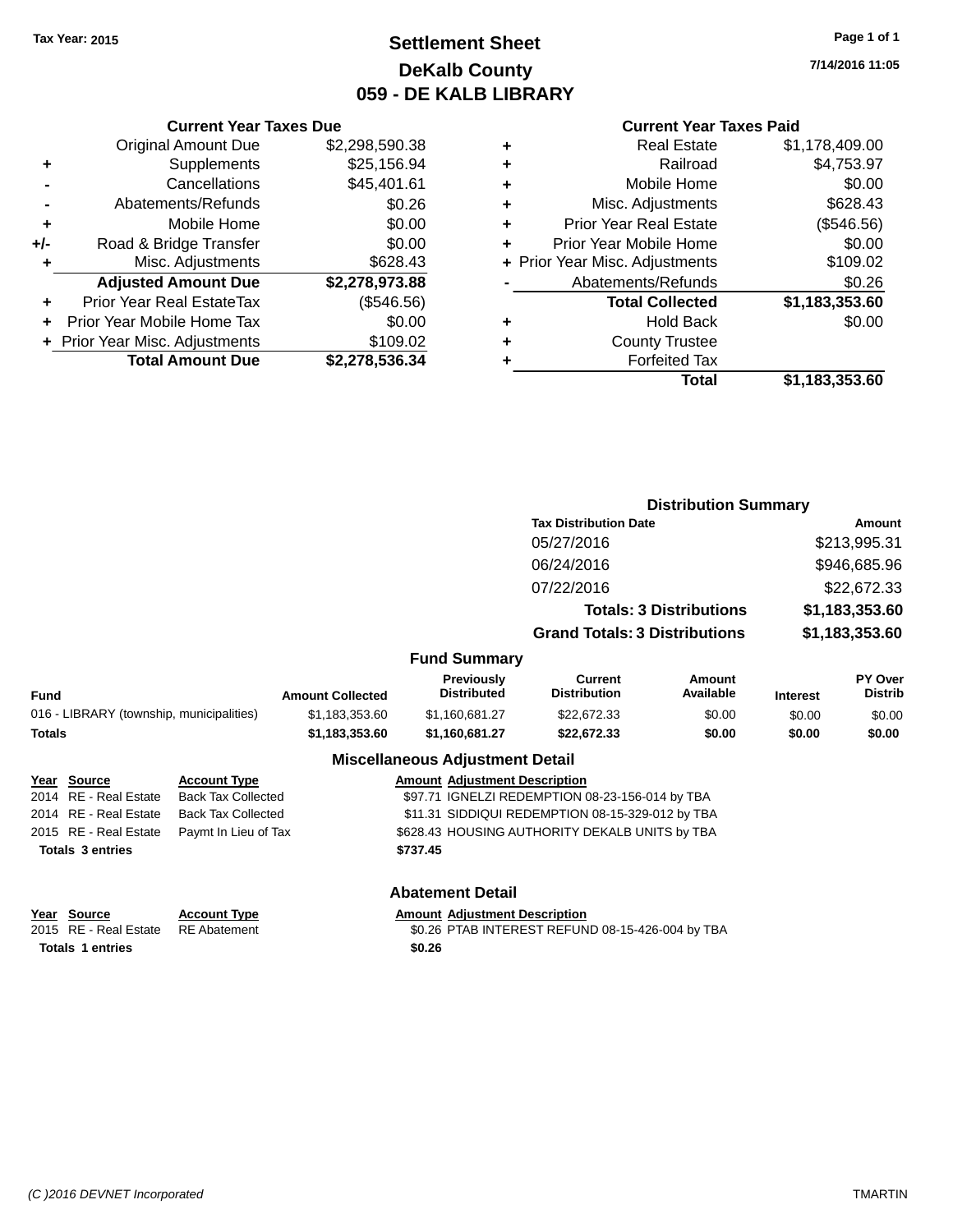## **Settlement Sheet Tax Year: 2015 Page 1 of 1 DeKalb County 060 - DEKALB SSA #3**

**7/14/2016 11:05**

|     | <b>Current Year Taxes Due</b>  |        |  |  |  |  |
|-----|--------------------------------|--------|--|--|--|--|
|     | Original Amount Due            | \$0.00 |  |  |  |  |
| ٠   | Supplements                    | \$0.00 |  |  |  |  |
|     | Cancellations                  | \$0.00 |  |  |  |  |
|     | \$0.00<br>Abatements/Refunds   |        |  |  |  |  |
| ÷   | Mobile Home                    | \$0.00 |  |  |  |  |
| +/- | Road & Bridge Transfer         | \$0.00 |  |  |  |  |
| ٠   | Misc. Adjustments              | \$0.00 |  |  |  |  |
|     | <b>Adjusted Amount Due</b>     | \$0.00 |  |  |  |  |
| ÷   | Prior Year Real EstateTax      | \$0.00 |  |  |  |  |
|     | Prior Year Mobile Home Tax     | \$0.00 |  |  |  |  |
|     | + Prior Year Misc. Adjustments | \$0.00 |  |  |  |  |
|     | <b>Total Amount Due</b>        | \$0.00 |  |  |  |  |
|     |                                |        |  |  |  |  |

# **Current Year Taxes Paid**

|   | Total                          | \$0.00 |
|---|--------------------------------|--------|
|   | <b>Forfeited Tax</b>           |        |
| ٠ | <b>County Trustee</b>          |        |
|   | <b>Hold Back</b>               | \$0.00 |
|   | <b>Total Collected</b>         | \$0.00 |
|   | Abatements/Refunds             | \$0.00 |
|   | + Prior Year Misc. Adjustments | \$0.00 |
|   | Prior Year Mobile Home         | \$0.00 |
| ٠ | <b>Prior Year Real Estate</b>  | \$0.00 |
|   | Misc. Adjustments              | \$0.00 |
|   | Mobile Home                    | \$0.00 |
| ٠ | Railroad                       | \$0.00 |
| ٠ | <b>Real Estate</b>             | \$0.00 |

| <b>Fund Summary</b>        |                         |                                         |                                |                     |                 |                           |
|----------------------------|-------------------------|-----------------------------------------|--------------------------------|---------------------|-----------------|---------------------------|
| <b>Fund</b>                | <b>Amount Collected</b> | <b>Previously</b><br><b>Distributed</b> | Current<br><b>Distribution</b> | Amount<br>Available | <b>Interest</b> | PY Over<br><b>Distrib</b> |
| 023 - SPECIAL SERVICE AREA | \$0.00                  | \$0.00                                  | \$0.00                         | \$0.00              | \$0.00          | \$0.00                    |
| <b>Totals</b>              | \$0.00                  | \$0.00                                  | \$0.00                         | \$0.00              | \$0.00          | \$0.00                    |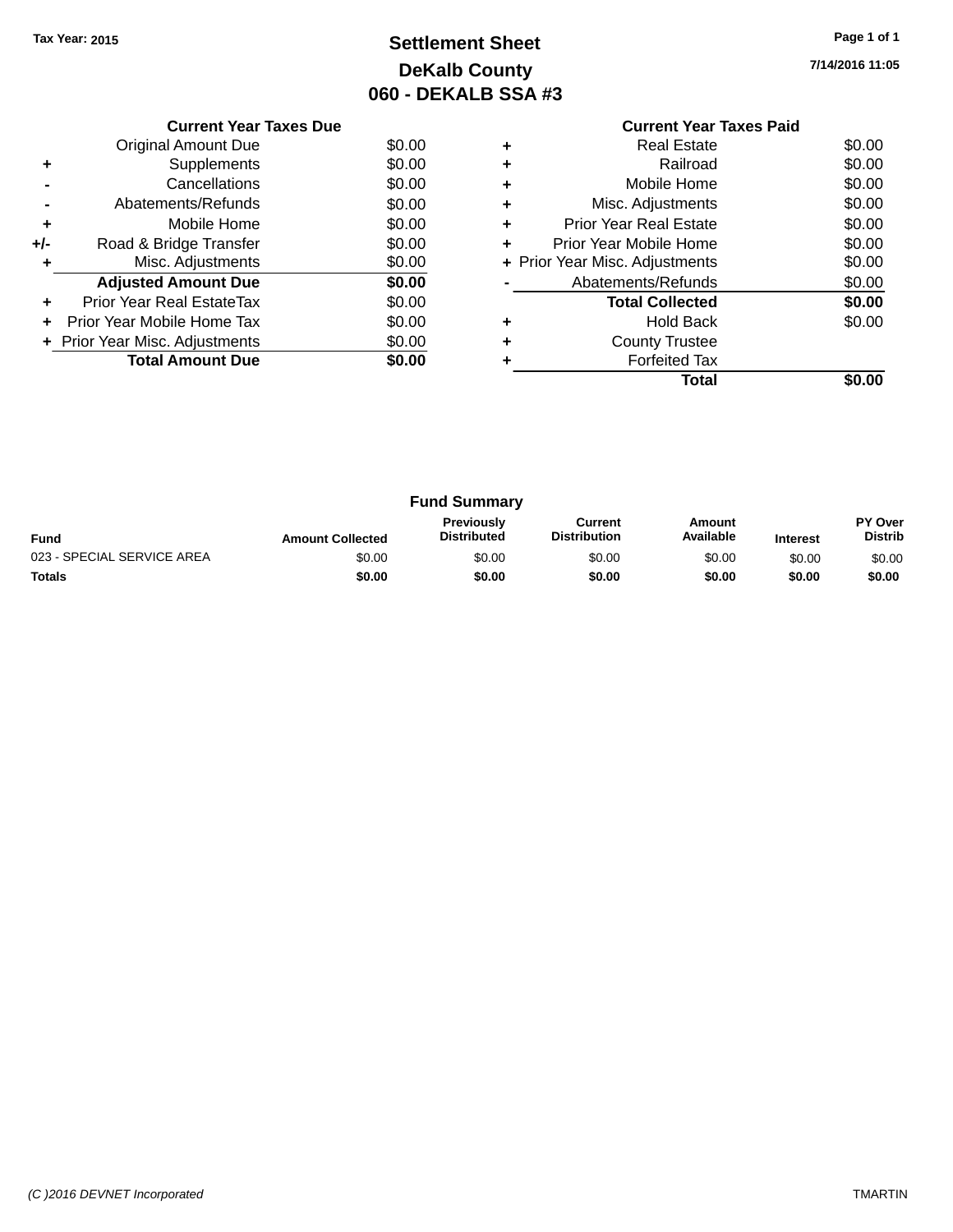## **Settlement Sheet Tax Year: 2015 Page 1 of 1 DeKalb County 061 - DEKALB SSA #4**

**7/14/2016 11:05**

## **Current Year Taxes Due** Original Amount Due \$5,001.17

|       | Supplements                    | \$8.68     |
|-------|--------------------------------|------------|
|       | Cancellations                  | \$10.63    |
|       | Abatements/Refunds             | \$0.00     |
| ÷     | Mobile Home                    | \$0.00     |
| $+/-$ | Road & Bridge Transfer         | \$0.00     |
| ٠     | Misc. Adjustments              | \$0.00     |
|       | <b>Adjusted Amount Due</b>     | \$4,999.22 |
|       | Prior Year Real EstateTax      | \$0.00     |
|       | Prior Year Mobile Home Tax     | \$0.00     |
|       | + Prior Year Misc. Adjustments | \$0.00     |
|       | <b>Total Amount Due</b>        | \$4,999.22 |

### **Current Year Taxes Paid +** Real Estate \$2,655.20 **+** Railroad \$0.00 **+** Mobile Home \$0.00 **+** Misc. Adjustments \$0.00 **+** Prior Year Real Estate \$0.00 **+** Prior Year Mobile Home \$0.00 **+ Prior Year Misc. Adjustments**  $$0.00$ **-** Abatements/Refunds \$0.00 **Total Collected \$2,655.20 +** Hold Back \$0.00 **+** County Trustee **+** Forfeited Tax **Total \$2,655.20**

|                            |                         |                                  | <b>Distribution Summary</b>           |                                |                 |                                  |
|----------------------------|-------------------------|----------------------------------|---------------------------------------|--------------------------------|-----------------|----------------------------------|
|                            |                         |                                  | <b>Tax Distribution Date</b>          |                                |                 | Amount                           |
|                            |                         |                                  | 05/27/2016                            |                                |                 | \$520.79                         |
|                            |                         |                                  | 06/24/2016                            |                                |                 | \$2,088.50                       |
|                            |                         |                                  | 07/22/2016                            |                                |                 | \$45.91                          |
|                            |                         |                                  |                                       | <b>Totals: 3 Distributions</b> |                 | \$2,655.20                       |
|                            |                         |                                  | <b>Grand Totals: 3 Distributions</b>  |                                |                 | \$2,655.20                       |
|                            |                         | <b>Fund Summary</b>              |                                       |                                |                 |                                  |
| Fund                       | <b>Amount Collected</b> | Previously<br><b>Distributed</b> | <b>Current</b><br><b>Distribution</b> | Amount<br>Available            | <b>Interest</b> | <b>PY Over</b><br><b>Distrib</b> |
| 023 - SPECIAL SERVICE AREA | \$2,655.20              | \$2,609.29                       | \$45.91                               | \$0.00                         | \$0.00          | \$0.00                           |
| <b>Totals</b>              | \$2,655.20              | \$2,609.29                       | \$45.91                               | \$0.00                         | \$0.00          | \$0.00                           |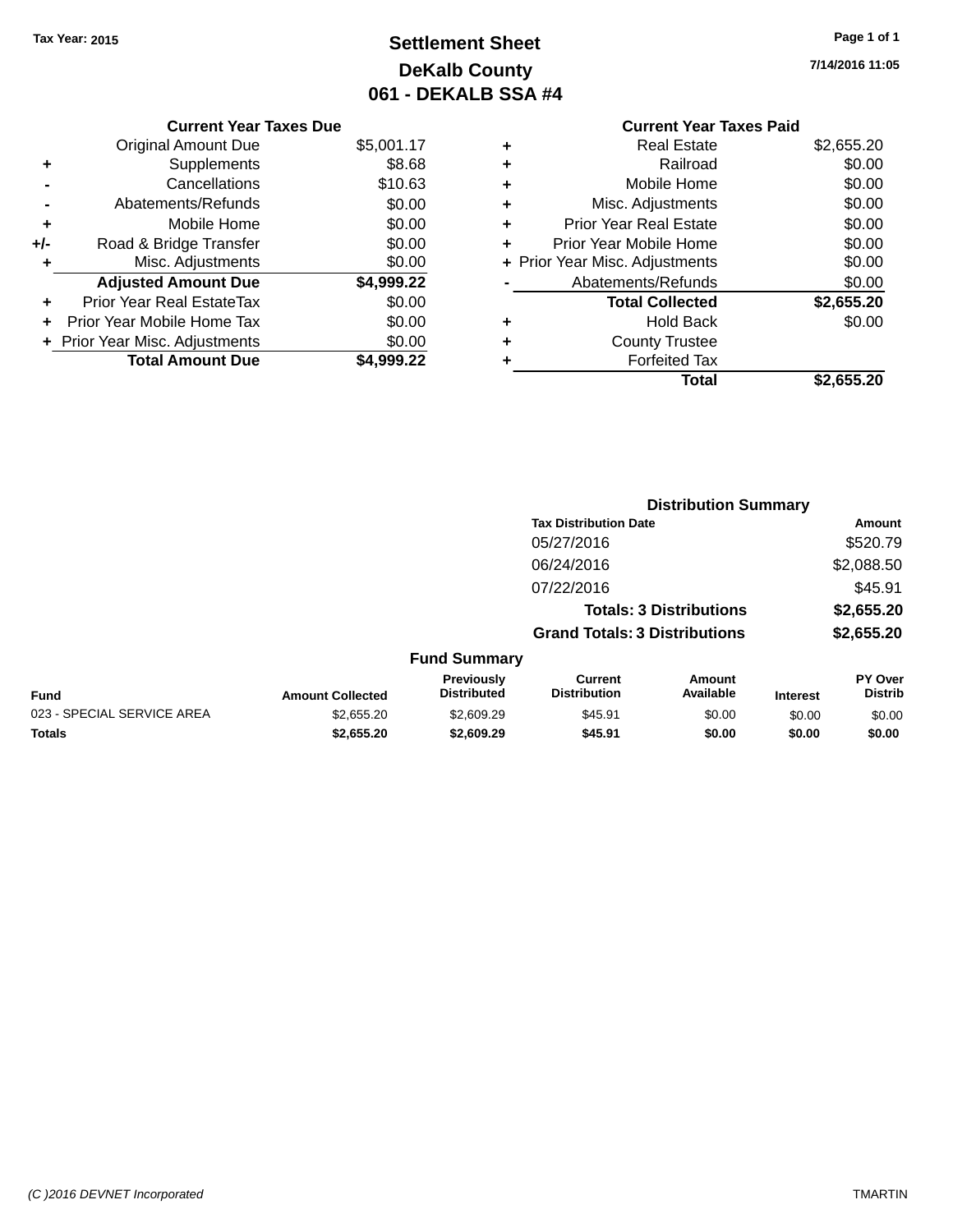## **Settlement Sheet Tax Year: 2015 Page 1 of 1 DeKalb County 062 - CITY OF GENOA**

**7/14/2016 11:05**

## **Current Year Taxes Paid**

|     | <b>Current Year Taxes Due</b>    |              |  |  |  |  |  |
|-----|----------------------------------|--------------|--|--|--|--|--|
|     | <b>Original Amount Due</b>       | \$687,343.09 |  |  |  |  |  |
| ٠   | Supplements                      | \$2,767.91   |  |  |  |  |  |
|     | \$4,298.84<br>Cancellations      |              |  |  |  |  |  |
|     | \$20.37<br>Abatements/Refunds    |              |  |  |  |  |  |
| ٠   | Mobile Home                      | \$0.00       |  |  |  |  |  |
| +/- | Road & Bridge Transfer           | \$18,147.84  |  |  |  |  |  |
| ٠   | Misc. Adjustments                | \$52.71      |  |  |  |  |  |
|     | <b>Adjusted Amount Due</b>       | \$703,992.34 |  |  |  |  |  |
|     | <b>Prior Year Real EstateTax</b> | (\$508.71)   |  |  |  |  |  |
| ÷   | Prior Year Mobile Home Tax       | \$0.00       |  |  |  |  |  |
|     | + Prior Year Misc. Adjustments   | \$10.90      |  |  |  |  |  |
|     | <b>Total Amount Due</b>          | \$703,494.53 |  |  |  |  |  |
|     |                                  |              |  |  |  |  |  |

| ٠ | <b>Real Estate</b>             | \$378,037.29 |
|---|--------------------------------|--------------|
| ٠ | Railroad                       | \$933.80     |
| ٠ | Mobile Home                    | \$0.00       |
| ٠ | Misc. Adjustments              | \$52.71      |
| ٠ | <b>Prior Year Real Estate</b>  | (\$508.71)   |
| ٠ | Prior Year Mobile Home         | \$0.00       |
|   | + Prior Year Misc. Adjustments | \$10.90      |
|   | Abatements/Refunds             | \$20.37      |
|   | <b>Total Collected</b>         | \$378,505.62 |
| ٠ | <b>Hold Back</b>               | \$0.00       |
| ٠ | <b>County Trustee</b>          |              |
| ٠ | <b>Forfeited Tax</b>           |              |
|   | Total                          | \$378,505.62 |
|   |                                |              |

**Grand Totals: 3 Distributions \$378,505.62**

| <b>Road and Bridge Summary</b> |             |               | <b>Distribution Summary</b>    |              |  |
|--------------------------------|-------------|---------------|--------------------------------|--------------|--|
| <b>Rd./Br. District</b>        | Amt. Due    | Amt. Distrib. | <b>Tax Distribution Date</b>   | Amount       |  |
| <b>GENOA ROAD &amp; BRIDGE</b> | \$24,891.37 | \$13.684.17   | 05/27/2016                     | \$70,985.13  |  |
| KINGSTON ROAD & BRIDG          | \$8,137.41  | \$4.463.67    | 06/24/2016                     | \$298,077.62 |  |
| <b>Totals</b>                  | \$33,028.78 | \$18,147.84   | 07/22/2016                     | \$9,442.87   |  |
|                                |             |               | <b>Totals: 3 Distributions</b> | \$378,505.62 |  |

**Fund Summary Fund Interest Amount Collected Distributed PY Over Distrib Amount Available Current Distribution Previously** 001 - CORPORATE \$156,670.21 \$152,741.60 \$3,928.61 \$0.00 \$0.00 \$0.00 003 - BONDS AND INTEREST  $$0.00$   $$0.00$   $$0.00$   $$0.00$   $$0.00$   $$0.00$   $$0.00$   $$0.00$ 007 - ROAD AND BRIDGE \$\$18,147.84 \$17,741.19 \$406.65 \$0.00 \$0.00 \$0.00 \$0.00 014 - POLICE PROTECTION \$193,238.61 \$188,393.02 \$4,845.59 \$0.00 \$0.00 \$0.00 \$0.00 047 - SOCIAL SECURITY \$5,224.48 \$5,093.47 \$131.01 \$0.00 \$0.00 \$0.00 \$0.00 143 - MEDICARE \$5,224.48 \$5,093.47 \$131.01 \$0.00 \$0.00 \$0.00 **Totals \$378,505.62 \$369,062.75 \$9,442.87 \$0.00 \$0.00 \$0.00**

### **Miscellaneous Adjustment Detail Year Source Account Type Amount Adjustment Description** 2014 RE - Real Estate Back Tax Collected \$10.90 RIVERBEND DEVELOPMENT REDEMPTION 02-24-452-011 by TBA 2015 RE - Real Estate Back Tax Collected \$52.71 NIKOLS REDEMPTION 03-19-429-033 by TBA **Totals \$63.61 2 entries**

**Year Source Account Type Amount Adjustment Description**

**Totals \$19.83 1 entries**

**Abatement Detail**

2015 RE - Real Estate RE Abatement \$19.83 PTAB INTEREST REFUND 03-29-152-012 by TBA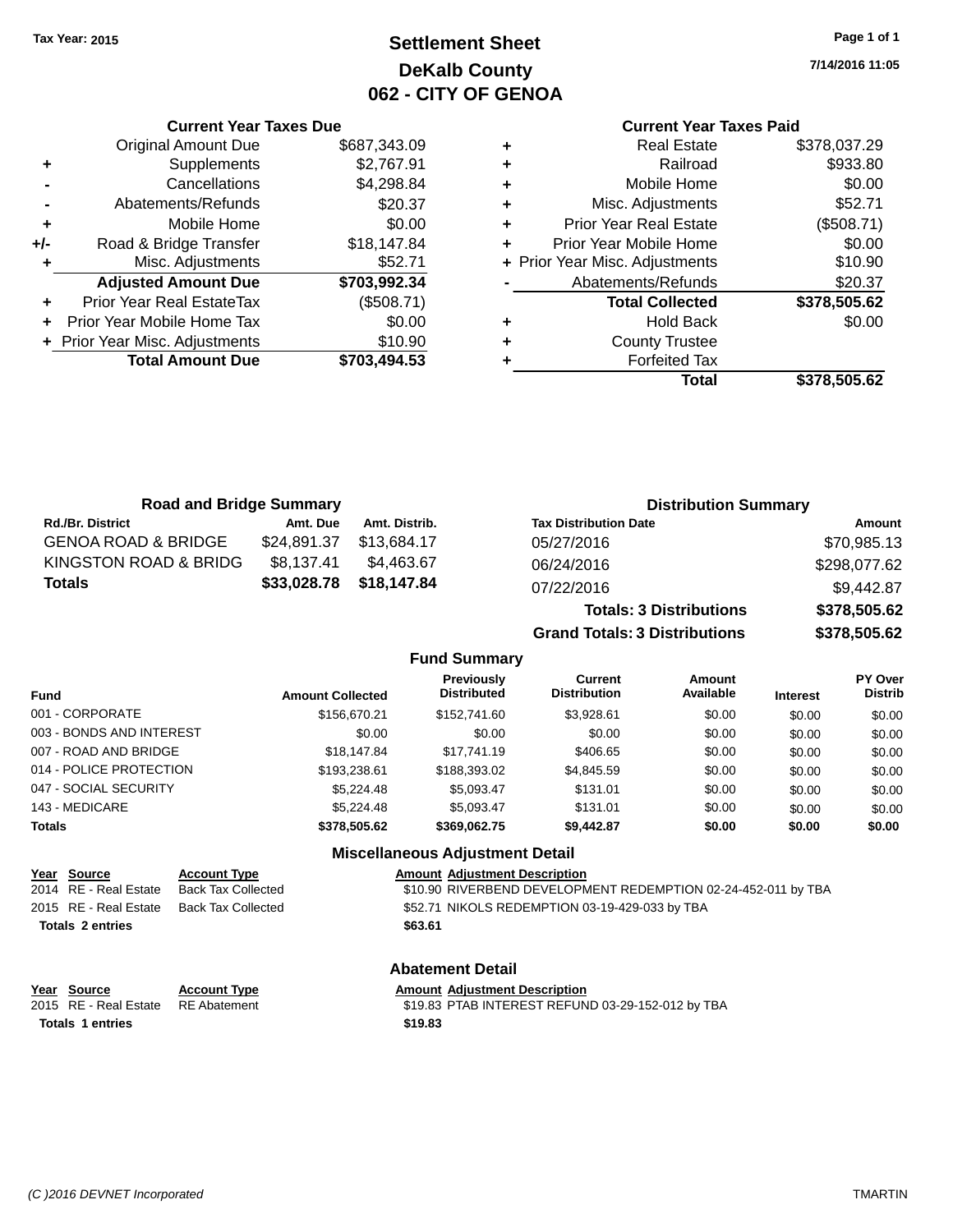## **Settlement Sheet Tax Year: 2015 Page 1 of 1 DeKalb County 063 - VILLAGE OF HINCKLEY**

**7/14/2016 11:05**

### **Current Year Taxes Paid**

|     | <b>Current Year Taxes Due</b>  |              |
|-----|--------------------------------|--------------|
|     | <b>Original Amount Due</b>     | \$272,552.86 |
| ٠   | Supplements                    | \$1,786.06   |
|     | Cancellations                  | \$1,941.62   |
|     | Abatements/Refunds             | \$0.00       |
| ٠   | Mobile Home                    | \$0.00       |
| +/- | Road & Bridge Transfer         | \$18,135.12  |
|     | Misc. Adjustments              | \$68.44      |
|     | <b>Adjusted Amount Due</b>     | \$290,600.86 |
| ٠   | Prior Year Real EstateTax      | \$7.87       |
|     | Prior Year Mobile Home Tax     | \$0.00       |
|     | + Prior Year Misc. Adjustments | \$105.30     |
|     | <b>Total Amount Due</b>        | \$290,714.03 |
|     |                                |              |

**Totals: 3 Distributions \$162,163.77**

**Grand Totals: 3 Distributions \$162,163.77**

| <b>Road and Bridge Summary</b> |          |                         | <b>Distribution Summary</b>  |              |  |
|--------------------------------|----------|-------------------------|------------------------------|--------------|--|
| <b>Rd./Br. District</b>        | Amt. Due | Amt. Distrib.           | <b>Tax Distribution Date</b> | Amount       |  |
| SQUAW GROVE ROAD & B           |          | \$33,512.33 \$18,135.12 | 05/27/2016                   | \$27,802.06  |  |
| <b>Totals</b>                  |          | \$33,512.33 \$18,135.12 | 06/24/2016                   | \$132,333.11 |  |
|                                |          |                         | 07/22/2016                   | \$2,028.60   |  |

### **Fund Summary**

| <b>Fund</b>                             | <b>Amount Collected</b> | Previously<br><b>Distributed</b> | Current<br><b>Distribution</b> | Amount<br>Available | <b>Interest</b> | <b>PY Over</b><br><b>Distrib</b> |
|-----------------------------------------|-------------------------|----------------------------------|--------------------------------|---------------------|-----------------|----------------------------------|
|                                         |                         |                                  |                                |                     |                 |                                  |
| 001 - CORPORATE                         | \$68,910.62             | \$68,057.07                      | \$853.55                       | \$0.00              | \$0.00          | \$0.00                           |
| $005 - I. M. R. F.$                     | \$13,846.77             | \$13,675.25                      | \$171.52                       | \$0.00              | \$0.00          | \$0.00                           |
| 007 - ROAD AND BRIDGE                   | \$18,135.12             | \$17,890.54                      | \$244.58                       | \$0.00              | \$0.00          | \$0.00                           |
| 014 - POLICE PROTECTION                 | \$23,329.76             | \$23,040.78                      | \$288.98                       | \$0.00              | \$0.00          | \$0.00                           |
| 027 - AUDIT                             | \$4,971.16              | \$4,909.58                       | \$61.58                        | \$0.00              | \$0.00          | \$0.00                           |
| 035 - TORT JUDGEMENTS/LIABILITY<br>INS. | \$8,419.92              | \$8,315.63                       | \$104.29                       | \$0.00              | \$0.00          | \$0.00                           |
| 047 - SOCIAL SECURITY                   | \$16,330.40             | \$16,128,12                      | \$202.28                       | \$0.00              | \$0.00          | \$0.00                           |
| 048 - SCHOOL CROSSING GUARDS            | \$3,146.89              | \$3.107.91                       | \$38.98                        | \$0.00              | \$0.00          | \$0.00                           |
| 062 - WORKERS COMPENSATION              | \$5,073.13              | \$5.010.29                       | \$62.84                        | \$0.00              | \$0.00          | \$0.00                           |
| <b>Totals</b>                           | \$162.163.77            | \$160,135,17                     | \$2,028.60                     | \$0.00              | \$0.00          | \$0.00                           |

| Year Source             | <b>Account Type</b>                        |          | <b>Amount Adjustment Description</b>                    |
|-------------------------|--------------------------------------------|----------|---------------------------------------------------------|
| 2014 RE - Real Estate   | <b>Back Tax Collected</b>                  |          | \$93.54 STILES REDEMPTION 15-15-228-034 by TBA          |
| 2014 RE - Real Estate   | Back Tax Collected                         |          | \$11.76 STILES REDEMPTION 15-15-228-005 by TBA          |
|                         | 2015 RE - Real Estate Paymt In Lieu of Tax |          | \$68.44 HOUSING AUTHORITY SUNSET VIEW APARTMENTS by TBA |
| <b>Totals 3 entries</b> |                                            | \$173.74 |                                                         |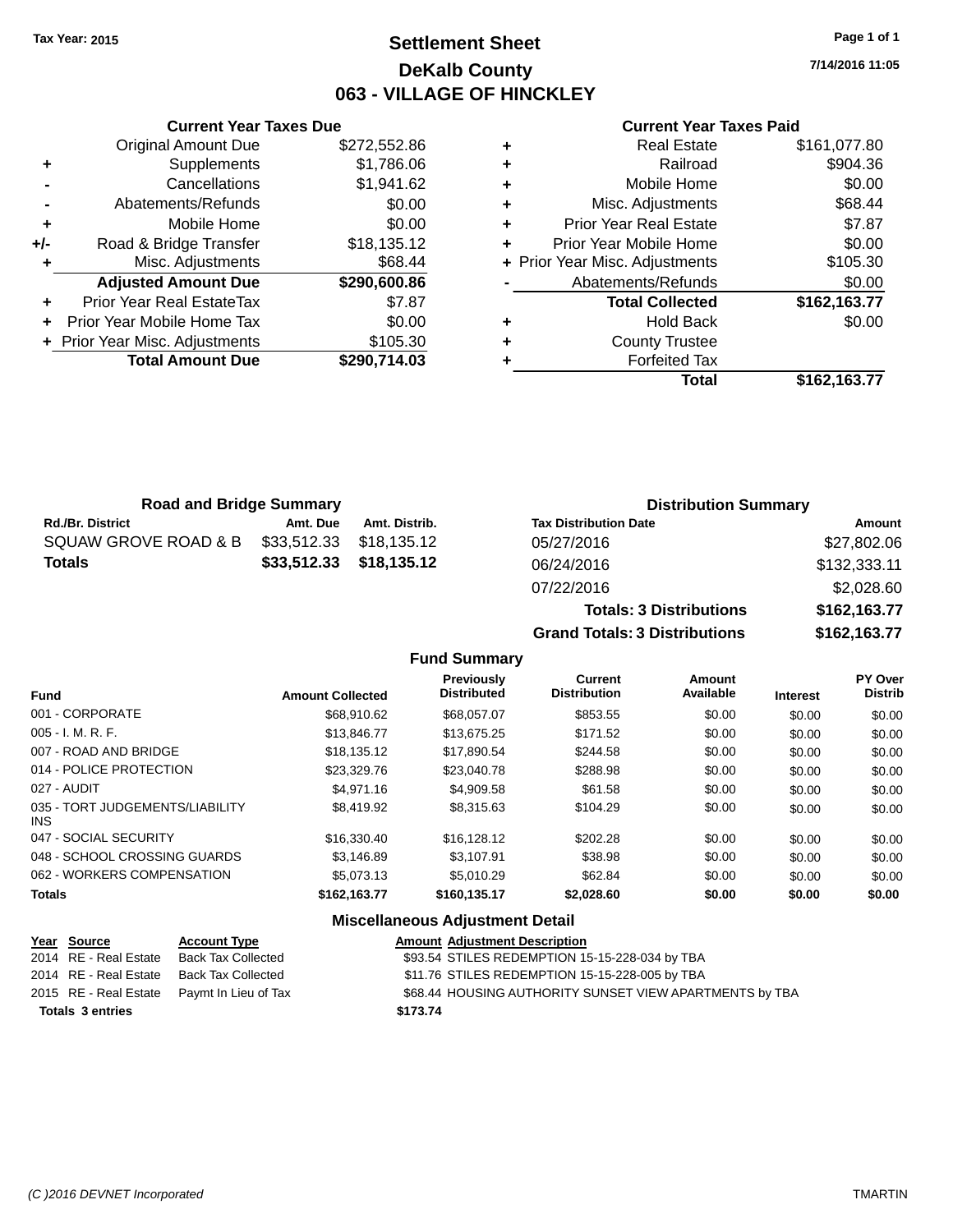## **Settlement Sheet Tax Year: 2015 Page 1 of 1 DeKalb County 064 - VILLAGE OF KINGSTON**

**7/14/2016 11:05**

|     | <b>Current Year Taxes Due</b>    |              |  |  |  |  |
|-----|----------------------------------|--------------|--|--|--|--|
|     | <b>Original Amount Due</b>       | \$148,735.25 |  |  |  |  |
| ÷   | Supplements                      | \$451.17     |  |  |  |  |
|     | Cancellations                    | \$1,241.86   |  |  |  |  |
|     | Abatements/Refunds               | \$0.00       |  |  |  |  |
| ٠   | Mobile Home                      | \$0.00       |  |  |  |  |
| +/- | Road & Bridge Transfer           | \$6,956.88   |  |  |  |  |
|     | Misc. Adjustments                | \$92.51      |  |  |  |  |
|     | <b>Adjusted Amount Due</b>       | \$154,993.95 |  |  |  |  |
| ÷   | <b>Prior Year Real EstateTax</b> | \$0.21       |  |  |  |  |
|     | Prior Year Mobile Home Tax       | \$0.00       |  |  |  |  |
|     | + Prior Year Misc. Adjustments   | \$0.00       |  |  |  |  |
|     | <b>Total Amount Due</b>          | \$154,994.16 |  |  |  |  |
|     |                                  |              |  |  |  |  |

### **Current Year Taxes Paid**

| \$241.95    |
|-------------|
| \$0.00      |
| \$92.51     |
| \$0.21      |
| \$0.00      |
| \$0.00      |
| \$0.00      |
| \$84,493.61 |
| \$0.00      |
|             |
|             |
| \$84,493.61 |
|             |

| <b>Road and Bridge Summary</b> |             |               | <b>Distribution Summary</b>    |             |  |
|--------------------------------|-------------|---------------|--------------------------------|-------------|--|
| <b>Rd./Br. District</b>        | Amt. Due    | Amt. Distrib. | <b>Tax Distribution Date</b>   | Amount      |  |
| KINGSTON ROAD & BRIDG          | \$12,686.11 | \$6,956.88    | 05/27/2016                     | \$18,588.45 |  |
| <b>Totals</b>                  | \$12,686.11 | \$6,956.88    | 06/24/2016                     | \$64,332.70 |  |
|                                |             |               | 07/22/2016                     | \$1.572.46  |  |
|                                |             |               | <b>Totals: 3 Distributions</b> | \$84,493.61 |  |

**Fund Summary**

**Grand Totals: 3 Distributions \$84,493.61**

| <b>Amount Collected</b> | Previously<br><b>Distributed</b> | <b>Current</b><br><b>Distribution</b> | <b>Amount</b><br>Available | <b>Interest</b> | <b>PY Over</b><br><b>Distrib</b> |
|-------------------------|----------------------------------|---------------------------------------|----------------------------|-----------------|----------------------------------|
| \$27.079.10             | \$26,575.99                      | \$503.11                              | \$0.00                     | \$0.00          | \$0.00                           |
| \$6,979.08              | \$6,849.41                       | \$129.67                              | \$0.00                     | \$0.00          | \$0.00                           |
| \$6,956.88              | \$6.825.01                       | \$131.87                              | \$0.00                     | \$0.00          | \$0.00                           |
| \$9,114.98              | \$8,945.63                       | \$169.35                              | \$0.00                     | \$0.00          | \$0.00                           |
| \$3.581.27              | \$3,514.73                       | \$66.54                               | \$0.00                     | \$0.00          | \$0.00                           |
| \$5,000.18              | \$4,907.28                       | \$92.90                               | \$0.00                     | \$0.00          | \$0.00                           |
| \$261.06                | \$256.21                         | \$4.85                                | \$0.00                     | \$0.00          | \$0.00                           |
| \$21,483.88             | \$21,084.72                      | \$399.16                              | \$0.00                     | \$0.00          | \$0.00                           |
| \$4,037.18              | \$3.962.17                       | \$75.01                               | \$0.00                     | \$0.00          | \$0.00                           |
| \$84,493.61             | \$82,921.15                      | \$1,572.46                            | \$0.00                     | \$0.00          | \$0.00                           |
|                         |                                  | .                                     |                            |                 |                                  |

| Year Source      | <b>Account Type</b>                      |         | <b>Amount Adiustment Description</b>            |
|------------------|------------------------------------------|---------|-------------------------------------------------|
|                  | 2015 RE - Real Estate Back Tax Collected |         | \$92.51 JOHNSON REDEMPTION 02-22-307-013 by TBA |
| Totals 1 entries |                                          | \$92.51 |                                                 |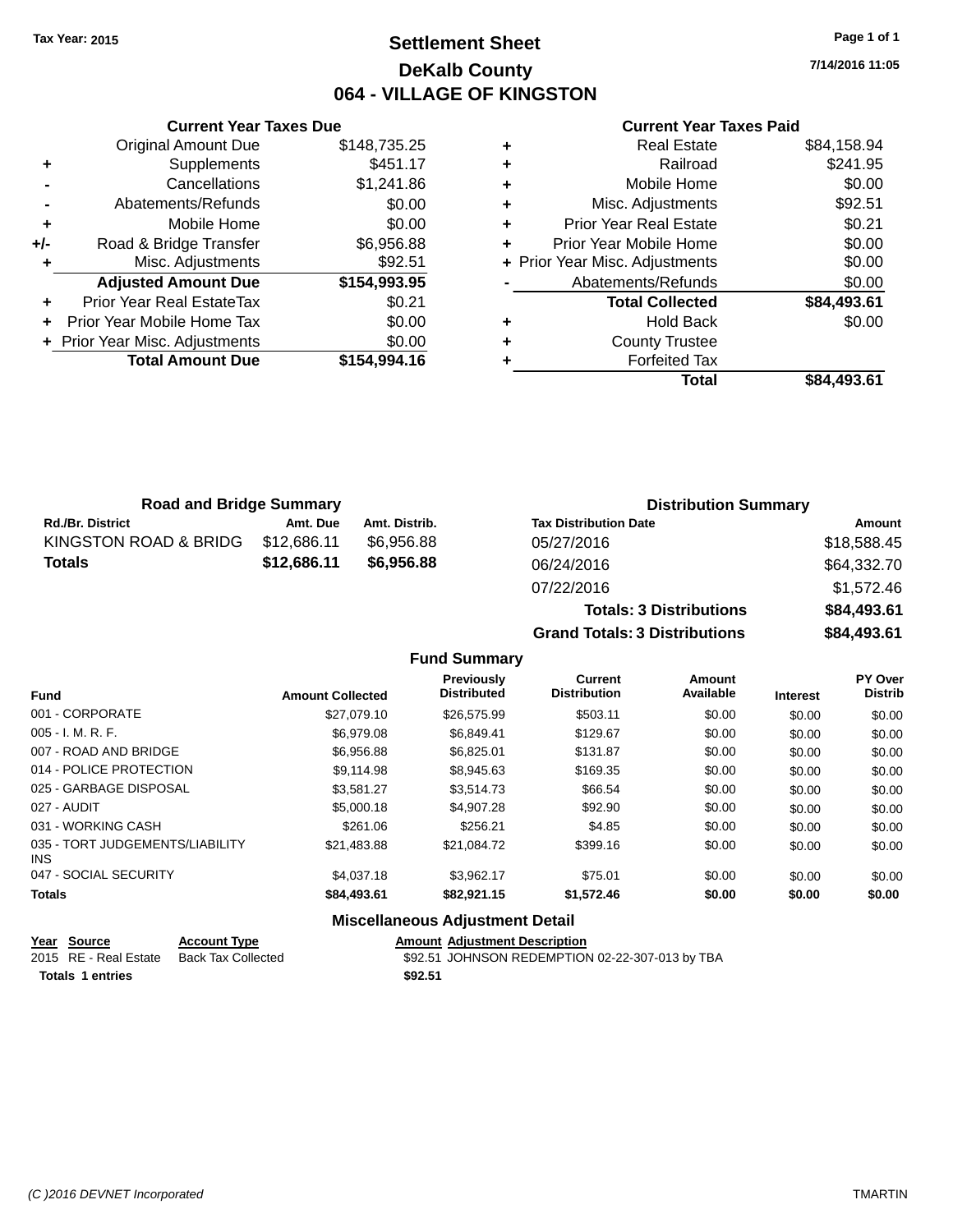## **Settlement Sheet Tax Year: 2015 Page 1 of 1 DeKalb County 065 - VILLAGE OF KIRKLAND**

**7/14/2016 11:05**

|     | <b>Current Year Taxes Due</b>    |              |  |  |  |
|-----|----------------------------------|--------------|--|--|--|
|     | <b>Original Amount Due</b>       | \$197,606.92 |  |  |  |
| ٠   | Supplements                      | \$1,646.21   |  |  |  |
|     | Cancellations                    | \$1,827.81   |  |  |  |
|     | Abatements/Refunds               | \$0.00       |  |  |  |
| ٠   | Mobile Home                      | \$0.00       |  |  |  |
| +/- | Road & Bridge Transfer           | \$2,765.12   |  |  |  |
| ٠   | Misc. Adjustments                | \$0.00       |  |  |  |
|     | <b>Adjusted Amount Due</b>       | \$200,190.44 |  |  |  |
| ÷   | <b>Prior Year Real EstateTax</b> | \$4.08       |  |  |  |
|     | Prior Year Mobile Home Tax       | \$0.00       |  |  |  |
|     | + Prior Year Misc. Adjustments   | \$0.00       |  |  |  |
|     | <b>Total Amount Due</b>          | \$200,194.52 |  |  |  |
|     |                                  |              |  |  |  |

### **Current Year Taxes Paid**

| ٠ | <b>Real Estate</b>             | \$106,714.69 |
|---|--------------------------------|--------------|
| ٠ | Railroad                       | \$267.74     |
| ٠ | Mobile Home                    | \$0.00       |
| ٠ | Misc. Adjustments              | \$0.00       |
| ٠ | <b>Prior Year Real Estate</b>  | \$4.08       |
| ٠ | Prior Year Mobile Home         | \$0.00       |
|   | + Prior Year Misc. Adjustments | \$0.00       |
|   | Abatements/Refunds             | \$0.00       |
|   | <b>Total Collected</b>         | \$106,986.51 |
| ٠ | Hold Back                      | \$0.00       |
| ٠ | <b>County Trustee</b>          |              |
| ٠ | <b>Forfeited Tax</b>           |              |
|   | Total                          | \$106,986.51 |
|   |                                |              |

**Grand Totals: 3 Distributions \$106,986.51**

| <b>Road and Bridge Summary</b>    |            |               | <b>Distribution Summary</b>    |              |  |
|-----------------------------------|------------|---------------|--------------------------------|--------------|--|
| <b>Rd./Br. District</b>           | Amt. Due   | Amt. Distrib. | <b>Tax Distribution Date</b>   | Amount       |  |
| <b>FRANKLIN ROAD &amp; BRIDGE</b> | \$5,036.65 | \$2.765.12    | 05/27/2016                     | \$20,141.56  |  |
| <b>Totals</b>                     | \$5,036.65 | \$2,765.12    | 06/24/2016                     | \$84,462.73  |  |
|                                   |            |               | 07/22/2016                     | \$2,382.22   |  |
|                                   |            |               | <b>Totals: 3 Distributions</b> | \$106,986.51 |  |

**Fund Summary Fund Interest Amount Collected Distributed PY Over Distrib Amount Available Current Distribution Previously** 001 - CORPORATE \$39,081.97 \$38,210.84 \$871.13 \$0.00 \$0.00 \$0.00 007 - ROAD AND BRIDGE 60.00 \$2,765.12 \$2,705.98 \$59.14 \$0.00 \$0.00 \$0.00 \$0.00 014 - POLICE PROTECTION \$52,110.70 \$50,949.16 \$1,161.54 \$0.00 \$0.00 \$0.00 \$0.00 027 - AUDIT \$2,605.96 \$2,547.87 \$58.09 \$0.00 \$0.00 \$0.00 035 - TORT JUDGEMENTS/LIABILITY INS \$10,422.76 \$10,190.44 \$232.32 \$0.00 \$0.00 \$0.00 **Totals \$106,986.51 \$104,604.29 \$2,382.22 \$0.00 \$0.00 \$0.00**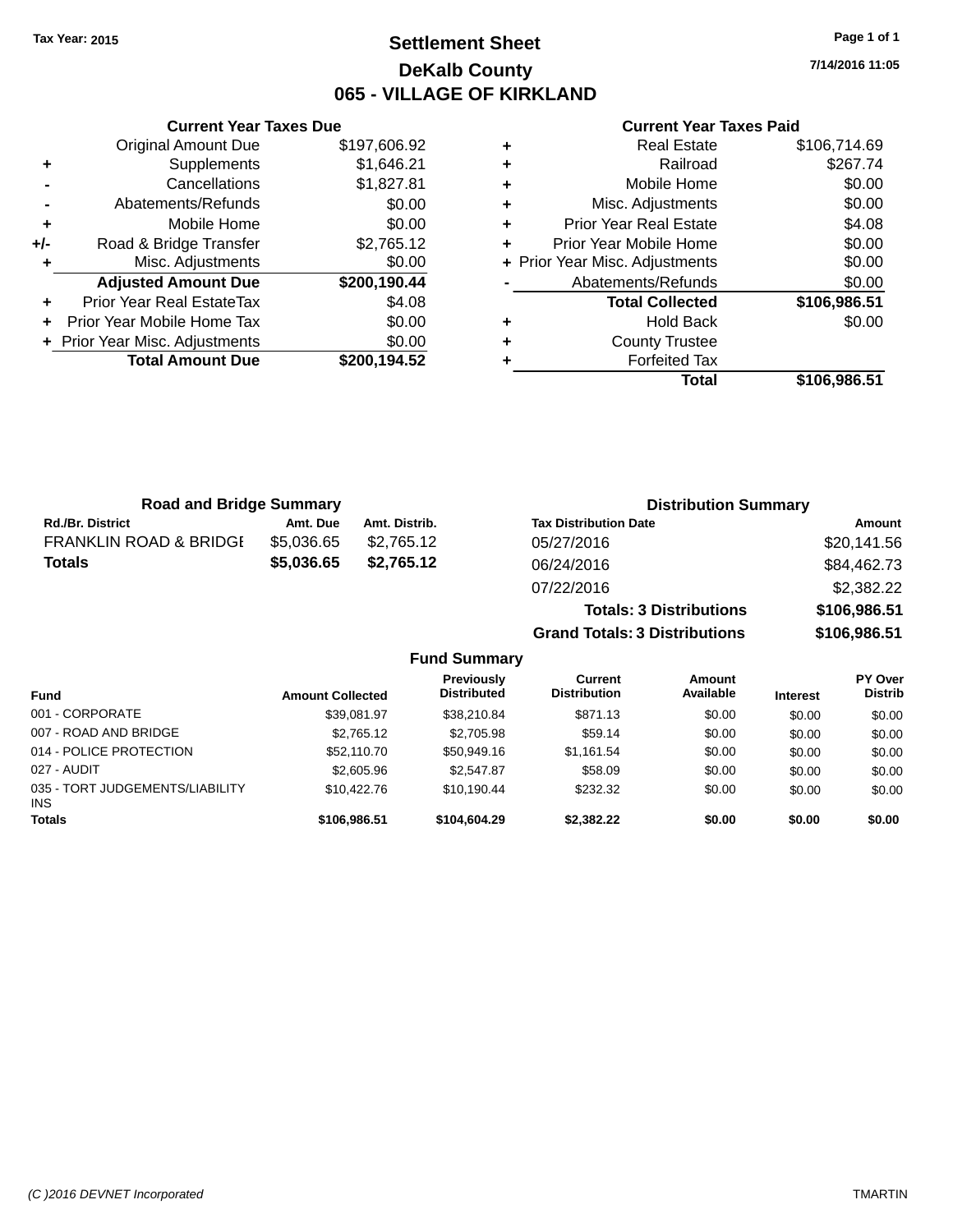## **Settlement Sheet Tax Year: 2015 Page 1 of 1 DeKalb County 066 - KIRKLAND LIBRARY**

**7/14/2016 11:05**

### **Current Year Taxes Paid**

|     | <b>Current Year Taxes Due</b> |             |
|-----|-------------------------------|-------------|
|     | <b>Original Amount Due</b>    | \$48,459.50 |
| ٠   | Supplements                   | \$395.96    |
|     | Cancellations                 | \$438.77    |
|     | Abatements/Refunds            | \$0.00      |
| ٠   | Mobile Home                   | \$0.00      |
| +/- | Road & Bridge Transfer        | \$0.00      |
| ٠   | Misc. Adjustments             | \$0.00      |
|     | <b>Adjusted Amount Due</b>    | \$48,416.69 |
| ÷   | Prior Year Real EstateTax     | \$0.00      |
| ÷   | Prior Year Mobile Home Tax    | \$0.00      |
|     | Prior Year Misc. Adjustments  | \$0.00      |
|     | <b>Total Amount Due</b>       | \$48,416.69 |

| ٠ | <b>Real Estate</b>             | \$25,494.35 |
|---|--------------------------------|-------------|
| ٠ | Railroad                       | \$64.03     |
| ٠ | Mobile Home                    | \$0.00      |
| ٠ | Misc. Adjustments              | \$0.00      |
| ٠ | <b>Prior Year Real Estate</b>  | \$0.00      |
| ٠ | Prior Year Mobile Home         | \$0.00      |
|   | + Prior Year Misc. Adjustments | \$0.00      |
|   | Abatements/Refunds             | \$0.00      |
|   | <b>Total Collected</b>         | \$25,558.38 |
| ٠ | <b>Hold Back</b>               | \$0.00      |
| ٠ | <b>County Trustee</b>          |             |
| ٠ | <b>Forfeited Tax</b>           |             |
|   | Total                          | \$25,558.38 |
|   |                                |             |

|               |                                         |                                       | <b>Distribution Summary</b>    |                 |                                  |
|---------------|-----------------------------------------|---------------------------------------|--------------------------------|-----------------|----------------------------------|
|               |                                         | <b>Tax Distribution Date</b>          |                                |                 | Amount                           |
|               |                                         | 05/27/2016                            |                                |                 | \$4,808.66                       |
|               |                                         | 06/24/2016                            |                                |                 | \$20,180.06                      |
|               |                                         | 07/22/2016                            |                                |                 | \$569.66                         |
|               |                                         |                                       | <b>Totals: 3 Distributions</b> |                 | \$25,558.38                      |
|               |                                         | <b>Grand Totals: 3 Distributions</b>  |                                |                 | \$25,558.38                      |
|               | <b>Fund Summary</b>                     |                                       |                                |                 |                                  |
| unt Collected | <b>Previously</b><br><b>Distributed</b> | <b>Current</b><br><b>Distribution</b> | Amount<br>Available            | <b>Interest</b> | <b>PY Over</b><br><b>Distrib</b> |
| \$3.24        | ደ3 17                                   | ደበ በ7                                 | <b>ደ</b> ስ ሰስ                  | ድስ ሰሰ           | ድስ ሰሰ                            |

| <b>Fund</b>                              | <b>Amount Collected</b> | i i gvivuðiv<br><b>Distributed</b> | <u>wurvon v</u><br><b>Distribution</b> | <u>Alivulit</u><br>Available | <b>Interest</b> | .<br><b>Distrib</b> |
|------------------------------------------|-------------------------|------------------------------------|----------------------------------------|------------------------------|-----------------|---------------------|
| $005 - I. M. R. F.$                      | \$3.24                  | \$3.17                             | \$0.07                                 | \$0.00                       | \$0.00          | \$0.00              |
| 016 - LIBRARY (township, municipalities) | \$24,429.16             | \$23.884.67                        | \$544.49                               | \$0.00                       | \$0.00          | \$0.00              |
| 047 - SOCIAL SECURITY                    | \$1.125.98              | \$1,100.88                         | \$25.10                                | \$0.00                       | \$0.00          | \$0.00              |
| <b>Totals</b>                            | \$25,558.38             | \$24,988,72                        | \$569.66                               | \$0.00                       | \$0.00          | \$0.00              |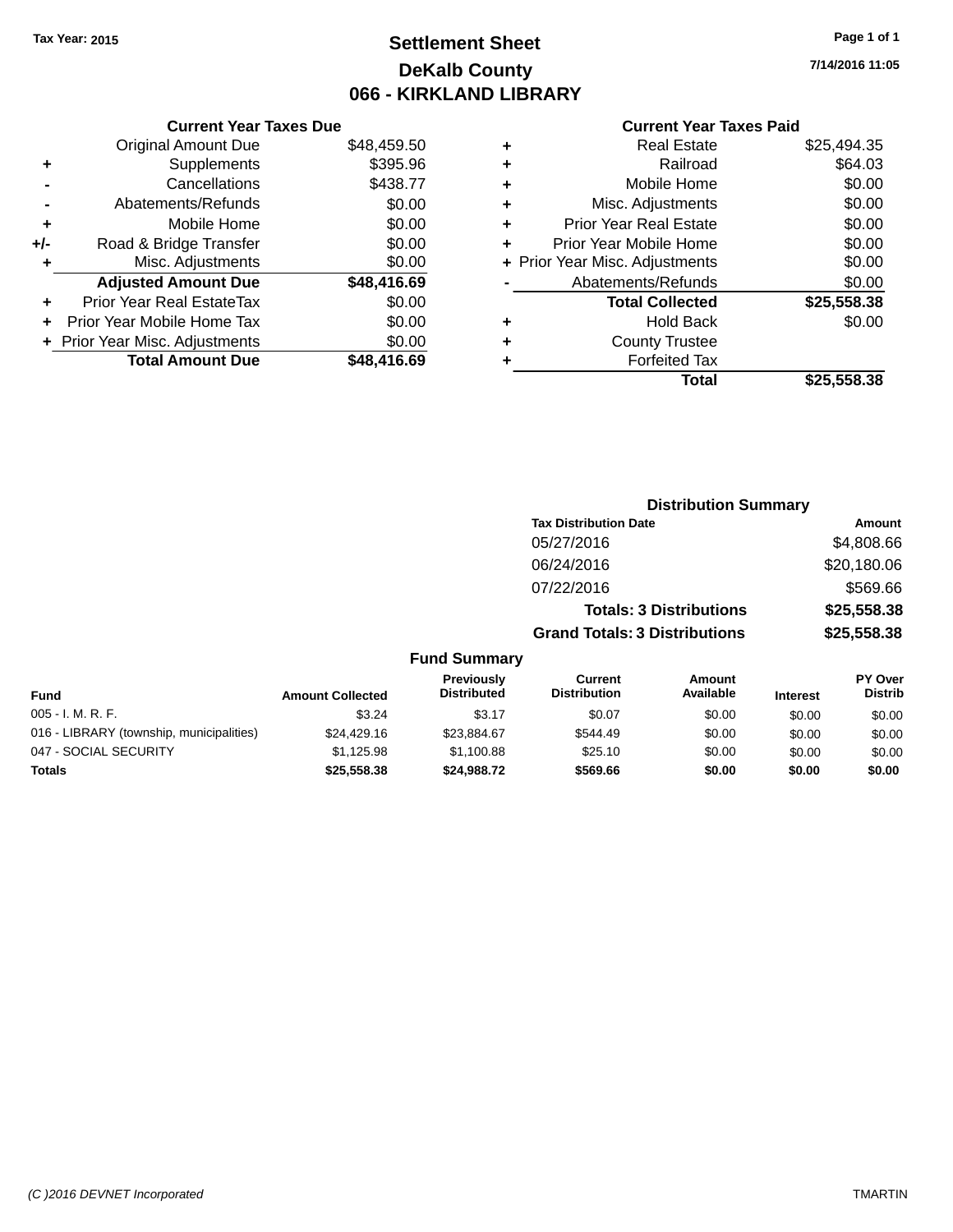**Current Year Taxes Due** Original Amount Due \$10,001.38

**Adjusted Amount Due \$10,851.56**

**Total Amount Due \$10,851.56**

**+** Supplements \$7.80 **-** Cancellations \$8.37 **-** Abatements/Refunds \$0.00 **+** Mobile Home \$0.00 **+/-** Road & Bridge Transfer \$850.75 **+** Misc. Adjustments \$0.00

**+** Prior Year Real EstateTax \$0.00 **+** Prior Year Mobile Home Tax \$0.00 **+ Prior Year Misc. Adjustments**  $$0.00$ 

## **Settlement Sheet Tax Year: 2015 Page 1 of 1 DeKalb County 067 - VILLAGE OF LEE**

**7/14/2016 11:05**

### **Current Year Taxes Paid +** Real Estate \$5,526.97 **+** Railroad \$198.07 **+** Mobile Home \$0.00 **+** Misc. Adjustments \$0.00 **+** Prior Year Real Estate \$0.00 **+** Prior Year Mobile Home \$0.00 **+** Prior Year Misc. Adjustments  $$0.00$ Abatements/Refunds \$0.00 **Total Collected \$5,725.04 +** Hold Back \$0.00 **+** County Trustee **+** Forfeited Tax **Total \$5,725.04**

| <b>Road and Bridge Summary</b> |            |               | <b>Distribution Summary</b>    |               |
|--------------------------------|------------|---------------|--------------------------------|---------------|
| Rd./Br. District               | Amt. Due   | Amt. Distrib. | <b>Tax Distribution Date</b>   | <b>Amount</b> |
| SHABBONA ROAD & BRIDC          | \$1,542.90 | \$850.75      | 05/27/2016                     | \$978.00      |
| Totals                         | \$1,542.90 | \$850.75      | 06/24/2016                     | \$4,637.29    |
|                                |            |               | 07/22/2016                     | \$109.75      |
|                                |            |               | <b>Totals: 3 Distributions</b> | \$5,725.04    |

**Grand Totals: 3 Distributions \$5,725.04**

### **Fund Summary**

| <b>Fund</b>                                   | <b>Amount Collected</b> | <b>Previously</b><br><b>Distributed</b> | Current<br><b>Distribution</b> | Amount<br>Available | <b>Interest</b> | <b>PY Over</b><br><b>Distrib</b> |
|-----------------------------------------------|-------------------------|-----------------------------------------|--------------------------------|---------------------|-----------------|----------------------------------|
| 001 - CORPORATE                               | \$1,494.57              | \$1,462.59                              | \$31.98                        | \$0.00              | \$0.00          | \$0.00                           |
| 007 - ROAD AND BRIDGE                         | \$850.75                | \$845.28                                | \$5.47                         | \$0.00              | \$0.00          | \$0.00                           |
| 025 - GARBAGE DISPOSAL                        | \$531.89                | \$520.51                                | \$11.38                        | \$0.00              | \$0.00          | \$0.00                           |
| 027 - AUDIT                                   | \$594.71                | \$581.99                                | \$12.72                        | \$0.00              | \$0.00          | \$0.00                           |
| 035 - TORT JUDGEMENTS/LIABILITY<br><b>INS</b> | \$1,229.28              | \$1,202.98                              | \$26.30                        | \$0.00              | \$0.00          | \$0.00                           |
| 072 - WATERWORKS SYSTEM                       | \$1,023.84              | \$1,001.94                              | \$21.90                        | \$0.00              | \$0.00          | \$0.00                           |
| <b>Totals</b>                                 | \$5,725.04              | \$5,615.29                              | \$109.75                       | \$0.00              | \$0.00          | \$0.00                           |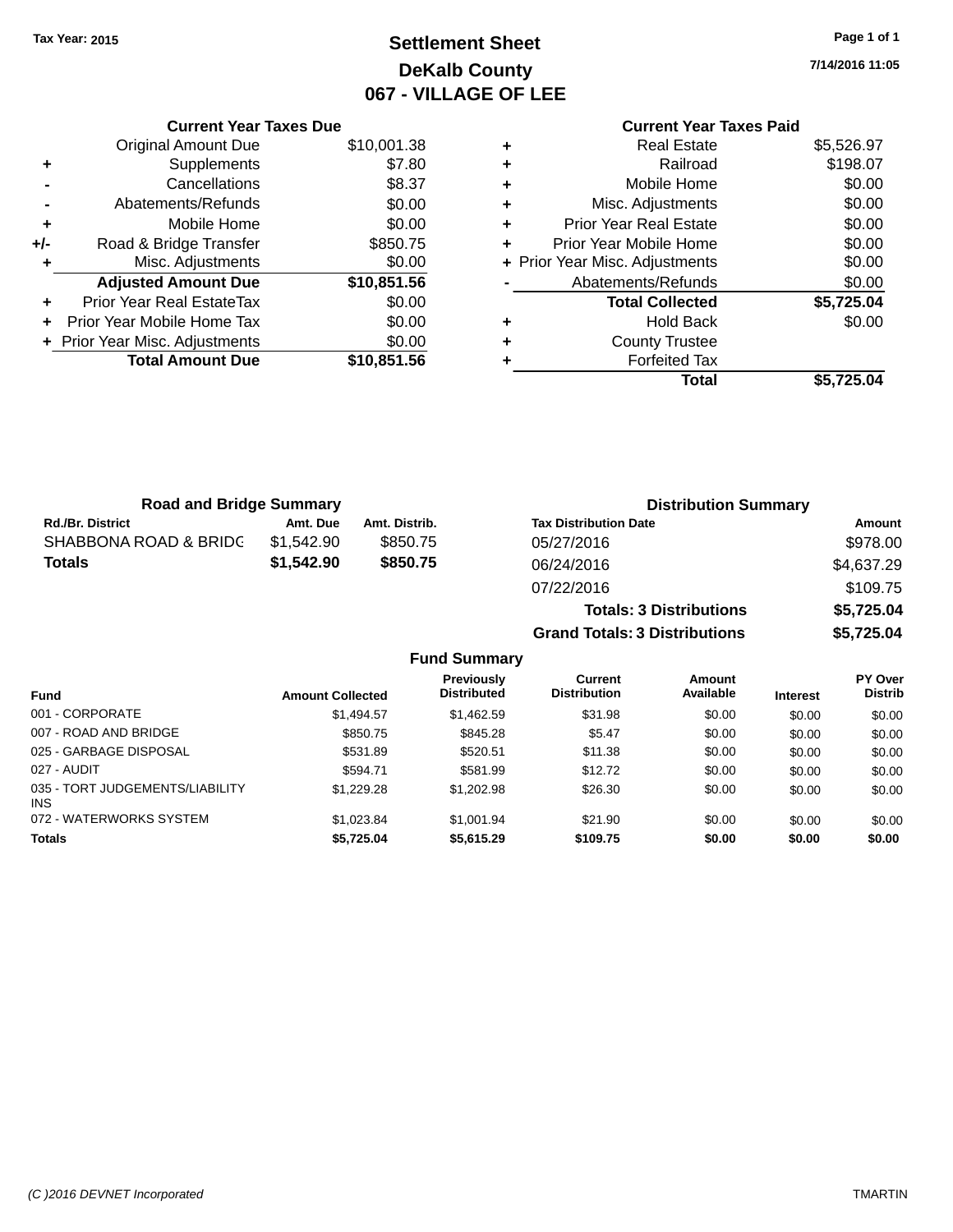## **Settlement Sheet Tax Year: 2015 Page 1 of 1 DeKalb County 068 - VILLAGE OF MALTA**

**7/14/2016 11:05**

### **Current Year Taxes Paid**

|     | <b>Current Year Taxes Due</b>    |              |
|-----|----------------------------------|--------------|
|     | <b>Original Amount Due</b>       | \$108,254.30 |
| ٠   | Supplements                      | \$700.68     |
|     | Cancellations                    | \$733.51     |
|     | Abatements/Refunds               | \$0.00       |
| ٠   | Mobile Home                      | \$0.00       |
| +/- | Road & Bridge Transfer           | \$5,900.18   |
|     | Misc. Adjustments                | \$0.00       |
|     | <b>Adjusted Amount Due</b>       | \$114,121.65 |
|     | <b>Prior Year Real EstateTax</b> | (\$71.56)    |
|     | Prior Year Mobile Home Tax       | \$0.00       |
|     | + Prior Year Misc. Adjustments   | \$0.00       |
|     | <b>Total Amount Due</b>          | \$114,050.09 |
|     |                                  |              |

|   | <b>Real Estate</b>             | \$62,457.73 |
|---|--------------------------------|-------------|
| ٠ | Railroad                       | \$736.96    |
| ٠ | Mobile Home                    | \$0.00      |
| ٠ | Misc. Adjustments              | \$0.00      |
| ٠ | <b>Prior Year Real Estate</b>  | (\$71.56)   |
| ٠ | Prior Year Mobile Home         | \$0.00      |
|   | + Prior Year Misc. Adjustments | \$0.00      |
|   | Abatements/Refunds             | \$0.00      |
|   | <b>Total Collected</b>         | \$63,123.13 |
| ٠ | <b>Hold Back</b>               | \$0.00      |
| ٠ | <b>County Trustee</b>          |             |
| ٠ | <b>Forfeited Tax</b>           |             |
|   | Total                          | \$63,123.13 |
|   |                                |             |

| <b>Road and Bridge Summary</b> |             |               | <b>Distribution Summary</b>  |             |  |
|--------------------------------|-------------|---------------|------------------------------|-------------|--|
| <b>Rd./Br. District</b>        | Amt. Due    | Amt. Distrib. | <b>Tax Distribution Date</b> | Amount      |  |
| MALTA ROAD & BRIDGE            | \$10.656.86 | \$5.900.18    | 05/27/2016                   | \$10,477.70 |  |
| Totals                         | \$10,656.86 | \$5,900.18    | 06/24/2016                   | \$51,158.17 |  |
|                                |             |               | 07/22/204C                   | 0.4.070c    |  |

|                     | 07/22/2016                           |             | \$1,487.26     |
|---------------------|--------------------------------------|-------------|----------------|
|                     | <b>Totals: 3 Distributions</b>       | \$63,123.13 |                |
|                     | <b>Grand Totals: 3 Distributions</b> | \$63,123.13 |                |
| <b>Fund Summary</b> |                                      |             |                |
| Proviously          | $C$ urrant                           | Amount      | <b>PY Over</b> |

| <b>Fund</b>                             | <b>Amount Collected</b> | Previously<br><b>Distributed</b> | <b>Current</b><br><b>Distribution</b> | Amount<br>Available | <b>Interest</b> | <b>PY Over</b><br><b>Distrib</b> |
|-----------------------------------------|-------------------------|----------------------------------|---------------------------------------|---------------------|-----------------|----------------------------------|
| 001 - CORPORATE                         | \$15,329.38             | \$14.956.53                      | \$372.85                              | \$0.00              | \$0.00          | \$0.00                           |
| 003 - BONDS AND INTEREST                | \$0.00                  | \$0.00                           | \$0.00                                | \$0.00              | \$0.00          | \$0.00                           |
| $005 - I. M. R. F.$                     | \$6,343.62              | \$6,189.32                       | \$154.30                              | \$0.00              | \$0.00          | \$0.00                           |
| 007 - ROAD AND BRIDGE                   | \$5,900.18              | \$5,804.75                       | \$95.43                               | \$0.00              | \$0.00          | \$0.00                           |
| 014 - POLICE PROTECTION                 | \$4.757.86              | \$4,642.13                       | \$115.73                              | \$0.00              | \$0.00          | \$0.00                           |
| 025 - GARBAGE DISPOSAL                  | \$528.80                | \$515.94                         | \$12.86                               | \$0.00              | \$0.00          | \$0.00                           |
| 027 - AUDIT                             | \$4.493.21              | \$4,383.92                       | \$109.29                              | \$0.00              | \$0.00          | \$0.00                           |
| 035 - TORT JUDGEMENTS/LIABILITY<br>INS. | \$15,065.33             | \$14,698.89                      | \$366.44                              | \$0.00              | \$0.00          | \$0.00                           |
| 041 - STREET LIGHTING                   | \$2,775.37              | \$2,707.87                       | \$67.50                               | \$0.00              | \$0.00          | \$0.00                           |
| 047 - SOCIAL SECURITY                   | \$7.929.38              | \$7.736.52                       | \$192.86                              | \$0.00              | \$0.00          | \$0.00                           |
| <b>Totals</b>                           | \$63.123.13             | \$61,635.87                      | \$1,487.26                            | \$0.00              | \$0.00          | \$0.00                           |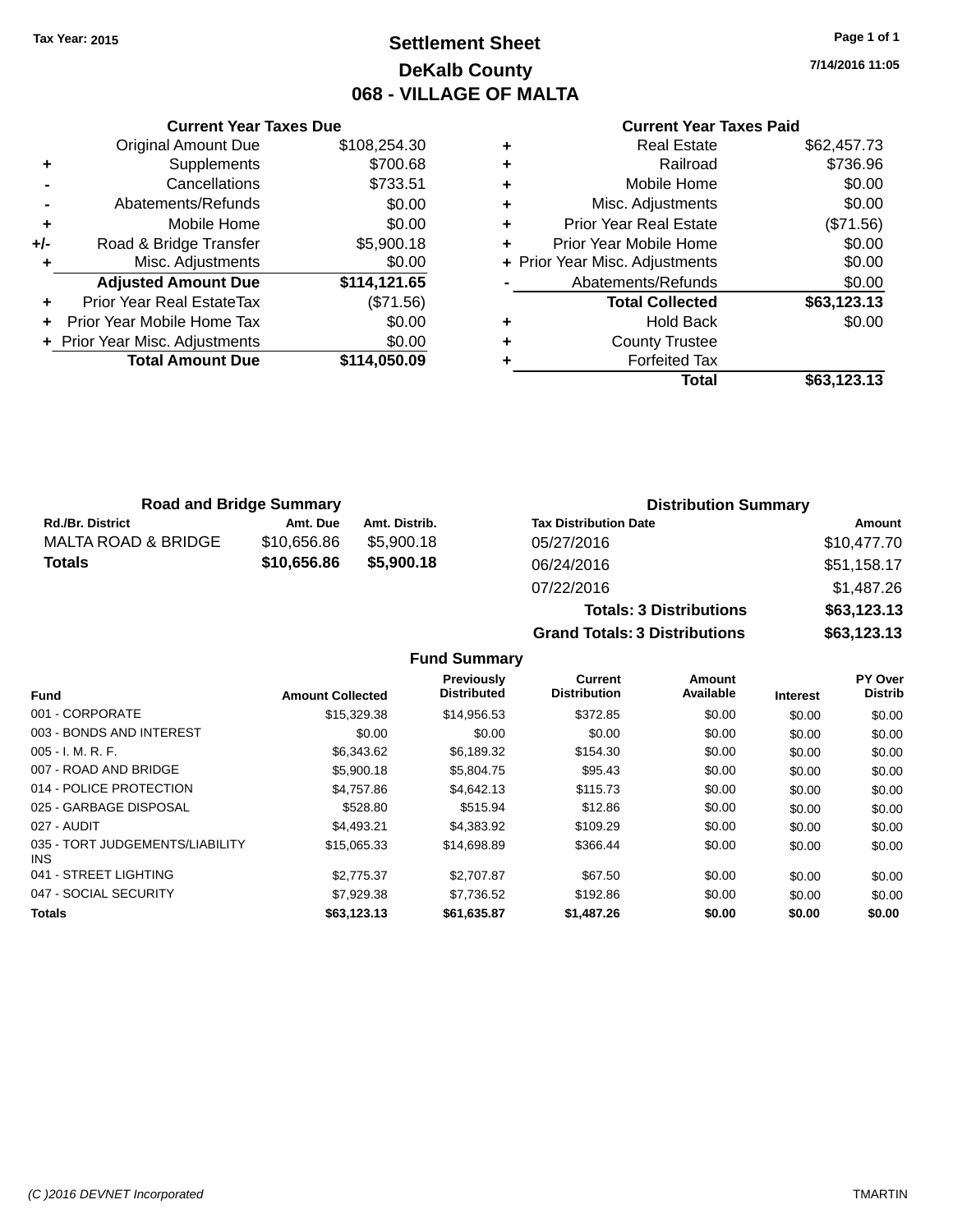## **Settlement Sheet Tax Year: 2015 Page 1 of 1 DeKalb County 069 - VILLAGE OF MAPLE PARK**

**7/14/2016 11:05**

### **Current Year Taxes Paid**

|       | <b>Current Year Taxes Due</b>  |              |
|-------|--------------------------------|--------------|
|       | <b>Original Amount Due</b>     | \$107,972.50 |
| ٠     | Supplements                    | \$685.46     |
|       | Cancellations                  | \$1,009.99   |
|       | Abatements/Refunds             | \$0.00       |
| ٠     | Mobile Home                    | \$0.00       |
| $+/-$ | Road & Bridge Transfer         | \$1,606.22   |
|       | Misc. Adjustments              | \$0.00       |
|       | <b>Adjusted Amount Due</b>     | \$109,254.19 |
| ÷     | Prior Year Real EstateTax      | (\$0.01)     |
|       | Prior Year Mobile Home Tax     | \$0.00       |
|       | + Prior Year Misc. Adjustments | \$0.00       |
|       | <b>Total Amount Due</b>        | \$109,254.18 |
|       |                                |              |

|   | <b>Real Estate</b>             | \$58,489.25 |
|---|--------------------------------|-------------|
| ٠ | Railroad                       | \$0.00      |
| ٠ | Mobile Home                    | \$0.00      |
| ٠ | Misc. Adjustments              | \$0.00      |
| ٠ | <b>Prior Year Real Estate</b>  | (\$0.01)    |
| ٠ | Prior Year Mobile Home         | \$0.00      |
|   | + Prior Year Misc. Adjustments | \$0.00      |
|   | Abatements/Refunds             | \$0.00      |
|   | <b>Total Collected</b>         | \$58,489.24 |
| ٠ | <b>Hold Back</b>               | \$0.00      |
| ٠ | <b>County Trustee</b>          |             |
|   | <b>Forfeited Tax</b>           |             |
|   | Total                          | \$58,489.24 |

**Totals: 3 Distributions \$58,489.24**

**Grand Totals: 3 Distributions \$58,489.24**

| <b>Road and Bridge Summary</b>   |            |               | <b>Distribution Summary</b>  |             |  |
|----------------------------------|------------|---------------|------------------------------|-------------|--|
| <b>Rd./Br. District</b>          | Amt. Due   | Amt. Distrib. | <b>Tax Distribution Date</b> | Amount      |  |
| <b>CORTLAND ROAD &amp; BRIDC</b> | \$3.037.16 | \$1.606.22    | 05/27/2016                   | \$9,674.83  |  |
| Totals                           | \$3,037.16 | \$1.606.22    | 06/24/2016                   | \$48,040.55 |  |
|                                  |            |               | 07/22/2016                   | \$773.86    |  |

|                                        |                         | <b>Fund Summary</b>                     |                                |                     |                 |                                  |
|----------------------------------------|-------------------------|-----------------------------------------|--------------------------------|---------------------|-----------------|----------------------------------|
| Fund                                   | <b>Amount Collected</b> | <b>Previously</b><br><b>Distributed</b> | Current<br><b>Distribution</b> | Amount<br>Available | <b>Interest</b> | <b>PY Over</b><br><b>Distrib</b> |
| 001 - CORPORATE                        | \$28,524.05             | \$28,149.50                             | \$374.55                       | \$0.00              | \$0.00          | \$0.00                           |
| 003 - BONDS AND INTEREST               | \$0.00                  | \$0.00                                  | \$0.00                         | \$0.00              | \$0.00          | \$0.00                           |
| 007 - ROAD AND BRIDGE                  | \$1,606.22              | \$1,579.29                              | \$26.93                        | \$0.00              | \$0.00          | \$0.00                           |
| 014 - POLICE PROTECTION                | \$20,255.19             | \$19,989.22                             | \$265.97                       | \$0.00              | \$0.00          | \$0.00                           |
| 027 - AUDIT                            | \$2,701.71              | \$2,666.24                              | \$35.47                        | \$0.00              | \$0.00          | \$0.00                           |
| 035 - TORT JUDGEMENTS/LIABILITY<br>INS | \$5,402.07              | \$5,331.13                              | \$70.94                        | \$0.00              | \$0.00          | \$0.00                           |
| Totals                                 | \$58,489.24             | \$57,715.38                             | \$773.86                       | \$0.00              | \$0.00          | \$0.00                           |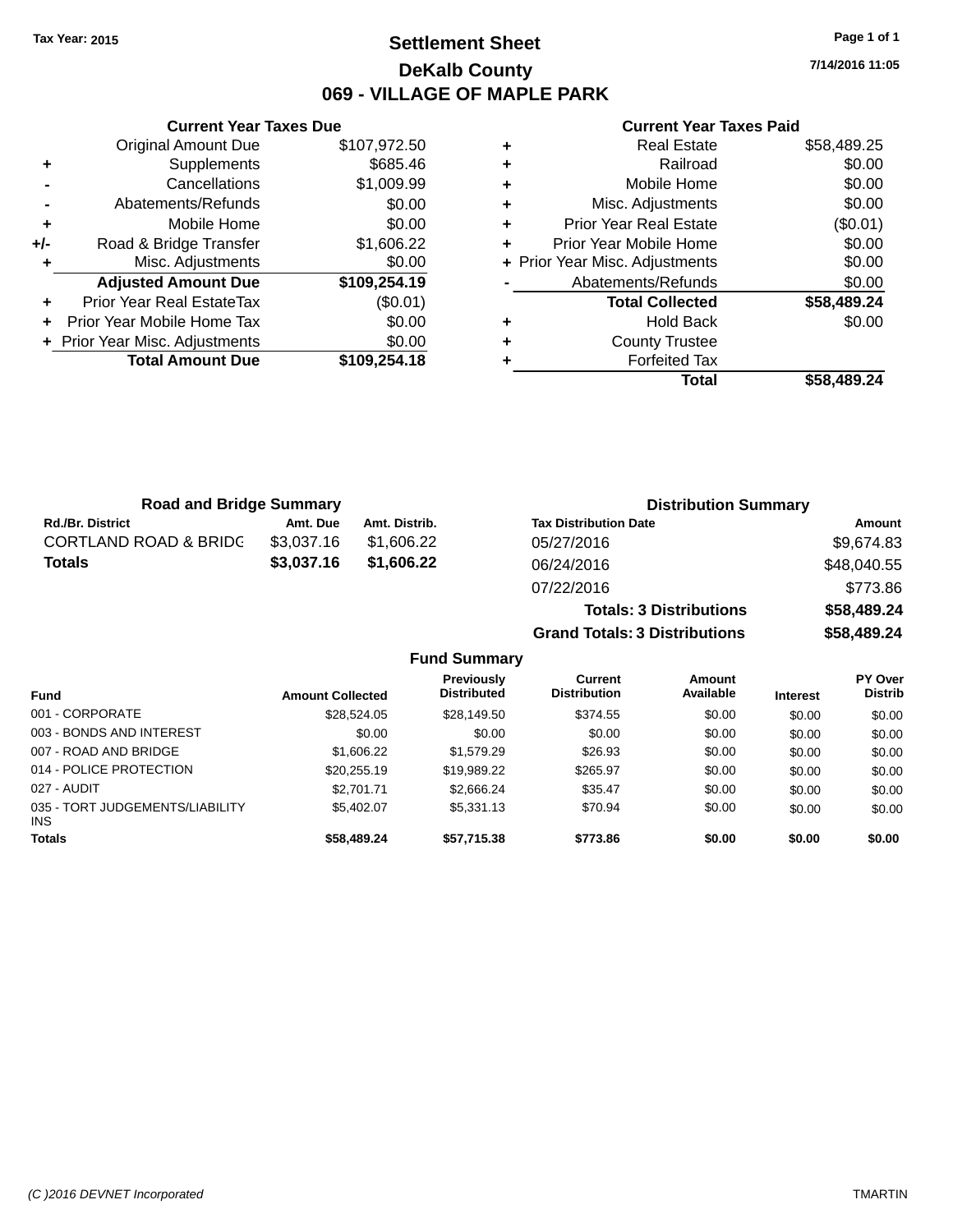## **Settlement Sheet Tax Year: 2015 Page 1 of 1 DeKalb County 070 - MAPLE PARK LIBRARY**

**7/14/2016 11:05**

### **Current Year Taxes Paid**

|     | <b>Current Year Taxes Due</b>  |             |
|-----|--------------------------------|-------------|
|     | <b>Original Amount Due</b>     | \$10,006.05 |
| ٠   | Supplements                    | \$64.35     |
|     | Cancellations                  | \$95.29     |
|     | Abatements/Refunds             | \$0.00      |
| ٠   | Mobile Home                    | \$0.00      |
| +/- | Road & Bridge Transfer         | \$0.00      |
| ٠   | Misc. Adjustments              | \$0.00      |
|     | <b>Adjusted Amount Due</b>     | \$9,975.11  |
| ٠   | Prior Year Real EstateTax      | \$0.00      |
| ÷   | Prior Year Mobile Home Tax     | \$0.00      |
|     | + Prior Year Misc. Adjustments | \$0.00      |
|     | <b>Total Amount Due</b>        | \$9.975.11  |

|   | <b>Real Estate</b>             | \$5,280.13 |
|---|--------------------------------|------------|
| ٠ | Railroad                       | \$0.00     |
| ٠ | Mobile Home                    | \$0.00     |
| ٠ | Misc. Adjustments              | \$0.00     |
| ٠ | <b>Prior Year Real Estate</b>  | \$0.00     |
| ÷ | Prior Year Mobile Home         | \$0.00     |
|   | + Prior Year Misc. Adjustments | \$0.00     |
|   | Abatements/Refunds             | \$0.00     |
|   | <b>Total Collected</b>         | \$5,280.13 |
| ٠ | <b>Hold Back</b>               | \$0.00     |
|   | <b>County Trustee</b>          |            |
| ٠ | <b>Forfeited Tax</b>           |            |
|   | Total                          | \$5,280.13 |
|   |                                |            |

|                 |                         |                                  | <b>Distribution Summary</b>           |                                |                 |                                  |
|-----------------|-------------------------|----------------------------------|---------------------------------------|--------------------------------|-----------------|----------------------------------|
|                 |                         |                                  | <b>Tax Distribution Date</b>          |                                |                 | Amount                           |
|                 |                         |                                  | 05/27/2016                            |                                |                 | \$800.03                         |
|                 |                         |                                  | 06/24/2016                            |                                |                 | \$4,408.09                       |
|                 |                         |                                  | 07/22/2016                            |                                |                 | \$72.01                          |
|                 |                         |                                  |                                       | <b>Totals: 3 Distributions</b> |                 | \$5,280.13                       |
|                 |                         |                                  | <b>Grand Totals: 3 Distributions</b>  |                                |                 | \$5,280.13                       |
|                 |                         | <b>Fund Summary</b>              |                                       |                                |                 |                                  |
| Fund            | <b>Amount Collected</b> | Previously<br><b>Distributed</b> | <b>Current</b><br><b>Distribution</b> | Amount<br>Available            | <b>Interest</b> | <b>PY Over</b><br><b>Distrib</b> |
| 001 - CORPORATE | \$5,280.13              | \$5,208.12                       | \$72.01                               | \$0.00                         | \$0.00          | \$0.00                           |
| <b>Totals</b>   | \$5,280.13              | \$5,208.12                       | \$72.01                               | \$0.00                         | \$0.00          | \$0.00                           |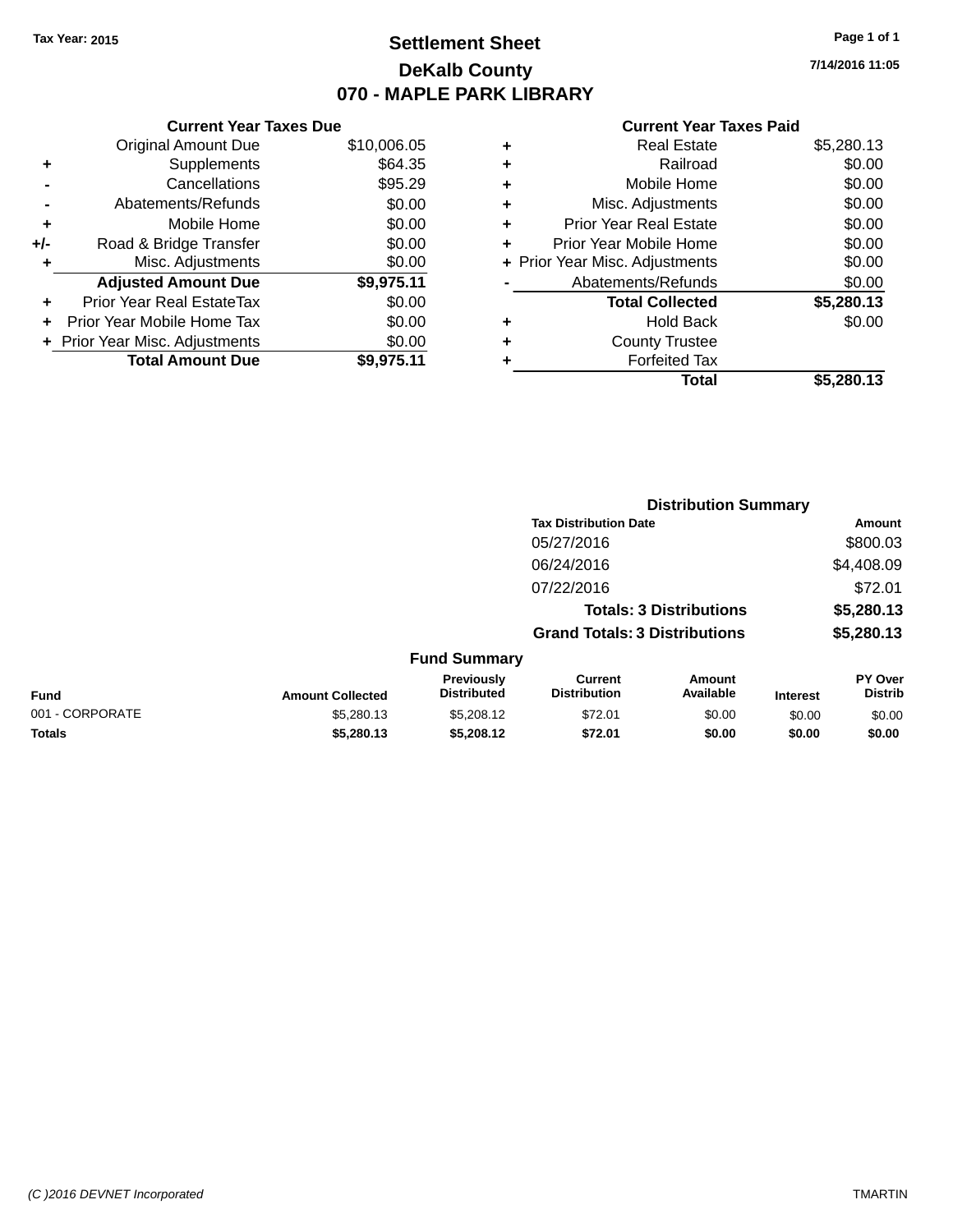**Current Year Taxes Due** Original Amount Due \$1,295,873.54

**Adjusted Amount Due \$1,305,159.59**

**Total Amount Due \$1,306,629.35**

**-** Cancellations \$13,246.03

**+** Supplements \$11,202.60

**-** Abatements/Refunds **\$4.53 +** Mobile Home \$0.00 **+/-** Road & Bridge Transfer \$11,334.01 **+** Misc. Adjustments \$0.00

**+** Prior Year Real EstateTax \$1,171.60 **+** Prior Year Mobile Home Tax \$0.00 **+** Prior Year Misc. Adjustments \$298.16

## **Settlement Sheet Tax Year: 2015 Page 1 of 2 DeKalb County 071 - CITY OF SANDWICH**

**7/14/2016 11:05**

### **Current Year Taxes Paid**

| Total                          | \$712.724.44 |
|--------------------------------|--------------|
| <b>Forfeited Tax</b>           |              |
| <b>County Trustee</b>          |              |
| <b>Hold Back</b>               | \$0.00       |
| <b>Total Collected</b>         | \$712,724.44 |
| Abatements/Refunds             | \$4.53       |
| + Prior Year Misc. Adjustments | \$298.16     |
| Prior Year Mobile Home         | \$0.00       |
| <b>Prior Year Real Estate</b>  | \$1,171.60   |
| Misc. Adjustments              | \$0.00       |
| Mobile Home                    | \$0.00       |
| Railroad                       | \$1,646.25   |
| Real Estate                    | \$709,612.96 |
|                                |              |

| <b>Road and Bridge Summary</b> |             |               | <b>Distribution Summary</b>    |              |  |
|--------------------------------|-------------|---------------|--------------------------------|--------------|--|
| <b>Rd./Br. District</b>        | Amt. Due    | Amt. Distrib. | <b>Tax Distribution Date</b>   | Amount       |  |
| SANDWICH ROAD & BRIDG          | \$19.642.34 | \$10.730.95   | 05/27/2016                     | \$138,043.06 |  |
| SOMONAUK ROAD & BRIDI          | \$1,055.35  | \$603.06      | 06/24/2016                     | \$555,624.13 |  |
| <b>Totals</b>                  | \$20,697.69 | \$11,334.01   | 07/22/2016                     | \$19,057.25  |  |
|                                |             |               | <b>Totals: 3 Distributions</b> | \$712,724.44 |  |

**Grand Totals: 3 Distributions \$712,724.44 Fund Summary Fund Interest Amount Collected Distributed PY Over Distrib Amount Available Current Distribution Previously** 001 - CORPORATE \$222,061.58 \$216,116.44 \$5,945.14 \$0.00 \$0.00 \$0.00 003 - BONDS AND INTEREST  $$0.00$   $$0.00$   $$0.00$   $$0.00$   $$0.00$   $$0.00$   $$0.00$   $$0.00$ 005 - I. M. R. F. \$51,435.78 \$50,058.71 \$1,377.07 \$0.00 \$0.00 \$0.00 007 - ROAD AND BRIDGE \$11,334.01 \$11,054.73 \$279.28 \$0.00 \$0.00 \$0.00 \$0.00 014 - POLICE PROTECTION **\$88,843.73** \$86,465.16 \$2,378.57 \$0.00 \$0.00 \$0.00 \$0.00 015 - POLICE PENSION \$130,214.53 \$126,728.37 \$3,486.16 \$0.00 \$0.00 \$0.00 \$0.00 027 - AUDIT \$9,353.74 \$9,103.32 \$250.42 \$0.00 \$0.00 \$0.00 035 - TORT JUDGMENTS, LIABILITY INSURANCE \$18,707.49 \$18,206.64 \$500.85 \$0.00 \$0.00 \$0.00 040 - STREET AND BRIDGE 68,108.78 \$8,108.78 \$7,891.69 \$217.09 \$0.00 \$0.00 \$0.00 \$0.00 041 - STREET LIGHTING \$30,035.64 \$29,231.51 \$804.13 \$0.00 \$0.00 \$0.00 045 - PUBLIC BENEFIT \$0.00 \$0.00 \$0.00 \$0.00 \$0.00 \$0.00 046 - EMERGENCY SERV & DISASTER \$2,343.35 \$2,280.62 \$62.73 \$0.00 \$0.00 \$0.00 047 - SOCIAL SECURITY \$51,435.78 \$50,058.71 \$1,377.07 \$0,00 \$0,00 \$0,00 \$0,00 048 - SCHOOL CROSSING GUARDS \$7,016.70 \$6,828.85 \$187.85 \$0.00 \$0.00 \$0.00 060 - UNEMPLOYMENT INSURANCE \$11,690.77 \$11,377.78 \$312.99 \$0.00 \$0.00 \$0.00 062 - WORKERS COMPENSATION \$46,761.71 \$45,509.78 \$1,251.93 \$0.00 \$0.00 \$0.00 \$0.00 065 - FORESTRY PROGRAM \$23,380.85 \$22,754.88 \$625.97 \$0.00 \$0.00 \$0.00 **Totals \$712,724.44 \$693,667.19 \$19,057.25 \$0.00 \$0.00 \$0.00**

### **Miscellaneous Adjustment Detail**

| Year Source           | <b>Account Type</b> | <b>Amount Adiustment Description</b>            |
|-----------------------|---------------------|-------------------------------------------------|
| 2014 RE - Real Estate | Back Tax Collected  | \$298.16 PAIGAH REDEMPTION 19-36-106-001 by TBA |
| Totals 1 entries      |                     | \$298.16                                        |

OPER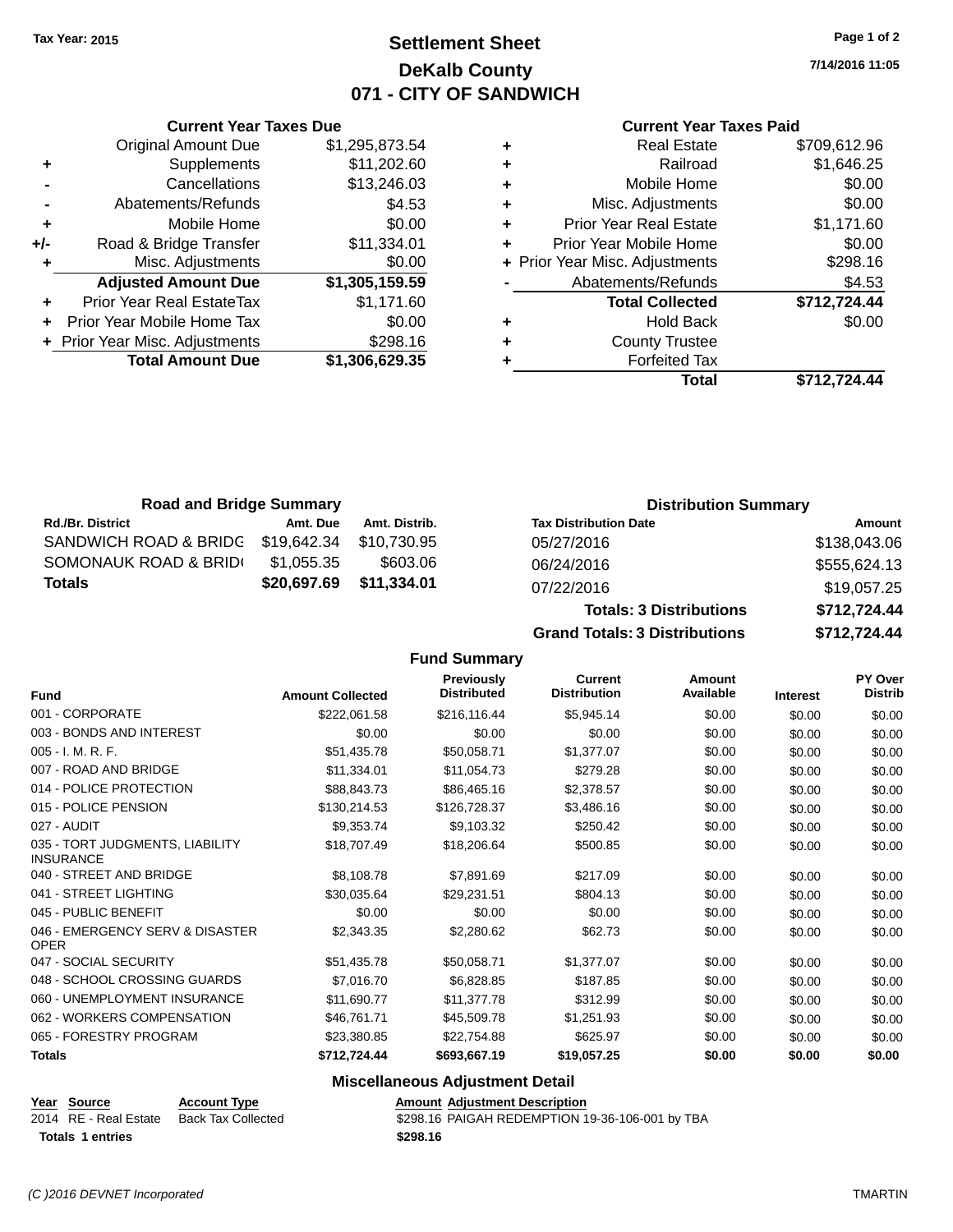## **Settlement Sheet Tax Year: 2015 Page 2 of 2 DeKalb County Abatement Detail**

**7/14/2016 11:05**

Totals 1 entries \$4.47

**Year Source Account Type And Amount Adjustment Description**<br>2015 RE - Real Estate RE Abatement **Amount Adjustment CEL** \$4.47 PTAB INTEREST REFUND 19-26-280-004 by TBA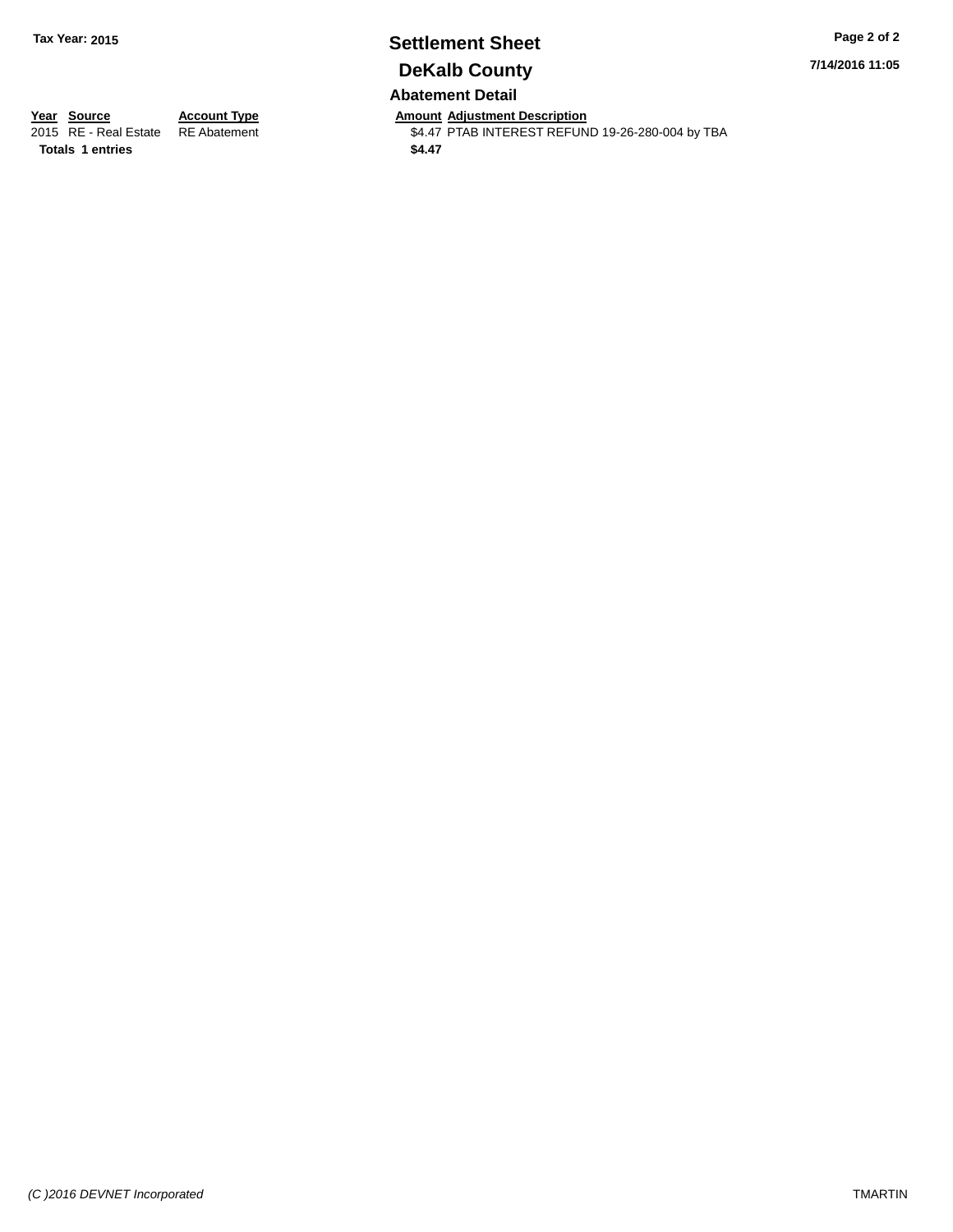## **Settlement Sheet Tax Year: 2015 Page 1 of 1 DeKalb County 072 - VILLAGE OF SHABBONA**

**7/14/2016 11:05**

|     | <b>Current Year Taxes Due</b>  |              |
|-----|--------------------------------|--------------|
|     | <b>Original Amount Due</b>     | \$98,007.19  |
| ٠   | Supplements                    | \$524.93     |
|     | Cancellations                  | \$607.63     |
|     | Abatements/Refunds             | \$0.00       |
| ٠   | Mobile Home                    | \$0.00       |
| +/- | Road & Bridge Transfer         | \$5,918.74   |
|     | Misc. Adjustments              | \$72.95      |
|     | <b>Adjusted Amount Due</b>     | \$103,916.18 |
|     | Prior Year Real EstateTax      | \$0.00       |
|     | Prior Year Mobile Home Tax     | \$0.00       |
|     | + Prior Year Misc. Adjustments | \$0.00       |
|     | <b>Total Amount Due</b>        | \$103,916.18 |
|     |                                |              |

### **Current Year Taxes Paid**

|   | <b>Real Estate</b>             | \$59,637.91 |
|---|--------------------------------|-------------|
| ٠ | Railroad                       | \$1,127.91  |
| ٠ | Mobile Home                    | \$0.00      |
| ٠ | Misc. Adjustments              | \$72.95     |
| ٠ | <b>Prior Year Real Estate</b>  | \$0.00      |
| ٠ | Prior Year Mobile Home         | \$0.00      |
|   | + Prior Year Misc. Adjustments | \$0.00      |
|   | Abatements/Refunds             | \$0.00      |
|   | <b>Total Collected</b>         | \$60,838.77 |
| ٠ | <b>Hold Back</b>               | \$0.00      |
| ٠ | <b>County Trustee</b>          |             |
| ٠ | <b>Forfeited Tax</b>           |             |
|   | Total                          | \$60,838.77 |
|   |                                |             |

**Totals: 3 Distributions \$60,838.77**

**Grand Totals: 3 Distributions \$60,838.77**

| <b>Road and Bridge Summary</b> |             |               | <b>Distribution Summary</b>  |             |  |
|--------------------------------|-------------|---------------|------------------------------|-------------|--|
| <b>Rd./Br. District</b>        | Amt. Due    | Amt. Distrib. | <b>Tax Distribution Date</b> | Amount      |  |
| SHABBONA ROAD & BRIDG          | \$10,720.04 | \$5.918.74    | 05/27/2016                   | \$16,508.89 |  |
| Totals                         | \$10,720.04 | \$5,918.74    | 06/24/2016                   | \$43,620.85 |  |
|                                |             |               | 07/22/2016                   | \$709.03    |  |

### **Fund Summary Fund Interest Amount Collected Distributed PY Over Distrib Amount Available Current Distribution Previously** 001 - CORPORATE \$28,838.45 \$28,486.38 \$352.07 \$0.00 \$0.00 \$0.00 005 - I. M. R. F. \$888.50 \$877.65 \$10.85 \$0.00 \$0.00 \$0.00 007 - ROAD AND BRIDGE \$5,918.74 \$5,880.19 \$0.00 \$0.00 \$0.00 \$0.00 \$0.00 014 - POLICE PROTECTION \$16,829.64 \$16,624.18 \$205.46 \$0.00 \$0.00 \$0.00 \$0.00 047 - SOCIAL SECURITY \$6,273.35 \$6,196.76 \$76.59 \$0.00 \$0.00 \$0.00 060 - UNEMPLOYMENT INSURANCE \$636.85 \$629.08 \$7.77 \$0.00 \$0.00 \$0.00 \$0.00 062 - WORKERS COMPENSATION \$1,453.24 \$1,435.50 \$17.74 \$0.00 \$0.00 \$0.00 \$0.00 **Totals \$60,838.77 \$60,129.74 \$709.03 \$0.00 \$0.00 \$0.00**

### **Miscellaneous Adjustment Detail**

### **Year Source Account Type Amount Adjustment Description**

of Tax 672.95 HOUSING AUTHORITY SEQUOYA APARTMENTS by TBA

| <u><u>vui vuivu</u></u> | <b>AVVUULI IYNU</b>                        | Anvun   |
|-------------------------|--------------------------------------------|---------|
|                         | 2015 RE - Real Estate Paymt In Lieu of Tax | \$72.95 |
| Totals 1 entries        |                                            | \$72.95 |

*(C )2016 DEVNET Incorporated* TMARTIN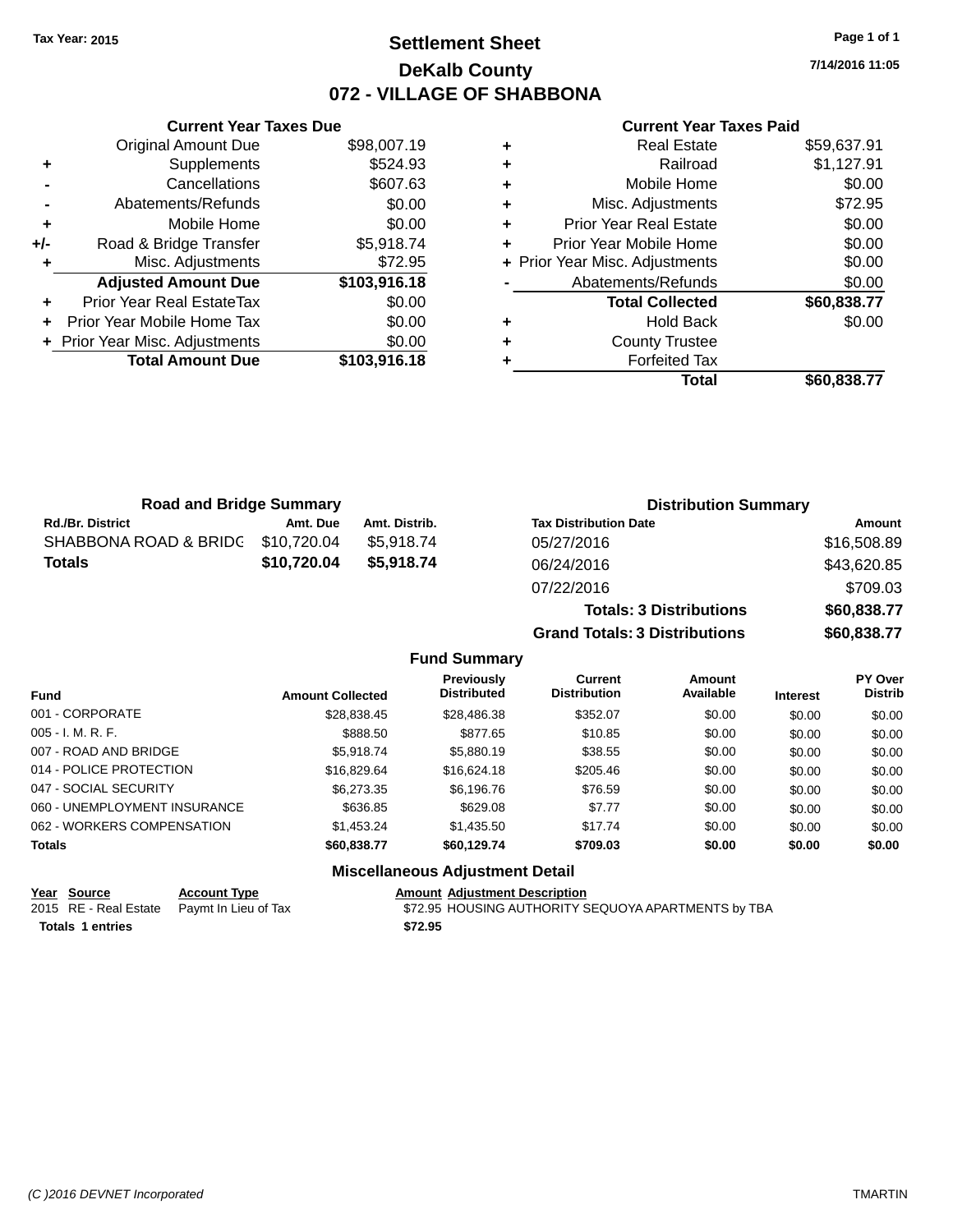## **Settlement Sheet Tax Year: 2015 Page 1 of 1 DeKalb County 073 - FLEWELLIN MEMORIAL LIBRARY**

**7/14/2016 11:05**

### **Current Year Taxes Paid**

|     | <b>Current Year Taxes Due</b>  |             |
|-----|--------------------------------|-------------|
|     | <b>Original Amount Due</b>     | \$26,326.60 |
| ÷   | Supplements                    | \$126.25    |
|     | Cancellations                  | \$147.40    |
|     | Abatements/Refunds             | \$0.00      |
| ٠   | Mobile Home                    | \$0.00      |
| +/- | Road & Bridge Transfer         | \$0.00      |
| ٠   | Misc. Adjustments              | \$19.60     |
|     | <b>Adjusted Amount Due</b>     | \$26,325.05 |
| ÷   | Prior Year Real EstateTax      | \$0.00      |
| ÷   | Prior Year Mobile Home Tax     | \$0.00      |
|     | + Prior Year Misc. Adjustments | \$0.00      |
|     | <b>Total Amount Due</b>        | \$26.325.05 |

|   | <b>Real Estate</b>             | \$14,459.84 |
|---|--------------------------------|-------------|
| ٠ | Railroad                       | \$273.10    |
| ٠ | Mobile Home                    | \$0.00      |
| ٠ | Misc. Adjustments              | \$19.60     |
| ٠ | <b>Prior Year Real Estate</b>  | \$0.00      |
| ÷ | Prior Year Mobile Home         | \$0.00      |
|   | + Prior Year Misc. Adjustments | \$0.00      |
|   | Abatements/Refunds             | \$0.00      |
|   | <b>Total Collected</b>         | \$14,752.54 |
| ٠ | <b>Hold Back</b>               | \$0.00      |
| ٠ | <b>County Trustee</b>          |             |
| ٠ | <b>Forfeited Tax</b>           |             |
|   | Total                          | \$14,752.54 |
|   |                                |             |

|                                      |                                             |                                                       |                                       |                                                                                                       |                                                                                                        | Amount                                                                             |  |
|--------------------------------------|---------------------------------------------|-------------------------------------------------------|---------------------------------------|-------------------------------------------------------------------------------------------------------|--------------------------------------------------------------------------------------------------------|------------------------------------------------------------------------------------|--|
|                                      |                                             |                                                       | 05/27/2016                            |                                                                                                       |                                                                                                        | \$3,952.27                                                                         |  |
|                                      |                                             |                                                       | 06/24/2016                            |                                                                                                       |                                                                                                        | \$10,620.15                                                                        |  |
|                                      |                                             |                                                       | 07/22/2016                            |                                                                                                       |                                                                                                        | \$180.12                                                                           |  |
|                                      |                                             |                                                       |                                       |                                                                                                       |                                                                                                        | \$14,752.54                                                                        |  |
|                                      |                                             |                                                       |                                       |                                                                                                       |                                                                                                        | \$14,752.54                                                                        |  |
|                                      |                                             |                                                       |                                       |                                                                                                       |                                                                                                        |                                                                                    |  |
|                                      |                                             | Previously<br><b>Distributed</b>                      | <b>Current</b><br><b>Distribution</b> | <b>Amount</b><br>Available                                                                            | <b>Interest</b>                                                                                        | <b>PY Over</b><br><b>Distrib</b>                                                   |  |
| 001 - CORPORATE                      |                                             | \$14,572.42                                           | \$180.12                              | \$0.00                                                                                                | \$0.00                                                                                                 | \$0.00                                                                             |  |
|                                      |                                             | \$14,572.42                                           | \$180.12                              | \$0.00                                                                                                | \$0.00                                                                                                 | \$0.00                                                                             |  |
|                                      |                                             |                                                       |                                       |                                                                                                       |                                                                                                        |                                                                                    |  |
| Year Source<br>2015 RE - Real Estate | <b>Account Type</b><br>Paymt In Lieu of Tax |                                                       |                                       |                                                                                                       |                                                                                                        |                                                                                    |  |
|                                      |                                             | <b>Amount Collected</b><br>\$14,752.54<br>\$14,752.54 |                                       | <b>Fund Summary</b><br><b>Miscellaneous Adjustment Detail</b><br><b>Amount Adjustment Description</b> | <b>Tax Distribution Date</b><br><b>Totals: 3 Distributions</b><br><b>Grand Totals: 3 Distributions</b> | <b>Distribution Summary</b><br>\$19.60 HOUSING AUTHORITY SEQUOYA APARTMENTS by TBA |  |

**Totals 1 entries** \$19.60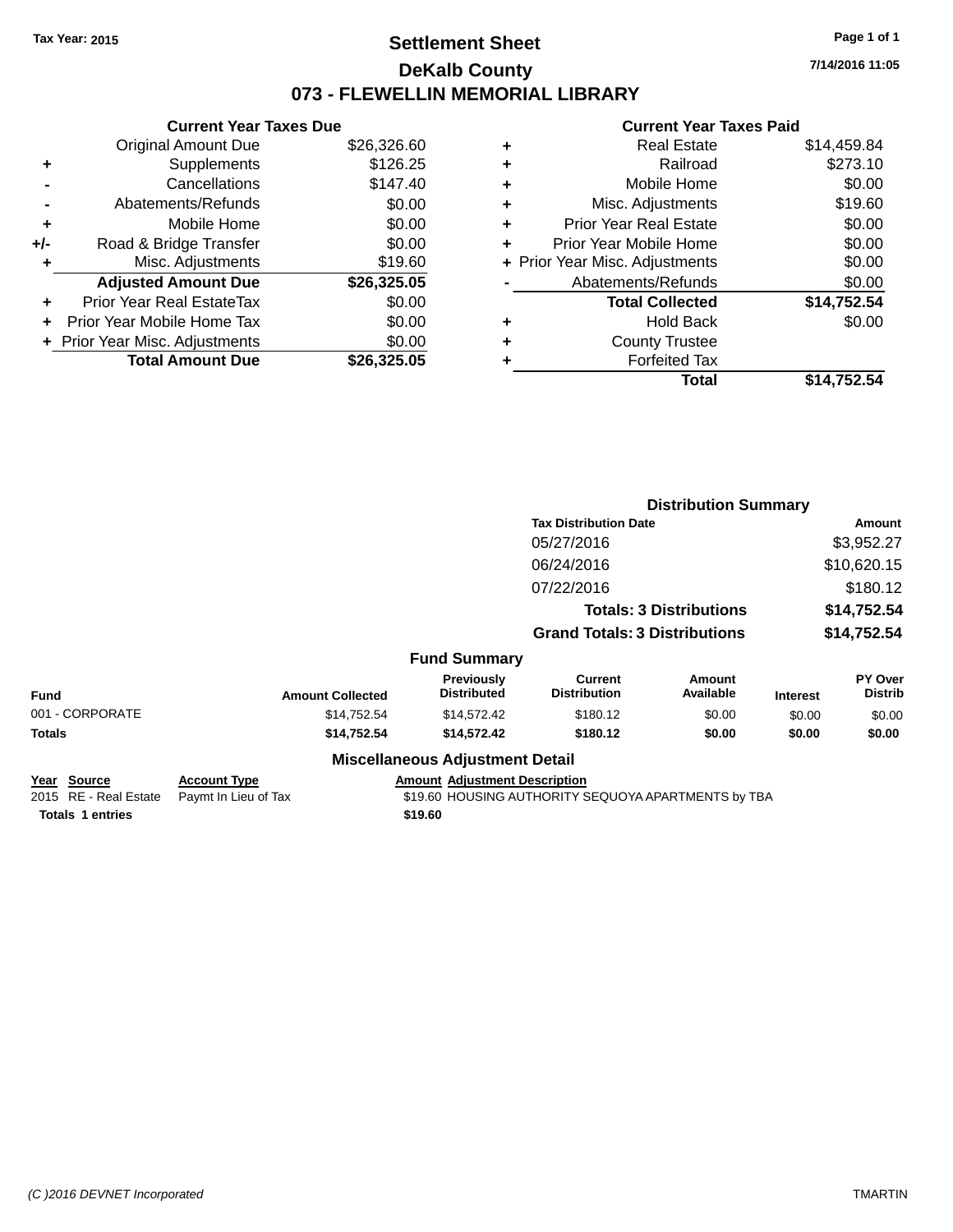## **Settlement Sheet Tax Year: 2015 Page 1 of 1 DeKalb County 074 - VILLAGE OF SOMONAUK**

**7/14/2016 11:05**

### **Current Year Taxes Paid**

|     | <b>Original Amount Due</b>     | \$401,173.32 |
|-----|--------------------------------|--------------|
| ٠   | Supplements                    | \$2,068.85   |
|     | Cancellations                  | \$2,729.31   |
|     | Abatements/Refunds             | \$0.00       |
| ٠   | Mobile Home                    | \$0.00       |
| +/- | Road & Bridge Transfer         | \$31,145.07  |
|     | Misc. Adjustments              | \$279.59     |
|     | <b>Adjusted Amount Due</b>     | \$431,937.52 |
| ÷   | Prior Year Real EstateTax      | \$261.74     |
|     | Prior Year Mobile Home Tax     | \$0.00       |
|     | + Prior Year Misc. Adjustments | \$0.00       |
|     | <b>Total Amount Due</b>        | \$432,199.26 |
|     |                                |              |

**Current Year Taxes Due**

| ٠ | <b>Real Estate</b>             | \$252,542.79 |
|---|--------------------------------|--------------|
| ٠ | Railroad                       | \$2,278.03   |
| ٠ | Mobile Home                    | \$0.00       |
| ٠ | Misc. Adjustments              | \$279.59     |
| ٠ | <b>Prior Year Real Estate</b>  | \$261.74     |
| ٠ | Prior Year Mobile Home         | \$0.00       |
|   | + Prior Year Misc. Adjustments | \$0.00       |
|   | Abatements/Refunds             | \$0.00       |
|   | <b>Total Collected</b>         | \$255,362.15 |
| ٠ | <b>Hold Back</b>               | \$0.00       |
| ٠ | <b>County Trustee</b>          |              |
| ٠ | <b>Forfeited Tax</b>           |              |
|   | <b>Total</b>                   | \$255,362.15 |
|   |                                |              |

**Totals: 3 Distributions \$255,362.15**

**Grand Totals: 3 Distributions \$255,362.15**

| <b>Road and Bridge Summary</b> |                         |               | <b>Distribution Summary</b>  |              |  |
|--------------------------------|-------------------------|---------------|------------------------------|--------------|--|
| <b>Rd./Br. District</b>        | Amt. Due                | Amt. Distrib. | <b>Tax Distribution Date</b> | Amount       |  |
| SOMONAUK ROAD & BRID(          | \$54,574.05             | \$31.145.07   | 05/27/2016                   | \$54,481.02  |  |
| <b>Totals</b>                  | \$54,574.05 \$31,145.07 |               | 06/24/2016                   | \$196,737.10 |  |
|                                |                         |               | 07/22/2016                   | \$4,144.03   |  |

### **Fund Summary Fund Interest Amount Collected Distributed PY Over Distrib Amount Available Current Distribution Previously** 001 - CORPORATE \$61,952.30 \$61,010.16 \$942.14 \$0.00 \$0.00 \$0.00 003 - BONDS AND INTEREST \$83,012.34 \$81,749.93 \$1,262.41 \$0.00 \$0.00 \$0.00 \$0.00 007 - ROAD AND BRIDGE \$31,145.07 \$30,410.82 \$734.25 \$0.00 \$0.00 \$0.00 \$0.00 014 - POLICE PROTECTION \$14,366.05 \$14,147.58 \$218.47 \$0.00 \$0.00 \$0.00 \$0.00 025 - GARBAGE DISPOSAL \$9,577.43 \$9,431.78 \$145.65 \$0.00 \$0.00 \$0.00 \$0.00 027 - AUDIT \$10,535.73 \$10,375.51 \$160.22 \$0.00 \$0.00 \$0.00 035 - TORT JUDGEMENTS/LIABILITY INS \$23,464.31 \$23,107.48 \$356.83 \$0.00 \$0.00 \$0.00 047 - SOCIAL SECURITY \$21,308.92 \$20,984.86 \$324.06 \$0.00 \$0.00 \$0.00 \$0.00 **Totals \$255,362.15 \$251,218.12 \$4,144.03 \$0.00 \$0.00 \$0.00**

|                  | Year Source           | <b>Account Type</b> | <b>Amount Adiustment Description</b>             |
|------------------|-----------------------|---------------------|--------------------------------------------------|
|                  | 2015 RE - Real Estate | Back Tax Collected  | \$279.59 PASSERO REDEMPTION 18-28-427-003 by TBA |
| Totals 1 entries |                       |                     | \$279.59                                         |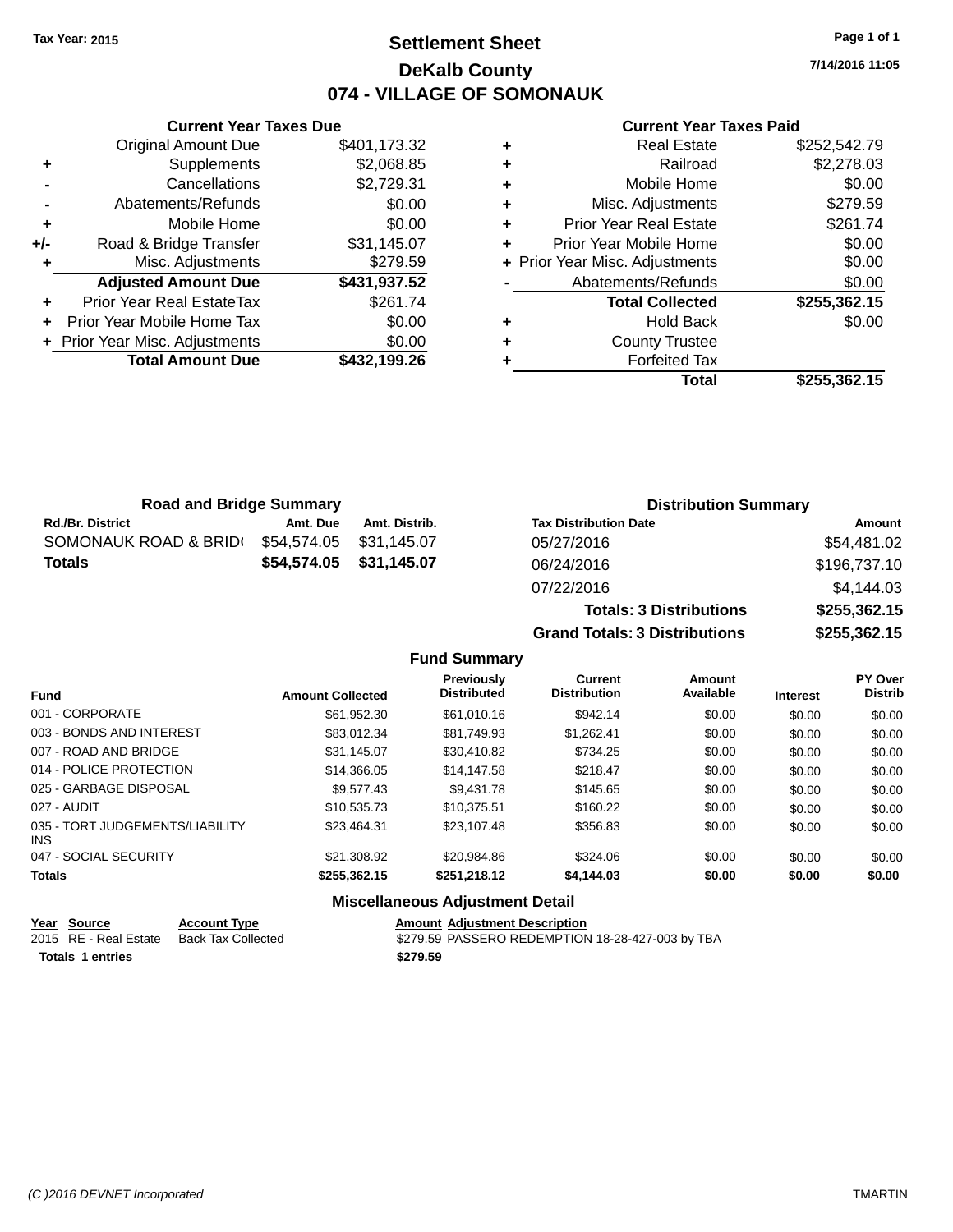## **Settlement Sheet Tax Year: 2015 Page 1 of 1 DeKalb County 075 - SOMONAUK LIBRARY**

**7/14/2016 11:05**

### **Current Year Taxes Paid**

|       | <b>Original Amount Due</b>     | \$144,921.73 |
|-------|--------------------------------|--------------|
| ٠     | Supplements                    | \$484.00     |
|       | Cancellations                  | \$651.43     |
|       | Abatements/Refunds             | \$0.00       |
| ÷     | Mobile Home                    | \$0.00       |
| $+/-$ | Road & Bridge Transfer         | \$0.00       |
| ٠     | Misc. Adjustments              | \$75.05      |
|       | <b>Adjusted Amount Due</b>     | \$144,829.35 |
| ÷     | Prior Year Real EstateTax      | \$70.41      |
|       | Prior Year Mobile Home Tax     | \$0.00       |
|       | + Prior Year Misc. Adjustments | \$0.00       |
|       | <b>Total Amount Due</b>        | \$144,899.76 |
|       |                                |              |

**Current Year Taxes Due**

| ٠ | <b>Real Estate</b>             | \$80,429.79 |
|---|--------------------------------|-------------|
| ٠ | Railroad                       | \$793.72    |
| ٠ | Mobile Home                    | \$0.00      |
| ٠ | Misc. Adjustments              | \$75.05     |
| ٠ | <b>Prior Year Real Estate</b>  | \$70.41     |
| ÷ | Prior Year Mobile Home         | \$0.00      |
|   | + Prior Year Misc. Adjustments | \$0.00      |
|   | Abatements/Refunds             | \$0.00      |
|   | <b>Total Collected</b>         | \$81,368.97 |
| ٠ | Hold Back                      | \$0.00      |
| ٠ | <b>County Trustee</b>          |             |
| ٠ | <b>Forfeited Tax</b>           |             |
|   | Total                          | \$81,368.97 |
|   |                                |             |

### **Distribution Summary Tax Distribution Date Amount** 05/27/2016 \$16,970.23 06/24/2016 \$62,909.75 07/22/2016 \$1,488.99 **Totals: 3 Distributions \$81,368.97 Grand Totals: 3 Distributions \$81,368.97**

### **Fund Summary**

| <b>Fund</b>                             | <b>Amount Collected</b> | <b>Previously</b><br><b>Distributed</b> | <b>Current</b><br><b>Distribution</b> | Amount<br>Available | <b>Interest</b> | <b>PY Over</b><br><b>Distrib</b> |
|-----------------------------------------|-------------------------|-----------------------------------------|---------------------------------------|---------------------|-----------------|----------------------------------|
| 001 - CORPORATE                         | \$29,177.86             | \$28,643.93                             | \$533.93                              | \$0.00              | \$0.00          | \$0.00                           |
| 003 - BONDS AND INTEREST                | \$31,844.56             | \$31,261.83                             | \$582.73                              | \$0.00              | \$0.00          | \$0.00                           |
| 004 - OPERATIONS & MAINTENANCE          | \$3,890.33              | \$3,819.14                              | \$71.19                               | \$0.00              | \$0.00          | \$0.00                           |
| $005 - I. M. R. F.$                     | \$8,078.31              | \$7,930.48                              | \$147.83                              | \$0.00              | \$0.00          | \$0.00                           |
| 027 - AUDIT                             | \$972.61                | \$954.81                                | \$17.80                               | \$0.00              | \$0.00          | \$0.00                           |
| 035 - TORT JUDGEMENTS/LIABILITY<br>INS. | \$4.201.56              | \$4.124.68                              | \$76.88                               | \$0.00              | \$0.00          | \$0.00                           |
| 047 - SOCIAL SECURITY                   | \$3,203,74              | \$3.145.11                              | \$58.63                               | \$0.00              | \$0.00          | \$0.00                           |
| <b>Totals</b>                           | \$81,368.97             | \$79,879.98                             | \$1,488.99                            | \$0.00              | \$0.00          | \$0.00                           |

| Year Source             | <b>Account Type</b>                      |         | <b>Amount Adiustment Description</b>            |
|-------------------------|------------------------------------------|---------|-------------------------------------------------|
|                         | 2015 RE - Real Estate Back Tax Collected |         | \$75.05 PASSERO REDEMPTION 18-28-427-003 by TBA |
| <b>Totals 1 entries</b> |                                          | \$75.05 |                                                 |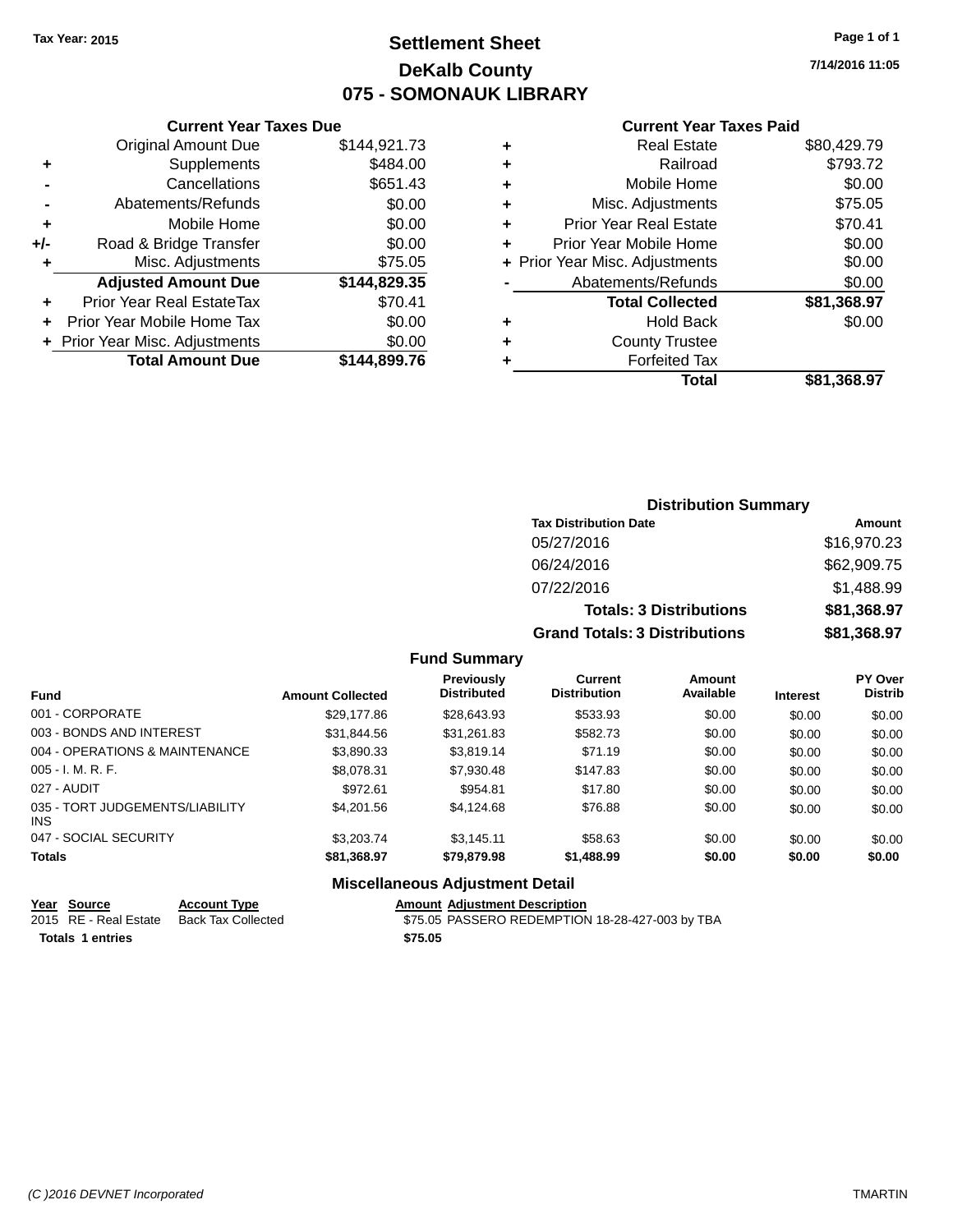## **Settlement Sheet Tax Year: 2015 Page 1 of 1 DeKalb County 076 - CITY OF SYCAMORE**

**7/14/2016 11:05**

## **Current Year Taxes Paid**

|     | <b>Current Year Taxes Due</b>    |                |  |  |  |
|-----|----------------------------------|----------------|--|--|--|
|     | <b>Original Amount Due</b>       | \$2,779,465.45 |  |  |  |
| ٠   | Supplements                      | \$15,540.48    |  |  |  |
|     | Cancellations                    | \$17,346.07    |  |  |  |
|     | Abatements/Refunds               | \$0.00         |  |  |  |
| ٠   | Mobile Home                      | \$0.00         |  |  |  |
| +/- | Road & Bridge Transfer           | \$23,277.53    |  |  |  |
| ٠   | Misc. Adjustments                | \$814.05       |  |  |  |
|     | <b>Adjusted Amount Due</b>       | \$2,801,751.44 |  |  |  |
|     | <b>Prior Year Real EstateTax</b> | (\$1.21)       |  |  |  |
|     | Prior Year Mobile Home Tax       | \$0.00         |  |  |  |
|     | + Prior Year Misc. Adjustments   | \$0.00         |  |  |  |
|     | <b>Total Amount Due</b>          | \$2,801,750.23 |  |  |  |
|     |                                  |                |  |  |  |

|   | Total                          | \$1,498,234.67 |
|---|--------------------------------|----------------|
| ٠ | <b>Forfeited Tax</b>           |                |
| ٠ | <b>County Trustee</b>          |                |
| ٠ | <b>Hold Back</b>               | \$0.00         |
|   | <b>Total Collected</b>         | \$1,498,234.67 |
|   | Abatements/Refunds             | \$0.00         |
|   | + Prior Year Misc. Adjustments | \$0.00         |
|   | Prior Year Mobile Home         | \$0.00         |
| ÷ | <b>Prior Year Real Estate</b>  | (\$1.21)       |
| ٠ | Misc. Adjustments              | \$814.05       |
| ٠ | Mobile Home                    | \$0.00         |
| ٠ | Railroad                       | \$0.19         |
| ٠ | <b>Real Estate</b>             | \$1,497,421.64 |
|   |                                |                |

| <b>Road and Bridge Summary</b>   |             |               | <b>Distribution Summary</b>    |                |  |
|----------------------------------|-------------|---------------|--------------------------------|----------------|--|
| <b>Rd./Br. District</b>          | Amt. Due    | Amt. Distrib. | <b>Tax Distribution Date</b>   | Amount         |  |
| <b>CORTLAND ROAD &amp; BRIDC</b> | \$26,772.25 | \$14,158.68   | 05/27/2016                     | \$286,582.26   |  |
| DEKALB ROAD & BRIDGE             | \$9,920.02  | \$5.173.84    | 06/24/2016                     | \$1,187,060.72 |  |
| <b>SYCAMORE ROAD &amp; BRID(</b> | \$7,342.80  | \$3,945.01    | 07/22/2016                     | \$24,591.69    |  |
| <b>Totals</b>                    | \$44,035.07 | \$23,277.53   | <b>Totals: 3 Distributions</b> | \$1,498,234.67 |  |

**Grand Totals: 3 Distributions \$1,498,234.67**

**Fund Summary**

| <b>Fund</b>                  | <b>Amount Collected</b> | <b>Previously</b><br><b>Distributed</b> | Current<br><b>Distribution</b> | Amount<br>Available | <b>Interest</b> | <b>PY Over</b><br><b>Distrib</b> |
|------------------------------|-------------------------|-----------------------------------------|--------------------------------|---------------------|-----------------|----------------------------------|
| 001 - CORPORATE              | \$664.561.15            | \$653.664.20                            | \$10,896.95                    | \$0.00              | \$0.00          | \$0.00                           |
| 003 - BONDS AND INTEREST     | \$83.094.66             | \$81.732.14                             | \$1,362.52                     | \$0.00              | \$0.00          | \$0.00                           |
| $005 - I. M. R. F.$          | \$82.885.21             | \$81.526.14                             | \$1,359.07                     | \$0.00              | \$0.00          | \$0.00                           |
| 007 - ROAD AND BRIDGE        | \$23,277.53             | \$22,870.97                             | \$406.56                       | \$0.00              | \$0.00          | \$0.00                           |
| 013 - FIREFIGHTER'S PENSION  | \$315,624,60            | \$310,449.25                            | \$5.175.35                     | \$0.00              | \$0.00          | \$0.00                           |
| 015 - POLICE PENSION         | \$222,115.26            | \$218,473.20                            | \$3.642.06                     | \$0.00              | \$0.00          | \$0.00                           |
| 047 - SOCIAL SECURITY        | \$49,439.08             | \$48.628.42                             | \$810.66                       | \$0.00              | \$0.00          | \$0.00                           |
| 048 - SCHOOL CROSSING GUARDS | \$10.624.10             | \$10,449.90                             | \$174.20                       | \$0.00              | \$0.00          | \$0.00                           |
| 143 - MEDICARE               | \$46,613,08             | \$45,848.76                             | \$764.32                       | \$0.00              | \$0.00          | \$0.00                           |
| <b>Totals</b>                | \$1,498,234.67          | \$1,473,642.98                          | \$24.591.69                    | \$0.00              | \$0.00          | \$0.00                           |

|                         | Year Source           | <b>Account Type</b>       | <b>Amount Adjustment Description</b>               |
|-------------------------|-----------------------|---------------------------|----------------------------------------------------|
|                         | 2015 RE - Real Estate | Back Tax Collected        | \$10.63 WAY REDEMPTION 06-29-451-009 by TBA        |
|                         | 2015 RE - Real Estate | <b>Back Tax Collected</b> | \$4.14 WAY REDEMPTION 06-29-451-024 by TBA         |
|                         | 2015 RE - Real Estate | Back Tax Collected        | \$13.71 OBERHELMAN REDEMPTION 09-25-451-001 by TBA |
|                         | 2015 RE - Real Estate | Paymt In Lieu of Tax      | \$785.57 HOUSING AUTHORITY SYCAMORE UNITS by TBA   |
| <b>Totals 4 entries</b> |                       |                           | \$814.05                                           |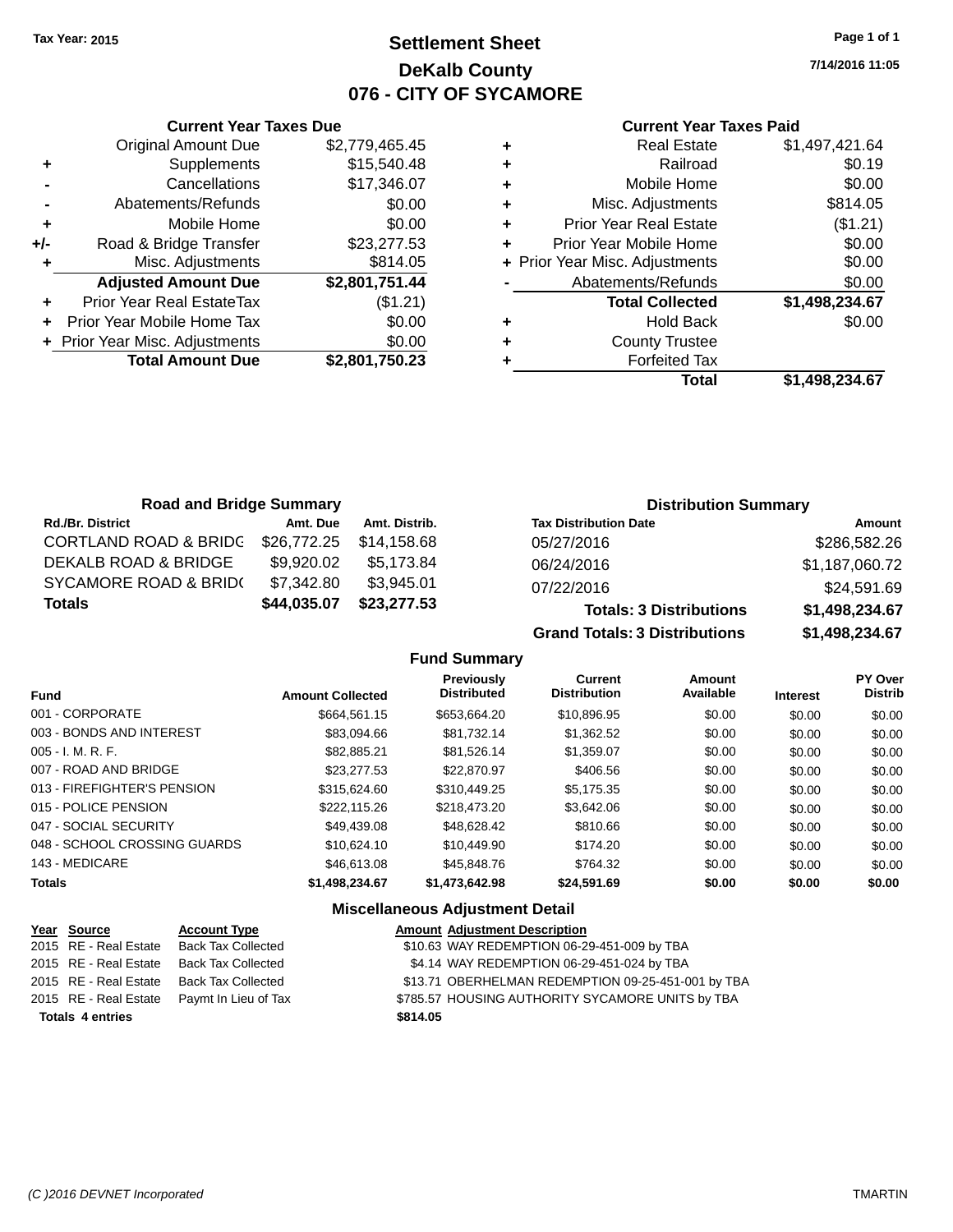# **Settlement Sheet Tax Year: 2015 Page 1 of 1 DeKalb County 077 - SYCAMORE LIBRARY**

**7/14/2016 11:05**

#### **Current Year Taxes Paid**

|       | <b>Original Amount Due</b>       | \$1,020,308.81 |
|-------|----------------------------------|----------------|
| ٠     | Supplements                      | \$5,561.48     |
|       | Cancellations                    | \$6,210.70     |
|       | Abatements/Refunds               | \$0.00         |
| ÷     | Mobile Home                      | \$0.00         |
| $+/-$ | Road & Bridge Transfer           | \$0.00         |
| ٠     | Misc. Adjustments                | \$298.82       |
|       | <b>Adjusted Amount Due</b>       | \$1,019,958.41 |
| ÷     | <b>Prior Year Real EstateTax</b> | \$0.00         |
| ÷     | Prior Year Mobile Home Tax       | \$0.00         |
|       | + Prior Year Misc. Adjustments   | \$0.00         |
|       | <b>Total Amount Due</b>          | \$1,019,958.41 |
|       |                                  |                |

**Current Year Taxes Due**

|   | <b>Real Estate</b>             | \$541,140.37 |
|---|--------------------------------|--------------|
| ٠ | Railroad                       | \$0.07       |
| ٠ | Mobile Home                    | \$0.00       |
| ٠ | Misc. Adjustments              | \$298.82     |
| ٠ | <b>Prior Year Real Estate</b>  | \$0.00       |
| ٠ | Prior Year Mobile Home         | \$0.00       |
|   | + Prior Year Misc. Adjustments | \$0.00       |
|   | Abatements/Refunds             | \$0.00       |
|   | <b>Total Collected</b>         | \$541,439.26 |
| ٠ | Hold Back                      | \$0.00       |
| ٠ | <b>County Trustee</b>          |              |
| ٠ | <b>Forfeited Tax</b>           |              |
|   | Total                          | \$541,439.26 |
|   |                                |              |

### **Distribution Summary Tax Distribution Date Amount** 05/27/2016 \$103,548.83 06/24/2016 \$429,012.31 07/22/2016 \$8,878.12 **Totals: 3 Distributions \$541,439.26 Grand Totals: 3 Distributions \$541,439.26**

### **Fund Summary**

| Fund                                     | <b>Amount Collected</b> | <b>Previously</b><br><b>Distributed</b> | Current<br><b>Distribution</b> | Amount<br>Available | <b>Interest</b> | <b>PY Over</b><br><b>Distrib</b> |
|------------------------------------------|-------------------------|-----------------------------------------|--------------------------------|---------------------|-----------------|----------------------------------|
| $005 - I. M. R. F.$                      | \$0.00                  | \$0.00                                  | \$0.00                         | \$0.00              | \$0.00          | \$0.00                           |
| 016 - LIBRARY (township, municipalities) | \$541,439.26            | \$532.561.14                            | \$8,878.12                     | \$0.00              | \$0.00          | \$0.00                           |
| 027 - AUDIT                              | \$0.00                  | \$0.00                                  | \$0.00                         | \$0.00              | \$0.00          | \$0.00                           |
| 047 - SOCIAL SECURITY                    | \$0.00                  | \$0.00                                  | \$0.00                         | \$0.00              | \$0.00          | \$0.00                           |
| <b>Totals</b>                            | \$541.439.26            | \$532,561.14                            | \$8,878,12                     | \$0.00              | \$0.00          | \$0.00                           |

### **Miscellaneous Adjustment Detail**

| Year Source             | <b>Account Type</b>                        | <b>Amount Adjustment Description</b>              |
|-------------------------|--------------------------------------------|---------------------------------------------------|
| 2015 RE - Real Estate   | <b>Back Tax Collected</b>                  | \$3.90 WAY REDEMPTION 06-29-451-009 by TBA        |
| 2015 RE - Real Estate   | <b>Back Tax Collected</b>                  | \$1.52 WAY REDEMPTION 06-29-451-024 by TBA        |
| 2015 RE - Real Estate   | Back Tax Collected                         | \$5.03 OBERHELMAN REDEMPTION 09-25-451-001 by TBA |
|                         | 2015 RE - Real Estate Paymt In Lieu of Tax | \$288.37 HOUSING AUTHORITY SYCAMORE UNITS by TBA  |
| <b>Totals 4 entries</b> |                                            | \$298.82                                          |
|                         |                                            |                                                   |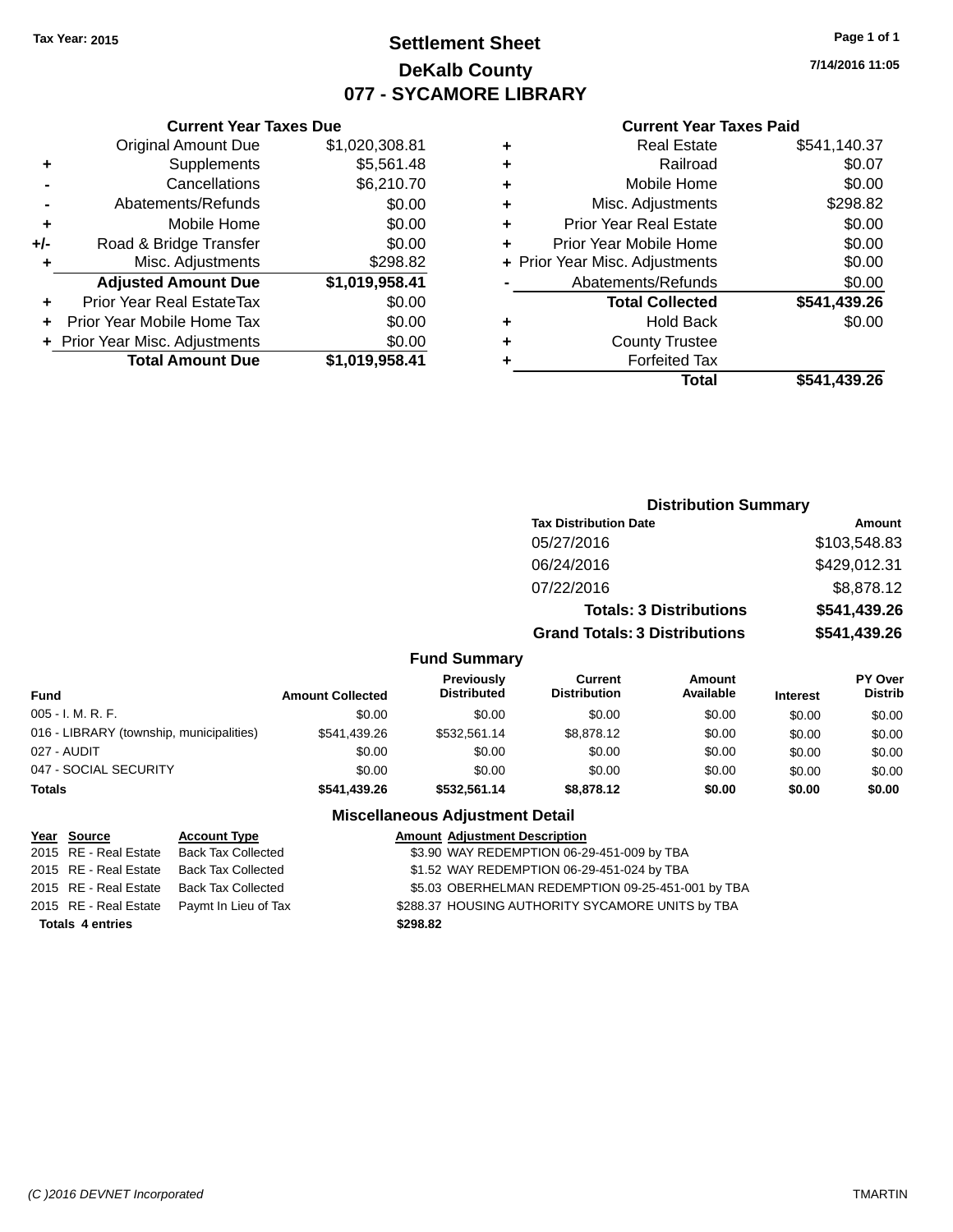# **Settlement Sheet Tax Year: 2015 Page 1 of 1 DeKalb County 078 - VILLAGE OF WATERMAN**

**7/14/2016 11:05**

#### **Current Year Taxes Paid**

|       | <b>Original Amount Due</b>     | \$178,130.69 |
|-------|--------------------------------|--------------|
| ٠     | Supplements                    | \$332.83     |
|       | Cancellations                  | \$420.73     |
|       | Abatements/Refunds             | \$0.00       |
| ٠     | Mobile Home                    | \$0.00       |
| $+/-$ | Road & Bridge Transfer         | \$17,997.17  |
| ٠     | Misc. Adjustments              | \$120.43     |
|       | <b>Adjusted Amount Due</b>     | \$196,160.39 |
| ٠     | Prior Year Real EstateTax      | \$0.00       |
| ٠     | Prior Year Mobile Home Tax     | \$0.00       |
|       | + Prior Year Misc. Adjustments | \$0.00       |
|       | <b>Total Amount Due</b>        | \$196,160.39 |
|       |                                |              |

**Current Year Taxes Due**

|   | <b>Real Estate</b>             | \$114,659.59 |
|---|--------------------------------|--------------|
| ٠ | Railroad                       | \$821.23     |
| ٠ | Mobile Home                    | \$0.00       |
| ٠ | Misc. Adjustments              | \$120.43     |
| ٠ | <b>Prior Year Real Estate</b>  | \$0.00       |
| ٠ | Prior Year Mobile Home         | \$0.00       |
|   | + Prior Year Misc. Adjustments | \$0.00       |
|   | Abatements/Refunds             | \$0.00       |
|   | <b>Total Collected</b>         | \$115,601.25 |
| ٠ | Hold Back                      | \$0.00       |
| ٠ | <b>County Trustee</b>          |              |
|   | <b>Forfeited Tax</b>           |              |
|   | Total                          | \$115,601.25 |

**Grand Totals: 3 Distributions \$115,601.25**

| <b>Road and Bridge Summary</b>   |             |               | <b>Distribution Summary</b>    |              |
|----------------------------------|-------------|---------------|--------------------------------|--------------|
| <b>Rd./Br. District</b>          | Amt. Due    | Amt. Distrib. | <b>Tax Distribution Date</b>   | Amount       |
| <b>CLINTON ROAD &amp; BRIDGE</b> | \$31,909.70 | \$17,997.17   | 05/27/2016                     | \$33,165.46  |
| <b>Totals</b>                    | \$31,909.70 | \$17,997.17   | 06/24/2016                     | \$81,042.72  |
|                                  |             |               | 07/22/2016                     | \$1,393.07   |
|                                  |             |               | <b>Totals: 3 Distributions</b> | \$115,601.25 |

**Fund Summary Fund Interest Amount Collected Distributed PY Over Distrib Amount Available Current Distribution Previously** 001 - CORPORATE \$54,127.21 \$53,507.31 \$619.90 \$0.00 \$0.00 \$0.00 007 - ROAD AND BRIDGE \$17,997.17 \$17,721.95 \$275.22 \$0.00 \$0.00 \$0.00 \$0.00 014 - POLICE PROTECTION \$16,056.66 \$15,872.76 \$183.90 \$0.00 \$0.00 \$0.00 \$0.00 027 - AUDIT \$8,180.39 \$8,086.70 \$93.69 \$0.00 \$0.00 \$0.00 035 - TORT JUDGEMENTS/LIABILITY INS \$17,405.16 \$17,205.82 \$199.34 \$0.00 \$0.00 \$0.00 047 - SOCIAL SECURITY \$1,595.62 \$1,577.34 \$0.00 \$0.00 \$0.00 \$0.00 073 - CHLORINATION OF SEWAGE \$239.04 \$236.30 \$2.74 \$0.00 \$0.00 \$0.00 \$0.00 **Totals \$115,601.25 \$114,208.18 \$1,393.07 \$0.00 \$0.00 \$0.00**

### **Miscellaneous Adjustment Detail**

| Year Source             | <b>Account Type</b>                      | <b>Amount Adiustment Description</b>            |
|-------------------------|------------------------------------------|-------------------------------------------------|
|                         | 2015 RE - Real Estate Back Tax Collected | \$120.43 MCCORD REDEMPTION 14-15-351-002 by TBA |
| <b>Totals 1 entries</b> |                                          | \$120.43                                        |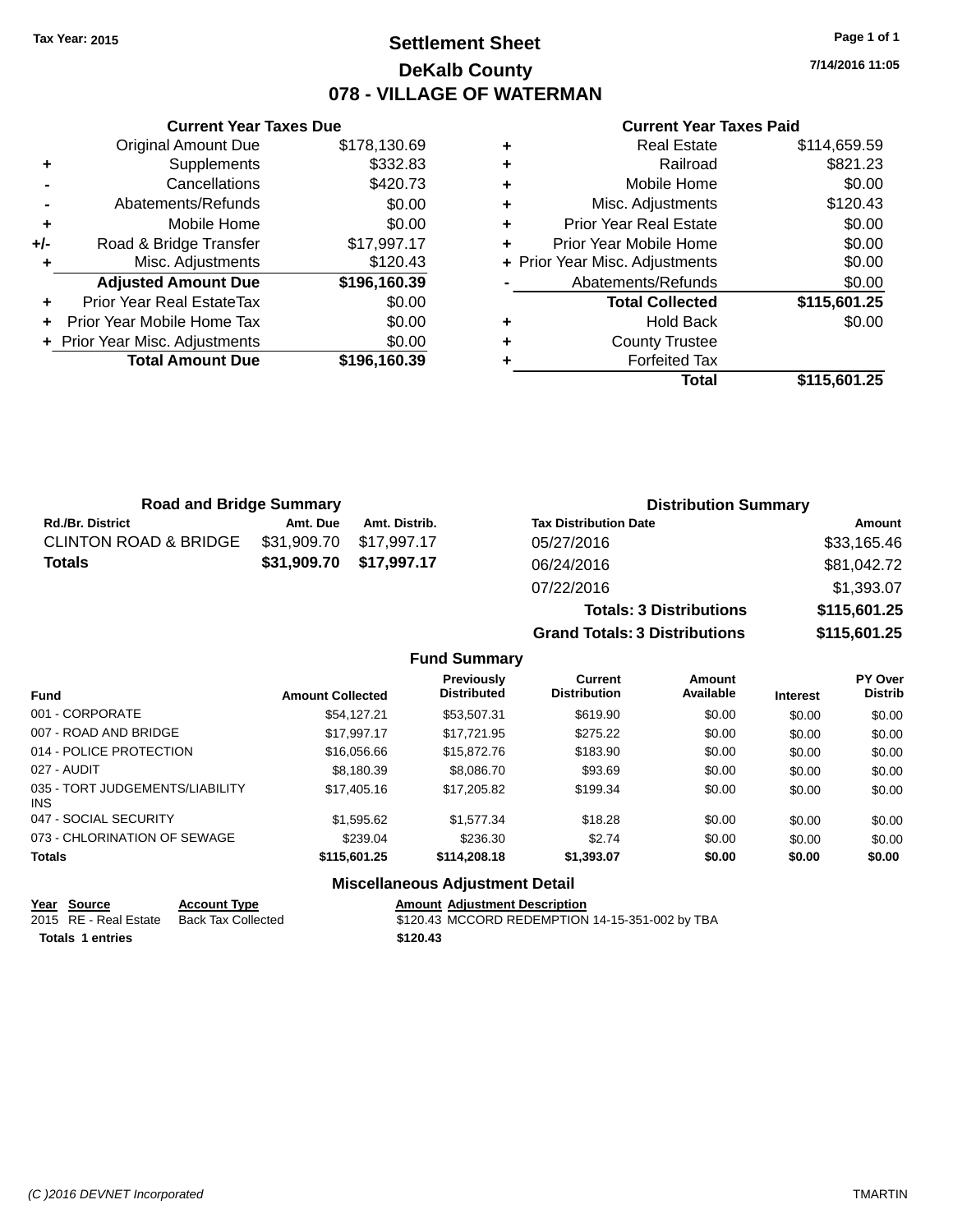# **Settlement Sheet Tax Year: 2015 Page 1 of 1 DeKalb County 079 - HINCKLEY SPEC SERV #1**

**7/14/2016 11:05**

#### **Current Year Taxes Paid**

| \$12.23<br>\$0.00<br>\$0.00<br>\$0.00<br>\$0.00<br>\$448.57<br>\$0.00<br>\$0.00<br>\$0.00<br>448.57 |
|-----------------------------------------------------------------------------------------------------|

| ٠ | <b>Forfeited Tax</b><br>Total  | \$224.29 |
|---|--------------------------------|----------|
| ٠ | <b>County Trustee</b>          |          |
| ٠ | <b>Hold Back</b>               | \$0.00   |
|   | <b>Total Collected</b>         | \$224.29 |
|   | Abatements/Refunds             | \$0.00   |
|   | + Prior Year Misc. Adjustments | \$0.00   |
| ٠ | Prior Year Mobile Home         | \$0.00   |
| ٠ | <b>Prior Year Real Estate</b>  | \$0.00   |
| ٠ | Misc. Adjustments              | \$0.00   |
| ٠ | Mobile Home                    | \$0.00   |
| ٠ | Railroad                       | \$0.00   |
| ٠ | <b>Real Estate</b>             | \$224.29 |
|   |                                |          |

|                            |                         |                                  |                                       | <b>Distribution Summary</b>    |                 |                                  |
|----------------------------|-------------------------|----------------------------------|---------------------------------------|--------------------------------|-----------------|----------------------------------|
|                            |                         |                                  | <b>Tax Distribution Date</b>          |                                |                 | <b>Amount</b>                    |
|                            |                         |                                  | 05/27/2016                            |                                |                 | \$41.36                          |
|                            |                         |                                  | 06/24/2016                            |                                |                 | \$182.93                         |
|                            |                         |                                  |                                       | <b>Totals: 2 Distributions</b> |                 | \$224.29                         |
|                            |                         |                                  | <b>Grand Totals: 2 Distributions</b>  |                                |                 | \$224.29                         |
|                            |                         | <b>Fund Summary</b>              |                                       |                                |                 |                                  |
| <b>Fund</b>                | <b>Amount Collected</b> | Previously<br><b>Distributed</b> | <b>Current</b><br><b>Distribution</b> | <b>Amount</b><br>Available     | <b>Interest</b> | <b>PY Over</b><br><b>Distrib</b> |
| 023 - SPECIAL SERVICE AREA | \$224.29                | \$224.29                         | \$0.00                                | \$0.00                         | \$0.00          | \$0.00                           |
| <b>Totals</b>              | \$224.29                | \$224.29                         | \$0.00                                | \$0.00                         | \$0.00          | \$0.00                           |
|                            |                         |                                  |                                       |                                |                 |                                  |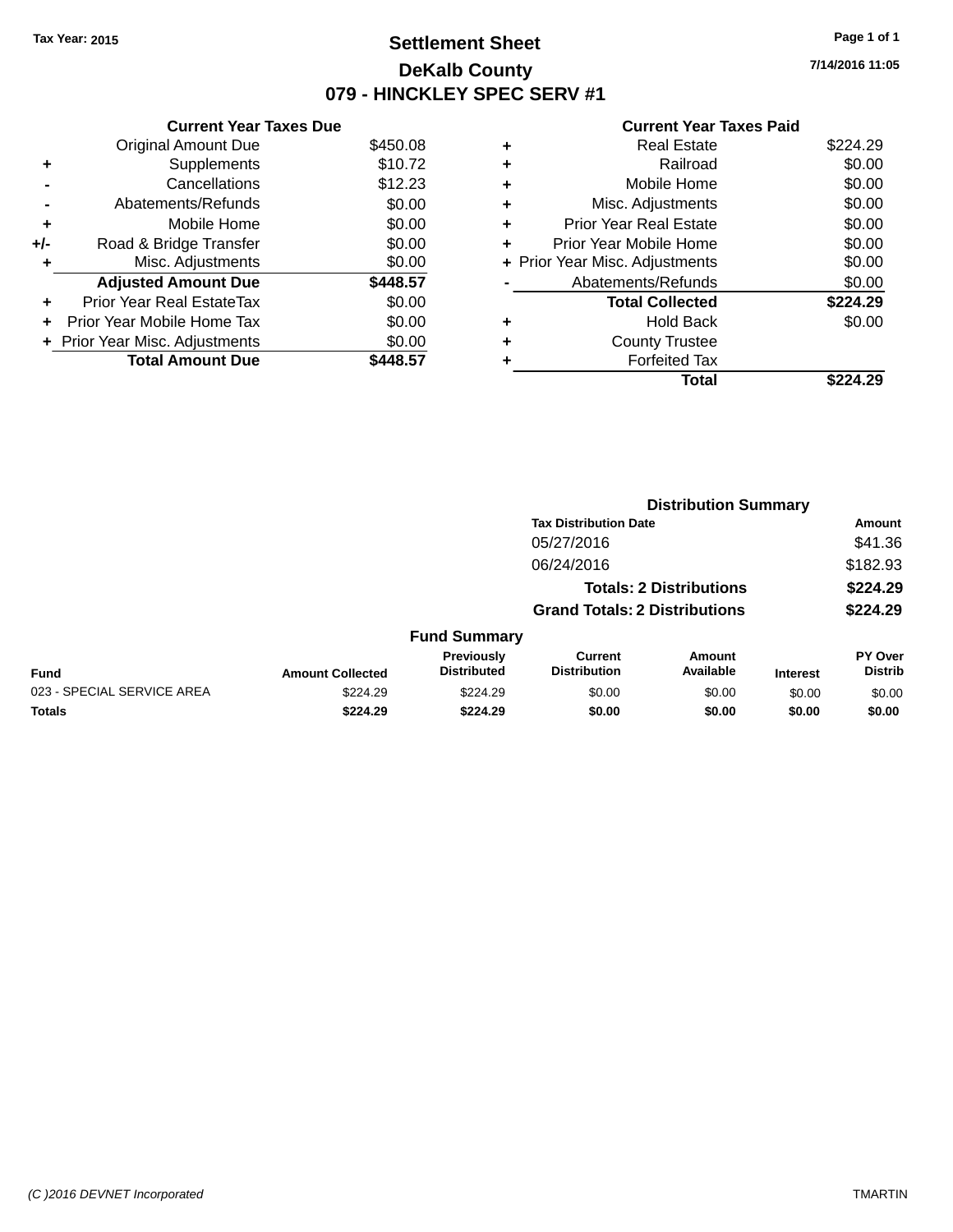# **Settlement Sheet Tax Year: 2015 Page 1 of 1 DeKalb County 080 - HINCKLEY SPEC SERV #2**

**7/14/2016 11:05**

#### **Current Year Taxes Paid**

|     | <b>Current Year Taxes Due</b> |          |
|-----|-------------------------------|----------|
|     | <b>Original Amount Due</b>    | \$450.13 |
| ٠   | Supplements                   | \$0.00   |
|     | Cancellations                 | \$0.00   |
|     | Abatements/Refunds            | \$0.00   |
| ٠   | Mobile Home                   | \$0.00   |
| +/- | Road & Bridge Transfer        | \$0.00   |
| ٠   | Misc. Adjustments             | \$0.00   |
|     | <b>Adjusted Amount Due</b>    | \$450.13 |
| ٠   | Prior Year Real EstateTax     | \$0.00   |
|     | Prior Year Mobile Home Tax    | \$0.00   |
|     | Prior Year Misc. Adjustments  | \$0.00   |
|     | <b>Total Amount Due</b>       | \$450.13 |

| ٠ | <b>Real Estate</b>             | \$239.91 |
|---|--------------------------------|----------|
| ٠ | Railroad                       | \$0.00   |
| ٠ | Mobile Home                    | \$0.00   |
| ٠ | Misc. Adjustments              | \$0.00   |
| ٠ | <b>Prior Year Real Estate</b>  | \$0.00   |
|   | Prior Year Mobile Home         | \$0.00   |
|   | + Prior Year Misc. Adjustments | \$0.00   |
|   | Abatements/Refunds             | \$0.00   |
|   | <b>Total Collected</b>         | \$239.91 |
| ٠ | <b>Hold Back</b>               | \$0.00   |
|   | <b>County Trustee</b>          |          |
| ٠ | <b>Forfeited Tax</b>           |          |
|   | Total                          | \$239.91 |
|   |                                |          |

|                            |                         |                                  | <b>Distribution Summary</b>           |                                |                 |                           |  |
|----------------------------|-------------------------|----------------------------------|---------------------------------------|--------------------------------|-----------------|---------------------------|--|
|                            |                         |                                  | <b>Tax Distribution Date</b>          |                                |                 | <b>Amount</b>             |  |
|                            |                         |                                  | 05/27/2016                            |                                |                 | \$38.79                   |  |
|                            |                         |                                  | 06/24/2016                            |                                |                 | \$198.04                  |  |
|                            |                         |                                  | 07/22/2016                            |                                |                 | \$3.08                    |  |
|                            |                         |                                  |                                       | <b>Totals: 3 Distributions</b> |                 | \$239.91                  |  |
|                            |                         |                                  | <b>Grand Totals: 3 Distributions</b>  |                                |                 | \$239.91                  |  |
|                            |                         | <b>Fund Summary</b>              |                                       |                                |                 |                           |  |
| <b>Fund</b>                | <b>Amount Collected</b> | Previously<br><b>Distributed</b> | <b>Current</b><br><b>Distribution</b> | Amount<br>Available            | <b>Interest</b> | PY Over<br><b>Distrib</b> |  |
| 023 - SPECIAL SERVICE AREA | \$239.91                | \$236.83                         | \$3.08                                | \$0.00                         | \$0.00          | \$0.00                    |  |
| <b>Totals</b>              | \$239.91                | \$236.83                         | \$3.08                                | \$0.00                         | \$0.00          | \$0.00                    |  |
|                            |                         |                                  |                                       |                                |                 |                           |  |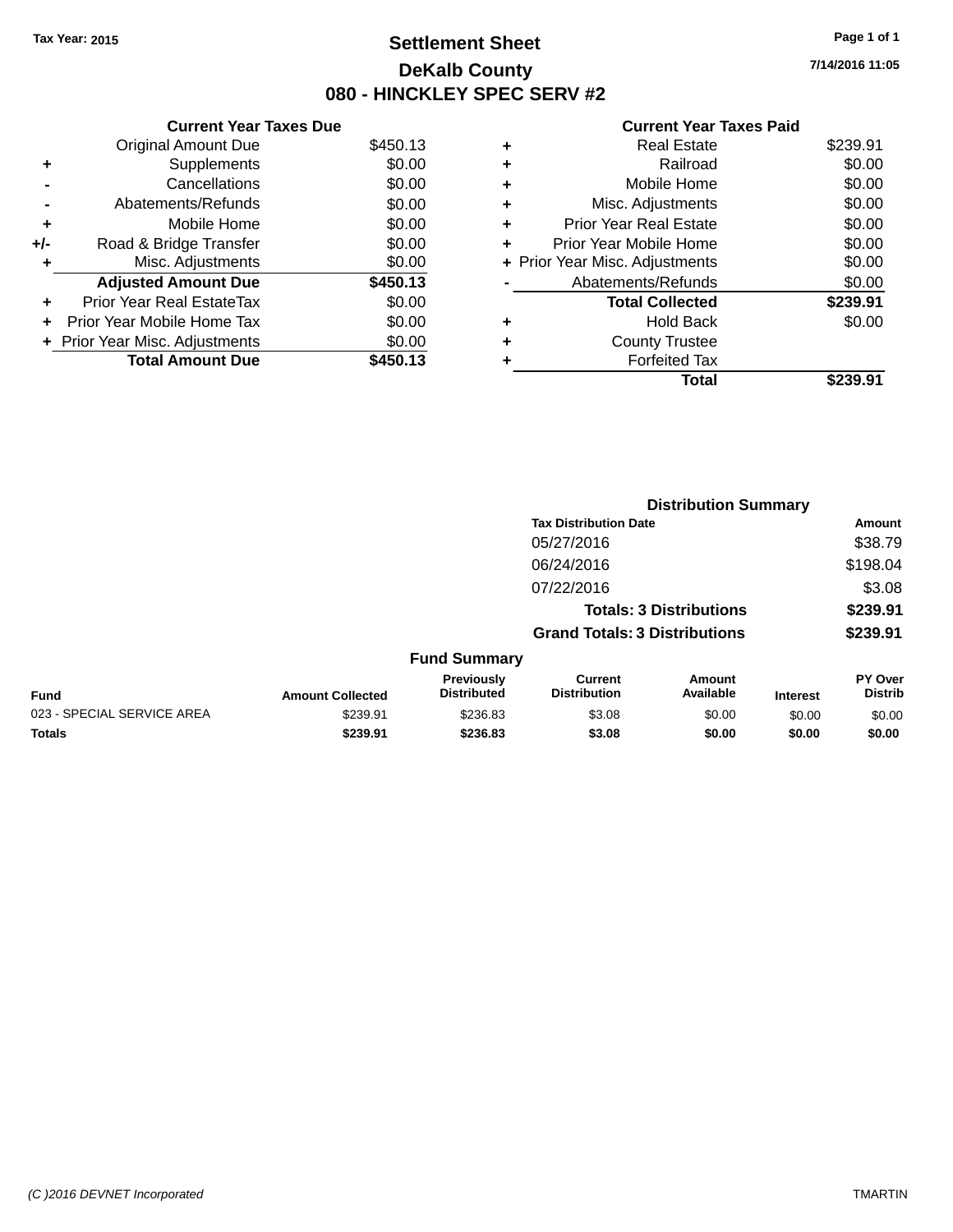# **Settlement Sheet Tax Year: 2015 Page 1 of 1 DeKalb County 083 - TOWN OF CORTLAND SBA #1**

**7/14/2016 11:05**

|       | <b>Current Year Taxes Due</b>  |        |  |  |  |  |
|-------|--------------------------------|--------|--|--|--|--|
|       | Original Amount Due            | \$0.00 |  |  |  |  |
| ٠     | Supplements                    | \$0.00 |  |  |  |  |
|       | Cancellations                  | \$0.00 |  |  |  |  |
|       | Abatements/Refunds             | \$0.00 |  |  |  |  |
| ٠     | Mobile Home                    | \$0.00 |  |  |  |  |
| $+/-$ | Road & Bridge Transfer         | \$0.00 |  |  |  |  |
|       | Misc. Adjustments              | \$0.00 |  |  |  |  |
|       | <b>Adjusted Amount Due</b>     | \$0.00 |  |  |  |  |
|       | Prior Year Real EstateTax      | \$0.00 |  |  |  |  |
|       | Prior Year Mobile Home Tax     | \$0.00 |  |  |  |  |
|       | + Prior Year Misc. Adjustments | \$0.00 |  |  |  |  |
|       | <b>Total Amount Due</b>        | \$0.00 |  |  |  |  |
|       |                                |        |  |  |  |  |

|   | <b>Current Year Taxes Paid</b> |        |
|---|--------------------------------|--------|
| ٠ | <b>Real Estate</b>             | \$0.00 |
| ٠ | Railroad                       | \$0.00 |
|   | Mobile Home                    | \$0.00 |
| ٠ | Misc. Adjustments              | \$0.00 |
| ÷ | Prior Year Real Estate         | \$0.00 |
| ٠ | Prior Year Mobile Home         | \$0.00 |
|   | + Prior Year Misc. Adjustments | \$0.00 |
|   | Abatements/Refunds             | \$0.00 |
|   | <b>Total Collected</b>         | \$0.00 |
|   | Hold Back                      | \$0.00 |
|   | <b>County Trustee</b>          |        |
|   | <b>Forfeited Tax</b>           |        |
|   | Total                          |        |

| <b>Fund Summary</b>      |                         |                                         |                                |                     |                 |                                  |
|--------------------------|-------------------------|-----------------------------------------|--------------------------------|---------------------|-----------------|----------------------------------|
| <b>Fund</b>              | <b>Amount Collected</b> | <b>Previously</b><br><b>Distributed</b> | Current<br><b>Distribution</b> | Amount<br>Available | <b>Interest</b> | <b>PY Over</b><br><b>Distrib</b> |
| 003 - BONDS AND INTEREST | \$0.00                  | \$0.00                                  | \$0.00                         | \$0.00              | \$0.00          | \$0.00                           |
| <b>Totals</b>            | \$0.00                  | \$0.00                                  | \$0.00                         | \$0.00              | \$0.00          | \$0.00                           |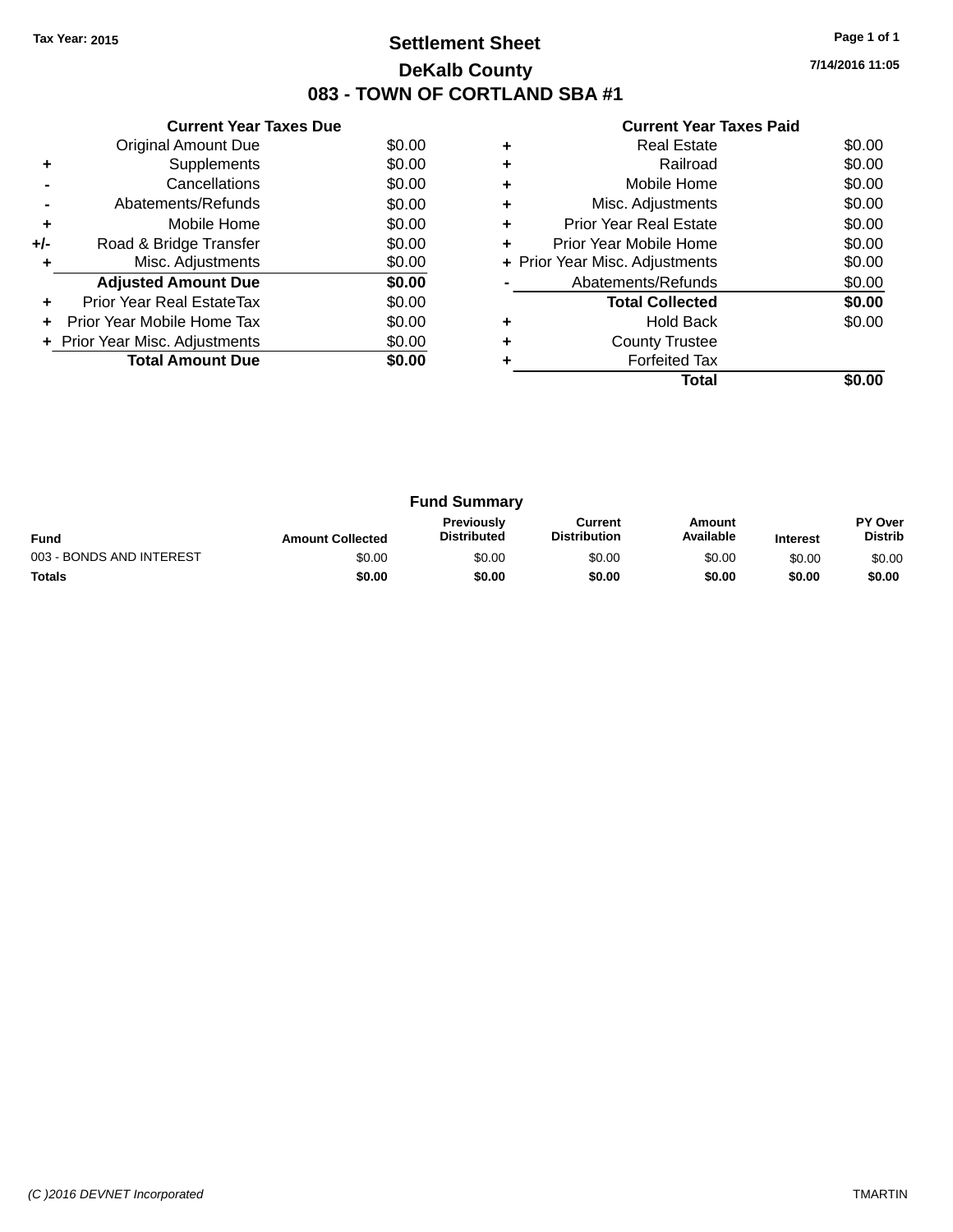# **Settlement Sheet Tax Year: 2015 Page 1 of 1 DeKalb County 085 - BURLINGTON FIRE**

**7/14/2016 11:05**

### **Current Year Taxes Paid**

|     | <b>Current Year Taxes Due</b>  |             |  |  |  |
|-----|--------------------------------|-------------|--|--|--|
|     | <b>Original Amount Due</b>     | \$10,772.40 |  |  |  |
| ÷   | Supplements                    | \$0.00      |  |  |  |
|     | Cancellations                  | \$0.00      |  |  |  |
|     | Abatements/Refunds             | \$0.00      |  |  |  |
| ٠   | Mobile Home                    | \$0.00      |  |  |  |
| +/- | Road & Bridge Transfer         | \$0.00      |  |  |  |
|     | Misc. Adjustments              | \$0.00      |  |  |  |
|     | <b>Adjusted Amount Due</b>     | \$10,772.40 |  |  |  |
| ÷   | Prior Year Real EstateTax      | \$0.00      |  |  |  |
|     | Prior Year Mobile Home Tax     | \$0.00      |  |  |  |
|     | + Prior Year Misc. Adjustments | \$0.00      |  |  |  |
|     | <b>Total Amount Due</b>        | \$10.772.40 |  |  |  |
|     |                                |             |  |  |  |

| ٠ | <b>Real Estate</b>             | \$6,299.41 |
|---|--------------------------------|------------|
| ٠ | Railroad                       | \$326.90   |
| ٠ | Mobile Home                    | \$0.00     |
| ٠ | Misc. Adjustments              | \$0.00     |
| ٠ | <b>Prior Year Real Estate</b>  | \$0.00     |
| ٠ | Prior Year Mobile Home         | \$0.00     |
|   | + Prior Year Misc. Adjustments | \$0.00     |
|   | Abatements/Refunds             | \$0.00     |
|   | <b>Total Collected</b>         | \$6,626.31 |
| ٠ | Hold Back                      | \$0.00     |
| ٠ | <b>County Trustee</b>          |            |
|   | <b>Forfeited Tax</b>           |            |
|   | Total                          | \$6.626.31 |
|   |                                |            |

|                        |                         |                                  |                                       | <b>Distribution Summary</b>    |                 |                                               |  |
|------------------------|-------------------------|----------------------------------|---------------------------------------|--------------------------------|-----------------|-----------------------------------------------|--|
|                        |                         |                                  | <b>Tax Distribution Date</b>          |                                |                 | <b>Amount</b>                                 |  |
|                        |                         |                                  | 05/27/2016                            |                                |                 | \$527.38                                      |  |
|                        |                         |                                  | 06/24/2016                            |                                |                 | \$6,098.93                                    |  |
|                        |                         |                                  |                                       | <b>Totals: 2 Distributions</b> |                 | \$6,626.31                                    |  |
|                        |                         |                                  | <b>Grand Totals: 2 Distributions</b>  |                                |                 | \$6,626.31                                    |  |
|                        |                         | <b>Fund Summary</b>              |                                       |                                |                 |                                               |  |
| <b>Fund</b>            | <b>Amount Collected</b> | Previously<br><b>Distributed</b> | <b>Current</b><br><b>Distribution</b> | Amount<br>Available            | <b>Interest</b> | PY Over<br><b>Distrib</b>                     |  |
| 001 - CORPORATE        | \$3,177.82              | \$3,177.82                       | \$0.00                                | \$0.00                         | \$0.00          | \$0.00                                        |  |
| $0.17$ COOLL CEOLIDITY | 0.0170                  | $AAA = 70$                       | 0000                                  | 0000                           | $\sim$ $\sim$   | $\mathbf{A} \mathbf{A} \mathbf{A} \mathbf{A}$ |  |

| 001 - CORPORATE       | \$3,177.82 | \$3,177.82 | \$0.00 | \$0.00 | \$0.00 | \$0.00 |
|-----------------------|------------|------------|--------|--------|--------|--------|
| 047 - SOCIAL SECURITY | \$191.70   | \$191.70   | \$0.00 | \$0.00 | \$0.00 | \$0.00 |
| 064 - AMBULANCE       | \$3,177.82 | \$3,177.82 | \$0.00 | \$0.00 | \$0.00 | \$0.00 |
| 143 - MEDICARE        | \$78.97    | \$78.97    | \$0.00 | \$0.00 | \$0.00 | \$0.00 |
| <b>Totals</b>         | \$6,626.31 | \$6,626.31 | \$0.00 | \$0.00 | \$0.00 | \$0.00 |
|                       |            |            |        |        |        |        |
|                       |            |            |        |        |        |        |
|                       |            |            |        |        |        |        |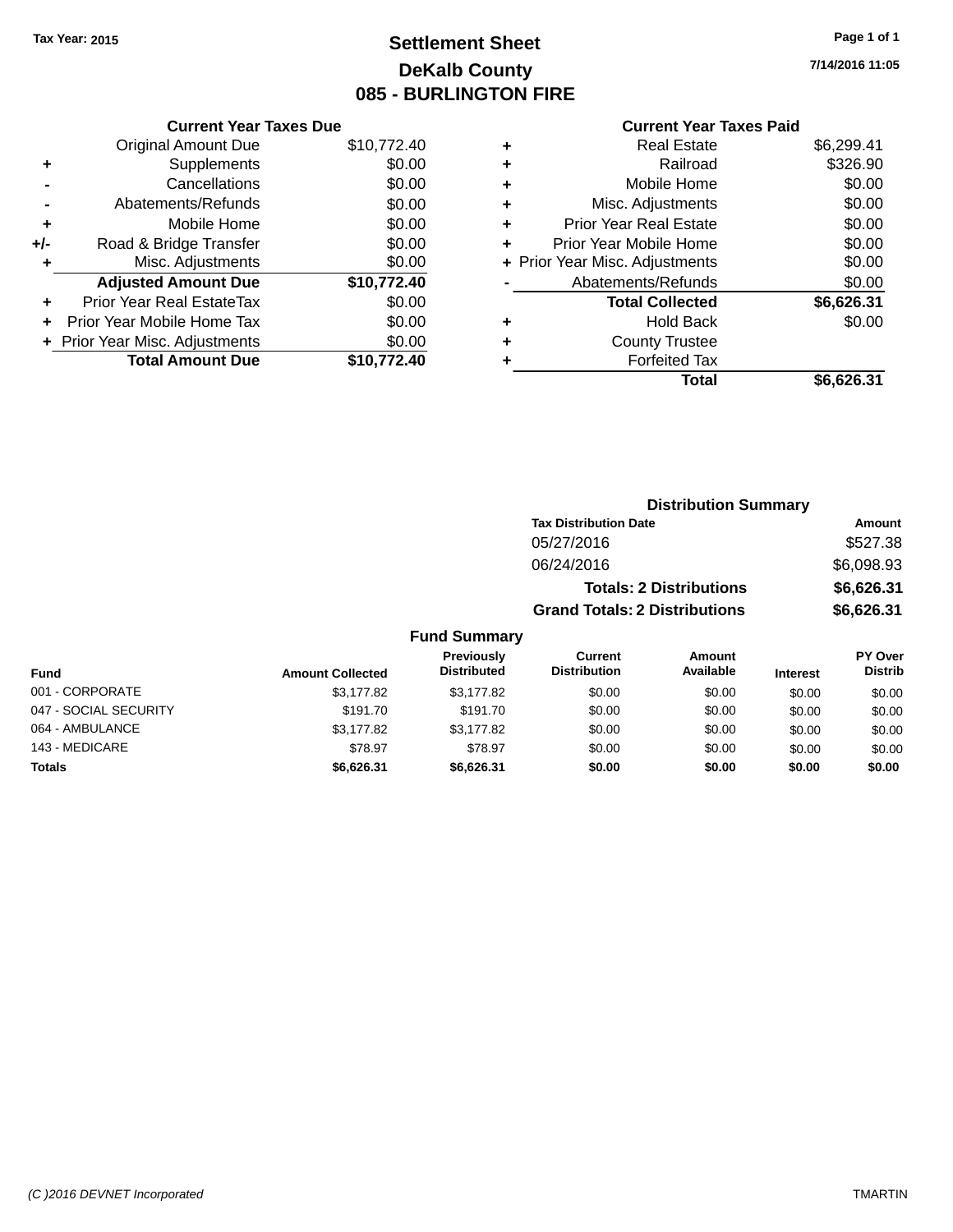# **Settlement Sheet Tax Year: 2015 Page 1 of 1 DeKalb County 086 - CORTLAND FIRE**

**7/14/2016 11:05**

### **Current Year Taxes Paid**

|       | <b>Current Year Taxes Due</b>  |              |  |  |  |
|-------|--------------------------------|--------------|--|--|--|
|       | <b>Original Amount Due</b>     | \$480,577.83 |  |  |  |
| ٠     | Supplements                    | \$2,668.55   |  |  |  |
|       | Cancellations                  | \$3,006.29   |  |  |  |
|       | Abatements/Refunds             | \$0.00       |  |  |  |
| ٠     | Mobile Home                    | \$0.00       |  |  |  |
| $+/-$ | Road & Bridge Transfer         | \$0.00       |  |  |  |
| ٠     | Misc. Adjustments              | \$0.00       |  |  |  |
|       | <b>Adjusted Amount Due</b>     | \$480,240.09 |  |  |  |
| ٠     | Prior Year Real EstateTax      | (\$4.85)     |  |  |  |
|       | Prior Year Mobile Home Tax     | \$0.00       |  |  |  |
|       | + Prior Year Misc. Adjustments | \$0.00       |  |  |  |
|       | <b>Total Amount Due</b>        | \$480,235.24 |  |  |  |
|       |                                |              |  |  |  |

|   | <b>Real Estate</b>             | \$252,615.66 |
|---|--------------------------------|--------------|
| ٠ | Railroad                       | \$2,276.25   |
| ٠ | Mobile Home                    | \$0.00       |
| ٠ | Misc. Adjustments              | \$0.00       |
| ٠ | <b>Prior Year Real Estate</b>  | (\$4.85)     |
|   | Prior Year Mobile Home         | \$0.00       |
|   | + Prior Year Misc. Adjustments | \$0.00       |
|   | Abatements/Refunds             | \$0.00       |
|   | <b>Total Collected</b>         | \$254,887.06 |
| ٠ | Hold Back                      | \$0.00       |
| ٠ | <b>County Trustee</b>          |              |
| ٠ | <b>Forfeited Tax</b>           |              |
|   | Total                          | \$254,887.06 |
|   |                                |              |

# **Distribution Summary Tax Distribution Date Amount** 05/27/2016 \$57,408.13 06/24/2016 \$190,573.38 07/22/2016 \$6,905.55 **Totals: 3 Distributions \$254,887.06 Grand Totals: 3 Distributions \$254,887.06 Fund Summary**

| Fund            | <b>Amount Collected</b> | <b>Previously</b><br><b>Distributed</b> | Current<br><b>Distribution</b> | Amount<br>Available | <b>Interest</b> | <b>PY Over</b><br><b>Distrib</b> |
|-----------------|-------------------------|-----------------------------------------|--------------------------------|---------------------|-----------------|----------------------------------|
| 001 - CORPORATE | \$123,423.96            | \$120,080.09                            | \$3.343.87                     | \$0.00              | \$0.00          | \$0.00                           |
| 064 - AMBULANCE | \$131,463.10            | \$127.901.42                            | \$3.561.68                     | \$0.00              | \$0.00          | \$0.00                           |
| <b>Totals</b>   | \$254,887.06            | \$247.981.51                            | \$6,905.55                     | \$0.00              | \$0.00          | \$0.00                           |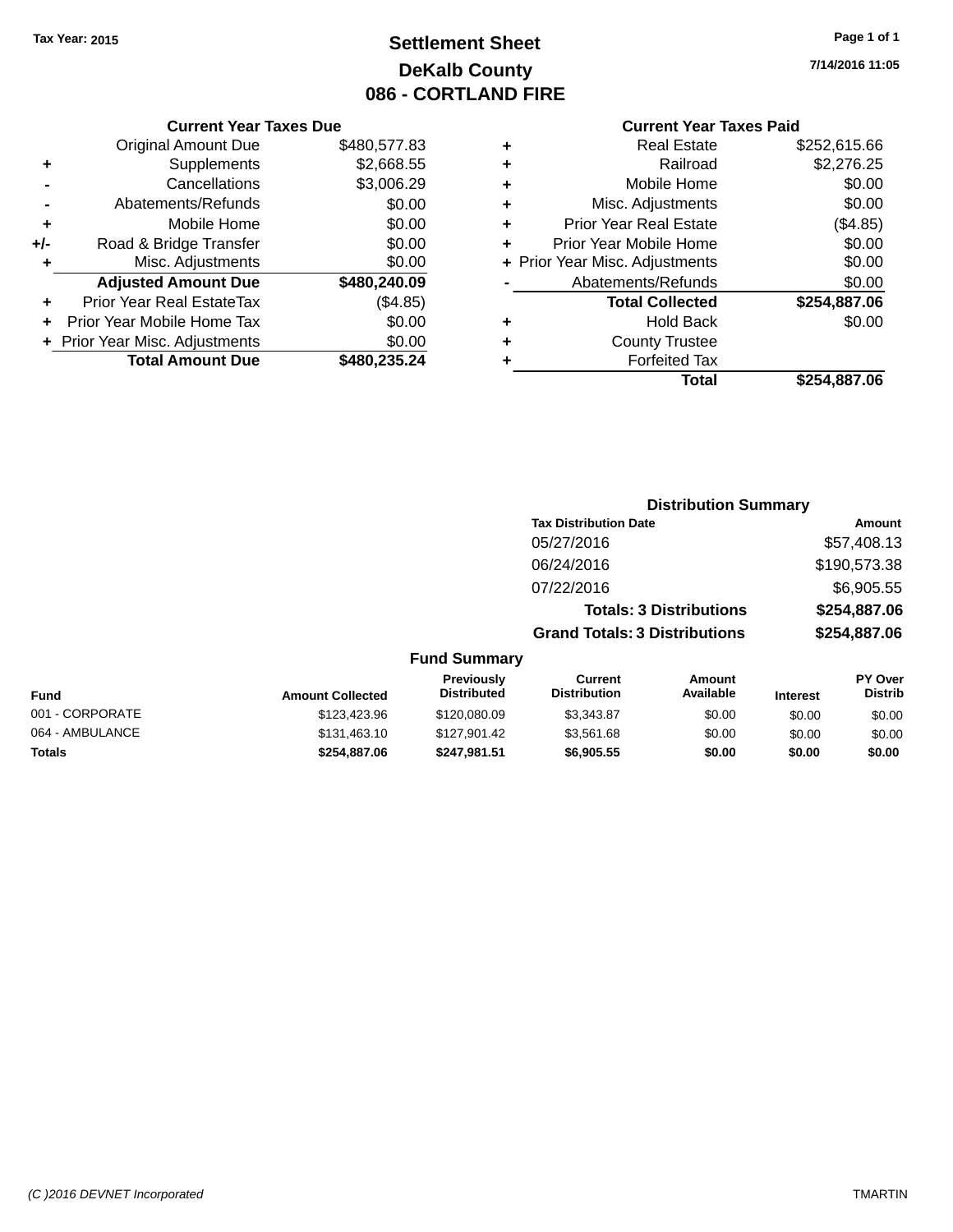# **Settlement Sheet Tax Year: 2015 Page 1 of 1 DeKalb County 087 - DE KALB FIRE**

**7/14/2016 11:05**

### **Current Year Taxes Due**

|     | <b>Original Amount Due</b>     | \$134,075.13 |
|-----|--------------------------------|--------------|
| ٠   | Supplements                    | \$551.10     |
|     | Cancellations                  | \$661.96     |
|     | Abatements/Refunds             | \$0.00       |
| ÷   | Mobile Home                    | \$0.00       |
| +/- | Road & Bridge Transfer         | \$0.00       |
| ٠   | Misc. Adjustments              | \$0.00       |
|     | <b>Adjusted Amount Due</b>     | \$133,964.27 |
| ٠   | Prior Year Real EstateTax      | \$0.00       |
|     | Prior Year Mobile Home Tax     | \$0.00       |
|     | + Prior Year Misc. Adjustments | \$0.00       |
|     | <b>Total Amount Due</b>        | \$133,964.27 |

# **Current Year Taxes Paid +** Real Estate \$72,672.27 **+** Railroad \$2,113.17

|   | Total                          | \$74,785.44 |
|---|--------------------------------|-------------|
|   | <b>Forfeited Tax</b>           |             |
| ÷ | <b>County Trustee</b>          |             |
|   | <b>Hold Back</b>               | \$0.00      |
|   | <b>Total Collected</b>         | \$74,785.44 |
|   | Abatements/Refunds             | \$0.00      |
|   | + Prior Year Misc. Adjustments | \$0.00      |
|   | Prior Year Mobile Home         | \$0.00      |
| ÷ | <b>Prior Year Real Estate</b>  | \$0.00      |
| ٠ | Misc. Adjustments              | \$0.00      |
|   | Mobile Home                    | \$0.00      |

#### **Distribution Summary Tax Distribution Date Amount** 05/27/2016 \$13,625.22 06/24/2016 \$60,585.56 07/22/2016 \$574.66 **Totals: 3 Distributions \$74,785.44 Grand Totals: 3 Distributions \$74,785.44 Fund Summary PY Over Amount Current Previously**

| <b>Fund</b>     | <b>Amount Collected</b> | <b>Previously</b><br><b>Distributed</b> | Current<br><b>Distribution</b> | Amount<br>Available | <b>Interest</b> | PY Over<br><b>Distrib</b> |
|-----------------|-------------------------|-----------------------------------------|--------------------------------|---------------------|-----------------|---------------------------|
| 001 - CORPORATE | \$74.785.44             | \$74.210.78                             | \$574.66                       | \$0.00              | \$0.00          | \$0.00                    |
| <b>Totals</b>   | \$74.785.44             | \$74.210.78                             | \$574.66                       | \$0.00              | \$0.00          | \$0.00                    |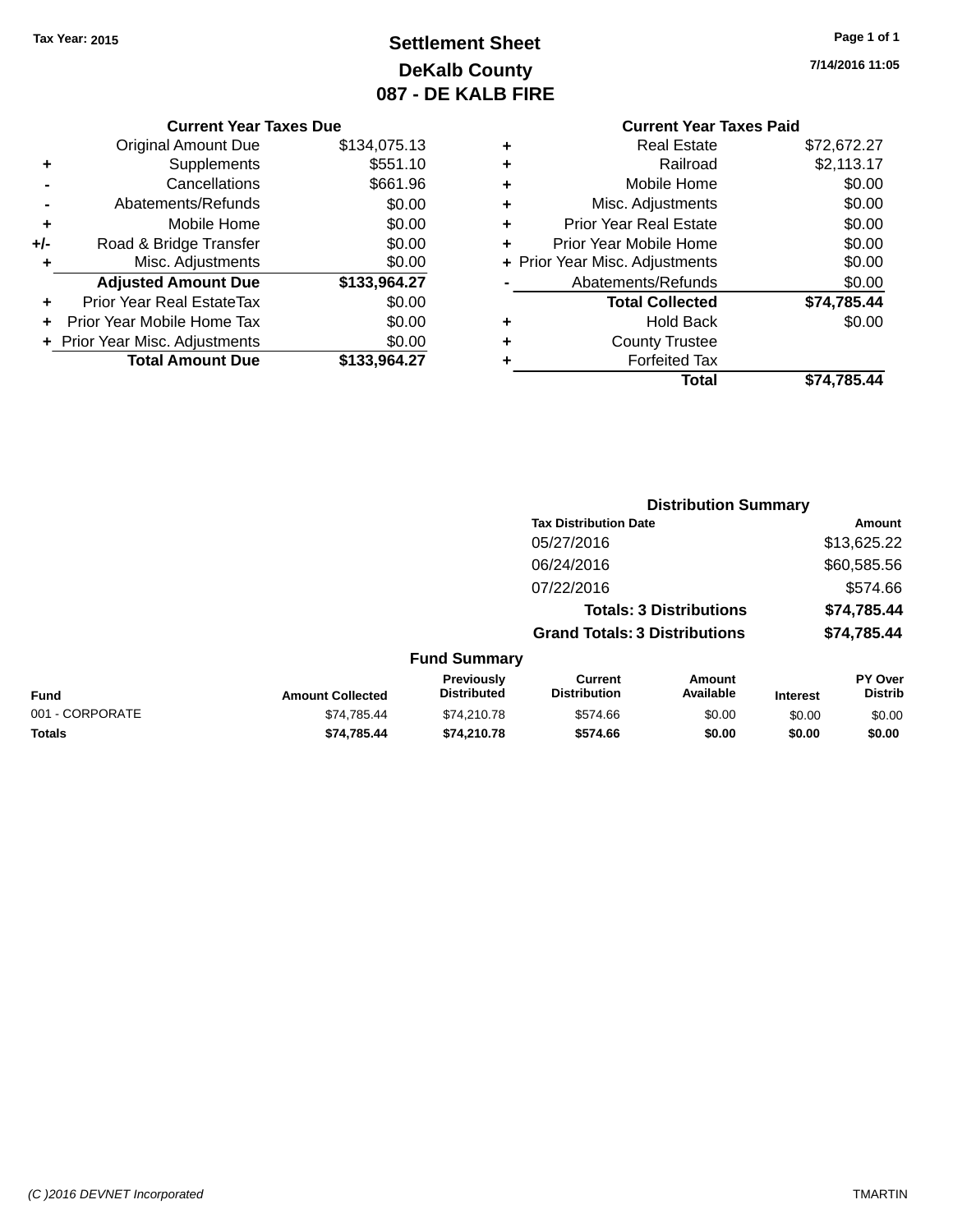# **Settlement Sheet Tax Year: 2015 Page 1 of 1 DeKalb County 088 - EARLVILLE FIRE**

**7/14/2016 11:05**

# **Current Year Taxes Paid**

|     | <b>Current Year Taxes Due</b>  |            |
|-----|--------------------------------|------------|
|     | <b>Original Amount Due</b>     | \$3,259.64 |
| ٠   | Supplements                    | \$0.00     |
|     | Cancellations                  | \$0.00     |
|     | Abatements/Refunds             | \$0.00     |
| ٠   | Mobile Home                    | \$0.00     |
| +/- | Road & Bridge Transfer         | \$0.00     |
| ٠   | Misc. Adjustments              | \$0.00     |
|     | <b>Adjusted Amount Due</b>     | \$3,259.64 |
| ٠   | Prior Year Real EstateTax      | \$0.00     |
|     | Prior Year Mobile Home Tax     | \$0.00     |
|     | + Prior Year Misc. Adjustments | \$0.00     |
|     | <b>Total Amount Due</b>        | \$3.259.64 |
|     |                                |            |

| ٠ | <b>Real Estate</b>             | \$1,739.95 |
|---|--------------------------------|------------|
| ٠ | Railroad                       | \$151.59   |
| ٠ | Mobile Home                    | \$0.00     |
| ٠ | Misc. Adjustments              | \$0.00     |
| ٠ | <b>Prior Year Real Estate</b>  | \$0.00     |
| ٠ | Prior Year Mobile Home         | \$0.00     |
|   | + Prior Year Misc. Adjustments | \$0.00     |
|   | Abatements/Refunds             | \$0.00     |
|   | <b>Total Collected</b>         | \$1,891.54 |
| ٠ | <b>Hold Back</b>               | \$0.00     |
| ٠ | <b>County Trustee</b>          |            |
| ٠ | <b>Forfeited Tax</b>           |            |
|   | Total                          | \$1,891.54 |
|   |                                |            |

|                 |                         |                                  | <b>Distribution Summary</b>           |                                |                 |                           |
|-----------------|-------------------------|----------------------------------|---------------------------------------|--------------------------------|-----------------|---------------------------|
|                 |                         |                                  | <b>Tax Distribution Date</b>          |                                |                 | <b>Amount</b>             |
|                 |                         |                                  | 05/27/2016                            |                                |                 | \$609.44                  |
|                 |                         |                                  | 06/24/2016                            |                                |                 | \$1,282.10                |
|                 |                         |                                  |                                       | <b>Totals: 2 Distributions</b> |                 | \$1,891.54                |
|                 |                         |                                  | <b>Grand Totals: 2 Distributions</b>  |                                |                 | \$1,891.54                |
|                 |                         | <b>Fund Summary</b>              |                                       |                                |                 |                           |
| <b>Fund</b>     | <b>Amount Collected</b> | Previously<br><b>Distributed</b> | <b>Current</b><br><b>Distribution</b> | <b>Amount</b><br>Available     | <b>Interest</b> | PY Over<br><b>Distrib</b> |
| 001 - CORPORATE | \$921.01                | \$921.01                         | \$0.00                                | \$0.00                         | \$0.00          | \$0.00                    |
| 064 - AMBULANCE | \$970.53                | \$970.53                         | \$0.00                                | \$0.00                         | \$0.00          | \$0.00                    |
| <b>Totals</b>   | \$1,891.54              | \$1,891.54                       | \$0.00                                | \$0.00                         | \$0.00          | \$0.00                    |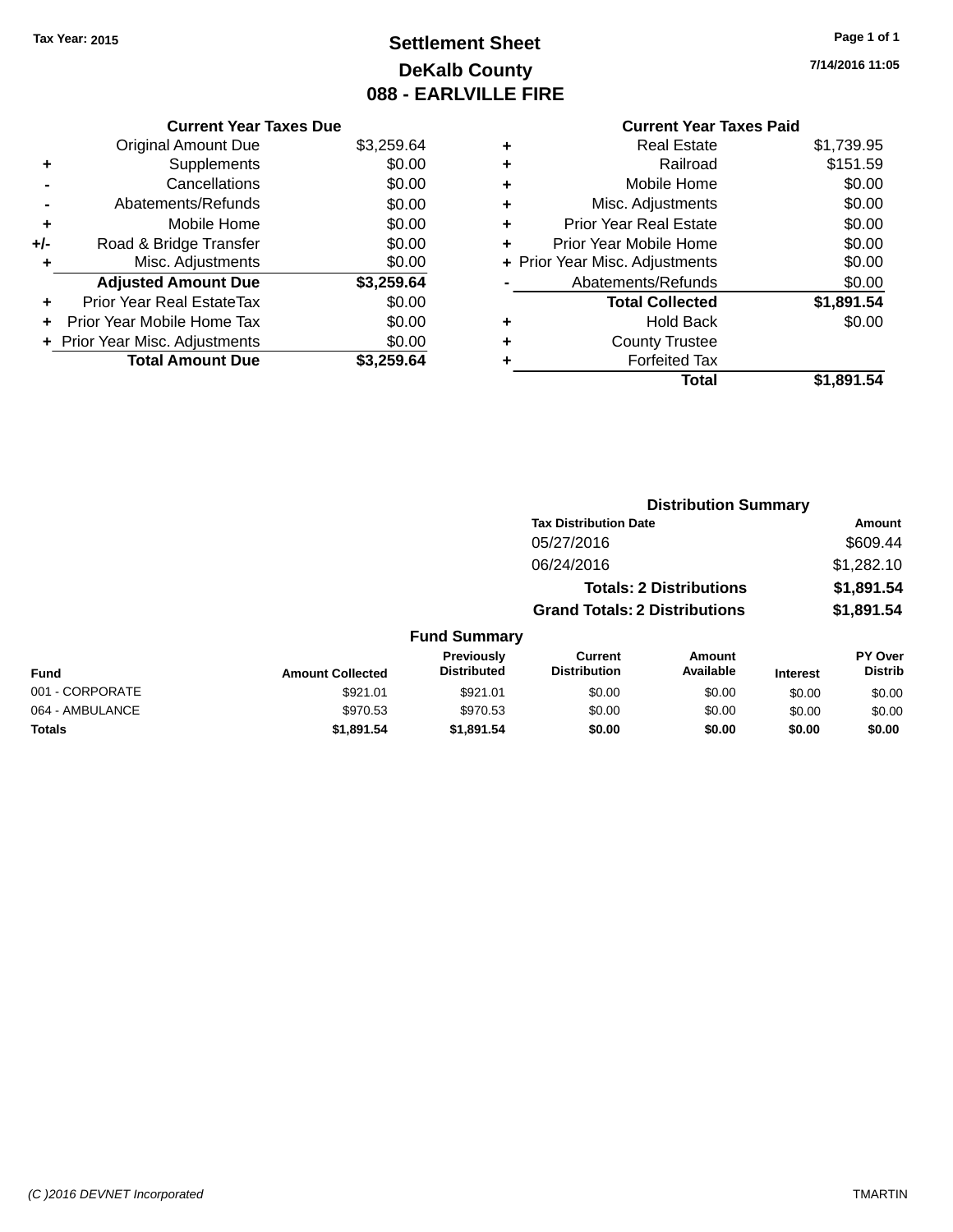# **Settlement Sheet Tax Year: 2015 Page 1 of 1 DeKalb County 089 - GENOA-KINGSTON FIRE**

**7/14/2016 11:05**

#### **Current Year Taxes Paid**

|     | <b>Current Year Taxes Due</b>  |              |
|-----|--------------------------------|--------------|
|     | <b>Original Amount Due</b>     | \$946,781.71 |
| ٠   | Supplements                    | \$3,386.86   |
|     | Cancellations                  | \$8,649.76   |
|     | Abatements/Refunds             | \$10.89      |
| ٠   | Mobile Home                    | \$0.00       |
| +/- | Road & Bridge Transfer         | \$0.00       |
| ٠   | Misc. Adjustments              | \$88.60      |
|     | <b>Adjusted Amount Due</b>     | \$941,596.52 |
| ٠   | Prior Year Real EstateTax      | (\$275.51)   |
| ٠   | Prior Year Mobile Home Tax     | \$0.00       |
|     | + Prior Year Misc. Adjustments | \$159.12     |
|     | <b>Total Amount Due</b>        | \$941,480.13 |
|     |                                |              |

| ٠ | <b>Real Estate</b>             | \$505,705.03 |
|---|--------------------------------|--------------|
| ٠ | Railroad                       | \$4,346.13   |
| ٠ | Mobile Home                    | \$0.00       |
| ٠ | Misc. Adjustments              | \$88.60      |
| ٠ | <b>Prior Year Real Estate</b>  | (\$275.51)   |
| ٠ | Prior Year Mobile Home         | \$0.00       |
|   | + Prior Year Misc. Adjustments | \$159.12     |
|   | Abatements/Refunds             | \$10.89      |
|   | <b>Total Collected</b>         | \$510,012.48 |
| ٠ | <b>Hold Back</b>               | \$0.00       |
| ٠ | <b>County Trustee</b>          |              |
| ٠ | <b>Forfeited Tax</b>           |              |
|   | Total                          | \$510,012.48 |
|   |                                |              |

|                                         |                         |                                  | <b>Distribution Summary</b>           |                                |                 |                           |
|-----------------------------------------|-------------------------|----------------------------------|---------------------------------------|--------------------------------|-----------------|---------------------------|
|                                         |                         |                                  | <b>Tax Distribution Date</b>          |                                |                 | Amount                    |
|                                         |                         |                                  | 05/27/2016                            |                                |                 | \$101,541.77              |
|                                         |                         |                                  | 06/24/2016                            |                                |                 | \$398,051.18              |
|                                         |                         |                                  | 07/22/2016                            |                                |                 | \$10,419.53               |
|                                         |                         |                                  |                                       | <b>Totals: 3 Distributions</b> |                 | \$510,012.48              |
|                                         |                         |                                  | <b>Grand Totals: 3 Distributions</b>  |                                |                 | \$510,012.48              |
|                                         |                         | <b>Fund Summary</b>              |                                       |                                |                 |                           |
| <b>Fund</b>                             | <b>Amount Collected</b> | Previously<br><b>Distributed</b> | <b>Current</b><br><b>Distribution</b> | Amount<br>Available            | <b>Interest</b> | PY Over<br><b>Distrib</b> |
| 001 - CORPORATE                         | \$148,091.82            | \$145,066.31                     | \$3,025.51                            | \$0.00                         | \$0.00          | \$0.00                    |
| 035 - TORT JUDGEMENTS/LIABILITY<br>INS. | \$103,546.28            | \$101,430.84                     | \$2,115.44                            | \$0.00                         | \$0.00          | \$0.00                    |
| 064 - AMBULANCE                         | \$258,374.38            | \$253,095.80                     | \$5,278.58                            | \$0.00                         | \$0.00          | \$0.00                    |
| Totals                                  | \$510,012.48            | \$499,592.95                     | \$10,419.53                           | \$0.00                         | \$0.00          | \$0.00                    |

### **Miscellaneous Adjustment Detail**

| Year Source             | <b>Account Type</b>                      | <b>Amount Adjustment Description</b>                         |
|-------------------------|------------------------------------------|--------------------------------------------------------------|
| 2014 RE - Real Estate   | Back Tax Collected                       | \$153.06 PROTANO REDEMPTION 06-07-451-003 by TBA             |
| 2014 RE - Real Estate   | <b>Back Tax Collected</b>                | \$6.06 RIVERBEND DEVELOPMENT REDEMPTION 02-24-452-011 by TBA |
| 2015 RE - Real Estate   | Back Tax Collected                       | \$59.65 JOHNSON REDEMPTION 02-22-307-013 by TBA              |
|                         | 2015 RE - Real Estate Back Tax Collected | \$28.95 NIKOLS REDEMPTION 03-19-429-033 by TBA               |
| <b>Totals 4 entries</b> |                                          | \$247.72                                                     |
|                         |                                          |                                                              |
|                         |                                          | <b>Abatement Detail</b>                                      |

| Year Source                        | <b>Account Type</b> | <b>Amount Adiustment Description</b>              |
|------------------------------------|---------------------|---------------------------------------------------|
| 2015 RE - Real Estate RE Abatement |                     | \$10.89 PTAB INTEREST REFUND 03-29-152-012 by TBA |
| Totals 1 entries                   |                     | \$10.89                                           |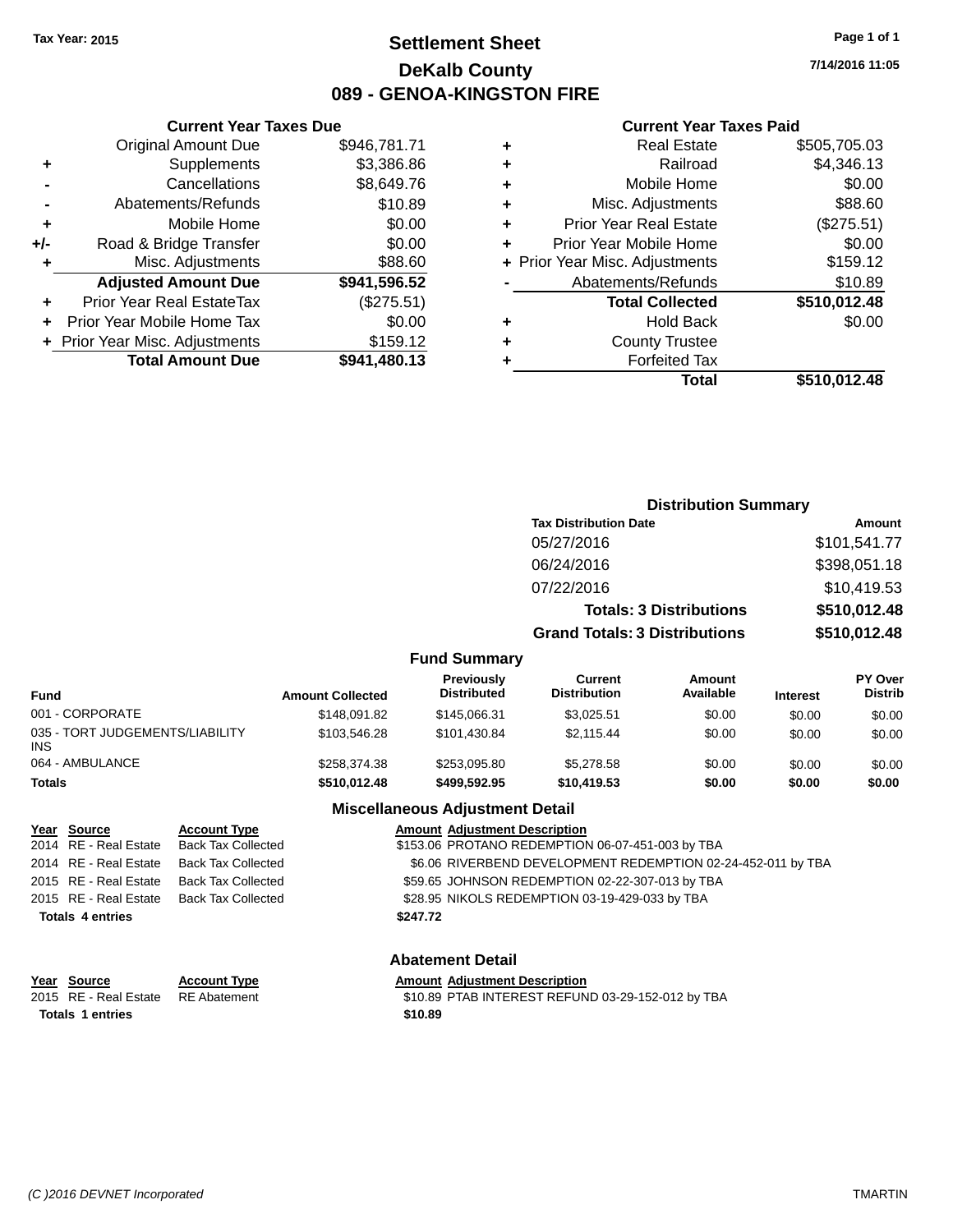# **Settlement Sheet Tax Year: 2015 Page 1 of 1 DeKalb County 090 - HAMPSHIRE FIRE**

**7/14/2016 11:05**

|           | <b>Current Year Taxes Paid</b> |             |
|-----------|--------------------------------|-------------|
| ÷         | <b>Real Estate</b>             | \$17,020.97 |
| $\ddot{}$ | Railroad                       | \$202.87    |
| $\ddot{}$ | Mobile Home                    | \$0.00      |
| $\ddot{}$ | Misc. Adjustments              | \$0.00      |
| ÷         | <b>Prior Year Real Estate</b>  | \$0.00      |
| ÷         | Prior Year Mobile Home         | \$0.00      |
|           | + Prior Year Misc. Adjustments | \$0.00      |
|           | Abatements/Refunds             | \$0.00      |
|           | <b>Total Collected</b>         | \$17,223.84 |
|           | <b>Hold Back</b>               | \$0.00      |
|           | <b>County Trustee</b>          |             |
|           |                                |             |

**+** Forfeited Tax

|     | <b>Current Year Taxes Due</b>    |             |  |  |
|-----|----------------------------------|-------------|--|--|
|     | <b>Original Amount Due</b>       | \$26,710.23 |  |  |
| ٠   | Supplements                      | \$0.00      |  |  |
|     | Cancellations                    | \$0.00      |  |  |
|     | Abatements/Refunds               | \$0.00      |  |  |
| ٠   | Mobile Home                      | \$0.00      |  |  |
| +/- | Road & Bridge Transfer           | \$0.00      |  |  |
| ٠   | Misc. Adjustments                | \$0.00      |  |  |
|     | <b>Adjusted Amount Due</b>       | \$26,710.23 |  |  |
| ٠   | <b>Prior Year Real EstateTax</b> | \$0.00      |  |  |
|     | Prior Year Mobile Home Tax       | \$0.00      |  |  |
|     | + Prior Year Misc. Adjustments   | \$0.00      |  |  |
|     | <b>Total Amount Due</b>          | \$26.710.23 |  |  |

|                     | <b>Distribution Summary</b>          |               |
|---------------------|--------------------------------------|---------------|
|                     | <b>Tax Distribution Date</b>         | <b>Amount</b> |
|                     | 05/27/2016                           | \$4,985.44    |
|                     | 06/24/2016                           | \$11,827.22   |
|                     | 07/22/2016                           | \$411.18      |
|                     | <b>Totals: 3 Distributions</b>       | \$17,223.84   |
|                     | <b>Grand Totals: 3 Distributions</b> | \$17,223.84   |
| <b>Fund Summary</b> |                                      |               |

**Total \$17,223.84**

| <b>Amount Collected</b> | <b>Previously</b><br><b>Distributed</b> | Current<br><b>Distribution</b> | Amount<br>Available | <b>Interest</b> | <b>PY Over</b><br><b>Distrib</b> |
|-------------------------|-----------------------------------------|--------------------------------|---------------------|-----------------|----------------------------------|
| \$8,448.73              | \$8.247.04                              | \$201.69                       | \$0.00              | \$0.00          | \$0.00                           |
| \$326.14                | \$318.35                                | \$7.79                         | \$0.00              | \$0.00          | \$0.00                           |
| \$8,448.97              | \$8.247.27                              | \$201.70                       | \$0.00              | \$0.00          | \$0.00                           |
| \$17.223.84             | \$16,812,66                             | \$411.18                       | \$0.00              | \$0.00          | \$0.00                           |
|                         |                                         | . 989 - 998 - 999 - 99         |                     |                 |                                  |

### *(C )2016 DEVNET Incorporated* TMARTIN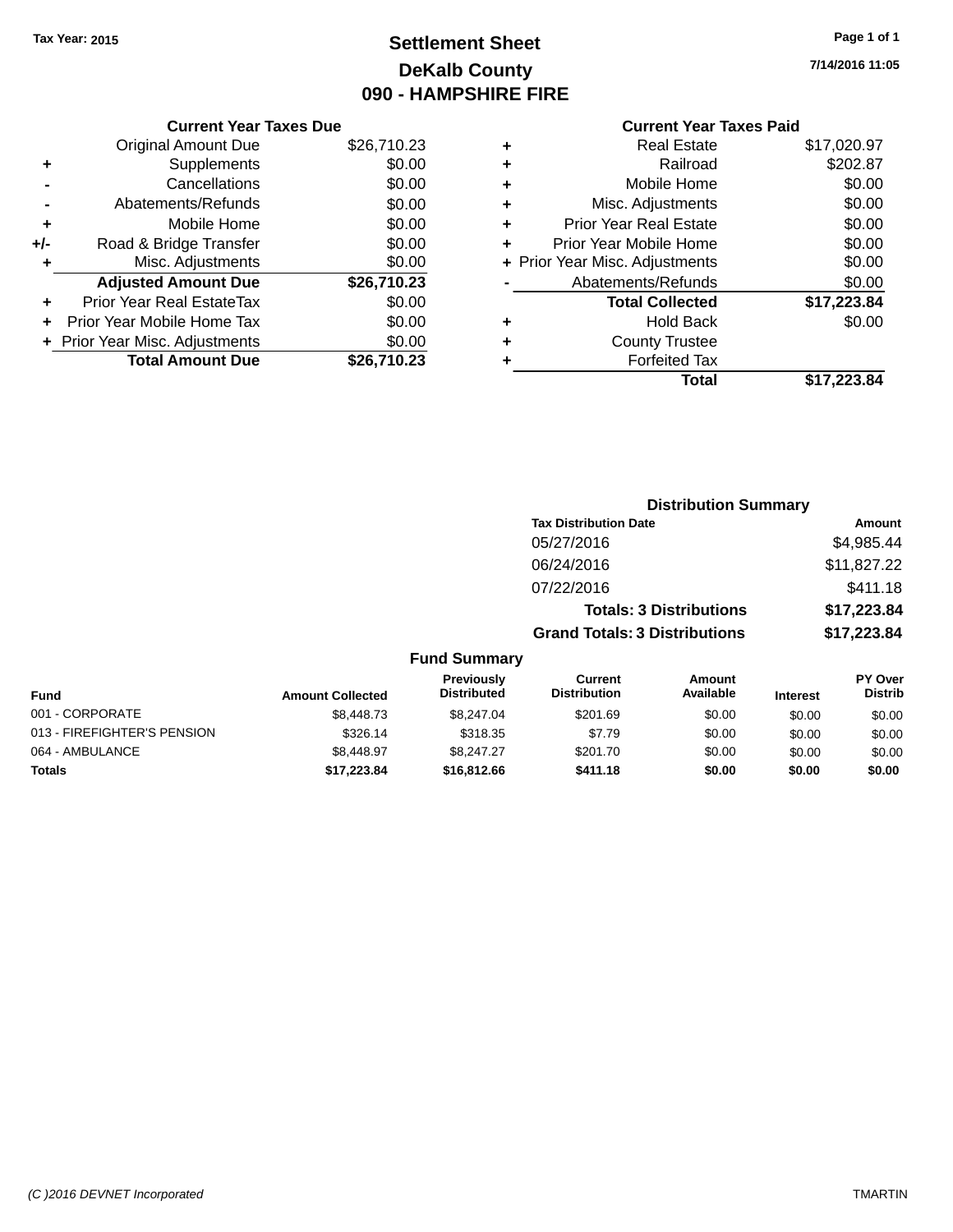# **Settlement Sheet Tax Year: 2015 Page 1 of 1 DeKalb County 091 - HINCKLEY FIRE**

**7/14/2016 11:05**

#### **Current Year Taxes Due**

|       | <b>Original Amount Due</b>     | \$389,100.27 |
|-------|--------------------------------|--------------|
| ٠     | Supplements                    | \$1,589.69   |
|       | Cancellations                  | \$1,706.77   |
|       | Abatements/Refunds             | \$0.00       |
| ٠     | Mobile Home                    | \$0.00       |
| $+/-$ | Road & Bridge Transfer         | \$0.00       |
| ٠     | Misc. Adjustments              | \$47.70      |
|       | <b>Adjusted Amount Due</b>     | \$389,030.89 |
|       | Prior Year Real EstateTax      | \$0.01       |
|       | Prior Year Mobile Home Tax     | \$0.00       |
|       | + Prior Year Misc. Adjustments | \$82.47      |
|       | <b>Total Amount Due</b>        | \$389,113.37 |

# **Current Year Taxes Paid**<br>Real Fatate \$300,033.04

|   | <b>Real Estate</b>             | \$209,922.94 |
|---|--------------------------------|--------------|
| ٠ | Railroad                       | \$2,324.23   |
| ٠ | Mobile Home                    | \$0.00       |
| ٠ | Misc. Adjustments              | \$47.70      |
| ٠ | <b>Prior Year Real Estate</b>  | \$0.01       |
| ٠ | Prior Year Mobile Home         | \$0.00       |
|   | + Prior Year Misc. Adjustments | \$82.47      |
|   | Abatements/Refunds             | \$0.00       |
|   | <b>Total Collected</b>         | \$212,377.35 |
|   | <b>Hold Back</b>               | \$0.00       |
| ٠ | <b>County Trustee</b>          |              |
|   | <b>Forfeited Tax</b>           |              |
|   | Total                          | \$212,377.35 |
|   |                                |              |

|                             |                              |                                  | <b>Distribution Summary</b>           |                                |                 |                                  |
|-----------------------------|------------------------------|----------------------------------|---------------------------------------|--------------------------------|-----------------|----------------------------------|
|                             | <b>Tax Distribution Date</b> |                                  |                                       | <b>Amount</b>                  |                 |                                  |
|                             |                              |                                  | 05/27/2016                            |                                |                 | \$41,218.37                      |
|                             |                              |                                  | 06/24/2016                            |                                |                 | \$168,094.62                     |
|                             |                              |                                  | 07/22/2016                            |                                |                 | \$3,064.36                       |
|                             |                              |                                  |                                       | <b>Totals: 3 Distributions</b> |                 | \$212,377.35                     |
|                             |                              |                                  | <b>Grand Totals: 3 Distributions</b>  |                                |                 | \$212,377.35                     |
|                             |                              | <b>Fund Summary</b>              |                                       |                                |                 |                                  |
| <b>Fund</b>                 | <b>Amount Collected</b>      | Previously<br><b>Distributed</b> | <b>Current</b><br><b>Distribution</b> | Amount<br>Available            | <b>Interest</b> | <b>PY Over</b><br><b>Distrib</b> |
| 001 - CORPORATE             | \$128,762.90                 | \$126,905.00                     | \$1,857.90                            | \$0.00                         | \$0.00          | \$0.00                           |
| 013 - FIREFIGHTER'S PENSION | \$4,437.20                   | \$4,373.18                       | \$64.02                               | \$0.00                         | \$0.00          | \$0.00                           |
| 064 - AMBULANCE             | \$79,177.25                  | \$78,034.81                      | \$1,142.44                            | \$0.00                         | \$0.00          | \$0.00                           |
| Totals                      | \$212,377.35                 | \$209,312.99                     | \$3,064.36                            | \$0.00                         | \$0.00          | \$0.00                           |
|                             |                              |                                  |                                       |                                |                 |                                  |

### **Miscellaneous Adjustment Detail**

| Year Source             | <b>Account Type</b>                        |          | <b>Amount Adjustment Description</b>                    |
|-------------------------|--------------------------------------------|----------|---------------------------------------------------------|
| 2014 RE - Real Estate   | Back Tax Collected                         |          | \$7.39 NIELSEN REDEMPTION 15-16-151-019 by TBA          |
| 2014 RE - Real Estate   | Back Tax Collected                         |          | \$66.70 STILES REDEMPTION 15-15-228-034 by TBA          |
| 2014 RE - Real Estate   | Back Tax Collected                         |          | \$8.38 STILES REDEMPTION 15-15-228-005 by TBA           |
|                         | 2015 RE - Real Estate Paymt In Lieu of Tax |          | \$47.70 HOUSING AUTHORITY SUNSET VIEW APARTMENTS by TBA |
| <b>Totals 4 entries</b> |                                            | \$130.17 |                                                         |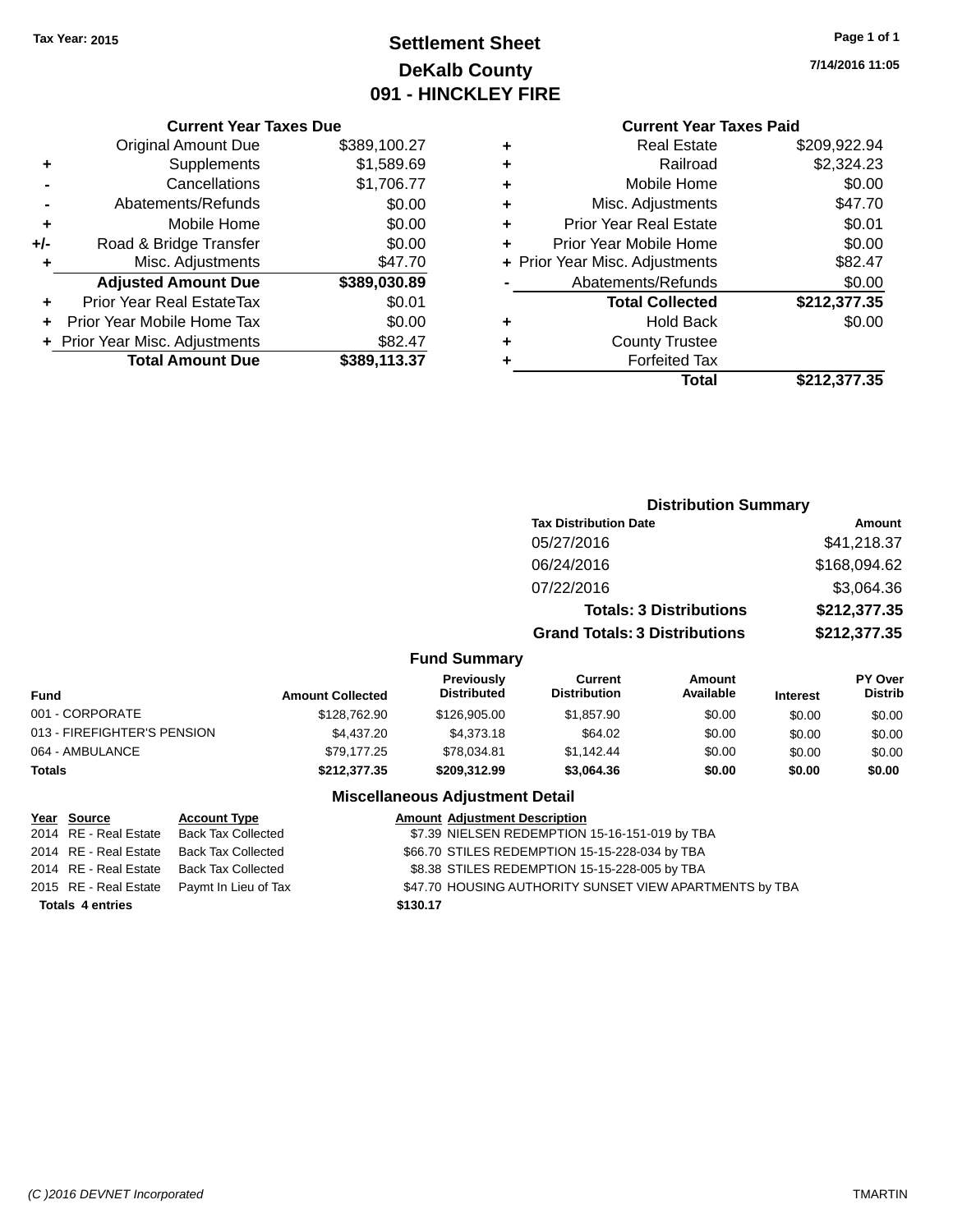# **Settlement Sheet Tax Year: 2015 Page 1 of 1 DeKalb County 092 - KIRKLAND FIRE**

**7/14/2016 11:05**

### **Current Year Taxes Due**

|       | <b>Original Amount Due</b>       | \$337,996.19 |
|-------|----------------------------------|--------------|
| ٠     | Supplements                      | \$1,339.22   |
|       | Cancellations                    | \$1,634.18   |
|       | Abatements/Refunds               | \$0.00       |
| ٠     | Mobile Home                      | \$0.00       |
| $+/-$ | Road & Bridge Transfer           | \$0.00       |
| ٠     | Misc. Adjustments                | \$0.00       |
|       | <b>Adjusted Amount Due</b>       | \$337,701.23 |
|       | <b>Prior Year Real EstateTax</b> | \$0.00       |
|       | Prior Year Mobile Home Tax       | \$0.00       |
|       | + Prior Year Misc. Adjustments   | \$137.88     |
|       | <b>Total Amount Due</b>          | \$337,839.11 |

### **Current Year Taxes Paid**

| ٠ | <b>Real Estate</b>             | \$189,482.12 |
|---|--------------------------------|--------------|
| ٠ | Railroad                       | \$1,835.46   |
| ٠ | Mobile Home                    | \$0.00       |
| ٠ | Misc. Adjustments              | \$0.00       |
| ٠ | <b>Prior Year Real Estate</b>  | \$0.00       |
| ٠ | Prior Year Mobile Home         | \$0.00       |
|   | + Prior Year Misc. Adjustments | \$137.88     |
|   | Abatements/Refunds             | \$0.00       |
|   | <b>Total Collected</b>         | \$191,455.46 |
| ٠ | <b>Hold Back</b>               | \$0.00       |
| ٠ | <b>County Trustee</b>          |              |
| ٠ | <b>Forfeited Tax</b>           |              |
|   | Total                          | \$191,455.46 |
|   |                                |              |

### **Distribution Summary Tax Distribution Date Amount** 05/27/2016 \$35,608.37 06/24/2016 \$152,852.27 07/22/2016 \$2,994.82 **Totals: 3 Distributions \$191,455.46 Grand Totals: 3 Distributions \$191,455.46**

### **Fund Summary**

| <b>Fund</b>                                         | <b>Amount Collected</b> | <b>Previously</b><br><b>Distributed</b> | Current<br><b>Distribution</b> | Amount<br>Available | <b>Interest</b> | PY Over<br><b>Distrib</b> |
|-----------------------------------------------------|-------------------------|-----------------------------------------|--------------------------------|---------------------|-----------------|---------------------------|
| 001 - CORPORATE                                     | \$108,797.44            | \$107.095.59                            | \$1,701.85                     | \$0.00              | \$0.00          | \$0.00                    |
| 027 - AUDIT                                         | \$1,258,63              | \$1.238.94                              | \$19.69                        | \$0.00              | \$0.00          | \$0.00                    |
| 035 - TORT JUDGMENTS, LIABILITY<br><b>INSURANCE</b> | \$6,808.72              | \$6,702.22                              | \$106.50                       | \$0.00              | \$0.00          | \$0.00                    |
| 062 - WORKERS COMPENSATION                          | \$4.254.91              | \$4,188.35                              | \$66.56                        | \$0.00              | \$0.00          | \$0.00                    |
| 064 - AMBULANCE                                     | \$70.335.76             | \$69.235.54                             | \$1,100.22                     | \$0.00              | \$0.00          | \$0.00                    |
| <b>Totals</b>                                       | \$191,455.46            | \$188,460,64                            | \$2,994.82                     | \$0.00              | \$0.00          | \$0.00                    |

### **Miscellaneous Adjustment Detail**

**Year Source Account Type Amount Adjustment Description Totals \$137.88 1 entries**

2014 RE - Real Estate Back Tax Collected \$137.88 VISTA SECURITIES REDEMPTION 01-23-428-010 by TBA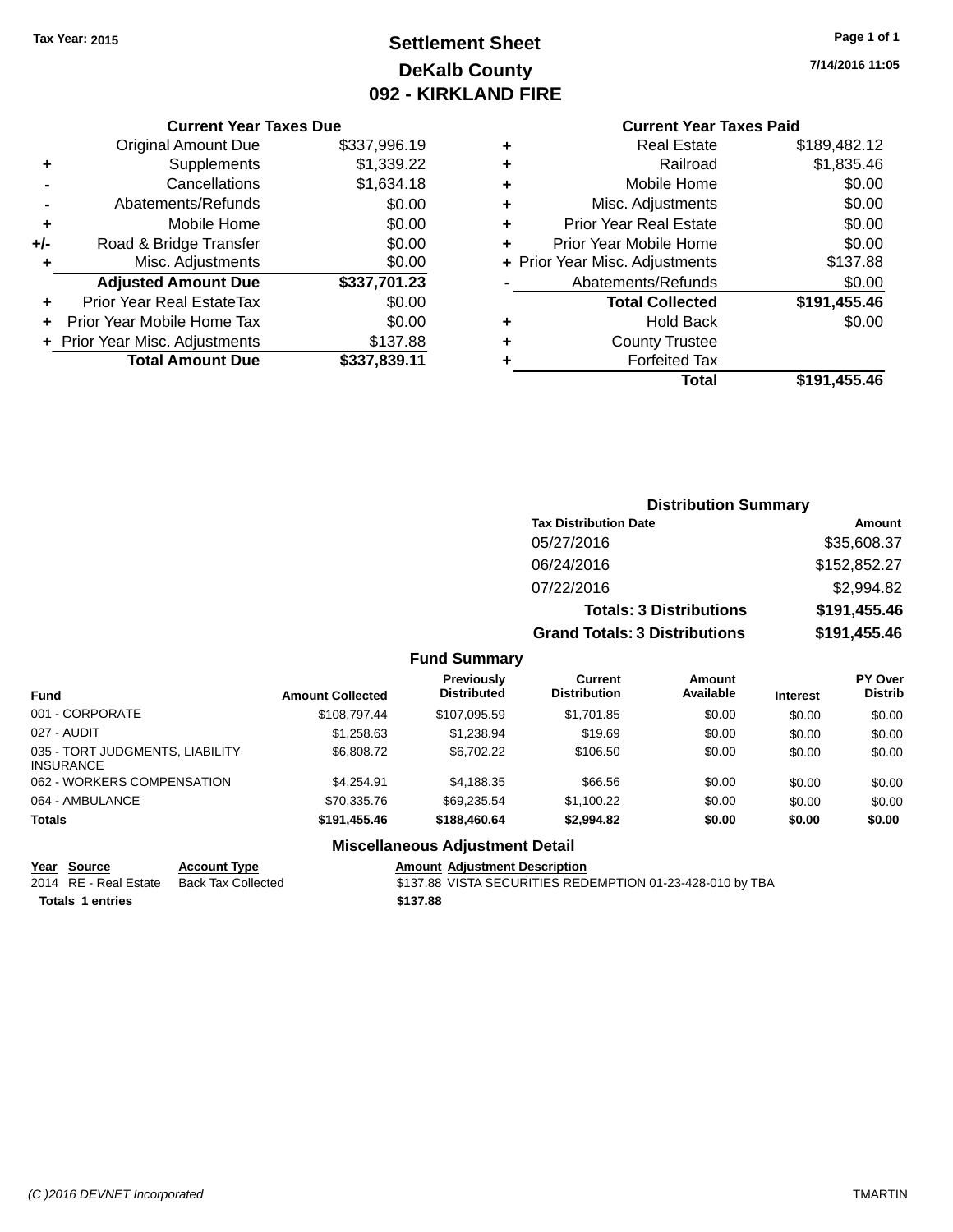# **Settlement Sheet Tax Year: 2015 Page 1 of 1 DeKalb County 093 - LEE FIRE**

| 7/14/2016 11:05 |
|-----------------|
|                 |
|                 |

|     | <b>Current Year Taxes Due</b>  |             |  |
|-----|--------------------------------|-------------|--|
|     | <b>Original Amount Due</b>     | \$40,583.18 |  |
| ٠   | Supplements                    | \$0.00      |  |
|     | Cancellations                  | \$0.00      |  |
|     | Abatements/Refunds             | \$0.00      |  |
| ٠   | Mobile Home                    | \$0.00      |  |
| +/- | Road & Bridge Transfer         | \$0.00      |  |
| ٠   | Misc. Adjustments              | \$0.00      |  |
|     | <b>Adjusted Amount Due</b>     | \$40,583.18 |  |
| ٠   | Prior Year Real EstateTax      | \$0.00      |  |
| ÷   | Prior Year Mobile Home Tax     | \$0.00      |  |
|     | + Prior Year Misc. Adjustments | \$0.00      |  |
|     | <b>Total Amount Due</b>        | \$40,583.18 |  |
|     |                                |             |  |

|   | <b>Current Year Taxes Paid</b> |             |
|---|--------------------------------|-------------|
| ٠ | <b>Real Estate</b>             | \$20,809.77 |
| ٠ | Railroad                       | \$466.09    |
| ٠ | Mobile Home                    | \$0.00      |
| ٠ | Misc. Adjustments              | \$0.00      |
| ٠ | <b>Prior Year Real Estate</b>  | \$0.00      |
| ٠ | Prior Year Mobile Home         | \$0.00      |
|   | + Prior Year Misc. Adjustments | \$0.00      |
|   | Abatements/Refunds             | \$0.00      |
|   | <b>Total Collected</b>         | \$21,275.86 |
| ٠ | <b>Hold Back</b>               | \$0.00      |
|   | <b>County Trustee</b>          |             |
|   | <b>Forfeited Tax</b>           |             |
|   | Total                          | \$21,275.86 |

|                                         | <b>Distribution Summary</b> |                                  |                                       |                                |                 |                           |
|-----------------------------------------|-----------------------------|----------------------------------|---------------------------------------|--------------------------------|-----------------|---------------------------|
|                                         |                             |                                  | <b>Tax Distribution Date</b>          |                                |                 | Amount                    |
|                                         |                             |                                  | 05/27/2016                            |                                |                 | \$10,339.90               |
|                                         |                             |                                  | 06/24/2016                            |                                |                 | \$10,841.55               |
|                                         |                             |                                  | 07/22/2016                            |                                |                 | \$94.41                   |
|                                         |                             |                                  |                                       | <b>Totals: 3 Distributions</b> |                 | \$21,275.86               |
|                                         |                             |                                  | <b>Grand Totals: 3 Distributions</b>  |                                |                 | \$21,275.86               |
|                                         |                             | <b>Fund Summary</b>              |                                       |                                |                 |                           |
| <b>Fund</b>                             | <b>Amount Collected</b>     | Previously<br><b>Distributed</b> | <b>Current</b><br><b>Distribution</b> | Amount<br>Available            | <b>Interest</b> | PY Over<br><b>Distrib</b> |
| 001 - CORPORATE                         | \$14,258.00                 | \$14,194.73                      | \$63.27                               | \$0.00                         | \$0.00          | \$0.00                    |
| 035 - TORT JUDGEMENTS/LIABILITY<br>INS. | \$5,440.38                  | \$5,416.24                       | \$24.14                               | \$0.00                         | \$0.00          | \$0.00                    |
| 064 - AMBULANCE                         | \$1,577.48                  | \$1,570.48                       | \$7.00                                | \$0.00                         | \$0.00          | \$0.00                    |

**Totals \$21,275.86 \$21,181.45 \$94.41 \$0.00 \$0.00 \$0.00**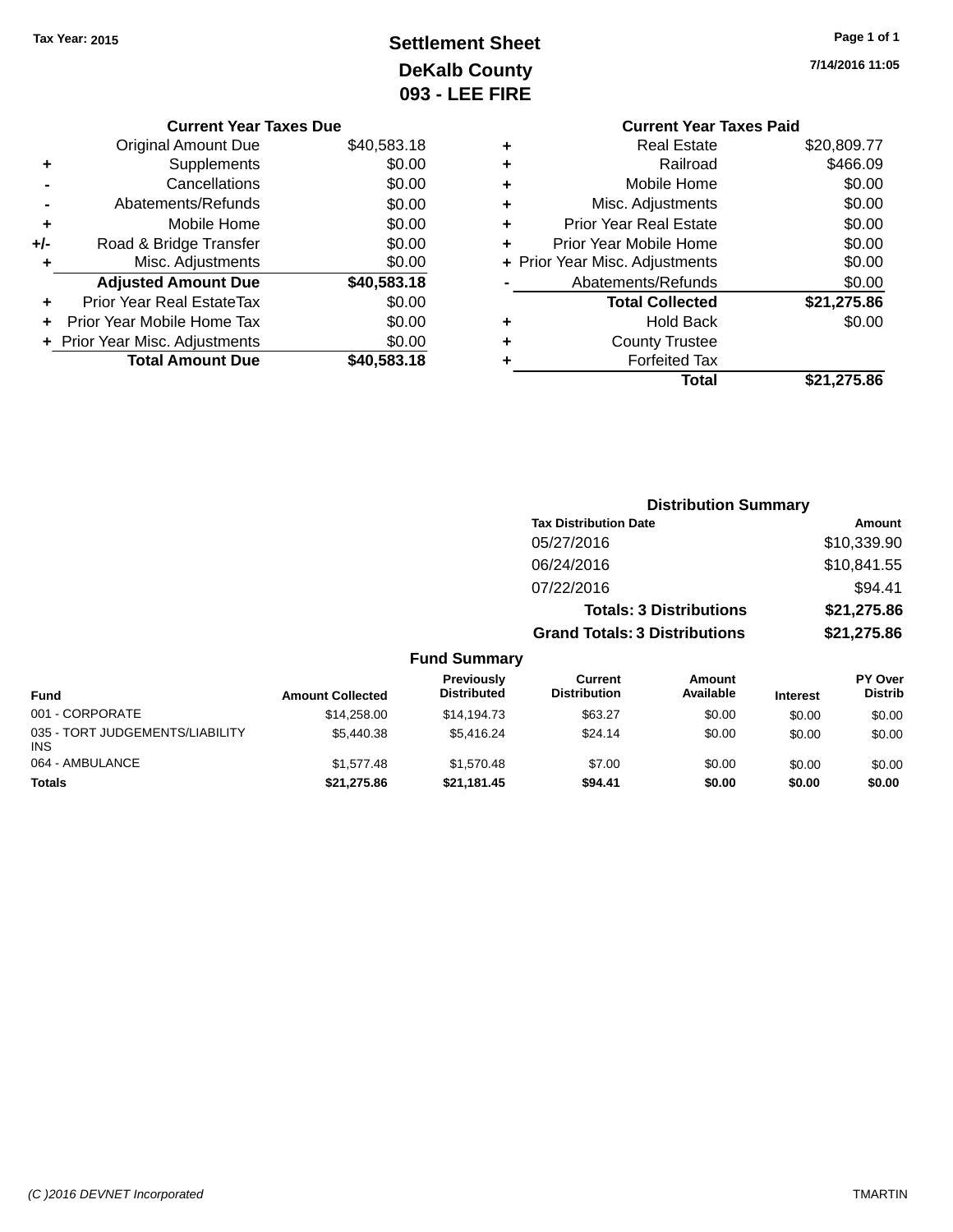# **Settlement Sheet Tax Year: 2015 Page 1 of 1 DeKalb County 094 - LELAND FIRE**

**7/14/2016 11:05**

|     | <b>Current Year Taxes Due</b> |             |
|-----|-------------------------------|-------------|
|     | <b>Original Amount Due</b>    | \$29,673.68 |
| ٠   | Supplements                   | \$0.00      |
|     | Cancellations                 | \$0.00      |
|     | Abatements/Refunds            | \$0.00      |
| ٠   | Mobile Home                   | \$0.00      |
| +/- | Road & Bridge Transfer        | \$0.00      |
| ٠   | Misc. Adjustments             | \$0.00      |
|     | <b>Adjusted Amount Due</b>    | \$29,673.68 |
| ÷   | Prior Year Real EstateTax     | \$0.00      |
|     | Prior Year Mobile Home Tax    | \$0.00      |
|     | Prior Year Misc. Adjustments  | \$0.00      |
|     | <b>Total Amount Due</b>       | \$29,673,68 |
|     |                               |             |

### **Current Year Taxes Paid +** Real Estate \$18,633.62 **+** Railroad \$0.00 **+** Mobile Home \$0.00 **+** Misc. Adjustments \$0.00 **+** Prior Year Real Estate \$0.00 **+** Prior Year Mobile Home \$0.00 **+ Prior Year Misc. Adjustments**  $$0.00$ **-** Abatements/Refunds \$0.00 **Total Collected \$18,633.62 +** Hold Back \$0.00 **+** County Trustee **+** Forfeited Tax

**Total \$18,633.62**

|                 |                         |                                         |                                       | <b>Distribution Summary</b>    |                 |                                  |
|-----------------|-------------------------|-----------------------------------------|---------------------------------------|--------------------------------|-----------------|----------------------------------|
|                 |                         |                                         | <b>Tax Distribution Date</b>          |                                |                 | <b>Amount</b>                    |
|                 |                         |                                         | 05/27/2016                            |                                |                 | \$2,843.41                       |
|                 |                         |                                         | 06/24/2016                            |                                |                 | \$15,467.62                      |
|                 |                         |                                         | 07/22/2016                            |                                |                 | \$322.59                         |
|                 |                         |                                         |                                       | <b>Totals: 3 Distributions</b> |                 | \$18,633.62                      |
|                 |                         |                                         | <b>Grand Totals: 3 Distributions</b>  |                                |                 | \$18,633.62                      |
|                 |                         | <b>Fund Summary</b>                     |                                       |                                |                 |                                  |
| <b>Fund</b>     | <b>Amount Collected</b> | <b>Previously</b><br><b>Distributed</b> | <b>Current</b><br><b>Distribution</b> | Amount<br>Available            | <b>Interest</b> | <b>PY Over</b><br><b>Distrib</b> |
| 001 - CORPORATE | \$18,633.62             | \$18,311.03                             | \$322.59                              | \$0.00                         | \$0.00          | \$0.00                           |
|                 |                         |                                         |                                       |                                |                 |                                  |

**Totals \$18,633.62 \$18,311.03 \$322.59 \$0.00 \$0.00 \$0.00**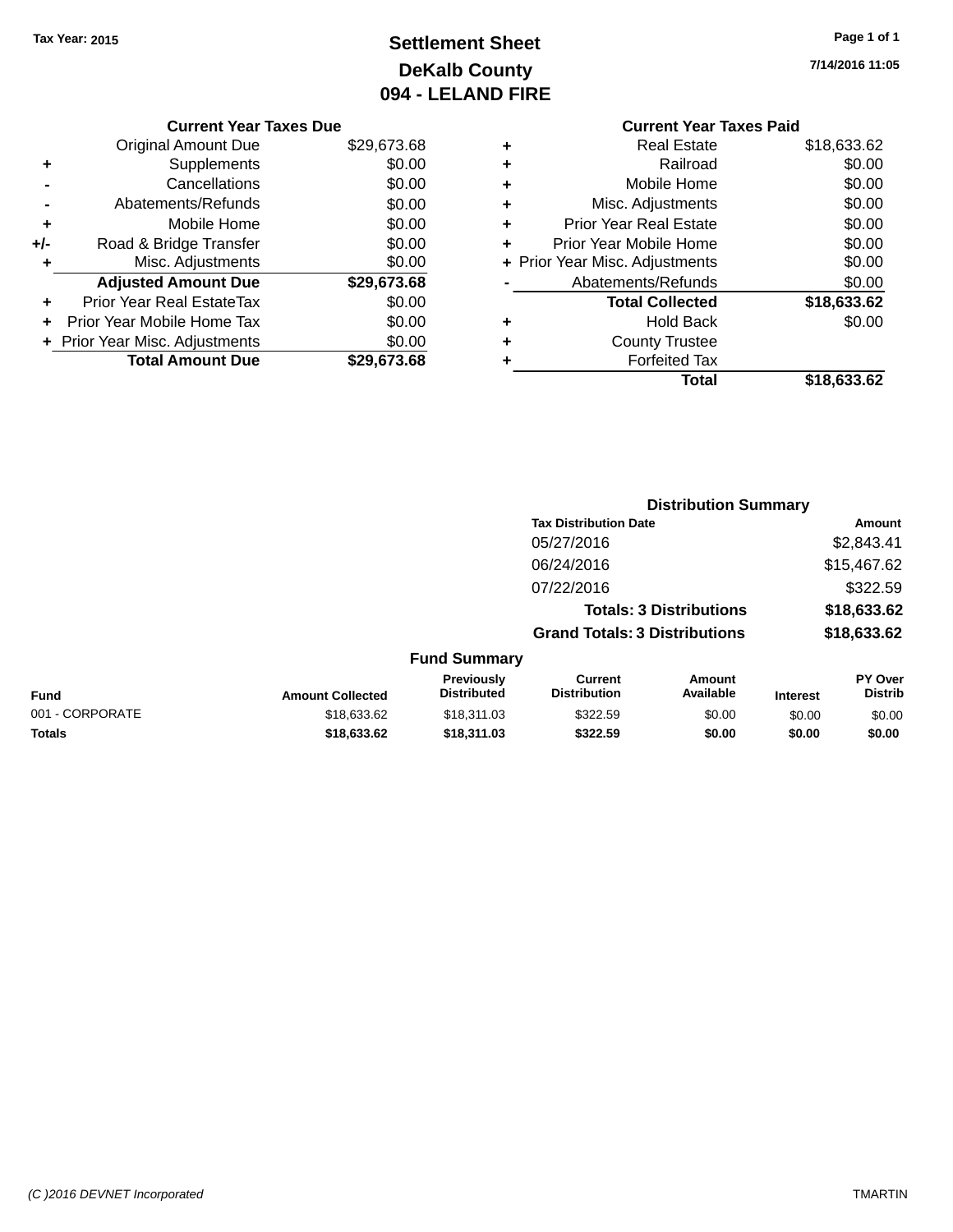# **Settlement Sheet Tax Year: 2015 Page 1 of 1 DeKalb County 095 - MALTA FIRE**

**7/14/2016 11:05**

|     | <b>Current Year Taxes Due</b>  |              |  |  |  |
|-----|--------------------------------|--------------|--|--|--|
|     | Original Amount Due            | \$190,003.47 |  |  |  |
| ٠   | Supplements                    | \$717.54     |  |  |  |
|     | Cancellations                  | \$749.98     |  |  |  |
|     | Abatements/Refunds             | \$0.00       |  |  |  |
| ٠   | Mobile Home                    | \$0.00       |  |  |  |
| +/- | Road & Bridge Transfer         | \$0.00       |  |  |  |
|     | Misc. Adjustments              | \$0.00       |  |  |  |
|     | <b>Adjusted Amount Due</b>     | \$189,971.03 |  |  |  |
| ÷   | Prior Year Real EstateTax      | (\$15.25)    |  |  |  |
|     | Prior Year Mobile Home Tax     | \$0.00       |  |  |  |
|     | + Prior Year Misc. Adjustments | \$0.00       |  |  |  |
|     | <b>Total Amount Due</b>        | \$189,955.78 |  |  |  |
|     |                                |              |  |  |  |

# **Current Year Taxes Paid**

|   | Total                          | \$105,522.89 |
|---|--------------------------------|--------------|
| ٠ | <b>Forfeited Tax</b>           |              |
| ٠ | <b>County Trustee</b>          |              |
| ٠ | <b>Hold Back</b>               | \$0.00       |
|   | <b>Total Collected</b>         | \$105,522.89 |
|   | Abatements/Refunds             | \$0.00       |
|   | + Prior Year Misc. Adjustments | \$0.00       |
| ٠ | Prior Year Mobile Home         | \$0.00       |
| ٠ | <b>Prior Year Real Estate</b>  | (\$15.25)    |
| ٠ | Misc. Adjustments              | \$0.00       |
| ٠ | Mobile Home                    | \$0.00       |
| ٠ | Railroad                       | \$3,162.04   |
| ٠ | <b>Real Estate</b>             | \$102,376.10 |

#### **Distribution Summary Tax Distribution Date Amount** 05/27/2016 \$23,337.41 06/24/2016 \$81,023.41 07/22/2016 \$1,162.07 **Totals: 3 Distributions \$105,522.89 Grand Totals: 3 Distributions \$105,522.89 Fund Summary PY Over Amount Current Previously**

| Fund            | <b>Amount Collected</b> | <b>Previously</b><br><b>Distributed</b> | Current<br><b>Distribution</b> | Amount<br>Available | <b>Interest</b> | <b>PY Over</b><br><b>Distrib</b> |
|-----------------|-------------------------|-----------------------------------------|--------------------------------|---------------------|-----------------|----------------------------------|
| 001 - CORPORATE | \$52.761.45             | \$52,180.41                             | \$581.04                       | \$0.00              | \$0.00          | \$0.00                           |
| 064 - AMBULANCE | \$52.761.44             | \$52.180.41                             | \$581.03                       | \$0.00              | \$0.00          | \$0.00                           |
| Totals          | \$105,522.89            | \$104.360.82                            | \$1.162.07                     | \$0.00              | \$0.00          | \$0.00                           |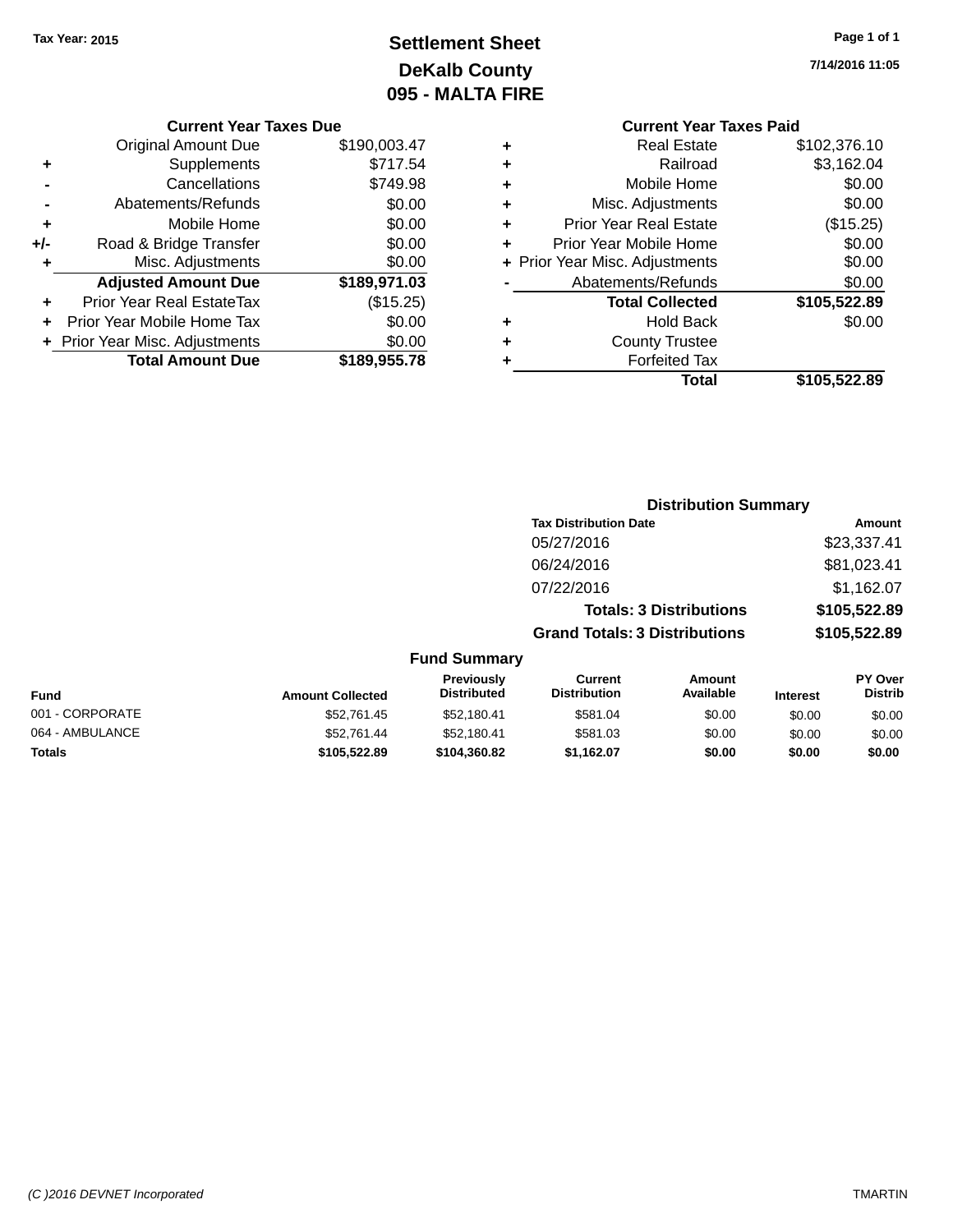# **Settlement Sheet Tax Year: 2015 Page 1 of 1 DeKalb County 096 - MAPLE PARK FIRE**

**7/14/2016 11:05**

### **Current Year Taxes Paid**

|     | <b>Current Year Taxes Due</b>  |              |
|-----|--------------------------------|--------------|
|     | <b>Original Amount Due</b>     | \$173,180.12 |
| ٠   | Supplements                    | \$1,895.46   |
|     | Cancellations                  | \$2,216.79   |
|     | Abatements/Refunds             | \$0.00       |
| ٠   | Mobile Home                    | \$0.00       |
| +/- | Road & Bridge Transfer         | \$0.00       |
|     | Misc. Adjustments              | \$21.22      |
|     | <b>Adjusted Amount Due</b>     | \$172,880.01 |
| ٠   | Prior Year Real EstateTax      | \$0.00       |
|     | Prior Year Mobile Home Tax     | \$0.00       |
|     | + Prior Year Misc. Adjustments | \$0.00       |
|     | <b>Total Amount Due</b>        | \$172,880.01 |
|     |                                |              |

| ٠ | <b>Real Estate</b>             | \$90,406.32 |
|---|--------------------------------|-------------|
| ٠ | Railroad                       | \$3,162.25  |
| ٠ | Mobile Home                    | \$0.00      |
| ٠ | Misc. Adjustments              | \$21.22     |
| ٠ | <b>Prior Year Real Estate</b>  | \$0.00      |
| ٠ | Prior Year Mobile Home         | \$0.00      |
|   | + Prior Year Misc. Adjustments | \$0.00      |
|   | Abatements/Refunds             | \$0.00      |
|   | <b>Total Collected</b>         | \$93,589.79 |
| ٠ | <b>Hold Back</b>               | \$0.00      |
| ٠ | <b>County Trustee</b>          |             |
| ٠ | <b>Forfeited Tax</b>           |             |
|   | Total                          | \$93,589.79 |
|   |                                |             |

| <b>Distribution Summary</b>          |             |
|--------------------------------------|-------------|
| <b>Tax Distribution Date</b>         | Amount      |
| 05/27/2016                           | \$17,006.59 |
| 06/24/2016                           | \$75,283.75 |
| 07/22/2016                           | \$1,299.45  |
| <b>Totals: 3 Distributions</b>       | \$93,589.79 |
| <b>Grand Totals: 3 Distributions</b> | \$93,589.79 |

### **Fund Summary**

| <b>Fund</b>                                   | <b>Amount Collected</b> | Previously<br><b>Distributed</b> | Current<br><b>Distribution</b> | Amount<br>Available | <b>Interest</b> | PY Over<br><b>Distrib</b> |
|-----------------------------------------------|-------------------------|----------------------------------|--------------------------------|---------------------|-----------------|---------------------------|
| 001 - CORPORATE                               | \$46,184,05             | \$45,542.80                      | \$641.25                       | \$0.00              | \$0.00          | \$0.00                    |
| 013 - FIREFIGHTER'S PENSION                   | \$1,272.55              | \$1.254.88                       | \$17.67                        | \$0.00              | \$0.00          | \$0.00                    |
| 027 - AUDIT                                   | \$212.81                | \$209.86                         | \$2.95                         | \$0.00              | \$0.00          | \$0.00                    |
| 035 - TORT JUDGEMENTS/LIABILITY<br><b>INS</b> | \$9.432.07              | \$9.301.11                       | \$130.96                       | \$0.00              | \$0.00          | \$0.00                    |
| 064 - AMBULANCE                               | \$36,488.31             | \$35.981.69                      | \$506.62                       | \$0.00              | \$0.00          | \$0.00                    |
| <b>Totals</b>                                 | \$93,589.79             | \$92,290.34                      | \$1,299.45                     | \$0.00              | \$0.00          | \$0.00                    |

### **Miscellaneous Adjustment Detail**

| Year Source             | <b>Account Type</b> | <b>Amount Adiustment Description</b>               |
|-------------------------|---------------------|----------------------------------------------------|
| 2015 RE - Real Estate   | Back Tax Collected  | \$21.22 OBERHELMAN REDEMPTION 09-25-478-001 by TBA |
| <b>Totals 1 entries</b> |                     | \$21.22                                            |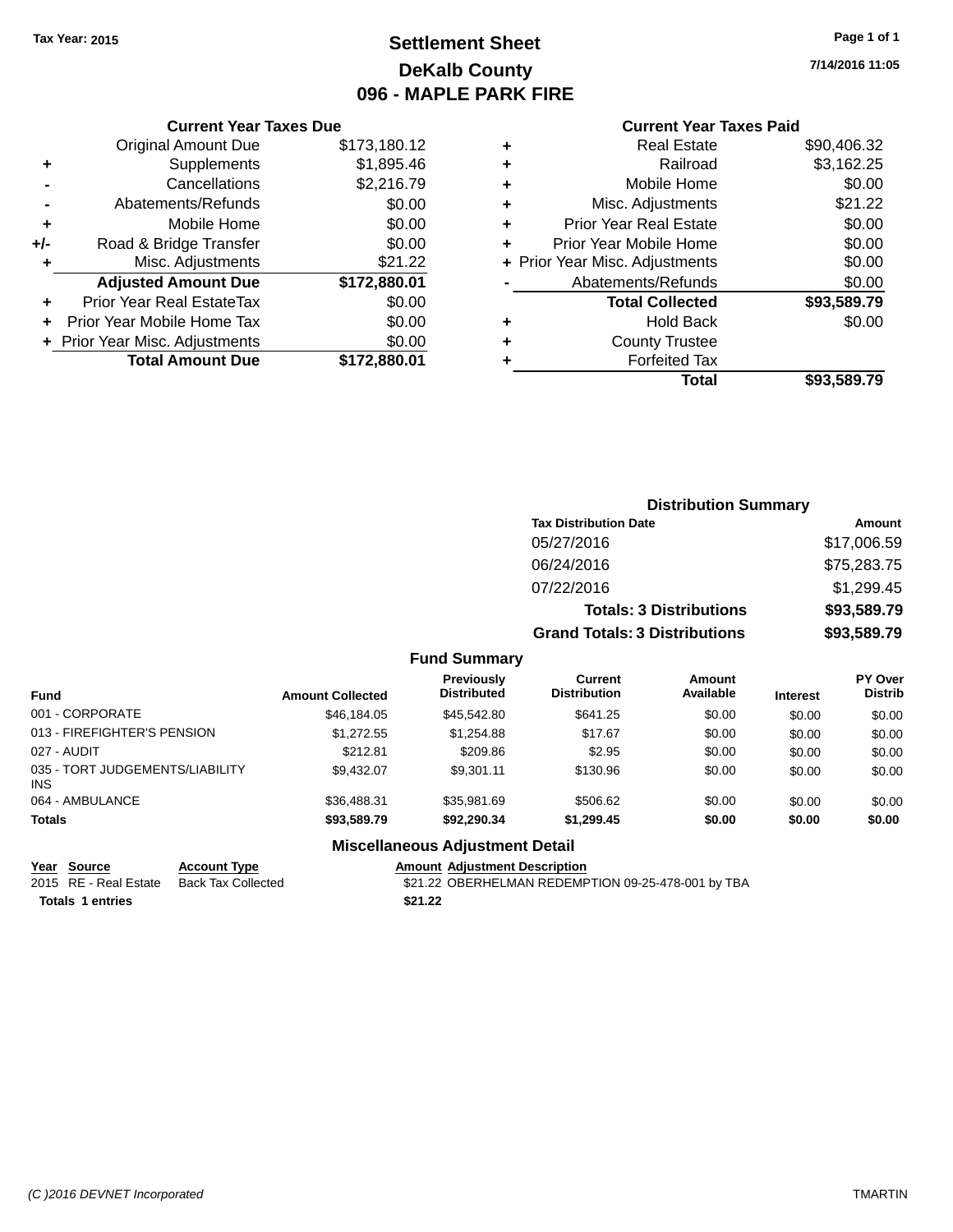# **Settlement Sheet Tax Year: 2015 Page 1 of 1 DeKalb County 097 - PAW PAW FIRE**

**7/14/2016 11:05**

|     | <b>Current Year Taxes Due</b>    |             |  |  |  |  |
|-----|----------------------------------|-------------|--|--|--|--|
|     | Original Amount Due              | \$36,535.34 |  |  |  |  |
| ٠   | Supplements                      | \$0.00      |  |  |  |  |
|     | Cancellations                    | \$0.00      |  |  |  |  |
|     | Abatements/Refunds               | \$0.00      |  |  |  |  |
| ٠   | Mobile Home                      | \$0.00      |  |  |  |  |
| +/- | Road & Bridge Transfer           | \$0.00      |  |  |  |  |
| ٠   | Misc. Adjustments                | \$0.00      |  |  |  |  |
|     | <b>Adjusted Amount Due</b>       | \$36,535.34 |  |  |  |  |
|     | <b>Prior Year Real EstateTax</b> | \$0.00      |  |  |  |  |
| ÷   | Prior Year Mobile Home Tax       | \$0.00      |  |  |  |  |
|     | + Prior Year Misc. Adjustments   | \$0.00      |  |  |  |  |
|     | <b>Total Amount Due</b>          | \$36,535.34 |  |  |  |  |
|     |                                  |             |  |  |  |  |

### **Current Year Taxes Paid +** Real Estate \$18,937.39 **+** Railroad \$1,132.21 **+** Mobile Home \$0.00 **+** Misc. Adjustments \$0.00 **+** Prior Year Real Estate \$0.00 **+** Prior Year Mobile Home \$0.00 **+ Prior Year Misc. Adjustments**  $$0.00$ Abatements/Refunds \$0.00 **Total Collected \$20,069.60 +** Hold Back \$0.00 **+** County Trustee **+** Forfeited Tax **Total \$20,069.60**

**Distribution Summary Tax Distribution Date Amount** 

05/27/2016 \$3,920.67 06/24/2016 \$15,480.38 07/22/2016 \$668.55 **Totals: 3 Distributions \$20,069.60 Grand Totals: 3 Distributions \$20,069.60 Fund Summary Fund Interest Amount Collected Distributed PY Over Distrib Amount Available Current Distribution Previously** 001 - CORPORATE \$18,048.67 \$17,447.44 \$601.23 \$0.00 \$0.00 \$0.00 035 - TORT JUDGEMENTS/LIABILITY INS \$2,020.93 \$1,953.61 \$67.32 \$0.00 \$0.00 \$0.00 **Totals \$20,069.60 \$19,401.05 \$668.55 \$0.00 \$0.00 \$0.00**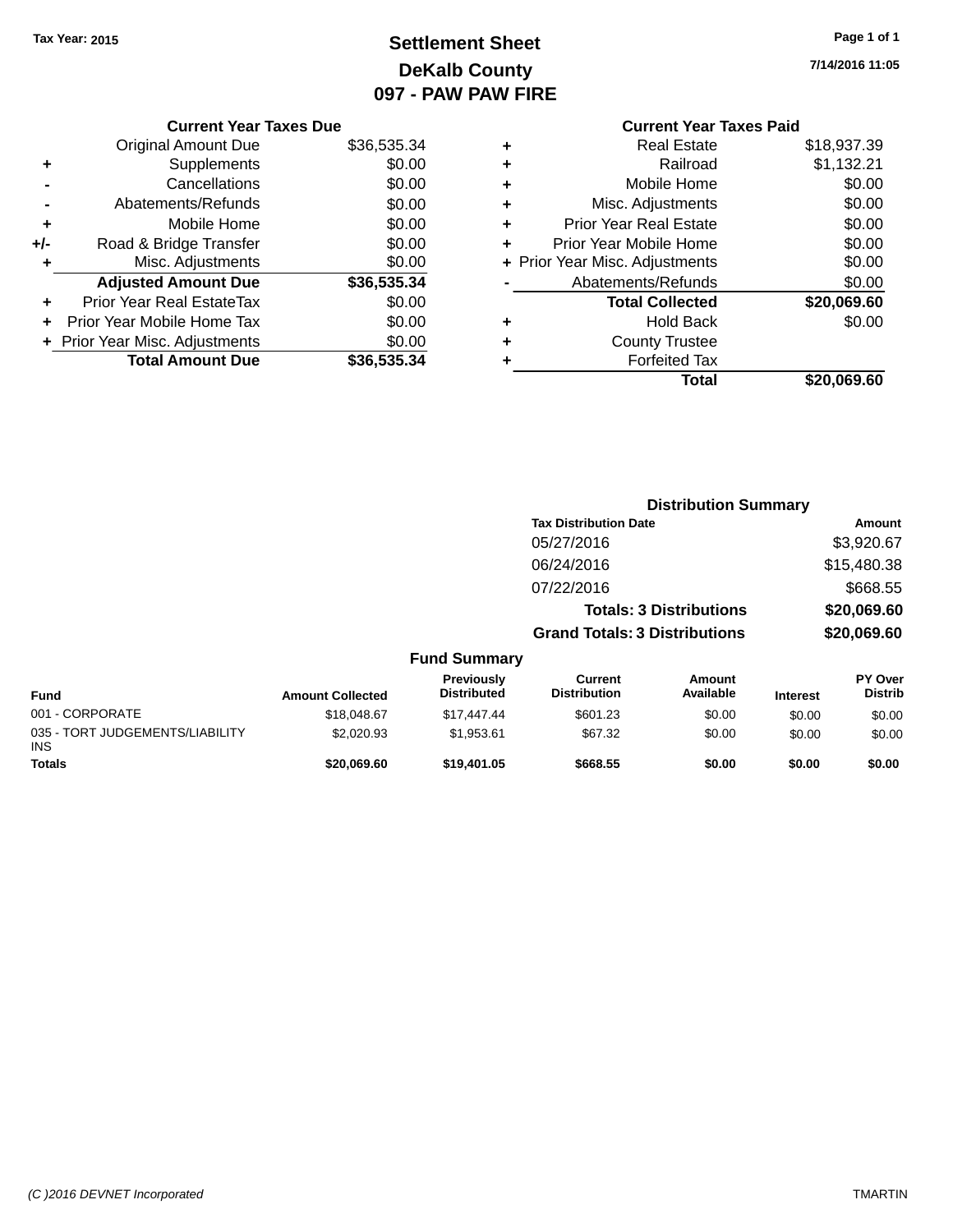# **Settlement Sheet Tax Year: 2015 Page 1 of 1 DeKalb County 098 - SANDWICH FIRE**

**7/14/2016 11:05**

### **Current Year Taxes Paid**

| <b>Current Year Taxes Due</b> |  |  |  |  |
|-------------------------------|--|--|--|--|
| \$566,123.85                  |  |  |  |  |
| \$4,347.39                    |  |  |  |  |
| \$5,115.88                    |  |  |  |  |
| \$1.70                        |  |  |  |  |
| \$0.00                        |  |  |  |  |
| \$0.00                        |  |  |  |  |
| \$0.00                        |  |  |  |  |
| \$565,353.66                  |  |  |  |  |
| \$440.22                      |  |  |  |  |
| \$0.00                        |  |  |  |  |
| \$113.96                      |  |  |  |  |
| \$565,907.84                  |  |  |  |  |
|                               |  |  |  |  |

| ٠ | <b>Real Estate</b>             | \$307,481.27 |
|---|--------------------------------|--------------|
| ٠ | Railroad                       | \$1,162.20   |
| ٠ | Mobile Home                    | \$0.00       |
| ٠ | Misc. Adjustments              | \$0.00       |
| ٠ | <b>Prior Year Real Estate</b>  | \$440.22     |
| ٠ | Prior Year Mobile Home         | \$0.00       |
|   | + Prior Year Misc. Adjustments | \$113.96     |
|   | Abatements/Refunds             | \$1.70       |
|   | <b>Total Collected</b>         | \$309,195.95 |
| ٠ | <b>Hold Back</b>               | \$0.00       |
|   | <b>County Trustee</b>          |              |
| ٠ | <b>Forfeited Tax</b>           |              |
|   | Total                          | \$309.195.95 |
|   |                                |              |

|               |                                          |                                                  |                         |                                        | <b>Distribution Summary</b>                      |                     |                 |                                  |
|---------------|------------------------------------------|--------------------------------------------------|-------------------------|----------------------------------------|--------------------------------------------------|---------------------|-----------------|----------------------------------|
|               |                                          |                                                  |                         |                                        | <b>Tax Distribution Date</b>                     |                     | Amount          |                                  |
|               |                                          |                                                  |                         |                                        | 05/27/2016                                       |                     |                 | \$60,511.99                      |
|               |                                          |                                                  | 06/24/2016              |                                        |                                                  | \$241,062.60        |                 |                                  |
|               |                                          |                                                  |                         |                                        | 07/22/2016                                       |                     |                 | \$7,621.36                       |
|               | <b>Totals: 3 Distributions</b>           |                                                  | \$309,195.95            |                                        |                                                  |                     |                 |                                  |
|               |                                          |                                                  |                         |                                        |                                                  |                     |                 |                                  |
|               |                                          |                                                  |                         |                                        | <b>Grand Totals: 3 Distributions</b>             |                     | \$309,195.95    |                                  |
|               |                                          |                                                  |                         | <b>Fund Summary</b>                    |                                                  |                     |                 |                                  |
| <b>Fund</b>   |                                          |                                                  | <b>Amount Collected</b> | Previously<br><b>Distributed</b>       | <b>Current</b><br><b>Distribution</b>            | Amount<br>Available | <b>Interest</b> | <b>PY Over</b><br><b>Distrib</b> |
|               | 001 - CORPORATE                          |                                                  | \$270,866.78            | \$264,190.19                           | \$6,676.59                                       | \$0.00              | \$0.00          | \$0.00                           |
|               | 027 - AUDIT                              |                                                  | \$2,687.53              | \$2,621.29                             | \$66.24                                          | \$0.00              | \$0.00          | \$0.00                           |
| <b>INS</b>    | 035 - TORT JUDGEMENTS/LIABILITY          |                                                  | \$35,641.64             | \$34,763.11                            | \$878.53                                         | \$0.00              | \$0.00          | \$0.00                           |
| <b>Totals</b> |                                          |                                                  | \$309,195.95            | \$301,574.59                           | \$7,621.36                                       | \$0.00              | \$0.00          | \$0.00                           |
|               |                                          |                                                  |                         | <b>Miscellaneous Adjustment Detail</b> |                                                  |                     |                 |                                  |
| 2014          | Year Source<br><b>RE</b> - Real Estate   | <b>Account Type</b><br><b>Back Tax Collected</b> |                         | <b>Amount Adjustment Description</b>   | \$113.96 PAIGAH REDEMPTION 19-36-106-001 by TBA  |                     |                 |                                  |
|               | <b>Totals 1 entries</b>                  |                                                  |                         | \$113.96                               |                                                  |                     |                 |                                  |
|               |                                          |                                                  |                         | <b>Abatement Detail</b>                |                                                  |                     |                 |                                  |
| Year<br>2015  | <b>Source</b><br><b>RE</b> - Real Estate | <b>Account Type</b><br><b>RE</b> Abatement       |                         | <b>Amount Adjustment Description</b>   | \$1.70 PTAB INTEREST REFUND 19-26-280-004 by TBA |                     |                 |                                  |

**Totals 1 entries** \$1.70

*(C )2016 DEVNET Incorporated* TMARTIN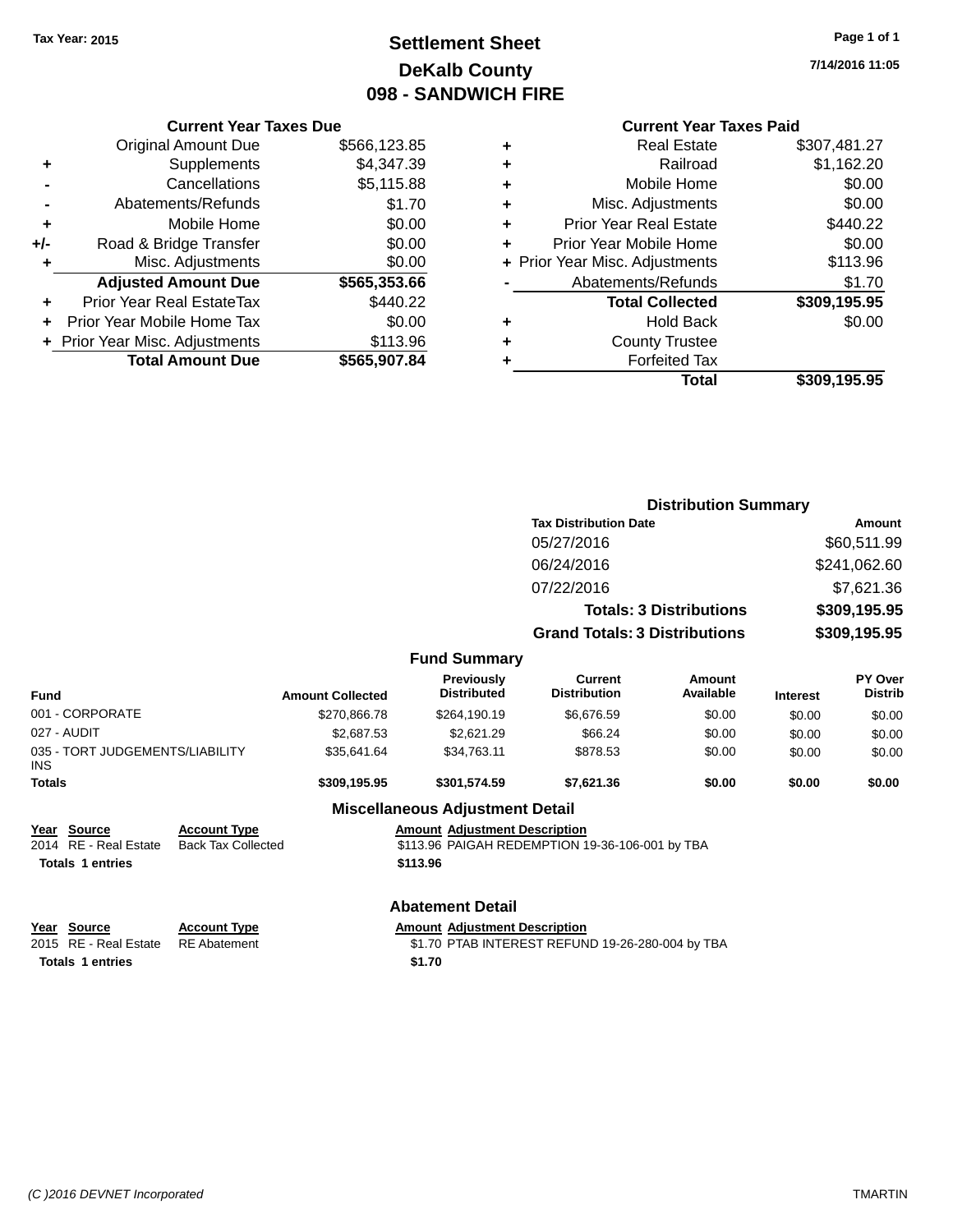# **Settlement Sheet Tax Year: 2015 Page 1 of 1 DeKalb County 099 - SHABBONA FIRE**

**7/14/2016 11:05**

|     | <b>Current Year Taxes Due</b>              |              |  |  |  |  |
|-----|--------------------------------------------|--------------|--|--|--|--|
|     | <b>Original Amount Due</b><br>\$187,345.50 |              |  |  |  |  |
| ÷   | \$1,158.27<br>Supplements                  |              |  |  |  |  |
|     | Cancellations<br>\$1,313.47                |              |  |  |  |  |
|     | Abatements/Refunds                         | \$0.00       |  |  |  |  |
| ٠   | Mobile Home                                | \$0.00       |  |  |  |  |
| +/- | Road & Bridge Transfer                     | \$0.00       |  |  |  |  |
|     | Misc. Adjustments                          | \$45.52      |  |  |  |  |
|     | <b>Adjusted Amount Due</b>                 | \$187,235.82 |  |  |  |  |
| ÷   | Prior Year Real EstateTax                  | \$0.00       |  |  |  |  |
|     | Prior Year Mobile Home Tax                 | \$0.00       |  |  |  |  |
|     | + Prior Year Misc. Adjustments             | \$0.00       |  |  |  |  |
|     | <b>Total Amount Due</b>                    | \$187,235.82 |  |  |  |  |

|   | <b>Current Year Taxes Paid</b> |              |  |  |  |  |
|---|--------------------------------|--------------|--|--|--|--|
| ٠ | <b>Real Estate</b>             | \$103,495.69 |  |  |  |  |
| ٠ | Railroad                       | \$2,734.53   |  |  |  |  |
| ٠ | Mobile Home                    | \$0.00       |  |  |  |  |
| ٠ | Misc. Adjustments              | \$45.52      |  |  |  |  |
| ٠ | <b>Prior Year Real Estate</b>  | \$0.00       |  |  |  |  |
| ٠ | Prior Year Mobile Home         |              |  |  |  |  |
|   | + Prior Year Misc. Adjustments | \$0.00       |  |  |  |  |
|   | Abatements/Refunds             | \$0.00       |  |  |  |  |
|   | <b>Total Collected</b>         | \$106,275.74 |  |  |  |  |
| ٠ | <b>Hold Back</b>               | \$0.00       |  |  |  |  |
| ٠ | <b>County Trustee</b>          |              |  |  |  |  |
| ٠ | <b>Forfeited Tax</b>           |              |  |  |  |  |
|   | Total                          | \$106,275.74 |  |  |  |  |
|   |                                |              |  |  |  |  |

|                                         |                         |                                  | <b>Distribution Summary</b>           |                                |                 |                           |
|-----------------------------------------|-------------------------|----------------------------------|---------------------------------------|--------------------------------|-----------------|---------------------------|
|                                         |                         |                                  | <b>Tax Distribution Date</b>          |                                |                 | Amount                    |
|                                         |                         |                                  | 05/27/2016                            |                                |                 | \$35,394.69               |
|                                         |                         |                                  | 06/24/2016                            |                                |                 | \$70,385.85               |
|                                         |                         |                                  | 07/22/2016                            |                                |                 | \$495.20                  |
|                                         |                         |                                  |                                       | <b>Totals: 3 Distributions</b> |                 | \$106,275.74              |
|                                         |                         |                                  | <b>Grand Totals: 3 Distributions</b>  |                                | \$106,275.74    |                           |
|                                         |                         | <b>Fund Summary</b>              |                                       |                                |                 |                           |
| <b>Fund</b>                             | <b>Amount Collected</b> | Previously<br><b>Distributed</b> | <b>Current</b><br><b>Distribution</b> | <b>Amount</b><br>Available     | <b>Interest</b> | PY Over<br><b>Distrib</b> |
| 001 - CORPORATE                         | \$72,625.76             | \$72,287.36                      | \$338.40                              | \$0.00                         | \$0.00          | \$0.00                    |
| 035 - TORT JUDGEMENTS/LIABILITY<br>INS. | \$14,630.87             | \$14,562.70                      | \$68.17                               | \$0.00                         | \$0.00          | \$0.00                    |
| 064 - AMBULANCE                         | \$19,019.11             | \$18,930.48                      | \$88.63                               | \$0.00                         | \$0.00          | \$0.00                    |
| <b>Totals</b>                           | \$106,275.74            | \$105,780.54                     | \$495.20                              | \$0.00                         | \$0.00          | \$0.00                    |

### **Miscellaneous Adjustment Detail**

**Year** Source **Account Type Account Adjustment Description** 

**Totals \$45.52 1 entries**

2015 RE - Real Estate Paymt In Lieu of Tax **545.52 HOUSING AUTHORITY SEQUOYA APARTMENTS** by TBA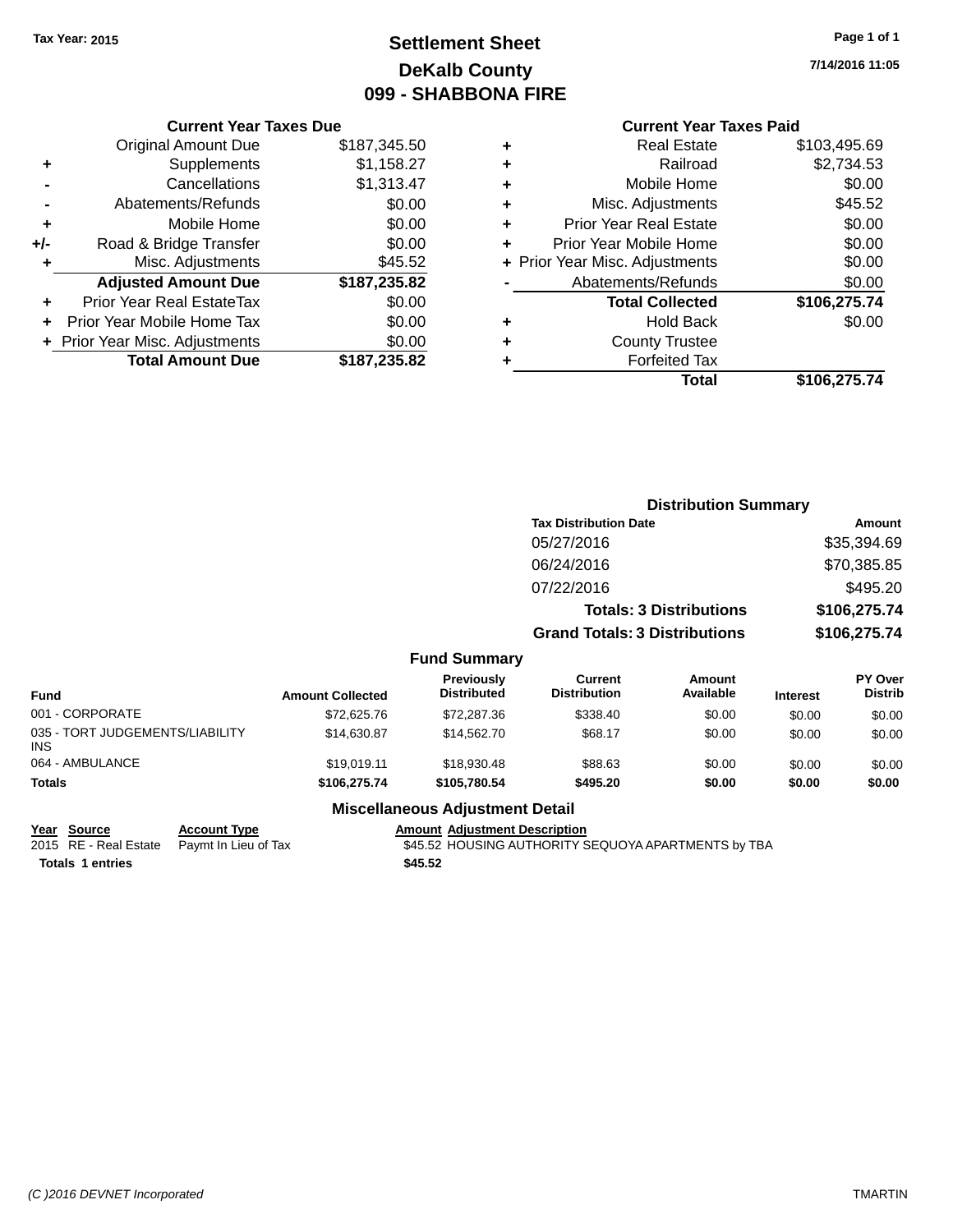# **Settlement Sheet Tax Year: 2015 Page 1 of 1 DeKalb County 100 - SOMONAUK FIRE**

**7/14/2016 11:05**

### **Current Year Taxes Paid**

| <b>Current Year Taxes Due</b> |  |  |  |  |
|-------------------------------|--|--|--|--|
| \$249,825.46                  |  |  |  |  |
| \$975.32                      |  |  |  |  |
| \$1,222.66                    |  |  |  |  |
| \$0.00                        |  |  |  |  |
| \$0.00                        |  |  |  |  |
| \$0.00                        |  |  |  |  |
| \$98.58                       |  |  |  |  |
| \$249,676.70                  |  |  |  |  |
| \$79.47                       |  |  |  |  |
| \$0.00                        |  |  |  |  |
| \$0.00                        |  |  |  |  |
| \$249.756.17                  |  |  |  |  |
|                               |  |  |  |  |

|   | <b>Real Estate</b>             | \$139,867.34 |
|---|--------------------------------|--------------|
| ٠ | Railroad                       | \$2,186.22   |
| ٠ | Mobile Home                    | \$0.00       |
| ٠ | Misc. Adjustments              | \$98.58      |
| ٠ | <b>Prior Year Real Estate</b>  | \$79.47      |
| ٠ | Prior Year Mobile Home         | \$0.00       |
|   | + Prior Year Misc. Adjustments | \$0.00       |
|   | Abatements/Refunds             | \$0.00       |
|   | <b>Total Collected</b>         | \$142,231.61 |
| ٠ | Hold Back                      | \$0.00       |
| ٠ | <b>County Trustee</b>          |              |
| ٠ | <b>Forfeited Tax</b>           |              |
|   | Total                          | \$142,231.61 |
|   |                                |              |

|                 |                                      |                                  |                                       | <b>Distribution Summary</b>    |                 |                                  |  |
|-----------------|--------------------------------------|----------------------------------|---------------------------------------|--------------------------------|-----------------|----------------------------------|--|
|                 |                                      |                                  | <b>Tax Distribution Date</b>          |                                | Amount          |                                  |  |
|                 |                                      |                                  | 05/27/2016                            |                                |                 | \$30,660.92                      |  |
|                 |                                      |                                  | 06/24/2016                            |                                |                 | \$108,408.54                     |  |
|                 |                                      |                                  | 07/22/2016                            |                                |                 | \$3,162.15                       |  |
|                 |                                      |                                  |                                       | <b>Totals: 3 Distributions</b> |                 | \$142,231.61                     |  |
|                 | <b>Grand Totals: 3 Distributions</b> |                                  | \$142,231.61                          |                                |                 |                                  |  |
|                 |                                      | <b>Fund Summary</b>              |                                       |                                |                 |                                  |  |
| <b>Fund</b>     | <b>Amount Collected</b>              | Previously<br><b>Distributed</b> | <b>Current</b><br><b>Distribution</b> | Amount<br>Available            | <b>Interest</b> | <b>PY Over</b><br><b>Distrib</b> |  |
| 001 - CORPORATE | \$77,580.24                          | \$75,855.44                      | \$1,724.80                            | \$0.00                         | \$0.00          | \$0.00                           |  |
| 064 - AMBULANCE | \$64,651.37                          | \$63,214.02                      | \$1,437.35                            | \$0.00                         | \$0.00          | \$0.00                           |  |
| Totals          | \$142,231.61                         | \$139,069.46                     | \$3,162.15                            | \$0.00                         | \$0.00          | \$0.00                           |  |
|                 |                                      |                                  |                                       |                                |                 |                                  |  |

### **Miscellaneous Adjustment Detail**

**Year Source Account Type Account Account Adjustment Description** 2015 RE - Real Estate Back Tax Collected \$98.58 PASSERO REDEMPTION 18-28-427-003 by TBA **Totals \$98.58 1 entries**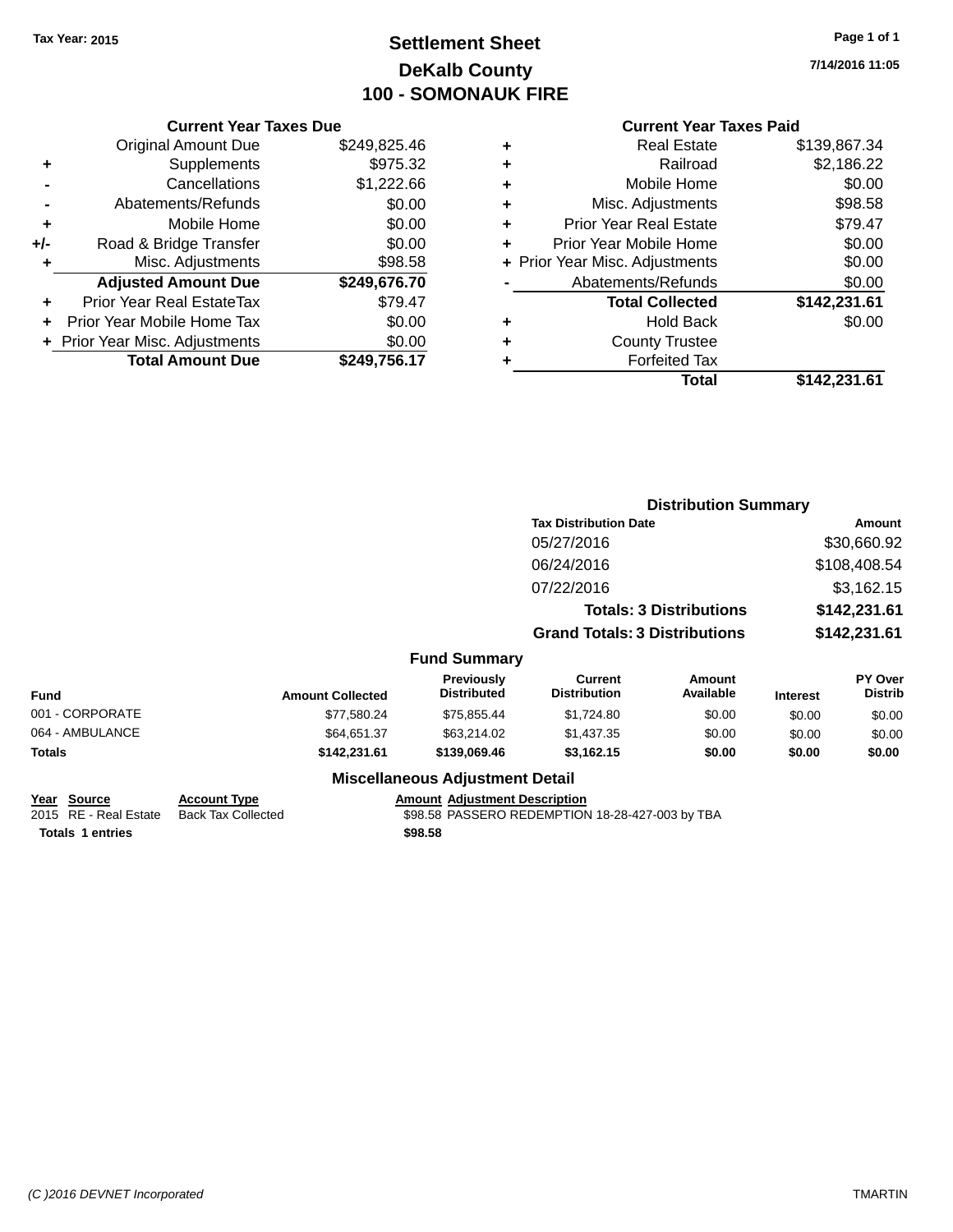# **Settlement Sheet Tax Year: 2015 Page 1 of 1 DeKalb County 101 - SYCAMORE FIRE**

**7/14/2016 11:05**

### **Current Year Taxes Paid**

| <b>Current Year Taxes Due</b> |  |  |  |  |
|-------------------------------|--|--|--|--|
| \$339,296.15                  |  |  |  |  |
| \$3,580.30                    |  |  |  |  |
| \$4,080.57                    |  |  |  |  |
| \$0.00                        |  |  |  |  |
| \$0.00                        |  |  |  |  |
| \$0.00                        |  |  |  |  |
| \$30.26                       |  |  |  |  |
| \$338,826.14                  |  |  |  |  |
| \$0.00                        |  |  |  |  |
| \$0.00                        |  |  |  |  |
| \$0.00                        |  |  |  |  |
| \$338.826.14                  |  |  |  |  |
|                               |  |  |  |  |

|   | <b>Real Estate</b>             | \$186,861.58 |
|---|--------------------------------|--------------|
| ٠ | Railroad                       | \$0.00       |
| ٠ | Mobile Home                    | \$0.00       |
| ٠ | Misc. Adjustments              | \$30.26      |
| ٠ | <b>Prior Year Real Estate</b>  | \$0.00       |
| ٠ | Prior Year Mobile Home         | \$0.00       |
|   | + Prior Year Misc. Adjustments | \$0.00       |
|   | Abatements/Refunds             | \$0.00       |
|   | <b>Total Collected</b>         | \$186,891.84 |
| ٠ | Hold Back                      | \$0.00       |
| ٠ | <b>County Trustee</b>          |              |
| ٠ | <b>Forfeited Tax</b>           |              |
|   | <b>Total</b>                   | \$186,891.84 |
|   |                                |              |

|                 |                         |                                  |                                       | <b>Distribution Summary</b>    |                 |                           |
|-----------------|-------------------------|----------------------------------|---------------------------------------|--------------------------------|-----------------|---------------------------|
|                 |                         |                                  | <b>Tax Distribution Date</b>          |                                |                 | <b>Amount</b>             |
|                 |                         |                                  | 05/27/2016                            |                                |                 | \$34,669.37               |
|                 |                         |                                  | 06/24/2016                            |                                |                 | \$149,169.34              |
|                 |                         |                                  | 07/22/2016                            |                                |                 | \$3,053.13                |
|                 |                         |                                  |                                       | <b>Totals: 3 Distributions</b> |                 | \$186,891.84              |
|                 |                         |                                  | <b>Grand Totals: 3 Distributions</b>  |                                |                 | \$186,891.84              |
|                 |                         | <b>Fund Summary</b>              |                                       |                                |                 |                           |
| <b>Fund</b>     | <b>Amount Collected</b> | Previously<br><b>Distributed</b> | <b>Current</b><br><b>Distribution</b> | <b>Amount</b><br>Available     | <b>Interest</b> | PY Over<br><b>Distrib</b> |
| 001 - CORPORATE | \$96,747.16             | \$95,166.67                      | \$1,580.49                            | \$0.00                         | \$0.00          | \$0.00                    |
| 064 - AMBULANCE | \$90,144.68             | \$88,672.04                      | \$1,472.64                            | \$0.00                         | \$0.00          | \$0.00                    |
| Totals          | \$186,891.84            | \$183,838.71                     | \$3,053.13                            | \$0.00                         | \$0.00          | \$0.00                    |
|                 |                         |                                  |                                       |                                |                 |                           |

### **Miscellaneous Adjustment Detail**

**Year Source Account Type Account Account Adjustment Description Totals \$30.26 1 entries**

2015 RE - Real Estate Back Tax Collected \$30.26 HALSEY REDEMPTION 06-19-300-034 by TBA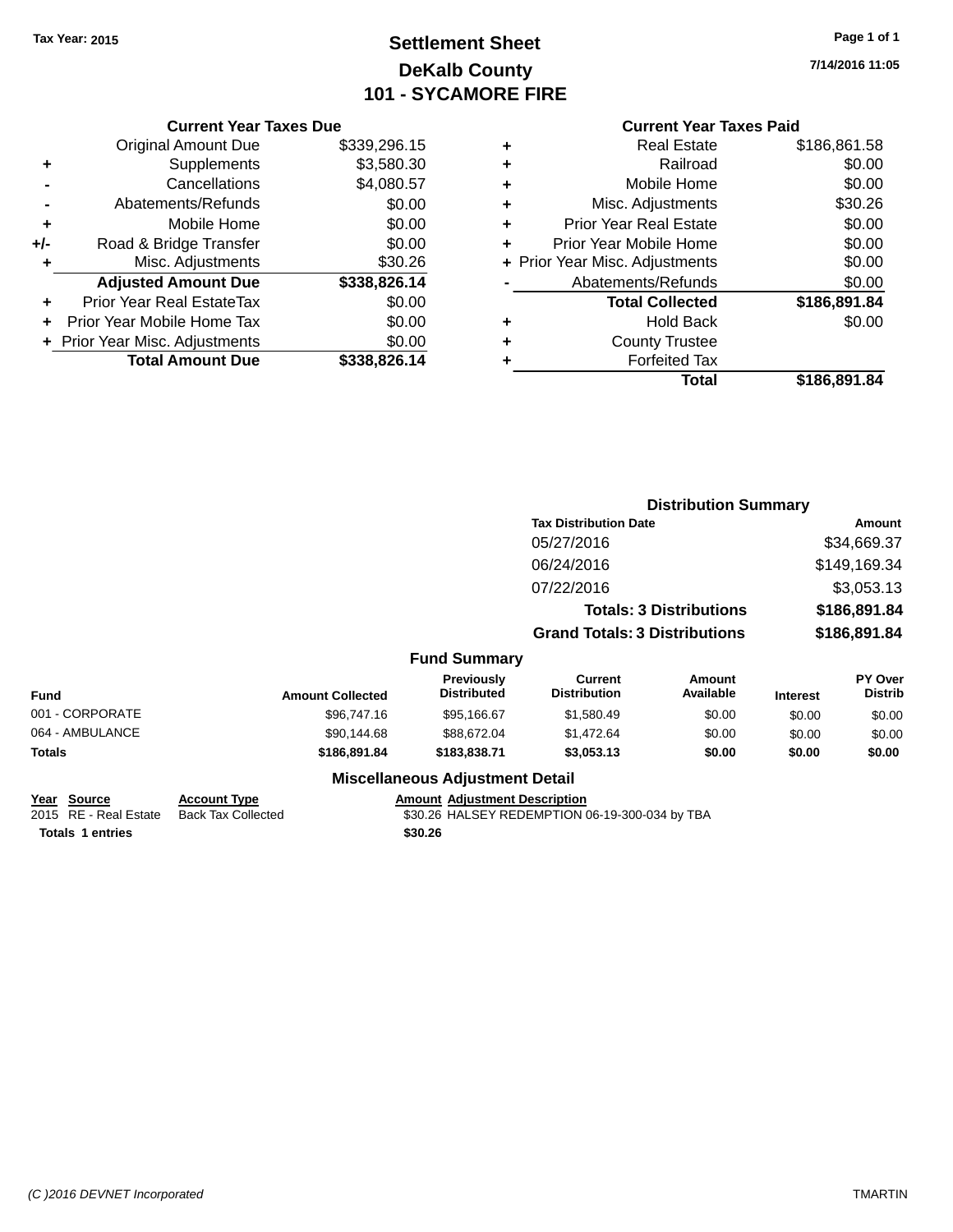# **Settlement Sheet Tax Year: 2015 Page 1 of 1 DeKalb County 102 - WATERMAN FIRE**

**7/14/2016 11:05**

| <b>Current Year Taxes Due</b> |           |
|-------------------------------|-----------|
| al Amount Due.                | \$151.524 |

| <b>Original Amount Due</b>     | \$151,524.87            |
|--------------------------------|-------------------------|
| Supplements                    | \$665.35                |
| Cancellations                  | \$772.66                |
| Abatements/Refunds             | \$0.00                  |
| Mobile Home                    | \$0.00                  |
| Road & Bridge Transfer         | \$0.00                  |
| Misc. Adjustments              | \$41.71                 |
| <b>Adjusted Amount Due</b>     | \$151,459.27            |
| Prior Year Real EstateTax      | \$0.00                  |
| Prior Year Mobile Home Tax     | \$0.00                  |
| + Prior Year Misc. Adjustments | \$0.00                  |
|                                | \$151,459.27            |
|                                | <b>Total Amount Due</b> |

# **Current Year Taxes Paid**

| ٠ | <b>Real Estate</b>             | \$83,922.36 |
|---|--------------------------------|-------------|
| ٠ | Railroad                       | \$1,481.45  |
| ٠ | Mobile Home                    | \$0.00      |
| ٠ | Misc. Adjustments              | \$41.71     |
| ٠ | <b>Prior Year Real Estate</b>  | \$0.00      |
| ٠ | Prior Year Mobile Home         | \$0.00      |
|   | + Prior Year Misc. Adjustments | \$0.00      |
|   | Abatements/Refunds             | \$0.00      |
|   | <b>Total Collected</b>         | \$85,445.52 |
| ٠ | <b>Hold Back</b>               | \$0.00      |
| ٠ | <b>County Trustee</b>          |             |
|   | <b>Forfeited Tax</b>           |             |
|   | Total                          | \$85,445.52 |
|   |                                |             |

|                                      |                                                  |                                        | <b>Distribution Summary</b>                    |                            |                 |                           |
|--------------------------------------|--------------------------------------------------|----------------------------------------|------------------------------------------------|----------------------------|-----------------|---------------------------|
|                                      |                                                  |                                        | <b>Tax Distribution Date</b>                   |                            |                 | Amount                    |
|                                      |                                                  |                                        | 05/27/2016                                     |                            |                 | \$24,977.75               |
|                                      |                                                  |                                        | 06/24/2016                                     |                            |                 | \$59,414.06               |
|                                      |                                                  |                                        | 07/22/2016                                     |                            |                 | \$1,053.71                |
|                                      | <b>Totals: 3 Distributions</b>                   |                                        | \$85,445.52                                    |                            |                 |                           |
|                                      |                                                  |                                        | <b>Grand Totals: 3 Distributions</b>           |                            |                 | \$85,445.52               |
|                                      |                                                  | <b>Fund Summary</b>                    |                                                |                            |                 |                           |
| <b>Fund</b>                          | <b>Amount Collected</b>                          | Previously<br><b>Distributed</b>       | <b>Current</b><br><b>Distribution</b>          | <b>Amount</b><br>Available | <b>Interest</b> | PY Over<br><b>Distrib</b> |
| 001 - CORPORATE                      | \$85,445.52                                      | \$84,391.81                            | \$1,053.71                                     | \$0.00                     | \$0.00          | \$0.00                    |
| Totals                               | \$85,445.52                                      | \$84,391.81                            | \$1,053.71                                     | \$0.00                     | \$0.00          | \$0.00                    |
|                                      |                                                  | <b>Miscellaneous Adjustment Detail</b> |                                                |                            |                 |                           |
| Year Source<br>2015 RE - Real Estate | <b>Account Type</b><br><b>Back Tax Collected</b> | <b>Amount Adjustment Description</b>   | \$41.71 MCCORD REDEMPTION 14-15-351-002 by TBA |                            |                 |                           |
|                                      |                                                  |                                        |                                                |                            |                 |                           |

**Totals 1 entries** \$41.71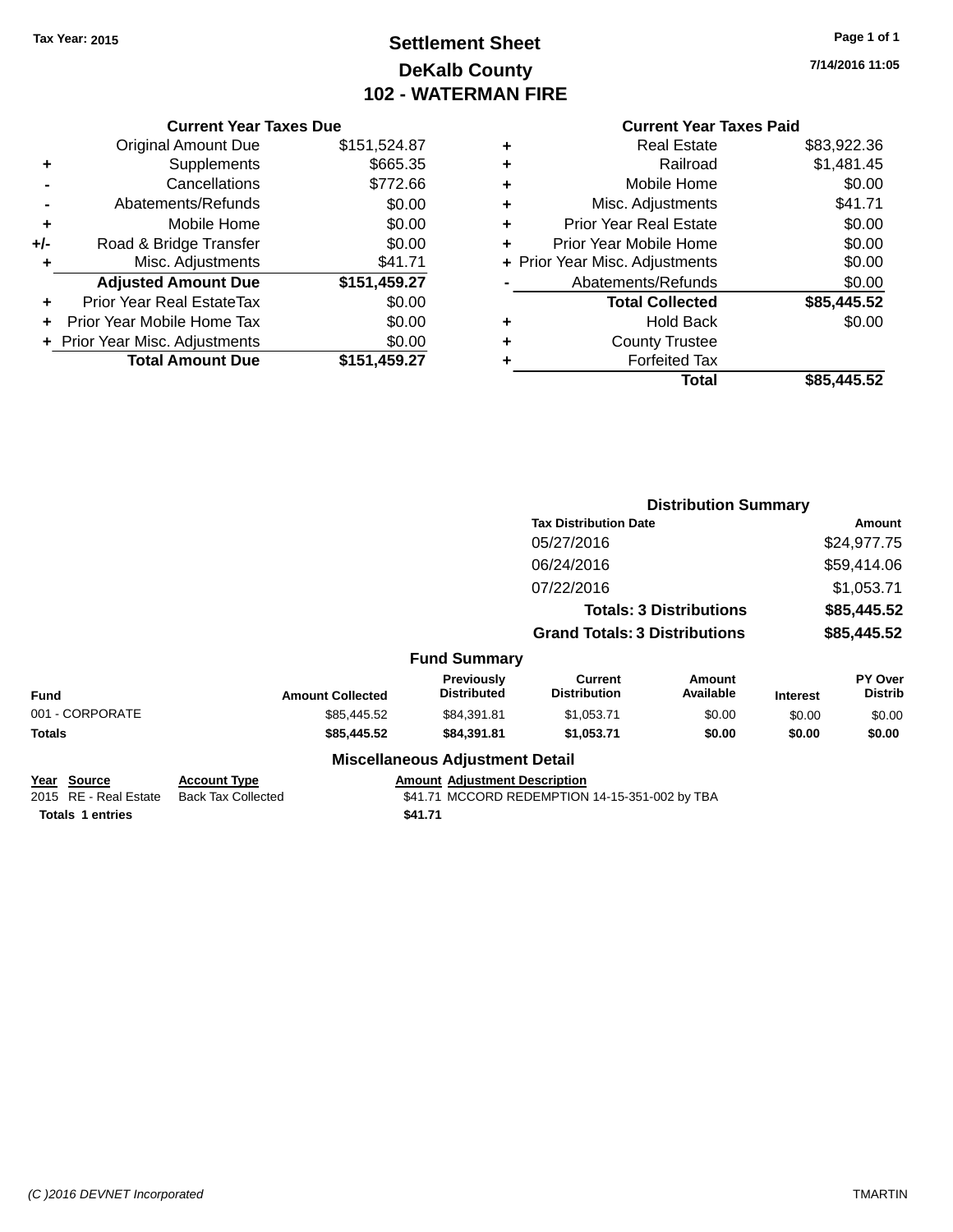# **Settlement Sheet Tax Year: 2015 Page 1 of 1 DeKalb County 103 - EARLVILLE LIBRARY DISTRICT**

**7/14/2016 11:05**

## **Current Year Taxes Paid**

| <b>Current Year Taxes Due</b>  |            |  |  |  |  |
|--------------------------------|------------|--|--|--|--|
| <b>Original Amount Due</b>     | \$4,723.45 |  |  |  |  |
| Supplements                    | \$0.00     |  |  |  |  |
| Cancellations                  | \$0.00     |  |  |  |  |
| Abatements/Refunds             | \$0.00     |  |  |  |  |
| Mobile Home                    | \$0.00     |  |  |  |  |
| Road & Bridge Transfer         | \$0.00     |  |  |  |  |
| Misc. Adjustments              | \$0.00     |  |  |  |  |
| <b>Adjusted Amount Due</b>     | \$4,723.45 |  |  |  |  |
| Prior Year Real EstateTax      | \$0.00     |  |  |  |  |
| Prior Year Mobile Home Tax     | \$0.00     |  |  |  |  |
| + Prior Year Misc. Adjustments | \$0.00     |  |  |  |  |
| <b>Total Amount Due</b>        | \$4.723.45 |  |  |  |  |
|                                |            |  |  |  |  |

| ٠ | <b>Real Estate</b>             | \$2,654.71 |
|---|--------------------------------|------------|
| ٠ | Railroad                       | \$0.00     |
| ٠ | Mobile Home                    | \$0.00     |
| ٠ | Misc. Adjustments              | \$0.00     |
| ٠ | <b>Prior Year Real Estate</b>  | \$0.00     |
| ٠ | Prior Year Mobile Home         | \$0.00     |
|   | + Prior Year Misc. Adjustments | \$0.00     |
|   | Abatements/Refunds             | \$0.00     |
|   | <b>Total Collected</b>         | \$2,654.71 |
| ٠ | <b>Hold Back</b>               | \$0.00     |
| ٠ | <b>County Trustee</b>          |            |
| ٠ | <b>Forfeited Tax</b>           |            |
|   | Total                          | \$2.654.71 |
|   |                                |            |

| <b>Distribution Summary</b>          |            |  |  |  |  |
|--------------------------------------|------------|--|--|--|--|
| <b>Tax Distribution Date</b>         | Amount     |  |  |  |  |
| 05/27/2016                           | \$778.14   |  |  |  |  |
| 06/24/2016                           | \$1,876.57 |  |  |  |  |
| <b>Totals: 2 Distributions</b>       | \$2,654.71 |  |  |  |  |
| <b>Grand Totals: 2 Distributions</b> | \$2,654.71 |  |  |  |  |

| <b>Fund</b>                                         | <b>Amount Collected</b> | Previously<br><b>Distributed</b> | Current<br><b>Distribution</b> | Amount<br>Available | <b>Interest</b> | <b>PY Over</b><br><b>Distrib</b> |
|-----------------------------------------------------|-------------------------|----------------------------------|--------------------------------|---------------------|-----------------|----------------------------------|
| 001 - CORPORATE                                     | \$1,498.20              | \$1,498.20                       | \$0.00                         | \$0.00              | \$0.00          | \$0.00                           |
| 004 - OPERATIONS & MAINTENANCE                      | \$194.36                | \$194.36                         | \$0.00                         | \$0.00              | \$0.00          | \$0.00                           |
| 027 - AUDIT                                         | \$47.65                 | \$47.65                          | \$0.00                         | \$0.00              | \$0.00          | \$0.00                           |
| 031 - WORKING CASH                                  | \$0.00                  | \$0.00                           | \$0.00                         | \$0.00              | \$0.00          | \$0.00                           |
| 035 - TORT JUDGMENTS, LIABILITY<br><b>INSURANCE</b> | \$723.93                | \$723.93                         | \$0.00                         | \$0.00              | \$0.00          | \$0.00                           |
| 047 - SOCIAL SECURITY                               | \$190.57                | \$190.57                         | \$0.00                         | \$0.00              | \$0.00          | \$0.00                           |
| <b>Totals</b>                                       | \$2,654.71              | \$2,654.71                       | \$0.00                         | \$0.00              | \$0.00          | \$0.00                           |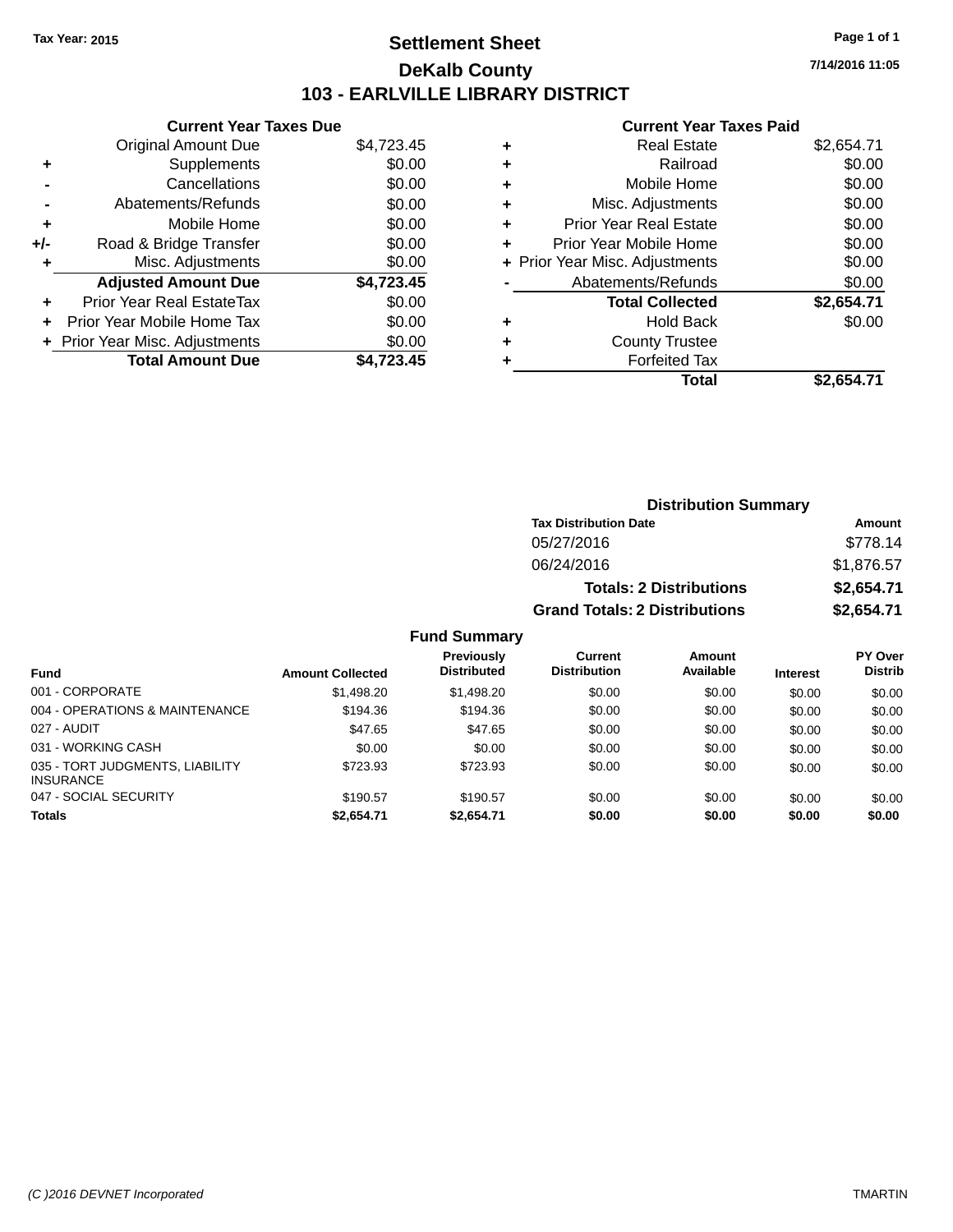# **Settlement Sheet Tax Year: 2015 Page 1 of 1 DeKalb County 110 - DEKALB PARK**

#### **Current Year Taxes Due**

|     | <b>Original Amount Due</b>     | \$3,742,384.27 |
|-----|--------------------------------|----------------|
| ٠   | Supplements                    | \$40,775.62    |
|     | Cancellations                  | \$73,466.38    |
|     | Abatements/Refunds             | \$0.42         |
| ٠   | Mobile Home                    | \$0.00         |
| +/- | Road & Bridge Transfer         | \$0.00         |
| ٠   | Misc. Adjustments              | \$1,018.59     |
|     | <b>Adjusted Amount Due</b>     | \$3,710,711.68 |
| ٠   | Prior Year Real EstateTax      | (\$1,090.84)   |
|     | Prior Year Mobile Home Tax     | \$0.00         |
|     | + Prior Year Misc. Adjustments | \$224.58       |
|     | <b>Total Amount Due</b>        | \$3,709,845.42 |

### **Current Year Taxes Paid**

| <b>Real Estate</b>            | \$1,918,565.78                 |
|-------------------------------|--------------------------------|
| Railroad                      | \$7,705.46                     |
| Mobile Home                   | \$0.00                         |
| Misc. Adjustments             | \$1,018.59                     |
| <b>Prior Year Real Estate</b> | (\$1,090.84)                   |
| Prior Year Mobile Home        | \$0.00                         |
|                               | \$224.58                       |
| Abatements/Refunds            | \$0.42                         |
| <b>Total Collected</b>        | \$1,926,423.15                 |
| <b>Hold Back</b>              | \$0.00                         |
| <b>County Trustee</b>         |                                |
| <b>Forfeited Tax</b>          |                                |
| Total                         | \$1,926,423.15                 |
|                               | + Prior Year Misc. Adjustments |

### **Distribution Summary**

| <b>Tax Distribution Date</b>         | Amount         |
|--------------------------------------|----------------|
| 05/27/2016                           | \$347.445.96   |
| 06/24/2016                           | \$1,542,228.93 |
| 07/22/2016                           | \$36,748.26    |
| <b>Totals: 3 Distributions</b>       | \$1,926,423.15 |
| <b>Grand Totals: 3 Distributions</b> | \$1,926,423.15 |

### **Fund Summary**

| <b>Fund</b>                             | <b>Amount Collected</b> | Previously<br><b>Distributed</b> | Current<br><b>Distribution</b> | Amount<br>Available | <b>Interest</b> | <b>PY Over</b><br><b>Distrib</b> |
|-----------------------------------------|-------------------------|----------------------------------|--------------------------------|---------------------|-----------------|----------------------------------|
| 001 - CORPORATE                         | \$568,811,05            | \$557.960.48                     | \$10,850.57                    | \$0.00              | \$0.00          | \$0.00                           |
| 003 - BONDS AND INTEREST                | \$633,194.09            | \$621,115.33                     | \$12,078.76                    | \$0.00              | \$0.00          | \$0.00                           |
| $005 - I. M. R. F.$                     | \$135,390.97            | \$132,808.26                     | \$2,582.71                     | \$0.00              | \$0.00          | \$0.00                           |
| 027 - AUDIT                             | \$12,101.78             | \$11.870.93                      | \$230.85                       | \$0.00              | \$0.00          | \$0.00                           |
| 035 - TORT JUDGEMENTS/LIABILITY<br>INS. | \$29,358.68             | \$28,798.63                      | \$560.05                       | \$0.00              | \$0.00          | \$0.00                           |
| 047 - SOCIAL SECURITY                   | \$65,396.31             | \$64.148.82                      | \$1,247.49                     | \$0.00              | \$0.00          | \$0.00                           |
| 060 - UNEMPLOYMENT INSURANCE            | \$21,637.60             | \$21,224.84                      | \$412.76                       | \$0.00              | \$0.00          | \$0.00                           |
| 062 - WORKERS COMPENSATION              | \$22.654.75             | \$22.222.59                      | \$432.16                       | \$0.00              | \$0.00          | \$0.00                           |
| 122 - RECREATION                        | \$275,162.58            | \$269.913.61                     | \$5,248.97                     | \$0.00              | \$0.00          | \$0.00                           |
| 123 - AQUARIUM AND MUSEUM               | \$65,904.88             | \$64.647.68                      | \$1,257,20                     | \$0.00              | \$0.00          | \$0.00                           |
| 126 - REC PROGRAMS/HANDICAPPED          | \$96,810.46             | \$94.963.72                      | \$1.846.74                     | \$0.00              | \$0.00          | \$0.00                           |
| <b>Totals</b>                           | \$1.926.423.15          | \$1,889,674.89                   | \$36.748.26                    | \$0.00              | \$0.00          | \$0.00                           |

#### **Miscellaneous Adjustment Detail**

| Year Source             | <b>Account Type</b>       | <b>Amount Adjustment Description</b>             |
|-------------------------|---------------------------|--------------------------------------------------|
| 2014 RE - Real Estate   | <b>Back Tax Collected</b> | \$201.27 IGNELZI REDEMPTION 08-23-156-014 by TBA |
| 2014 RE - Real Estate   | Back Tax Collected        | \$23.31 SIDDIQUI REDEMPTION 08-15-329-012 by TBA |
| 2015 RE - Real Estate   | Pavmt In Lieu of Tax      | \$1,018.59 HOUSING AUTHORITY DEKALB UNITS by TBA |
| <b>Totals 3 entries</b> |                           | \$1.243.17                                       |
|                         |                           |                                                  |

### **Abatement Detail**

# **Year Source Account Type Amount Adjustment Description**<br>2015 RE - Real Estate RE Abatement **Amount 1988** And Amount REFUN **Totals \$0.42 1 entries**

\$0.42 PTAB INTEREST REFUND 08-15-426-004 by TBA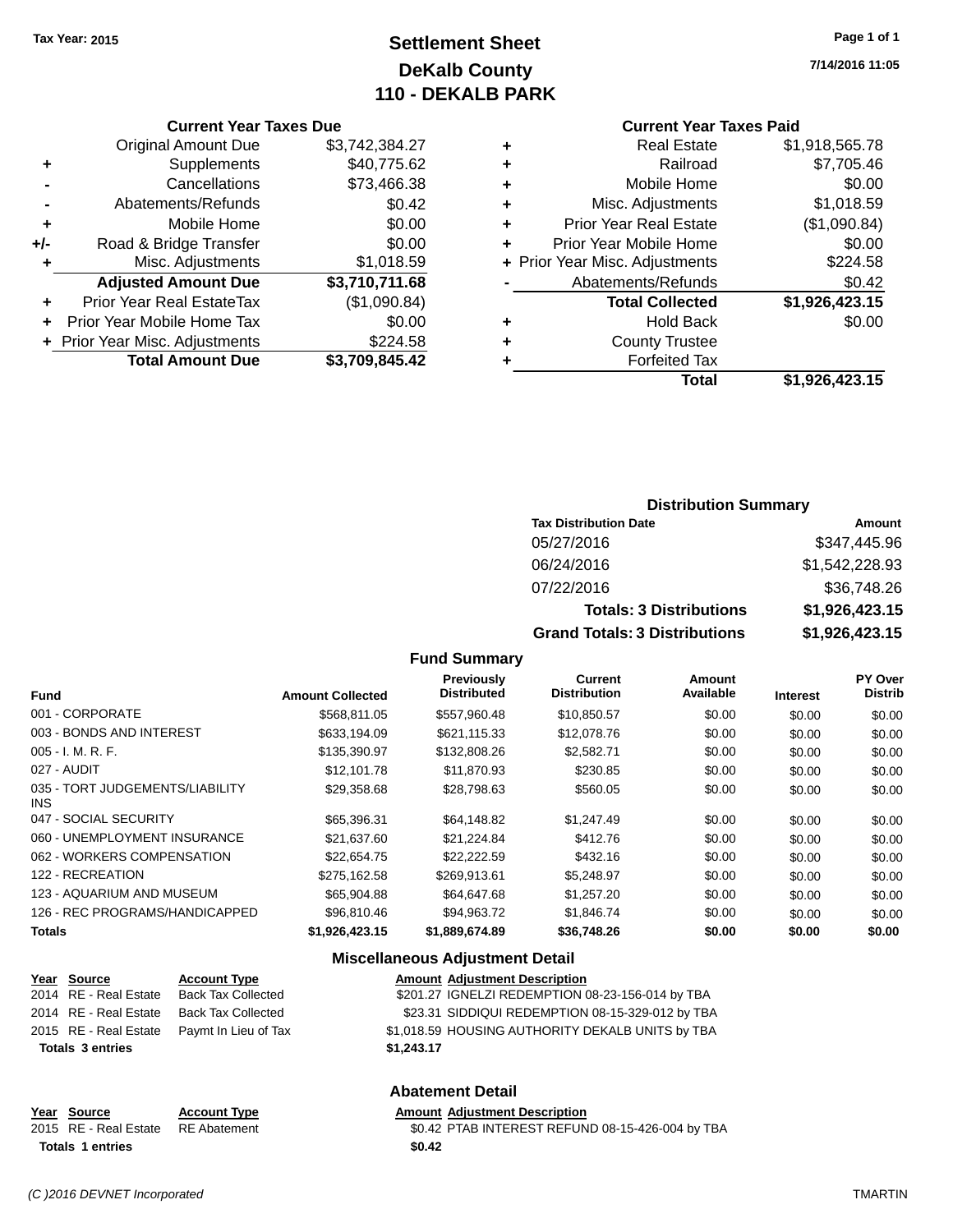# **Settlement Sheet Tax Year: 2015 Page 1 of 1 DeKalb County 111 - FRANKLIN TWP PARK**

**7/14/2016 11:05**

### **Current Year Taxes Paid**

|     | <b>Current Year Taxes Due</b>             |             |  |  |  |  |  |
|-----|-------------------------------------------|-------------|--|--|--|--|--|
|     | <b>Original Amount Due</b><br>\$40,708.04 |             |  |  |  |  |  |
| ٠   | Supplements                               | \$253.57    |  |  |  |  |  |
|     | Cancellations                             | \$309.42    |  |  |  |  |  |
|     | Abatements/Refunds                        | \$0.00      |  |  |  |  |  |
| ٠   | Mobile Home                               | \$0.00      |  |  |  |  |  |
| +/- | Road & Bridge Transfer                    | \$0.00      |  |  |  |  |  |
| ٠   | Misc. Adjustments                         | \$0.00      |  |  |  |  |  |
|     | <b>Adjusted Amount Due</b>                | \$40,652.19 |  |  |  |  |  |
| ٠   | Prior Year Real EstateTax                 | \$0.00      |  |  |  |  |  |
|     | Prior Year Mobile Home Tax                | \$0.00      |  |  |  |  |  |
|     | \$25.82<br>+ Prior Year Misc. Adjustments |             |  |  |  |  |  |
|     | <b>Total Amount Due</b>                   | \$40.678.01 |  |  |  |  |  |
|     |                                           |             |  |  |  |  |  |

| ٠ | <b>Real Estate</b>             | \$22,099.22 |
|---|--------------------------------|-------------|
| ٠ | Railroad                       | \$190.56    |
| ٠ | Mobile Home                    | \$0.00      |
| ٠ | Misc. Adjustments              | \$0.00      |
| ٠ | <b>Prior Year Real Estate</b>  | \$0.00      |
| ÷ | Prior Year Mobile Home         | \$0.00      |
|   | + Prior Year Misc. Adjustments | \$25.82     |
|   | Abatements/Refunds             | \$0.00      |
|   | <b>Total Collected</b>         | \$22,315.60 |
| ٠ | Hold Back                      | \$0.00      |
| ٠ | <b>County Trustee</b>          |             |
|   | <b>Forfeited Tax</b>           |             |
|   | Total                          | \$22,315.60 |
|   |                                |             |

|                                         |                         | <b>Distribution Summary</b>      |                                       |                                |                 |                           |
|-----------------------------------------|-------------------------|----------------------------------|---------------------------------------|--------------------------------|-----------------|---------------------------|
|                                         |                         |                                  | <b>Tax Distribution Date</b>          |                                |                 | <b>Amount</b>             |
|                                         |                         |                                  | 05/27/2016                            |                                |                 | \$4,268.16                |
|                                         |                         |                                  | 06/24/2016                            |                                |                 | \$17,572.88               |
|                                         |                         |                                  | 07/22/2016                            |                                |                 | \$474.56                  |
|                                         |                         |                                  |                                       | <b>Totals: 3 Distributions</b> |                 | \$22,315.60               |
|                                         |                         |                                  | <b>Grand Totals: 3 Distributions</b>  |                                |                 | \$22,315.60               |
|                                         |                         | <b>Fund Summary</b>              |                                       |                                |                 |                           |
| <b>Fund</b>                             | <b>Amount Collected</b> | Previously<br><b>Distributed</b> | <b>Current</b><br><b>Distribution</b> | Amount<br>Available            | <b>Interest</b> | PY Over<br><b>Distrib</b> |
| 001 - CORPORATE                         | \$20,998.07             | \$20,551.53                      | \$446.54                              | \$0.00                         | \$0.00          | \$0.00                    |
| 035 - TORT JUDGEMENTS/LIABILITY<br>INS. | \$1,317.53              | \$1,289.51                       | \$28.02                               | \$0.00                         | \$0.00          | \$0.00                    |
| Totals                                  | \$22,315.60             | \$21,841.04                      | \$474.56                              | \$0.00                         | \$0.00          | \$0.00                    |
|                                         |                         | Missellanesse Adioatorent Batall |                                       |                                |                 |                           |

### **Miscellaneous Adjustment Detail**

**Year** Source **Account Type Account Type Amount Adjustment Description** 

**Totals 1 entries** \$25.82

2014 RE - Real Estate Back Tax Collected **\$25.82** VISTA SECURITIES REDEMPTION 01-23-428-010 by TBA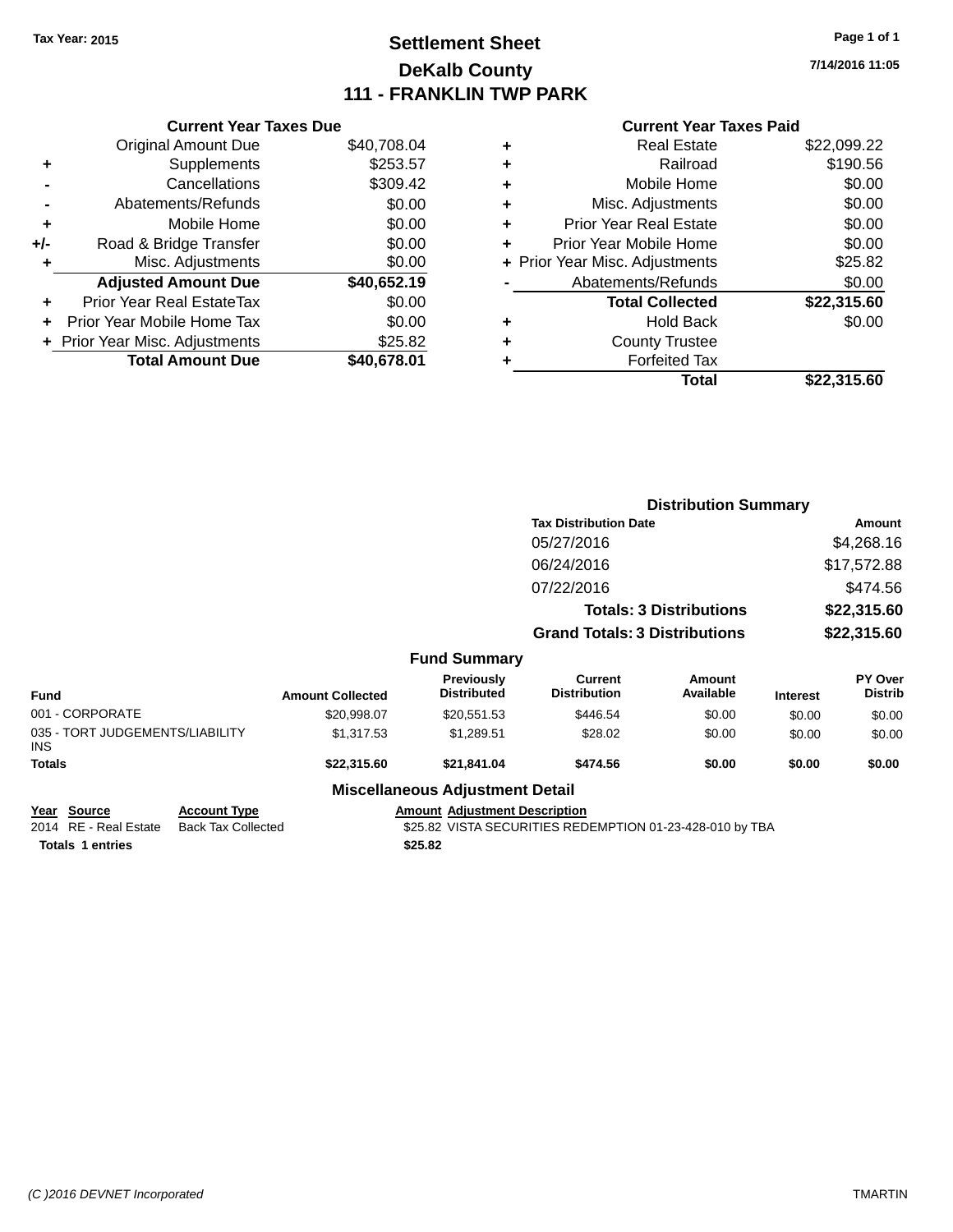# **Settlement Sheet Tax Year: 2015 Page 1 of 1 DeKalb County 112 - GENOA TWP PARK**

**7/14/2016 11:05**

### **Current Year Taxes Paid**

|       | <b>Current Year Taxes Due</b>            |              |  |  |  |  |
|-------|------------------------------------------|--------------|--|--|--|--|
|       | <b>Original Amount Due</b>               | \$608,128.10 |  |  |  |  |
| ٠     | Supplements                              | \$2,998.41   |  |  |  |  |
|       | Cancellations                            | \$4,042.83   |  |  |  |  |
|       | Abatements/Refunds                       | \$13.13      |  |  |  |  |
| ٠     | Mobile Home                              | \$0.00       |  |  |  |  |
| $+/-$ | Road & Bridge Transfer                   | \$0.00       |  |  |  |  |
| ٠     | Misc. Adjustments                        | \$34.89      |  |  |  |  |
|       | <b>Adjusted Amount Due</b>               | \$607,105.44 |  |  |  |  |
| ÷     | Prior Year Real EstateTax                | (\$325.52)   |  |  |  |  |
|       | Prior Year Mobile Home Tax               | \$0.00       |  |  |  |  |
|       | \$0.00<br>+ Prior Year Misc. Adjustments |              |  |  |  |  |
|       | <b>Total Amount Due</b>                  | \$606,779.92 |  |  |  |  |
|       |                                          |              |  |  |  |  |

| ٠ | <b>Real Estate</b>             | \$329,033.39 |
|---|--------------------------------|--------------|
| ٠ | Railroad                       | \$2,388.20   |
| ٠ | Mobile Home                    | \$0.00       |
| ٠ | Misc. Adjustments              | \$34.89      |
| ٠ | <b>Prior Year Real Estate</b>  | (\$325.52)   |
| ٠ | Prior Year Mobile Home         | \$0.00       |
|   | + Prior Year Misc. Adjustments | \$0.00       |
|   | Abatements/Refunds             | \$13.13      |
|   | <b>Total Collected</b>         | \$331,117.83 |
| ٠ | <b>Hold Back</b>               | \$0.00       |
|   | <b>County Trustee</b>          |              |
| ٠ | <b>Forfeited Tax</b>           |              |
|   | Total                          | \$331,117.83 |
|   |                                |              |

### **Distribution Summary Tax Distribution Date Amount** 05/27/2016 \$66,045.75 06/24/2016 \$257,616.09 07/22/2016 \$7,455.99 **Totals: 3 Distributions \$331,117.83 Grand Totals: 3 Distributions \$331,117.83**

### **Fund Summary**

| <b>Fund</b>                             | <b>Amount Collected</b> | Previously<br><b>Distributed</b> | Current<br><b>Distribution</b> | Amount<br>Available | <b>Interest</b> | PY Over<br><b>Distrib</b> |
|-----------------------------------------|-------------------------|----------------------------------|--------------------------------|---------------------|-----------------|---------------------------|
| 001 - CORPORATE                         | \$96,330.09             | \$94.160.99                      | \$2.169.10                     | \$0.00              | \$0.00          | \$0.00                    |
| 003 - BONDS AND INTEREST                | \$147,747.42            | \$144,420.50                     | \$3,326.92                     | \$0.00              | \$0.00          | \$0.00                    |
| $005 - I. M. R. F.$                     | \$525.16                | \$513.33                         | \$11.83                        | \$0.00              | \$0.00          | \$0.00                    |
| 027 - AUDIT                             | \$525.16                | \$513.33                         | \$11.83                        | \$0.00              | \$0.00          | \$0.00                    |
| 035 - TORT JUDGEMENTS/LIABILITY<br>INS. | \$0.00                  | \$0.00                           | \$0.00                         | \$0.00              | \$0.00          | \$0.00                    |
| 047 - SOCIAL SECURITY                   | \$525.16                | \$513.33                         | \$11.83                        | \$0.00              | \$0.00          | \$0.00                    |
| 062 - WORKERS COMPENSATION              | \$525.16                | \$513.33                         | \$11.83                        | \$0.00              | \$0.00          | \$0.00                    |
| 122 - RECREATION                        | \$63,728.26             | \$62,293.25                      | \$1.435.01                     | \$0.00              | \$0.00          | \$0.00                    |
| 126 - REC PROGRAMS/HANDICAPPED          | \$20,686.26             | \$20.220.45                      | \$465.81                       | \$0.00              | \$0.00          | \$0.00                    |
| 143 - MEDICARE                          | \$525.16                | \$513.33                         | \$11.83                        | \$0.00              | \$0.00          | \$0.00                    |
| <b>Totals</b>                           | \$331,117.83            | \$323.661.84                     | \$7.455.99                     | \$0.00              | \$0.00          | \$0.00                    |

### **Miscellaneous Adjustment Detail**

| Year Source           | <b>Account Type</b> | <b>Amount Adiustment Description</b>           |
|-----------------------|---------------------|------------------------------------------------|
| 2015 RE - Real Estate | Back Tax Collected  | \$34.89 NIKOLS REDEMPTION 03-19-429-033 by TBA |
| Totals 1 entries      |                     | \$34.89                                        |

## **Abatement Detail**

| Year Source                        | <b>Account Type</b> | <b>Amount Adiustment Description</b>              |
|------------------------------------|---------------------|---------------------------------------------------|
| 2015 RE - Real Estate RE Abatement |                     | \$13.13 PTAB INTEREST REFUND 03-29-152-012 by TBA |
| <b>Totals 1 entries</b>            |                     | \$13.13                                           |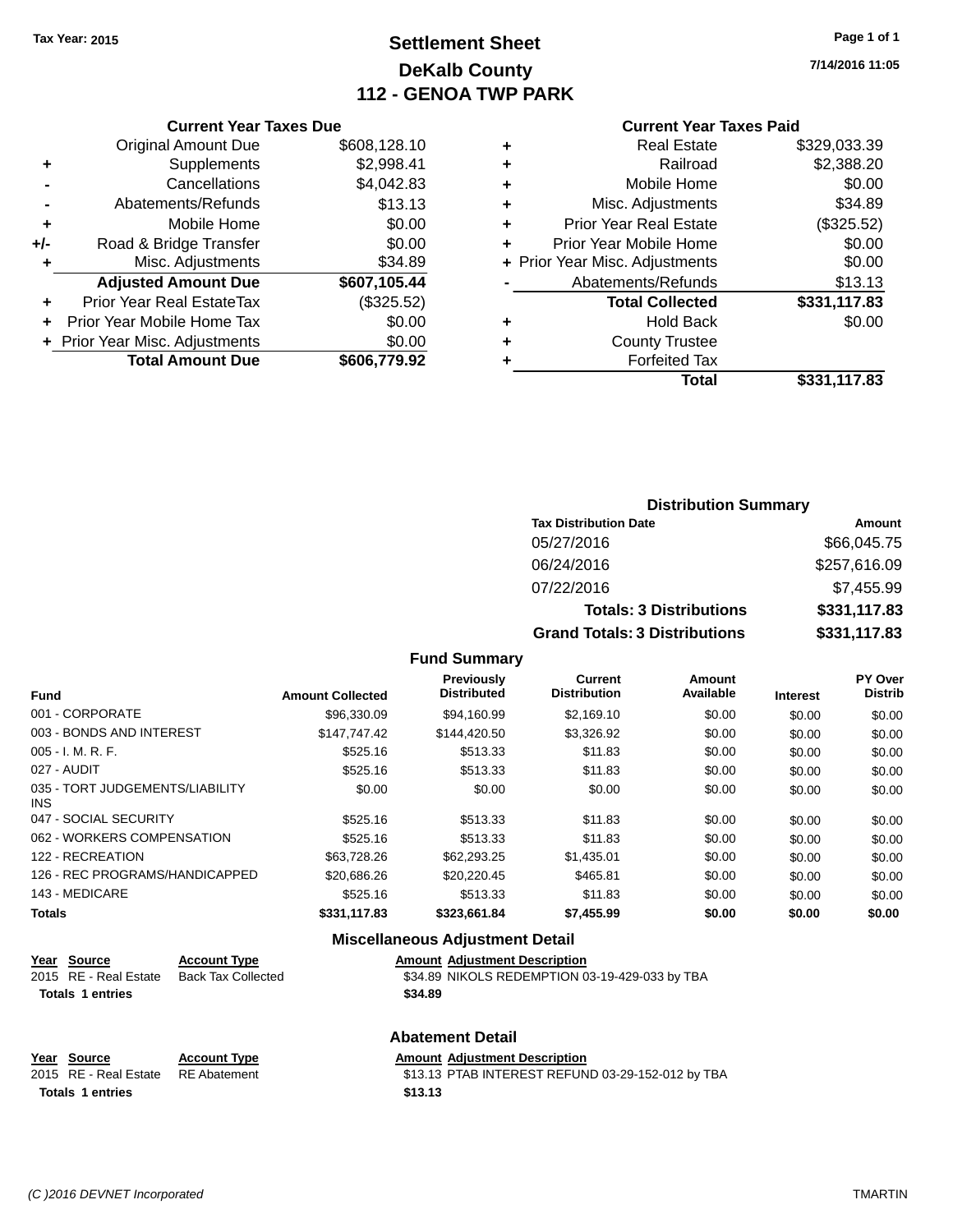# **Settlement Sheet Tax Year: 2015 Page 1 of 1 DeKalb County 113 - KINGSTON TWP PARK**

**7/14/2016 11:05**

### **Current Year Taxes Paid**

|     | <b>Current Year Taxes Due</b>            |             |  |  |  |  |
|-----|------------------------------------------|-------------|--|--|--|--|
|     | <b>Original Amount Due</b>               | \$51,577.47 |  |  |  |  |
| ٠   | Supplements                              | \$119.03    |  |  |  |  |
|     | Cancellations                            | \$701.22    |  |  |  |  |
|     | Abatements/Refunds                       | \$0.00      |  |  |  |  |
| ٠   | Mobile Home                              | \$0.00      |  |  |  |  |
| +/- | Road & Bridge Transfer                   | \$0.00      |  |  |  |  |
|     | Misc. Adjustments                        | \$7.90      |  |  |  |  |
|     | <b>Adjusted Amount Due</b>               | \$51,003.18 |  |  |  |  |
| ٠   | Prior Year Real EstateTax                | \$0.00      |  |  |  |  |
|     | Prior Year Mobile Home Tax               | \$0.00      |  |  |  |  |
|     | \$0.82<br>+ Prior Year Misc. Adjustments |             |  |  |  |  |
|     | <b>Total Amount Due</b>                  | \$51.004.00 |  |  |  |  |
|     |                                          |             |  |  |  |  |

| ٠ | <b>Real Estate</b>             | \$27,536.46 |
|---|--------------------------------|-------------|
| ٠ | Railroad                       | \$394.08    |
| ٠ | Mobile Home                    | \$0.00      |
| ٠ | Misc. Adjustments              | \$7.90      |
| ٠ | <b>Prior Year Real Estate</b>  | \$0.00      |
| ٠ | Prior Year Mobile Home         | \$0.00      |
|   | + Prior Year Misc. Adjustments | \$0.82      |
|   | Abatements/Refunds             | \$0.00      |
|   | <b>Total Collected</b>         | \$27,939.26 |
| ٠ | Hold Back                      | \$0.00      |
| ٠ | <b>County Trustee</b>          |             |
| ٠ | <b>Forfeited Tax</b>           |             |
|   | Total                          | \$27,939.26 |
|   |                                |             |

|                                         |                         |                                  | <b>Distribution Summary</b>           |                                |                 |                           |
|-----------------------------------------|-------------------------|----------------------------------|---------------------------------------|--------------------------------|-----------------|---------------------------|
|                                         |                         |                                  | <b>Tax Distribution Date</b>          |                                |                 | Amount                    |
|                                         |                         |                                  | 05/27/2016                            |                                |                 | \$5,959.18                |
|                                         |                         |                                  | 06/24/2016                            |                                |                 | \$21,456.53               |
|                                         |                         |                                  | 07/22/2016                            |                                |                 | \$523.55                  |
|                                         |                         |                                  |                                       | <b>Totals: 3 Distributions</b> |                 | \$27,939.26               |
|                                         |                         |                                  | <b>Grand Totals: 3 Distributions</b>  |                                |                 | \$27,939.26               |
|                                         |                         | <b>Fund Summary</b>              |                                       |                                |                 |                           |
| <b>Fund</b>                             | <b>Amount Collected</b> | Previously<br><b>Distributed</b> | <b>Current</b><br><b>Distribution</b> | Amount<br>Available            | <b>Interest</b> | PY Over<br><b>Distrib</b> |
| 001 - CORPORATE                         | \$22,103.10             | \$21,688.92                      | \$414.18                              | \$0.00                         | \$0.00          | \$0.00                    |
| 035 - TORT JUDGEMENTS/LIABILITY<br>INS. | \$2,922.07              | \$2,867.31                       | \$54.76                               | \$0.00                         | \$0.00          | \$0.00                    |
| 122 - RECREATION                        | \$2,914.09              | \$2,859.48                       | \$54.61                               | \$0.00                         | \$0.00          | \$0.00                    |
| <b>Totals</b>                           | \$27,939.26             | \$27,415.71                      | \$523.55                              | \$0.00                         | \$0.00          | \$0.00                    |

### **Miscellaneous Adjustment Detail**

| Year Source             | <b>Account Type</b> |        | <b>Amount Adiustment Description</b>                         |
|-------------------------|---------------------|--------|--------------------------------------------------------------|
| 2014 RE - Real Estate   | Back Tax Collected  |        | \$0.82 RIVERBEND DEVELOPMENT REDEMPTION 02-24-452-011 by TBA |
| 2015 RE - Real Estate   | Back Tax Collected  |        | \$7.90 JOHNSON REDEMPTION 02-22-307-013 by TBA               |
| <b>Totals 2 entries</b> |                     | \$8.72 |                                                              |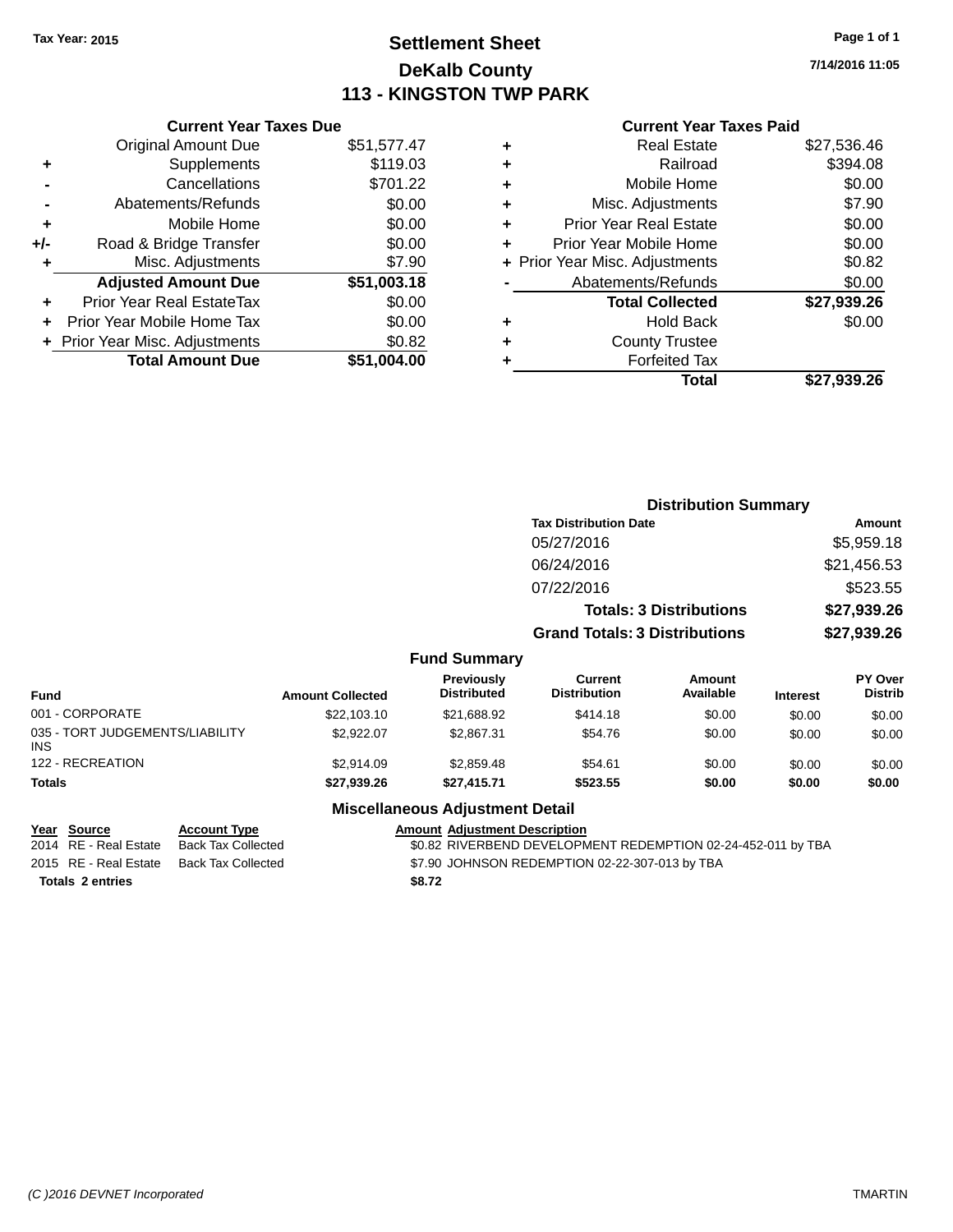# **Settlement Sheet Tax Year: 2015 Page 1 of 1 DeKalb County 114 - SANDWICH PARK**

**7/14/2016 11:05**

#### **Current Year Taxes Paid**

|     | <b>Current Year Taxes Due</b>  |              |  |  |  |  |  |
|-----|--------------------------------|--------------|--|--|--|--|--|
|     | <b>Original Amount Due</b>     | \$476,421.49 |  |  |  |  |  |
| ٠   | Supplements                    | \$4,077.70   |  |  |  |  |  |
|     | Cancellations                  | \$4,821.90   |  |  |  |  |  |
|     | Abatements/Refunds             | \$1.65       |  |  |  |  |  |
| ٠   | Mobile Home                    | \$0.00       |  |  |  |  |  |
| +/- | Road & Bridge Transfer         | \$0.00       |  |  |  |  |  |
|     | Misc. Adjustments              | \$0.00       |  |  |  |  |  |
|     | <b>Adjusted Amount Due</b>     | \$475,675.64 |  |  |  |  |  |
| ٠   | Prior Year Real EstateTax      | \$425.00     |  |  |  |  |  |
|     | Prior Year Mobile Home Tax     | \$0.00       |  |  |  |  |  |
|     | + Prior Year Misc. Adjustments | \$110.02     |  |  |  |  |  |
|     | <b>Total Amount Due</b>        | \$476,210.66 |  |  |  |  |  |
|     |                                |              |  |  |  |  |  |

|   | Total                          | \$257,918.65 |
|---|--------------------------------|--------------|
| ٠ | <b>Forfeited Tax</b>           |              |
| ٠ | <b>County Trustee</b>          |              |
| ٠ | Hold Back                      | \$0.00       |
|   | <b>Total Collected</b>         | \$257,918.65 |
|   | Abatements/Refunds             | \$1.65       |
|   | + Prior Year Misc. Adjustments | \$110.02     |
| ٠ | Prior Year Mobile Home         | \$0.00       |
| ٠ | <b>Prior Year Real Estate</b>  | \$425.00     |
| ٠ | Misc. Adjustments              | \$0.00       |
| ٠ | Mobile Home                    | \$0.00       |
| ٠ | Railroad                       | \$22.47      |
| ٠ | <b>Real Estate</b>             | \$257,362.81 |
|   |                                |              |

### **Distribution Summary Tax Distribution Date Amount** 05/27/2016 \$50,083.50 06/24/2016 \$200,902.77 07/22/2016 \$6,932.38 **Totals: 3 Distributions \$257,918.65 Grand Totals: 3 Distributions \$257,918.65**

### **Fund Summary**

| <b>Fund</b>                             | <b>Amount Collected</b> | Previously<br><b>Distributed</b> | Current<br><b>Distribution</b> | Amount<br>Available | <b>Interest</b> | <b>PY Over</b><br><b>Distrib</b> |
|-----------------------------------------|-------------------------|----------------------------------|--------------------------------|---------------------|-----------------|----------------------------------|
|                                         |                         |                                  |                                |                     |                 |                                  |
| 001 - CORPORATE                         | \$84.712.17             | \$82,435.21                      | \$2,276.96                     | \$0.00              | \$0.00          | \$0.00                           |
| 003 - BONDS AND INTEREST                | \$53,731.68             | \$52,287.47                      | \$1,444.21                     | \$0.00              | \$0.00          | \$0.00                           |
| $005 - I. M. R. F.$                     | \$16,761.60             | \$16,311.09                      | \$450.51                       | \$0.00              | \$0.00          | \$0.00                           |
| 027 - AUDIT                             | \$3,067.68              | \$2,985.23                       | \$82.45                        | \$0.00              | \$0.00          | \$0.00                           |
| 035 - TORT JUDGEMENTS/LIABILITY<br>INS. | \$16,761.60             | \$16,311.09                      | \$450.51                       | \$0.00              | \$0.00          | \$0.00                           |
| 047 - SOCIAL SECURITY                   | \$11.973.35             | \$11.651.54                      | \$321.81                       | \$0.00              | \$0.00          | \$0.00                           |
| 060 - UNEMPLOYMENT INSURANCE            | \$7.185.34              | \$6.992.22                       | \$193.12                       | \$0.00              | \$0.00          | \$0.00                           |
| 122 - RECREATION                        | \$61.328.15             | \$59,679.76                      | \$1,648,39                     | \$0.00              | \$0.00          | \$0.00                           |
| 125 - PAVING & LIGHTING, STREETS        | \$2,397.08              | \$2,332.66                       | \$64.42                        | \$0.00              | \$0.00          | \$0.00                           |
| <b>Totals</b>                           | \$257,918.65            | \$250,986.27                     | \$6,932.38                     | \$0.00              | \$0.00          | \$0.00                           |

### **Miscellaneous Adjustment Detail**

|                         | Year Source           | <b>Account Type</b>       | <b>Amount Adjustment Description</b>            |
|-------------------------|-----------------------|---------------------------|-------------------------------------------------|
|                         | 2014 RE - Real Estate | <b>Back Tax Collected</b> | \$110.02 PAIGAH REDEMPTION 19-36-106-001 by TBA |
| <b>Totals 1 entries</b> |                       |                           | \$110.02                                        |
|                         |                       |                           |                                                 |
|                         |                       |                           |                                                 |

### **Abatement Detail**

### **Year** Source **Account Type Account Adjustment Description**

2015 RE - Real Estate RE Abatement \$1.65 PTAB INTEREST REFUND 19-26-280-004 by TBA **Totals \$1.65 1 entries**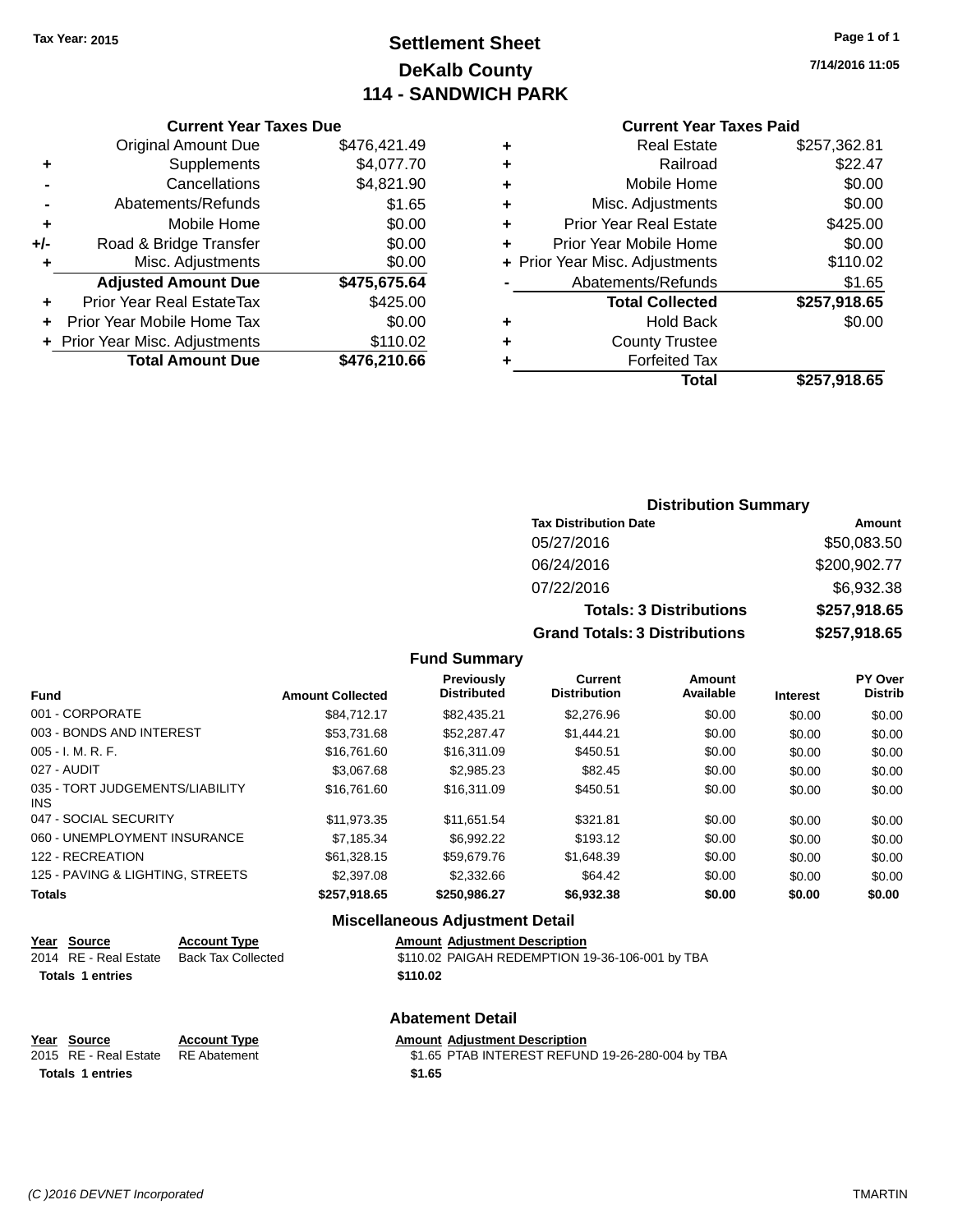# **Settlement Sheet Tax Year: 2015 Page 1 of 1 DeKalb County 115 - SYCAMORE PARK**

**7/14/2016 11:05**

### **Current Year Taxes Paid**

|   | <b>Real Estate</b>             | \$1,590,264.68 |
|---|--------------------------------|----------------|
| ٠ | Railroad                       | \$0.19         |
| ٠ | Mobile Home                    | \$0.00         |
| ٠ | Misc. Adjustments              | \$816.44       |
| ٠ | <b>Prior Year Real Estate</b>  | \$0.00         |
| ÷ | Prior Year Mobile Home         | \$0.00         |
|   | + Prior Year Misc. Adjustments | \$0.00         |
|   | Abatements/Refunds             | \$0.00         |
|   | <b>Total Collected</b>         | \$1,591,081.31 |
| ٠ | <b>Hold Back</b>               | \$0.00         |
| ٠ | <b>County Trustee</b>          |                |
|   | <b>Forfeited Tax</b>           |                |
|   | Total                          | \$1,591,081.31 |
|   |                                |                |

|     | <b>Current Year Taxes Due</b>    |                |
|-----|----------------------------------|----------------|
|     | <b>Original Amount Due</b>       | \$2,993,986.57 |
| ٠   | Supplements                      | \$18,338.91    |
|     | Cancellations                    | \$20,416.68    |
|     | Abatements/Refunds               | \$0.00         |
| ٠   | Mobile Home                      | \$0.00         |
| +/- | Road & Bridge Transfer           | \$0.00         |
| ٠   | Misc. Adjustments                | \$816.44       |
|     | <b>Adjusted Amount Due</b>       | \$2,992,725.24 |
|     | <b>Prior Year Real EstateTax</b> | \$0.00         |
|     | Prior Year Mobile Home Tax       | \$0.00         |
|     | + Prior Year Misc. Adjustments   | \$0.00         |
|     | <b>Total Amount Due</b>          | \$2,992,725.24 |
|     |                                  |                |

### **Distribution Summary**

| <b>Tax Distribution Date</b>         | Amount         |
|--------------------------------------|----------------|
| 05/27/2016                           | \$307,452.31   |
| 06/24/2016                           | \$1,257,489.78 |
| 07/22/2016                           | \$26,139.22    |
| <b>Totals: 3 Distributions</b>       | \$1,591,081.31 |
| <b>Grand Totals: 3 Distributions</b> | \$1,591,081.31 |

### **Fund Summary**

| <b>Fund</b>                                    | <b>Amount Collected</b> | <b>Previously</b><br><b>Distributed</b> | <b>Current</b><br><b>Distribution</b> | Amount<br>Available | <b>Interest</b> | <b>PY Over</b><br><b>Distrib</b> |
|------------------------------------------------|-------------------------|-----------------------------------------|---------------------------------------|---------------------|-----------------|----------------------------------|
| 001 - CORPORATE                                | \$612,415.13            | \$602,354.03                            | \$10,061.10                           | \$0.00              | \$0.00          | \$0.00                           |
| 003 - BONDS AND INTEREST                       | \$314,033.32            | \$308,874.19                            | \$5,159.13                            | \$0.00              | \$0.00          | \$0.00                           |
| $005 - I. M. R. F.$                            | \$48,155.67             | \$47,364.54                             | \$791.13                              | \$0.00              | \$0.00          | \$0.00                           |
| 014 - POLICE PROTECTION                        | \$41.36                 | \$40.69                                 | \$0.67                                | \$0.00              | \$0.00          | \$0.00                           |
| 027 - AUDIT                                    | \$7.489.24              | \$7,366.19                              | \$123.05                              | \$0.00              | \$0.00          | \$0.00                           |
| 035 - TORT JUDGEMENTS/LIABILITY<br>INS.        | \$41,442.89             | \$40,762.04                             | \$680.85                              | \$0.00              | \$0.00          | \$0.00                           |
| 039 - PLAYGROUND AND RECREATION<br><b>COMM</b> | \$183,645.80            | \$180,628.75                            | \$3,017.05                            | \$0.00              | \$0.00          | \$0.00                           |
| 047 - SOCIAL SECURITY                          | \$41.013.31             | \$40.339.51                             | \$673.80                              | \$0.00              | \$0.00          | \$0.00                           |
| 122 - RECREATION                               | \$261.183.94            | \$256,893,06                            | \$4,290.88                            | \$0.00              | \$0.00          | \$0.00                           |
| 125 - PAVING & LIGHTING, STREETS               | \$41.36                 | \$40.69                                 | \$0.67                                | \$0.00              | \$0.00          | \$0.00                           |
| 126 - REC PROGRAMS/HANDICAPPED                 | \$81,619.29             | \$80,278.40                             | \$1,340.89                            | \$0.00              | \$0.00          | \$0.00                           |
| <b>Totals</b>                                  | \$1,591,081.31          | \$1,564,942.09                          | \$26,139.22                           | \$0.00              | \$0.00          | \$0.00                           |

### **Miscellaneous Adjustment Detail**

|                         | Year Source                              | <b>Account Type</b>                        |  | <b>Amount Adjustment Description</b>               |
|-------------------------|------------------------------------------|--------------------------------------------|--|----------------------------------------------------|
|                         | 2015 RE - Real Estate Back Tax Collected |                                            |  | \$10.66 WAY REDEMPTION 06-29-451-009 by TBA        |
|                         | 2015 RE - Real Estate Back Tax Collected |                                            |  | \$4.15 WAY REDEMPTION 06-29-451-024 by TBA         |
|                         | 2015 RE - Real Estate Back Tax Collected |                                            |  | \$13.75 OBERHELMAN REDEMPTION 09-25-451-001 by TBA |
|                         |                                          | 2015 RE - Real Estate Paymt In Lieu of Tax |  | \$787.88 HOUSING AUTHORITY SYCAMORE UNITS by TBA   |
| <b>Totals 4 entries</b> |                                          | \$816.44                                   |  |                                                    |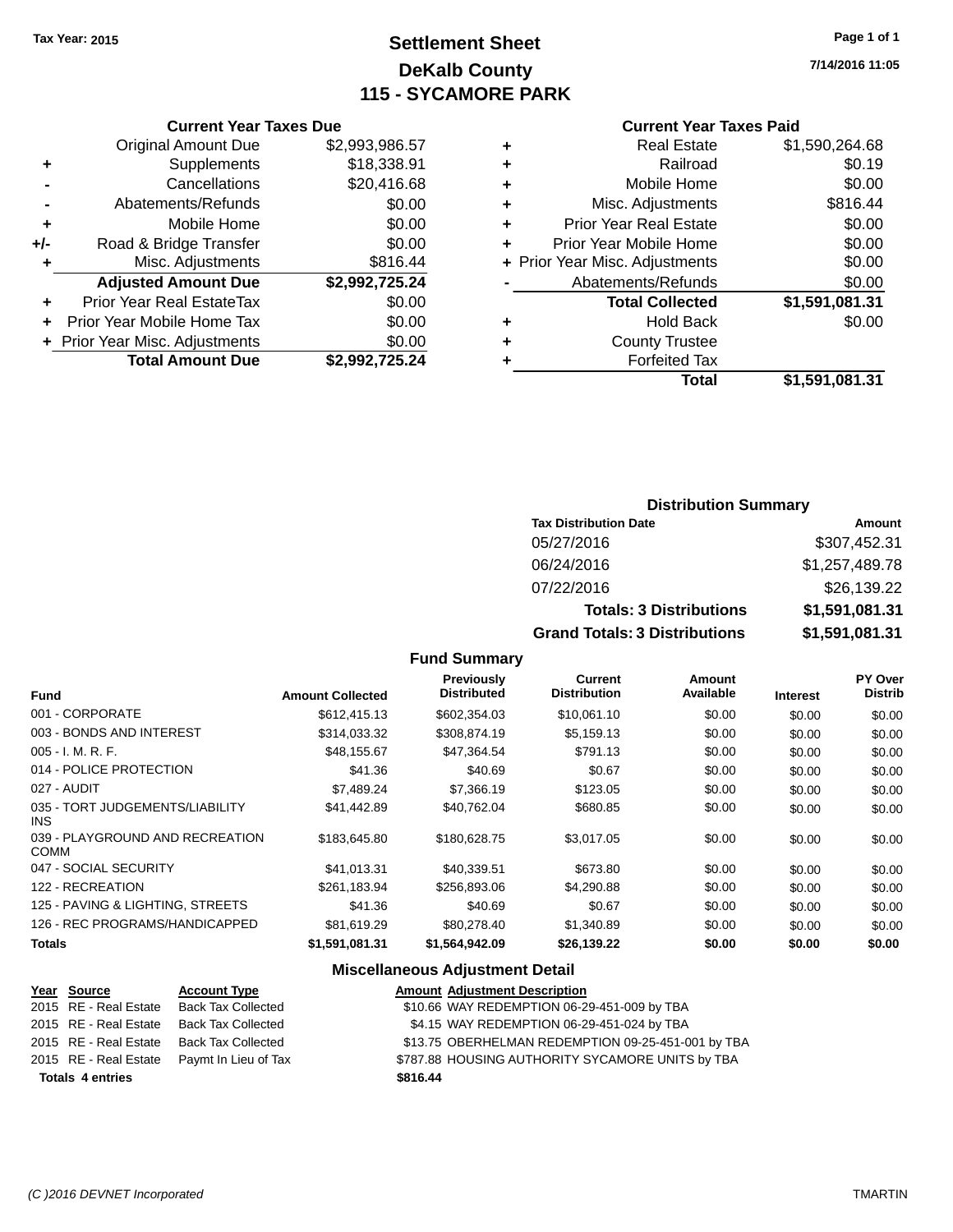# **Settlement Sheet Tax Year: 2015 Page 1 of 1 DeKalb County 120 - SCHOOL DISTRICT 1**

**7/14/2016 11:05**

#### **Current Year Taxes Paid**

|     | <b>Current Year Taxes Due</b>  |              |
|-----|--------------------------------|--------------|
|     | <b>Original Amount Due</b>     | \$567,031.61 |
| ٠   | Supplements                    | \$0.00       |
|     | Cancellations                  | \$0.00       |
|     | Abatements/Refunds             | \$0.00       |
| ٠   | Mobile Home                    | \$0.00       |
| +/- | Road & Bridge Transfer         | \$0.00       |
| ٠   | Misc. Adjustments              | \$0.00       |
|     | <b>Adjusted Amount Due</b>     | \$567,031.61 |
|     | Prior Year Real EstateTax      | \$0.00       |
|     | Prior Year Mobile Home Tax     | \$0.00       |
|     | + Prior Year Misc. Adjustments | \$0.00       |
|     | <b>Total Amount Due</b>        | \$567,031.61 |
|     |                                |              |

| ٠ | <b>Real Estate</b>             | \$359,675.47 |
|---|--------------------------------|--------------|
| ٠ | Railroad                       | \$0.00       |
| ٠ | Mobile Home                    | \$0.00       |
| ٠ | Misc. Adjustments              | \$0.00       |
| ٠ | <b>Prior Year Real Estate</b>  | \$0.00       |
| ٠ | Prior Year Mobile Home         | \$0.00       |
|   | + Prior Year Misc. Adjustments | \$0.00       |
|   | Abatements/Refunds             | \$0.00       |
|   | <b>Total Collected</b>         | \$359,675.47 |
| ٠ | Hold Back                      | \$0.00       |
|   | <b>County Trustee</b>          |              |
| ٠ | <b>Forfeited Tax</b>           |              |
|   | Total                          | \$359,675.47 |
|   |                                |              |

### **Distribution Summary Tax Distribution Date Amount** 05/27/2016 \$62,079.75 06/24/2016 \$296,497.69 07/22/2016 \$1,098.03 **Totals: 3 Distributions \$359,675.47 Grand Totals: 3 Distributions \$359,675.47**

| Fund                                    | <b>Amount Collected</b> | <b>Previously</b><br><b>Distributed</b> | <b>Current</b><br><b>Distribution</b> | Amount<br>Available | <b>Interest</b> | PY Over<br><b>Distrib</b> |
|-----------------------------------------|-------------------------|-----------------------------------------|---------------------------------------|---------------------|-----------------|---------------------------|
| 002 - EDUCATION                         | \$235,383.52            | \$234,664.93                            | \$718.59                              | \$0.00              | \$0.00          | \$0.00                    |
| 003 - BONDS AND INTEREST                | \$34,837.80             | \$34,731.45                             | \$106.35                              | \$0.00              | \$0.00          | \$0.00                    |
| 004 - OPERATIONS & MAINTENANCE          | \$29,422.89             | \$29,333.07                             | \$89.82                               | \$0.00              | \$0.00          | \$0.00                    |
| $005 - I. M. R. F.$                     | \$8,005.30              | \$7,980.86                              | \$24.44                               | \$0.00              | \$0.00          | \$0.00                    |
| 030 - TRANSPORTATION SYSTEM             | \$11.769.30             | \$11.733.37                             | \$35.93                               | \$0.00              | \$0.00          | \$0.00                    |
| 031 - WORKING CASH                      | \$2.942.14              | \$2,933.16                              | \$8.98                                | \$0.00              | \$0.00          | \$0.00                    |
| 032 - FIRE PREV/SFTY/ENERGY             | \$2.942.14              | \$2,933.16                              | \$8.98                                | \$0.00              | \$0.00          | \$0.00                    |
| 033 - SPECIAL EDUCATION                 | \$2,353.72              | \$2,346.53                              | \$7.19                                | \$0.00              | \$0.00          | \$0.00                    |
| 035 - TORT JUDGEMENTS/LIABILITY<br>INS. | \$17,708.26             | \$17,654.20                             | \$54.06                               | \$0.00              | \$0.00          | \$0.00                    |
| 047 - SOCIAL SECURITY                   | \$11.368.26             | \$11.333.55                             | \$34.71                               | \$0.00              | \$0.00          | \$0.00                    |
| 057 - LEASE/PURCHASE/RENTAL             | \$2.942.14              | \$2,933.16                              | \$8.98                                | \$0.00              | \$0.00          | \$0.00                    |
| <b>Totals</b>                           | \$359,675.47            | \$358,577.44                            | \$1,098,03                            | \$0.00              | \$0.00          | \$0.00                    |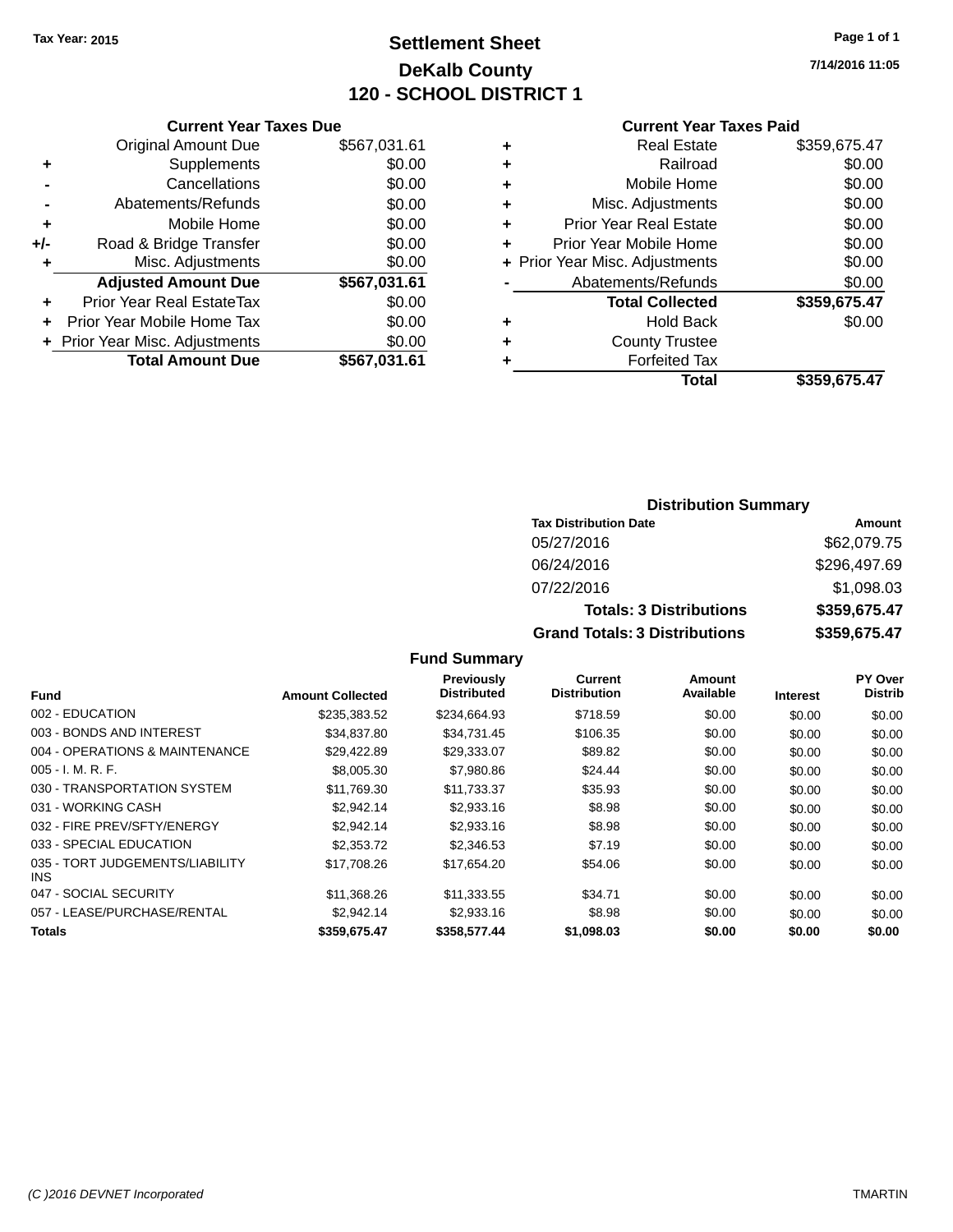# **Settlement Sheet Tax Year: 2015 Page 1 of 1 DeKalb County 121 - SCHOOL DISTRICT 9**

**7/14/2016 11:05**

|       | <b>Current Year Taxes Due</b>  |              |  |  |
|-------|--------------------------------|--------------|--|--|
|       | <b>Original Amount Due</b>     | \$123,369.64 |  |  |
| ٠     | Supplements                    | \$0.00       |  |  |
|       | Cancellations                  | \$0.00       |  |  |
|       | Abatements/Refunds             | \$0.00       |  |  |
| ٠     | Mobile Home                    | \$0.00       |  |  |
| $+/-$ | Road & Bridge Transfer         | \$0.00       |  |  |
|       | Misc. Adjustments              | \$0.00       |  |  |
|       | <b>Adjusted Amount Due</b>     | \$123,369,64 |  |  |
| ٠     | Prior Year Real EstateTax      | \$0.00       |  |  |
|       | Prior Year Mobile Home Tax     | \$0.00       |  |  |
|       | + Prior Year Misc. Adjustments | \$0.00       |  |  |
|       | <b>Total Amount Due</b>        | \$123,369.64 |  |  |
|       |                                |              |  |  |

|   | <b>Current Year Taxes Paid</b> |             |
|---|--------------------------------|-------------|
| ٠ | <b>Real Estate</b>             | \$64,137.83 |
|   | Railroad                       | \$4,625.08  |
| ٠ | Mobile Home                    | \$0.00      |
| ٠ | Misc. Adjustments              | \$0.00      |
| ٠ | <b>Prior Year Real Estate</b>  | \$0.00      |
| ٠ | Prior Year Mobile Home         | \$0.00      |
|   | + Prior Year Misc. Adjustments | \$0.00      |
|   | Abatements/Refunds             | \$0.00      |
|   | <b>Total Collected</b>         | \$68,762.91 |
|   | <b>Hold Back</b>               | \$0.00      |
|   | <b>County Trustee</b>          |             |
|   | <b>Forfeited Tax</b>           |             |
|   | Total                          | \$68,762.91 |
|   |                                |             |

| <b>Distribution Summary</b>          |             |  |  |  |  |
|--------------------------------------|-------------|--|--|--|--|
| <b>Tax Distribution Date</b>         | Amount      |  |  |  |  |
| 05/27/2016                           | \$18,799.42 |  |  |  |  |
| 06/24/2016                           | \$49,963.49 |  |  |  |  |
| <b>Totals: 2 Distributions</b>       | \$68,762.91 |  |  |  |  |
| <b>Grand Totals: 2 Distributions</b> | \$68,762.91 |  |  |  |  |

|                                         |                         | Previously         | Current             | Amount    |                 | PY Over        |
|-----------------------------------------|-------------------------|--------------------|---------------------|-----------|-----------------|----------------|
| <b>Fund</b>                             | <b>Amount Collected</b> | <b>Distributed</b> | <b>Distribution</b> | Available | <b>Interest</b> | <b>Distrib</b> |
| 002 - EDUCATION                         | \$42,832.86             | \$42,832.86        | \$0.00              | \$0.00    | \$0.00          | \$0.00         |
| 003 - BONDS AND INTEREST                | \$8,304.98              | \$8,304.98         | \$0.00              | \$0.00    | \$0.00          | \$0.00         |
| 004 - OPERATIONS & MAINTENANCE          | \$7.549.27              | \$7,549.27         | \$0.00              | \$0.00    | \$0.00          | \$0.00         |
| $005 - I. M. R. F.$                     | \$1,139.88              | \$1,139.88         | \$0.00              | \$0.00    | \$0.00          | \$0.00         |
| 030 - TRANSPORTATION SYSTEM             | \$2,141.62              | \$2,141.62         | \$0.00              | \$0.00    | \$0.00          | \$0.00         |
| 031 - WORKING CASH                      | \$535.38                | \$535.38           | \$0.00              | \$0.00    | \$0.00          | \$0.00         |
| 032 - FIRE PREV/SFTY/ENERGY             | \$535.38                | \$535.38           | \$0.00              | \$0.00    | \$0.00          | \$0.00         |
| 033 - SPECIAL EDUCATION                 | \$428.32                | \$428.32           | \$0.00              | \$0.00    | \$0.00          | \$0.00         |
| 035 - TORT JUDGEMENTS/LIABILITY<br>INS. | \$2.997.31              | \$2.997.31         | \$0.00              | \$0.00    | \$0.00          | \$0.00         |
| 047 - SOCIAL SECURITY                   | \$1.762.53              | \$1.762.53         | \$0.00              | \$0.00    | \$0.00          | \$0.00         |
| 057 - LEASE/PURCHASE/RENTAL             | \$535.38                | \$535.38           | \$0.00              | \$0.00    | \$0.00          | \$0.00         |
| <b>Totals</b>                           | \$68,762.91             | \$68,762.91        | \$0.00              | \$0.00    | \$0.00          | \$0.00         |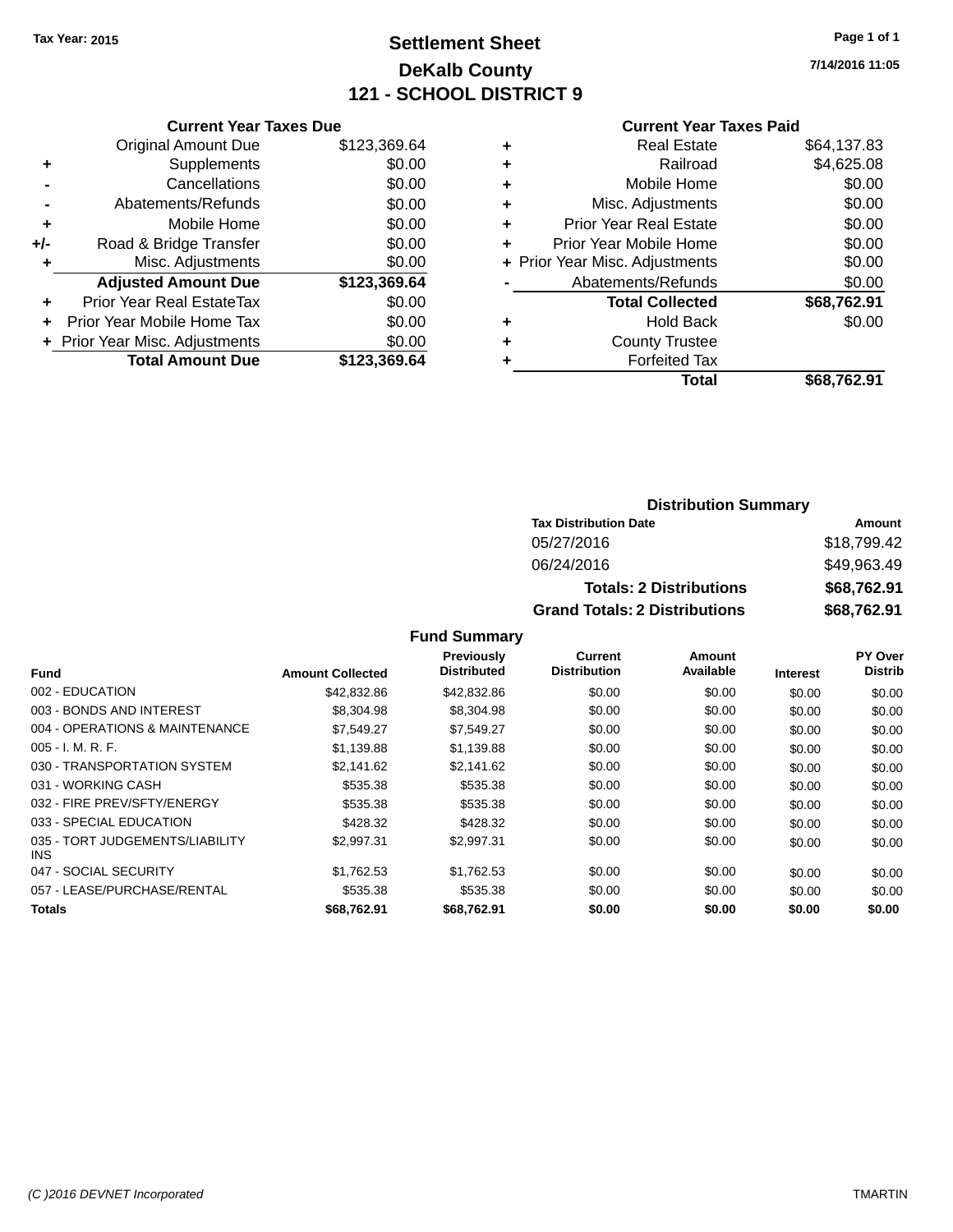# **Settlement Sheet Tax Year: 2015 Page 1 of 1 DeKalb County 122 - SCHOOL DISTRICT 100**

**7/14/2016 11:05**

#### **Current Year Taxes Paid**

|     | <b>Current Year Taxes Due</b>  |             |
|-----|--------------------------------|-------------|
|     | <b>Original Amount Due</b>     | \$14,820.90 |
| ٠   | Supplements                    | \$0.00      |
|     | Cancellations                  | \$0.00      |
|     | Abatements/Refunds             | \$0.00      |
| ٠   | Mobile Home                    | \$0.00      |
| +/- | Road & Bridge Transfer         | \$0.00      |
| ٠   | Misc. Adjustments              | \$0.00      |
|     | <b>Adjusted Amount Due</b>     | \$14,820.90 |
| ÷   | Prior Year Real EstateTax      | \$0.00      |
| ÷   | Prior Year Mobile Home Tax     | \$0.00      |
|     | + Prior Year Misc. Adjustments | \$0.00      |
|     | <b>Total Amount Due</b>        | \$14,820.90 |
|     |                                |             |

| ٠ | <b>Real Estate</b>             | \$8,887.26 |
|---|--------------------------------|------------|
| ٠ | Railroad                       | \$0.00     |
| ٠ | Mobile Home                    | \$0.00     |
| ٠ | Misc. Adjustments              | \$0.00     |
| ٠ | <b>Prior Year Real Estate</b>  | \$0.00     |
| ٠ | Prior Year Mobile Home         | \$0.00     |
|   | + Prior Year Misc. Adjustments | \$0.00     |
|   | Abatements/Refunds             | \$0.00     |
|   | <b>Total Collected</b>         | \$8,887.26 |
| ٠ | <b>Hold Back</b>               | \$0.00     |
| ٠ | <b>County Trustee</b>          |            |
| ٠ | <b>Forfeited Tax</b>           |            |
|   | <b>Total</b>                   | \$8,887.26 |
|   |                                |            |

| <b>Distribution Summary</b>          |            |  |  |  |
|--------------------------------------|------------|--|--|--|
| <b>Tax Distribution Date</b>         | Amount     |  |  |  |
| 05/27/2016                           | \$3,528.93 |  |  |  |
| 06/24/2016                           | \$5,358.33 |  |  |  |
| <b>Totals: 2 Distributions</b>       | \$8,887.26 |  |  |  |
| <b>Grand Totals: 2 Distributions</b> | \$8,887.26 |  |  |  |

|                                               |                         | <b>Previously</b><br><b>Distributed</b> | Current<br><b>Distribution</b> | Amount<br>Available |                 | PY Over<br><b>Distrib</b> |
|-----------------------------------------------|-------------------------|-----------------------------------------|--------------------------------|---------------------|-----------------|---------------------------|
| <b>Fund</b>                                   | <b>Amount Collected</b> |                                         |                                |                     | <b>Interest</b> |                           |
| 002 - EDUCATION                               | \$4.953.85              | \$4.953.85                              | \$0.00                         | \$0.00              | \$0.00          | \$0.00                    |
| 003 - BONDS AND INTEREST                      | \$1.269.55              | \$1,269.55                              | \$0.00                         | \$0.00              | \$0.00          | \$0.00                    |
| 004 - OPERATIONS & MAINTENANCE                | \$992.75                | \$992.75                                | \$0.00                         | \$0.00              | \$0.00          | \$0.00                    |
| $005 - I. M. R. F.$                           | \$82.28                 | \$82.28                                 | \$0.00                         | \$0.00              | \$0.00          | \$0.00                    |
| 030 - TRANSPORTATION SYSTEM                   | \$583.87                | \$583.87                                | \$0.00                         | \$0.00              | \$0.00          | \$0.00                    |
| 031 - WORKING CASH                            | \$0.00                  | \$0.00                                  | \$0.00                         | \$0.00              | \$0.00          | \$0.00                    |
| 032 - FIRE PREV/SFTY/ENERGY                   | \$119.44                | \$119.44                                | \$0.00                         | \$0.00              | \$0.00          | \$0.00                    |
| 033 - SPECIAL EDUCATION                       | \$544.05                | \$544.05                                | \$0.00                         | \$0.00              | \$0.00          | \$0.00                    |
| 035 - TORT JUDGEMENTS/LIABILITY<br><b>INS</b> | \$164.53                | \$164.53                                | \$0.00                         | \$0.00              | \$0.00          | \$0.00                    |
| 047 - SOCIAL SECURITY                         | \$176.94                | \$176.94                                | \$0.00                         | \$0.00              | \$0.00          | \$0.00                    |
| <b>Totals</b>                                 | \$8,887.26              | \$8,887,26                              | \$0.00                         | \$0.00              | \$0.00          | \$0.00                    |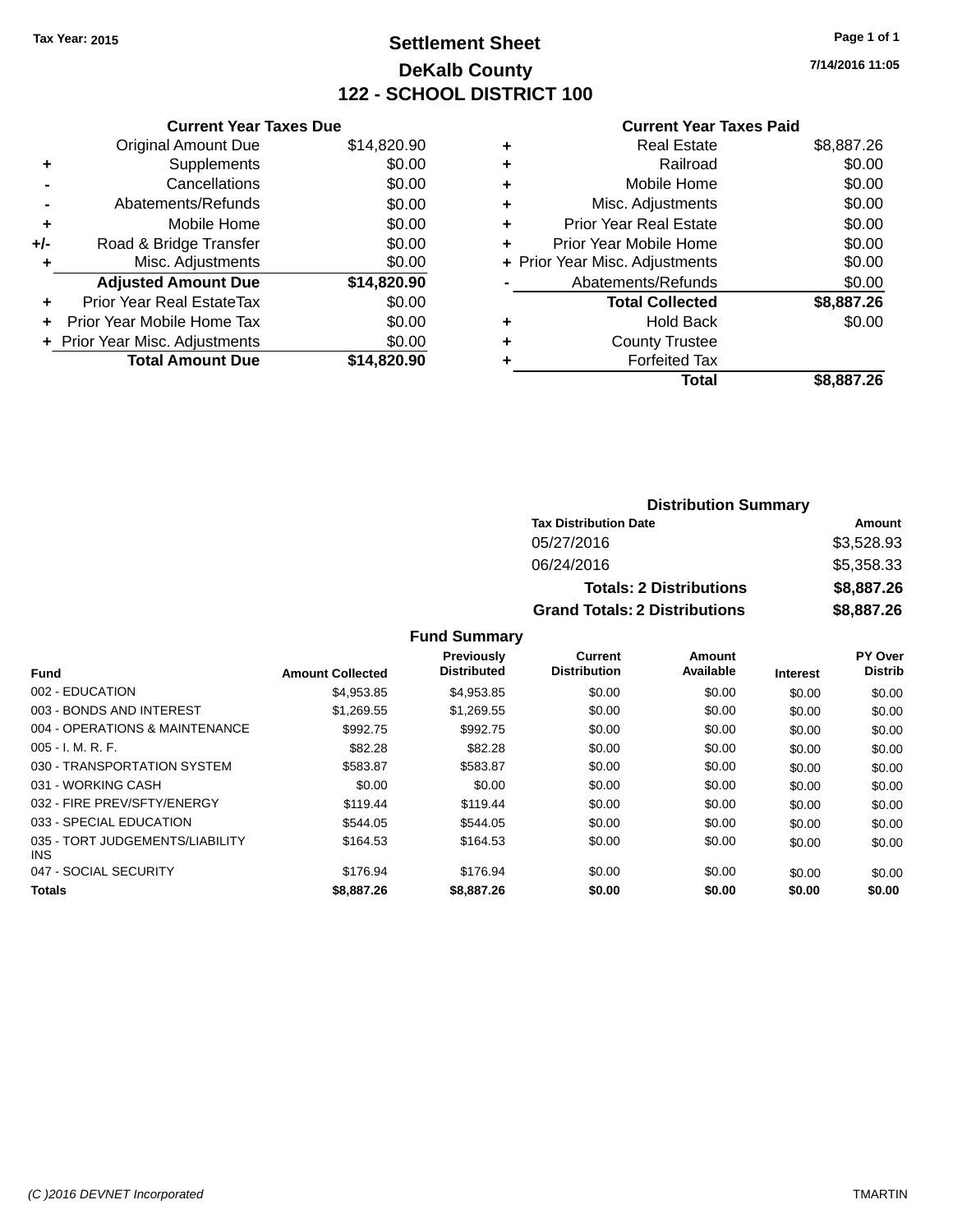# **Settlement Sheet Tax Year: 2015 Page 1 of 1 DeKalb County 123 - SCHOOL DISTRICT 161**

**7/14/2016 11:05**

#### **Current Year Taxes Paid**

|     | <b>Current Year Taxes Due</b>  |             |
|-----|--------------------------------|-------------|
|     | <b>Original Amount Due</b>     | \$85,517.06 |
| ٠   | Supplements                    | \$0.00      |
|     | Cancellations                  | \$0.00      |
|     | Abatements/Refunds             | \$0.00      |
| ٠   | Mobile Home                    | \$0.00      |
| +/- | Road & Bridge Transfer         | \$0.00      |
|     | Misc. Adjustments              | \$0.00      |
|     | <b>Adjusted Amount Due</b>     | \$85,517.06 |
| ٠   | Prior Year Real EstateTax      | \$0.00      |
|     | Prior Year Mobile Home Tax     | \$0.00      |
|     | + Prior Year Misc. Adjustments | \$0.00      |
|     | <b>Total Amount Due</b>        | \$85,517.06 |
|     |                                |             |

| ٠ | <b>Real Estate</b>             | \$54,421.38 |
|---|--------------------------------|-------------|
| ٠ | Railroad                       | \$0.00      |
| ٠ | Mobile Home                    | \$0.00      |
| ٠ | Misc. Adjustments              | \$0.00      |
| ٠ | <b>Prior Year Real Estate</b>  | \$0.00      |
| ٠ | Prior Year Mobile Home         | \$0.00      |
|   | + Prior Year Misc. Adjustments | \$0.00      |
|   | Abatements/Refunds             | \$0.00      |
|   | <b>Total Collected</b>         | \$54,421.38 |
| ٠ | Hold Back                      | \$0.00      |
| ٠ | <b>County Trustee</b>          |             |
| ٠ | <b>Forfeited Tax</b>           |             |
|   | Total                          | \$54,421.38 |
|   |                                |             |

### **Distribution Summary Tax Distribution Date Amount** 05/27/2016 \$11,241.46 06/24/2016 \$42,199.94 07/22/2016 \$979.98 **Totals: 3 Distributions \$54,421.38 Grand Totals: 3 Distributions \$54,421.38**

| <b>Fund</b>                             | <b>Amount Collected</b> | Previously<br><b>Distributed</b> | <b>Current</b><br><b>Distribution</b> | <b>Amount</b><br>Available | <b>Interest</b> | PY Over<br><b>Distrib</b> |
|-----------------------------------------|-------------------------|----------------------------------|---------------------------------------|----------------------------|-----------------|---------------------------|
| 002 - EDUCATION                         | \$34.126.04             | \$33.511.52                      | \$614.52                              | \$0.00                     | \$0.00          | \$0.00                    |
| 003 - BONDS AND INTEREST                | \$4.062.98              | \$3,989.82                       | \$73.16                               | \$0.00                     | \$0.00          | \$0.00                    |
| 004 - OPERATIONS & MAINTENANCE          | \$3,584.68              | \$3,520.13                       | \$64.55                               | \$0.00                     | \$0.00          | \$0.00                    |
| $005 - I. M. R. F.$                     | \$1,499.26              | \$1,472.26                       | \$27.00                               | \$0.00                     | \$0.00          | \$0.00                    |
| 030 - TRANSPORTATION SYSTEM             | \$1.720.64              | \$1,689.66                       | \$30.98                               | \$0.00                     | \$0.00          | \$0.00                    |
| 031 - WORKING CASH                      | \$716.94                | \$704.03                         | \$12.91                               | \$0.00                     | \$0.00          | \$0.00                    |
| 033 - SPECIAL EDUCATION                 | \$286.74                | \$281.58                         | \$5.16                                | \$0.00                     | \$0.00          | \$0.00                    |
| 035 - TORT JUDGEMENTS/LIABILITY<br>INS. | \$6,207.90              | \$6.096.11                       | \$111.79                              | \$0.00                     | \$0.00          | \$0.00                    |
| 047 - SOCIAL SECURITY                   | \$1,499.26              | \$1,472.26                       | \$27.00                               | \$0.00                     | \$0.00          | \$0.00                    |
| 057 - LEASE/PURCHASE/RENTAL             | \$716.94                | \$704.03                         | \$12.91                               | \$0.00                     | \$0.00          | \$0.00                    |
| <b>Totals</b>                           | \$54,421,38             | \$53,441.40                      | \$979.98                              | \$0.00                     | \$0.00          | \$0.00                    |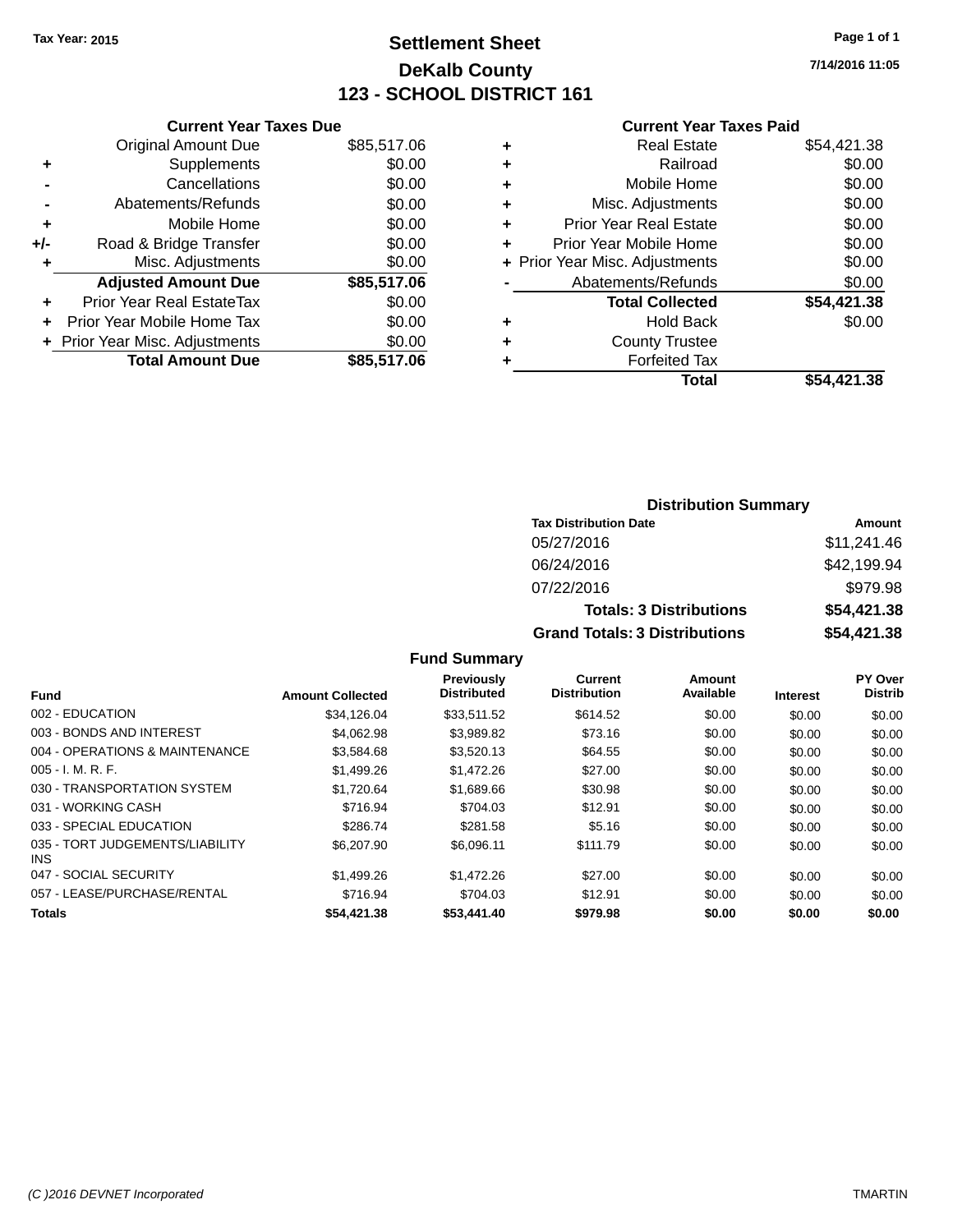# **Settlement Sheet Tax Year: 2015 Page 1 of 1 DeKalb County 124 - SCHOOL DISTRICT 212**

**7/14/2016 11:05**

#### **Current Year Taxes Paid**

|       | <b>Current Year Taxes Due</b>  |              |
|-------|--------------------------------|--------------|
|       | <b>Original Amount Due</b>     | \$277,196.20 |
| ٠     | Supplements                    | \$0.00       |
|       | Cancellations                  | \$0.00       |
|       | Abatements/Refunds             | \$0.00       |
| ٠     | Mobile Home                    | \$0.00       |
| $+/-$ | Road & Bridge Transfer         | \$0.00       |
| ٠     | Misc. Adjustments              | \$0.00       |
|       | <b>Adjusted Amount Due</b>     | \$277,196.20 |
| ÷     | Prior Year Real EstateTax      | \$0.00       |
|       | Prior Year Mobile Home Tax     | \$0.00       |
|       | + Prior Year Misc. Adjustments | \$0.00       |
|       | <b>Total Amount Due</b>        | \$277.196.20 |
|       |                                |              |

| ٠ | <b>Real Estate</b>             | \$167,595.31 |
|---|--------------------------------|--------------|
| ٠ | Railroad                       | \$0.00       |
| ٠ | Mobile Home                    | \$0.00       |
| ٠ | Misc. Adjustments              | \$0.00       |
| ٠ | <b>Prior Year Real Estate</b>  | \$0.00       |
| ÷ | Prior Year Mobile Home         | \$0.00       |
|   | + Prior Year Misc. Adjustments | \$0.00       |
|   | Abatements/Refunds             | \$0.00       |
|   | <b>Total Collected</b>         | \$167,595.31 |
| ٠ | <b>Hold Back</b>               | \$0.00       |
| ٠ | <b>County Trustee</b>          |              |
| ٠ | <b>Forfeited Tax</b>           |              |
|   | Total                          | \$167,595.31 |
|   |                                |              |

### **Distribution Summary Tax Distribution Date Amount** 05/27/2016 \$37,668.03 06/24/2016 \$129,261.45 07/22/2016 \$665.83 **Totals: 3 Distributions \$167,595.31 Grand Totals: 3 Distributions \$167,595.31**

| <b>Fund</b>                             | <b>Amount Collected</b> | Previously<br><b>Distributed</b> | <b>Current</b><br><b>Distribution</b> | Amount<br>Available | <b>Interest</b> | <b>PY Over</b><br><b>Distrib</b> |
|-----------------------------------------|-------------------------|----------------------------------|---------------------------------------|---------------------|-----------------|----------------------------------|
| 002 - EDUCATION                         | \$84,488,67             | \$84,153.00                      | \$335.67                              | \$0.00              | \$0.00          | \$0.00                           |
| 003 - BONDS AND INTEREST                | \$24,721.31             | \$24,623.10                      | \$98.21                               | \$0.00              | \$0.00          | \$0.00                           |
| 004 - OPERATIONS & MAINTENANCE          | \$16,247.86             | \$16,183.31                      | \$64.55                               | \$0.00              | \$0.00          | \$0.00                           |
| $005 - I. M. R. F.$                     | \$2,951.86              | \$2,940.13                       | \$11.73                               | \$0.00              | \$0.00          | \$0.00                           |
| 030 - TRANSPORTATION SYSTEM             | \$7,798.87              | \$7,767.89                       | \$30.98                               | \$0.00              | \$0.00          | \$0.00                           |
| 031 - WORKING CASH                      | \$3.249.51              | \$3,236,60                       | \$12.91                               | \$0.00              | \$0.00          | \$0.00                           |
| 032 - FIRE PREV/SFTY/ENERGY             | \$0.00                  | \$0.00                           | \$0.00                                | \$0.00              | \$0.00          | \$0.00                           |
| 033 - SPECIAL EDUCATION                 | \$1,299.86              | \$1,294.70                       | \$5.16                                | \$0.00              | \$0.00          | \$0.00                           |
| 035 - TORT JUDGEMENTS/LIABILITY<br>INS. | \$19,269.94             | \$19,193.38                      | \$76.56                               | \$0.00              | \$0.00          | \$0.00                           |
| 047 - SOCIAL SECURITY                   | \$3.594.58              | \$3,580.30                       | \$14.28                               | \$0.00              | \$0.00          | \$0.00                           |
| 057 - LEASE/PURCHASE/RENTAL             | \$3.249.51              | \$3.236.60                       | \$12.91                               | \$0.00              | \$0.00          | \$0.00                           |
| 109 - PRIOR YEAR ADJUSTMENT             | \$723.34                | \$720.47                         | \$2.87                                | \$0.00              | \$0.00          | \$0.00                           |
| Totals                                  | \$167,595.31            | \$166,929.48                     | \$665.83                              | \$0.00              | \$0.00          | \$0.00                           |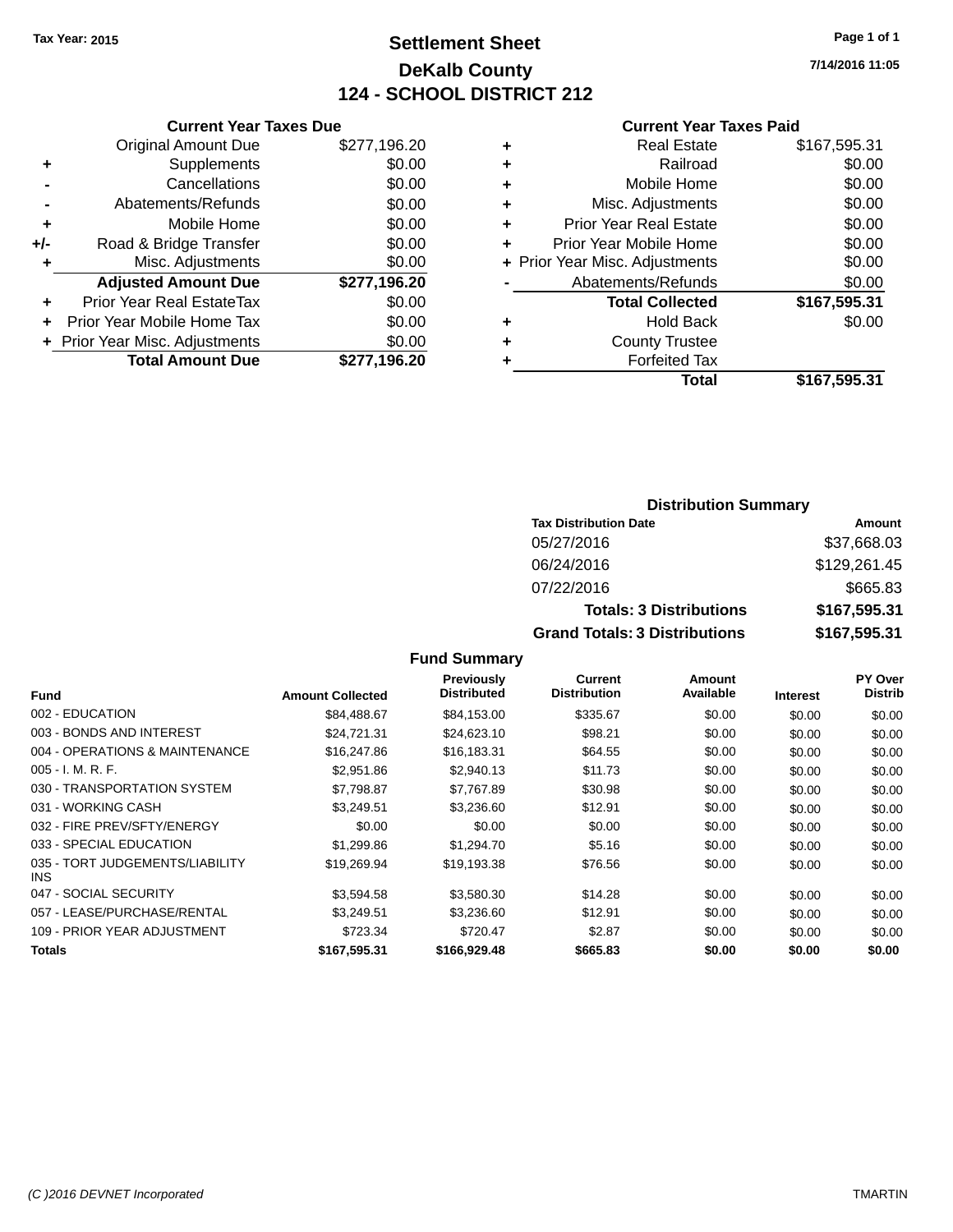# **Settlement Sheet Tax Year: 2015 Page 1 of 1 DeKalb County 125 - SCHOOL DISTRICT 220**

**7/14/2016 11:05**

#### **Current Year Taxes Paid**

|     | <b>Current Year Taxes Due</b>  |            |
|-----|--------------------------------|------------|
|     | <b>Original Amount Due</b>     | \$4,090.51 |
| ٠   | Supplements                    | \$0.00     |
|     | Cancellations                  | \$0.00     |
|     | Abatements/Refunds             | \$0.00     |
| ٠   | Mobile Home                    | \$0.00     |
| +/- | Road & Bridge Transfer         | \$0.00     |
| ٠   | Misc. Adjustments              | \$0.00     |
|     | <b>Adjusted Amount Due</b>     | \$4,090.51 |
| ٠   | Prior Year Real EstateTax      | \$0.00     |
| ÷   | Prior Year Mobile Home Tax     | \$0.00     |
|     | + Prior Year Misc. Adjustments | \$0.00     |
|     | <b>Total Amount Due</b>        | \$4.090.51 |

| ٠ | <b>Real Estate</b>             | \$2,045.25 |
|---|--------------------------------|------------|
| ٠ | Railroad                       | \$0.00     |
| ٠ | Mobile Home                    | \$0.00     |
| ٠ | Misc. Adjustments              | \$0.00     |
| ٠ | <b>Prior Year Real Estate</b>  | \$0.00     |
| ٠ | Prior Year Mobile Home         | \$0.00     |
|   | + Prior Year Misc. Adjustments | \$0.00     |
|   | Abatements/Refunds             | \$0.00     |
|   | <b>Total Collected</b>         | \$2,045.25 |
| ٠ | Hold Back                      | \$0.00     |
| ٠ | <b>County Trustee</b>          |            |
| ٠ | <b>Forfeited Tax</b>           |            |
|   | Total                          | \$2.045.25 |
|   |                                |            |

| <b>Distribution Summary</b>          |            |
|--------------------------------------|------------|
| <b>Tax Distribution Date</b>         | Amount     |
| 06/24/2016                           | \$2,045.25 |
| <b>Totals: 1 Distributions</b>       | \$2,045.25 |
| <b>Grand Totals: 1 Distributions</b> | \$2,045.25 |

|                                         |                         | <b>Previously</b><br><b>Distributed</b> | Current<br><b>Distribution</b> | Amount<br>Available |                 | <b>PY Over</b><br><b>Distrib</b> |
|-----------------------------------------|-------------------------|-----------------------------------------|--------------------------------|---------------------|-----------------|----------------------------------|
| <b>Fund</b>                             | <b>Amount Collected</b> |                                         |                                |                     | <b>Interest</b> |                                  |
| 002 - EDUCATION                         | \$1.213.04              | \$1.213.04                              | \$0.00                         | \$0.00              | \$0.00          | \$0.00                           |
| 003 - BONDS AND INTEREST                | \$288.51                | \$288.51                                | \$0.00                         | \$0.00              | \$0.00          | \$0.00                           |
| 004 - OPERATIONS & MAINTENANCE          | \$196.41                | \$196.41                                | \$0.00                         | \$0.00              | \$0.00          | \$0.00                           |
| $005 - I. M. R. F.$                     | \$30.23                 | \$30.23                                 | \$0.00                         | \$0.00              | \$0.00          | \$0.00                           |
| 030 - TRANSPORTATION SYSTEM             | \$102.44                | \$102.44                                | \$0.00                         | \$0.00              | \$0.00          | \$0.00                           |
| 031 - WORKING CASH                      | \$26.61                 | \$26.61                                 | \$0.00                         | \$0.00              | \$0.00          | \$0.00                           |
| 032 - FIRE PREV/SFTY/ENERGY             | \$12.04                 | \$12.04                                 | \$0.00                         | \$0.00              | \$0.00          | \$0.00                           |
| 033 - SPECIAL EDUCATION                 | \$10.84                 | \$10.84                                 | \$0.00                         | \$0.00              | \$0.00          | \$0.00                           |
| 035 - TORT JUDGEMENTS/LIABILITY<br>INS. | \$108.08                | \$108.08                                | \$0.00                         | \$0.00              | \$0.00          | \$0.00                           |
| 047 - SOCIAL SECURITY                   | \$32.27                 | \$32.27                                 | \$0.00                         | \$0.00              | \$0.00          | \$0.00                           |
| 057 - LEASE/PURCHASE/RENTAL             | \$24.78                 | \$24.78                                 | \$0.00                         | \$0.00              | \$0.00          | \$0.00                           |
| Totals                                  | \$2.045.25              | \$2.045.25                              | \$0.00                         | \$0.00              | \$0.00          | \$0.00                           |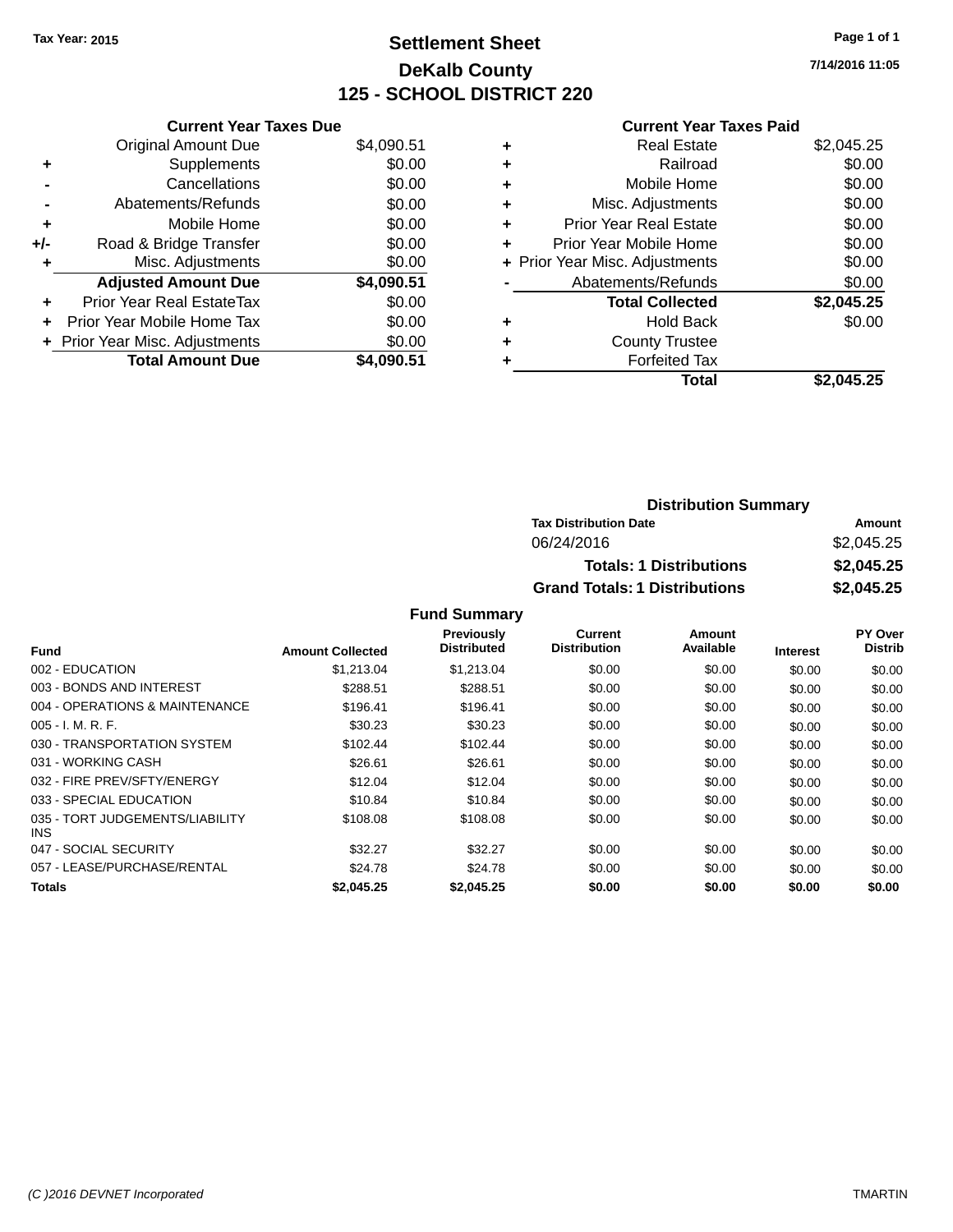### **Settlement Sheet Tax Year: 2015 Page 1 of 1 DeKalb County 126 - SCHOOL DISTRICT 269**

**7/14/2016 11:05**

#### **Current Year Taxes Paid**

| \$0.00<br>\$0.00<br>\$0.00<br>\$281,882.46<br>\$0.00<br>\$0.00<br>\$0.00<br>\$281.882.46 |
|------------------------------------------------------------------------------------------|

|   | <b>Real Estate</b>             | \$168,434.43 |
|---|--------------------------------|--------------|
| ٠ | Railroad                       | \$0.00       |
| ٠ | Mobile Home                    | \$0.00       |
| ٠ | Misc. Adjustments              | \$0.00       |
| ٠ | <b>Prior Year Real Estate</b>  | \$0.00       |
|   | Prior Year Mobile Home         | \$0.00       |
|   | + Prior Year Misc. Adjustments | \$0.00       |
|   | Abatements/Refunds             | \$0.00       |
|   | <b>Total Collected</b>         | \$168,434.43 |
| ٠ | <b>Hold Back</b>               | \$0.00       |
| ٠ | <b>County Trustee</b>          |              |
| ٠ | <b>Forfeited Tax</b>           |              |
|   | Total                          | \$168,434.43 |
|   |                                |              |

#### **Distribution Summary Tax Distribution Date Amount** 05/27/2016 \$39,179.17

| 06/24/2016                           | \$129,255,26 |
|--------------------------------------|--------------|
| <b>Totals: 2 Distributions</b>       | \$168,434.43 |
| <b>Grand Totals: 2 Distributions</b> | \$168,434.43 |

| <b>Fund</b>                                   | <b>Amount Collected</b> | Previously<br><b>Distributed</b> | Current<br><b>Distribution</b> | Amount<br>Available | <b>Interest</b> | <b>PY Over</b><br><b>Distrib</b> |
|-----------------------------------------------|-------------------------|----------------------------------|--------------------------------|---------------------|-----------------|----------------------------------|
| 002 - EDUCATION                               | \$105.134.42            | \$105.134.42                     | \$0.00                         | \$0.00              | \$0.00          | \$0.00                           |
| 004 - OPERATIONS & MAINTENANCE                | \$27.535.15             | \$27.535.15                      | \$0.00                         | \$0.00              | \$0.00          | \$0.00                           |
| $005 - I. M. R. F.$                           | \$932.12                | \$932.12                         | \$0.00                         | \$0.00              | \$0.00          | \$0.00                           |
| 030 - TRANSPORTATION SYSTEM                   | \$6,007.72              | \$6,007.72                       | \$0.00                         | \$0.00              | \$0.00          | \$0.00                           |
| 031 - WORKING CASH                            | \$2,503.27              | \$2,503.27                       | \$0.00                         | \$0.00              | \$0.00          | \$0.00                           |
| 033 - SPECIAL EDUCATION                       | \$1,001.34              | \$1,001.34                       | \$0.00                         | \$0.00              | \$0.00          | \$0.00                           |
| 035 - TORT JUDGEMENTS/LIABILITY<br><b>INS</b> | \$21,406.33             | \$21,406.33                      | \$0.00                         | \$0.00              | \$0.00          | \$0.00                           |
| 047 - SOCIAL SECURITY                         | \$3.914.08              | \$3.914.08                       | \$0.00                         | \$0.00              | \$0.00          | \$0.00                           |
| <b>Totals</b>                                 | \$168,434,43            | \$168,434,43                     | \$0.00                         | \$0.00              | \$0.00          | \$0.00                           |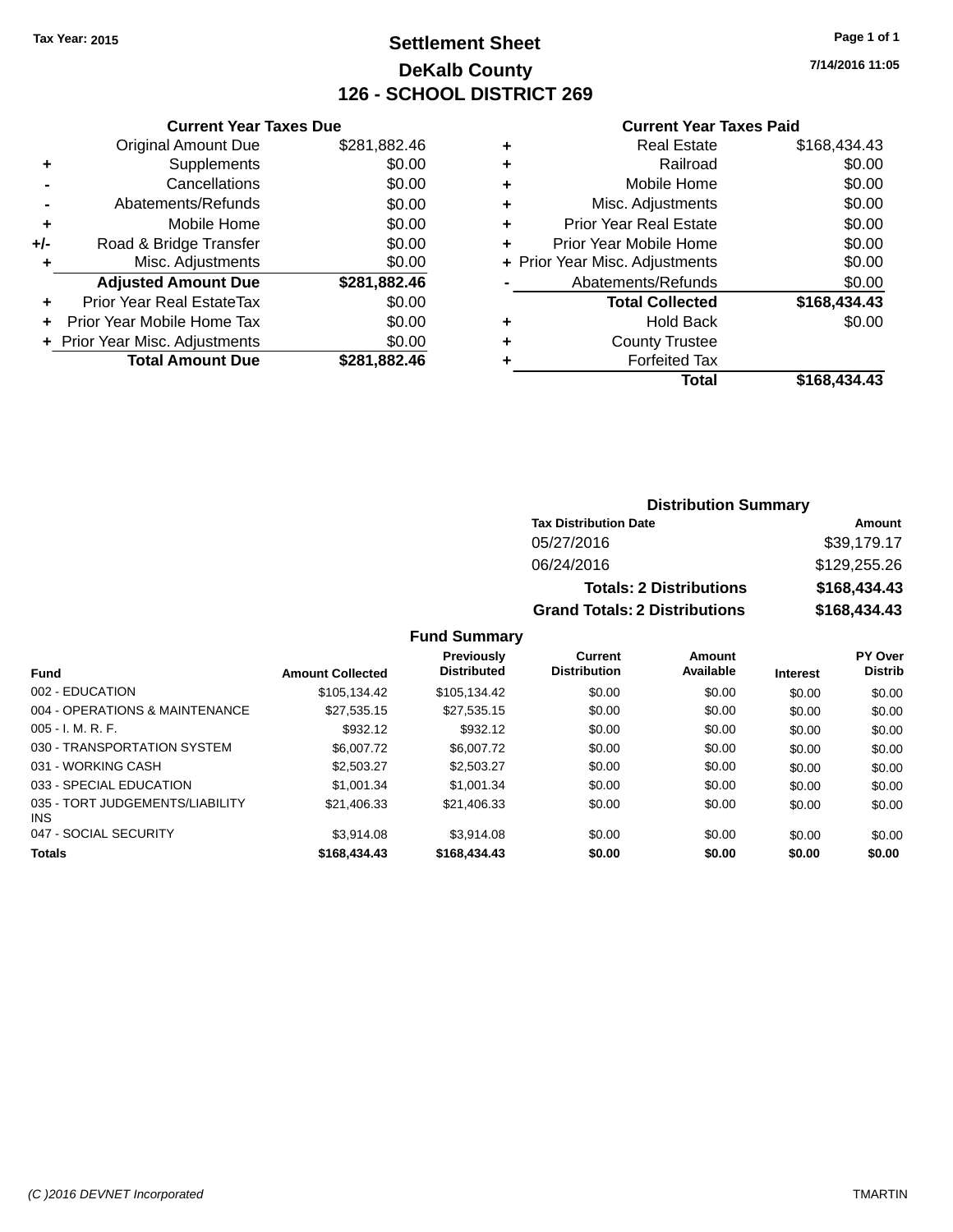### **Settlement Sheet Tax Year: 2015 Page 1 of 1 DeKalb County 127 - SCHOOL DISTRICT 271**

**7/14/2016 11:05**

#### **Current Year Taxes Paid**

|     | <b>Current Year Taxes Due</b>  |             |
|-----|--------------------------------|-------------|
|     | <b>Original Amount Due</b>     | \$66,075.60 |
| ٠   | Supplements                    | \$0.00      |
|     | Cancellations                  | \$0.00      |
|     | Abatements/Refunds             | \$0.00      |
| ٠   | Mobile Home                    | \$0.00      |
| +/- | Road & Bridge Transfer         | \$0.00      |
| ٠   | Misc. Adjustments              | \$0.00      |
|     | <b>Adjusted Amount Due</b>     | \$66,075.60 |
| ٠   | Prior Year Real EstateTax      | \$0.00      |
|     | Prior Year Mobile Home Tax     | \$0.00      |
|     | + Prior Year Misc. Adjustments | \$0.00      |
|     | <b>Total Amount Due</b>        | \$66,075,60 |
|     |                                |             |

|   | <b>Real Estate</b>             | \$39,470.20 |
|---|--------------------------------|-------------|
| ٠ | Railroad                       | \$0.00      |
| ٠ | Mobile Home                    | \$0.00      |
| ٠ | Misc. Adjustments              | \$0.00      |
| ٠ | <b>Prior Year Real Estate</b>  | \$0.00      |
| ÷ | Prior Year Mobile Home         | \$0.00      |
|   | + Prior Year Misc. Adjustments | \$0.00      |
|   | Abatements/Refunds             | \$0.00      |
|   | <b>Total Collected</b>         | \$39,470.20 |
| ٠ | <b>Hold Back</b>               | \$0.00      |
| ٠ | <b>County Trustee</b>          |             |
| ٠ | <b>Forfeited Tax</b>           |             |
|   | <b>Total</b>                   | \$39,470.20 |
|   |                                |             |

| <b>Distribution Summary</b>          |             |  |  |  |
|--------------------------------------|-------------|--|--|--|
| <b>Tax Distribution Date</b>         | Amount      |  |  |  |
| 05/27/2016                           | \$5,047.49  |  |  |  |
| 06/24/2016                           | \$34,355.90 |  |  |  |
| 07/22/2016                           | \$66.81     |  |  |  |
| <b>Totals: 3 Distributions</b>       | \$39,470.20 |  |  |  |
| <b>Grand Totals: 3 Distributions</b> | \$39,470.20 |  |  |  |

| <b>Fund</b>                                   | <b>Amount Collected</b> | <b>Previously</b><br><b>Distributed</b> | <b>Current</b><br><b>Distribution</b> | Amount<br>Available | <b>Interest</b> | PY Over<br><b>Distrib</b> |
|-----------------------------------------------|-------------------------|-----------------------------------------|---------------------------------------|---------------------|-----------------|---------------------------|
| 002 - EDUCATION                               | \$23.264.45             | \$23,225.09                             | \$39.36                               | \$0.00              | \$0.00          | \$0.00                    |
| 003 - BONDS AND INTEREST                      | \$8,043,24              | \$8.029.63                              | \$13.61                               | \$0.00              | \$0.00          | \$0.00                    |
| 004 - OPERATIONS & MAINTENANCE                | \$3,820.20              | \$3,813.73                              | \$6.47                                | \$0.00              | \$0.00          | \$0.00                    |
| $005 - I. M. R. F.$                           | \$286.76                | \$286.27                                | \$0.49                                | \$0.00              | \$0.00          | \$0.00                    |
| 030 - TRANSPORTATION SYSTEM                   | \$501.79                | \$500.94                                | \$0.85                                | \$0.00              | \$0.00          | \$0.00                    |
| 031 - WORKING CASH                            | \$296.03                | \$295.53                                | \$0.50                                | \$0.00              | \$0.00          | \$0.00                    |
| 032 - FIRE PREV/SFTY/ENERGY                   | \$86.01                 | \$85.86                                 | \$0.15                                | \$0.00              | \$0.00          | \$0.00                    |
| 033 - SPECIAL EDUCATION                       | \$168.46                | \$168.17                                | \$0.29                                | \$0.00              | \$0.00          | \$0.00                    |
| 035 - TORT JUDGEMENTS/LIABILITY<br><b>INS</b> | \$2,508.57              | \$2,504.32                              | \$4.25                                | \$0.00              | \$0.00          | \$0.00                    |
| 047 - SOCIAL SECURITY                         | \$286.76                | \$286.27                                | \$0.49                                | \$0.00              | \$0.00          | \$0.00                    |
| 057 - LEASE/PURCHASE/RENTAL                   | \$207.93                | \$207.58                                | \$0.35                                | \$0.00              | \$0.00          | \$0.00                    |
| <b>Totals</b>                                 | \$39,470.20             | \$39,403.39                             | \$66.81                               | \$0.00              | \$0.00          | \$0.00                    |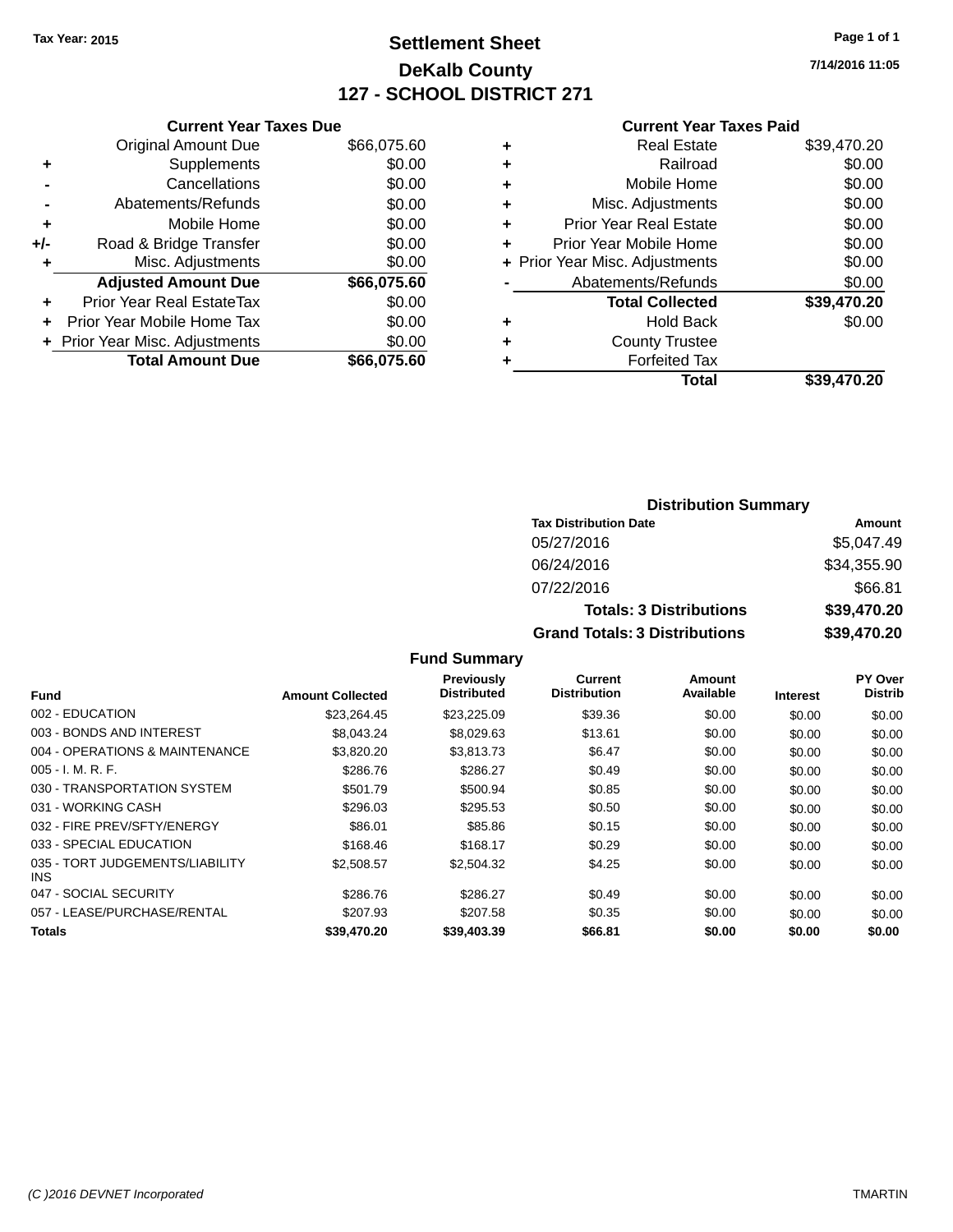### **Settlement Sheet Tax Year: 2015 Page 1 of 1 DeKalb County 128 - SCHOOL DISTRICT 300**

**7/14/2016 11:05**

#### **Current Year Taxes Paid**

|     | <b>Current Year Taxes Due</b>     |            |
|-----|-----------------------------------|------------|
|     | <b>Original Amount Due</b>        | \$9,904.54 |
| ٠   | Supplements                       | \$0.00     |
|     | Cancellations                     | \$0.00     |
|     | Abatements/Refunds                | \$0.00     |
| ٠   | Mobile Home                       | \$0.00     |
| +/- | Road & Bridge Transfer            | \$0.00     |
| ٠   | Misc. Adjustments                 | \$0.00     |
|     | <b>Adjusted Amount Due</b>        | \$9,904.54 |
| ÷   | <b>Prior Year Real EstateTax</b>  | \$0.00     |
| ÷   | <b>Prior Year Mobile Home Tax</b> | \$0.00     |
|     | + Prior Year Misc. Adjustments    | \$0.00     |
|     | <b>Total Amount Due</b>           | \$9,904.54 |

| ٠ | <b>Real Estate</b>             | \$5,407.53 |
|---|--------------------------------|------------|
| ٠ | Railroad                       | \$0.00     |
| ٠ | Mobile Home                    | \$0.00     |
| ٠ | Misc. Adjustments              | \$0.00     |
| ٠ | <b>Prior Year Real Estate</b>  | \$0.00     |
| ٠ | Prior Year Mobile Home         | \$0.00     |
|   | + Prior Year Misc. Adjustments | \$0.00     |
|   | Abatements/Refunds             | \$0.00     |
|   | <b>Total Collected</b>         | \$5,407.53 |
| ٠ | <b>Hold Back</b>               | \$0.00     |
| ٠ | <b>County Trustee</b>          |            |
| ٠ | <b>Forfeited Tax</b>           |            |
|   | <b>Total</b>                   | \$5,407.53 |
|   |                                |            |

| <b>Distribution Summary</b>          |            |  |  |  |
|--------------------------------------|------------|--|--|--|
| <b>Tax Distribution Date</b>         | Amount     |  |  |  |
| 05/27/2016                           | \$4,088.84 |  |  |  |
| 06/24/2016                           | \$1,318.68 |  |  |  |
| <b>Totals: 2 Distributions</b>       | \$5,407.52 |  |  |  |
| <b>Grand Totals: 2 Distributions</b> | \$5,407.52 |  |  |  |

|                                               |                         | <b>Previously</b><br><b>Distributed</b> | Current<br><b>Distribution</b> | Amount<br>Available |                 | PY Over<br><b>Distrib</b> |
|-----------------------------------------------|-------------------------|-----------------------------------------|--------------------------------|---------------------|-----------------|---------------------------|
| <b>Fund</b>                                   | <b>Amount Collected</b> |                                         |                                |                     | <b>Interest</b> |                           |
| 002 - EDUCATION                               | \$2,969.46              | \$2.969.45                              | \$0.00                         | \$0.00              | \$0.00          | \$0.01                    |
| 003 - BONDS AND INTEREST                      | \$794.19                | \$794.19                                | \$0.00                         | \$0.00              | \$0.00          | \$0.00                    |
| 004 - OPERATIONS & MAINTENANCE                | \$578.21                | \$578.21                                | \$0.00                         | \$0.00              | \$0.00          | \$0.00                    |
| $005 - I. M. R. F.$                           | \$90.29                 | \$90.29                                 | \$0.00                         | \$0.00              | \$0.00          | \$0.00                    |
| 030 - TRANSPORTATION SYSTEM                   | \$165.21                | \$165.21                                | \$0.00                         | \$0.00              | \$0.00          | \$0.00                    |
| 031 - WORKING CASH                            | \$1.65                  | \$1.65                                  | \$0.00                         | \$0.00              | \$0.00          | \$0.00                    |
| 033 - SPECIAL EDUCATION                       | \$660.82                | \$660.82                                | \$0.00                         | \$0.00              | \$0.00          | \$0.00                    |
| 035 - TORT JUDGEMENTS/LIABILITY<br><b>INS</b> | \$57.82                 | \$57.82                                 | \$0.00                         | \$0.00              | \$0.00          | \$0.00                    |
| 047 - SOCIAL SECURITY                         | \$89.88                 | \$89.88                                 | \$0.00                         | \$0.00              | \$0.00          | \$0.00                    |
| <b>Totals</b>                                 | \$5,407.53              | \$5,407.52                              | \$0.00                         | \$0.00              | \$0.00          | \$0.01                    |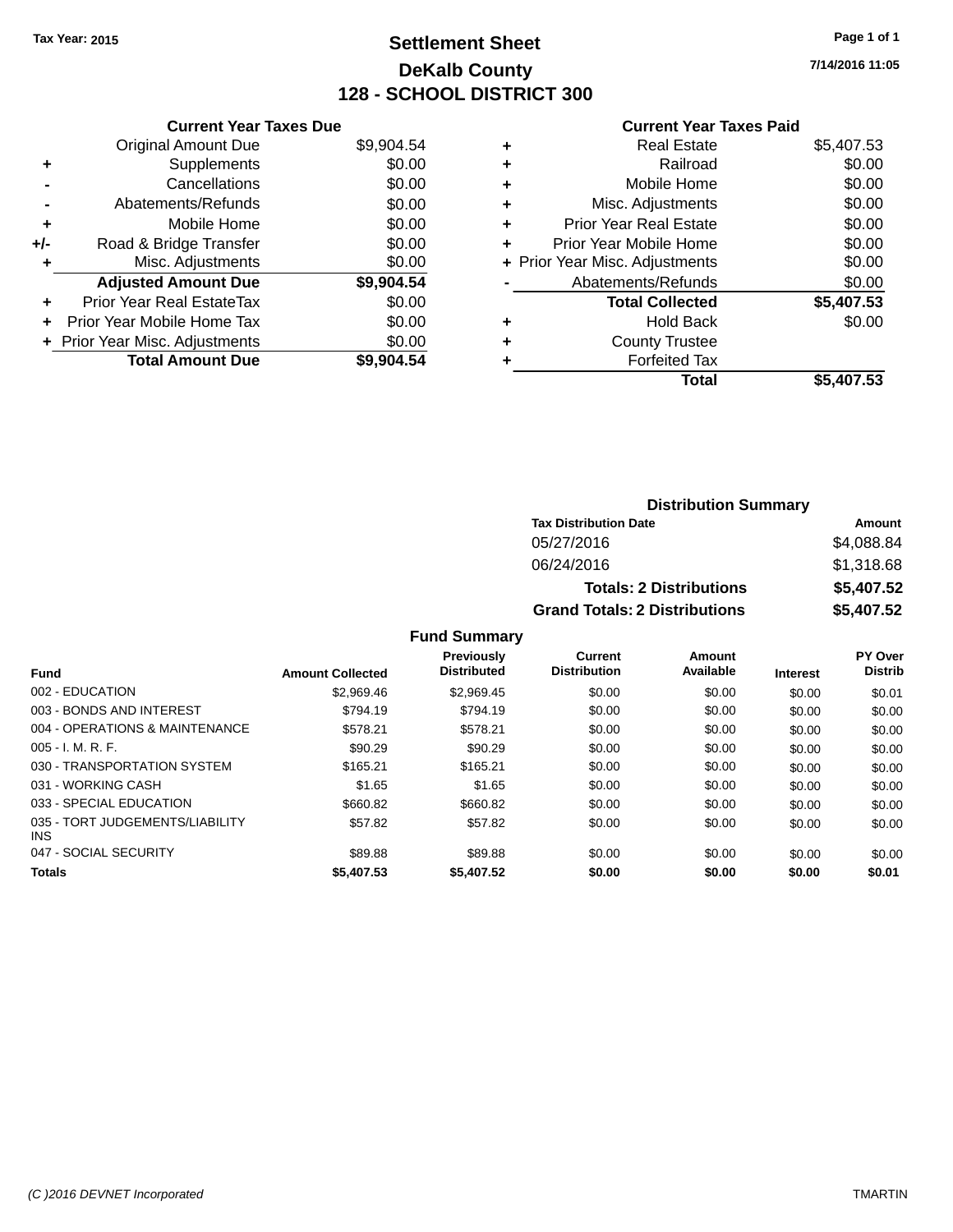### **Settlement Sheet Tax Year: 2015 Page 1 of 1 DeKalb County 129 - SCHOOL DISTRICT 301**

**7/14/2016 11:05**

#### **Current Year Taxes Paid**

|     | <b>Current Year Taxes Due</b>            |            |  |  |  |  |  |
|-----|------------------------------------------|------------|--|--|--|--|--|
|     | <b>Original Amount Due</b><br>\$9,657.08 |            |  |  |  |  |  |
| ٠   | \$0.00<br>Supplements                    |            |  |  |  |  |  |
|     | Cancellations                            | \$0.00     |  |  |  |  |  |
|     | Abatements/Refunds                       | \$0.00     |  |  |  |  |  |
| ٠   | Mobile Home                              | \$0.00     |  |  |  |  |  |
| +/- | Road & Bridge Transfer                   | \$0.00     |  |  |  |  |  |
|     | Misc. Adjustments                        | \$0.00     |  |  |  |  |  |
|     | <b>Adjusted Amount Due</b>               | \$9,657.08 |  |  |  |  |  |
| ÷   | Prior Year Real EstateTax                | \$0.00     |  |  |  |  |  |
| ÷   | Prior Year Mobile Home Tax               | \$0.00     |  |  |  |  |  |
|     | + Prior Year Misc. Adjustments           | \$0.00     |  |  |  |  |  |
|     | <b>Total Amount Due</b>                  | \$9,657.08 |  |  |  |  |  |

| ٠ | <b>Real Estate</b>             | \$5,207.73 |
|---|--------------------------------|------------|
| ٠ | Railroad                       | \$0.00     |
| ٠ | Mobile Home                    | \$0.00     |
| ٠ | Misc. Adjustments              | \$0.00     |
| ٠ | <b>Prior Year Real Estate</b>  | \$0.00     |
| ٠ | Prior Year Mobile Home         | \$0.00     |
|   | + Prior Year Misc. Adjustments | \$0.00     |
|   | Abatements/Refunds             | \$0.00     |
|   | <b>Total Collected</b>         | \$5,207.73 |
| ٠ | <b>Hold Back</b>               | \$0.00     |
|   | <b>County Trustee</b>          |            |
| ٠ | <b>Forfeited Tax</b>           |            |
|   | Total                          | \$5,207.73 |
|   |                                |            |

| <b>Distribution Summary</b>          |            |
|--------------------------------------|------------|
| <b>Tax Distribution Date</b>         | Amount     |
| 06/24/2016                           | \$5,207.73 |
| <b>Totals: 1 Distributions</b>       | \$5,207.73 |
| <b>Grand Totals: 1 Distributions</b> | \$5,207.73 |

| <b>Fund</b>                                         | <b>Amount Collected</b> | <b>Previously</b><br><b>Distributed</b> | Current<br><b>Distribution</b> | Amount<br>Available | <b>Interest</b> | PY Over<br><b>Distrib</b> |
|-----------------------------------------------------|-------------------------|-----------------------------------------|--------------------------------|---------------------|-----------------|---------------------------|
| 002 - EDUCATION                                     | \$2.718.13              | \$2.718.13                              | \$0.00                         | \$0.00              | \$0.00          | \$0.00                    |
| 003 - BONDS AND INTEREST                            | \$911.26                | \$911.26                                | \$0.00                         | \$0.00              | \$0.00          | \$0.00                    |
| 004 - OPERATIONS & MAINTENANCE                      | \$509.65                | \$509.65                                | \$0.00                         | \$0.00              | \$0.00          | \$0.00                    |
| $005 - I. M. R. F.$                                 | \$55.57                 | \$55.57                                 | \$0.00                         | \$0.00              | \$0.00          | \$0.00                    |
| 030 - TRANSPORTATION SYSTEM                         | \$311.89                | \$311.89                                | \$0.00                         | \$0.00              | \$0.00          | \$0.00                    |
| 031 - WORKING CASH                                  | \$33.98                 | \$33.98                                 | \$0.00                         | \$0.00              | \$0.00          | \$0.00                    |
| 033 - SPECIAL EDUCATION                             | \$543.62                | \$543.62                                | \$0.00                         | \$0.00              | \$0.00          | \$0.00                    |
| 035 - TORT JUDGMENTS, LIABILITY<br><b>INSURANCE</b> | \$55.01                 | \$55.01                                 | \$0.00                         | \$0.00              | \$0.00          | \$0.00                    |
| 047 - SOCIAL SECURITY                               | \$68.62                 | \$68.62                                 | \$0.00                         | \$0.00              | \$0.00          | \$0.00                    |
| <b>Totals</b>                                       | \$5,207.73              | \$5,207.73                              | \$0.00                         | \$0.00              | \$0.00          | \$0.00                    |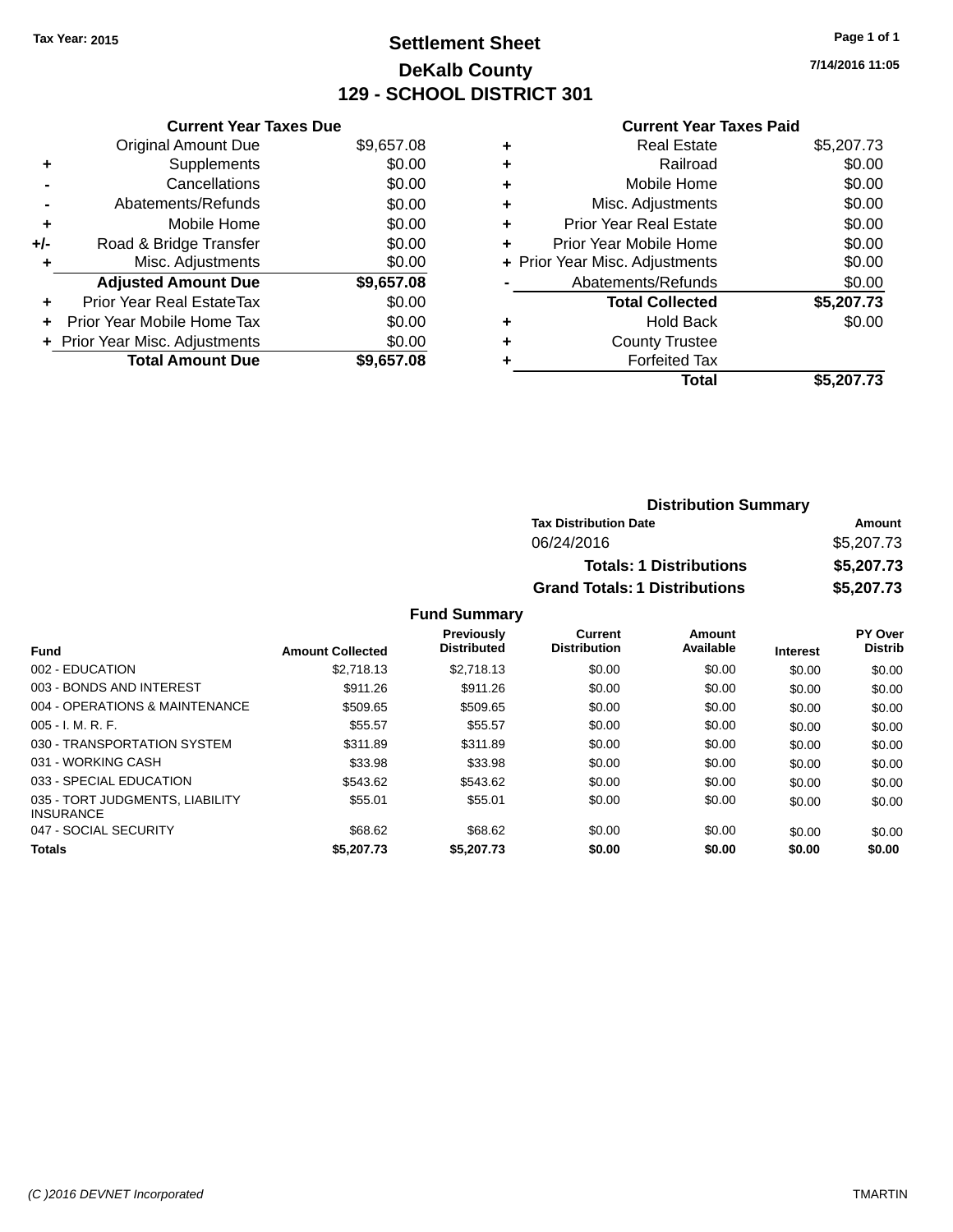### **Settlement Sheet Tax Year: 2015 Page 1 of 1 DeKalb County 130 - SCHOOL DISTRICT 302**

**7/14/2016 11:05**

#### **Current Year Taxes Paid**

|     | <b>Current Year Taxes Due</b>  |                |
|-----|--------------------------------|----------------|
|     | <b>Original Amount Due</b>     | \$1,908,744.66 |
| ٠   | Supplements                    | \$11,949.10    |
|     | Cancellations                  | \$15,188.52    |
|     | Abatements/Refunds             | \$0.00         |
| ٠   | Mobile Home                    | \$0.00         |
| +/- | Road & Bridge Transfer         | \$0.00         |
| ٠   | Misc. Adjustments              | \$238.58       |
|     | <b>Adjusted Amount Due</b>     | \$1,905,743.82 |
|     | Prior Year Real EstateTax      | \$0.00         |
|     | Prior Year Mobile Home Tax     | \$0.00         |
|     | + Prior Year Misc. Adjustments | \$0.00         |
|     | <b>Total Amount Due</b>        | \$1,905,743.82 |

#### **Distribution Summary Tax Distribution Date Amount** 05/27/2016 \$178,470.44 06/24/2016 \$848,096.13 07/22/2016 \$14,244.78 **Totals: 3 Distributions \$1,040,811.35 Grand Totals: 3 Distributions \$1,040,811.35**

#### **Fund Summary**

| <b>Fund</b>                    | <b>Amount Collected</b> | <b>Previously</b><br><b>Distributed</b> | Current<br><b>Distribution</b> | Amount<br>Available | <b>Interest</b> | <b>PY Over</b><br><b>Distrib</b> |
|--------------------------------|-------------------------|-----------------------------------------|--------------------------------|---------------------|-----------------|----------------------------------|
| 002 - EDUCATION                | \$557.564.74            | \$549.933.77                            | \$7,630.97                     | \$0.00              | \$0.00          | \$0.00                           |
| 003 - BONDS AND INTEREST       | \$205,355.19            | \$202,544.66                            | \$2,810.53                     | \$0.00              | \$0.00          | \$0.00                           |
| 004 - OPERATIONS & MAINTENANCE | \$95,640.15             | \$94,331.20                             | \$1,308.95                     | \$0.00              | \$0.00          | \$0.00                           |
| $005 - I. M. R. F.$            | \$14,346.55             | \$14,150.20                             | \$196.35                       | \$0.00              | \$0.00          | \$0.00                           |
| 030 - TRANSPORTATION SYSTEM    | \$62,702.63             | \$61,844.47                             | \$858.16                       | \$0.00              | \$0.00          | \$0.00                           |
| 031 - WORKING CASH             | \$1.911.97              | \$1,885.80                              | \$26.17                        | \$0.00              | \$0.00          | \$0.00                           |
| 033 - SPECIAL EDUCATION        | \$84,640.86             | \$83,482.45                             | \$1,158.41                     | \$0.00              | \$0.00          | \$0.00                           |
| 047 - SOCIAL SECURITY          | \$18,649.26             | \$18,394.02                             | \$255.24                       | \$0.00              | \$0.00          | \$0.00                           |
| <b>Totals</b>                  | \$1,040,811.35          | \$1,026,566.57                          | \$14,244.78                    | \$0.00              | \$0.00          | \$0.00                           |

|                         | Year Source           | <b>Account Type</b> | <b>Amount Adiustment Description</b>                |
|-------------------------|-----------------------|---------------------|-----------------------------------------------------|
|                         | 2015 RE - Real Estate | Back Tax Collected  | \$238.58 OBERHELMAN REDEMPTION 09-25-478-001 by TBA |
| <b>Totals 1 entries</b> |                       |                     | \$238.58                                            |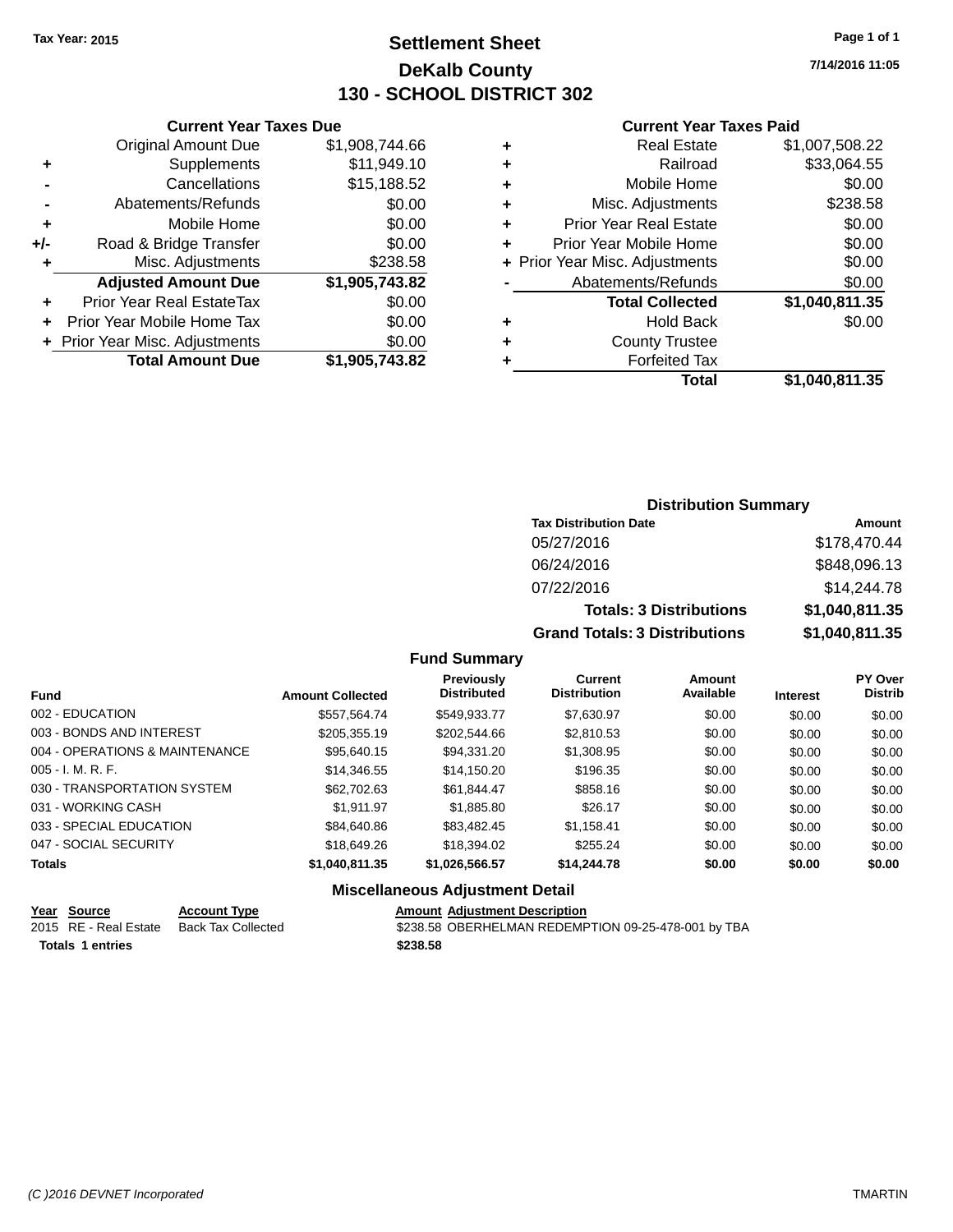**Current Year Taxes Due** Original Amount Due \$10,690,364.71

### **Settlement Sheet Tax Year: 2015 Page 1 of 1 DeKalb County 131 - SCHOOL DISTRICT 424**

**7/14/2016 11:05**

#### **Current Year Taxes Paid**

|                                  |                                      | Total                         | \$5,783,210.93                           |
|----------------------------------|--------------------------------------|-------------------------------|------------------------------------------|
| <b>Total Amount Due</b>          | \$10,625,117.78                      | <b>Forfeited Tax</b>          |                                          |
|                                  | \$71.98                              | <b>County Trustee</b>         |                                          |
| Prior Year Mobile Home Tax       | \$0.00                               | <b>Hold Back</b>              | \$0.00                                   |
| <b>Prior Year Real EstateTax</b> | (\$3,270.74)                         | <b>Total Collected</b>        | \$5,783,210.93                           |
| <b>Adjusted Amount Due</b>       | \$10,628,316.54                      | Abatements/Refunds            | \$130.34                                 |
| Misc. Adjustments                | \$1,060.22                           |                               | \$71.98                                  |
| Road & Bridge Transfer           | \$0.00                               | Prior Year Mobile Home        | \$0.00                                   |
| Mobile Home                      | \$0.00                               | <b>Prior Year Real Estate</b> | (\$3,270.74)                             |
| Abatements/Refunds               | \$130.34                             | Misc. Adjustments             | \$1,060.22                               |
| Cancellations                    | \$103,506.34                         | Mobile Home                   | \$0.00                                   |
| Supplements                      | \$40,528.29                          | Railroad                      | \$55,099.62                              |
| <b>Original Amount Due</b>       | \$10,690,364.71                      | <b>Real Estate</b>            | \$5,730,380.19                           |
|                                  | ÷.<br>+ Prior Year Misc. Adjustments | ٠<br>٠<br>٠<br>٠<br>٠         | ÷<br>٠<br>+ Prior Year Misc. Adjustments |

#### **Distribution Summary**

| <b>Tax Distribution Date</b>         | Amount         |
|--------------------------------------|----------------|
| 05/27/2016                           | \$1,164,268.20 |
| 06/24/2016                           | \$4,498,705.39 |
| 07/22/2016                           | \$120,237.34   |
| <b>Totals: 3 Distributions</b>       | \$5,783,210.93 |
| <b>Grand Totals: 3 Distributions</b> | \$5,783,210.93 |

#### **Fund Summary**

| <b>Fund</b>                                   | <b>Amount Collected</b> | Previously<br><b>Distributed</b> | Current<br><b>Distribution</b> | <b>Amount</b><br>Available | <b>Interest</b> | PY Over<br><b>Distrib</b> |
|-----------------------------------------------|-------------------------|----------------------------------|--------------------------------|----------------------------|-----------------|---------------------------|
| 002 - EDUCATION                               | \$3.155.794.12          | \$3,090,182.76                   | \$65,611.36                    | \$0.00                     | \$0.00          | \$0.00                    |
| 003 - BONDS AND INTEREST                      | \$1.248.496.92          | \$1,222,539.72                   | \$25,957.20                    | \$0.00                     | \$0.00          | \$0.00                    |
| 004 - OPERATIONS & MAINTENANCE                | \$661,206.06            | \$647.459.09                     | \$13,746.97                    | \$0.00                     | \$0.00          | \$0.00                    |
| 005 - I. M. R. F.                             | \$126,744.84            | \$124,109.72                     | \$2,635.12                     | \$0.00                     | \$0.00          | \$0.00                    |
| 030 - TRANSPORTATION SYSTEM                   | \$208,623.56            | \$204,286.11                     | \$4,337.45                     | \$0.00                     | \$0.00          | \$0.00                    |
| 031 - WORKING CASH                            | \$13,041.14             | \$12,770.01                      | \$271.13                       | \$0.00                     | \$0.00          | \$0.00                    |
| 032 - FIRE PREV/SFTY/ENERGY                   | \$24,006.12             | \$23,507.01                      | \$499.11                       | \$0.00                     | \$0.00          | \$0.00                    |
| 033 - SPECIAL EDUCATION                       | \$46,948.11             | \$45.972.03                      | \$976.08                       | \$0.00                     | \$0.00          | \$0.00                    |
| 035 - TORT JUDGEMENTS/LIABILITY<br><b>INS</b> | \$115,265.18            | \$112,868.73                     | \$2,396.45                     | \$0.00                     | \$0.00          | \$0.00                    |
| 047 - SOCIAL SECURITY                         | \$159.599.27            | \$156,281,08                     | \$3.318.19                     | \$0.00                     | \$0.00          | \$0.00                    |
| 057 - LEASE/PURCHASE/RENTAL                   | \$23,485.61             | \$22.997.33                      | \$488.28                       | \$0.00                     | \$0.00          | \$0.00                    |
| <b>Totals</b>                                 | \$5,783,210.93          | \$5.662.973.59                   | \$120.237.34                   | \$0.00                     | \$0.00          | \$0.00                    |

#### **Miscellaneous Adjustment Detail**

| Year Source             | <b>Account Type</b>                      | <b>Amount Adjustment Description</b>                          |
|-------------------------|------------------------------------------|---------------------------------------------------------------|
| 2014 RE - Real Estate   | Back Tax Collected                       | \$71.98 RIVERBEND DEVELOPMENT REDEMPTION 02-24-452-011 by TBA |
|                         | 2015 RE - Real Estate Back Tax Collected | \$713.78 JOHNSON REDEMPTION 02-22-307-013 by TBA              |
|                         | 2015 RE - Real Estate Back Tax Collected | \$346.44 NIKOLS REDEMPTION 03-19-429-033 by TBA               |
| <b>Totals 3 entries</b> |                                          | \$1,132.20                                                    |
|                         |                                          |                                                               |

#### **Abatement Detail**

#### **Year Source Account Type Amount Adjustment Description**

2015 RE - Real Estate RE Abatement \$130.34 PTAB INTEREST REFUND 03-29-152-012 by TBA **Totals \$130.34 1 entries**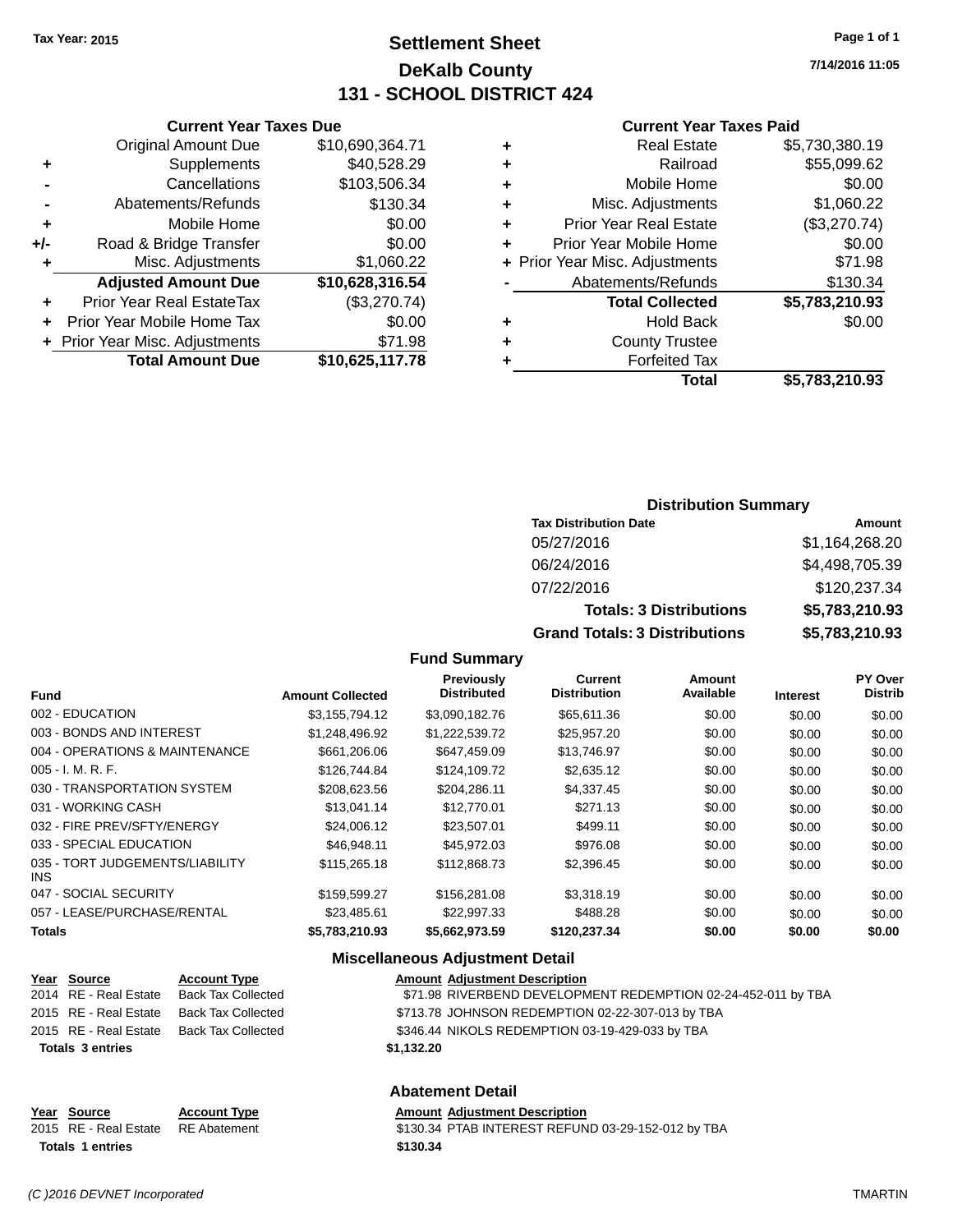### **Settlement Sheet Tax Year: 2015 Page 1 of 1 DeKalb County 132 - SCHOOL DISTRICT 425**

**7/14/2016 11:05**

#### **Current Year Taxes Paid**

|     | <b>Current Year Taxes Due</b>  |                |
|-----|--------------------------------|----------------|
|     | <b>Original Amount Due</b>     | \$7,875,954.52 |
| ٠   | Supplements                    | \$32,662.04    |
|     | Cancellations                  | \$37,216.26    |
|     | Abatements/Refunds             | \$0.00         |
| ٠   | Mobile Home                    | \$0.00         |
| +/- | Road & Bridge Transfer         | \$0.00         |
|     | Misc. Adjustments              | \$1,536.86     |
|     | <b>Adjusted Amount Due</b>     | \$7,872,937.16 |
| ٠   | Prior Year Real EstateTax      | \$0.00         |
|     | Prior Year Mobile Home Tax     | \$0.00         |
|     | + Prior Year Misc. Adjustments | \$0.00         |
|     | <b>Total Amount Due</b>        | \$7,872,937.16 |
|     |                                |                |

| ٠ | <b>Real Estate</b>             | \$4,314,028.65 |
|---|--------------------------------|----------------|
| ٠ | Railroad                       | \$103,513.72   |
| ٠ | Mobile Home                    | \$0.00         |
| ٠ | Misc. Adjustments              | \$1,536.86     |
| ٠ | <b>Prior Year Real Estate</b>  | \$0.00         |
| ٠ | Prior Year Mobile Home         | \$0.00         |
|   | + Prior Year Misc. Adjustments | \$0.00         |
|   | Abatements/Refunds             | \$0.00         |
|   | <b>Total Collected</b>         | \$4,419,079.23 |
| ٠ | <b>Hold Back</b>               | \$0.00         |
| ٠ | <b>County Trustee</b>          |                |
| ٠ | <b>Forfeited Tax</b>           |                |
|   | Total                          | \$4,419,079.23 |
|   |                                |                |

### **Distribution Summary**

| <b>Tax Distribution Date</b>         | Amount         |
|--------------------------------------|----------------|
| 05/27/2016                           | \$1,356,104.67 |
| 06/24/2016                           | \$3,009,786.74 |
| 07/22/2016                           | \$53,187.82    |
| <b>Totals: 3 Distributions</b>       | \$4,419,079.23 |
| <b>Grand Totals: 3 Distributions</b> | \$4,419,079.23 |

#### **Fund Summary**

| <b>Fund</b>                                   | <b>Amount Collected</b> | Previously<br><b>Distributed</b> | <b>Current</b><br><b>Distribution</b> | <b>Amount</b><br>Available | <b>Interest</b> | PY Over<br><b>Distrib</b> |
|-----------------------------------------------|-------------------------|----------------------------------|---------------------------------------|----------------------------|-----------------|---------------------------|
| 002 - EDUCATION                               | \$2,919,800.52          | \$2,884,657.96                   | \$35,142.56                           | \$0.00                     | \$0.00          | \$0.00                    |
| 003 - BONDS AND INTEREST                      | \$266,885.87            | \$263.673.65                     | \$3,212.22                            | \$0.00                     | \$0.00          | \$0.00                    |
| 004 - OPERATIONS & MAINTENANCE                | \$389,325.30            | \$384,639.40                     | \$4,685.90                            | \$0.00                     | \$0.00          | \$0.00                    |
| $005 - I. M. R. F.$                           | \$51,102.23             | \$50,487.16                      | \$615.07                              | \$0.00                     | \$0.00          | \$0.00                    |
| 030 - TRANSPORTATION SYSTEM                   | \$204,395.68            | \$201,935.58                     | \$2,460.10                            | \$0.00                     | \$0.00          | \$0.00                    |
| 031 - WORKING CASH                            | \$0.00                  | \$0.00                           | \$0.00                                | \$0.00                     | \$0.00          | \$0.00                    |
| 032 - FIRE PREV/SFTY/ENERGY                   | \$32.612.81             | \$32,220.28                      | \$392.53                              | \$0.00                     | \$0.00          | \$0.00                    |
| 033 - SPECIAL EDUCATION                       | \$413.647.92            | \$408.669.27                     | \$4,978.65                            | \$0.00                     | \$0.00          | \$0.00                    |
| 035 - TORT JUDGEMENTS/LIABILITY<br><b>INS</b> | \$63.263.53             | \$62,502.09                      | \$761.44                              | \$0.00                     | \$0.00          | \$0.00                    |
| 047 - SOCIAL SECURITY                         | \$73,007.61             | \$72,128.89                      | \$878.72                              | \$0.00                     | \$0.00          | \$0.00                    |
| 109 - PRIOR YEAR ADJUSTMENT                   | \$5,037.76              | \$4.977.13                       | \$60.63                               | \$0.00                     | \$0.00          | \$0.00                    |
| <b>Totals</b>                                 | \$4,419,079.23          | \$4,365,891.41                   | \$53,187.82                           | \$0.00                     | \$0.00          | \$0.00                    |

|                         | <u>Year Source</u>    | <b>Account Type</b>                        | <b>Amount Adjustment Description</b>                 |
|-------------------------|-----------------------|--------------------------------------------|------------------------------------------------------|
|                         | 2015 RE - Real Estate | Back Tax Collected                         | \$955.57 MCCORD REDEMPTION 14-15-351-002 by TBA      |
|                         |                       | 2015 RE - Real Estate Paymt In Lieu of Tax | \$581.29 HOUSING AUTHORITY SEQUOYA APARTMENTS by TBA |
| <b>Totals 2 entries</b> |                       |                                            | \$1,536.86                                           |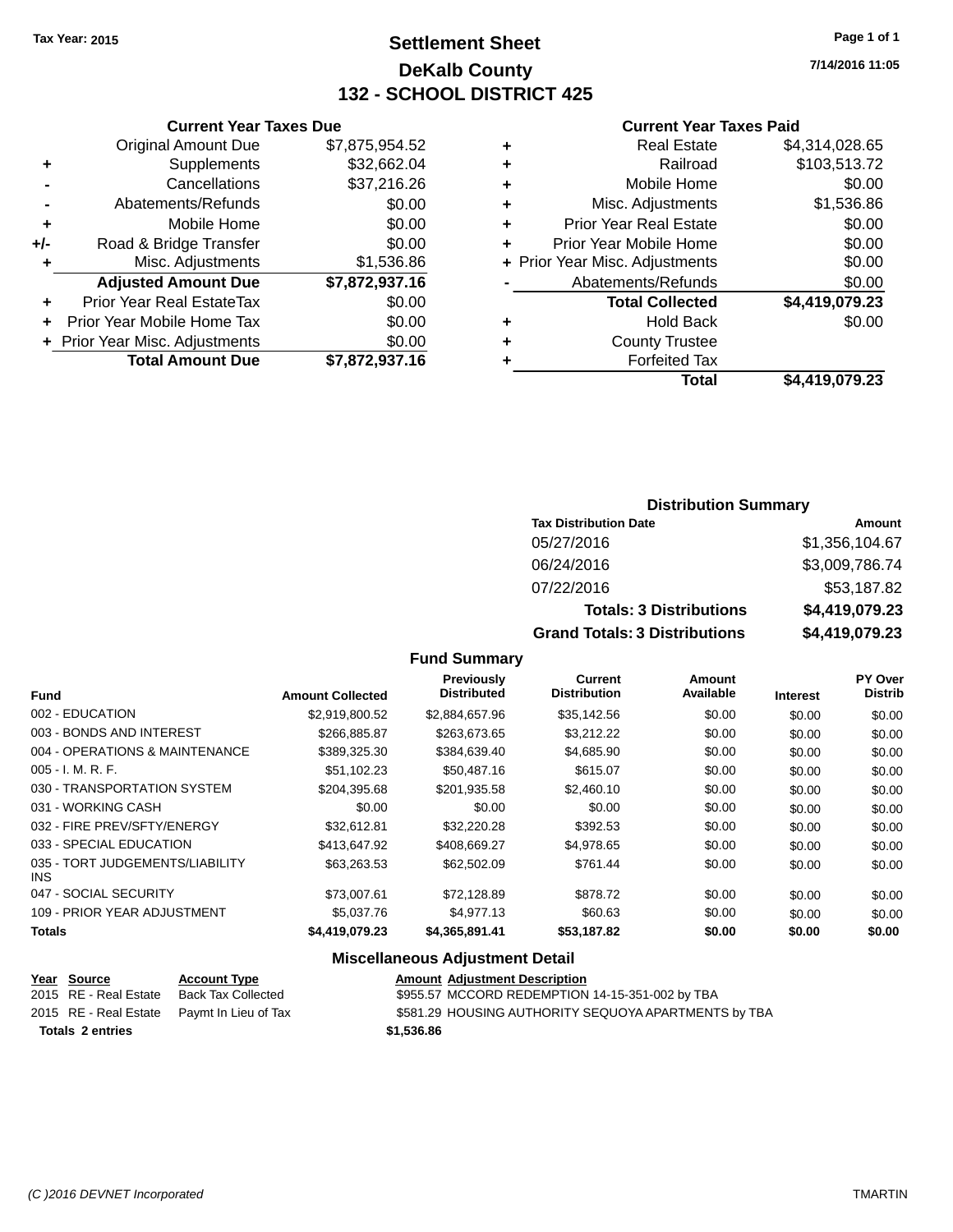### **Settlement Sheet Tax Year: 2015 Page 1 of 1 DeKalb County 133 - SCHOOL DISTRICT 426**

**7/14/2016 11:05**

#### **Current Year Taxes Paid**

|     | <b>Current Year Taxes Due</b>    |                |  |  |  |
|-----|----------------------------------|----------------|--|--|--|
|     | <b>Original Amount Due</b>       | \$3,663,827.20 |  |  |  |
| ٠   | Supplements                      | \$16,090.66    |  |  |  |
|     | Cancellations                    | \$19,634.58    |  |  |  |
|     | Abatements/Refunds               | \$0.00         |  |  |  |
| ٠   | Mobile Home                      | \$0.00         |  |  |  |
| +/- | Road & Bridge Transfer           | \$0.00         |  |  |  |
| ٠   | Misc. Adjustments                | \$0.00         |  |  |  |
|     | <b>Adjusted Amount Due</b>       | \$3,660,283.28 |  |  |  |
| ٠   | <b>Prior Year Real EstateTax</b> | \$0.00         |  |  |  |
| ÷   | Prior Year Mobile Home Tax       | \$0.00         |  |  |  |
|     | + Prior Year Misc. Adjustments   | \$1,583.99     |  |  |  |
|     | <b>Total Amount Due</b>          | \$3,661,867.27 |  |  |  |
|     |                                  |                |  |  |  |

| ٠ | <b>Real Estate</b>             | \$2,029,761.32 |
|---|--------------------------------|----------------|
| ٠ | Railroad                       | \$19,346.63    |
| ٠ | Mobile Home                    | \$0.00         |
| ٠ | Misc. Adjustments              | \$0.00         |
| ٠ | <b>Prior Year Real Estate</b>  | \$0.00         |
| ÷ | Prior Year Mobile Home         | \$0.00         |
|   | + Prior Year Misc. Adjustments | \$1,583.99     |
|   | Abatements/Refunds             | \$0.00         |
|   | <b>Total Collected</b>         | \$2,050,691.94 |
| ٠ | <b>Hold Back</b>               | \$0.00         |
| ٠ | <b>County Trustee</b>          |                |
| ٠ | <b>Forfeited Tax</b>           |                |
|   | <b>Total</b>                   | \$2,050,691.94 |
|   |                                |                |

### **Distribution Summary**

| <b>Tax Distribution Date</b>         | <b>Amount</b>  |
|--------------------------------------|----------------|
| 05/27/2016                           | \$364,197.72   |
| 06/24/2016                           | \$1,650,453.45 |
| 07/22/2016                           | \$36,040.77    |
| <b>Totals: 3 Distributions</b>       | \$2,050,691.94 |
| <b>Grand Totals: 3 Distributions</b> | \$2,050,691.94 |

#### **Fund Summary**

|                                         |                         | <b>Previously</b>  | <b>Current</b>      | Amount    |                 | <b>PY Over</b> |
|-----------------------------------------|-------------------------|--------------------|---------------------|-----------|-----------------|----------------|
| <b>Fund</b>                             | <b>Amount Collected</b> | <b>Distributed</b> | <b>Distribution</b> | Available | <b>Interest</b> | <b>Distrib</b> |
| 002 - EDUCATION                         | \$1,186,237.09          | \$1,165,389.07     | \$20,848.02         | \$0.00    | \$0.00          | \$0.00         |
| 003 - BONDS AND INTEREST                | \$314,196.76            | \$308.674.77       | \$5,521.99          | \$0.00    | \$0.00          | \$0.00         |
| 004 - OPERATIONS & MAINTENANCE          | \$240,919.40            | \$236,685.25       | \$4,234.15          | \$0.00    | \$0.00          | \$0.00         |
| $005 - I. M. R. F.$                     | \$64,430.70             | \$63,298.33        | \$1,132.37          | \$0.00    | \$0.00          | \$0.00         |
| 030 - TRANSPORTATION SYSTEM             | \$64,676.77             | \$63,540.08        | \$1,136.69          | \$0.00    | \$0.00          | \$0.00         |
| 031 - WORKING CASH                      | \$16.169.71             | \$15,885.53        | \$284.18            | \$0.00    | \$0.00          | \$0.00         |
| 032 - FIRE PREV/SFTY/ENERGY             | \$0.00                  | \$0.00             | \$0.00              | \$0.00    | \$0.00          | \$0.00         |
| 033 - SPECIAL EDUCATION                 | \$12,935.77             | \$12,708.43        | \$227.34            | \$0.00    | \$0.00          | \$0.00         |
| 035 - TORT JUDGEMENTS/LIABILITY<br>INS. | \$91,688.48             | \$90,077.06        | \$1,611.42          | \$0.00    | \$0.00          | \$0.00         |
| 047 - SOCIAL SECURITY                   | \$52,038.36             | \$51,123.79        | \$914.57            | \$0.00    | \$0.00          | \$0.00         |
| 057 - LEASE/PURCHASE/RENTAL             | \$16.169.71             | \$15,885.53        | \$284.18            | \$0.00    | \$0.00          | \$0.00         |
| 109 - PRIOR YEAR ADJUSTMENT             | $$-8.770.81$            | $$-8.616.67$       | $$-154.14$          | \$0.00    | \$0.00          | \$0.00         |
| <b>Totals</b>                           | \$2,050,691.94          | \$2,014,651.17     | \$36,040.77         | \$0.00    | \$0.00          | \$0.00         |

|                         | Year Source           | <b>Account Type</b> | <b>Amount Adiustment Description</b>                        |  |
|-------------------------|-----------------------|---------------------|-------------------------------------------------------------|--|
|                         | 2014 RE - Real Estate | Back Tax Collected  | \$1,583.99 VISTA SECURITIES REDEMPTION 01-23-428-010 by TBA |  |
| <b>Totals 1 entries</b> |                       |                     | \$1,583.99                                                  |  |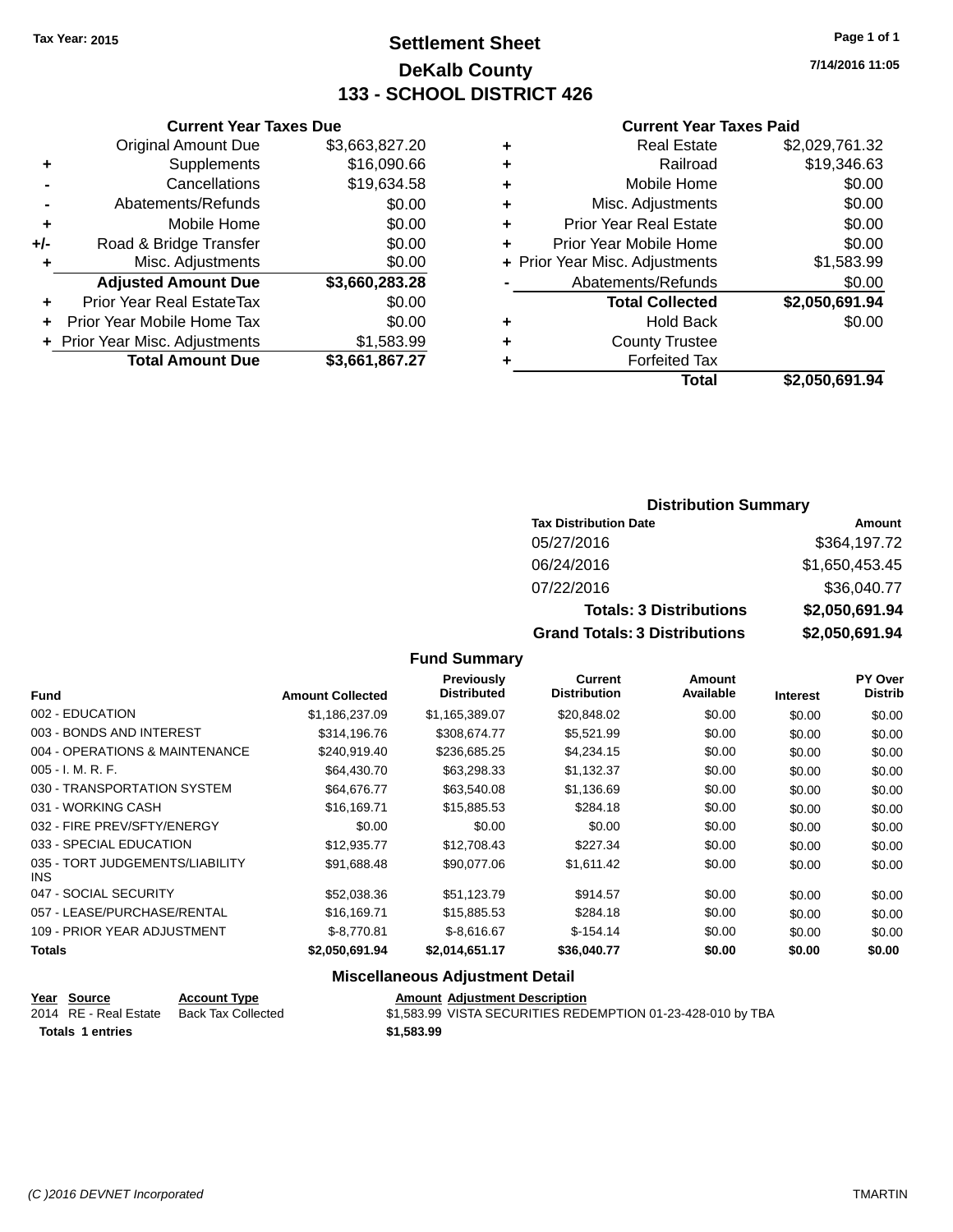### **Settlement Sheet Tax Year: 2015 Page 1 of 1 DeKalb County 134 - SCHOOL DISTRICT 427**

**7/14/2016 11:05**

#### **Current Year Taxes Paid**

|     | <b>Current Year Taxes Due</b>  |                 |  |  |  |
|-----|--------------------------------|-----------------|--|--|--|
|     | <b>Original Amount Due</b>     | \$30,444,112.11 |  |  |  |
| ٠   | Supplements                    | \$196,742.66    |  |  |  |
|     | Cancellations                  | \$222,176.26    |  |  |  |
|     | Abatements/Refunds             | \$0.00          |  |  |  |
| ٠   | Mobile Home                    | \$0.00          |  |  |  |
| +/- | Road & Bridge Transfer         | \$0.00          |  |  |  |
| ٠   | Misc. Adjustments              | \$7,588.63      |  |  |  |
|     | <b>Adjusted Amount Due</b>     | \$30,426,267.14 |  |  |  |
|     | Prior Year Real EstateTax      | \$0.00          |  |  |  |
| ÷   | Prior Year Mobile Home Tax     | \$0.00          |  |  |  |
|     | + Prior Year Misc. Adjustments | \$1,988.31      |  |  |  |
|     | <b>Total Amount Due</b>        | \$30,428,255.45 |  |  |  |
|     |                                |                 |  |  |  |

|   | <b>Real Estate</b>             | \$16,244,314.89 |
|---|--------------------------------|-----------------|
| ٠ | Railroad                       | \$4,822.98      |
| ٠ | Mobile Home                    | \$0.00          |
| ٠ | Misc. Adjustments              | \$7,588.63      |
| ٠ | <b>Prior Year Real Estate</b>  | \$0.00          |
| ٠ | Prior Year Mobile Home         | \$0.00          |
|   | + Prior Year Misc. Adjustments | \$1,988.31      |
|   | Abatements/Refunds             | \$0.00          |
|   | <b>Total Collected</b>         | \$16,258,714.81 |
| ٠ | <b>Hold Back</b>               | \$0.00          |
| ٠ | <b>County Trustee</b>          |                 |
| ٠ | <b>Forfeited Tax</b>           |                 |
|   | <b>Total</b>                   | \$16,258,714.81 |
|   |                                |                 |

#### **Distribution Summary**

| <b>Tax Distribution Date</b>         | Amount          |
|--------------------------------------|-----------------|
| 05/27/2016                           | \$3,135,587.52  |
| 06/24/2016                           | \$12,868,420.34 |
| 07/22/2016                           | \$254,706.95    |
| <b>Totals: 3 Distributions</b>       | \$16,258,714.81 |
| <b>Grand Totals: 3 Distributions</b> | \$16,258,714.81 |

#### **Fund Summary**

| <b>Fund</b>                    | <b>Amount Collected</b> | <b>Previously</b><br><b>Distributed</b> | <b>Current</b><br><b>Distribution</b> | <b>Amount</b><br>Available | <b>Interest</b> | <b>PY Over</b><br><b>Distrib</b> |
|--------------------------------|-------------------------|-----------------------------------------|---------------------------------------|----------------------------|-----------------|----------------------------------|
| 002 - EDUCATION                | \$8,468,270.33          | \$8,335,607.49                          | \$132,662.84                          | \$0.00                     | \$0.00          | \$0.00                           |
| 003 - BONDS AND INTEREST       | \$2,491,452.93          | \$2,452,422.15                          | \$39,030.78                           | \$0.00                     | \$0.00          | \$0.00                           |
| 004 - OPERATIONS & MAINTENANCE | \$1,505,231.82          | \$1,481,651.05                          | \$23,580.77                           | \$0.00                     | \$0.00          | \$0.00                           |
| $005 - I. M. R. F.$            | \$326,166.07            | \$321.056.40                            | \$5.109.67                            | \$0.00                     | \$0.00          | \$0.00                           |
| 030 - TRANSPORTATION SYSTEM    | \$1,026,477.69          | \$1.010.397.02                          | \$16,080.67                           | \$0.00                     | \$0.00          | \$0.00                           |
| 031 - WORKING CASH             | \$105.161.38            | \$103.513.93                            | \$1.647.45                            | \$0.00                     | \$0.00          | \$0.00                           |
| 032 - FIRE PREV/SFTY/ENERGY    | \$150,588.21            | \$148,229.12                            | \$2,359.09                            | \$0.00                     | \$0.00          | \$0.00                           |
| 033 - SPECIAL EDUCATION        | \$1,651,869.17          | \$1,625,991.19                          | \$25,877.98                           | \$0.00                     | \$0.00          | \$0.00                           |
| 047 - SOCIAL SECURITY          | \$426,531.12            | \$419.849.14                            | \$6.681.98                            | \$0.00                     | \$0.00          | \$0.00                           |
| 057 - LEASE/PURCHASE/RENTAL    | \$106,966.09            | \$105.290.37                            | \$1,675,72                            | \$0.00                     | \$0.00          | \$0.00                           |
| <b>Totals</b>                  | \$16.258.714.81         | \$16,004,007.86                         | \$254.706.95                          | \$0.00                     | \$0.00          | \$0.00                           |

| Year Source             | <b>Account Type</b>       | <b>Amount Adjustment Description</b>                |
|-------------------------|---------------------------|-----------------------------------------------------|
| 2015 RE - Real Estate   | <b>Back Tax Collected</b> | \$92.26 WAY REDEMPTION 06-29-451-009 by TBA         |
| 2014 RE - Real Estate   | <b>Back Tax Collected</b> | \$1,988.31 PROTANO REDEMPTION 06-07-451-003 by TBA  |
| 2015 RE - Real Estate   | <b>Back Tax Collected</b> | \$35.90 WAY REDEMPTION 06-29-451-024 by TBA         |
| 2015 RE - Real Estate   | <b>Back Tax Collected</b> | \$118.99 OBERHELMAN REDEMPTION 09-25-451-001 by TBA |
| 2015 RE - Real Estate   | <b>Back Tax Collected</b> | \$522.34 HALSEY REDEMPTION 06-19-300-034 by TBA     |
| 2015 RE - Real Estate   | Paymt In Lieu of Tax      | \$6,819.14 HOUSING AUTHORITY SYCAMORE UNITS by TBA  |
| <b>Totals 6 entries</b> |                           | \$9,576.94                                          |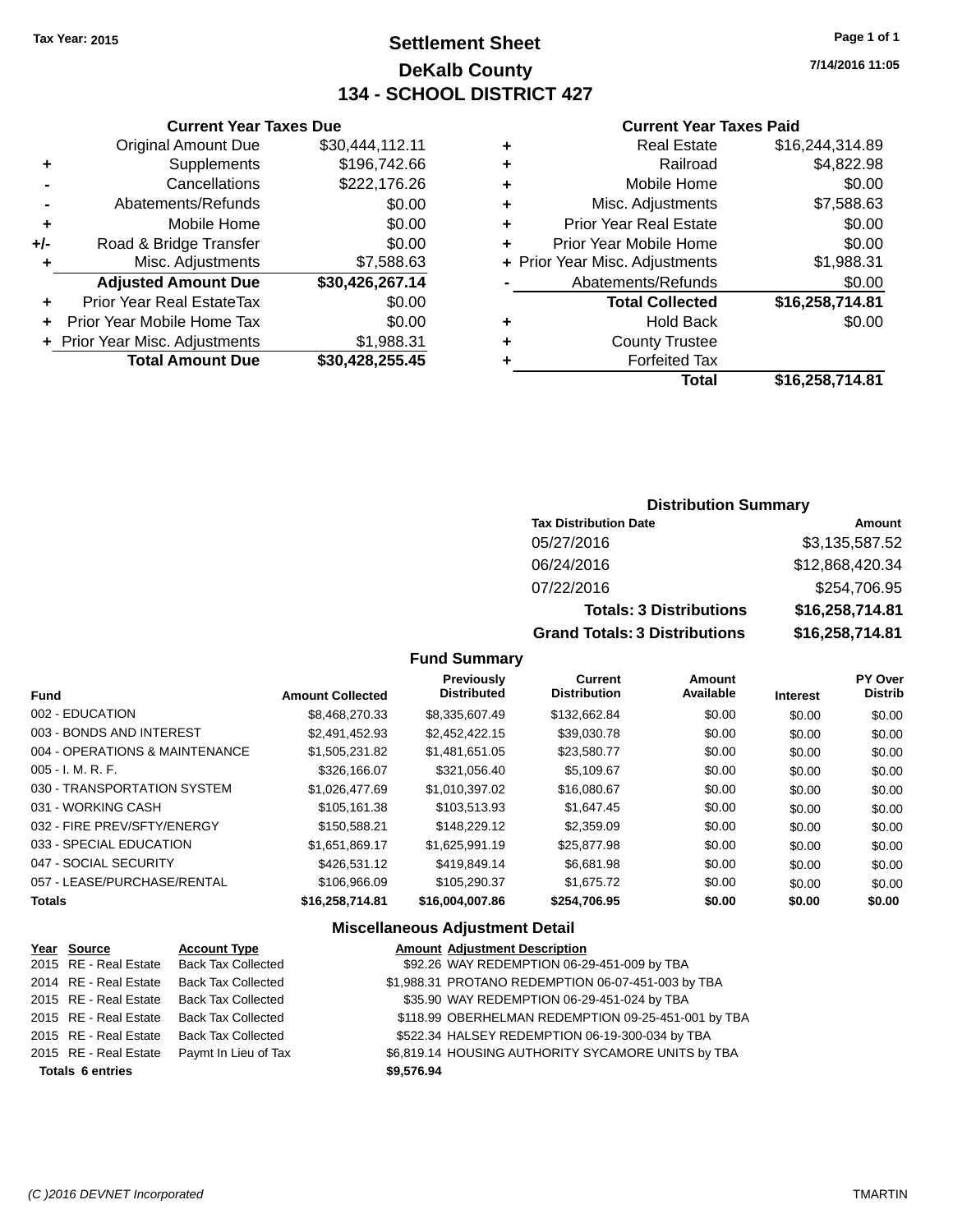### **Settlement Sheet Tax Year: 2015 Page 1 of 1 DeKalb County 135 - SCHOOL DISTRICT 428**

**7/14/2016 11:05**

#### **Current Year Taxes Paid**

| ٠ | <b>Real Estate</b>             | \$26,488,195.89 |
|---|--------------------------------|-----------------|
| ٠ | Railroad                       | \$228,609.51    |
| ٠ | Mobile Home                    | \$0.00          |
| ٠ | Misc. Adjustments              | \$10,557.67     |
| ٠ | <b>Prior Year Real Estate</b>  | (\$11,925.76)   |
|   | Prior Year Mobile Home         | \$0.00          |
|   | + Prior Year Misc. Adjustments | \$2,331.15      |
|   | Abatements/Refunds             | \$4.31          |
|   | <b>Total Collected</b>         | \$26,717,764.15 |
| ٠ | <b>Hold Back</b>               | \$0.00          |
| ٠ | <b>County Trustee</b>          |                 |
|   | <b>Forfeited Tax</b>           |                 |
|   | Total                          | \$26,717,764.15 |

|     | <b>Current Year Taxes Due</b>  |                 |
|-----|--------------------------------|-----------------|
|     | <b>Original Amount Due</b>     | \$51,198,483.37 |
| ٠   | Supplements                    | \$479,085.55    |
|     | Cancellations                  | \$824,984.20    |
|     | Abatements/Refunds             | \$4.31          |
| ٠   | Mobile Home                    | \$0.00          |
| +/- | Road & Bridge Transfer         | \$0.00          |
| ٠   | Misc. Adjustments              | \$10,557.67     |
|     | <b>Adjusted Amount Due</b>     | \$50,863,138.08 |
| ٠   | Prior Year Real EstateTax      | (\$11,925.76)   |
| ٠   | Prior Year Mobile Home Tax     | \$0.00          |
|     | + Prior Year Misc. Adjustments | \$2,331.15      |
|     | <b>Total Amount Due</b>        | \$50,853,543.47 |

#### **Distribution Summary**

| <b>Tax Distribution Date</b>         | Amount          |
|--------------------------------------|-----------------|
| 05/27/2016                           | \$4,892,763.56  |
| 06/24/2016                           | \$21,307,742.52 |
| 07/22/2016                           | \$517,258.07    |
| <b>Totals: 3 Distributions</b>       | \$26,717,764.15 |
| <b>Grand Totals: 3 Distributions</b> | \$26,717,764.15 |

#### **Fund Summary**

| <b>Fund</b>                             | <b>Amount Collected</b> | Previously<br><b>Distributed</b> | Current<br><b>Distribution</b> | Amount<br>Available | <b>Interest</b> | PY Over<br><b>Distrib</b> |
|-----------------------------------------|-------------------------|----------------------------------|--------------------------------|---------------------|-----------------|---------------------------|
|                                         |                         |                                  |                                |                     |                 |                           |
| 002 - EDUCATION                         | \$12,954,107.87         | \$12,703,315,30                  | \$250,792.57                   | \$0.00              | \$0.00          | \$0.00                    |
| 003 - BONDS AND INTEREST                | \$2.507.301.87          | \$2,458,760.30                   | \$48,541.57                    | \$0.00              | \$0.00          | \$0.00                    |
| 004 - OPERATIONS & MAINTENANCE          | \$2,428,885.24          | \$2,381,861.82                   | \$47,023.42                    | \$0.00              | \$0.00          | \$0.00                    |
| $005 - I. M. R. F.$                     | \$660.142.51            | \$647.362.10                     | \$12,780.41                    | \$0.00              | \$0.00          | \$0.00                    |
| 030 - TRANSPORTATION SYSTEM             | \$4,052,229.88          | \$3,973,778.39                   | \$78,451.49                    | \$0.00              | \$0.00          | \$0.00                    |
| 031 - WORKING CASH                      | \$161,936.37            | \$158,801.27                     | \$3,135.10                     | \$0.00              | \$0.00          | \$0.00                    |
| 032 - FIRE PREV/SFTY/ENERGY             | \$323.846.04            | \$317.576.35                     | \$6,269.69                     | \$0.00              | \$0.00          | \$0.00                    |
| 033 - SPECIAL EDUCATION                 | \$2,590,821.59          | \$2,540,663,07                   | \$50.158.52                    | \$0.00              | \$0.00          | \$0.00                    |
| 035 - TORT JUDGEMENTS/LIABILITY<br>INS. | \$365,311.98            | \$358,239.51                     | \$7.072.47                     | \$0.00              | \$0.00          | \$0.00                    |
| 047 - SOCIAL SECURITY                   | \$673.180.80            | \$660,147.97                     | \$13,032.83                    | \$0.00              | \$0.00          | \$0.00                    |
| Totals                                  | \$26.717.764.15         | \$26,200,506,08                  | \$517.258.07                   | \$0.00              | \$0.00          | \$0.00                    |

#### **Miscellaneous Adjustment Detail**

| Year Source             | <b>Account Type</b>       |             | <b>Amount Adjustment Description</b>               |
|-------------------------|---------------------------|-------------|----------------------------------------------------|
| 2014 RE - Real Estate   | Back Tax Collected        |             | \$2,089.21 IGNELZI REDEMPTION 08-23-156-014 by TBA |
| 2014 RE - Real Estate   | <b>Back Tax Collected</b> |             | \$241.94 SIDDIQUI REDEMPTION 08-15-329-012 by TBA  |
| 2015 RE - Real Estate   | Paymt In Lieu of Tax      |             | \$10,557.67 HOUSING AUTHORITY DEKALB UNITS by TBA  |
| <b>Totals 3 entries</b> |                           | \$12,888.82 |                                                    |
|                         |                           |             |                                                    |
|                         |                           |             | <b>Abatement Detail</b>                            |

#### **Year** Source **Account Type Account Adjustment Description**

| 2015 RE - Real Estate RE Abatement | \$4.31 PTAB INTEREST REFUND 08-15-426-004 by TBA |  |
|------------------------------------|--------------------------------------------------|--|
| <b>Totals 1 entries</b>            | \$4.31                                           |  |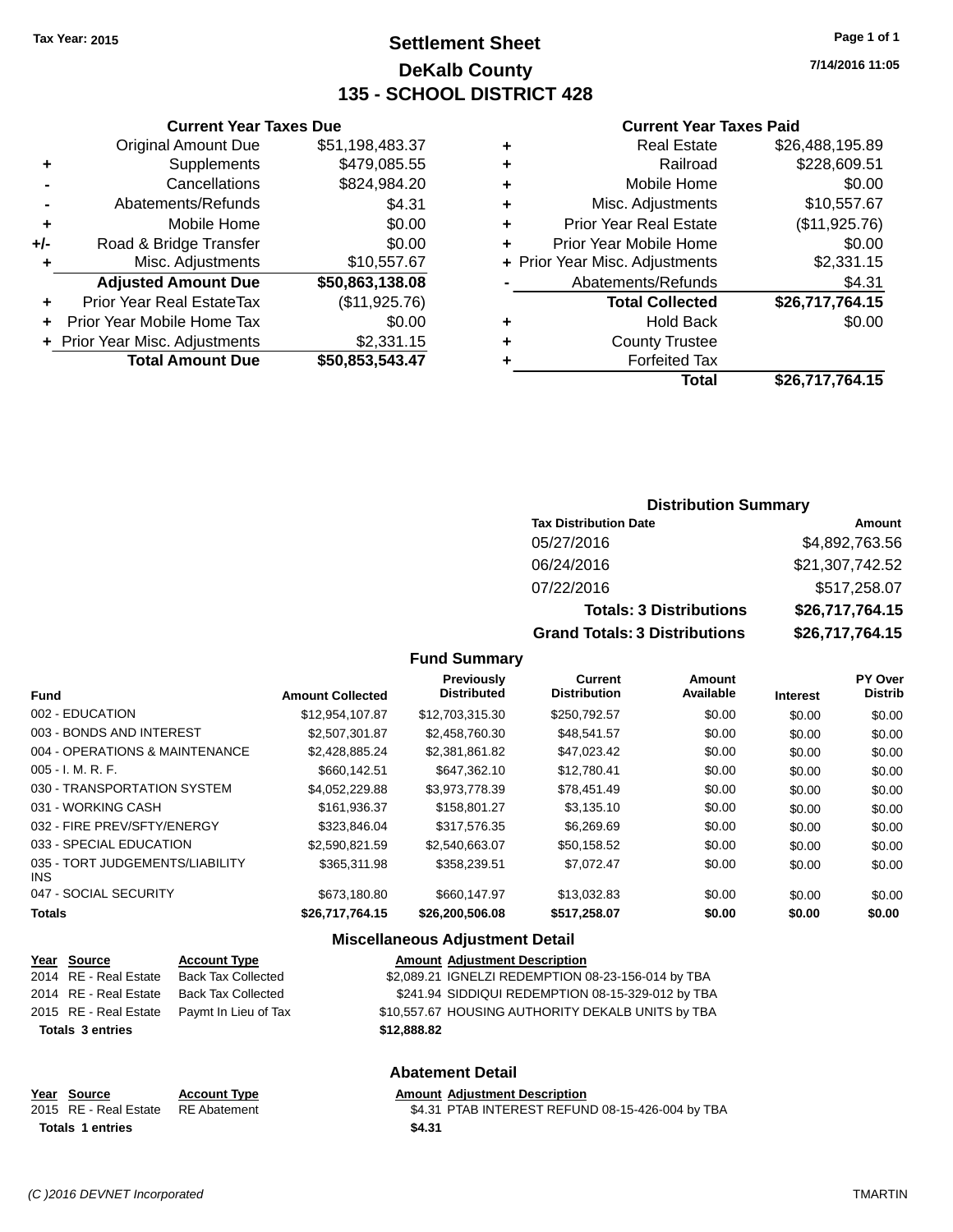### **Settlement Sheet Tax Year: 2015 Page 1 of 1 DeKalb County 136 - SCHOOL DISTRICT 429**

**7/14/2016 11:05**

#### **Current Year Taxes Paid**

|                | <b>Current Year Taxes Due</b>  |                |
|----------------|--------------------------------|----------------|
|                | <b>Original Amount Due</b>     | \$5,227,653.29 |
| ٠              | Supplements                    | \$26,405.83    |
|                | Cancellations                  | \$28,154.48    |
| $\blacksquare$ | Abatements/Refunds             | \$0.00         |
| ٠              | Mobile Home                    | \$0.00         |
| +/-            | Road & Bridge Transfer         | \$0.00         |
| ٠              | Misc. Adjustments              | \$628.60       |
|                | <b>Adjusted Amount Due</b>     | \$5,226,533.24 |
| ٠              | Prior Year Real EstateTax      | \$0.00         |
|                | Prior Year Mobile Home Tax     | \$0.00         |
|                | + Prior Year Misc. Adjustments | \$1,056.00     |
|                | <b>Total Amount Due</b>        | \$5,227,589.24 |
|                |                                |                |

|   | <b>Real Estate</b>             | \$2,830,375.52 |
|---|--------------------------------|----------------|
| ٠ | Railroad                       | \$30,627.04    |
| ٠ | Mobile Home                    | \$0.00         |
| ٠ | Misc. Adjustments              | \$628.60       |
| ٠ | <b>Prior Year Real Estate</b>  | \$0.00         |
| ÷ | Prior Year Mobile Home         | \$0.00         |
|   | + Prior Year Misc. Adjustments | \$1,056.00     |
|   | Abatements/Refunds             | \$0.00         |
|   | <b>Total Collected</b>         | \$2,862,687.16 |
| ٠ | <b>Hold Back</b>               | \$0.00         |
| ٠ | <b>County Trustee</b>          |                |
|   | <b>Forfeited Tax</b>           |                |
|   | Total                          | \$2,862,687.16 |
|   |                                |                |

#### **Distribution Summary Tax Distribution Date Amount** 05/27/2016 \$587,966.36 06/24/2016 \$2,234,340.63

07/22/2016 \$40,380.17

**Totals: 3 Distributions \$2,862,687.16 Grand Totals: 3 Distributions \$2,862,687.16**

|                     | <b>Grand Total</b> |  |
|---------------------|--------------------|--|
| <b>Fund Summary</b> |                    |  |

| <b>Amount Collected</b> | <b>Previously</b><br><b>Distributed</b> | <b>Current</b><br><b>Distribution</b> | Amount<br>Available | <b>Interest</b> | PY Over<br><b>Distrib</b> |
|-------------------------|-----------------------------------------|---------------------------------------|---------------------|-----------------|---------------------------|
| \$1,551,104.09          | \$1,529,224.70                          | \$21.879.39                           | \$0.00              | \$0.00          | \$0.00                    |
| \$536,693.73            | \$529,123.30                            | \$7,570.43                            | \$0.00              | \$0.00          | \$0.00                    |
| \$301,148.97            | \$296,901.05                            | \$4,247.92                            | \$0.00              | \$0.00          | \$0.00                    |
| \$49.335.55             | \$48.639.64                             | \$695.91                              | \$0.00              | \$0.00          | \$0.00                    |
| \$124.094.62            | \$122,344.18                            | \$1.750.44                            | \$0.00              | \$0.00          | \$0.00                    |
| \$369.29                | \$364.08                                | \$5.21                                | \$0.00              | \$0.00          | \$0.00                    |
| \$195.215.23            | \$192.461.58                            | \$2,753.65                            | \$0.00              | \$0.00          | \$0.00                    |
| \$49,939.57             | \$49,235.14                             | \$704.43                              | \$0.00              | \$0.00          | \$0.00                    |
| \$54.786.11             | \$54.013.32                             | \$772.79                              | \$0.00              | \$0.00          | \$0.00                    |
| \$2,862,687.16          | \$2.822.306.99                          | \$40,380,17                           | \$0.00              | \$0.00          | \$0.00                    |
|                         |                                         |                                       |                     |                 |                           |

| Year Source             | <b>Account Type</b>       |            | <b>Amount Adjustment Description</b>                     |
|-------------------------|---------------------------|------------|----------------------------------------------------------|
| 2014 RE - Real Estate   | <b>Back Tax Collected</b> |            | \$94.62 NIELSEN REDEMPTION 15-16-151-019 by TBA          |
| 2014 RE - Real Estate   | <b>Back Tax Collected</b> |            | \$854.04 STILES REDEMPTION 15-15-228-034 by TBA          |
| 2014 RE - Real Estate   | <b>Back Tax Collected</b> |            | \$107.34 STILES REDEMPTION 15-15-228-005 by TBA          |
| 2015 RE - Real Estate   | Paymt In Lieu of Tax      |            | \$628.60 HOUSING AUTHORITY SUNSET VIEW APARTMENTS by TBA |
| <b>Totals 4 entries</b> |                           | \$1,684.60 |                                                          |
|                         |                           |            |                                                          |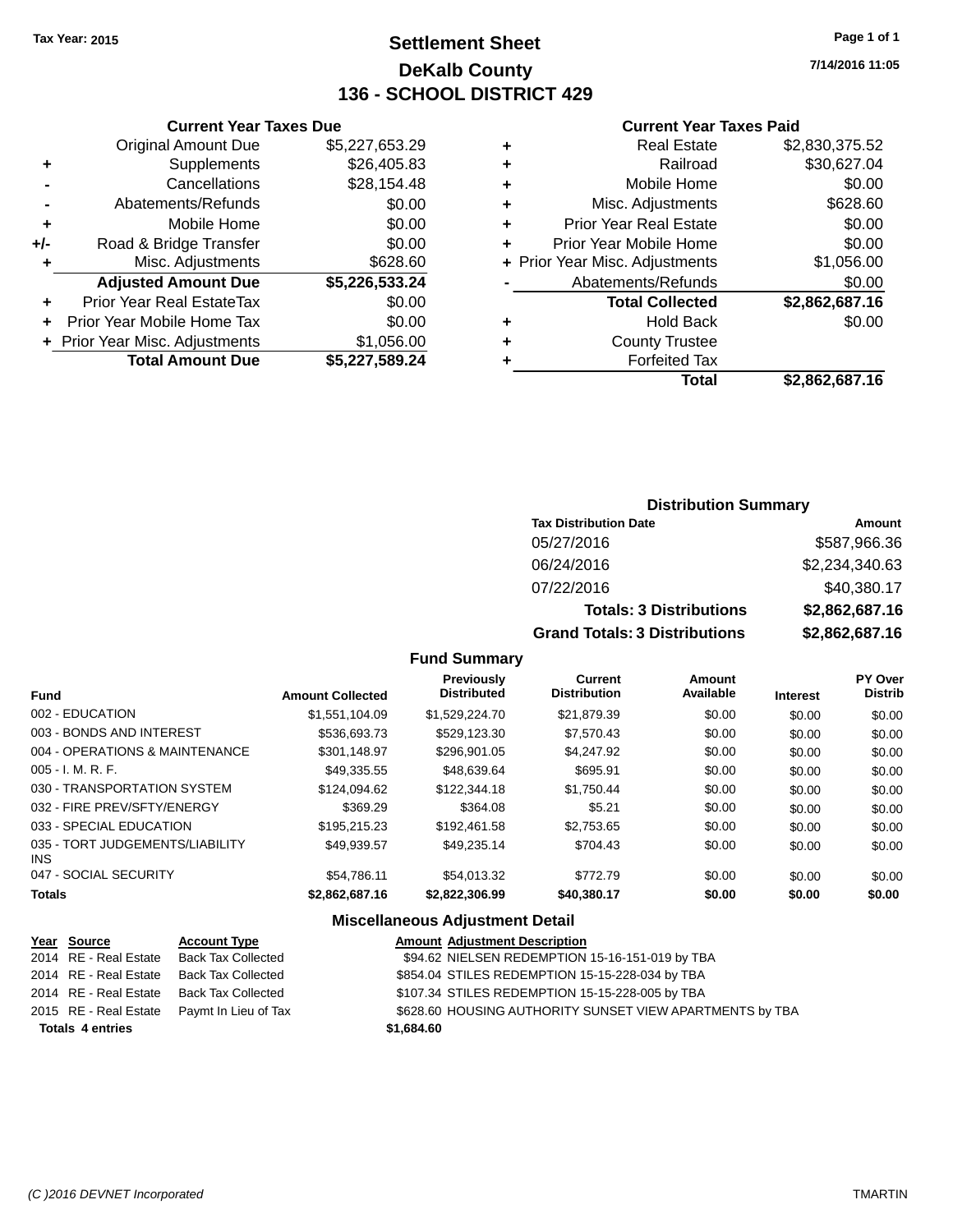### **Settlement Sheet Tax Year: 2015 Page 1 of 1 DeKalb County 137 - SCHOOL DISTRICT 430**

**7/14/2016 11:05**

#### **Current Year Taxes Paid**

| <b>Current Year Taxes Due</b>             |                                                          |  |  |  |  |  |  |
|-------------------------------------------|----------------------------------------------------------|--|--|--|--|--|--|
| <b>Original Amount Due</b>                | \$7,908,546.67                                           |  |  |  |  |  |  |
| \$62,270.29<br>Supplements<br>٠           |                                                          |  |  |  |  |  |  |
| \$72,940.83<br>Cancellations              |                                                          |  |  |  |  |  |  |
| \$23.03<br>Abatements/Refunds             |                                                          |  |  |  |  |  |  |
| \$0.00<br>Mobile Home<br>٠                |                                                          |  |  |  |  |  |  |
| \$0.00<br>+/-                             |                                                          |  |  |  |  |  |  |
| Misc. Adjustments                         | \$0.00                                                   |  |  |  |  |  |  |
| <b>Adjusted Amount Due</b>                | \$7,897,853.10                                           |  |  |  |  |  |  |
| Prior Year Real EstateTax                 | \$5,869.83                                               |  |  |  |  |  |  |
| \$0.00<br>Prior Year Mobile Home Tax<br>٠ |                                                          |  |  |  |  |  |  |
|                                           | \$1,519.55                                               |  |  |  |  |  |  |
| <b>Total Amount Due</b>                   | \$7,905,242.48                                           |  |  |  |  |  |  |
|                                           | Road & Bridge Transfer<br>+ Prior Year Misc. Adjustments |  |  |  |  |  |  |

|   | <b>Real Estate</b>             | \$4,292,991.38 |
|---|--------------------------------|----------------|
| ٠ | Railroad                       | \$19,698.16    |
| ٠ | Mobile Home                    | \$0.00         |
| ٠ | Misc. Adjustments              | \$0.00         |
| ٠ | <b>Prior Year Real Estate</b>  | \$5,869.83     |
| ÷ | Prior Year Mobile Home         | \$0.00         |
|   | + Prior Year Misc. Adjustments | \$1,519.55     |
|   | Abatements/Refunds             | \$23.03        |
|   | <b>Total Collected</b>         | \$4,320,055.89 |
| ٠ | <b>Hold Back</b>               | \$0.00         |
| ٠ | <b>County Trustee</b>          |                |
|   | <b>Forfeited Tax</b>           |                |
|   | Total                          | \$4,320,055.89 |
|   |                                |                |

### **Distribution Summary**

| <b>Tax Distribution Date</b>         | Amount         |
|--------------------------------------|----------------|
| 05/27/2016                           | \$835,939.48   |
| 06/24/2016                           | \$3,379,882.09 |
| 07/22/2016                           | \$104,234.32   |
| <b>Totals: 3 Distributions</b>       | \$4,320,055.89 |
| <b>Grand Totals: 3 Distributions</b> | \$4,320,055.89 |

#### **Fund Summary**

| <b>Fund</b>                                         | <b>Amount Collected</b> | <b>Previously</b><br><b>Distributed</b> | Current<br><b>Distribution</b> | Amount<br>Available | <b>Interest</b> | PY Over<br><b>Distrib</b> |
|-----------------------------------------------------|-------------------------|-----------------------------------------|--------------------------------|---------------------|-----------------|---------------------------|
| 002 - EDUCATION                                     | \$3,036,524.11          | \$2,963,258.85                          | \$73,265.26                    | \$0.00              | \$0.00          | \$0.00                    |
| 003 - BONDS AND INTEREST                            | \$320.453.09            | \$312,721,20                            | \$7.731.89                     | \$0.00              | \$0.00          | \$0.00                    |
| 004 - OPERATIONS & MAINTENANCE                      | \$504,824.45            | \$492.644.05                            | \$12,180.40                    | \$0.00              | \$0.00          | \$0.00                    |
| $005 - I. M. R. F.$                                 | \$70,818,68             | \$69.109.97                             | \$1,708.71                     | \$0.00              | \$0.00          | \$0.00                    |
| 030 - TRANSPORTATION SYSTEM                         | \$106,277.68            | \$103.713.41                            | \$2,564.27                     | \$0.00              | \$0.00          | \$0.00                    |
| 031 - WORKING CASH                                  | \$77.76                 | \$75.88                                 | \$1.88                         | \$0.00              | \$0.00          | \$0.00                    |
| 032 - FIRE PREV/SFTY/ENERGY                         | \$54,316.07             | \$53,005.53                             | \$1,310.54                     | \$0.00              | \$0.00          | \$0.00                    |
| 033 - SPECIAL EDUCATION                             | \$155,789.85            | \$152,030.95                            | \$3,758.90                     | \$0.00              | \$0.00          | \$0.00                    |
| 035 - TORT JUDGMENTS, LIABILITY<br><b>INSURANCE</b> | \$77.76                 | \$75.88                                 | \$1.88                         | \$0.00              | \$0.00          | \$0.00                    |
| 047 - SOCIAL SECURITY                               | \$70,818,68             | \$69.109.97                             | \$1.708.71                     | \$0.00              | \$0.00          | \$0.00                    |
| 057 - LEASE/PURCHASE/RENTAL                         | \$77.76                 | \$75.88                                 | \$1.88                         | \$0.00              | \$0.00          | \$0.00                    |
| <b>Totals</b>                                       | \$4,320,055.89          | \$4.215.821.57                          | \$104.234.32                   | \$0.00              | \$0.00          | \$0.00                    |

#### **Miscellaneous Adjustment Detail**

| Year Source           | <b>Account Type</b> | <b>Amount Adiustment Description</b>              |
|-----------------------|---------------------|---------------------------------------------------|
| 2014 RE - Real Estate | Back Tax Collected  | \$1,519.55 PAIGAH REDEMPTION 19-36-106-001 by TBA |
| Totals 1 entries      |                     | \$1,519.55                                        |

#### **Abatement Detail**

| Year Source                        | <b>Account Type</b> | <b>Amount Adiustment Description</b>              |
|------------------------------------|---------------------|---------------------------------------------------|
| 2015 RE - Real Estate RE Abatement |                     | \$23.03 PTAB INTEREST REFUND 19-26-280-004 by TBA |
| <b>Totals 1 entries</b>            |                     | \$23.03                                           |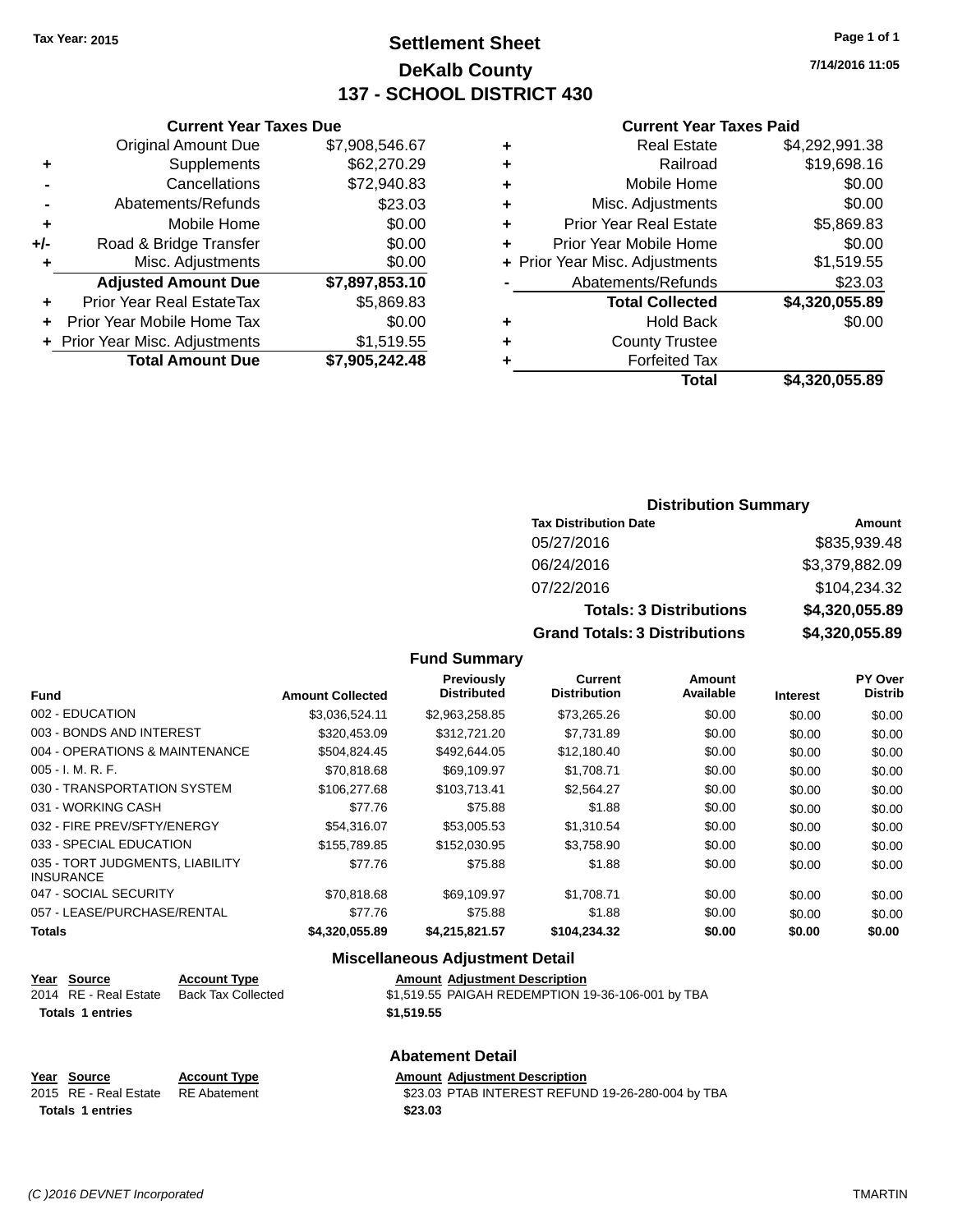### **Settlement Sheet Tax Year: 2015 Page 1 of 1 DeKalb County 139 - SCHOOL DISTRICT 432**

**7/14/2016 11:05**

#### **Current Year Taxes Paid**

|     | <b>Total Amount Due</b>        | \$2,523,362.69 |
|-----|--------------------------------|----------------|
|     | + Prior Year Misc. Adjustments | \$0.00         |
| ٠   | Prior Year Mobile Home Tax     | \$0.00         |
| ٠   | Prior Year Real EstateTax      | \$1,113.80     |
|     | <b>Adjusted Amount Due</b>     | \$2,522,248.89 |
| ٠   | Misc. Adjustments              | \$1,109.83     |
| +/- | Road & Bridge Transfer         | \$0.00         |
| ٠   | Mobile Home                    | \$0.00         |
|     | Abatements/Refunds             | \$0.00         |
|     | Cancellations                  | \$9,632.61     |
| ٠   | Supplements                    | \$7,157.16     |
|     | <b>Original Amount Due</b>     | \$2,523,614.51 |
|     |                                |                |

**Current Year Taxes Due**

| ٠ | <b>Real Estate</b>             | \$1,429,147.32 |
|---|--------------------------------|----------------|
| ٠ | Railroad                       | \$20,275.10    |
| ٠ | Mobile Home                    | \$0.00         |
| ٠ | Misc. Adjustments              | \$1,109.83     |
| ٠ | <b>Prior Year Real Estate</b>  | \$1,113.80     |
| ÷ | Prior Year Mobile Home         | \$0.00         |
|   | + Prior Year Misc. Adjustments | \$0.00         |
|   | Abatements/Refunds             | \$0.00         |
|   | <b>Total Collected</b>         | \$1,451,646.05 |
| ٠ | <b>Hold Back</b>               | \$0.00         |
| ٠ | <b>County Trustee</b>          |                |
| ٠ | <b>Forfeited Tax</b>           |                |
|   | Total                          | \$1,451,646.05 |
|   |                                |                |

#### **Distribution Summary Tax Distribution Date Amount** 05/27/2016 \$324,988.13 06/24/2016 \$1,092,399.43 07/22/2016 \$34,258.49 **Totals: 3 Distributions \$1,451,646.05 Grand Totals: 3 Distributions \$1,451,646.05**

#### **Fund Summary**

| <b>Fund</b>                             | <b>Amount Collected</b> | <b>Previously</b><br><b>Distributed</b> | <b>Current</b><br><b>Distribution</b> | <b>Amount</b><br>Available | <b>Interest</b> | PY Over<br><b>Distrib</b> |
|-----------------------------------------|-------------------------|-----------------------------------------|---------------------------------------|----------------------------|-----------------|---------------------------|
| 002 - EDUCATION                         | \$938,738.87            | \$916,584.88                            | \$22,153.99                           | \$0.00                     | \$0.00          | \$0.00                    |
| 003 - BONDS AND INTEREST                | \$180,056,37            | \$175,807.08                            | \$4,249.29                            | \$0.00                     | \$0.00          | \$0.00                    |
| 004 - OPERATIONS & MAINTENANCE          | \$88,006.05             | \$85,929.12                             | \$2,076.93                            | \$0.00                     | \$0.00          | \$0.00                    |
| $005 - I. M. R. F.$                     | \$30.461.33             | \$29.742.45                             | \$718.88                              | \$0.00                     | \$0.00          | \$0.00                    |
| 030 - TRANSPORTATION SYSTEM             | \$46,936.06             | \$45,828.38                             | \$1,107.68                            | \$0.00                     | \$0.00          | \$0.00                    |
| 031 - WORKING CASH                      | \$11,733.65             | \$11,456.74                             | \$276.91                              | \$0.00                     | \$0.00          | \$0.00                    |
| 032 - FIRE PREV/SFTY/ENERGY             | \$11,733.65             | \$11,456.74                             | \$276.91                              | \$0.00                     | \$0.00          | \$0.00                    |
| 033 - SPECIAL EDUCATION                 | \$9,387.80              | \$9.166.25                              | \$221.55                              | \$0.00                     | \$0.00          | \$0.00                    |
| 035 - TORT JUDGEMENTS/LIABILITY<br>INS. | \$102.551.53            | \$100.131.34                            | \$2,420.19                            | \$0.00                     | \$0.00          | \$0.00                    |
| 047 - SOCIAL SECURITY                   | \$20,307.09             | \$19,827.84                             | \$479.25                              | \$0.00                     | \$0.00          | \$0.00                    |
| 057 - LEASE/PURCHASE/RENTAL             | \$11,733.65             | \$11,456.74                             | \$276.91                              | \$0.00                     | \$0.00          | \$0.00                    |
| <b>Totals</b>                           | \$1.451.646.05          | \$1.417.387.56                          | \$34.258.49                           | \$0.00                     | \$0.00          | \$0.00                    |

| Year Source      | <b>Account Type</b>                      | <b>Amount Adjustment Description</b>               |
|------------------|------------------------------------------|----------------------------------------------------|
|                  | 2015 RE - Real Estate Back Tax Collected | \$1,109.83 PASSERO REDEMPTION 18-28-427-003 by TBA |
| Totals 1 entries |                                          | \$1.109.83                                         |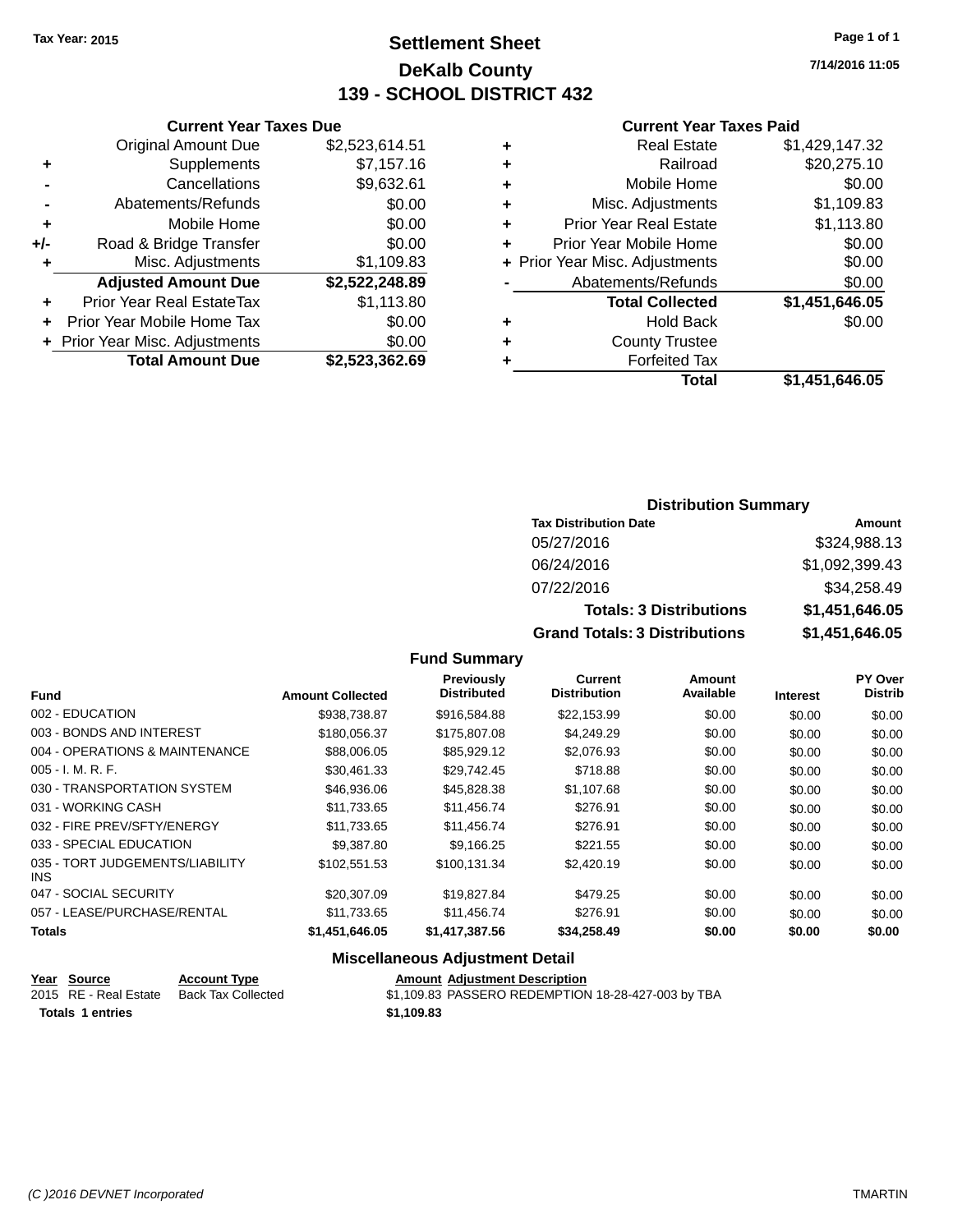### **Settlement Sheet Tax Year: 2015 Page 1 of 1 DeKalb County 141 - CC 509 ELGIN**

**Total \$0.00**

**7/14/2016 11:05**

|     | <b>Current Year Taxes Due</b>  |            |
|-----|--------------------------------|------------|
|     | Original Amount Due            | \$1,668.95 |
|     | Supplements                    | \$0.00     |
|     | Cancellations                  | \$0.00     |
|     | Abatements/Refunds             | \$0.00     |
| ٠   | Mobile Home                    | \$0.00     |
| +/- | Road & Bridge Transfer         | \$0.00     |
|     | Misc. Adjustments              | \$0.00     |
|     | <b>Adjusted Amount Due</b>     | \$1,668.95 |
| ٠   | Prior Year Real EstateTax      | \$0.00     |
| ÷   | Prior Year Mobile Home Tax     | \$0.00     |
|     | + Prior Year Misc. Adjustments | \$0.00     |
|     | <b>Total Amount Due</b>        | \$1,668.95 |
|     |                                |            |

#### **Current Year Taxes Paid +** Real Estate \$0.00 **+** Railroad \$0.00 **+** Mobile Home \$0.00 **+** Misc. Adjustments \$0.00 **+** Prior Year Real Estate \$0.00 **+** Prior Year Mobile Home \$0.00<br> **+** Prior Year Misc. Adjustments \$0.00 **+ Prior Year Misc. Adjustments -** Abatements/Refunds \$0.00 **Total Collected \$0.00 +** Hold Back \$0.00

**+** County Trustee **+** Forfeited Tax

|                                              |                         | <b>Fund Summary</b>                     |                                       |                     |                 |                                  |
|----------------------------------------------|-------------------------|-----------------------------------------|---------------------------------------|---------------------|-----------------|----------------------------------|
| Fund                                         | <b>Amount Collected</b> | <b>Previously</b><br><b>Distributed</b> | <b>Current</b><br><b>Distribution</b> | Amount<br>Available | <b>Interest</b> | <b>PY Over</b><br><b>Distrib</b> |
| 003 - BONDS AND INTEREST                     | \$0.00                  | \$0.00                                  | \$0.00                                | \$0.00              | \$0.00          | \$0.00                           |
| 027 - AUDIT                                  | \$0.00                  | \$0.00                                  | \$0.00                                | \$0.00              | \$0.00          | \$0.00                           |
| 035 - TORT JUDGEMENTS/LIABILITY<br>INS.      | \$0.00                  | \$0.00                                  | \$0.00                                | \$0.00              | \$0.00          | \$0.00                           |
| 047 - SOCIAL SECURITY                        | \$0.00                  | \$0.00                                  | \$0.00                                | \$0.00              | \$0.00          | \$0.00                           |
| 109 - PRIOR YEAR ADJUSTMENT                  | \$0.00                  | \$0.00                                  | \$0.00                                | \$0.00              | \$0.00          | \$0.00                           |
| 136 - OPERATIONS & MAINTENANCE<br>(colleges) | \$0.00                  | \$0.00                                  | \$0.00                                | \$0.00              | \$0.00          | \$0.00                           |
| 159 - EDUCATIONAL PURPOSES<br>(colleges)     | \$0.00                  | \$0.00                                  | \$0.00                                | \$0.00              | \$0.00          | \$0.00                           |
| Totals                                       | \$0.00                  | \$0.00                                  | \$0.00                                | \$0.00              | \$0.00          | \$0.00                           |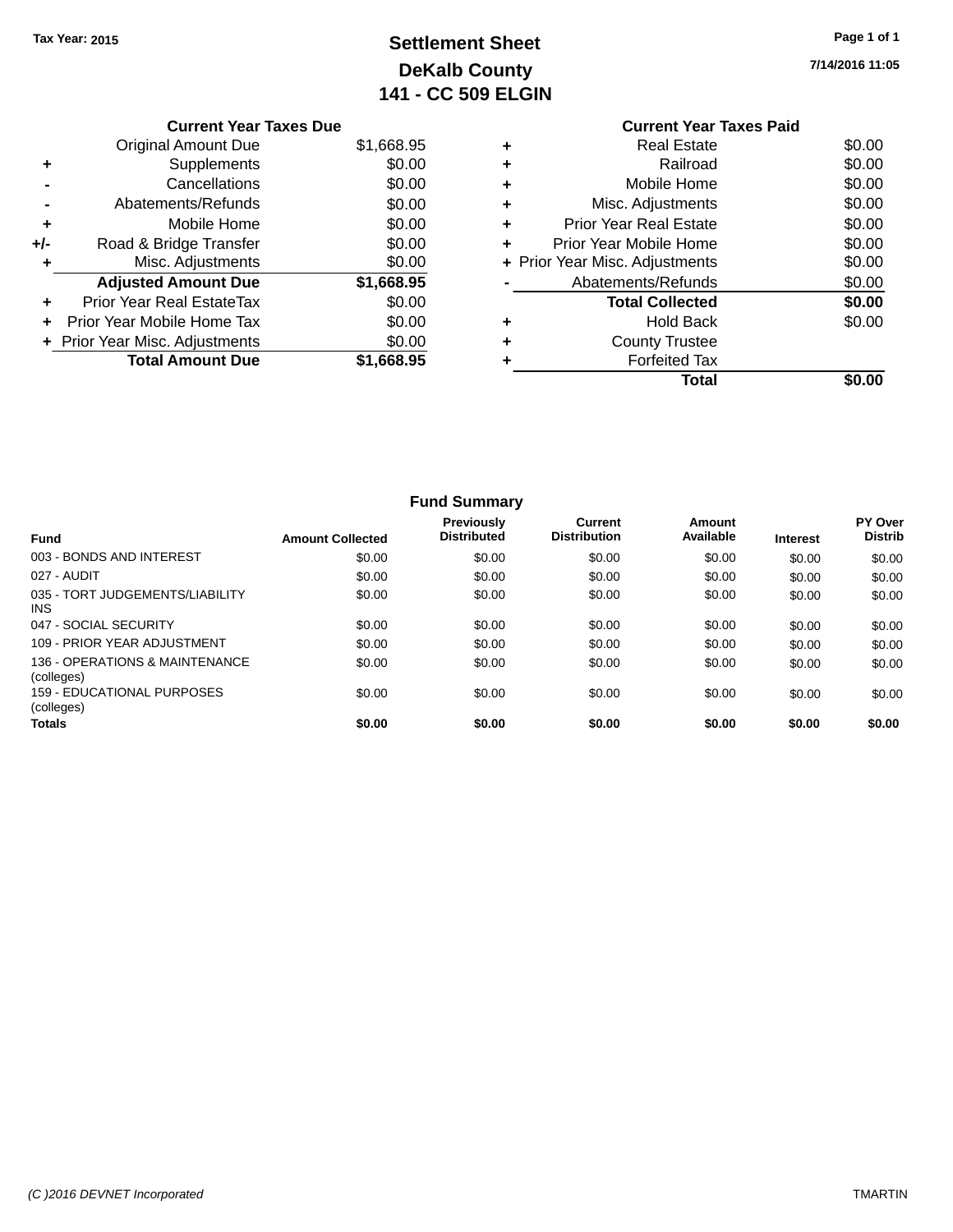### **Settlement Sheet Tax Year: 2015 Page 1 of 1 DeKalb County 142 - CC 511 ROCK VALLEY**

**7/14/2016 11:05**

|     | <b>Current Year Taxes Due</b>     |            |
|-----|-----------------------------------|------------|
|     | <b>Original Amount Due</b>        | \$1,115.62 |
| ٠   | Supplements                       | \$0.00     |
|     | Cancellations                     | \$0.00     |
|     | Abatements/Refunds                | \$0.00     |
| ٠   | Mobile Home                       | \$0.00     |
| +/- | Road & Bridge Transfer            | \$0.00     |
|     | Misc. Adjustments                 | \$0.00     |
|     | <b>Adjusted Amount Due</b>        | \$1,115.62 |
| ÷   | <b>Prior Year Real EstateTax</b>  | \$0.00     |
| ÷   | <b>Prior Year Mobile Home Tax</b> | \$0.00     |
|     | + Prior Year Misc. Adjustments    | \$0.00     |
|     | <b>Total Amount Due</b>           | \$1.115.62 |

#### **Current Year Taxes Paid**

|   | <b>Real Estate</b>             | \$668.96 |
|---|--------------------------------|----------|
| ٠ | Railroad                       | \$0.00   |
| ٠ | Mobile Home                    | \$0.00   |
| ٠ | Misc. Adjustments              | \$0.00   |
| ٠ | <b>Prior Year Real Estate</b>  | \$0.00   |
| ٠ | Prior Year Mobile Home         | \$0.00   |
|   | + Prior Year Misc. Adjustments | \$0.00   |
|   | Abatements/Refunds             | \$0.00   |
|   | <b>Total Collected</b>         | \$668.96 |
| ٠ | Hold Back                      | \$0.00   |
| ٠ | <b>County Trustee</b>          |          |
| ٠ | <b>Forfeited Tax</b>           |          |
|   | <b>Total</b>                   | \$668.96 |
|   |                                |          |

| <b>Distribution Summary</b>          |          |
|--------------------------------------|----------|
| <b>Tax Distribution Date</b>         | Amount   |
| 05/27/2016                           | \$265.63 |
| 06/24/2016                           | \$403.33 |
| <b>Totals: 2 Distributions</b>       | \$668.96 |
| <b>Grand Totals: 2 Distributions</b> | \$668.96 |

| <b>Fund</b>                                   | <b>Amount Collected</b> | Previously<br><b>Distributed</b> | <b>Current</b><br><b>Distribution</b> | Amount<br>Available | <b>Interest</b> | PY Over<br><b>Distrib</b> |
|-----------------------------------------------|-------------------------|----------------------------------|---------------------------------------|---------------------|-----------------|---------------------------|
| 003 - BONDS AND INTEREST                      | \$200.86                | \$200.86                         | \$0.00                                | \$0.00              | \$0.00          | \$0.00                    |
| 027 - AUDIT                                   | \$1.27                  | \$1.27                           | \$0.00                                | \$0.00              | \$0.00          | \$0.00                    |
| 035 - TORT JUDGEMENTS/LIABILITY<br><b>INS</b> | \$83.41                 | \$83.41                          | \$0.00                                | \$0.00              | \$0.00          | \$0.00                    |
| 047 - SOCIAL SECURITY                         | \$15.02                 | \$15.02                          | \$0.00                                | \$0.00              | \$0.00          | \$0.00                    |
| 136 - OPERATIONS & MAINTENANCE<br>(colleges)  | \$54.58                 | \$54.58                          | \$0.00                                | \$0.00              | \$0.00          | \$0.00                    |
| 141 - HLTH, SFTY/HANDICAP<br>ACCESS/ENERGY    | \$0.00                  | \$0.00                           | \$0.00                                | \$0.00              | \$0.00          | \$0.00                    |
| 159 - EDUCATIONAL PURPOSES<br>(colleges)      | \$313.82                | \$313.82                         | \$0.00                                | \$0.00              | \$0.00          | \$0.00                    |
| <b>Totals</b>                                 | \$668.96                | \$668.96                         | \$0.00                                | \$0.00              | \$0.00          | \$0.00                    |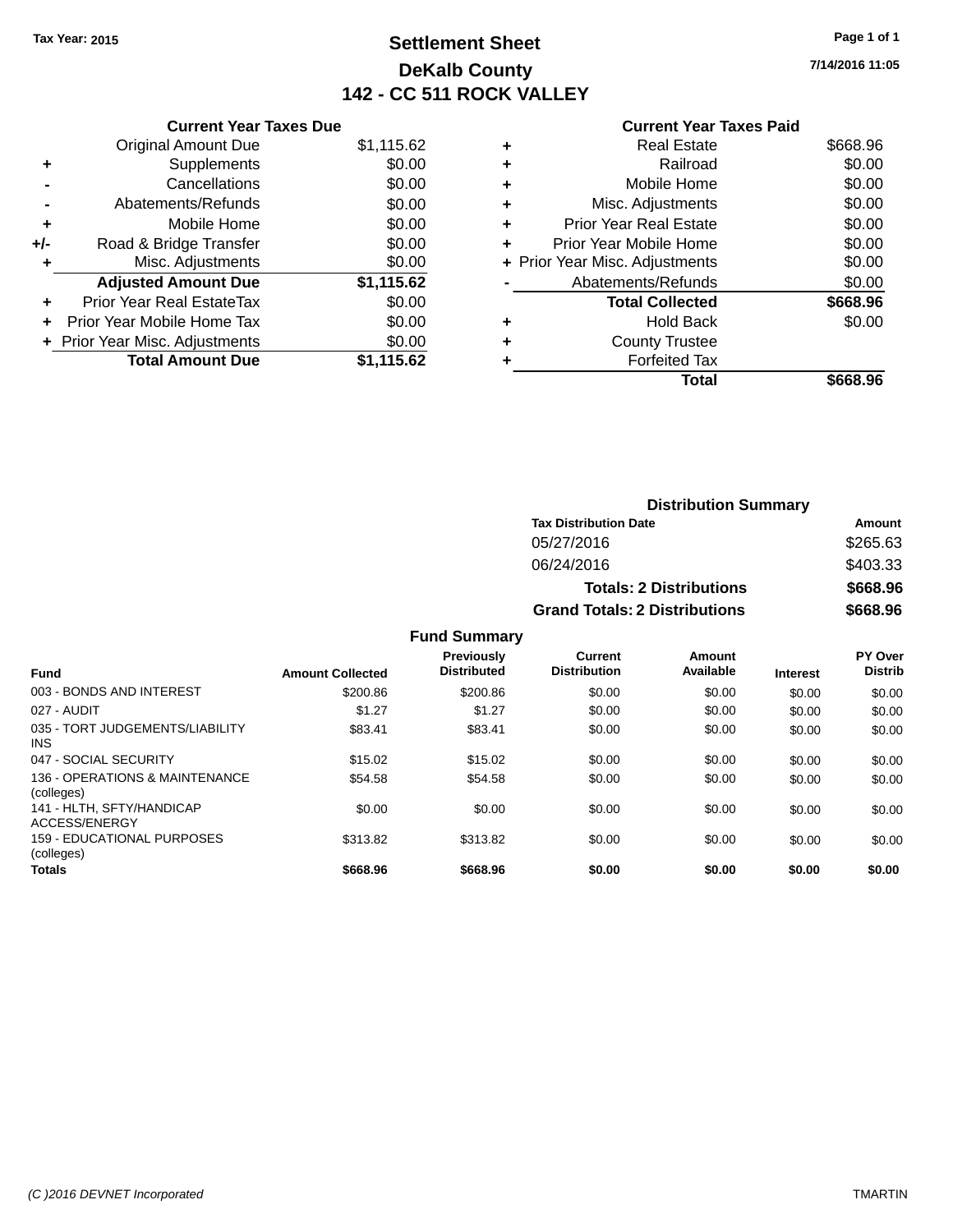### **Settlement Sheet Tax Year: 2015 Page 1 of 1 DeKalb County 143 - CC 513 ILLINOIS VALLEY**

**7/14/2016 11:05**

#### **Current Year Taxes Paid**

|       | <b>Current Year Taxes Due</b>  |            |
|-------|--------------------------------|------------|
|       | <b>Original Amount Due</b>     | \$7,227.73 |
| ٠     | Supplements                    | \$0.00     |
|       | Cancellations                  | \$0.00     |
|       | Abatements/Refunds             | \$0.00     |
| ÷     | Mobile Home                    | \$0.00     |
| $+/-$ | Road & Bridge Transfer         | \$0.00     |
|       | Misc. Adjustments              | \$0.00     |
|       | <b>Adjusted Amount Due</b>     | \$7,227.73 |
| ÷     | Prior Year Real EstateTax      | \$0.00     |
|       | Prior Year Mobile Home Tax     | \$0.00     |
|       | + Prior Year Misc. Adjustments | \$0.00     |
|       | <b>Total Amount Due</b>        | \$7.227.73 |
|       |                                |            |
|       |                                |            |

|   | <b>Real Estate</b>             | \$3,757.56 |
|---|--------------------------------|------------|
| ٠ | Railroad                       | \$270.97   |
| ٠ | Mobile Home                    | \$0.00     |
| ٠ | Misc. Adjustments              | \$0.00     |
| ٠ | <b>Prior Year Real Estate</b>  | \$0.00     |
| ٠ | Prior Year Mobile Home         | \$0.00     |
|   | + Prior Year Misc. Adjustments | \$0.00     |
|   | Abatements/Refunds             | \$0.00     |
|   | <b>Total Collected</b>         | \$4,028.53 |
| ٠ | <b>Hold Back</b>               | \$0.00     |
| ٠ | <b>County Trustee</b>          |            |
| ٠ | <b>Forfeited Tax</b>           |            |
|   | Total                          | \$4,028.53 |
|   |                                |            |

| <b>Distribution Summary</b>          |            |  |  |  |
|--------------------------------------|------------|--|--|--|
| <b>Tax Distribution Date</b>         | Amount     |  |  |  |
| 05/27/2016                           | \$1,101.37 |  |  |  |
| 06/24/2016                           | \$2,927.16 |  |  |  |
| <b>Totals: 2 Distributions</b>       | \$4,028.53 |  |  |  |
| <b>Grand Totals: 2 Distributions</b> | \$4,028.53 |  |  |  |

| <b>Fund</b>                                         | <b>Amount Collected</b> | <b>Previously</b><br><b>Distributed</b> | <b>Current</b><br><b>Distribution</b> | Amount<br>Available | <b>Interest</b> | PY Over<br><b>Distrib</b> |
|-----------------------------------------------------|-------------------------|-----------------------------------------|---------------------------------------|---------------------|-----------------|---------------------------|
|                                                     |                         |                                         |                                       |                     |                 |                           |
| 003 - BONDS AND INTEREST                            | \$96.84                 | \$96.84                                 | \$0.00                                | \$0.00              | \$0.00          | \$0.00                    |
| 027 - AUDIT                                         | \$12.84                 | \$12.84                                 | \$0.00                                | \$0.00              | \$0.00          | \$0.00                    |
| 035 - TORT JUDGMENTS, LIABILITY<br><b>INSURANCE</b> | \$112.43                | \$112.43                                | \$0.00                                | \$0.00              | \$0.00          | \$0.00                    |
| 047 - SOCIAL SECURITY                               | \$98.18                 | \$98.18                                 | \$0.00                                | \$0.00              | \$0.00          | \$0.00                    |
| 136 - OPERATIONS & MAINTENANCE<br>(colleges)        | \$428.32                | \$428.32                                | \$0.00                                | \$0.00              | \$0.00          | \$0.00                    |
| 141 - HLTH, SFTY/HANDICAP<br>ACCESS/ENERGY          | \$535.41                | \$535.41                                | \$0.00                                | \$0.00              | \$0.00          | \$0.00                    |
| 149 - STATEWIDE AVERAGE<br><b>ADDITIONAL TAX</b>    | \$1,352.45              | \$1,352.45                              | \$0.00                                | \$0.00              | \$0.00          | \$0.00                    |
| 159 - EDUCATIONAL PURPOSES<br>(colleges)            | \$1,392.06              | \$1,392.06                              | \$0.00                                | \$0.00              | \$0.00          | \$0.00                    |
| <b>Totals</b>                                       | \$4,028,53              | \$4,028.53                              | \$0.00                                | \$0.00              | \$0.00          | \$0.00                    |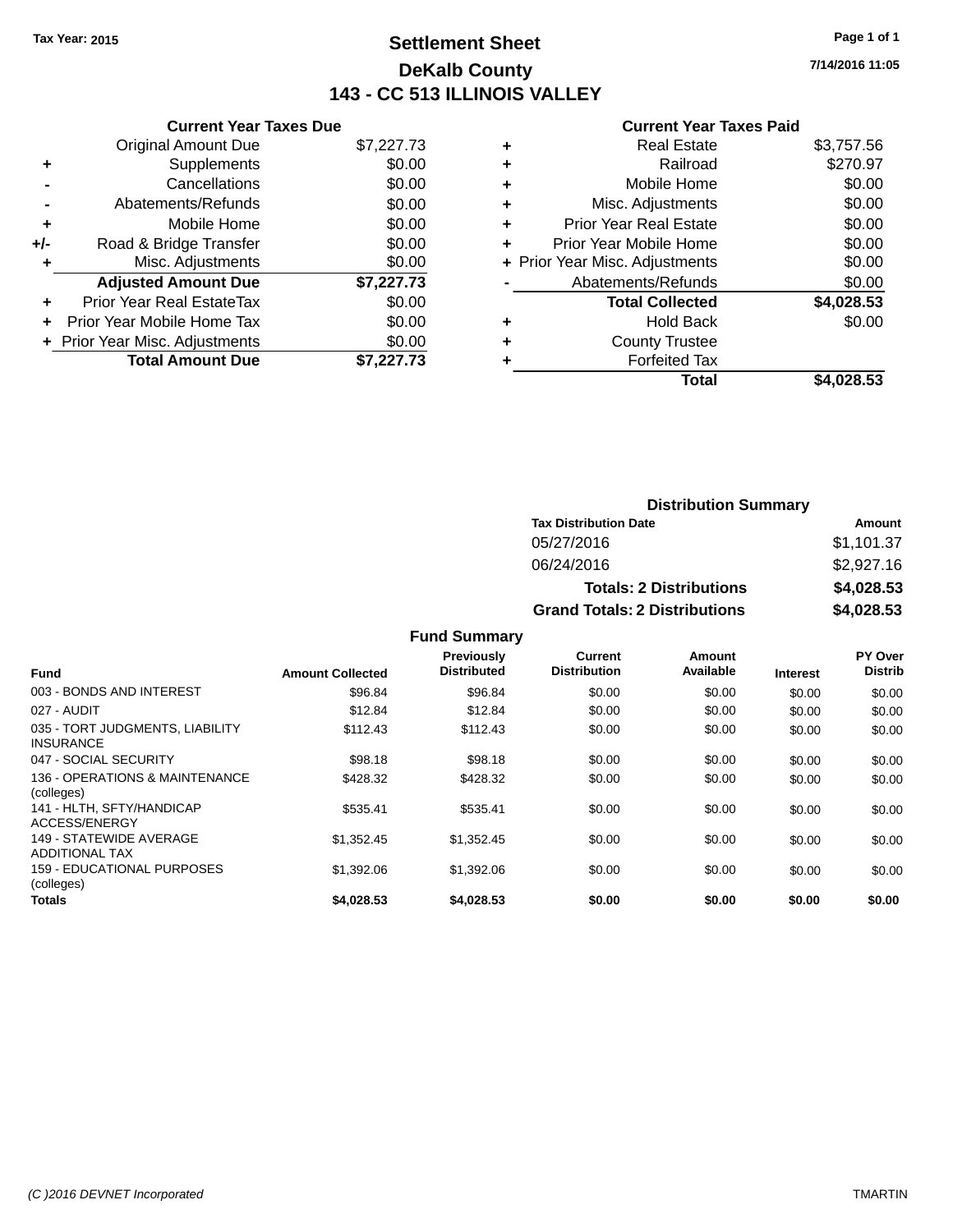### **Settlement Sheet Tax Year: 2015 Page 1 of 1 DeKalb County 144 - CC 516 WAUBONSEE**

**7/14/2016 11:05**

#### **Current Year Taxes Paid**

|     | <b>Current Year Taxes Due</b>  |                |  |  |  |
|-----|--------------------------------|----------------|--|--|--|
|     | <b>Original Amount Due</b>     | \$1,711,060.30 |  |  |  |
| ٠   | Supplements                    | \$10,326.57    |  |  |  |
|     | Cancellations                  | \$12,071.43    |  |  |  |
|     | Abatements/Refunds             | \$2.38         |  |  |  |
| ٠   | Mobile Home                    | \$0.00         |  |  |  |
| +/- | Road & Bridge Transfer         | \$0.00         |  |  |  |
| ٠   | Misc. Adjustments              | \$178.25       |  |  |  |
|     | <b>Adjusted Amount Due</b>     | \$1,709,491.31 |  |  |  |
| ÷   | Prior Year Real EstateTax      | \$722.19       |  |  |  |
| ÷   | Prior Year Mobile Home Tax     | \$0.00         |  |  |  |
|     | + Prior Year Misc. Adjustments | \$252.31       |  |  |  |
|     | <b>Total Amount Due</b>        | \$1,710,465.81 |  |  |  |
|     |                                |                |  |  |  |

| <b>Distribution Summary</b>          |              |
|--------------------------------------|--------------|
| <b>Tax Distribution Date</b>         | Amount       |
| 05/27/2016                           | \$187,819.87 |
| 06/24/2016                           | \$740,352.24 |
| 07/22/2016                           | \$18,731.29  |
| <b>Totals: 3 Distributions</b>       | \$946,903.40 |
| <b>Grand Totals: 3 Distributions</b> | \$946,903.40 |

#### **Fund Summary**

| <b>Fund</b>                                   | <b>Amount Collected</b> | Previously<br><b>Distributed</b> | Current<br><b>Distribution</b> | Amount<br>Available | <b>Interest</b> | <b>PY Over</b><br><b>Distrib</b> |
|-----------------------------------------------|-------------------------|----------------------------------|--------------------------------|---------------------|-----------------|----------------------------------|
| 003 - BONDS AND INTEREST                      | \$146,190.52            | \$143.298.63                     | \$2.891.89                     | \$0.00              | \$0.00          | \$0.00                           |
| 027 - AUDIT                                   | \$1,527.36              | \$1,497.15                       | \$30.21                        | \$0.00              | \$0.00          | \$0.00                           |
| 035 - TORT JUDGEMENTS/LIABILITY<br><b>INS</b> | \$21.564.78             | \$21.138.19                      | \$426.59                       | \$0.00              | \$0.00          | \$0.00                           |
| 136 - OPERATIONS & MAINTENANCE<br>(colleges)  | \$122,374.96            | \$119.954.19                     | \$2,420.77                     | \$0.00              | \$0.00          | \$0.00                           |
| 159 - EDUCATIONAL PURPOSES<br>(colleges)      | \$655,245.78            | \$642,283,95                     | \$12.961.83                    | \$0.00              | \$0.00          | \$0.00                           |
| <b>Totals</b>                                 | \$946,903.40            | \$928.172.11                     | \$18,731.29                    | \$0.00              | \$0.00          | \$0.00                           |

### **Miscellaneous Adjustment Detail**

| Year Source             | <b>Account Type</b>       | <b>Amount Adjustment Description</b>                    |
|-------------------------|---------------------------|---------------------------------------------------------|
| 2015 RE - Real Estate   | <b>Back Tax Collected</b> | \$105.65 PASSERO REDEMPTION 18-28-427-003 by TBA        |
| 2014 RE - Real Estate   | <b>Back Tax Collected</b> | \$160.43 PAIGAH REDEMPTION 19-36-106-001 by TBA         |
| 2014 RE - Real Estate   | <b>Back Tax Collected</b> | \$8.23 NIELSEN REDEMPTION 15-16-151-019 by TBA          |
| 2014 RE - Real Estate   | <b>Back Tax Collected</b> | \$74.31 STILES REDEMPTION 15-15-228-034 by TBA          |
| 2014 RE - Real Estate   | <b>Back Tax Collected</b> | \$9.34 STILES REDEMPTION 15-15-228-005 by TBA           |
| 2015 RE - Real Estate   | <b>Back Tax Collected</b> | \$18.81 OBERHELMAN REDEMPTION 09-25-478-001 by TBA      |
| 2015 RE - Real Estate   | Paymt In Lieu of Tax      | \$53.79 HOUSING AUTHORITY SUNSET VIEW APARTMENTS by TBA |
| <b>Totals 7 entries</b> |                           | \$430.56                                                |
|                         |                           |                                                         |
|                         |                           |                                                         |

#### **Abatement Detail**

#### **Year Source Account Type Amount Adjustment Description**<br>2015 RE - Real Estate RE Abatement \$2.38 PTAB INTEREST REFUN \$2.38 PTAB INTEREST REFUND 19-26-280-004 by TBA **Totals \$2.38 1 entries**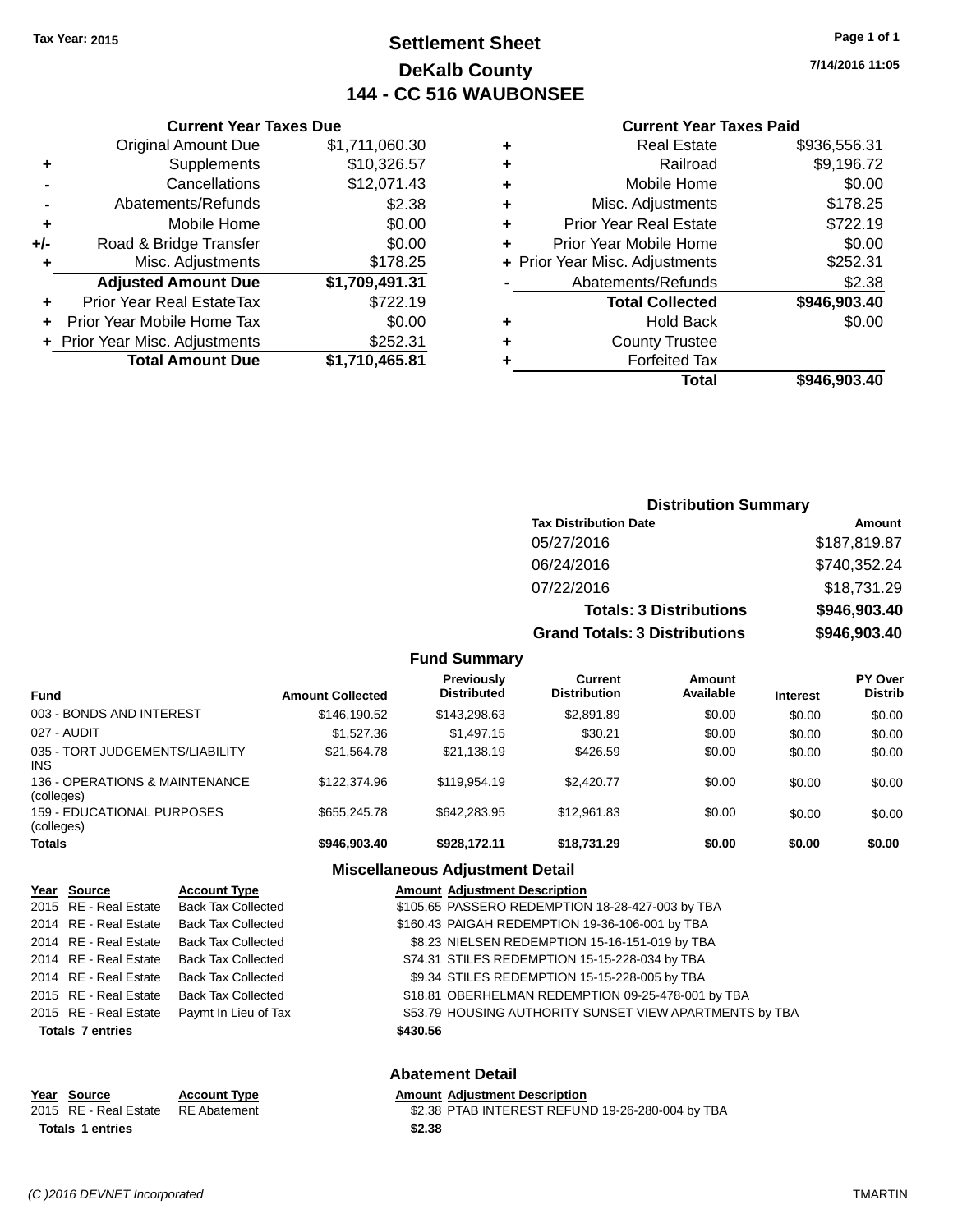### **Settlement Sheet Tax Year: 2015 Page 1 of 2 DeKalb County 145 - CC 523 KISHWAUKEE**

**7/14/2016 11:05**

#### **Current Year Taxes Paid**

| ٠ | <b>Real Estate</b>             | \$5,348,698.93 |
|---|--------------------------------|----------------|
| ٠ | Railroad                       | \$40,675.29    |
| ٠ | Mobile Home                    | \$0.00         |
|   |                                |                |
| ٠ | Misc. Adjustments              | \$1,981.02     |
| ٠ | <b>Prior Year Real Estate</b>  | (\$1,451.94)   |
| ٠ | Prior Year Mobile Home         | \$0.00         |
|   | + Prior Year Misc. Adjustments | \$598.57       |
|   | Abatements/Refunds             | \$14.73        |
|   | <b>Total Collected</b>         | \$5,390,487.14 |
| ٠ | <b>Hold Back</b>               | \$0.00         |
| ٠ | <b>County Trustee</b>          |                |
| ٠ | <b>Forfeited Tax</b>           |                |
|   | Total                          | \$5.390.487.14 |

|                | <b>Current Year Taxes Due</b>  |                 |  |  |  |  |
|----------------|--------------------------------|-----------------|--|--|--|--|
|                | <b>Original Amount Due</b>     | \$10,098,528.22 |  |  |  |  |
| ٠              | Supplements                    | \$71,045.11     |  |  |  |  |
|                | Cancellations                  | \$110,795.21    |  |  |  |  |
| $\blacksquare$ | Abatements/Refunds             | \$14.73         |  |  |  |  |
| ٠              | Mobile Home                    | \$0.00          |  |  |  |  |
| +/-            | Road & Bridge Transfer         | \$0.00          |  |  |  |  |
| ٠              | Misc. Adjustments              | \$1,981.02      |  |  |  |  |
|                | <b>Adjusted Amount Due</b>     | \$10,060,744.41 |  |  |  |  |
| ÷              | Prior Year Real EstateTax      | (\$1,451.94)    |  |  |  |  |
| ÷              | Prior Year Mobile Home Tax     | \$0.00          |  |  |  |  |
|                | + Prior Year Misc. Adjustments | \$598.57        |  |  |  |  |
|                | <b>Total Amount Due</b>        | \$10,059,891.04 |  |  |  |  |
|                |                                |                 |  |  |  |  |

#### **Distribution Summary**

| <b>Tax Distribution Date</b>         | Amount         |
|--------------------------------------|----------------|
| 05/27/2016                           | \$1,082,287.49 |
| 06/24/2016                           | \$4,214,262.38 |
| 07/22/2016                           | \$93,937.27    |
| <b>Totals: 3 Distributions</b>       | \$5,390,487.14 |
| <b>Grand Totals: 3 Distributions</b> | \$5,390,487.14 |

#### **Fund Summary**

| <b>Fund</b>                                  | <b>Amount Collected</b> | Previously<br><b>Distributed</b> | <b>Current</b><br><b>Distribution</b> | Amount<br>Available | <b>Interest</b> | PY Over<br><b>Distrib</b> |
|----------------------------------------------|-------------------------|----------------------------------|---------------------------------------|---------------------|-----------------|---------------------------|
| 003 - BONDS AND INTEREST                     | \$1.716.196.42          | \$1,686,289.13                   | \$29,907.29                           | \$0.00              | \$0.00          | \$0.00                    |
| 027 - AUDIT                                  | \$38,655.16             | \$37.981.54                      | \$673.62                              | \$0.00              | \$0.00          | \$0.00                    |
| 035 - TORT JUDGEMENTS/LIABILITY<br>INS.      | \$504.544.20            | \$495.751.77                     | \$8,792.43                            | \$0.00              | \$0.00          | \$0.00                    |
| 047 - SOCIAL SECURITY                        | \$98.263.17             | \$96.550.79                      | \$1.712.38                            | \$0.00              | \$0.00          | \$0.00                    |
| 109 - PRIOR YEAR ADJUSTMENT                  | \$8,969.76              | \$8.813.45                       | \$156.31                              | \$0.00              | \$0.00          | \$0.00                    |
| 136 - OPERATIONS & MAINTENANCE<br>(colleges) | \$578,221,36            | \$568,144.99                     | \$10.076.37                           | \$0.00              | \$0.00          | \$0.00                    |
| 141 - HLTH/SFTY/HANDICAP<br>ACCESS/ENERGY    | \$319.531.92            | \$313,963,60                     | \$5.568.32                            | \$0.00              | \$0.00          | \$0.00                    |
| 159 - EDUCATIONAL PURPOSES<br>(colleges)     | \$2,126,105.15          | \$2.089.054.60                   | \$37.050.55                           | \$0.00              | \$0.00          | \$0.00                    |
| <b>Totals</b>                                | \$5.390.487.14          | \$5.296.549.87                   | \$93.937.27                           | \$0.00              | \$0.00          | \$0.00                    |

| Year Source           | <b>Account Type</b>       | <b>Amount Adjustment Description</b>                         |
|-----------------------|---------------------------|--------------------------------------------------------------|
| 2015 RE - Real Estate | <b>Back Tax Collected</b> | \$9.53 WAY REDEMPTION 06-29-451-009 by TBA                   |
| 2014 RE - Real Estate | <b>Back Tax Collected</b> | \$186.83 VISTA SECURITIES REDEMPTION 01-23-428-010 by TBA    |
| 2014 RE - Real Estate | <b>Back Tax Collected</b> | \$202.93 PROTANO REDEMPTION 06-07-451-003 by TBA             |
| 2014 RE - Real Estate | Back Tax Collected        | \$179.93 IGNELZI REDEMPTION 08-23-156-014 by TBA             |
| 2014 RE - Real Estate | Back Tax Collected        | \$8.04 RIVERBEND DEVELOPMENT REDEMPTION 02-24-452-011 by TBA |
| 2014 RE - Real Estate | <b>Back Tax Collected</b> | \$20.84 SIDDIQUI REDEMPTION 08-15-329-012 by TBA             |
| 2015 RE - Real Estate | <b>Back Tax Collected</b> | \$3.71 WAY REDEMPTION 06-29-451-024 by TBA                   |
| 2015 RE - Real Estate | Back Tax Collected        | \$12.29 OBERHELMAN REDEMPTION 09-25-451-001 by TBA           |
| 2015 RE - Real Estate | <b>Back Tax Collected</b> | \$116.82 MCCORD REDEMPTION 14-15-351-002 by TBA              |
| 2015 RE - Real Estate | <b>Back Tax Collected</b> | \$78.69 JOHNSON REDEMPTION 02-22-307-013 by TBA              |
| 2015 RE - Real Estate | Back Tax Collected        | \$38.19 NIKOLS REDEMPTION 03-19-429-033 by TBA               |
| 2015 RE - Real Estate | <b>Back Tax Collected</b> | \$53.96 HALSEY REDEMPTION 06-19-300-034 by TBA               |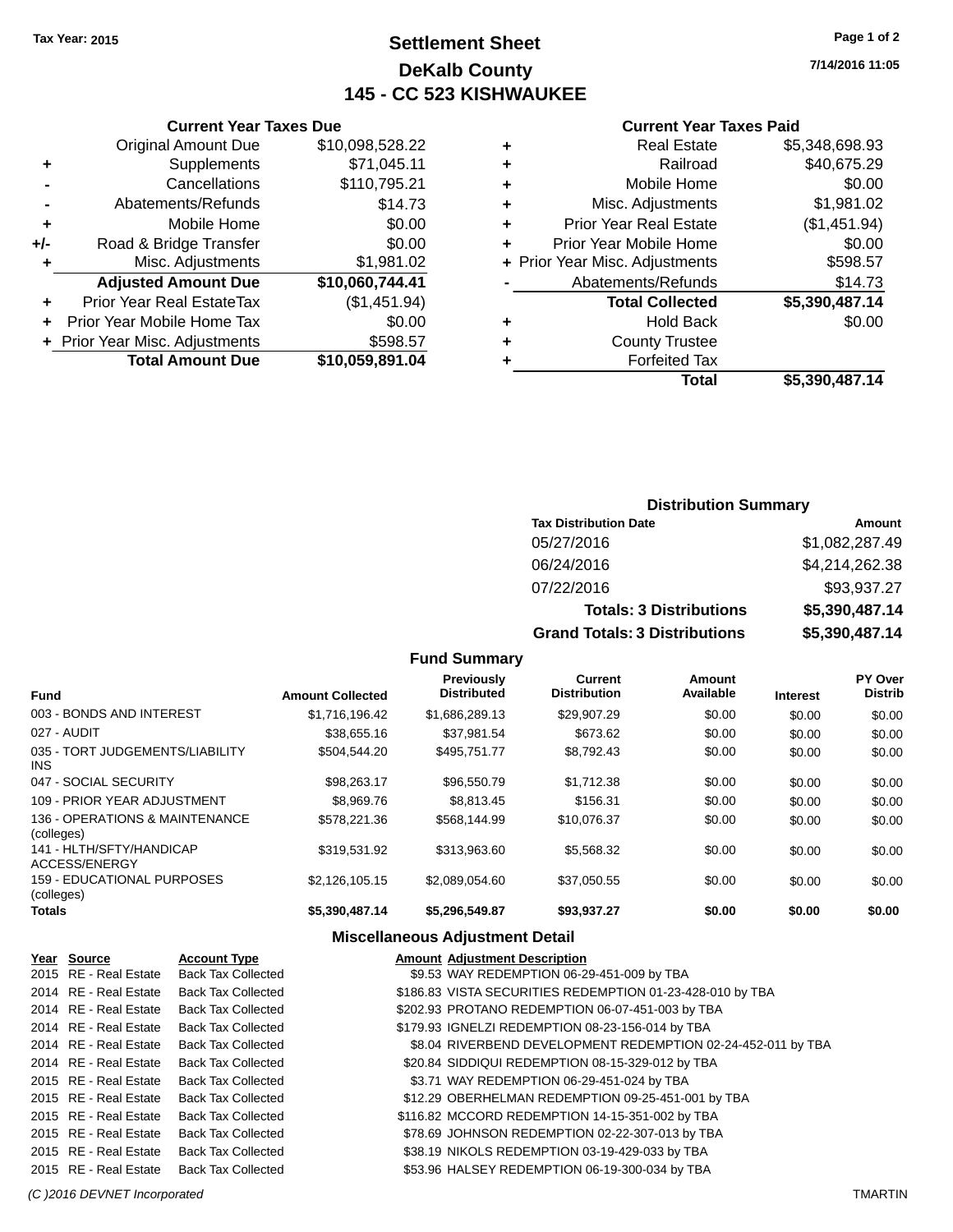## **Settlement Sheet Tax Year: 2015 Page 2 of 2**

**7/14/2016 11:05**

### **DeKalb County Miscellaneous Adjustment Detail**

### **Year** Source **Account Type Account Adjustment Description** 2015 RE - Real Estate Paymt In Lieu of Tax **\$892.27 HOUSING AUTHORITY DEKALB UNITS by TBA** 2015 RE - Real Estate Paymt In Lieu of Tax \$704.50 HOUSING AUTHORITY SYCAMORE UNITS by TBA 2015 RE - Real Estate Paymt In Lieu of Tax \$71.06 HOUSING AUTHORITY SEQUOYA APARTMENTS by TBA **Totals \$2,579.59 15 entries Abatement Detail**

**Totals \$14.73 2 entries**

# **Year Source Account Type Amount Adjustment Description**<br>2015 RE - Real Estate RE Abatement **Amount 1988** 14.37 PTAB INTEREST REFUN

\$14.37 PTAB INTEREST REFUND 03-29-152-012 by TBA 2015 RE - Real Estate RE Abatement \$0.36 PTAB INTEREST REFUND 08-15-426-004 by TBA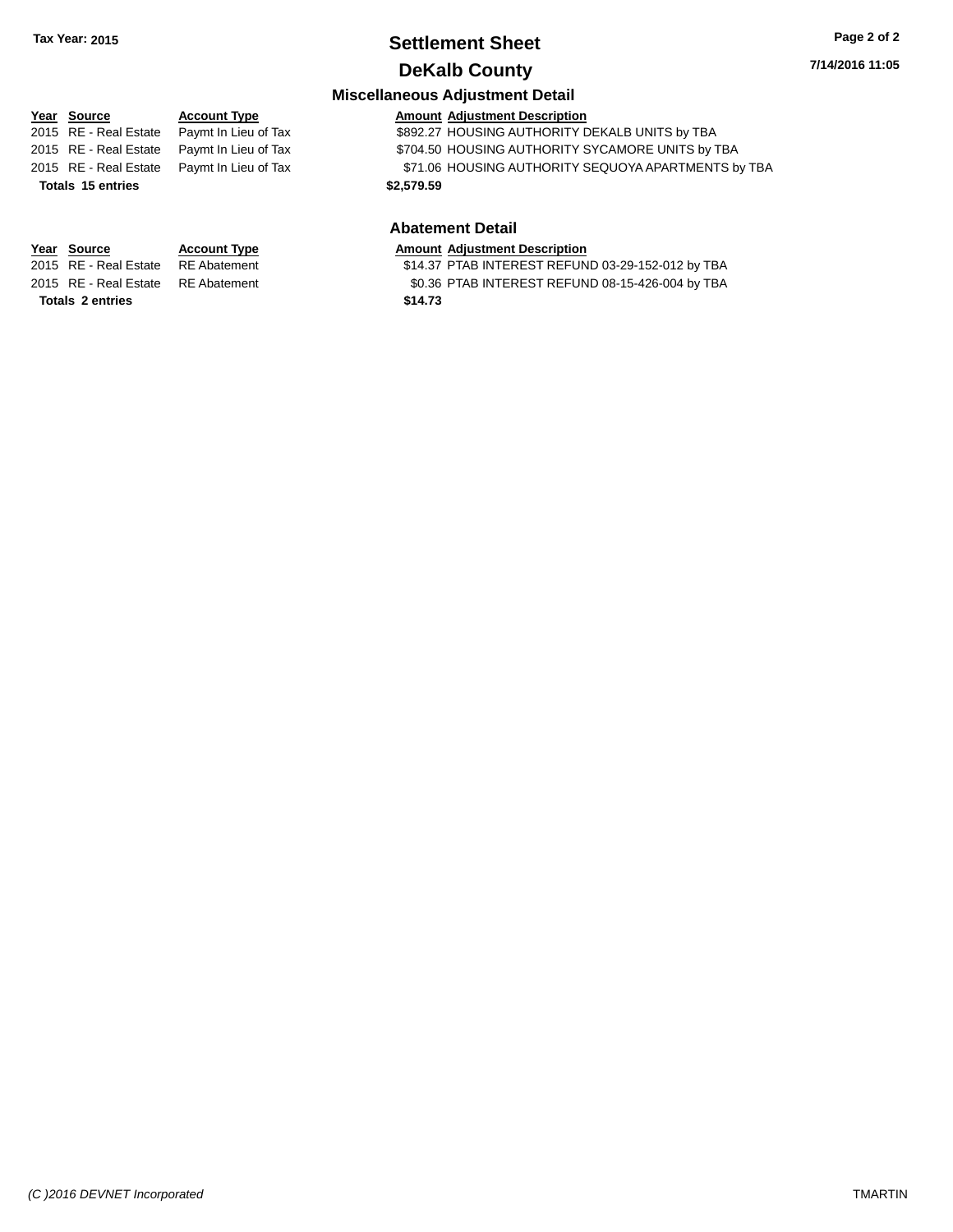### **Settlement Sheet Tax Year: 2015 Page 1 of 1 DeKalb County 150 - DE KALB SANITARY**

**7/14/2016 11:05**

#### **Current Year Taxes Paid**

|     | <b>Current Year Taxes Due</b>              |              |  |  |  |  |
|-----|--------------------------------------------|--------------|--|--|--|--|
|     | <b>Original Amount Due</b><br>\$691,058.07 |              |  |  |  |  |
| ٠   | Supplements                                | \$7,557.07   |  |  |  |  |
|     | Cancellations                              | \$13,705.95  |  |  |  |  |
|     | Abatements/Refunds                         | \$0.08       |  |  |  |  |
| ٠   | \$0.00<br>Mobile Home                      |              |  |  |  |  |
| +/- | \$0.00<br>Road & Bridge Transfer           |              |  |  |  |  |
| ٠   | Misc. Adjustments<br>\$192.52              |              |  |  |  |  |
|     | <b>Adjusted Amount Due</b>                 | \$685,101.63 |  |  |  |  |
| ÷   | Prior Year Real EstateTax                  | (\$202.30)   |  |  |  |  |
|     | \$0.00<br>Prior Year Mobile Home Tax       |              |  |  |  |  |
|     | \$41.88<br>+ Prior Year Misc. Adjustments  |              |  |  |  |  |
|     | <b>Total Amount Due</b>                    | \$684.941.21 |  |  |  |  |

| ٠ | <b>Real Estate</b>             | \$353,852.89 |
|---|--------------------------------|--------------|
| ٠ | Railroad                       | \$1,238.68   |
| ٠ | Mobile Home                    | \$0.00       |
| ٠ | Misc. Adjustments              | \$192.52     |
| ٠ | <b>Prior Year Real Estate</b>  | $(\$202.30)$ |
| ٠ | Prior Year Mobile Home         | \$0.00       |
|   | + Prior Year Misc. Adjustments | \$41.88      |
|   | Abatements/Refunds             | \$0.08       |
|   | <b>Total Collected</b>         | \$355,123.59 |
| ٠ | <b>Hold Back</b>               | \$0.00       |
| ٠ | <b>County Trustee</b>          |              |
| ٠ | <b>Forfeited Tax</b>           |              |
|   | Total                          | \$355,123.59 |
|   |                                |              |

### **Distribution Summary Tax Distribution Date Amount** 05/27/2016 \$63,403.86 06/24/2016 \$285,057.74 07/22/2016 \$6,661.99 **Totals: 3 Distributions \$355,123.59 Grand Totals: 3 Distributions \$355,123.59**

#### **Fund Summary**

| Fund                  | <b>Amount Collected</b> | <b>Previously</b><br><b>Distributed</b> | Current<br><b>Distribution</b> | <b>Amount</b><br>Available | <b>Interest</b> | <b>PY Over</b><br><b>Distrib</b> |
|-----------------------|-------------------------|-----------------------------------------|--------------------------------|----------------------------|-----------------|----------------------------------|
| 001 - CORPORATE       | \$157,260.78            | \$154,310.63                            | \$2,950.15                     | \$0.00                     | \$0.00          | \$0.00                           |
| 005 - I. M. R. F.     | \$50,775.93             | \$49.823.39                             | \$952.54                       | \$0.00                     | \$0.00          | \$0.00                           |
| 027 - AUDIT           | \$10,457.33             | \$10.261.15                             | \$196.18                       | \$0.00                     | \$0.00          | \$0.00                           |
| 045 - PUBLIC BENEFIT  | \$106.154.61            | \$104.163.19                            | \$1,991.42                     | \$0.00                     | \$0.00          | \$0.00                           |
| 047 - SOCIAL SECURITY | \$30.474.94             | \$29,903.24                             | \$571.70                       | \$0.00                     | \$0.00          | \$0.00                           |
| Totals                | \$355,123.59            | \$348,461.60                            | \$6,661.99                     | \$0.00                     | \$0.00          | \$0.00                           |

#### **Miscellaneous Adjustment Detail**

| Year Source             | <b>Account Type</b>                        | <b>Amount Adjustment Description</b>            |
|-------------------------|--------------------------------------------|-------------------------------------------------|
| 2014 RE - Real Estate   | Back Tax Collected                         | \$37.53 IGNELZI REDEMPTION 08-23-156-014 by TBA |
|                         | 2014 RE - Real Estate Back Tax Collected   | \$4.35 SIDDIQUI REDEMPTION 08-15-329-012 by TBA |
|                         | 2015 RE - Real Estate Paymt In Lieu of Tax | \$192.52 HOUSING AUTHORITY DEKALB UNITS by TBA  |
| <b>Totals 3 entries</b> |                                            | \$234.40                                        |
|                         |                                            |                                                 |

#### **Abatement Detail**

**Year Source Account Type Amount Adjustment Description** \$0.08 PTAB INTEREST REFUND 08-15-426-004 by TBA **Totals \$0.08 1 entries**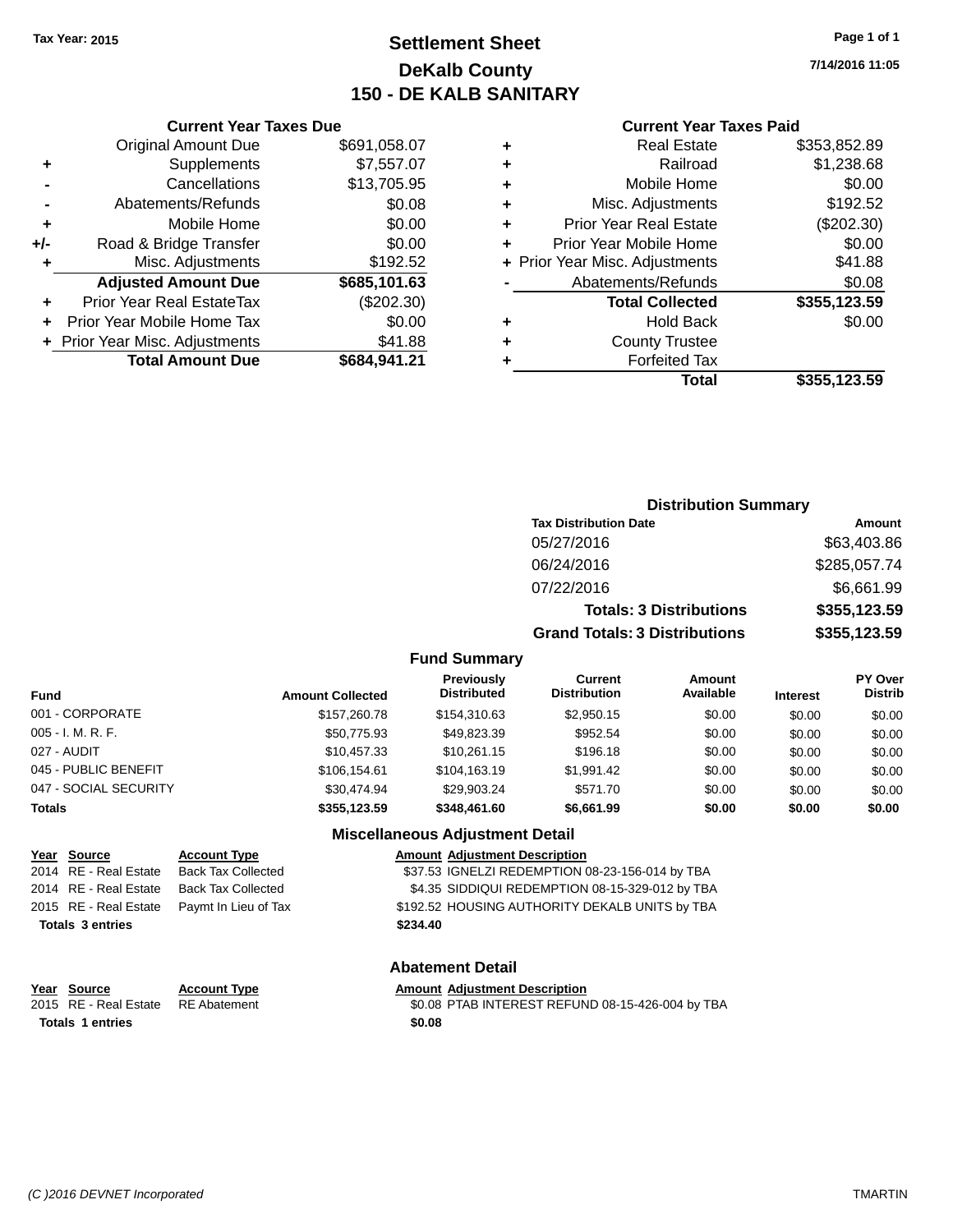### **Settlement Sheet Tax Year: 2015 Page 1 of 1 DeKalb County 151 - FAIRDALE STREET LIGHT**

**7/14/2016 11:05**

| \$3,700.04                                                                                                                                                                                                                                                                                                                            |
|---------------------------------------------------------------------------------------------------------------------------------------------------------------------------------------------------------------------------------------------------------------------------------------------------------------------------------------|
| \$0.00                                                                                                                                                                                                                                                                                                                                |
| \$0.00                                                                                                                                                                                                                                                                                                                                |
| \$0.00                                                                                                                                                                                                                                                                                                                                |
| \$0.00                                                                                                                                                                                                                                                                                                                                |
| \$0.00                                                                                                                                                                                                                                                                                                                                |
| \$0.00                                                                                                                                                                                                                                                                                                                                |
| \$3,700.04                                                                                                                                                                                                                                                                                                                            |
| \$0.00                                                                                                                                                                                                                                                                                                                                |
| \$0.00                                                                                                                                                                                                                                                                                                                                |
| \$0.00                                                                                                                                                                                                                                                                                                                                |
| \$3.700.04                                                                                                                                                                                                                                                                                                                            |
| <b>Current Year Taxes Due</b><br><b>Original Amount Due</b><br>Supplements<br>Cancellations<br>Abatements/Refunds<br>Mobile Home<br>Road & Bridge Transfer<br>Misc. Adjustments<br><b>Adjusted Amount Due</b><br>Prior Year Real EstateTax<br>Prior Year Mobile Home Tax<br>+ Prior Year Misc. Adjustments<br><b>Total Amount Due</b> |

|   | <b>Real Estate</b>             | \$2,087.01 |
|---|--------------------------------|------------|
| ٠ | Railroad                       | \$0.00     |
| ٠ | Mobile Home                    | \$0.00     |
| ٠ | Misc. Adjustments              | \$0.00     |
| ٠ | Prior Year Real Estate         | \$0.00     |
|   | Prior Year Mobile Home         | \$0.00     |
|   | + Prior Year Misc. Adjustments | \$0.00     |
|   | Abatements/Refunds             | \$0.00     |
|   | <b>Total Collected</b>         | \$2,087.01 |
| ٠ | <b>Hold Back</b>               | \$0.00     |
|   | <b>County Trustee</b>          |            |
| ٠ | <b>Forfeited Tax</b>           |            |
|   | Total                          | \$2.087.01 |
|   |                                |            |

|                 |                         |                                  |                                       | <b>Distribution Summary</b>    |                 |                           |
|-----------------|-------------------------|----------------------------------|---------------------------------------|--------------------------------|-----------------|---------------------------|
|                 |                         |                                  | <b>Tax Distribution Date</b>          |                                |                 | Amount                    |
|                 |                         |                                  | 05/27/2016                            |                                |                 | \$605.86                  |
|                 |                         |                                  | 06/24/2016                            |                                |                 | \$1,385.31                |
|                 |                         |                                  | 07/22/2016                            |                                |                 | \$95.84                   |
|                 |                         |                                  |                                       | <b>Totals: 3 Distributions</b> |                 | \$2,087.01                |
|                 |                         |                                  | <b>Grand Totals: 3 Distributions</b>  |                                |                 | \$2,087.01                |
|                 |                         | <b>Fund Summary</b>              |                                       |                                |                 |                           |
| Fund            | <b>Amount Collected</b> | Previously<br><b>Distributed</b> | <b>Current</b><br><b>Distribution</b> | Amount<br>Available            | <b>Interest</b> | PY Over<br><b>Distrib</b> |
| 001 - CORPORATE | \$2,087.01              | \$1,991.17                       | \$95.84                               | \$0.00                         | \$0.00          | \$0.00                    |
| <b>Totals</b>   | \$2,087.01              | \$1,991.17                       | \$95.84                               | \$0.00                         | \$0.00          | \$0.00                    |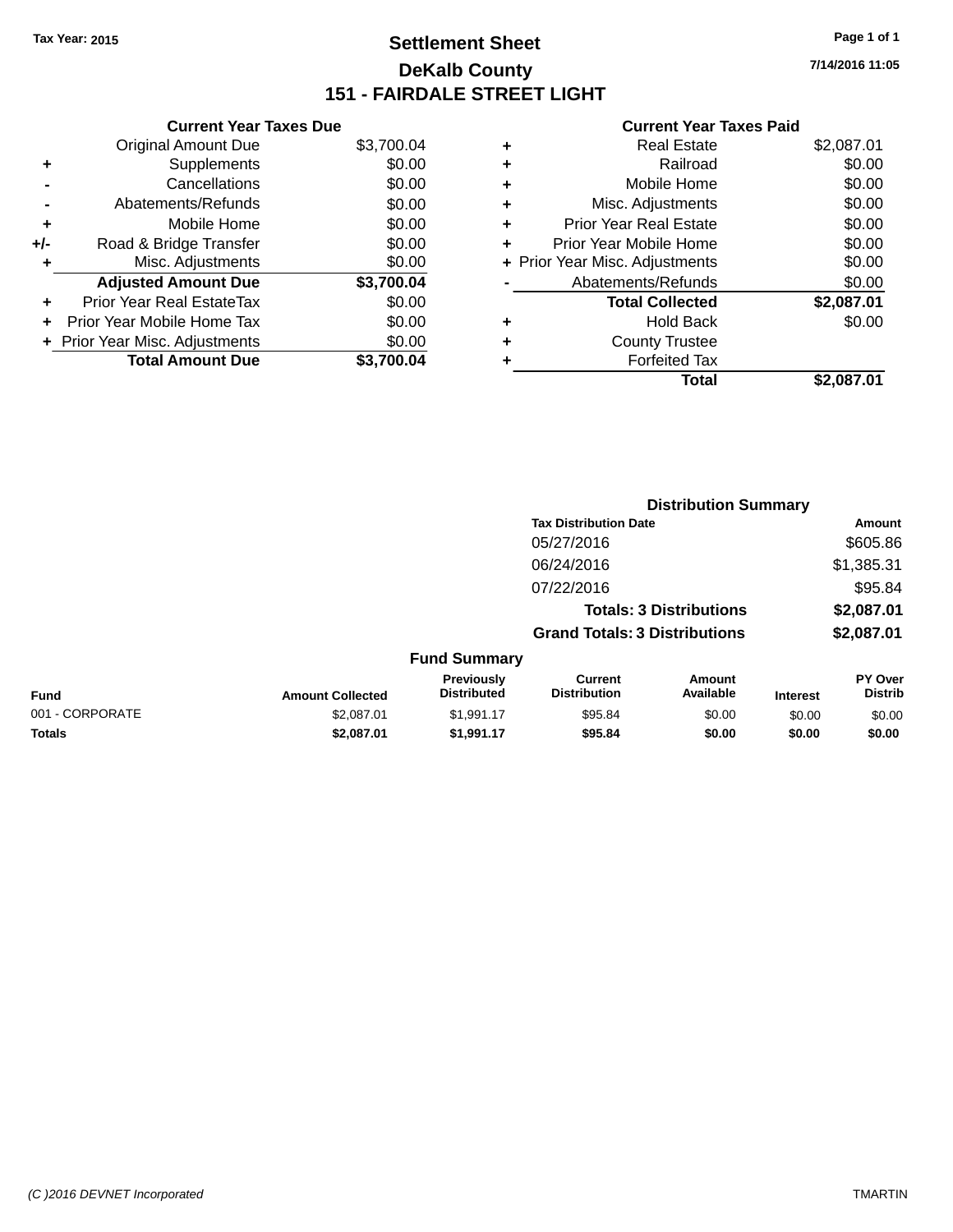### **Settlement Sheet Tax Year: 2015 Page 1 of 1 DeKalb County 152 - AFTON-PIERCE MULTI TWP**

**7/14/2016 11:05**

|       | <b>Current Year Taxes Due</b>  |             |  |  |  |  |  |
|-------|--------------------------------|-------------|--|--|--|--|--|
|       | <b>Original Amount Due</b>     | \$24,869.79 |  |  |  |  |  |
| ٠     | Supplements                    | \$85.57     |  |  |  |  |  |
|       | Cancellations                  | \$90.21     |  |  |  |  |  |
|       | Abatements/Refunds             | \$0.00      |  |  |  |  |  |
| ٠     | Mobile Home                    | \$0.00      |  |  |  |  |  |
| $+/-$ | Road & Bridge Transfer         | \$0.00      |  |  |  |  |  |
|       | Misc. Adjustments              | \$0.00      |  |  |  |  |  |
|       | <b>Adjusted Amount Due</b>     | \$24,865.15 |  |  |  |  |  |
| ÷     | Prior Year Real EstateTax      | \$0.00      |  |  |  |  |  |
|       | Prior Year Mobile Home Tax     | \$0.00      |  |  |  |  |  |
|       | + Prior Year Misc. Adjustments | \$0.00      |  |  |  |  |  |
|       | <b>Total Amount Due</b>        | \$24,865.15 |  |  |  |  |  |
|       |                                |             |  |  |  |  |  |

|   | Total                          | \$14,183.10 |
|---|--------------------------------|-------------|
| ٠ | <b>Forfeited Tax</b>           |             |
| ٠ | <b>County Trustee</b>          |             |
| ٠ | Hold Back                      | \$0.00      |
|   | <b>Total Collected</b>         | \$14,183.10 |
|   | Abatements/Refunds             | \$0.00      |
|   | + Prior Year Misc. Adjustments | \$0.00      |
| ٠ | Prior Year Mobile Home         | \$0.00      |
| ÷ | <b>Prior Year Real Estate</b>  | \$0.00      |
| ٠ | Misc. Adjustments              | \$0.00      |
| ÷ | Mobile Home                    | \$0.00      |
| ٠ | Railroad                       | \$196.82    |
| ٠ | <b>Real Estate</b>             | \$13,986.28 |
|   |                                |             |

|                                         |                         |                                  | <b>Distribution Summary</b>           |                                |                 |                                  |
|-----------------------------------------|-------------------------|----------------------------------|---------------------------------------|--------------------------------|-----------------|----------------------------------|
|                                         |                         |                                  | <b>Tax Distribution Date</b>          |                                |                 | Amount                           |
|                                         |                         |                                  | 05/27/2016                            |                                |                 | \$3,723.63                       |
|                                         |                         |                                  | 06/24/2016                            |                                |                 | \$10,351.57                      |
|                                         |                         |                                  | 07/22/2016                            |                                |                 | \$107.90                         |
|                                         |                         |                                  |                                       | <b>Totals: 3 Distributions</b> |                 | \$14,183.10                      |
|                                         |                         |                                  | <b>Grand Totals: 3 Distributions</b>  |                                |                 | \$14,183.10                      |
|                                         |                         | <b>Fund Summary</b>              |                                       |                                |                 |                                  |
| Fund                                    | <b>Amount Collected</b> | Previously<br><b>Distributed</b> | <b>Current</b><br><b>Distribution</b> | <b>Amount</b><br>Available     | <b>Interest</b> | <b>PY Over</b><br><b>Distrib</b> |
| 147 - ASSESSING PURPOSES<br>(multi-twp) | \$14,183.10             | \$14,075.20                      | \$107.90                              | \$0.00                         | \$0.00          | \$0.00                           |
| <b>Totals</b>                           | \$14,183.10             | \$14.075.20                      | \$107.90                              | \$0.00                         | \$0.00          | \$0.00                           |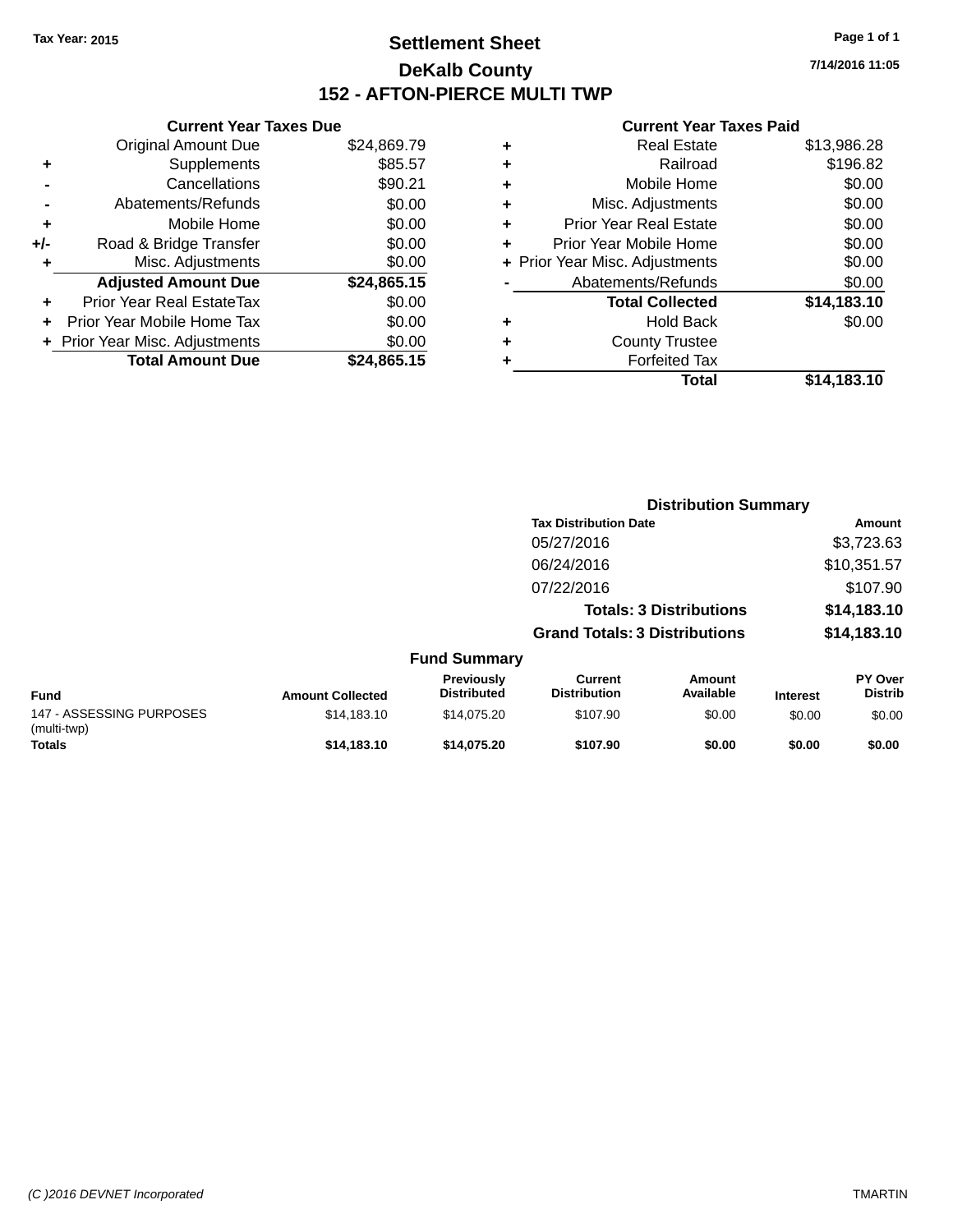### **Settlement Sheet Tax Year: 2015 Page 1 of 1 DeKalb County 153 - MILAN-MALTA MULTI-TWP**

**7/14/2016 11:05**

|     | <b>Current Year Taxes Due</b>  |             |  |  |  |  |  |
|-----|--------------------------------|-------------|--|--|--|--|--|
|     | <b>Original Amount Due</b>     | \$13,421.22 |  |  |  |  |  |
| ٠   | Supplements                    | \$60.43     |  |  |  |  |  |
|     | Cancellations                  | \$64.87     |  |  |  |  |  |
|     | Abatements/Refunds             | \$0.00      |  |  |  |  |  |
| ٠   | Mobile Home                    | \$0.00      |  |  |  |  |  |
| +/- | Road & Bridge Transfer         | \$0.00      |  |  |  |  |  |
|     | Misc. Adjustments              | \$0.00      |  |  |  |  |  |
|     | <b>Adjusted Amount Due</b>     | \$13,416.78 |  |  |  |  |  |
| ٠   | Prior Year Real EstateTax      | (\$1.81)    |  |  |  |  |  |
|     | Prior Year Mobile Home Tax     | \$0.00      |  |  |  |  |  |
|     | + Prior Year Misc. Adjustments | \$0.00      |  |  |  |  |  |
|     | <b>Total Amount Due</b>        | \$13,414.97 |  |  |  |  |  |
|     |                                |             |  |  |  |  |  |

|   | <b>Real Estate</b>             | \$7,327.32 |
|---|--------------------------------|------------|
| ٠ | Railroad                       | \$181.73   |
| ٠ | Mobile Home                    | \$0.00     |
| ٠ | Misc. Adjustments              | \$0.00     |
| ٠ | <b>Prior Year Real Estate</b>  | (\$1.81)   |
|   | Prior Year Mobile Home         | \$0.00     |
|   | + Prior Year Misc. Adjustments | \$0.00     |
|   | Abatements/Refunds             | \$0.00     |
|   | <b>Total Collected</b>         | \$7,507.24 |
|   | <b>Hold Back</b>               | \$0.00     |
| ٠ | <b>County Trustee</b>          |            |
|   | <b>Forfeited Tax</b>           |            |
|   | Total                          | \$7,507.24 |
|   |                                |            |

|                                         |                         |                                         | <b>Distribution Summary</b>           |                                |                 |                                  |
|-----------------------------------------|-------------------------|-----------------------------------------|---------------------------------------|--------------------------------|-----------------|----------------------------------|
|                                         |                         |                                         | <b>Tax Distribution Date</b>          |                                |                 | Amount                           |
|                                         |                         |                                         | 05/27/2016                            |                                |                 | \$2,369.32                       |
|                                         |                         |                                         | 06/24/2016                            |                                |                 | \$5,071.22                       |
|                                         |                         |                                         | 07/22/2016                            |                                |                 | \$66.70                          |
|                                         |                         |                                         |                                       | <b>Totals: 3 Distributions</b> |                 | \$7,507.24                       |
|                                         |                         |                                         | <b>Grand Totals: 3 Distributions</b>  |                                |                 | \$7,507.24                       |
|                                         |                         | <b>Fund Summary</b>                     |                                       |                                |                 |                                  |
| Fund                                    | <b>Amount Collected</b> | <b>Previously</b><br><b>Distributed</b> | <b>Current</b><br><b>Distribution</b> | Amount<br>Available            | <b>Interest</b> | <b>PY Over</b><br><b>Distrib</b> |
| 147 - ASSESSING PURPOSES<br>(multi-twp) | \$7,507.24              | \$7,440.54                              | \$66.70                               | \$0.00                         | \$0.00          | \$0.00                           |
| <b>Totals</b>                           | \$7,507.24              | \$7,440.54                              | \$66.70                               | \$0.00                         | \$0.00          | \$0.00                           |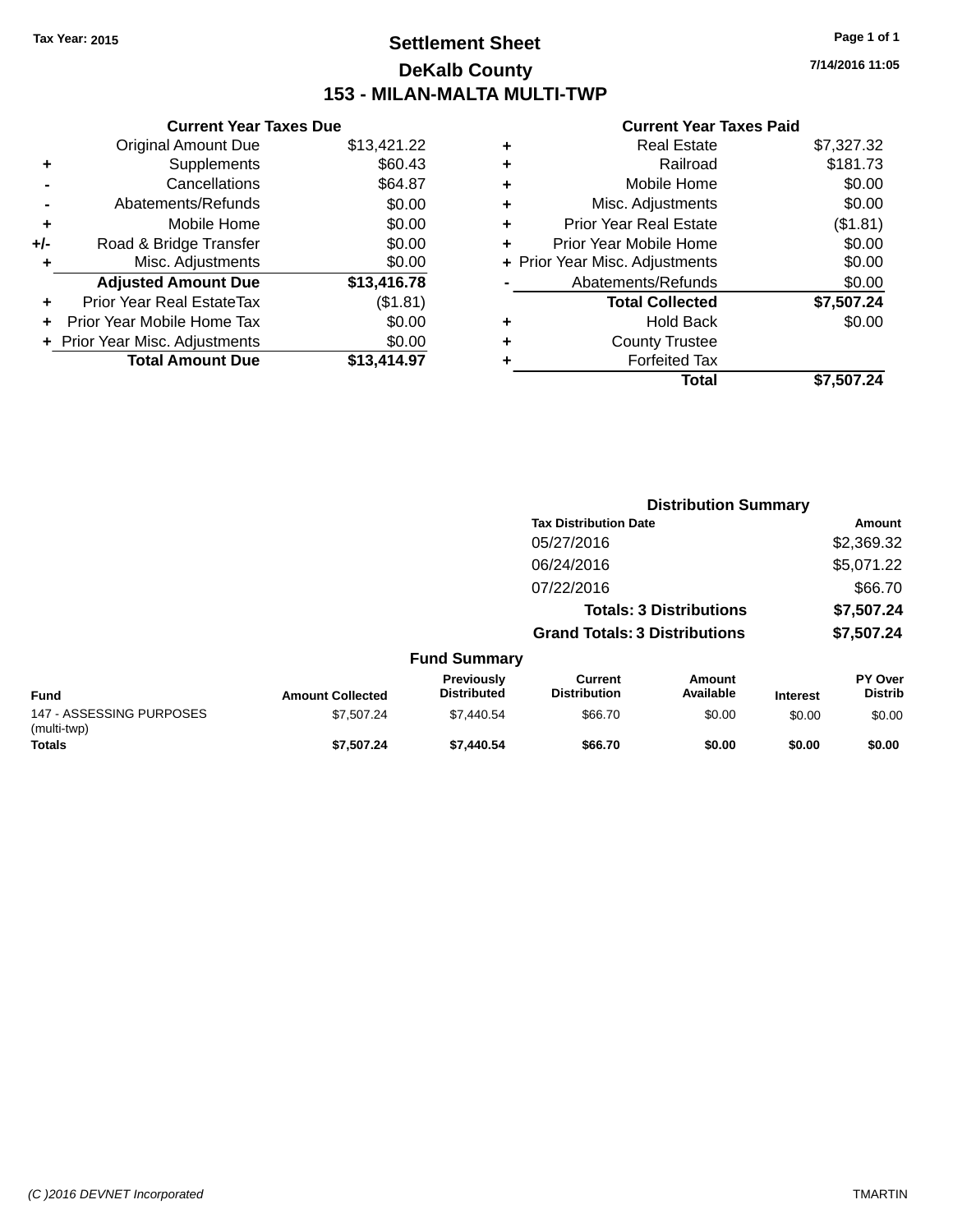### **Settlement Sheet Tax Year: 2015 Page 1 of 1 DeKalb County 154 - PAW PAW-SHABBONA MULT TWP**

|       | <b>Current Year Taxes Due</b>    |             |
|-------|----------------------------------|-------------|
|       | <b>Original Amount Due</b>       | \$12,999.50 |
| ٠     | Supplements                      | \$42.73     |
|       | Cancellations                    | \$48.46     |
|       | Abatements/Refunds               | \$0.00      |
| ٠     | Mobile Home                      | \$0.00      |
| $+/-$ | Road & Bridge Transfer           | \$0.00      |
| ٠     | Misc. Adjustments                | \$2.46      |
|       | <b>Adjusted Amount Due</b>       | \$12,996.23 |
| ÷     | <b>Prior Year Real EstateTax</b> | \$0.00      |
|       | Prior Year Mobile Home Tax       | \$0.00      |
|       | + Prior Year Misc. Adjustments   | \$0.00      |
|       | <b>Total Amount Due</b>          | \$12,996.23 |

#### **Current Year Taxes Paid +** Real Estate \$6,963.45 **+** Railroad \$287.45 **+** Mobile Home \$0.00 **+** Misc. Adjustments \$2.46 **+** Prior Year Real Estate \$0.00 **+** Prior Year Mobile Home \$0.00 **+ Prior Year Misc. Adjustments**  $$0.00$ Abatements/Refunds \$0.00 **Total Collected \$7,253.36 +** Hold Back \$0.00 **+** County Trustee **+** Forfeited Tax **Total \$7,253.36**

|                                         |                         |                                        |                                      | <b>Distribution Summary</b>    |                 |                           |
|-----------------------------------------|-------------------------|----------------------------------------|--------------------------------------|--------------------------------|-----------------|---------------------------|
|                                         |                         |                                        | <b>Tax Distribution Date</b>         |                                |                 | Amount                    |
|                                         |                         |                                        | 05/27/2016                           |                                |                 | \$1,801.23                |
|                                         |                         |                                        | 06/24/2016                           |                                |                 | \$5,351.20                |
|                                         |                         |                                        | 07/22/2016                           |                                |                 | \$100.93                  |
|                                         |                         |                                        |                                      | <b>Totals: 3 Distributions</b> |                 | \$7,253.36                |
|                                         |                         |                                        | <b>Grand Totals: 3 Distributions</b> |                                |                 | \$7,253.36                |
|                                         |                         | <b>Fund Summary</b>                    |                                      |                                |                 |                           |
| <b>Fund</b>                             | <b>Amount Collected</b> | Previously<br><b>Distributed</b>       | Current<br><b>Distribution</b>       | Amount<br>Available            | <b>Interest</b> | PY Over<br><b>Distrib</b> |
| 147 - ASSESSING PURPOSES<br>(multi-twp) | \$7,253.36              | \$7,152.43                             | \$100.93                             | \$0.00                         | \$0.00          | \$0.00                    |
| <b>Totals</b>                           | \$7,253.36              | \$7,152.43                             | \$100.93                             | \$0.00                         | \$0.00          | \$0.00                    |
|                                         |                         | <b>Miscellaneous Adjustment Detail</b> |                                      |                                |                 |                           |

#### **Year Source Account Type Amount Adjustment Description**

2015 RE - Real Estate Paymt In Lieu of Tax \$2.46 HOUSING AUTHORITY SEQUOYA APARTMENTS by TBA

**Totals \$2.46 1 entries**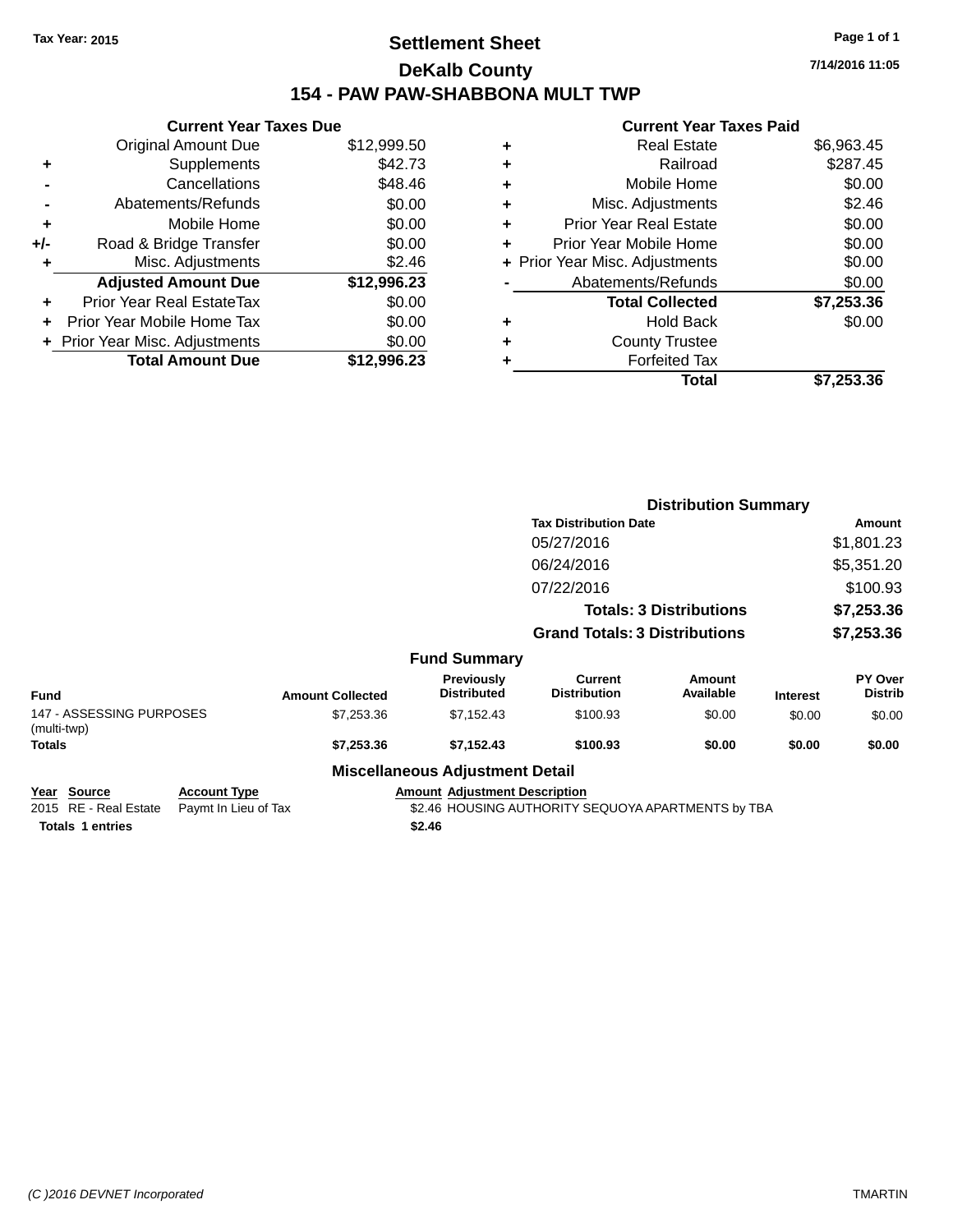### **Settlement Sheet Tax Year: 2015 Page 1 of 1 DeKalb County 155 - SOUTH GROVE-MAYFIELD MULT**

**Current Year Taxes Due** Original Amount Due \$11,842.04 **+** Supplements \$47.99 **-** Cancellations \$53.40 **-** Abatements/Refunds \$0.00 **+** Mobile Home \$0.00 **+/-** Road & Bridge Transfer \$0.00 **+** Misc. Adjustments \$0.00 **Adjusted Amount Due \$11,836.63 +** Prior Year Real EstateTax \$0.00 **+** Prior Year Mobile Home Tax \$0.00 **+ Prior Year Misc. Adjustments**  $$0.00$ **Total Amount Due \$11,836.63**

#### **Current Year Taxes Paid**

| ٠ | <b>Real Estate</b>             | \$6,679.86 |
|---|--------------------------------|------------|
| ٠ | Railroad                       | \$0.00     |
| ٠ | Mobile Home                    | \$0.00     |
| ٠ | Misc. Adjustments              | \$0.00     |
| ٠ | <b>Prior Year Real Estate</b>  | \$0.00     |
| ٠ | Prior Year Mobile Home         | \$0.00     |
|   | + Prior Year Misc. Adjustments | \$0.00     |
|   | Abatements/Refunds             | \$0.00     |
|   | <b>Total Collected</b>         | \$6,679.86 |
| ٠ | <b>Hold Back</b>               | \$0.00     |
| ٠ | <b>County Trustee</b>          |            |
|   | <b>Forfeited Tax</b>           |            |
|   | Total                          | \$6,679.86 |
|   |                                |            |

|                                         |                         |                                         |                                      | <b>Distribution Summary</b>    |                 |                                  |
|-----------------------------------------|-------------------------|-----------------------------------------|--------------------------------------|--------------------------------|-----------------|----------------------------------|
|                                         |                         |                                         | <b>Tax Distribution Date</b>         |                                |                 | Amount                           |
|                                         |                         |                                         | 05/27/2016                           |                                |                 | \$940.60                         |
|                                         |                         |                                         | 06/24/2016                           |                                |                 | \$5,671.49                       |
|                                         |                         |                                         | 07/22/2016                           |                                |                 | \$67.77                          |
|                                         |                         |                                         |                                      | <b>Totals: 3 Distributions</b> |                 | \$6,679.86                       |
|                                         |                         |                                         | <b>Grand Totals: 3 Distributions</b> |                                |                 | \$6,679.86                       |
|                                         |                         | <b>Fund Summary</b>                     |                                      |                                |                 |                                  |
| <b>Fund</b>                             | <b>Amount Collected</b> | <b>Previously</b><br><b>Distributed</b> | Current<br><b>Distribution</b>       | Amount<br>Available            | <b>Interest</b> | <b>PY Over</b><br><b>Distrib</b> |
| 147 - ASSESSING PURPOSES<br>(multi-twp) | \$6,679.86              | \$6,612.09                              | \$67.77                              | \$0.00                         | \$0.00          | \$0.00                           |
| Totals                                  | \$6,679.86              | \$6,612.09                              | \$67.77                              | \$0.00                         | \$0.00          | \$0.00                           |

**7/14/2016 11:05**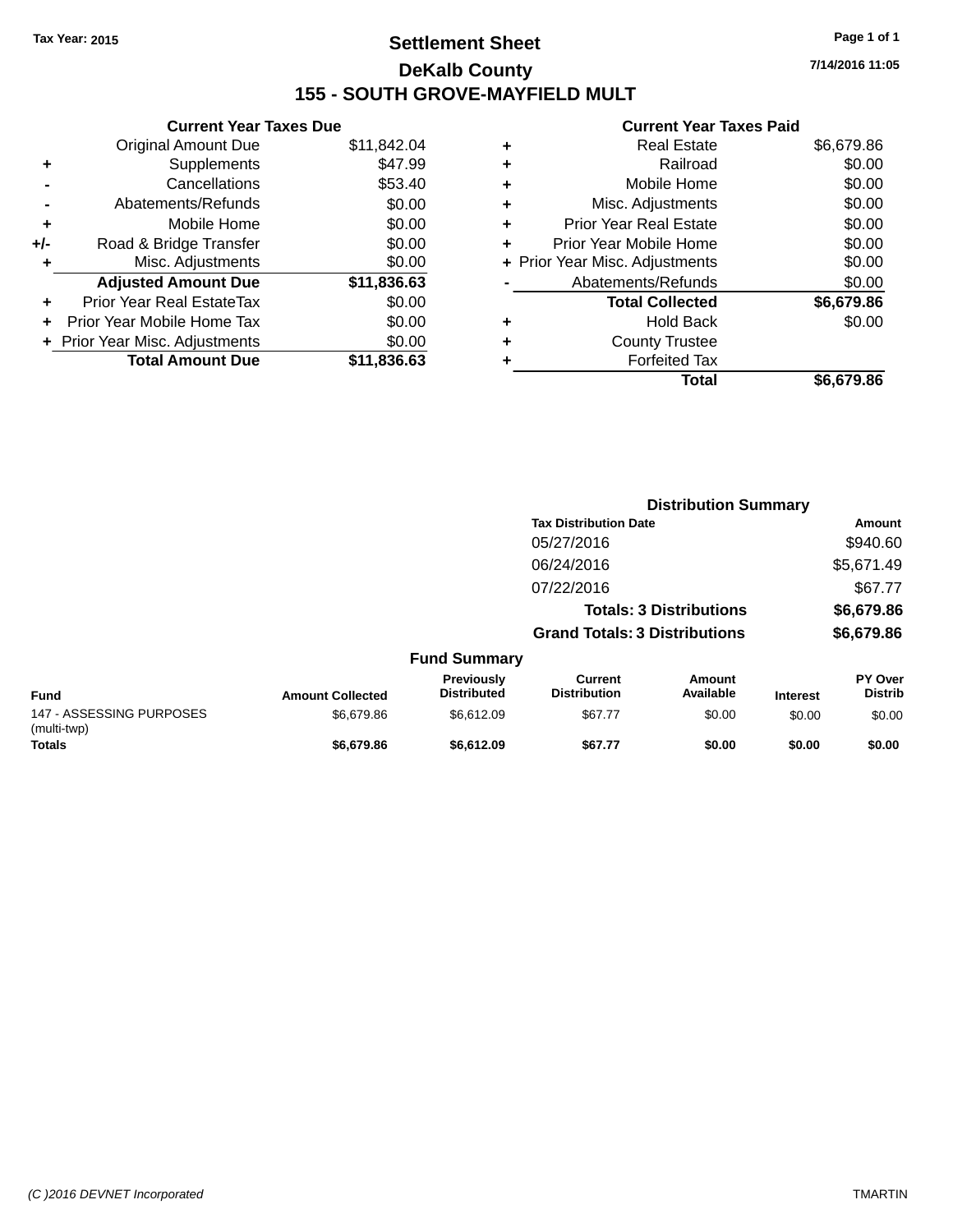### **Settlement Sheet Tax Year: 2015 Page 1 of 1 DeKalb County 156 - VICTOR-SOMONAUK MULTI TWP**

**7/14/2016 11:05**

#### **Current Year Taxes Paid**

|     | <b>Current Year Taxes Due</b>  |             |
|-----|--------------------------------|-------------|
|     | <b>Original Amount Due</b>     | \$22,603.01 |
| ٠   | Supplements                    | \$68.81     |
|     | Cancellations                  | \$86.26     |
|     | Abatements/Refunds             | \$0.00      |
| ٠   | Mobile Home                    | \$0.00      |
| +/- | Road & Bridge Transfer         | \$0.00      |
|     | Misc. Adjustments              | \$6.96      |
|     | <b>Adjusted Amount Due</b>     | \$22,592.52 |
| ÷   | Prior Year Real EstateTax      | \$6.94      |
|     | Prior Year Mobile Home Tax     | \$0.00      |
|     | + Prior Year Misc. Adjustments | \$0.00      |
|     | <b>Total Amount Due</b>        | \$22.599.46 |
|     |                                |             |

| ٠ | <b>Real Estate</b>             | \$12,941.36 |
|---|--------------------------------|-------------|
| ٠ | Railroad                       | \$154.24    |
| ٠ | Mobile Home                    | \$0.00      |
| ٠ | Misc. Adjustments              | \$6.96      |
| ٠ | <b>Prior Year Real Estate</b>  | \$6.94      |
| ÷ | Prior Year Mobile Home         | \$0.00      |
|   | + Prior Year Misc. Adjustments | \$0.00      |
|   | Abatements/Refunds             | \$0.00      |
|   | <b>Total Collected</b>         | \$13,109.50 |
| ٠ | Hold Back                      | \$0.00      |
| ٠ | <b>County Trustee</b>          |             |
| ٠ | <b>Forfeited Tax</b>           |             |
|   | Total                          | \$13,109.50 |
|   |                                |             |

|                                         |                         |                                        |                                       | <b>Distribution Summary</b> |                 |                           |  |
|-----------------------------------------|-------------------------|----------------------------------------|---------------------------------------|-----------------------------|-----------------|---------------------------|--|
|                                         |                         |                                        | <b>Tax Distribution Date</b>          |                             |                 | Amount                    |  |
|                                         |                         |                                        | 05/27/2016                            |                             |                 | \$2,674.95                |  |
|                                         |                         |                                        | 06/24/2016                            |                             |                 | \$10,163.22               |  |
|                                         |                         |                                        | 07/22/2016                            |                             |                 | \$271.33                  |  |
|                                         |                         |                                        | <b>Totals: 3 Distributions</b>        |                             | \$13,109.50     |                           |  |
|                                         |                         |                                        | <b>Grand Totals: 3 Distributions</b>  |                             | \$13,109.50     |                           |  |
|                                         |                         | <b>Fund Summary</b>                    |                                       |                             |                 |                           |  |
| <b>Fund</b>                             | <b>Amount Collected</b> | Previously<br><b>Distributed</b>       | <b>Current</b><br><b>Distribution</b> | <b>Amount</b><br>Available  | <b>Interest</b> | PY Over<br><b>Distrib</b> |  |
| 147 - ASSESSING PURPOSES<br>(multi-twp) | \$13,109.50             | \$12,838.17                            | \$271.33                              | \$0.00                      | \$0.00          | \$0.00                    |  |
| Totals                                  | \$13,109.50             | \$12,838.17                            | \$271.33                              | \$0.00                      | \$0.00          | \$0.00                    |  |
|                                         |                         | <b>Miscellaneous Adjustment Detail</b> |                                       |                             |                 |                           |  |

**Totals \$6.96 1 entries**

**Year** Source **Account Type Account Type Amount Adjustment Description** 

2015 RE - Real Estate Back Tax Collected \$6.96 PASSERO REDEMPTION 18-28-427-003 by TBA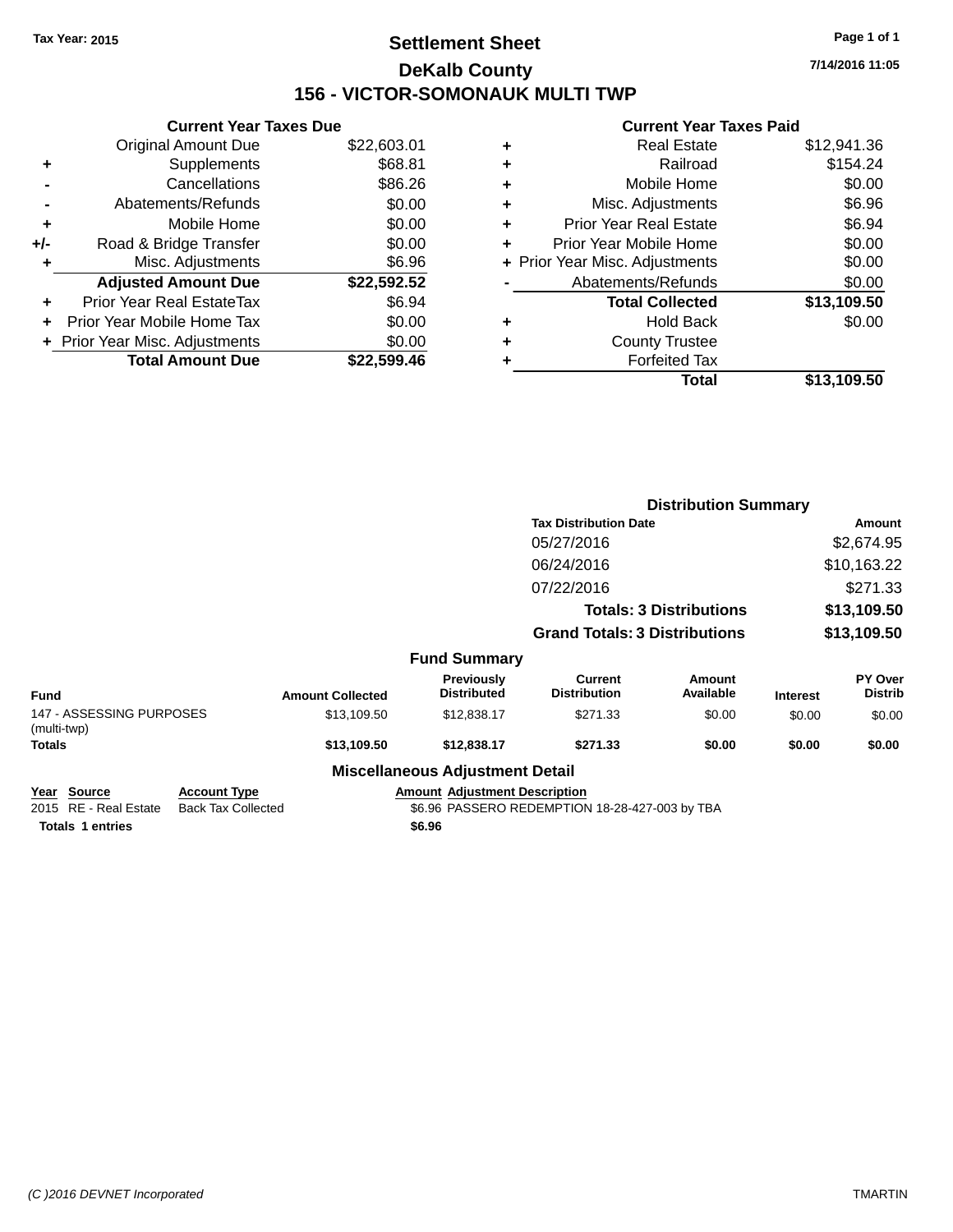### **Settlement Sheet Tax Year: 2015 Page 1 of 1 DeKalb County 157 - GENOA PUBLIC LIBRARY DIST**

#### **Current Year Taxes Due**

|     | <b>Original Amount Due</b>       | \$230,115.79 |
|-----|----------------------------------|--------------|
| ٠   | Supplements                      | \$868.91     |
|     | Cancellations                    | \$1,346.77   |
|     | Abatements/Refunds               | \$6.65       |
| ٠   | Mobile Home                      | \$0.00       |
| +/- | Road & Bridge Transfer           | \$0.00       |
| ٠   | Misc. Adjustments                | \$17.66      |
|     | <b>Adjusted Amount Due</b>       | \$229,648.94 |
| ÷   | <b>Prior Year Real EstateTax</b> | (\$166.03)   |
|     | Prior Year Mobile Home Tax       | \$0.00       |
|     | + Prior Year Misc. Adjustments   | \$3.65       |
|     | <b>Total Amount Due</b>          | \$229,486.56 |
|     |                                  |              |

#### **Current Year Taxes Paid**

|   | Real Estate                    | \$120,363.46 |
|---|--------------------------------|--------------|
| ٠ | Railroad                       | \$341.54     |
| ٠ | Mobile Home                    | \$0.00       |
| ٠ | Misc. Adjustments              | \$17.66      |
| ٠ | <b>Prior Year Real Estate</b>  | (\$166.03)   |
| ÷ | Prior Year Mobile Home         | \$0.00       |
|   | + Prior Year Misc. Adjustments | \$3.65       |
|   | Abatements/Refunds             | \$6.65       |
|   | <b>Total Collected</b>         | \$120,553.63 |
| ٠ | <b>Hold Back</b>               | \$0.00       |
| ٠ | <b>County Trustee</b>          |              |
|   | <b>Forfeited Tax</b>           |              |
|   | Total                          | \$120,553.63 |
|   |                                |              |

| <b>Distribution Summary</b>          |              |
|--------------------------------------|--------------|
| <b>Tax Distribution Date</b>         | Amount       |
| 05/27/2016                           | \$22,364.10  |
| 06/24/2016                           | \$95,161.30  |
| 07/22/2016                           | \$3,028.23   |
| <b>Totals: 3 Distributions</b>       | \$120,553.63 |
| <b>Grand Totals: 3 Distributions</b> | \$120,553.63 |

#### **Fund Summary**

| <b>Fund</b>                                   | <b>Amount Collected</b> | Previously<br><b>Distributed</b> | Current<br><b>Distribution</b> | <b>Amount</b><br>Available | <b>Interest</b> | <b>PY Over</b><br><b>Distrib</b> |
|-----------------------------------------------|-------------------------|----------------------------------|--------------------------------|----------------------------|-----------------|----------------------------------|
| 001 - CORPORATE                               | \$110,866.65            | \$108,081.75                     | \$2,784.90                     | \$0.00                     | \$0.00          | \$0.00                           |
| 004 - OPERATIONS & MAINTENANCE                | \$7,103.51              | \$6,925.07                       | \$178.44                       | \$0.00                     | \$0.00          | \$0.00                           |
| $005 - I. M. R. F.$                           | \$257.99                | \$251.51                         | \$6.48                         | \$0.00                     | \$0.00          | \$0.00                           |
| 027 - AUDIT                                   | \$1,809.50              | \$1.764.05                       | \$45.45                        | \$0.00                     | \$0.00          | \$0.00                           |
| 035 - TORT JUDGEMENTS/LIABILITY<br><b>INS</b> | \$257.99                | \$251.51                         | \$6.48                         | \$0.00                     | \$0.00          | \$0.00                           |
| 047 - SOCIAL SECURITY                         | \$257.99                | \$251.51                         | \$6.48                         | \$0.00                     | \$0.00          | \$0.00                           |
| <b>Totals</b>                                 | \$120,553,63            | \$117.525.40                     | \$3.028.23                     | \$0.00                     | \$0.00          | \$0.00                           |

#### **Miscellaneous Adjustment Detail**

| Year Source             | <b>Account Type</b>                      | <b>Amount Adjustment Description</b>                         |
|-------------------------|------------------------------------------|--------------------------------------------------------------|
| 2014 RE - Real Estate   | Back Tax Collected                       | \$3.65 RIVERBEND DEVELOPMENT REDEMPTION 02-24-452-011 by TBA |
|                         | 2015 RE - Real Estate Back Tax Collected | \$17.66 NIKOLS REDEMPTION 03-19-429-033 by TBA               |
| <b>Totals 2 entries</b> |                                          | \$21.31                                                      |
|                         |                                          |                                                              |

## **Abatement Detail**

| Year Source                        | <b>Account Type</b> | <b>Amount Adiustment Description</b> |
|------------------------------------|---------------------|--------------------------------------|
| 2015 RE - Real Estate RE Abatement |                     | \$6.65 PTAB INTEREST REFUN           |
| <b>Totals 1 entries</b>            |                     | \$6.65                               |

\$6.65 PTAB INTEREST REFUND 03-29-152-012 by TBA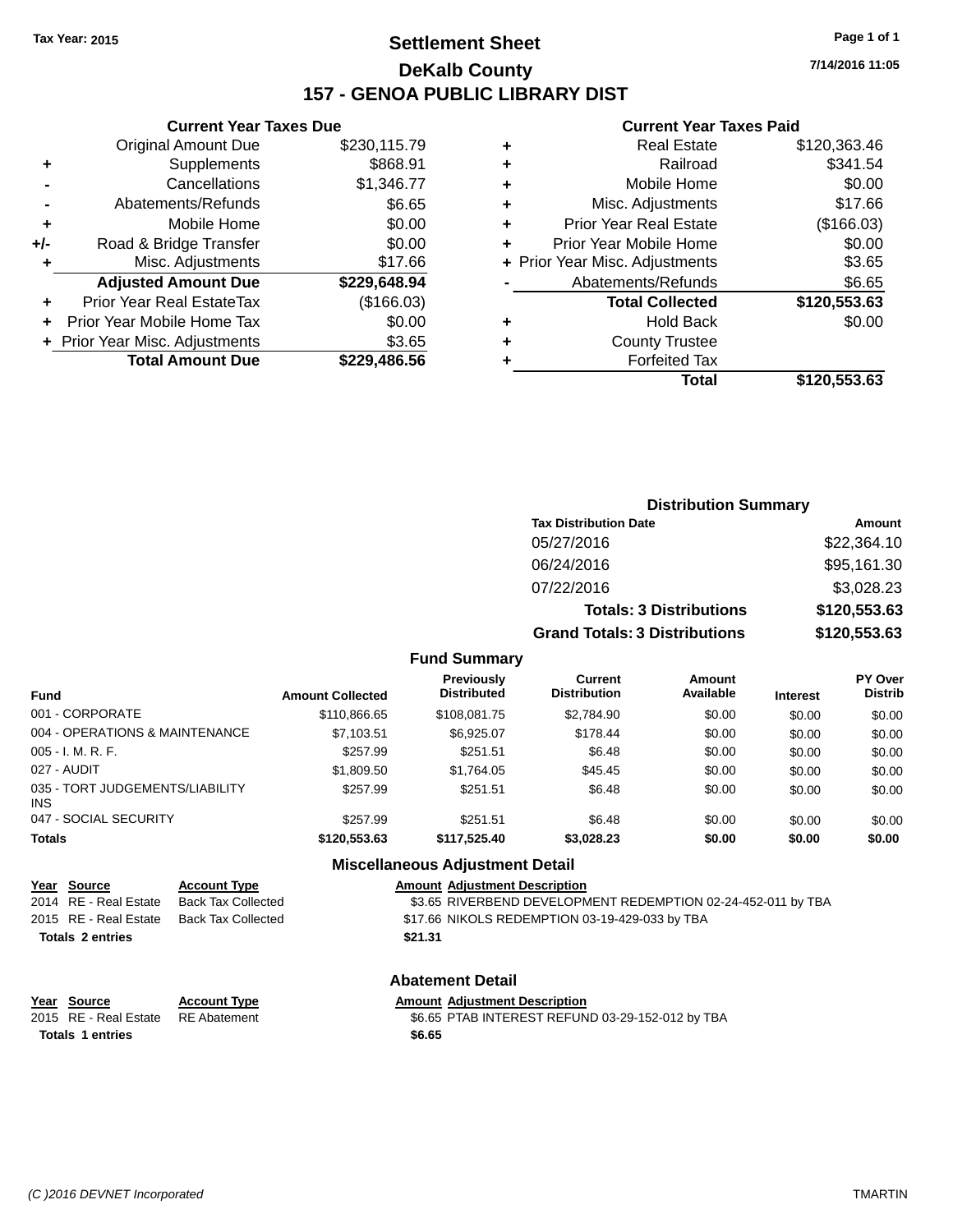### **Settlement Sheet Tax Year: 2015 Page 1 of 1 DeKalb County 158 - DEKALB TIF1**

**7/14/2016 11:05**

#### **Current Year Taxes Due**

|       | <b>Original Amount Due</b>       | \$4,388,054.56 |
|-------|----------------------------------|----------------|
| ٠     | Supplements                      | \$77,156.04    |
|       | Cancellations                    | \$139,836.60   |
|       | Abatements/Refunds               | \$0.00         |
| ٠     | Mobile Home                      | \$0.00         |
| $+/-$ | Road & Bridge Transfer           | \$0.00         |
| ٠     | Misc. Adjustments                | \$0.00         |
|       | <b>Adjusted Amount Due</b>       | \$4,325,374.00 |
| ÷     | <b>Prior Year Real EstateTax</b> | \$0.00         |
|       | Prior Year Mobile Home Tax       | \$0.00         |
|       | + Prior Year Misc. Adjustments   | \$0.00         |
|       | <b>Total Amount Due</b>          | \$4,325,374.00 |

#### **Current Year Taxes Paid +** Real Estate \$2,312,067.66 **+** Railroad \$0.00 **+** Mobile Home \$0.00 **+** Misc. Adjustments \$0.00 **+** Prior Year Real Estate \$0.00 **+** Prior Year Mobile Home \$0.00 **+ Prior Year Misc. Adjustments**  $$0.00$ **-** Abatements/Refunds \$0.00 **Total Collected \$2,312,067.66 +** Hold Back \$0.00 **+** County Trustee **+** Forfeited Tax **Total \$2,312,067.66**

|                                              |                                                  |                                         | <b>Distribution Summary</b>                    |                                |                 |                           |
|----------------------------------------------|--------------------------------------------------|-----------------------------------------|------------------------------------------------|--------------------------------|-----------------|---------------------------|
|                                              |                                                  |                                         | <b>Tax Distribution Date</b>                   |                                | Amount          |                           |
|                                              |                                                  |                                         | 05/27/2016                                     |                                |                 | \$373,314.39              |
|                                              |                                                  |                                         | 06/24/2016                                     |                                |                 | \$1,908,812.01            |
|                                              |                                                  |                                         | 07/22/2016                                     |                                |                 | \$29,941.26               |
|                                              |                                                  |                                         |                                                | <b>Totals: 3 Distributions</b> |                 | \$2,312,067.66            |
|                                              |                                                  |                                         | <b>Grand Totals: 3 Distributions</b>           |                                |                 | \$2,312,067.66            |
|                                              |                                                  | <b>Fund Summary</b>                     |                                                |                                |                 |                           |
| Fund                                         | <b>Amount Collected</b>                          | <b>Previously</b><br><b>Distributed</b> | Current<br><b>Distribution</b>                 | Amount<br>Available            | <b>Interest</b> | PY Over<br><b>Distrib</b> |
| 001 - CORPORATE                              | \$2,312,067.66                                   | \$2,282,126.40                          | \$29,941.26                                    | \$0.00                         | \$0.00          | \$0.00                    |
| Totals                                       | \$2,312,067.66                                   | \$2,282,126.40                          | \$29,941.26                                    | \$0.00                         | \$0.00          | \$0.00                    |
|                                              |                                                  | <b>Miscellaneous Adjustment Detail</b>  |                                                |                                |                 |                           |
| <u> Year Source</u><br>2014 RE - Real Estate | <b>Account Type</b><br><b>Back Tax Collected</b> | <b>Amount Adjustment Description</b>    | \$0.00 IGNELZI REDEMPTION 08-23-156-014 by TBA |                                |                 |                           |

**Totals 1 entries** \$0.00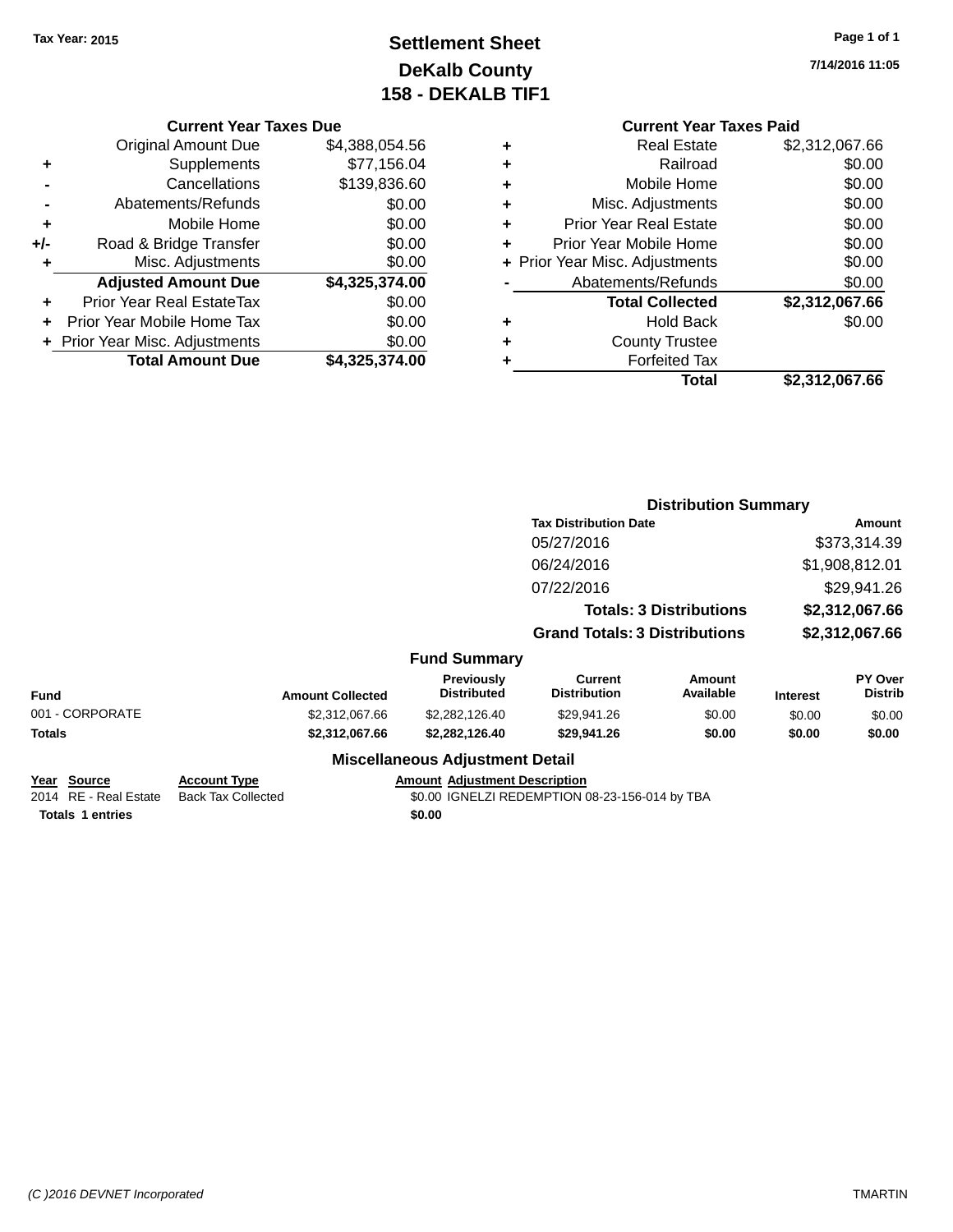### **Settlement Sheet Tax Year: 2015 Page 1 of 1 DeKalb County 159 - DEKALB TIF2**

**7/14/2016 11:05**

### **Current Year Taxes Due**

|       | <b>Original Amount Due</b>     | \$1,187,454.28 |
|-------|--------------------------------|----------------|
| ٠     | Supplements                    | \$1,482.10     |
|       | Cancellations                  | \$2,091.84     |
|       | Abatements/Refunds             | \$0.00         |
| ٠     | Mobile Home                    | \$0.00         |
| $+/-$ | Road & Bridge Transfer         | \$0.00         |
| ٠     | Misc. Adjustments              | \$0.00         |
|       | <b>Adjusted Amount Due</b>     | \$1,186,844.54 |
|       | Prior Year Real EstateTax      | (\$3,331.78)   |
|       | Prior Year Mobile Home Tax     | \$0.00         |
|       | + Prior Year Misc. Adjustments | \$0.00         |
|       | <b>Total Amount Due</b>        | \$1,183,512.76 |

#### **Current Year Taxes Paid +** Real Estate \$594,008.57

|   | Total                          | \$590,676.79        |
|---|--------------------------------|---------------------|
| ٠ | <b>Forfeited Tax</b>           |                     |
| ٠ | <b>County Trustee</b>          |                     |
| ٠ | <b>Hold Back</b>               | \$0.00              |
|   | <b>Total Collected</b>         | \$590,676.79        |
|   | Abatements/Refunds             | \$0.00              |
|   | + Prior Year Misc. Adjustments | \$0.00              |
| ٠ | Prior Year Mobile Home         | \$0.00              |
| ٠ | <b>Prior Year Real Estate</b>  | (\$3,331.78)        |
| ٠ | Misc. Adjustments              | \$0.00              |
| ٠ | Mobile Home                    | \$0.00              |
| ٠ | Railroad                       | \$0.00              |
|   | Redi Esidie                    | JUY4,UU0.J <i>I</i> |

|                                      |                                             |                                        | <b>Distribution Summary</b>                  |                                |                 |                           |
|--------------------------------------|---------------------------------------------|----------------------------------------|----------------------------------------------|--------------------------------|-----------------|---------------------------|
|                                      |                                             |                                        | <b>Tax Distribution Date</b>                 |                                |                 | <b>Amount</b>             |
|                                      |                                             |                                        | 05/27/2016                                   |                                |                 | \$59,400.90               |
|                                      |                                             |                                        | 06/24/2016                                   |                                |                 | \$523,544.44              |
|                                      |                                             |                                        | 07/22/2016                                   |                                |                 | \$7,731.45                |
|                                      |                                             |                                        |                                              | <b>Totals: 3 Distributions</b> |                 | \$590,676.79              |
|                                      |                                             |                                        | <b>Grand Totals: 3 Distributions</b>         |                                |                 | \$590,676.79              |
|                                      |                                             | <b>Fund Summary</b>                    |                                              |                                |                 |                           |
| <b>Fund</b>                          | <b>Amount Collected</b>                     | Previously<br><b>Distributed</b>       | <b>Current</b><br><b>Distribution</b>        | Amount<br>Available            | <b>Interest</b> | PY Over<br><b>Distrib</b> |
| 001 - CORPORATE                      | \$590,676.79                                | \$582,945.34                           | \$7,731.45                                   | \$0.00                         | \$0.00          | \$0.00                    |
| <b>Totals</b>                        | \$590,676.79                                | \$582,945.34                           | \$7,731.45                                   | \$0.00                         | \$0.00          | \$0.00                    |
|                                      |                                             | <b>Miscellaneous Adjustment Detail</b> |                                              |                                |                 |                           |
| Year Source<br>2015 RE - Real Estate | <b>Account Type</b><br>Paymt In Lieu of Tax | <b>Amount Adjustment Description</b>   | \$0.00 HOUSING AUTHORITY DEKALB UNITS by TBA |                                |                 |                           |
|                                      |                                             |                                        |                                              |                                |                 |                           |

**Totals 1 entries** \$0.00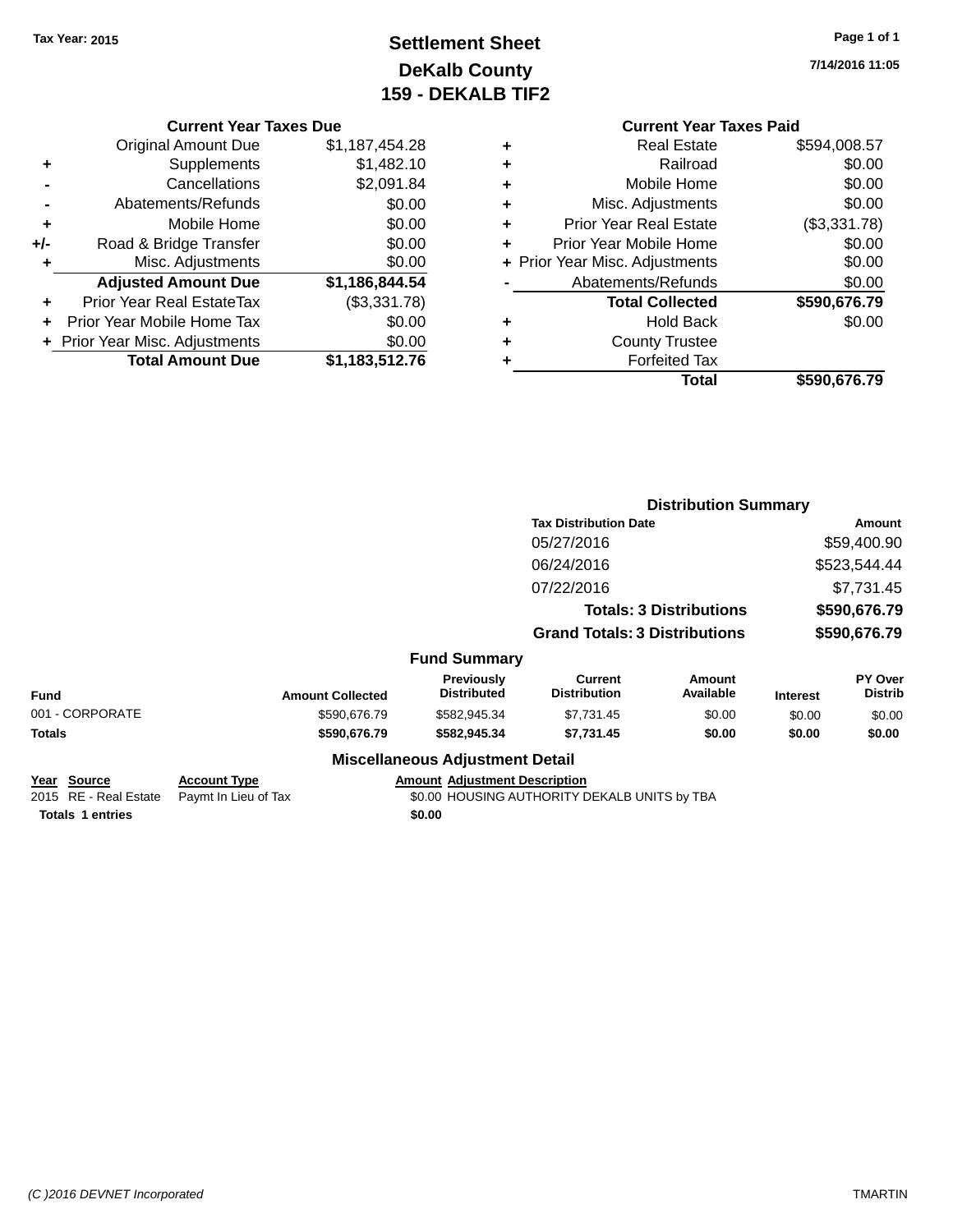### **Settlement Sheet Tax Year: 2015 Page 1 of 1 DeKalb County 160 - DEKALB TIF1 AMENDED**

**7/14/2016 11:05**

#### **Current Year Taxes Paid**

|     | <b>Current Year Taxes Due</b>  |                |
|-----|--------------------------------|----------------|
|     | <b>Original Amount Due</b>     | \$2,129,639.90 |
| ٠   | Supplements                    | \$8,310.72     |
|     | Cancellations                  | \$10,188.24    |
|     | Abatements/Refunds             | \$0.00         |
| ٠   | Mobile Home                    | \$0.00         |
| +/- | Road & Bridge Transfer         | \$0.00         |
| ٠   | Misc. Adjustments              | \$0.00         |
|     | <b>Adjusted Amount Due</b>     | \$2,127,762.38 |
| ٠   | Prior Year Real EstateTax      | (\$782.90)     |
| ÷   | Prior Year Mobile Home Tax     | \$0.00         |
|     | + Prior Year Misc. Adjustments | \$0.00         |
|     | <b>Total Amount Due</b>        | \$2,126,979.48 |

| ٠ | <b>Real Estate</b>             | \$1,230,134.65 |
|---|--------------------------------|----------------|
| ٠ | Railroad                       | \$0.00         |
| ٠ | Mobile Home                    | \$0.00         |
| ٠ | Misc. Adjustments              | \$0.00         |
| ٠ | <b>Prior Year Real Estate</b>  | (\$782.90)     |
| ÷ | Prior Year Mobile Home         | \$0.00         |
|   | + Prior Year Misc. Adjustments | \$0.00         |
|   | Abatements/Refunds             | \$0.00         |
|   | <b>Total Collected</b>         | \$1,229,351.75 |
| ٠ | <b>Hold Back</b>               | \$0.00         |
| ٠ | <b>County Trustee</b>          |                |
| ٠ | <b>Forfeited Tax</b>           |                |
|   | <b>Total</b>                   | \$1,229,351.75 |
|   |                                |                |

|                 |                         | <b>Distribution Summary</b>             |                                       |                                |          |                                  |  |
|-----------------|-------------------------|-----------------------------------------|---------------------------------------|--------------------------------|----------|----------------------------------|--|
|                 |                         |                                         | <b>Tax Distribution Date</b>          |                                |          | Amount                           |  |
|                 |                         |                                         | 05/27/2016                            |                                |          | \$471,015.44                     |  |
|                 |                         |                                         | 06/24/2016                            |                                |          | \$753,537.15                     |  |
|                 |                         |                                         | 07/22/2016                            |                                |          | \$4,799.16                       |  |
|                 |                         |                                         |                                       | <b>Totals: 3 Distributions</b> |          | \$1,229,351.75                   |  |
|                 |                         |                                         | <b>Grand Totals: 3 Distributions</b>  |                                |          | \$1,229,351.75                   |  |
|                 |                         | <b>Fund Summary</b>                     |                                       |                                |          |                                  |  |
| Fund            | <b>Amount Collected</b> | <b>Previously</b><br><b>Distributed</b> | <b>Current</b><br><b>Distribution</b> | Amount<br>Available            | Interest | <b>PY Over</b><br><b>Distrib</b> |  |
| 001 - CORPORATE | \$1,229,351.75          | \$1,224,552.59                          | \$4,799.16                            | \$0.00                         | \$0.00   | \$0.00                           |  |

**Totals \$1,229,351.75 \$1,224,552.59 \$4,799.16 \$0.00 \$0.00 \$0.00**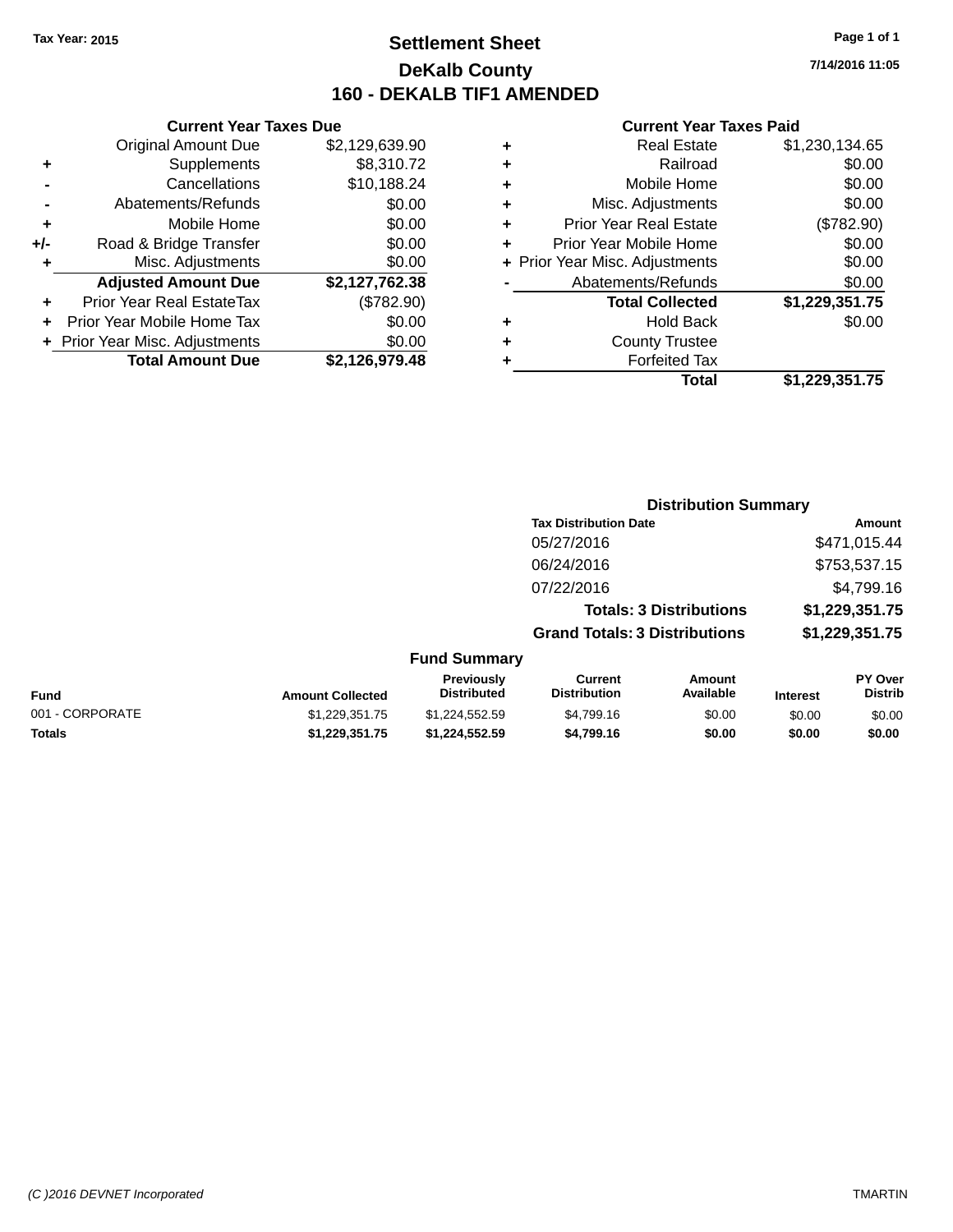## **Settlement Sheet Tax Year: 2015 Page 1 of 1 DeKalb County 163 - MALTA TIF**

**7/14/2016 11:05**

|   | <b>Current Year Taxes Due</b> |              |  |
|---|-------------------------------|--------------|--|
|   | <b>Original Amount Due</b>    | \$391,463.08 |  |
| ٠ | Supplements                   | \$0.00       |  |
|   |                               |              |  |

|     | Cancellations                  | \$0.00       |
|-----|--------------------------------|--------------|
|     | Abatements/Refunds             | \$0.00       |
| ٠   | Mobile Home                    | \$0.00       |
| +/- | Road & Bridge Transfer         | \$0.00       |
| ÷   | Misc. Adjustments              | \$0.00       |
|     |                                |              |
|     | <b>Adjusted Amount Due</b>     | \$391,463.08 |
|     | Prior Year Real EstateTax      | \$0.00       |
|     | Prior Year Mobile Home Tax     | \$0.00       |
|     | + Prior Year Misc. Adjustments | \$0.00       |

|   | <b>Current Year Taxes Paid</b> |              |
|---|--------------------------------|--------------|
| ٠ | <b>Real Estate</b>             | \$192,655.46 |
|   | Railroad                       | \$0.00       |
| ٠ | Mobile Home                    | \$0.00       |
|   | Misc. Adjustments              | \$0.00       |
| ٠ | <b>Prior Year Real Estate</b>  | \$0.00       |
| ٠ | Prior Year Mobile Home         | \$0.00       |
|   | + Prior Year Misc. Adjustments | \$0.00       |
|   | Abatements/Refunds             | \$0.00       |
|   | <b>Total Collected</b>         | \$192,655.46 |
|   | <b>Hold Back</b>               | \$0.00       |
|   | <b>County Trustee</b>          |              |
|   | <b>Forfeited Tax</b>           |              |
|   | Total                          | \$192,655.46 |

|                 |                         |                                  | <b>Distribution Summary</b>           |                                |                 |                           |
|-----------------|-------------------------|----------------------------------|---------------------------------------|--------------------------------|-----------------|---------------------------|
|                 |                         |                                  | <b>Tax Distribution Date</b>          |                                |                 | <b>Amount</b>             |
|                 |                         |                                  | 05/27/2016                            |                                |                 | \$31,069.32               |
|                 |                         |                                  | 06/24/2016                            |                                |                 | \$161,586.14              |
|                 |                         |                                  |                                       | <b>Totals: 2 Distributions</b> |                 | \$192,655.46              |
|                 |                         |                                  | <b>Grand Totals: 2 Distributions</b>  |                                |                 | \$192,655.46              |
|                 |                         | <b>Fund Summary</b>              |                                       |                                |                 |                           |
| <b>Fund</b>     | <b>Amount Collected</b> | Previously<br><b>Distributed</b> | <b>Current</b><br><b>Distribution</b> | <b>Amount</b><br>Available     | <b>Interest</b> | PY Over<br><b>Distrib</b> |
| 001 - CORPORATE | \$192,655.46            | \$192,655.46                     | \$0.00                                | \$0.00                         | \$0.00          | \$0.00                    |
| <b>Totals</b>   | \$192,655.46            | \$192,655.46                     | \$0.00                                | \$0.00                         | \$0.00          | \$0.00                    |
|                 |                         |                                  |                                       |                                |                 |                           |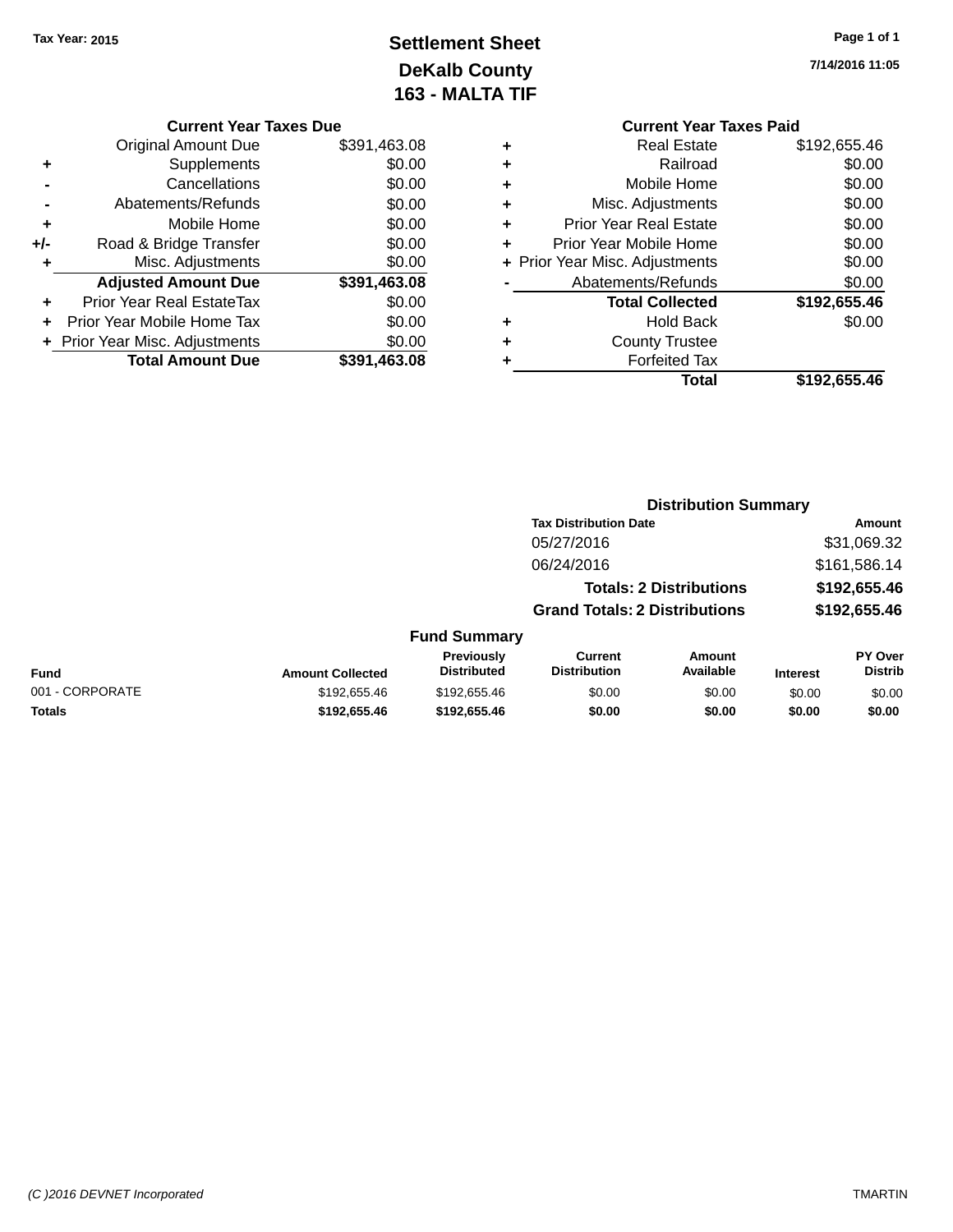## **Settlement Sheet Tax Year: 2015 Page 1 of 1 DeKalb County 164 - DEKALB TIF5**

**7/14/2016 11:05**

|   | <b>Current Year Taxes Paid</b> |          |
|---|--------------------------------|----------|
| ٠ | Real Estate                    | \$664.80 |
| ٠ | Railroad                       | \$0.00   |
| ٠ | Mobile Home                    | \$0.00   |
| ٠ | Misc. Adjustments              | \$0.00   |
| ٠ | <b>Prior Year Real Estate</b>  | \$0.00   |
| ÷ | Prior Year Mobile Home         | \$0.00   |
|   | + Prior Year Misc. Adjustments | \$0.00   |
|   | Abatements/Refunds             | \$0.00   |
|   | <b>Total Collected</b>         | \$664.80 |
| ٠ | <b>Hold Back</b>               | \$0.00   |
|   | <b>County Trustee</b>          |          |
| ٠ | <b>Forfeited Tax</b>           |          |
|   | Total                          | \$664.80 |
|   |                                |          |

|     | <b>Current Year Taxes Due</b>  |            |
|-----|--------------------------------|------------|
|     | <b>Original Amount Due</b>     | \$1,329.60 |
| ٠   | Supplements                    | \$0.00     |
|     | Cancellations                  | \$0.00     |
|     | Abatements/Refunds             | \$0.00     |
| ٠   | Mobile Home                    | \$0.00     |
| +/- | Road & Bridge Transfer         | \$0.00     |
| ٠   | Misc. Adjustments              | \$0.00     |
|     | <b>Adjusted Amount Due</b>     | \$1,329.60 |
|     | Prior Year Real EstateTax      | \$0.00     |
|     | Prior Year Mobile Home Tax     | \$0.00     |
|     | + Prior Year Misc. Adjustments | \$0.00     |
|     | <b>Total Amount Due</b>        | \$1.329.60 |
|     |                                |            |

|                 |                         |                                         | <b>Distribution Summary</b>           |                                |                 |                           |  |
|-----------------|-------------------------|-----------------------------------------|---------------------------------------|--------------------------------|-----------------|---------------------------|--|
|                 |                         |                                         | <b>Tax Distribution Date</b>          |                                |                 | Amount                    |  |
|                 |                         |                                         | 06/24/2016                            |                                |                 | \$664.80                  |  |
|                 |                         |                                         |                                       | <b>Totals: 1 Distributions</b> |                 | \$664.80                  |  |
|                 |                         |                                         | <b>Grand Totals: 1 Distributions</b>  |                                |                 | \$664.80                  |  |
|                 |                         | <b>Fund Summary</b>                     |                                       |                                |                 |                           |  |
| Fund            | <b>Amount Collected</b> | <b>Previously</b><br><b>Distributed</b> | <b>Current</b><br><b>Distribution</b> | Amount<br>Available            | <b>Interest</b> | PY Over<br><b>Distrib</b> |  |
| 001 - CORPORATE | \$664.80                | \$664.80                                | \$0.00                                | \$0.00                         | \$0.00          | \$0.00                    |  |
| <b>Totals</b>   | \$664.80                | \$664.80                                | \$0.00                                | \$0.00                         | \$0.00          | \$0.00                    |  |
|                 |                         |                                         |                                       |                                |                 |                           |  |

#### *(C )2016 DEVNET Incorporated* TMARTIN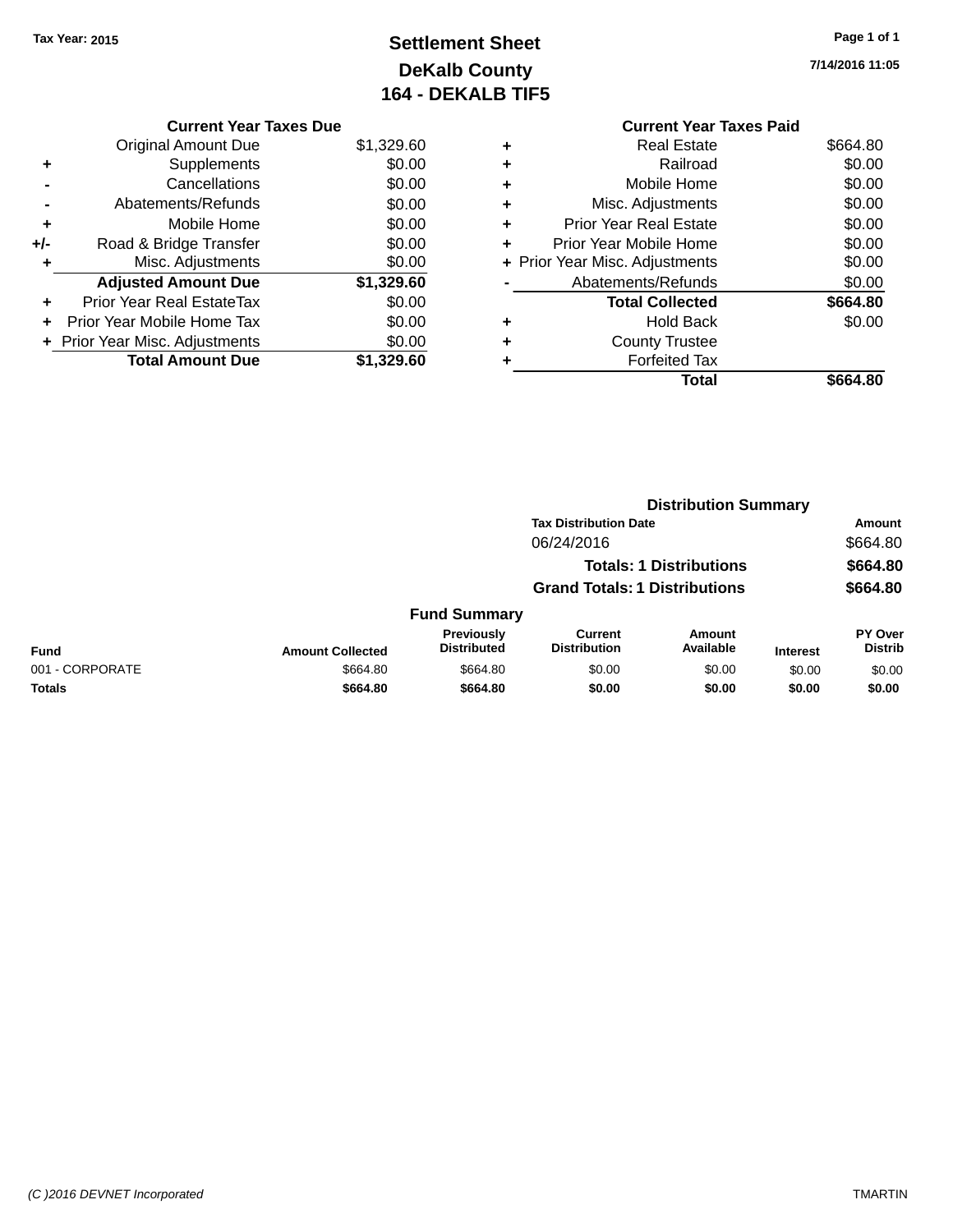## **Settlement Sheet Tax Year: 2015 Page 1 of 1 DeKalb County 170 - KIRKLAND TIF**

**7/14/2016 11:05**

### **Current Year Taxes Paid**

|     | <b>Current Year Taxes Due</b>  |              |
|-----|--------------------------------|--------------|
|     | Original Amount Due            | \$215,914.36 |
| ٠   | Supplements                    | \$3,231.14   |
|     | Cancellations                  | \$4,390.60   |
|     | Abatements/Refunds             | \$0.00       |
| ٠   | Mobile Home                    | \$0.00       |
| +/- | Road & Bridge Transfer         | \$0.00       |
| ٠   | Misc. Adjustments              | \$0.00       |
|     | <b>Adjusted Amount Due</b>     | \$214,754.90 |
| ٠   | Prior Year Real EstateTax      | \$0.00       |
| ÷   | Prior Year Mobile Home Tax     | \$0.00       |
|     | + Prior Year Misc. Adjustments | \$0.00       |
|     | <b>Total Amount Due</b>        | \$214.754.90 |
|     |                                |              |

|   | <b>Real Estate</b>             | \$108,750.79 |
|---|--------------------------------|--------------|
| ٠ | Railroad                       | \$0.00       |
| ٠ | Mobile Home                    | \$0.00       |
| ٠ | Misc. Adjustments              | \$0.00       |
| ٠ | <b>Prior Year Real Estate</b>  | \$0.00       |
| ٠ | Prior Year Mobile Home         | \$0.00       |
|   | + Prior Year Misc. Adjustments | \$0.00       |
|   | Abatements/Refunds             | \$0.00       |
|   | <b>Total Collected</b>         | \$108,750.79 |
| ٠ | <b>Hold Back</b>               | \$0.00       |
| ٠ | <b>County Trustee</b>          |              |
|   | <b>Forfeited Tax</b>           |              |
|   | Total                          | \$108,750.79 |
|   |                                |              |

|                 |                         |                                  |                                      | <b>Distribution Summary</b>    |                 |                                  |
|-----------------|-------------------------|----------------------------------|--------------------------------------|--------------------------------|-----------------|----------------------------------|
|                 |                         |                                  | <b>Tax Distribution Date</b>         |                                |                 | Amount                           |
|                 |                         |                                  | 05/27/2016                           |                                |                 | \$11,919.39                      |
|                 |                         |                                  | 06/24/2016                           |                                |                 | \$96,642.21                      |
|                 |                         |                                  | 07/22/2016                           |                                |                 | \$189.19                         |
|                 |                         |                                  |                                      | <b>Totals: 3 Distributions</b> |                 | \$108,750.79                     |
|                 |                         |                                  | <b>Grand Totals: 3 Distributions</b> |                                |                 | \$108,750.79                     |
|                 |                         | <b>Fund Summary</b>              |                                      |                                |                 |                                  |
| <b>Fund</b>     | <b>Amount Collected</b> | Previously<br><b>Distributed</b> | Current<br><b>Distribution</b>       | Amount<br>Available            | <b>Interest</b> | <b>PY Over</b><br><b>Distrib</b> |
| 001 - CORPORATE | \$108,750.79            | \$108.561.60                     | \$189.19                             | \$0.00                         | \$0.00          | \$0.00                           |

**Totals \$108,750.79 \$108,561.60 \$189.19 \$0.00 \$0.00 \$0.00**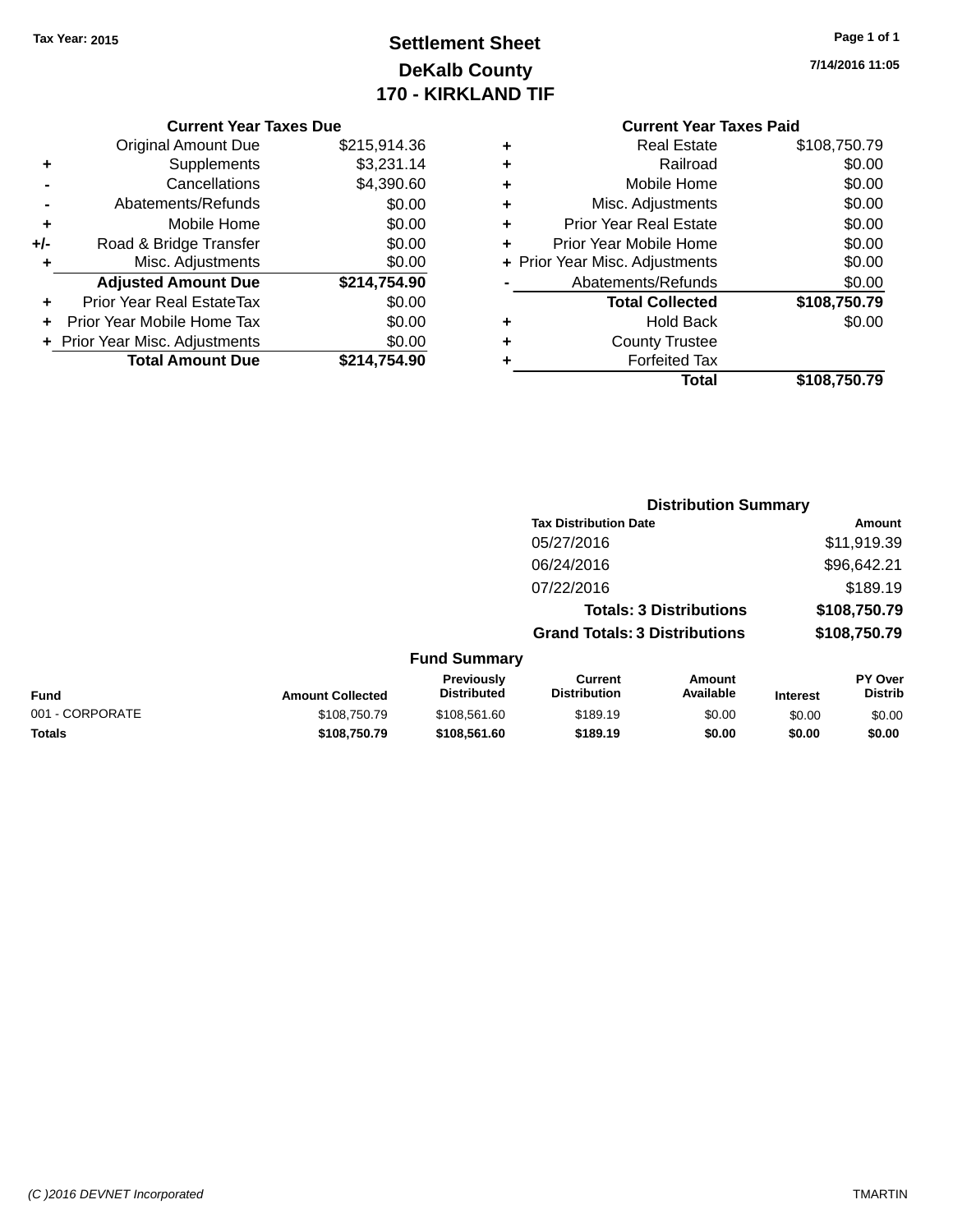### **Settlement Sheet Tax Year: 2015 Page 1 of 1 DeKalb County 171 - WATERMAN TIF**

**7/14/2016 11:05**

| \$11,083.66 |
|-------------|
|             |
|             |
|             |
|             |
|             |
|             |
|             |
| \$11,083.66 |
|             |
|             |
|             |
|             |
|             |

### **Current Year Taxes Paid +** Real Estate \$9,843.88 **+** Railroad \$0.00 **+** Mobile Home \$0.00 **+** Misc. Adjustments \$0.00 **+** Prior Year Real Estate \$0.00 **+** Prior Year Mobile Home \$0.00<br> **+** Prior Year Misc. Adjustments \$0.00 **+ Prior Year Misc. Adjustments -** Abatements/Refunds \$0.00

|   | <b>Total Collected</b> | \$9,843.88 |
|---|------------------------|------------|
| ٠ | <b>Hold Back</b>       | \$0.00     |
| ٠ | <b>County Trustee</b>  |            |
| ٠ | <b>Forfeited Tax</b>   |            |
|   | Total                  | \$9,843.88 |
|   |                        |            |

|                 |                         | <b>Distribution Summary</b>             |                                       |                                |                 |                           |
|-----------------|-------------------------|-----------------------------------------|---------------------------------------|--------------------------------|-----------------|---------------------------|
|                 |                         |                                         | <b>Tax Distribution Date</b>          |                                |                 | <b>Amount</b>             |
|                 |                         |                                         | 06/24/2016                            |                                |                 | \$9,843.88                |
|                 |                         |                                         |                                       | <b>Totals: 1 Distributions</b> |                 | \$9,843.88                |
|                 |                         |                                         | <b>Grand Totals: 1 Distributions</b>  |                                |                 | \$9,843.88                |
|                 |                         | <b>Fund Summary</b>                     |                                       |                                |                 |                           |
| <b>Fund</b>     | <b>Amount Collected</b> | <b>Previously</b><br><b>Distributed</b> | <b>Current</b><br><b>Distribution</b> | Amount<br>Available            | <b>Interest</b> | PY Over<br><b>Distrib</b> |
| 001 - CORPORATE | \$9,843.88              | \$9,843.88                              | \$0.00                                | \$0.00                         | \$0.00          | \$0.00                    |
| <b>Totals</b>   | \$9,843.88              | \$9,843.88                              | \$0.00                                | \$0.00                         | \$0.00          | \$0.00                    |
|                 |                         |                                         |                                       |                                |                 |                           |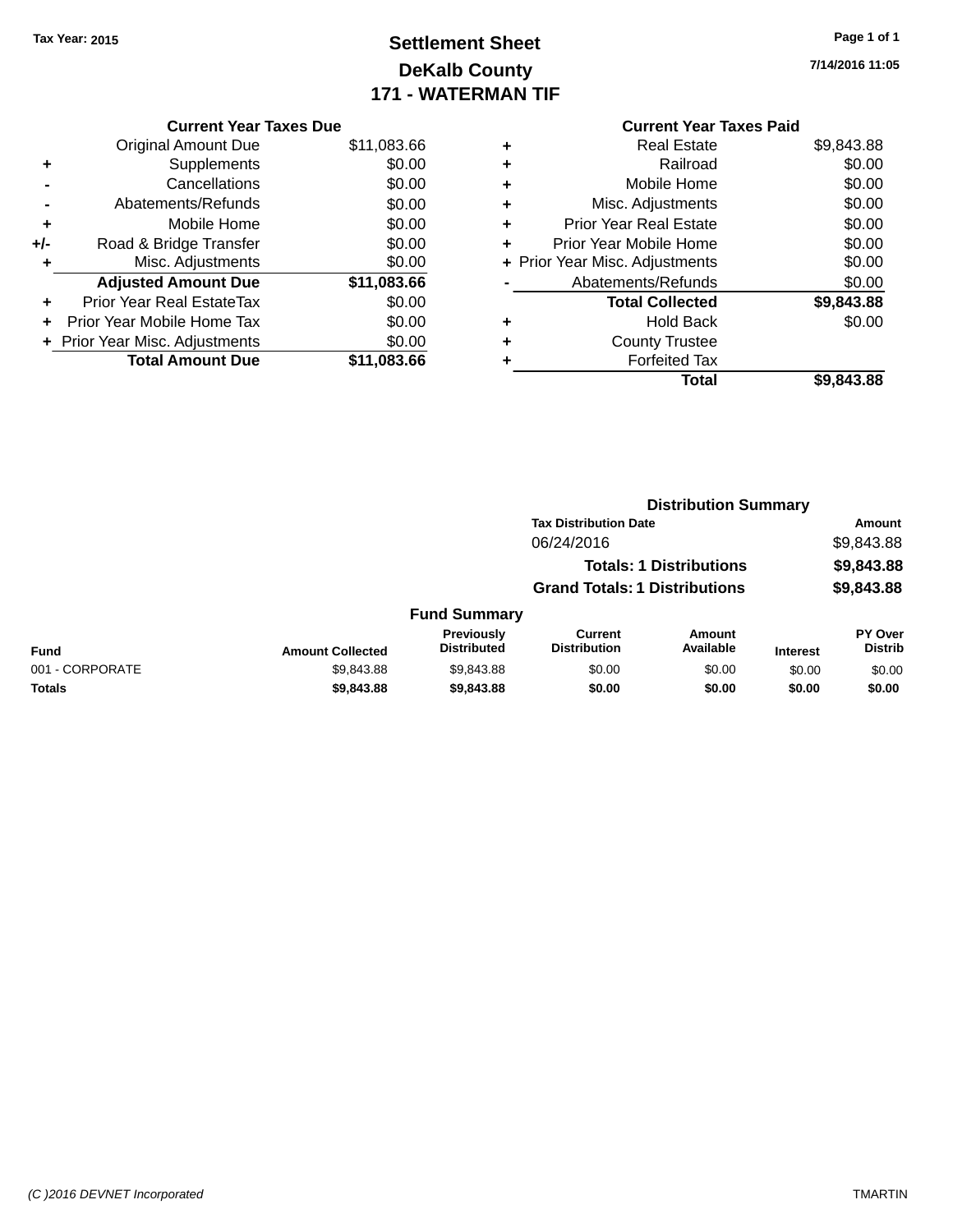### **Settlement Sheet Tax Year: 2015 Page 1 of 1 DeKalb County 172 - MAPLE PARK TIF**

**7/14/2016 11:05**

# **Current Year Taxes Paid +** Real Estate \$3,408.07

|   | Total                          | \$3,408.07 |
|---|--------------------------------|------------|
|   | <b>Forfeited Tax</b>           |            |
| ÷ | <b>County Trustee</b>          |            |
| ٠ | <b>Hold Back</b>               | \$0.00     |
|   | <b>Total Collected</b>         | \$3,408.07 |
|   | Abatements/Refunds             | \$0.00     |
|   | + Prior Year Misc. Adjustments | \$0.00     |
|   | Prior Year Mobile Home         | \$0.00     |
| ٠ | <b>Prior Year Real Estate</b>  | \$0.00     |
| ٠ | Misc. Adjustments              | \$0.00     |
| ÷ | Mobile Home                    | \$0.00     |
|   | Railroad                       | \$0.00     |

|                 |                         |                                  |                                       | <b>Distribution Summary</b>    |                 |                           |
|-----------------|-------------------------|----------------------------------|---------------------------------------|--------------------------------|-----------------|---------------------------|
|                 |                         |                                  | <b>Tax Distribution Date</b>          |                                |                 | Amount                    |
|                 |                         |                                  | 05/27/2016                            |                                |                 | \$2,664.37                |
|                 |                         |                                  | 06/24/2016                            |                                |                 | \$743.70                  |
|                 |                         |                                  |                                       | <b>Totals: 2 Distributions</b> |                 | \$3,408.07                |
|                 |                         |                                  | <b>Grand Totals: 2 Distributions</b>  |                                |                 | \$3,408.07                |
|                 |                         | <b>Fund Summary</b>              |                                       |                                |                 |                           |
| <b>Fund</b>     | <b>Amount Collected</b> | Previously<br><b>Distributed</b> | <b>Current</b><br><b>Distribution</b> | Amount<br>Available            | <b>Interest</b> | PY Over<br><b>Distrib</b> |
| 001 - CORPORATE | \$3,408.07              | \$3,408.07                       | \$0.00                                | \$0.00                         | \$0.00          | \$0.00                    |
| <b>Totals</b>   | \$3,408,07              | \$3,408,07                       | \$0.00                                | \$0.00                         | \$0.00          | \$0.00                    |

|     |                                | 172 - M    |
|-----|--------------------------------|------------|
|     | <b>Current Year Taxes Due</b>  |            |
|     | <b>Original Amount Due</b>     | \$6,492.00 |
| ٠   | Supplements                    | \$0.00     |
|     | Cancellations                  | \$0.00     |
|     | Abatements/Refunds             | \$0.00     |
| ٠   | Mobile Home                    | \$0.00     |
| +/- | Road & Bridge Transfer         | \$0.00     |
| ٠   | Misc. Adjustments              | \$0.00     |
|     | <b>Adjusted Amount Due</b>     | \$6,492.00 |
| ٠   | Prior Year Real EstateTax      | \$0.00     |
| ÷   | Prior Year Mobile Home Tax     | \$0.00     |
|     | + Prior Year Misc. Adjustments | \$0.00     |
|     | <b>Total Amount Due</b>        | \$6,492.00 |
|     |                                |            |
|     |                                |            |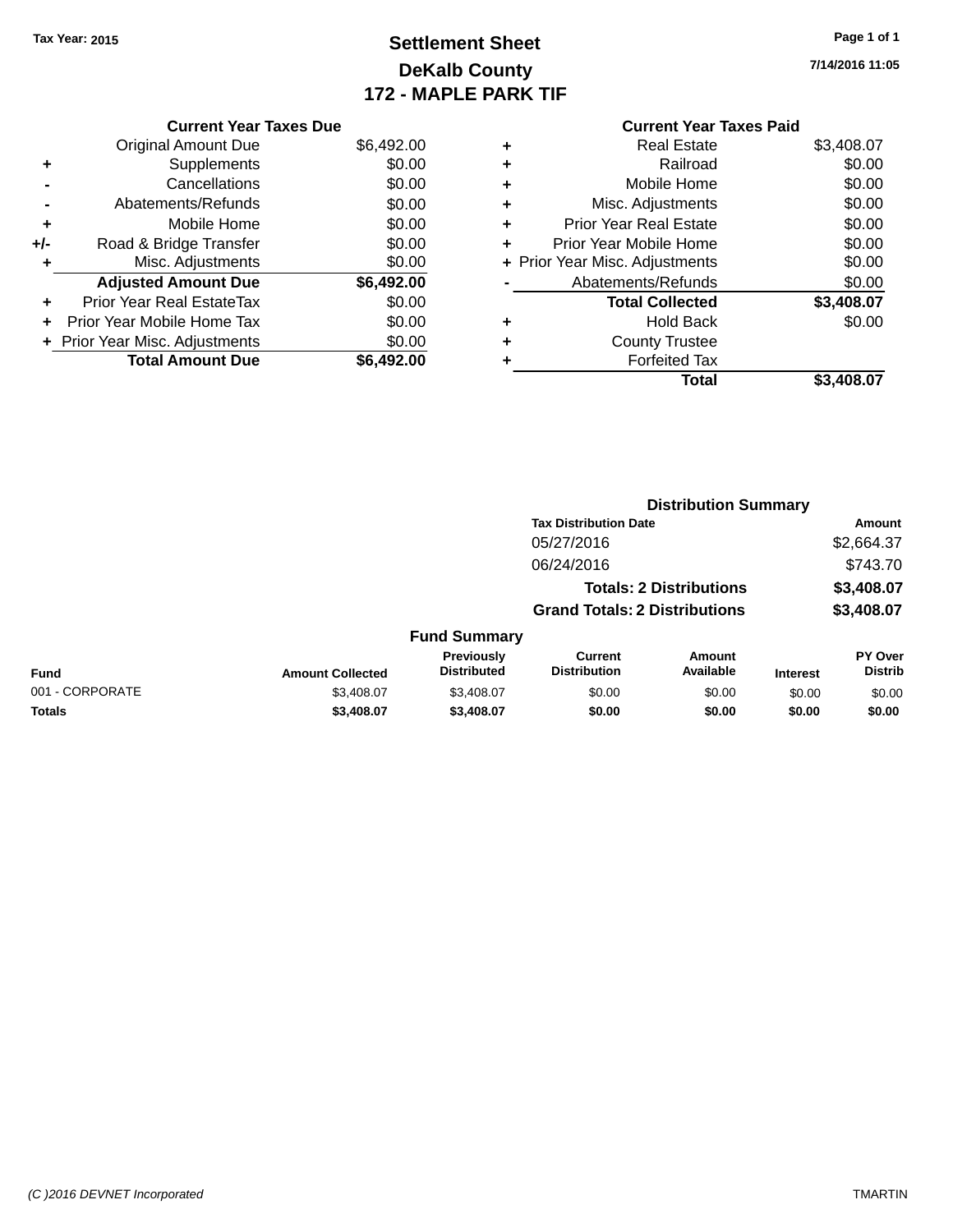### **Settlement Sheet Tax Year: 2015 Page 1 of 1 DeKalb County 180 - SYCAMORE TIF DISTRICT**

**7/14/2016 11:05**

|       | <b>Current Year Taxes Due</b>  |             |
|-------|--------------------------------|-------------|
|       | <b>Original Amount Due</b>     | \$81,631.16 |
| ٠     | Supplements                    | \$0.00      |
|       | Cancellations                  | \$0.00      |
|       | Abatements/Refunds             | \$0.00      |
| ٠     | Mobile Home                    | \$0.00      |
| $+/-$ | Road & Bridge Transfer         | \$0.00      |
|       | Misc. Adjustments              | \$0.00      |
|       | <b>Adjusted Amount Due</b>     | \$81,631.16 |
| ÷     | Prior Year Real EstateTax      | \$0.00      |
| ÷     | Prior Year Mobile Home Tax     | \$0.00      |
|       | + Prior Year Misc. Adjustments | \$0.00      |
|       | <b>Total Amount Due</b>        | \$81.631.16 |

|   | <b>Real Estate</b>             | \$41,011.28 |
|---|--------------------------------|-------------|
| ٠ | Railroad                       | \$0.00      |
| ٠ | Mobile Home                    | \$0.00      |
| ٠ | Misc. Adjustments              | \$0.00      |
| ٠ | <b>Prior Year Real Estate</b>  | \$0.00      |
| ٠ | Prior Year Mobile Home         | \$0.00      |
|   | + Prior Year Misc. Adjustments | \$0.00      |
|   | Abatements/Refunds             | \$0.00      |
|   | <b>Total Collected</b>         | \$41,011.28 |
| ٠ | <b>Hold Back</b>               | \$0.00      |
| ٠ | <b>County Trustee</b>          |             |
| ٠ | <b>Forfeited Tax</b>           |             |
|   | Total                          | \$41,011.28 |
|   |                                |             |

|                 |                         |                                         | <b>Distribution Summary</b>           |                            |                 |                                  |
|-----------------|-------------------------|-----------------------------------------|---------------------------------------|----------------------------|-----------------|----------------------------------|
|                 |                         |                                         | <b>Tax Distribution Date</b>          |                            | Amount          |                                  |
|                 | 06/24/2016              |                                         |                                       | \$41,011.28                |                 |                                  |
|                 |                         |                                         | <b>Totals: 1 Distributions</b>        | \$41,011.28<br>\$41,011.28 |                 |                                  |
|                 |                         |                                         | <b>Grand Totals: 1 Distributions</b>  |                            |                 |                                  |
|                 |                         | <b>Fund Summary</b>                     |                                       |                            |                 |                                  |
| <b>Fund</b>     | <b>Amount Collected</b> | <b>Previously</b><br><b>Distributed</b> | <b>Current</b><br><b>Distribution</b> | <b>Amount</b><br>Available | <b>Interest</b> | <b>PY Over</b><br><b>Distrib</b> |
| 001 - CORPORATE | \$41.011.28             | \$41,011.28                             | \$0.00                                | \$0.00                     | \$0.00          | \$0.00                           |
| <b>Totals</b>   | \$41,011.28             | \$41,011.28                             | \$0.00                                | \$0.00                     | \$0.00          | \$0.00                           |
|                 |                         |                                         |                                       |                            |                 |                                  |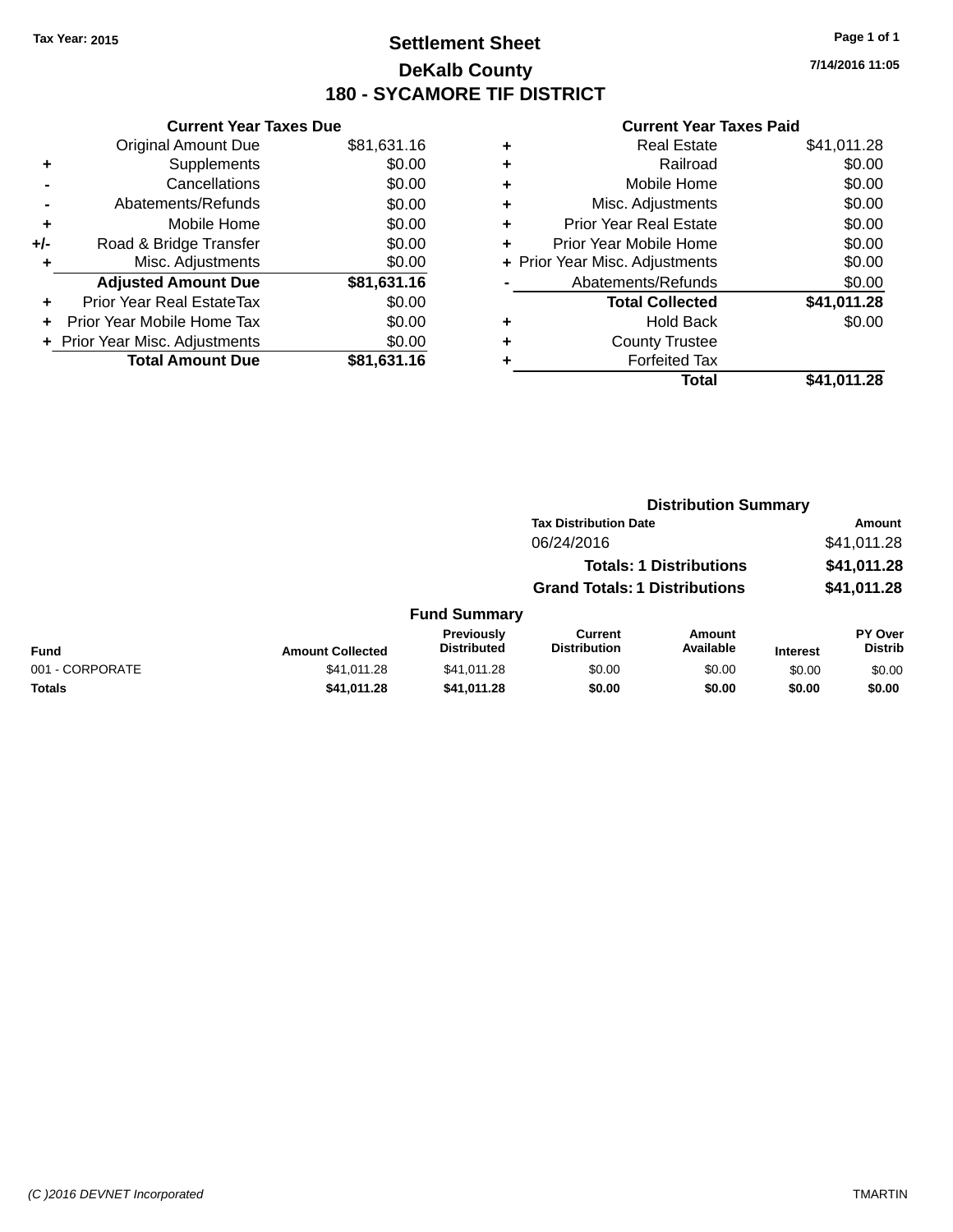# **Settlement Sheet Tax Year: 2015 Page 1 of 1 DeKalb County 190 - CORTLAND TIF**

**7/14/2016 11:05**

|     | <b>Current Year Taxes Due</b>  |             |
|-----|--------------------------------|-------------|
|     | <b>Original Amount Due</b>     | \$42,416.88 |
| ٠   | Supplements                    | \$0.00      |
|     | Cancellations                  | \$0.00      |
|     | Abatements/Refunds             | \$0.00      |
| ٠   | Mobile Home                    | \$0.00      |
| +/- | Road & Bridge Transfer         | \$0.00      |
| ٠   | Misc. Adjustments              | \$0.00      |
|     | <b>Adjusted Amount Due</b>     | \$42,416.88 |
| ٠   | Prior Year Real EstateTax      | \$0.00      |
|     | Prior Year Mobile Home Tax     | \$0.00      |
|     | + Prior Year Misc. Adjustments | \$0.00      |
|     | <b>Total Amount Due</b>        | \$42,416.88 |
|     |                                |             |

#### **Current Year Taxes Paid +** Real Estate \$37,317.29

|   | Total                          | \$37,317.29 |
|---|--------------------------------|-------------|
|   | <b>Forfeited Tax</b>           |             |
| ٠ | <b>County Trustee</b>          |             |
| ٠ | <b>Hold Back</b>               | \$0.00      |
|   | <b>Total Collected</b>         | \$37,317.29 |
|   | Abatements/Refunds             | \$0.00      |
|   | + Prior Year Misc. Adjustments | \$0.00      |
| ÷ | Prior Year Mobile Home         | \$0.00      |
| ٠ | <b>Prior Year Real Estate</b>  | \$0.00      |
| ÷ | Misc. Adjustments              | \$0.00      |
| ÷ | Mobile Home                    | \$0.00      |
| ÷ | Railroad                       | \$0.00      |
| ٠ | Real Estate                    | \$37.JTT.ZY |

|                 |                         |                                         | <b>Distribution Summary</b>           |                                |                 |                                  |
|-----------------|-------------------------|-----------------------------------------|---------------------------------------|--------------------------------|-----------------|----------------------------------|
|                 |                         |                                         | <b>Tax Distribution Date</b>          |                                |                 | <b>Amount</b>                    |
|                 |                         |                                         | 05/27/2016                            |                                |                 | \$31,453.52                      |
|                 |                         |                                         | 06/24/2016                            |                                |                 | \$5,863.77                       |
|                 |                         |                                         |                                       | <b>Totals: 2 Distributions</b> |                 | \$37,317.29                      |
|                 |                         |                                         | <b>Grand Totals: 2 Distributions</b>  |                                |                 | \$37,317.29                      |
|                 |                         | <b>Fund Summary</b>                     |                                       |                                |                 |                                  |
| <b>Fund</b>     | <b>Amount Collected</b> | <b>Previously</b><br><b>Distributed</b> | <b>Current</b><br><b>Distribution</b> | Amount<br>Available            | <b>Interest</b> | <b>PY Over</b><br><b>Distrib</b> |
| 001 - CORPORATE | \$37,317.29             | \$37,317.29                             | \$0.00                                | \$0.00                         | \$0.00          | \$0.00                           |
| <b>Totals</b>   | \$37,317.29             | \$37,317.29                             | \$0.00                                | \$0.00                         | \$0.00          | \$0.00                           |
|                 |                         |                                         |                                       |                                |                 |                                  |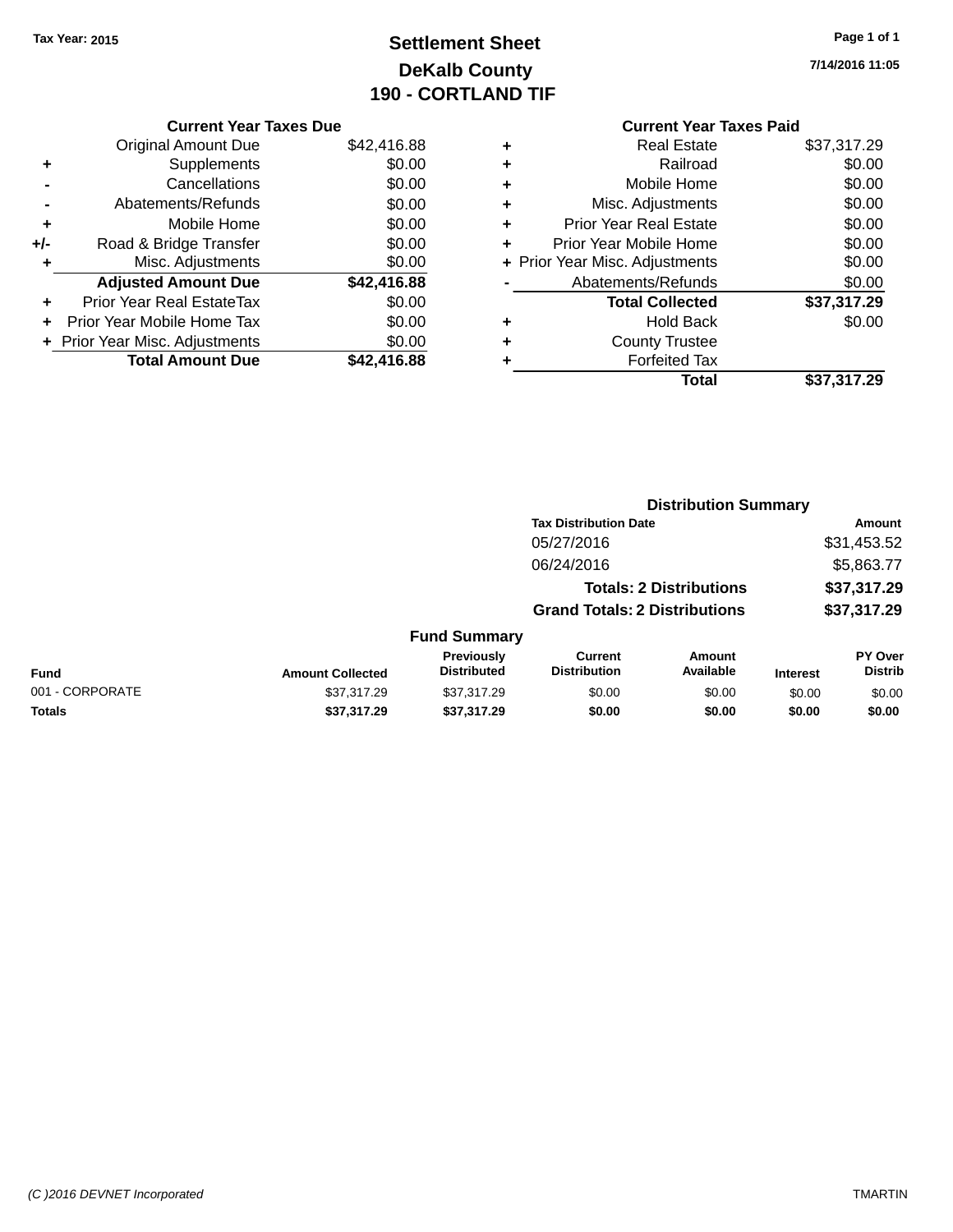# **Settlement Sheet Tax Year: 2015 Page 1 of 1 DeKalb County 201 - DEKALB SSA #6**

**7/14/2016 11:05**

### **Current Year Taxes Paid +** Real Estate \$4,214.13 **+** Railroad \$0.00 **+** Mobile Home \$0.00 **+** Misc. Adjustments \$0.00 **+** Prior Year Real Estate \$0.00 **+** Prior Year Mobile Home \$0.00 **+ Prior Year Misc. Adjustments**  $$0.00$ **-** Abatements/Refunds \$0.00 **Total Collected \$4,214.13 +** Hold Back \$0.00 **+** County Trustee **+** Forfeited Tax **Total \$4,214.13**

|     | <b>Current Year Taxes Due</b>    |             |
|-----|----------------------------------|-------------|
|     | <b>Original Amount Due</b>       | \$10,000.50 |
| ٠   | Supplements                      | \$0.00      |
|     | Cancellations                    | \$0.00      |
|     | Abatements/Refunds               | \$0.00      |
| ٠   | Mobile Home                      | \$0.00      |
| +/- | Road & Bridge Transfer           | \$0.00      |
| ٠   | Misc. Adjustments                | \$0.00      |
|     | <b>Adjusted Amount Due</b>       | \$10,000.50 |
|     | <b>Prior Year Real EstateTax</b> | \$0.00      |
|     | Prior Year Mobile Home Tax       | \$0.00      |
|     | + Prior Year Misc. Adjustments   | \$0.00      |
|     | <b>Total Amount Due</b>          | \$10.000.50 |
|     |                                  |             |

|                            |                         |                                  | <b>Distribution Summary</b>           |                                |                 |                                  |
|----------------------------|-------------------------|----------------------------------|---------------------------------------|--------------------------------|-----------------|----------------------------------|
|                            |                         |                                  | <b>Tax Distribution Date</b>          |                                |                 | <b>Amount</b>                    |
|                            |                         |                                  | 05/27/2016                            |                                |                 | \$346.49                         |
|                            |                         |                                  | 06/24/2016                            |                                |                 | \$3,867.64                       |
|                            |                         |                                  |                                       | <b>Totals: 2 Distributions</b> |                 | \$4,214.13                       |
|                            |                         |                                  | <b>Grand Totals: 2 Distributions</b>  |                                |                 | \$4,214.13                       |
|                            |                         | <b>Fund Summary</b>              |                                       |                                |                 |                                  |
| <b>Fund</b>                | <b>Amount Collected</b> | Previously<br><b>Distributed</b> | <b>Current</b><br><b>Distribution</b> | Amount<br>Available            | <b>Interest</b> | <b>PY Over</b><br><b>Distrib</b> |
| 023 - SPECIAL SERVICE AREA | \$4,214.13              | \$4,214.13                       | \$0.00                                | \$0.00                         | \$0.00          | \$0.00                           |
| Totals                     | \$4,214.13              | \$4,214.13                       | \$0.00                                | \$0.00                         | \$0.00          | \$0.00                           |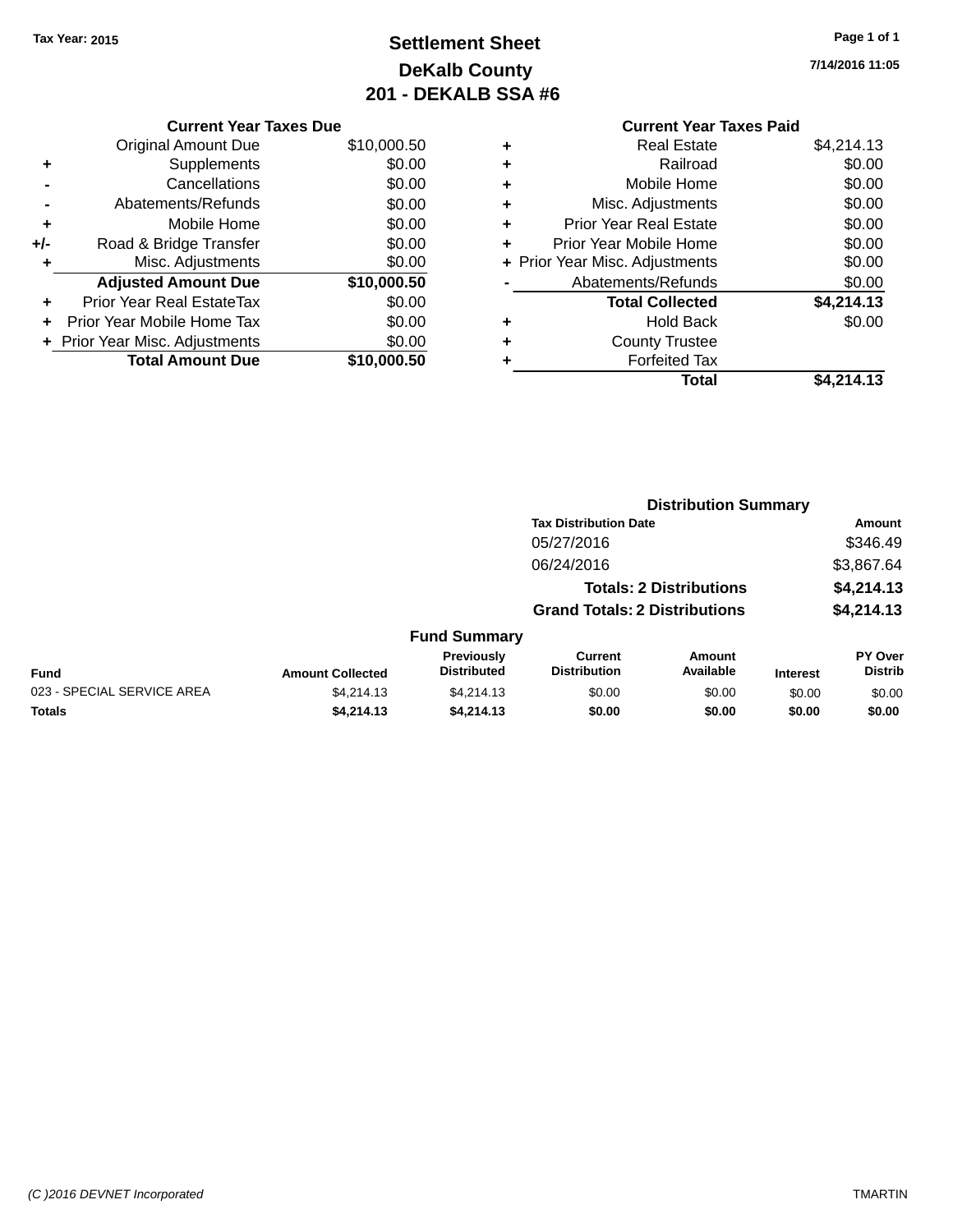**Current Year Taxes Due** Original Amount Due \$51,545.59

**Adjusted Amount Due \$51,535.59**

**Total Amount Due \$51,541.23**

**+** Supplements \$135.39 **-** Cancellations \$145.39 **-** Abatements/Refunds \$0.00 **+** Mobile Home \$0.00 **+/-** Road & Bridge Transfer \$0.00 **+** Misc. Adjustments \$0.00

**+** Prior Year Real EstateTax \$0.00 **+** Prior Year Mobile Home Tax \$0.00 **+** Prior Year Misc. Adjustments \$5.64

## **Settlement Sheet Tax Year: 2015 Page 1 of 1 DeKalb County 204 - GENOA RIVER BEND SSA**

**Current Year Taxes Paid**

|   | OUITUR TUUT TUAUJ LUIU         |             |
|---|--------------------------------|-------------|
| ٠ | <b>Real Estate</b>             | \$26,866.17 |
| ٠ | Railroad                       | \$0.00      |
| ٠ | Mobile Home                    | \$0.00      |
| ٠ | Misc. Adjustments              | \$0.00      |
| ٠ | <b>Prior Year Real Estate</b>  | \$0.00      |
| ٠ | Prior Year Mobile Home         | \$0.00      |
|   | + Prior Year Misc. Adjustments | \$5.64      |
|   | Abatements/Refunds             | \$0.00      |
|   | <b>Total Collected</b>         | \$26,871.81 |
| ٠ | <b>Hold Back</b>               | \$0.00      |
| ٠ | <b>County Trustee</b>          |             |
|   | <b>Forfeited Tax</b>           |             |
|   | Total                          | \$26.871.81 |
|   |                                |             |

|                                                                 |                                                  |                         |                                                |                                                              | <b>Distribution Summary</b>    |                 |                                  |
|-----------------------------------------------------------------|--------------------------------------------------|-------------------------|------------------------------------------------|--------------------------------------------------------------|--------------------------------|-----------------|----------------------------------|
|                                                                 |                                                  |                         |                                                | <b>Tax Distribution Date</b>                                 |                                |                 | Amount                           |
|                                                                 |                                                  |                         |                                                | 05/27/2016                                                   |                                |                 | \$6,770.95                       |
|                                                                 |                                                  |                         |                                                | 06/24/2016                                                   |                                |                 | \$19,243.84                      |
|                                                                 |                                                  |                         |                                                | 07/22/2016                                                   |                                |                 | \$857.02                         |
|                                                                 |                                                  |                         |                                                |                                                              | <b>Totals: 3 Distributions</b> |                 | \$26,871.81                      |
|                                                                 |                                                  |                         |                                                | <b>Grand Totals: 3 Distributions</b>                         |                                |                 | \$26,871.81                      |
|                                                                 |                                                  |                         | <b>Fund Summary</b>                            |                                                              |                                |                 |                                  |
| <b>Fund</b>                                                     |                                                  | <b>Amount Collected</b> | Previously<br><b>Distributed</b>               | <b>Current</b><br><b>Distribution</b>                        | Amount<br>Available            | <b>Interest</b> | <b>PY Over</b><br><b>Distrib</b> |
| 023 - SPECIAL SERVICE AREA                                      |                                                  | \$26,871.81             | \$26,014.79                                    | \$857.02                                                     | \$0.00                         | \$0.00          | \$0.00                           |
| <b>Totals</b>                                                   |                                                  | \$26,871.81             | \$26,014.79                                    | \$857.02                                                     | \$0.00                         | \$0.00          | \$0.00                           |
|                                                                 |                                                  |                         | <b>Miscellaneous Adjustment Detail</b>         |                                                              |                                |                 |                                  |
| Year Source<br>2014 RE - Real Estate<br><b>Totals 1 entries</b> | <b>Account Type</b><br><b>Back Tax Collected</b> |                         | <b>Amount Adjustment Description</b><br>\$5.64 | \$5.64 RIVERBEND DEVELOPMENT REDEMPTION 02-24-452-011 by TBA |                                |                 |                                  |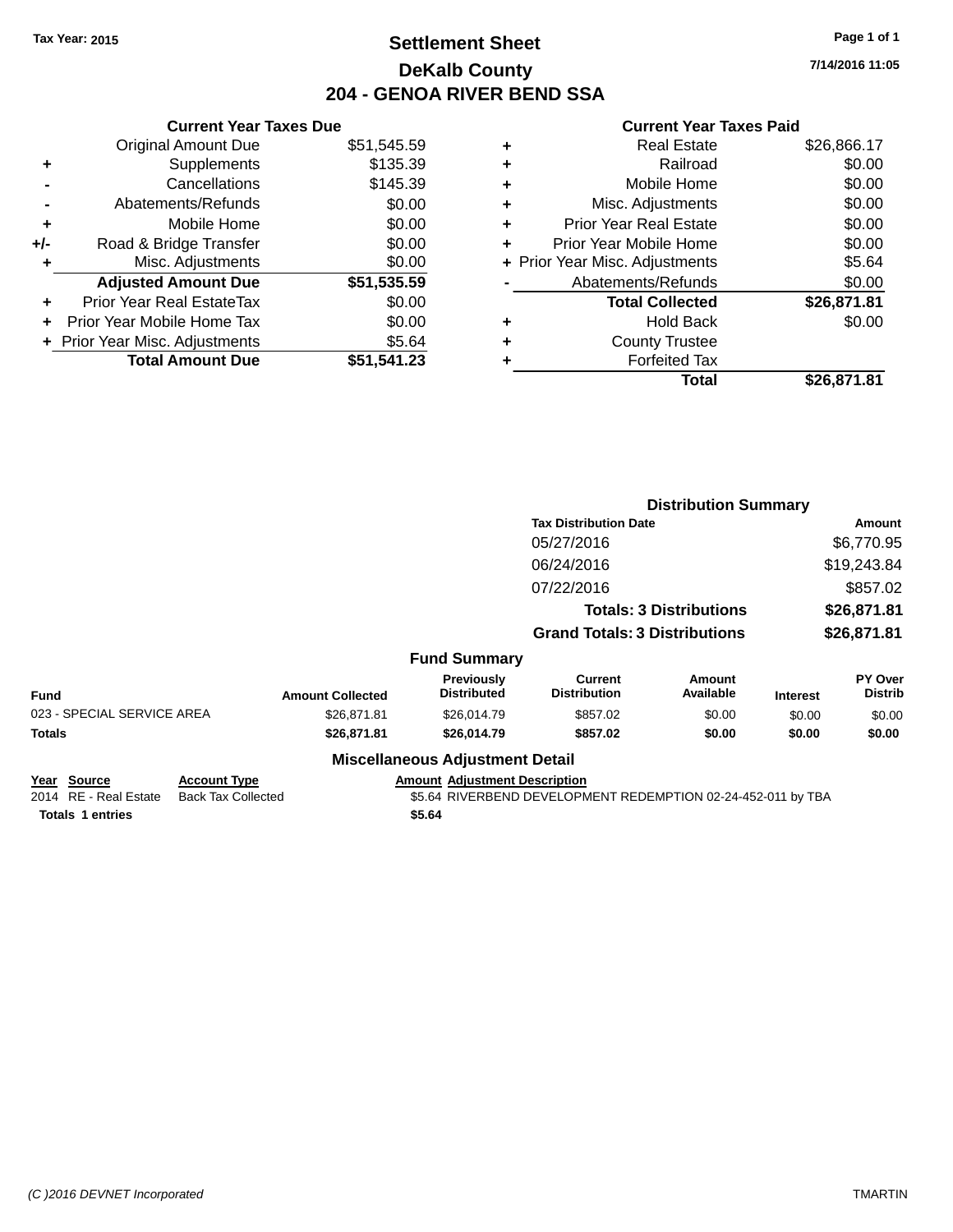## **Settlement Sheet Tax Year: 2015 Page 1 of 1 DeKalb County 207 - DERBY ESTATES SSA**

**7/14/2016 11:05**

|     | <b>Current Year Taxes Due</b>  |            |
|-----|--------------------------------|------------|
|     | <b>Original Amount Due</b>     | \$5,750.05 |
| ÷   | Supplements                    | \$0.00     |
|     | Cancellations                  | \$0.00     |
|     | Abatements/Refunds             | \$0.00     |
| ٠   | Mobile Home                    | \$0.00     |
| +/- | Road & Bridge Transfer         | \$0.00     |
| ٠   | Misc. Adjustments              | \$0.00     |
|     | <b>Adjusted Amount Due</b>     | \$5,750.05 |
| ÷   | Prior Year Real EstateTax      | \$0.00     |
| ÷   | Prior Year Mobile Home Tax     | \$0.00     |
|     | + Prior Year Misc. Adjustments | \$0.00     |
|     | <b>Total Amount Due</b>        | \$5.750.05 |

|   | <b>Real Estate</b>             | \$3,109.50 |
|---|--------------------------------|------------|
| ٠ | Railroad                       | \$0.00     |
| ٠ | Mobile Home                    | \$0.00     |
| ٠ | Misc. Adjustments              | \$0.00     |
| ٠ | <b>Prior Year Real Estate</b>  | \$0.00     |
| ٠ | Prior Year Mobile Home         | \$0.00     |
|   | + Prior Year Misc. Adjustments | \$0.00     |
|   | Abatements/Refunds             | \$0.00     |
|   | <b>Total Collected</b>         | \$3,109.50 |
| ٠ | <b>Hold Back</b>               | \$0.00     |
| ٠ | <b>County Trustee</b>          |            |
| ٠ | <b>Forfeited Tax</b>           |            |
|   | Total                          | \$3,109.50 |
|   |                                |            |

|                            |                         |                                  |                                      | <b>Distribution Summary</b>    |                 |                           |
|----------------------------|-------------------------|----------------------------------|--------------------------------------|--------------------------------|-----------------|---------------------------|
|                            |                         |                                  | <b>Tax Distribution Date</b>         |                                |                 | Amount                    |
|                            |                         |                                  | 05/27/2016                           |                                |                 | \$242.05                  |
|                            |                         |                                  | 06/24/2016                           |                                |                 | \$2,758.47                |
|                            |                         |                                  | 07/22/2016                           |                                |                 | \$108.98                  |
|                            |                         |                                  |                                      | <b>Totals: 3 Distributions</b> |                 | \$3,109.50                |
|                            |                         |                                  | <b>Grand Totals: 3 Distributions</b> |                                |                 | \$3,109.50                |
|                            |                         | <b>Fund Summary</b>              |                                      |                                |                 |                           |
| <b>Fund</b>                | <b>Amount Collected</b> | Previously<br><b>Distributed</b> | Current<br><b>Distribution</b>       | <b>Amount</b><br>Available     | <b>Interest</b> | PY Over<br><b>Distrib</b> |
| 023 - SPECIAL SERVICE AREA | \$3,109.50              | \$3,000.52                       | \$108.98                             | \$0.00                         | \$0.00          | \$0.00                    |
| <b>Totals</b>              | \$3,109.50              | \$3,000.52                       | \$108.98                             | \$0.00                         | \$0.00          | \$0.00                    |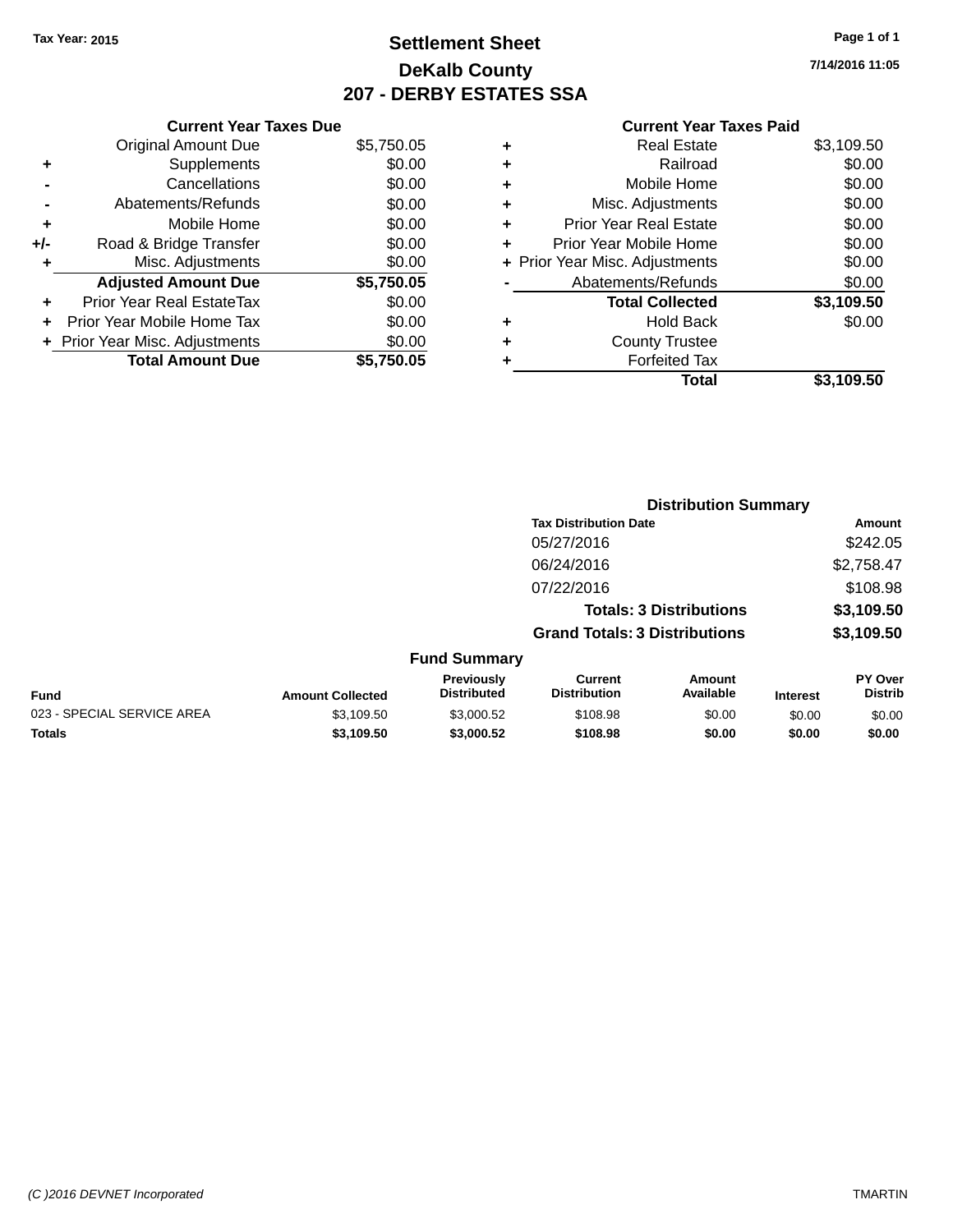# **Settlement Sheet Tax Year: 2015 Page 1 of 1 DeKalb County 209 - DEKALB SSA #14**

**7/14/2016 11:05**

|     | <b>Current Year Taxes Due</b>    |            |
|-----|----------------------------------|------------|
|     | <b>Original Amount Due</b>       | \$2,500.02 |
| ٠   | Supplements                      | \$0.00     |
|     | Cancellations                    | \$0.00     |
|     | Abatements/Refunds               | \$0.00     |
| ٠   | Mobile Home                      | \$0.00     |
| +/- | Road & Bridge Transfer           | \$0.00     |
|     | Misc. Adjustments                | \$0.00     |
|     | <b>Adjusted Amount Due</b>       | \$2,500.02 |
| ٠   | <b>Prior Year Real EstateTax</b> | \$0.00     |
| ÷   | Prior Year Mobile Home Tax       | \$0.00     |
|     | + Prior Year Misc. Adjustments   | \$0.00     |
|     | <b>Total Amount Due</b>          | \$2.500.02 |
|     |                                  |            |

### **Current Year Taxes Paid +** Real Estate \$1,325.52

| Ŧ | NGAI CSIAIG                    | ےن.ن∠ت,⊤ت  |
|---|--------------------------------|------------|
| ÷ | Railroad                       | \$0.00     |
| ÷ | Mobile Home                    | \$0.00     |
| ٠ | Misc. Adjustments              | \$0.00     |
| ٠ | <b>Prior Year Real Estate</b>  | \$0.00     |
| ٠ | Prior Year Mobile Home         | \$0.00     |
|   | + Prior Year Misc. Adjustments | \$0.00     |
|   | Abatements/Refunds             | \$0.00     |
|   | <b>Total Collected</b>         | \$1,325.52 |
| ٠ | <b>Hold Back</b>               | \$0.00     |
| ÷ | <b>County Trustee</b>          |            |
| ٠ | <b>Forfeited Tax</b>           |            |
|   | Total                          | \$1,325.52 |
|   |                                |            |

|                            |                         |                                  |                                       | <b>Distribution Summary</b>    |                 |                                  |
|----------------------------|-------------------------|----------------------------------|---------------------------------------|--------------------------------|-----------------|----------------------------------|
|                            |                         |                                  | <b>Tax Distribution Date</b>          |                                |                 | Amount                           |
|                            |                         |                                  | 05/27/2016                            |                                |                 | \$437.24                         |
|                            |                         |                                  | 06/24/2016                            |                                |                 | \$848.14                         |
|                            |                         |                                  | 07/22/2016                            |                                |                 | \$40.14                          |
|                            |                         |                                  |                                       | <b>Totals: 3 Distributions</b> |                 | \$1,325.52                       |
|                            |                         |                                  | <b>Grand Totals: 3 Distributions</b>  |                                |                 | \$1,325.52                       |
|                            |                         | <b>Fund Summary</b>              |                                       |                                |                 |                                  |
| <b>Fund</b>                | <b>Amount Collected</b> | Previously<br><b>Distributed</b> | <b>Current</b><br><b>Distribution</b> | Amount<br>Available            | <b>Interest</b> | <b>PY Over</b><br><b>Distrib</b> |
| 023 - SPECIAL SERVICE AREA | \$1,325.52              | \$1,285.38                       | \$40.14                               | \$0.00                         | \$0.00          | \$0.00                           |
| <b>Totals</b>              | \$1,325.52              | \$1,285.38                       | \$40.14                               | \$0.00                         | \$0.00          | \$0.00                           |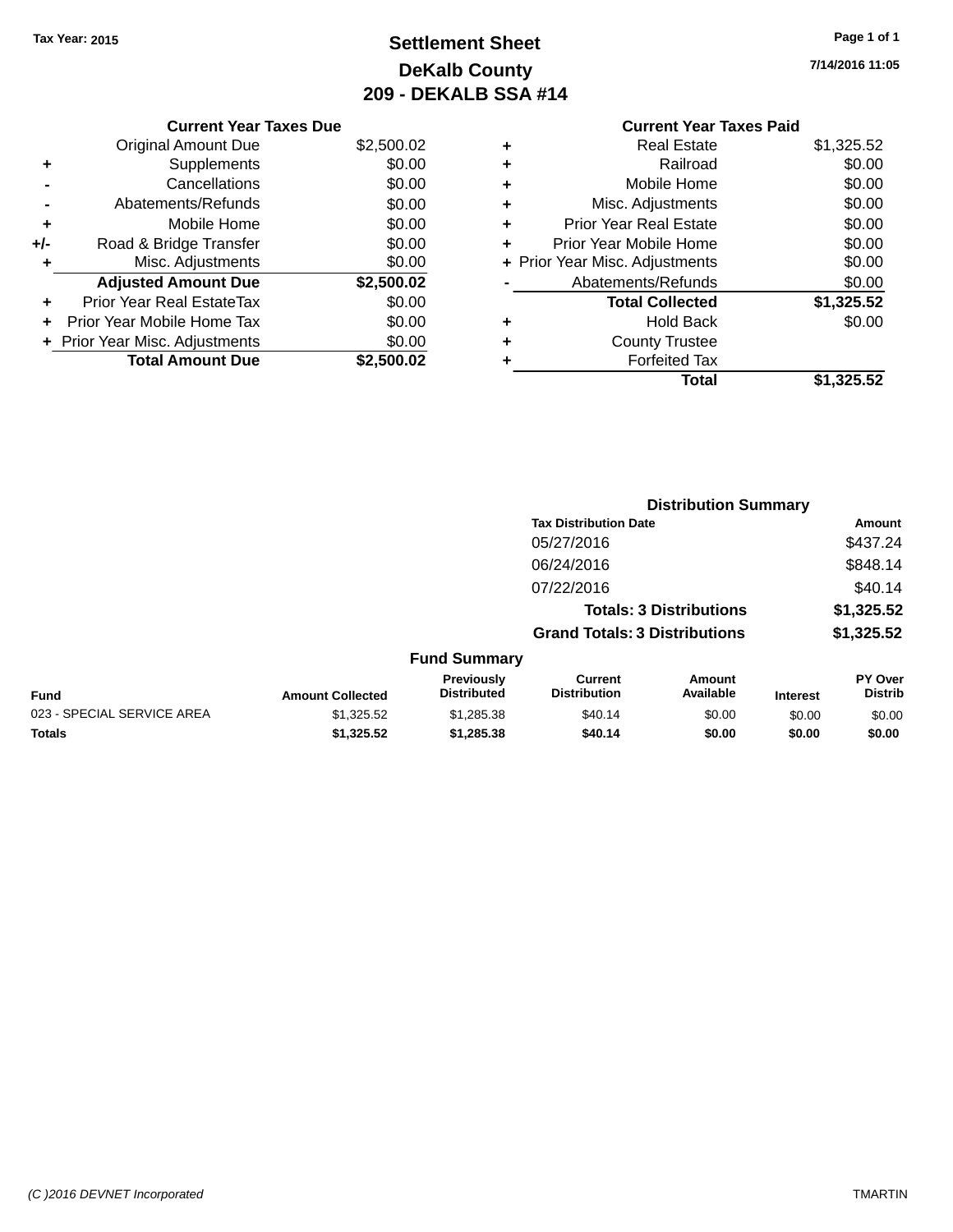## **Settlement Sheet Tax Year: 2015 Page 1 of 1 DeKalb County 213 - GENOA OAK CREEK EST SSA#4**

**7/14/2016 11:05**

|     | <b>Current Year Taxes Due</b>  |            |
|-----|--------------------------------|------------|
|     | <b>Original Amount Due</b>     | \$1,590.86 |
|     | Supplements                    | \$0.00     |
|     | Cancellations                  | \$0.00     |
|     | Abatements/Refunds             | \$0.00     |
| ٠   | Mobile Home                    | \$0.00     |
| +/- | Road & Bridge Transfer         | \$0.00     |
|     | Misc. Adjustments              | \$0.00     |
|     | <b>Adjusted Amount Due</b>     | \$1,590.86 |
| ٠   | Prior Year Real EstateTax      | \$0.00     |
|     | Prior Year Mobile Home Tax     | \$0.00     |
|     | + Prior Year Misc. Adjustments | \$0.00     |
|     | <b>Total Amount Due</b>        | \$1,590.86 |
|     |                                |            |

| ٠ | <b>Real Estate</b>             | \$811.99 |
|---|--------------------------------|----------|
| ٠ | Railroad                       | \$0.00   |
| ٠ | Mobile Home                    | \$0.00   |
| ٠ | Misc. Adjustments              | \$0.00   |
| ٠ | <b>Prior Year Real Estate</b>  | \$0.00   |
| ÷ | Prior Year Mobile Home         | \$0.00   |
|   | + Prior Year Misc. Adjustments | \$0.00   |
|   | Abatements/Refunds             | \$0.00   |
|   | <b>Total Collected</b>         | \$811.99 |
| ٠ | <b>Hold Back</b>               | \$0.00   |
| ٠ | <b>County Trustee</b>          |          |
| ٠ | <b>Forfeited Tax</b>           |          |
|   | Total                          | \$811.99 |
|   |                                |          |

|                            |                         |                                  |                                       | <b>Distribution Summary</b>    |                 |                                  |
|----------------------------|-------------------------|----------------------------------|---------------------------------------|--------------------------------|-----------------|----------------------------------|
|                            |                         |                                  | <b>Tax Distribution Date</b>          |                                |                 | Amount                           |
|                            |                         |                                  | 05/27/2016                            |                                |                 | \$162.85                         |
|                            |                         |                                  | 06/24/2016                            |                                |                 | \$649.14                         |
|                            |                         |                                  |                                       | <b>Totals: 2 Distributions</b> |                 | \$811.99                         |
|                            |                         |                                  | <b>Grand Totals: 2 Distributions</b>  |                                |                 | \$811.99                         |
|                            |                         | <b>Fund Summary</b>              |                                       |                                |                 |                                  |
| <b>Fund</b>                | <b>Amount Collected</b> | Previously<br><b>Distributed</b> | <b>Current</b><br><b>Distribution</b> | Amount<br>Available            | <b>Interest</b> | <b>PY Over</b><br><b>Distrib</b> |
| 023 - SPECIAL SERVICE AREA | \$811.99                | \$811.99                         | \$0.00                                | \$0.00                         | \$0.00          | \$0.00                           |
| <b>Totals</b>              | \$811.99                | \$811.99                         | \$0.00                                | \$0.00                         | \$0.00          | \$0.00                           |
|                            |                         |                                  |                                       |                                |                 |                                  |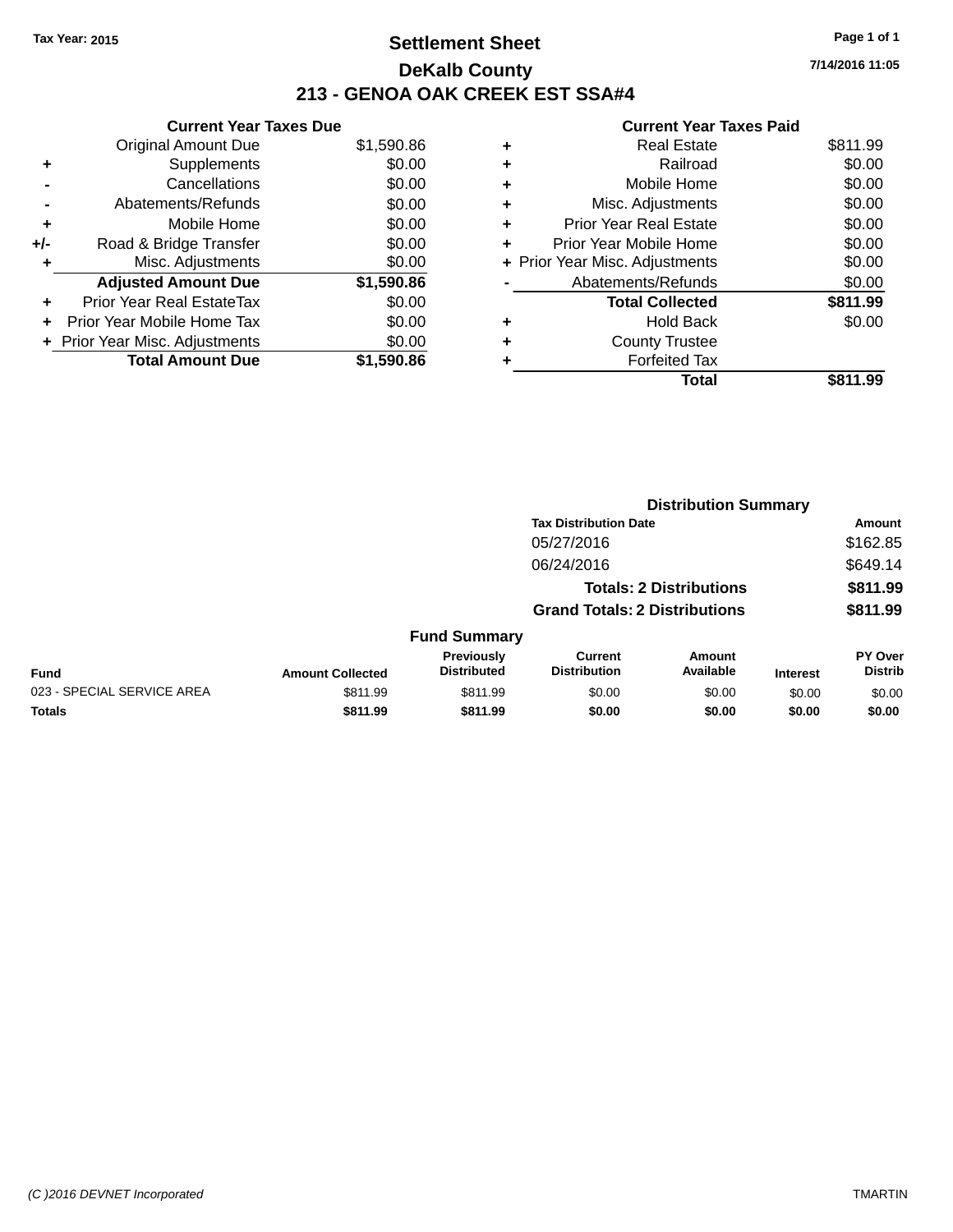## **Settlement Sheet Tax Year: 2015 Page 1 of 1 DeKalb County AF-DK #5 - AFTON DEKALB DRAINAGE #5**

|     | <b>Current Year Taxes Due</b>  |             |
|-----|--------------------------------|-------------|
|     | <b>Original Amount Due</b>     | \$12,061.62 |
| ٠   | Supplements                    | \$0.00      |
|     | Cancellations                  | \$0.00      |
|     | Abatements/Refunds             | \$0.00      |
| ٠   | Mobile Home                    | \$0.00      |
| +/- | Road & Bridge Transfer         | \$0.00      |
| ٠   | Misc. Adjustments              | \$0.00      |
|     | <b>Adjusted Amount Due</b>     | \$12,061.62 |
| ٠   | Prior Year Real EstateTax      | \$0.00      |
|     | Prior Year Mobile Home Tax     | \$0.00      |
|     | + Prior Year Misc. Adjustments | \$0.00      |
|     | <b>Total Amount Due</b>        | \$12,061.62 |

#### **Current Year Taxes Paid**

|   | <b>Real Estate</b>             | \$8,729.90 |
|---|--------------------------------|------------|
| ٠ | Railroad                       | \$0.00     |
| ٠ | Mobile Home                    | \$0.00     |
| ٠ | Misc. Adjustments              | \$0.00     |
| ٠ | <b>Prior Year Real Estate</b>  | \$0.00     |
| ٠ | Prior Year Mobile Home         | \$0.00     |
|   | + Prior Year Misc. Adjustments | \$0.00     |
|   | Abatements/Refunds             | \$0.00     |
|   | <b>Total Collected</b>         | \$8,729.90 |
| ۰ | <b>Hold Back</b>               | \$0.00     |
| ٠ | <b>County Trustee</b>          |            |
|   | <b>Forfeited Tax</b>           |            |
|   | Total                          | \$8.729.90 |
|   |                                |            |

|                 |                         |                                         |                                       | <b>Distribution Summary</b>    |                 |                                  |
|-----------------|-------------------------|-----------------------------------------|---------------------------------------|--------------------------------|-----------------|----------------------------------|
|                 |                         |                                         | <b>Tax Distribution Date</b>          |                                |                 | Amount                           |
|                 |                         |                                         | 05/27/2016                            |                                |                 | \$2,803.20                       |
|                 |                         |                                         | 06/24/2016                            |                                |                 | \$5,866.70                       |
|                 |                         |                                         | 07/22/2016                            |                                |                 | \$60.00                          |
|                 |                         |                                         |                                       | <b>Totals: 3 Distributions</b> |                 | \$8,729.90                       |
|                 |                         |                                         | <b>Grand Totals: 3 Distributions</b>  |                                |                 | \$8,729.90                       |
|                 |                         | <b>Fund Summary</b>                     |                                       |                                |                 |                                  |
| <b>Fund</b>     | <b>Amount Collected</b> | <b>Previously</b><br><b>Distributed</b> | <b>Current</b><br><b>Distribution</b> | Amount<br>Available            | <b>Interest</b> | <b>PY Over</b><br><b>Distrib</b> |
| 001 - CORPORATE | \$8,729.90              | \$8,669.90                              | \$60.00                               | \$0.00                         | \$0.00          | \$0.00                           |
| <b>Totals</b>   | \$8,729.90              | \$8,669.90                              | \$60.00                               | \$0.00                         | \$0.00          | \$0.00                           |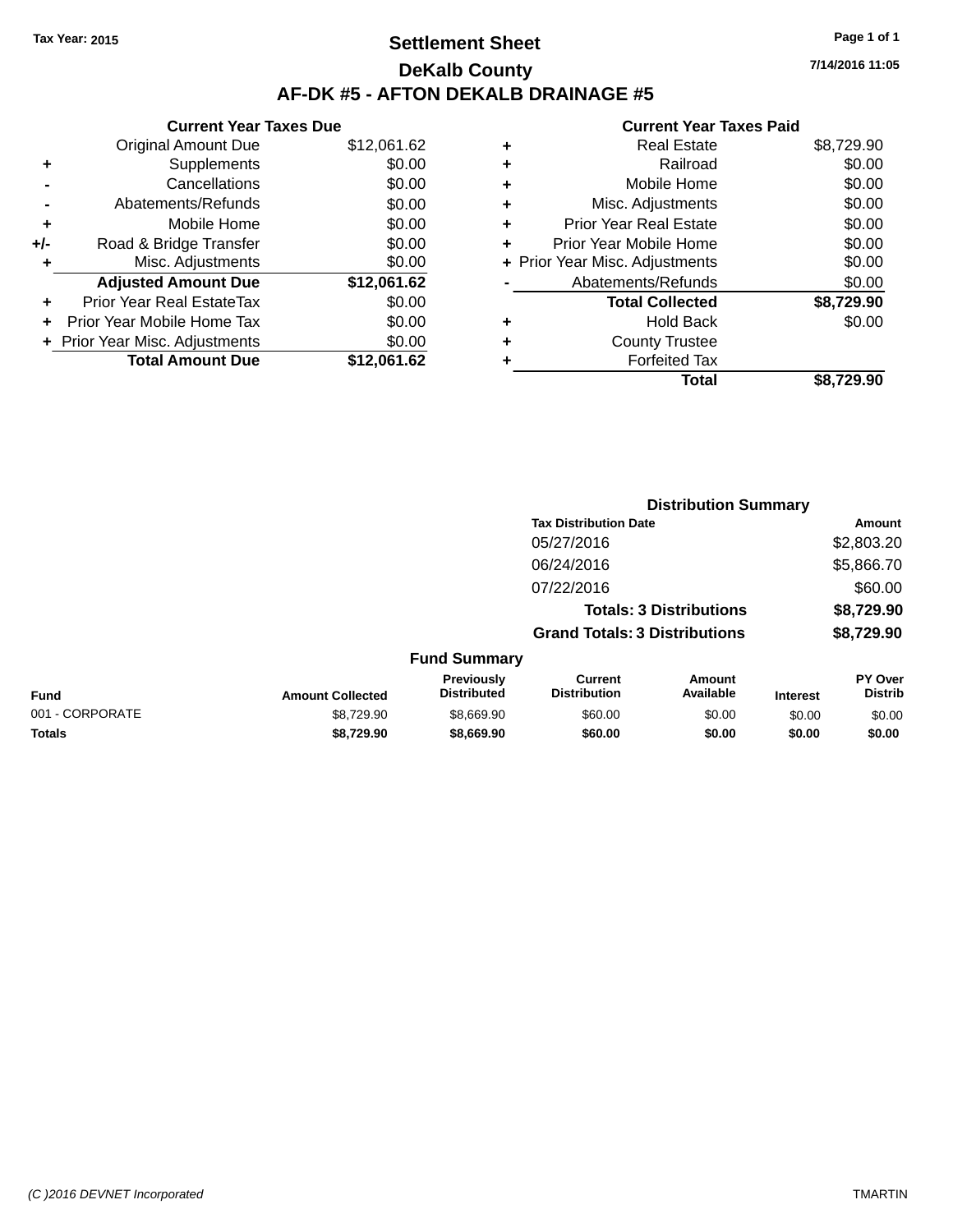### **Settlement Sheet Tax Year: 2015 Page 1 of 1 DeKalb County AF-MI #4 - AF/ MI/ DK DRAINAGE #4**

| <b>Current Year Taxes Due</b>  |            |
|--------------------------------|------------|
| <b>Original Amount Due</b>     | \$7,589.32 |
| Supplements                    | \$4.70     |
| Cancellations                  | \$4.70     |
| Abatements/Refunds             | \$0.00     |
| Mobile Home                    | \$0.00     |
| Road & Bridge Transfer         | \$0.00     |
| Misc. Adjustments              | \$0.00     |
| <b>Adjusted Amount Due</b>     | \$7,589.32 |
| Prior Year Real EstateTax      | \$0.00     |
| Prior Year Mobile Home Tax     | \$0.00     |
| + Prior Year Misc. Adjustments | \$0.00     |
| <b>Total Amount Due</b>        | \$7,589.32 |
|                                |            |

#### **Current Year Taxes Paid**

|   | <b>Real Estate</b>             | \$5,098.73 |
|---|--------------------------------|------------|
| ٠ | Railroad                       | \$0.00     |
| ٠ | Mobile Home                    | \$0.00     |
| ٠ | Misc. Adjustments              | \$0.00     |
| ٠ | <b>Prior Year Real Estate</b>  | \$0.00     |
| ٠ | Prior Year Mobile Home         | \$0.00     |
|   | + Prior Year Misc. Adjustments | \$0.00     |
|   | Abatements/Refunds             | \$0.00     |
|   | <b>Total Collected</b>         | \$5,098.73 |
| ٠ | <b>Hold Back</b>               | \$0.00     |
| ٠ | <b>County Trustee</b>          |            |
|   | <b>Forfeited Tax</b>           |            |
|   | Total                          | \$5.098.73 |
|   |                                |            |

|                 |                         |                                  |                                       | <b>Distribution Summary</b>    |                 |                                  |
|-----------------|-------------------------|----------------------------------|---------------------------------------|--------------------------------|-----------------|----------------------------------|
|                 |                         |                                  | <b>Tax Distribution Date</b>          |                                |                 | <b>Amount</b>                    |
|                 |                         |                                  | 05/27/2016                            |                                |                 | \$649.92                         |
|                 |                         |                                  | 06/24/2016                            |                                |                 | \$4,448.33                       |
|                 |                         |                                  | 07/22/2016                            |                                |                 | \$0.48                           |
|                 |                         |                                  |                                       | <b>Totals: 3 Distributions</b> |                 | \$5,098.73                       |
|                 |                         |                                  | <b>Grand Totals: 3 Distributions</b>  |                                |                 | \$5,098.73                       |
|                 |                         | <b>Fund Summary</b>              |                                       |                                |                 |                                  |
| Fund            | <b>Amount Collected</b> | Previously<br><b>Distributed</b> | <b>Current</b><br><b>Distribution</b> | Amount<br>Available            | <b>Interest</b> | <b>PY Over</b><br><b>Distrib</b> |
| 001 - CORPORATE | \$5,098.73              | \$5,098.25                       | \$0.48                                | \$0.00                         | \$0.00          | \$0.00                           |
|                 |                         |                                  |                                       |                                |                 |                                  |

**Totals \$5,098.73 \$5,098.25 \$0.48 \$0.00 \$0.00 \$0.00**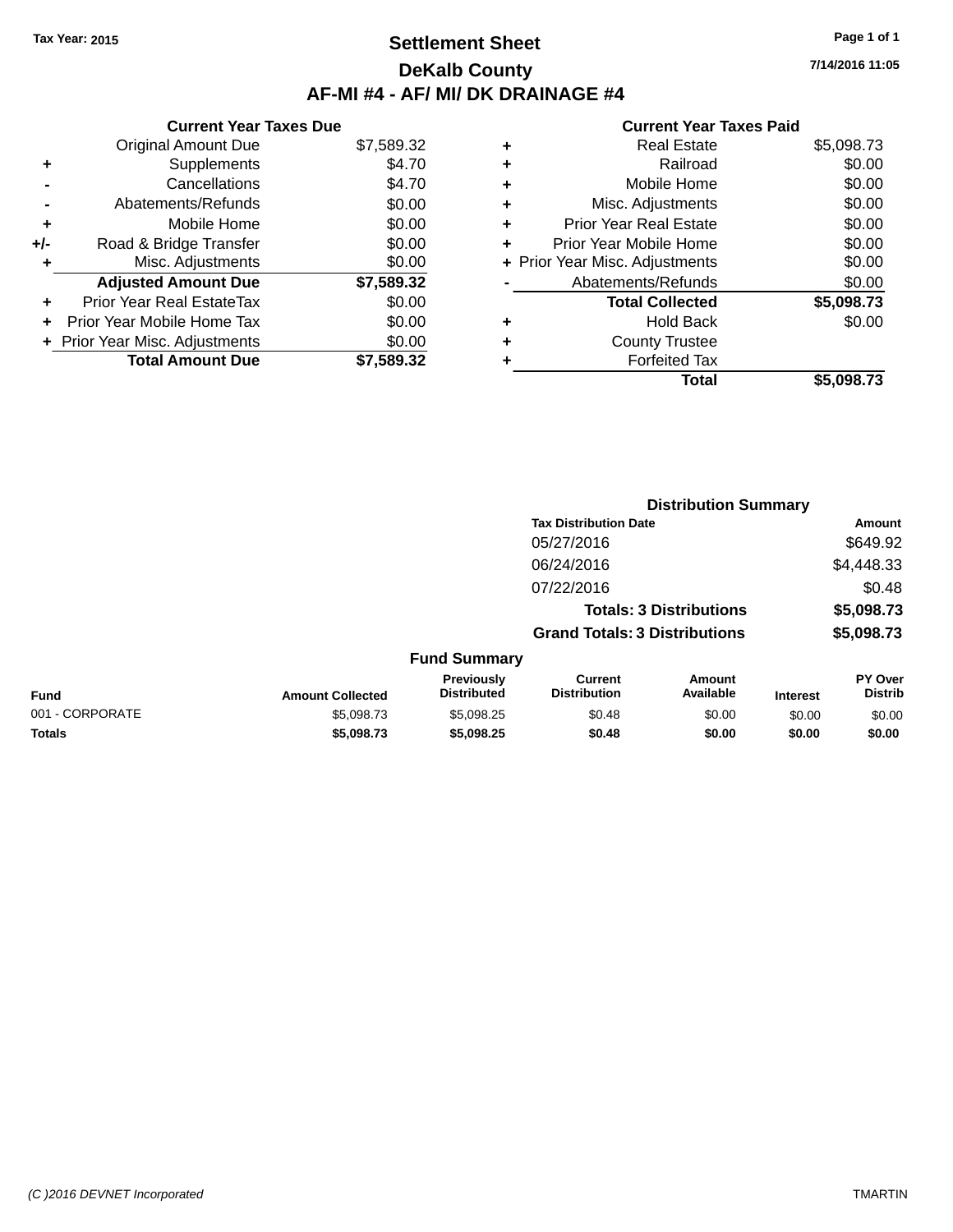## **Settlement Sheet Tax Year: 2015 Page 1 of 1 DeKalb County CL-SH #7 - CLINTON/SHABBONA DRN #7**

**7/14/2016 11:05**

| <b>Current Year Taxes Due</b> |            |
|-------------------------------|------------|
| <b>Original Amount Due</b>    | \$2,286.34 |
| Supplements                   | \$0.00     |
| Cancellations                 | \$0.00     |
| Abatements/Refunds            | \$0.00     |
| Mobile Home                   | \$0.00     |
| Road & Bridge Transfer        | \$0.00     |
| Misc. Adjustments             | \$0.00     |
| <b>Adjusted Amount Due</b>    | \$2,286.34 |
| Prior Year Real EstateTax     | \$0.00     |
| Prior Year Mobile Home Tax    | \$0.00     |
| Prior Year Misc. Adjustments  | \$0.00     |
| <b>Total Amount Due</b>       | \$2.286.34 |
|                               |            |

|   | <b>Real Estate</b>             | \$1,414.80 |
|---|--------------------------------|------------|
| ٠ | Railroad                       | \$0.00     |
| ٠ | Mobile Home                    | \$0.00     |
| ٠ | Misc. Adjustments              | \$0.00     |
| ٠ | <b>Prior Year Real Estate</b>  | \$0.00     |
| ٠ | Prior Year Mobile Home         | \$0.00     |
|   | + Prior Year Misc. Adjustments | \$0.00     |
|   | Abatements/Refunds             | \$0.00     |
|   | <b>Total Collected</b>         | \$1,414.80 |
| ٠ | <b>Hold Back</b>               | \$0.00     |
| ٠ | <b>County Trustee</b>          |            |
| ٠ | <b>Forfeited Tax</b>           |            |
|   | Total                          | \$1,414.80 |
|   |                                |            |

|                 |                         |                                  |                                       | <b>Distribution Summary</b>    |                 |                                  |
|-----------------|-------------------------|----------------------------------|---------------------------------------|--------------------------------|-----------------|----------------------------------|
|                 |                         |                                  | <b>Tax Distribution Date</b>          |                                |                 | Amount                           |
|                 |                         |                                  | 05/27/2016                            |                                |                 | \$359.97                         |
|                 |                         |                                  | 06/24/2016                            |                                |                 | \$1,054.83                       |
|                 |                         |                                  |                                       | <b>Totals: 2 Distributions</b> |                 | \$1,414.80                       |
|                 |                         |                                  | <b>Grand Totals: 2 Distributions</b>  |                                |                 | \$1,414.80                       |
|                 |                         | <b>Fund Summary</b>              |                                       |                                |                 |                                  |
| Fund            | <b>Amount Collected</b> | Previously<br><b>Distributed</b> | <b>Current</b><br><b>Distribution</b> | Amount<br>Available            | <b>Interest</b> | <b>PY Over</b><br><b>Distrib</b> |
| 001 - CORPORATE | \$1,414.80              | \$1,414.80                       | \$0.00                                | \$0.00                         | \$0.00          | \$0.00                           |
| <b>Totals</b>   | \$1,414.80              | \$1,414.80                       | \$0.00                                | \$0.00                         | \$0.00          | \$0.00                           |
|                 |                         |                                  |                                       |                                |                 |                                  |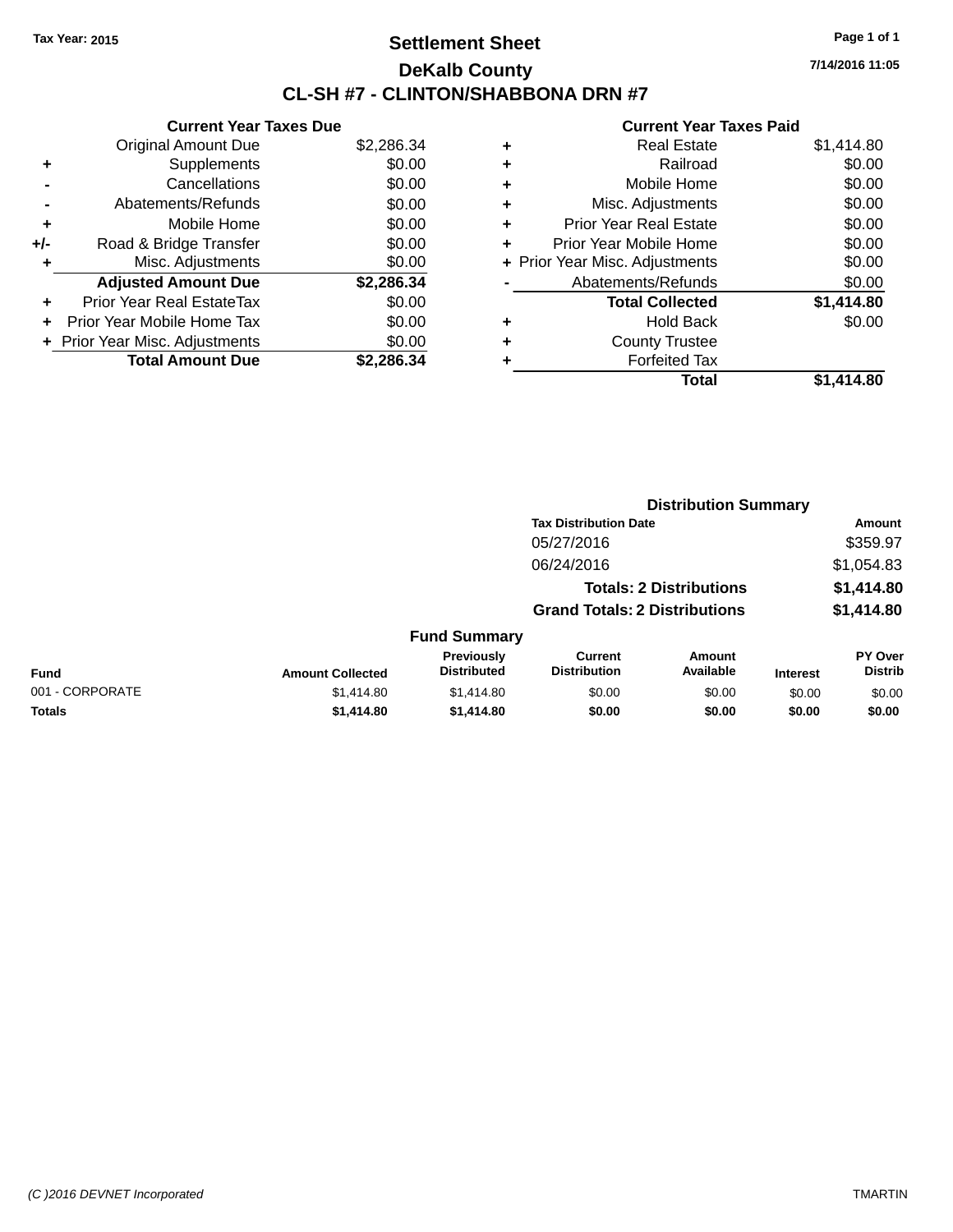## **Settlement Sheet Tax Year: 2015 Page 1 of 1 DeKalb County CO SBA #10 - CORTLAND SBA #10**

**7/14/2016 11:05**

|     | <b>Current Year Taxes Due</b>  |        |
|-----|--------------------------------|--------|
|     | <b>Original Amount Due</b>     | \$0.00 |
| ٠   | Supplements                    | \$0.00 |
|     | Cancellations                  | \$0.00 |
|     | Abatements/Refunds             | \$0.00 |
| ٠   | Mobile Home                    | \$0.00 |
| +/- | Road & Bridge Transfer         | \$0.00 |
| ٠   | Misc. Adjustments              | \$0.00 |
|     | <b>Adjusted Amount Due</b>     | \$0.00 |
| ÷   | Prior Year Real EstateTax      | \$0.00 |
| ÷   | Prior Year Mobile Home Tax     | \$0.00 |
|     | + Prior Year Misc. Adjustments | \$0.00 |
|     | <b>Total Amount Due</b>        | \$0.00 |
|     |                                |        |

|   | <b>Real Estate</b>             | \$0.00 |
|---|--------------------------------|--------|
|   | Railroad                       | \$0.00 |
| ٠ | Mobile Home                    | \$0.00 |
| ٠ | Misc. Adjustments              | \$0.00 |
| ٠ | Prior Year Real Estate         | \$0.00 |
| ٠ | Prior Year Mobile Home         | \$0.00 |
|   | + Prior Year Misc. Adjustments | \$0.00 |
|   | Abatements/Refunds             | \$0.00 |
|   | <b>Total Collected</b>         | \$0.00 |
|   | <b>Hold Back</b>               | \$0.00 |
|   | <b>County Trustee</b>          |        |
|   | <b>Forfeited Tax</b>           |        |
|   | Total                          |        |

|                            |                         | <b>Fund Summary</b>                     |                                |                     |                 |                                  |
|----------------------------|-------------------------|-----------------------------------------|--------------------------------|---------------------|-----------------|----------------------------------|
| <b>Fund</b>                | <b>Amount Collected</b> | <b>Previously</b><br><b>Distributed</b> | Current<br><b>Distribution</b> | Amount<br>Available | <b>Interest</b> | <b>PY Over</b><br><b>Distrib</b> |
| 023 - SPECIAL SERVICE AREA | \$0.00                  | \$0.00                                  | \$0.00                         | \$0.00              | \$0.00          | \$0.00                           |
| <b>Totals</b>              | \$0.00                  | \$0.00                                  | \$0.00                         | \$0.00              | \$0.00          | \$0.00                           |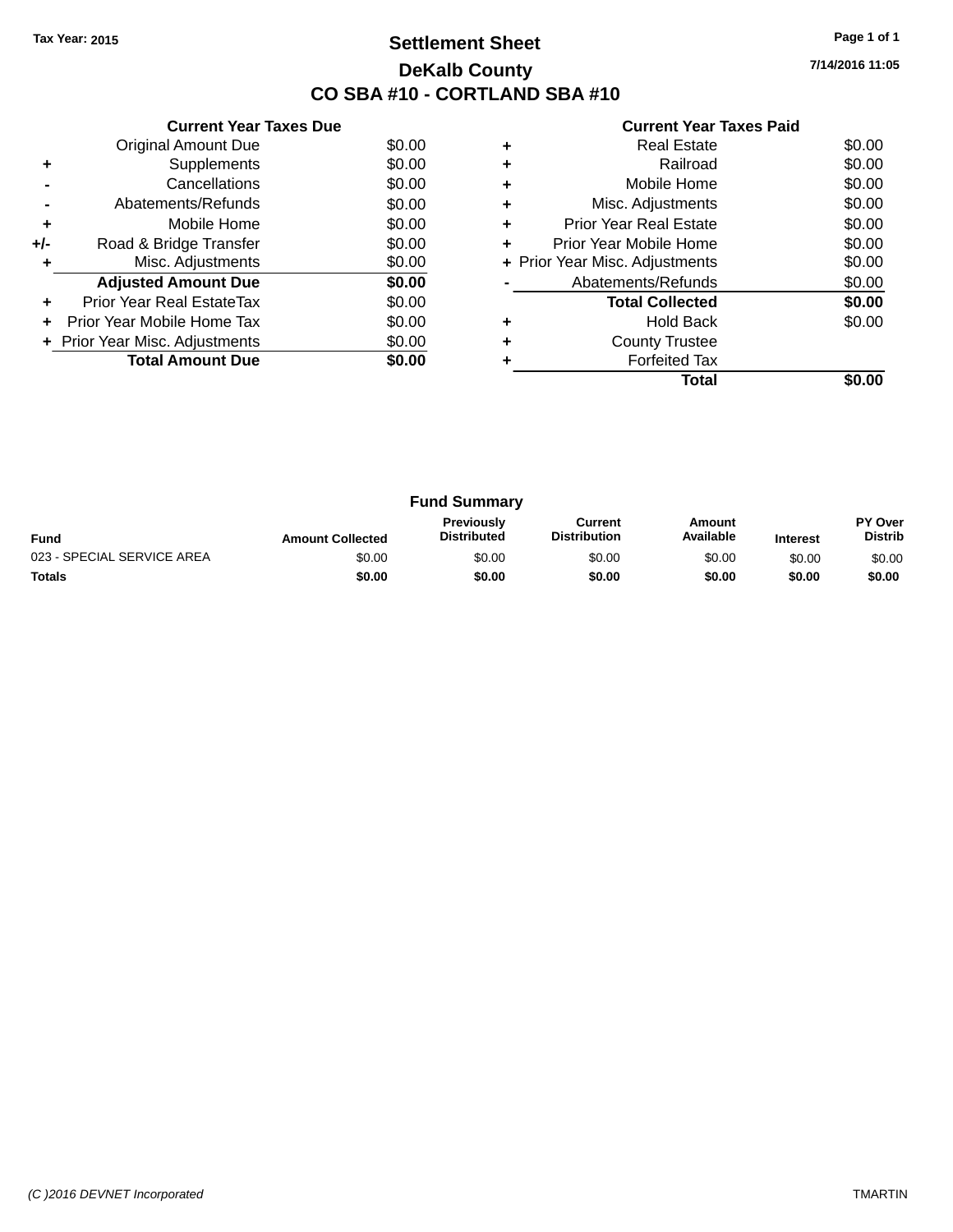## **Settlement Sheet Tax Year: 2015 Page 1 of 1 DeKalb County COON #1 - COON CREEK DRAINAGE #1**

**7/14/2016 11:05**

#### **Current Year Taxes Paid**

|       | <b>Current Year Taxes Due</b> |             |
|-------|-------------------------------|-------------|
|       | <b>Original Amount Due</b>    | \$23,460.92 |
| ٠     | Supplements                   | \$53.32     |
|       | Cancellations                 | \$53.32     |
|       | Abatements/Refunds            | \$0.00      |
| ÷     | Mobile Home                   | \$0.00      |
| $+/-$ | Road & Bridge Transfer        | \$0.00      |
|       | Misc. Adjustments             | \$0.00      |
|       | <b>Adjusted Amount Due</b>    | \$23,460.92 |
| ÷     | Prior Year Real EstateTax     | \$0.00      |
|       | Prior Year Mobile Home Tax    | \$0.00      |
|       | Prior Year Misc. Adjustments  | \$0.00      |
|       | <b>Total Amount Due</b>       | \$23.460.92 |
|       |                               |             |
|       |                               |             |

| ٠ | <b>Real Estate</b>             | \$14,962.34 |
|---|--------------------------------|-------------|
| ٠ | Railroad                       | \$0.00      |
| ٠ | Mobile Home                    | \$0.00      |
| ٠ | Misc. Adjustments              | \$0.00      |
| ٠ | Prior Year Real Estate         | \$0.00      |
| ٠ | Prior Year Mobile Home         | \$0.00      |
|   | + Prior Year Misc. Adjustments | \$0.00      |
|   | Abatements/Refunds             | \$0.00      |
|   | <b>Total Collected</b>         | \$14,962.34 |
| ٠ | <b>Hold Back</b>               | \$0.00      |
| ٠ | <b>County Trustee</b>          |             |
| ٠ | <b>Forfeited Tax</b>           |             |
|   | Total                          | \$14,962.34 |
|   |                                |             |

|                 |                         |                                  |                                       | <b>Distribution Summary</b>    |                 |                                  |
|-----------------|-------------------------|----------------------------------|---------------------------------------|--------------------------------|-----------------|----------------------------------|
|                 |                         |                                  | <b>Tax Distribution Date</b>          |                                |                 | Amount                           |
|                 |                         |                                  | 05/27/2016                            |                                |                 | \$4,212.54                       |
|                 |                         |                                  | 06/24/2016                            |                                |                 | \$10,529.96                      |
|                 |                         |                                  | 07/22/2016                            |                                |                 | \$219.84                         |
|                 |                         |                                  |                                       | <b>Totals: 3 Distributions</b> |                 | \$14,962.34                      |
|                 |                         |                                  | <b>Grand Totals: 3 Distributions</b>  |                                |                 | \$14,962.34                      |
|                 |                         | <b>Fund Summary</b>              |                                       |                                |                 |                                  |
| <b>Fund</b>     | <b>Amount Collected</b> | Previously<br><b>Distributed</b> | <b>Current</b><br><b>Distribution</b> | Amount<br>Available            | <b>Interest</b> | <b>PY Over</b><br><b>Distrib</b> |
| 001 - CORPORATE | \$14,962.34             | \$14,742.50                      | \$219.84                              | \$0.00                         | \$0.00          | \$0.00                           |
| <b>Totals</b>   | \$14,962.34             | \$14.742.50                      | \$219.84                              | \$0.00                         | \$0.00          | \$0.00                           |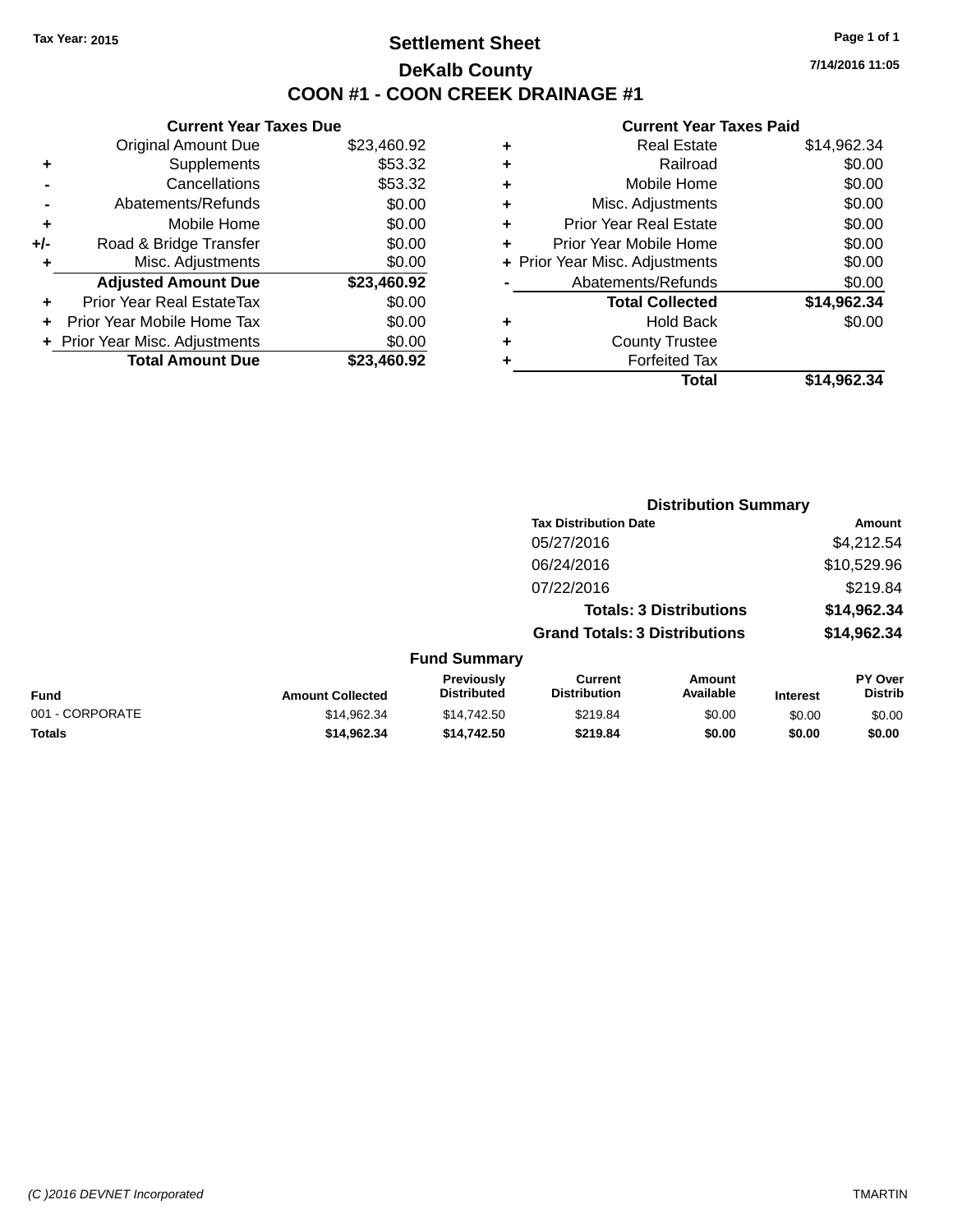### **Settlement Sheet Tax Year: 2015 Page 1 of 1 DeKalb County CO-PI #15 - CORTLAND PIERCE DRAINAGE**

**7/14/2016 11:05**

|     | <b>Current Year Taxes Due</b>  |             |
|-----|--------------------------------|-------------|
|     | Original Amount Due            | \$0.00      |
| ٠   | Supplements                    | \$0.00      |
|     | Cancellations                  | \$0.00      |
|     | Abatements/Refunds             | \$0.00      |
| ٠   | Mobile Home                    | \$0.00      |
| +/- | Road & Bridge Transfer         | \$0.00      |
| ٠   | Misc. Adjustments              | \$0.00      |
|     | <b>Adjusted Amount Due</b>     | \$0.00      |
| ٠   | Prior Year Real EstateTax      | $(\$40.00)$ |
| ٠   | Prior Year Mobile Home Tax     | \$0.00      |
|     | + Prior Year Misc. Adjustments | \$0.00      |
|     | <b>Total Amount Due</b>        | (\$40.00)   |
|     |                                |             |

|   | OUITUR TUUT TUAUJ LUIU         |             |
|---|--------------------------------|-------------|
|   | <b>Real Estate</b>             | \$0.00      |
| ٠ | Railroad                       | \$0.00      |
| ٠ | Mobile Home                    | \$0.00      |
| ٠ | Misc. Adjustments              | \$0.00      |
| ٠ | <b>Prior Year Real Estate</b>  | $(\$40.00)$ |
| ٠ | Prior Year Mobile Home         | \$0.00      |
|   | + Prior Year Misc. Adjustments | \$0.00      |
|   | Abatements/Refunds             | \$0.00      |
|   | <b>Total Collected</b>         | (\$40.00)   |
| ٠ | <b>Hold Back</b>               | \$0.00      |
|   | <b>County Trustee</b>          |             |
|   | <b>Forfeited Tax</b>           |             |
|   | Total                          | (\$40.00)   |
|   |                                |             |

|                 |                         | <b>Fund Summary</b>                     |                                |                     |                 |                                  |
|-----------------|-------------------------|-----------------------------------------|--------------------------------|---------------------|-----------------|----------------------------------|
| <b>Fund</b>     | <b>Amount Collected</b> | <b>Previously</b><br><b>Distributed</b> | Current<br><b>Distribution</b> | Amount<br>Available | <b>Interest</b> | <b>PY Over</b><br><b>Distrib</b> |
| 001 - CORPORATE | $$-40.00$               | \$0.00                                  | \$0.00                         | \$0.00              | \$0.00          | \$0.00                           |
| <b>Totals</b>   | $$-40.00$               | \$0.00                                  | \$0.00                         | \$0.00              | \$0.00          | \$0.00                           |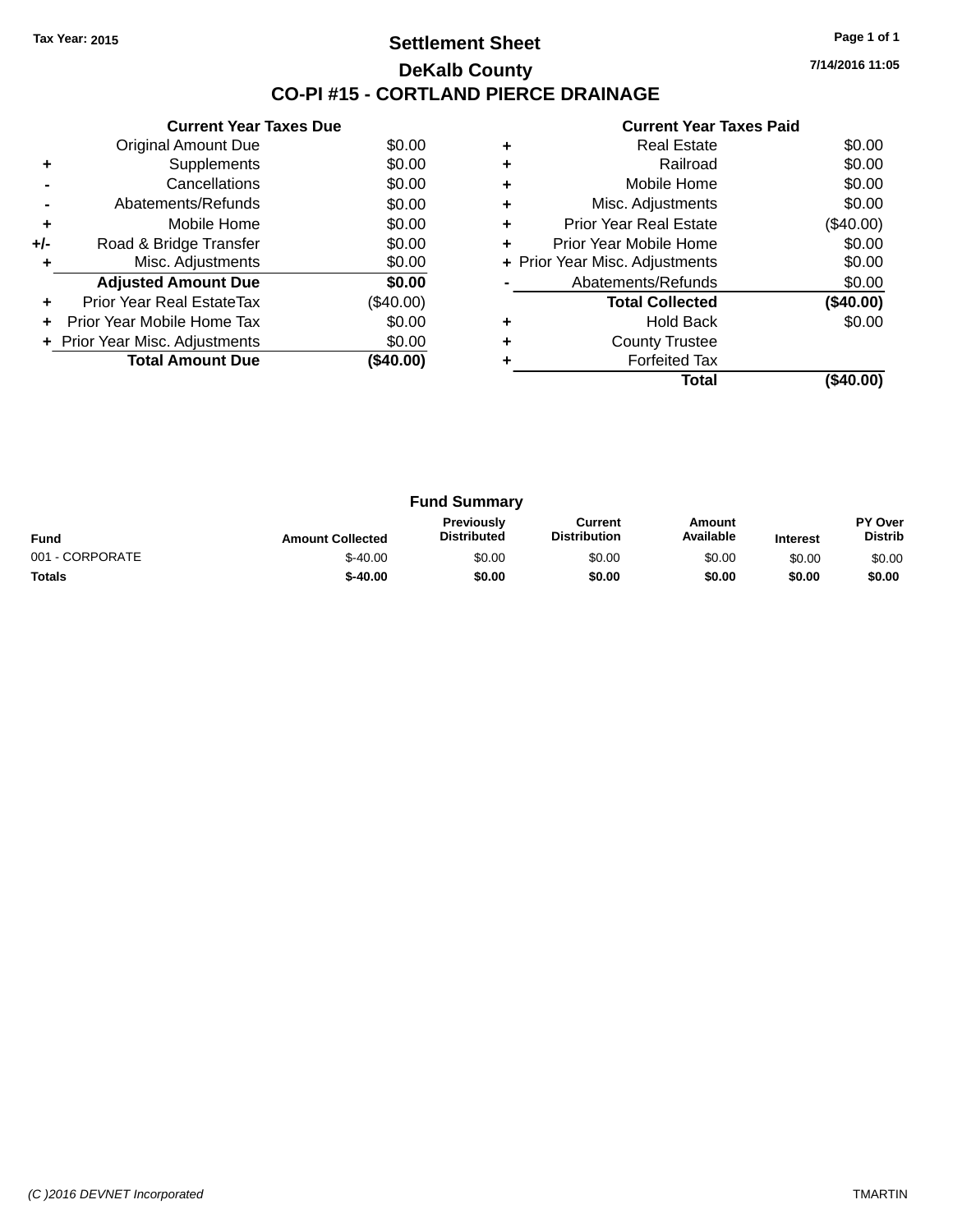## **Settlement Sheet Tax Year: 2015 Page 1 of 1 DeKalb County CO-SBA#5 - CORTLAND SBA #5**

**7/14/2016 11:05**

|     | <b>Current Year Taxes Due</b>  |                |
|-----|--------------------------------|----------------|
|     | <b>Original Amount Due</b>     | \$1,300,280.02 |
| ٠   | Supplements                    | \$0.00         |
|     | Cancellations                  | \$0.00         |
|     | Abatements/Refunds             | \$0.00         |
| ٠   | Mobile Home                    | \$0.00         |
| +/- | Road & Bridge Transfer         | \$0.00         |
| ٠   | Misc. Adjustments              | \$0.00         |
|     | <b>Adjusted Amount Due</b>     | \$1,300,280.02 |
| ÷   | Prior Year Real EstateTax      | \$0.00         |
| ÷   | Prior Year Mobile Home Tax     | \$0.00         |
|     | + Prior Year Misc. Adjustments | \$0.00         |
|     | <b>Total Amount Due</b>        | \$1,300,280.02 |
|     |                                |                |

| <b>Real Estate</b>            | \$0.00                         |
|-------------------------------|--------------------------------|
| Railroad                      | \$0.00                         |
| Mobile Home                   | \$0.00                         |
| Misc. Adjustments             | \$0.00                         |
| <b>Prior Year Real Estate</b> | \$0.00                         |
| Prior Year Mobile Home        | \$0.00                         |
|                               | \$0.00                         |
| Abatements/Refunds            | \$0.00                         |
| <b>Total Collected</b>        | \$0.00                         |
| <b>Hold Back</b>              | \$0.00                         |
| <b>County Trustee</b>         |                                |
| <b>Forfeited Tax</b>          |                                |
| Total                         |                                |
|                               | + Prior Year Misc. Adjustments |

|                            |                         | <b>Fund Summary</b>                     |                                |                     |                 |                                  |
|----------------------------|-------------------------|-----------------------------------------|--------------------------------|---------------------|-----------------|----------------------------------|
| Fund                       | <b>Amount Collected</b> | <b>Previously</b><br><b>Distributed</b> | Current<br><b>Distribution</b> | Amount<br>Available | <b>Interest</b> | <b>PY Over</b><br><b>Distrib</b> |
| 023 - SPECIAL SERVICE AREA | \$0.00                  | \$0.00                                  | \$0.00                         | \$0.00              | \$0.00          | \$0.00                           |
| <b>Totals</b>              | \$0.00                  | \$0.00                                  | \$0.00                         | \$0.00              | \$0.00          | \$0.00                           |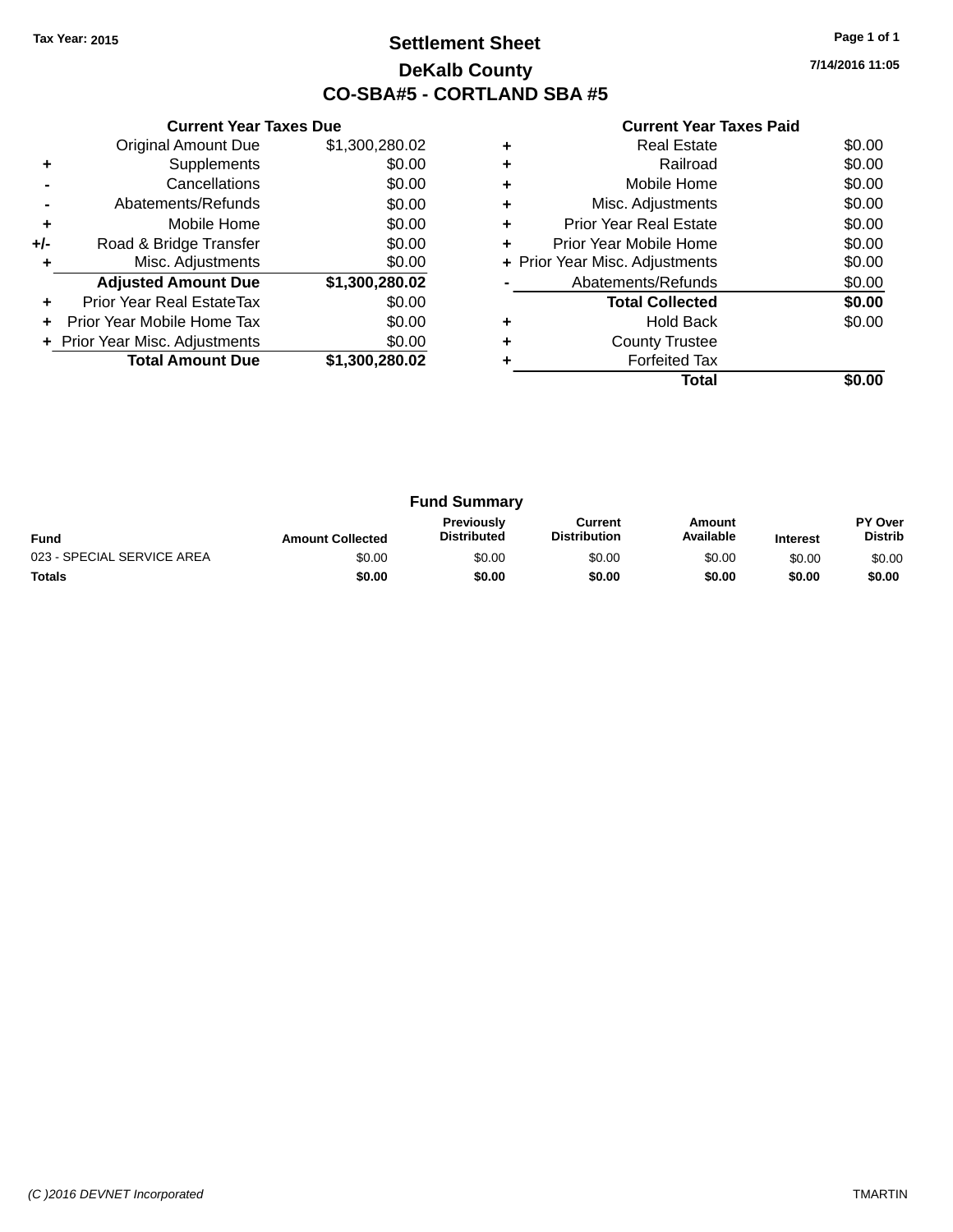## **Settlement Sheet Tax Year: 2015 Page 1 of 1 DeKalb County CO-SBA#6 - CORTLAND SBA #6**

**7/14/2016 11:05**

|     | <b>Current Year Taxes Due</b>  |              |
|-----|--------------------------------|--------------|
|     | <b>Original Amount Due</b>     | \$791,583.00 |
| ٠   | Supplements                    | \$0.00       |
|     | Cancellations                  | \$0.00       |
|     | Abatements/Refunds             | \$0.00       |
| ٠   | Mobile Home                    | \$0.00       |
| +/- | Road & Bridge Transfer         | \$0.00       |
|     | Misc. Adjustments              | \$0.00       |
|     | <b>Adjusted Amount Due</b>     | \$791,583.00 |
| ÷   | Prior Year Real EstateTax      | \$0.00       |
|     | Prior Year Mobile Home Tax     | \$0.00       |
|     | + Prior Year Misc. Adjustments | \$0.00       |
|     | <b>Total Amount Due</b>        | \$791,583.00 |
|     |                                |              |

|   | <b>Real Estate</b>             | \$0.00 |
|---|--------------------------------|--------|
|   | Railroad                       | \$0.00 |
|   | Mobile Home                    | \$0.00 |
|   | Misc. Adjustments              | \$0.00 |
| ٠ | Prior Year Real Estate         | \$0.00 |
| ÷ | Prior Year Mobile Home         | \$0.00 |
|   | + Prior Year Misc. Adjustments | \$0.00 |
|   | Abatements/Refunds             | \$0.00 |
|   | <b>Total Collected</b>         | \$0.00 |
|   | <b>Hold Back</b>               | \$0.00 |
| ÷ | <b>County Trustee</b>          |        |
|   | <b>Forfeited Tax</b>           |        |
|   | Total                          |        |

|                            |                         | <b>Fund Summary</b>                     |                                |                     |                 |                                  |
|----------------------------|-------------------------|-----------------------------------------|--------------------------------|---------------------|-----------------|----------------------------------|
| <b>Fund</b>                | <b>Amount Collected</b> | <b>Previously</b><br><b>Distributed</b> | Current<br><b>Distribution</b> | Amount<br>Available | <b>Interest</b> | <b>PY Over</b><br><b>Distrib</b> |
| 023 - SPECIAL SERVICE AREA | \$0.00                  | \$0.00                                  | \$0.00                         | \$0.00              | \$0.00          | \$0.00                           |
| <b>Totals</b>              | \$0.00                  | \$0.00                                  | \$0.00                         | \$0.00              | \$0.00          | \$0.00                           |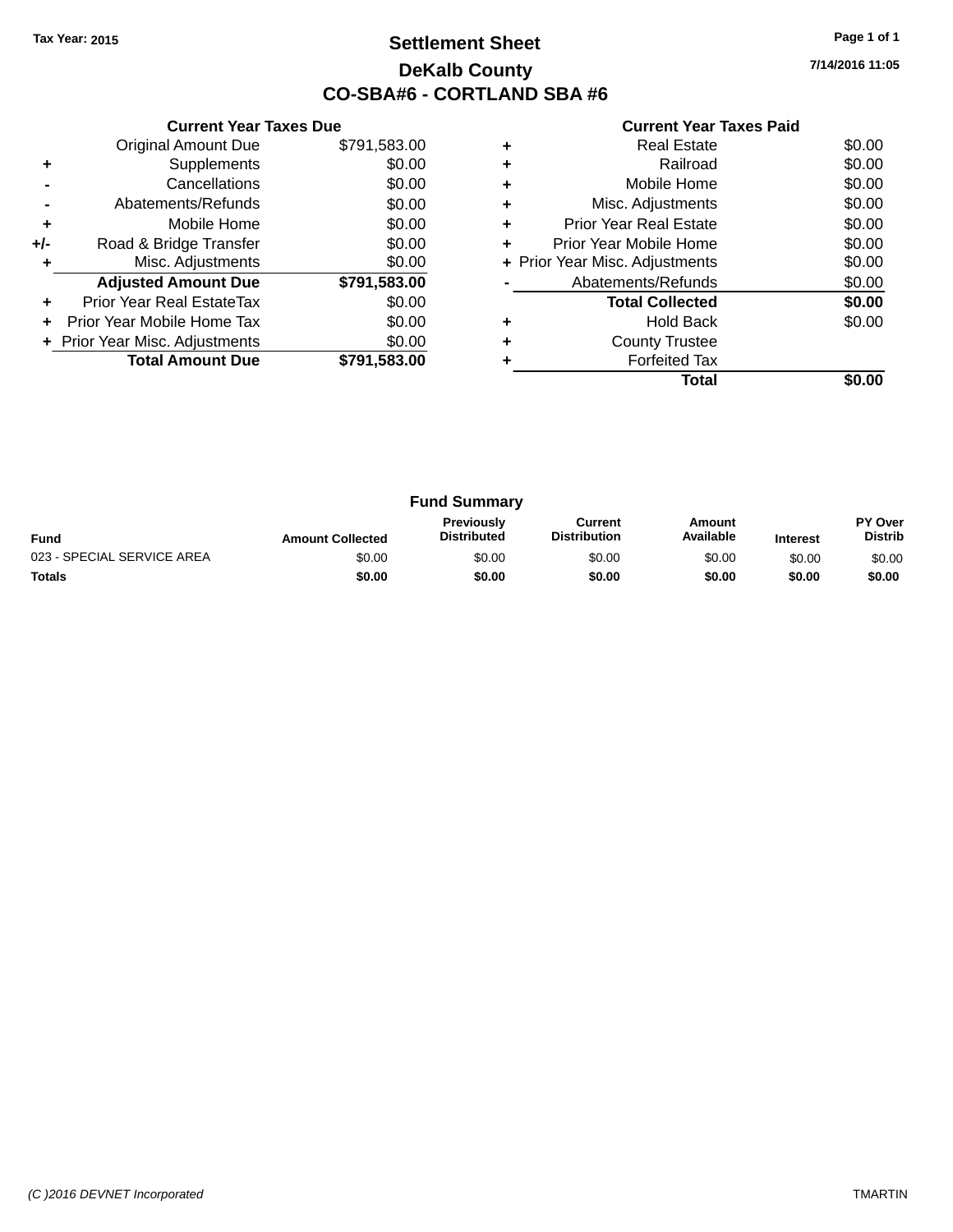## **Settlement Sheet Tax Year: 2015 Page 1 of 1 DeKalb County CO-SBA#9 - CORTLAND SBA #9**

**7/14/2016 11:05**

|     | <b>Current Year Taxes Due</b>  |              |   |              |
|-----|--------------------------------|--------------|---|--------------|
|     | <b>Original Amount Due</b>     | \$184,276.00 |   |              |
|     | <b>Supplements</b>             | \$4,006.00   | ٠ |              |
|     | Cancellations                  | \$4,006.00   | ٠ |              |
|     | Abatements/Refunds             | \$0.00       |   |              |
|     | Mobile Home                    | \$0.00       |   | Prio         |
| +/- | Road & Bridge Transfer         | \$0.00       |   | Prior        |
|     | Misc. Adjustments              | \$0.00       |   | + Prior Year |
|     | <b>Adjusted Amount Due</b>     | \$184,276.00 |   | Αł           |
|     | Prior Year Real EstateTax      | \$0.00       |   |              |
|     | Prior Year Mobile Home Tax     | \$0.00       |   |              |
|     | + Prior Year Misc. Adjustments | \$0.00       |   |              |
|     | <b>Total Amount Due</b>        | \$184,276.00 |   |              |
|     |                                |              |   |              |

|   | <b>Real Estate</b>             | \$95,142.50 |
|---|--------------------------------|-------------|
| ٠ | Railroad                       | \$0.00      |
| ٠ | Mobile Home                    | \$0.00      |
| ٠ | Misc. Adjustments              | \$0.00      |
| ٠ | <b>Prior Year Real Estate</b>  | \$0.00      |
| ٠ | Prior Year Mobile Home         | \$0.00      |
|   | + Prior Year Misc. Adjustments | \$0.00      |
|   | Abatements/Refunds             | \$0.00      |
|   | <b>Total Collected</b>         | \$95,142.50 |
| ٠ | <b>Hold Back</b>               | \$0.00      |
| ٠ | <b>County Trustee</b>          |             |
|   | <b>Forfeited Tax</b>           |             |
|   | Total                          | \$95,142.50 |
|   |                                |             |

|                            |                         |                                         |                                       | <b>Distribution Summary</b>    |                 |                           |
|----------------------------|-------------------------|-----------------------------------------|---------------------------------------|--------------------------------|-----------------|---------------------------|
|                            |                         |                                         | <b>Tax Distribution Date</b>          |                                |                 | <b>Amount</b>             |
|                            |                         |                                         | 05/27/2016                            |                                |                 | \$34,051.00               |
|                            |                         |                                         | 06/24/2016                            |                                |                 | \$57,085.50               |
|                            |                         |                                         | 07/22/2016                            |                                |                 | \$4,006.00                |
|                            |                         |                                         |                                       | <b>Totals: 3 Distributions</b> |                 | \$95,142.50               |
|                            |                         |                                         | <b>Grand Totals: 3 Distributions</b>  |                                |                 | \$95,142.50               |
|                            |                         | <b>Fund Summary</b>                     |                                       |                                |                 |                           |
| <b>Fund</b>                | <b>Amount Collected</b> | <b>Previously</b><br><b>Distributed</b> | <b>Current</b><br><b>Distribution</b> | Amount<br>Available            | <b>Interest</b> | PY Over<br><b>Distrib</b> |
| 023 - SPECIAL SERVICE AREA | \$95,142.50             | \$91,136.50                             | \$4,006.00                            | \$0.00                         | \$0.00          | \$0.00                    |
| <b>Totals</b>              | \$95,142.50             | \$91,136.50                             | \$4,006.00                            | \$0.00                         | \$0.00          | \$0.00                    |
|                            |                         |                                         |                                       |                                |                 |                           |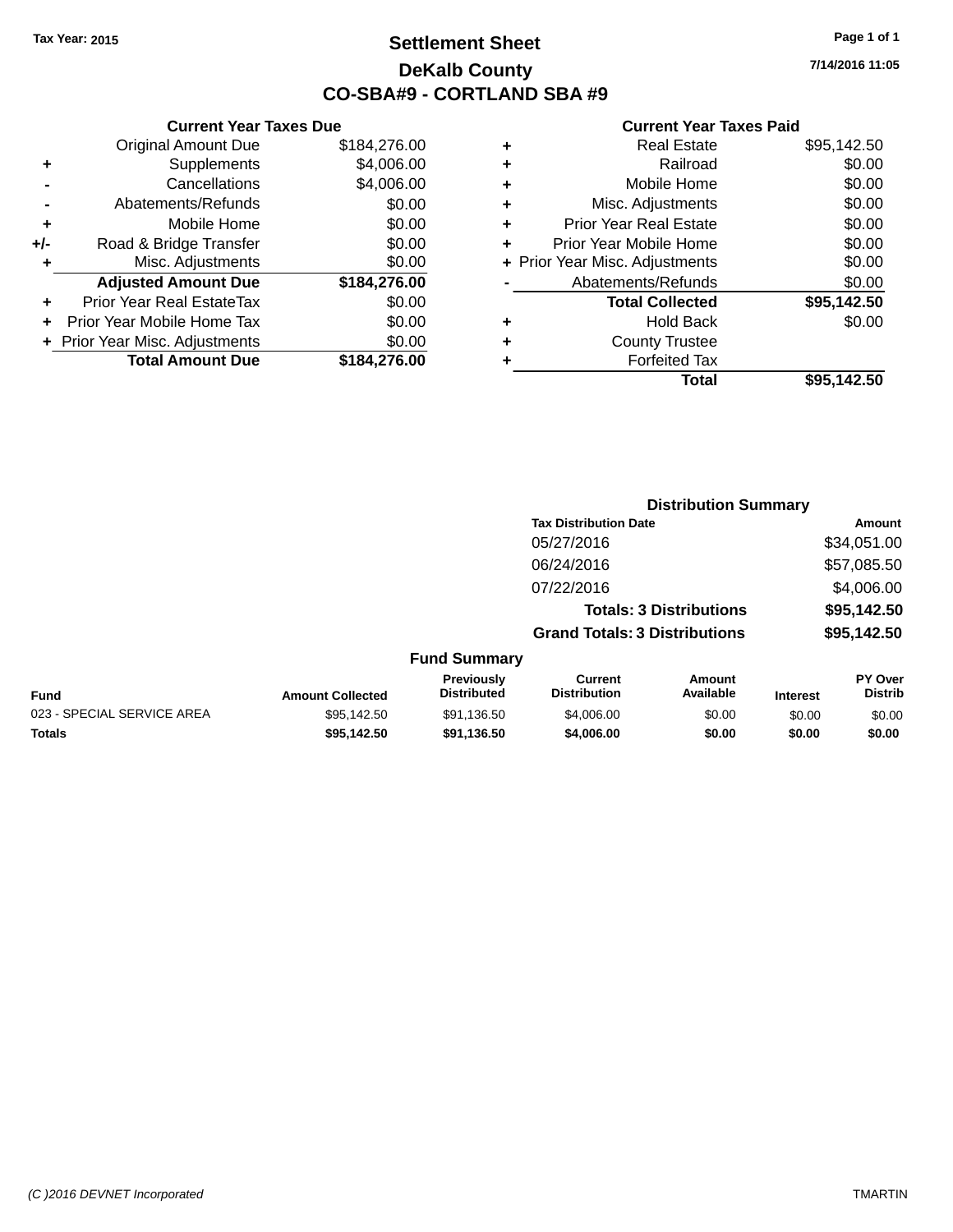## **Settlement Sheet Tax Year: 2015 Page 1 of 1 DeKalb County CO-SSA#1 - CORTLAND SBA #1**

**7/14/2016 11:05**

|       | <b>Current Year Taxes Due</b>    |              |   |                   |
|-------|----------------------------------|--------------|---|-------------------|
|       | <b>Original Amount Due</b>       | \$410,000.78 | ÷ |                   |
| ٠     | <b>Supplements</b>               | \$1,759.66   | ٠ |                   |
|       | Cancellations                    | \$1,759.66   | ٠ |                   |
|       | Abatements/Refunds               | \$0.00       | ÷ | Mis               |
|       | Mobile Home                      | \$0.00       | ٠ | Prior Ye          |
| $+/-$ | Road & Bridge Transfer           | \$0.00       | ÷ | Prior Year        |
|       | Misc. Adjustments                | \$0.00       |   | + Prior Year Mise |
|       | <b>Adjusted Amount Due</b>       | \$410,000.78 |   | Abater            |
|       | <b>Prior Year Real EstateTax</b> | \$0.00       |   | Τ                 |
|       | Prior Year Mobile Home Tax       | \$0.00       | ÷ |                   |
|       | + Prior Year Misc. Adjustments   | \$0.00       | ÷ |                   |
|       | <b>Total Amount Due</b>          | \$410,000.78 |   |                   |
|       |                                  |              |   |                   |

|   | <b>Real Estate</b>             | \$209,210.85 |
|---|--------------------------------|--------------|
| ÷ | Railroad                       | \$0.00       |
| ٠ | Mobile Home                    | \$0.00       |
| ٠ | Misc. Adjustments              | \$0.00       |
| ٠ | Prior Year Real Estate         | \$0.00       |
|   | Prior Year Mobile Home         | \$0.00       |
|   | + Prior Year Misc. Adjustments | \$0.00       |
|   | Abatements/Refunds             | \$0.00       |
|   | <b>Total Collected</b>         | \$209,210.85 |
|   | Hold Back                      | \$0.00       |
|   | <b>County Trustee</b>          |              |
|   | <b>Forfeited Tax</b>           |              |
|   | Total                          | \$209,210.85 |
|   |                                |              |

|                            |                         |                                  |                                       | <b>Distribution Summary</b>    |                 |                                  |
|----------------------------|-------------------------|----------------------------------|---------------------------------------|--------------------------------|-----------------|----------------------------------|
|                            |                         |                                  | <b>Tax Distribution Date</b>          |                                |                 | Amount                           |
|                            |                         |                                  | 05/27/2016                            |                                |                 | \$44,871.33                      |
|                            |                         |                                  | 06/24/2016                            |                                |                 | \$163,459.69                     |
|                            |                         |                                  | 07/22/2016                            |                                |                 | \$879.83                         |
|                            |                         |                                  |                                       | <b>Totals: 3 Distributions</b> |                 | \$209,210.85                     |
|                            |                         |                                  | <b>Grand Totals: 3 Distributions</b>  |                                |                 | \$209,210.85                     |
|                            |                         | <b>Fund Summary</b>              |                                       |                                |                 |                                  |
| <b>Fund</b>                | <b>Amount Collected</b> | Previously<br><b>Distributed</b> | <b>Current</b><br><b>Distribution</b> | Amount<br>Available            | <b>Interest</b> | <b>PY Over</b><br><b>Distrib</b> |
| 023 - SPECIAL SERVICE AREA | \$209,210.85            | \$208,331.02                     | \$879.83                              | \$0.00                         | \$0.00          | \$0.00                           |
| <b>Totals</b>              | \$209,210.85            | \$208.331.02                     | \$879.83                              | \$0.00                         | \$0.00          | \$0.00                           |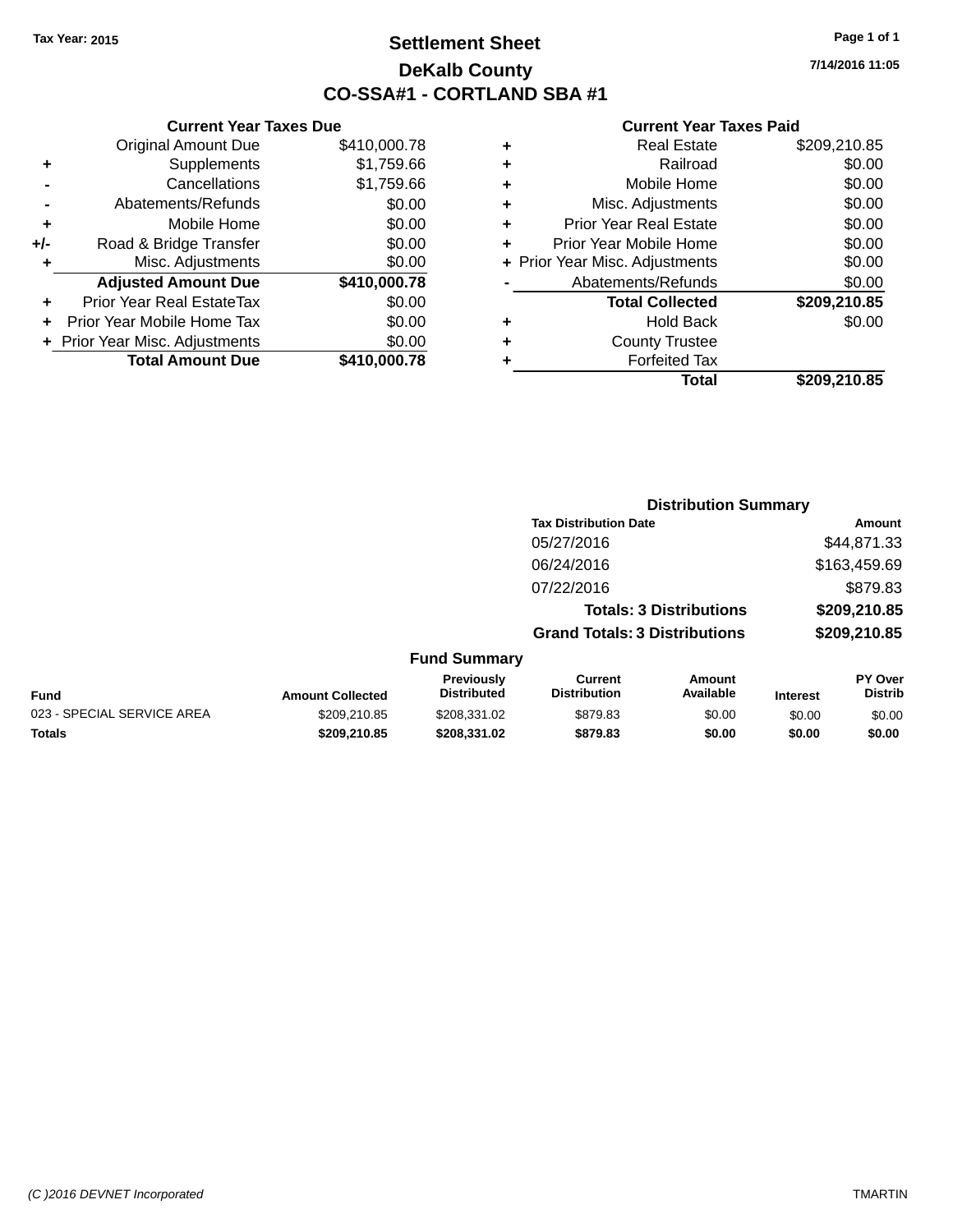## **Settlement Sheet Tax Year: 2015 Page 1 of 1 DeKalb County CO-SSA#4 - CORTLAND SBA #4**

**7/14/2016 11:05**

|     | <b>Current Year Taxes Due</b>  |                |
|-----|--------------------------------|----------------|
|     | <b>Original Amount Due</b>     | \$2,788,010.84 |
| ٠   | Supplements                    | \$0.00         |
|     | Cancellations                  | \$430,100.26   |
|     | Abatements/Refunds             | \$0.00         |
| ٠   | Mobile Home                    | \$0.00         |
| +/- | Road & Bridge Transfer         | \$0.00         |
|     | Misc. Adjustments              | \$0.00         |
|     | <b>Adjusted Amount Due</b>     | \$2,357,910.58 |
| ÷   | Prior Year Real EstateTax      | (\$2,846.56)   |
|     | Prior Year Mobile Home Tax     | \$0.00         |
|     | + Prior Year Misc. Adjustments | \$0.00         |
|     | <b>Total Amount Due</b>        | \$2.355.064.02 |
|     |                                |                |

|   | Real Estate                    | \$2,183.26    |
|---|--------------------------------|---------------|
| ٠ | Railroad                       | \$0.00        |
| ٠ | Mobile Home                    | \$0.00        |
| ٠ | Misc. Adjustments              | \$0.00        |
| ٠ | <b>Prior Year Real Estate</b>  | (\$2,846.56)  |
| ÷ | Prior Year Mobile Home         | \$0.00        |
|   | + Prior Year Misc. Adjustments | \$0.00        |
|   | Abatements/Refunds             | \$0.00        |
|   | <b>Total Collected</b>         | ( \$663.30)   |
| ÷ | <b>Hold Back</b>               | \$0.00        |
| ٠ | <b>County Trustee</b>          |               |
|   | <b>Forfeited Tax</b>           |               |
|   | Total                          | $($ \$663.30) |

| <b>Fund Summary</b>        |                         |                                         |                                |                     |                 |                           |
|----------------------------|-------------------------|-----------------------------------------|--------------------------------|---------------------|-----------------|---------------------------|
| <b>Fund</b>                | <b>Amount Collected</b> | <b>Previously</b><br><b>Distributed</b> | Current<br><b>Distribution</b> | Amount<br>Available | <b>Interest</b> | PY Over<br><b>Distrib</b> |
| 023 - SPECIAL SERVICE AREA | $$-663.30$              | \$0.00                                  | \$0.00                         | \$0.00              | \$0.00          | \$0.00                    |
| <b>Totals</b>              | $$-663.30$              | \$0.00                                  | \$0.00                         | \$0.00              | \$0.00          | \$0.00                    |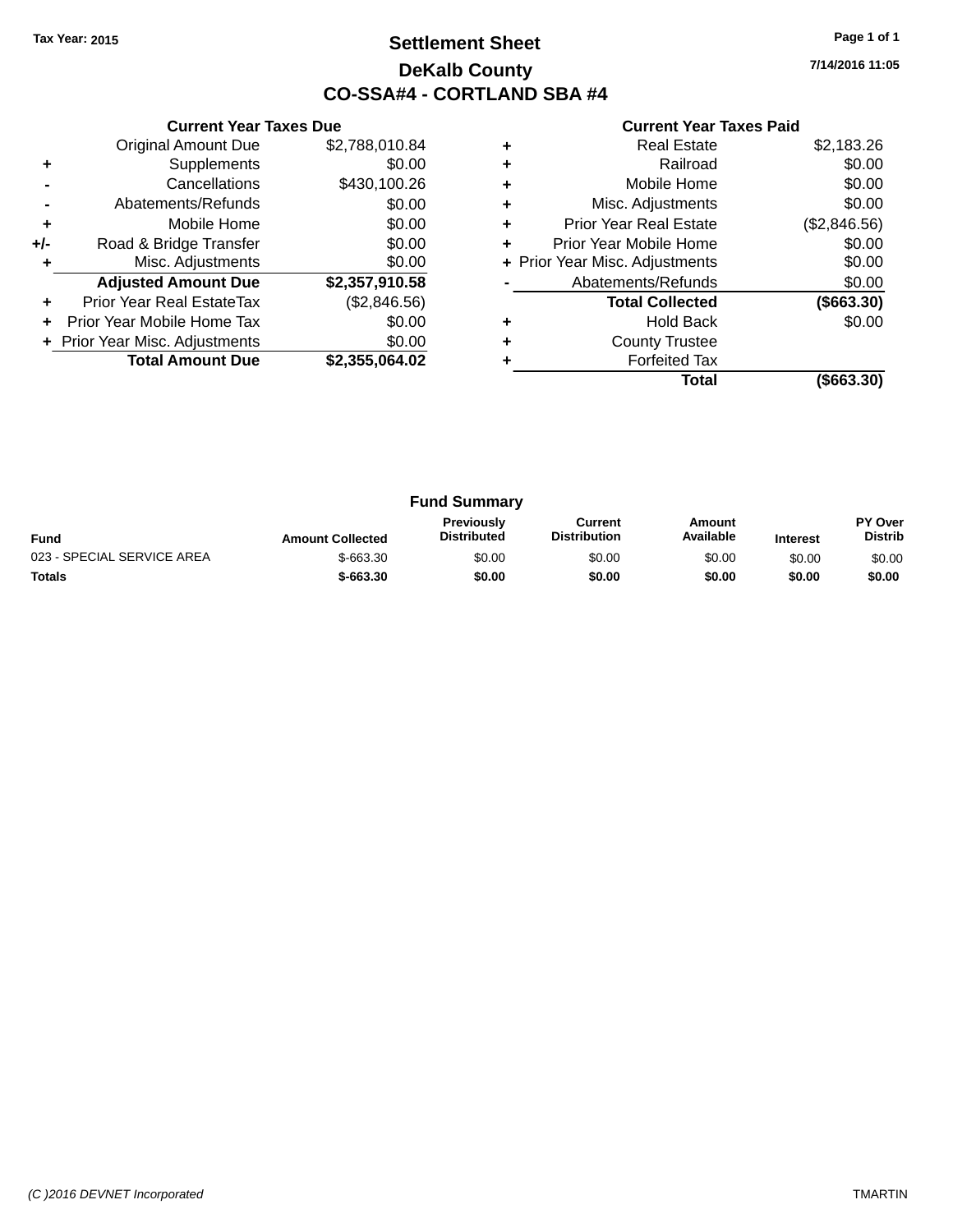## **Settlement Sheet Tax Year: 2015 Page 1 of 1 DeKalb County CO-SSA#7 - CORTLAND SBA #7**

**7/14/2016 11:05**

|     | <b>Current Year Taxes Due</b>  |                |
|-----|--------------------------------|----------------|
|     | <b>Original Amount Due</b>     | \$1,157,123.00 |
| ÷   | Supplements                    | \$0.00         |
|     | Cancellations                  | \$283,822.62   |
|     | Abatements/Refunds             | \$0.00         |
| ٠   | Mobile Home                    | \$0.00         |
| +/- | Road & Bridge Transfer         | \$0.00         |
| ٠   | Misc. Adjustments              | \$0.00         |
|     | <b>Adjusted Amount Due</b>     | \$873,300.38   |
| ٠   | Prior Year Real EstateTax      | \$0.00         |
| ÷   | Prior Year Mobile Home Tax     | \$0.00         |
|     | + Prior Year Misc. Adjustments | \$0.00         |
|     | <b>Total Amount Due</b>        | \$873,300.38   |
|     |                                |                |

|   | Total                          |        |
|---|--------------------------------|--------|
|   | <b>Forfeited Tax</b>           |        |
|   | <b>County Trustee</b>          |        |
|   | <b>Hold Back</b>               | \$0.00 |
|   | <b>Total Collected</b>         | \$0.00 |
|   | Abatements/Refunds             | \$0.00 |
|   | + Prior Year Misc. Adjustments | \$0.00 |
| ٠ | Prior Year Mobile Home         | \$0.00 |
| ÷ | <b>Prior Year Real Estate</b>  | \$0.00 |
|   | Misc. Adjustments              | \$0.00 |
|   | Mobile Home                    | \$0.00 |
|   | Railroad                       | \$0.00 |
|   | <b>Real Estate</b>             | \$0.00 |

| <b>Fund Summary</b>        |                         |                                         |                                |                     |                 |                                  |
|----------------------------|-------------------------|-----------------------------------------|--------------------------------|---------------------|-----------------|----------------------------------|
| <b>Fund</b>                | <b>Amount Collected</b> | <b>Previously</b><br><b>Distributed</b> | Current<br><b>Distribution</b> | Amount<br>Available | <b>Interest</b> | <b>PY Over</b><br><b>Distrib</b> |
| 023 - SPECIAL SERVICE AREA | \$0.00                  | \$0.00                                  | \$0.00                         | \$0.00              | \$0.00          | \$0.00                           |
| <b>Totals</b>              | \$0.00                  | \$0.00                                  | \$0.00                         | \$0.00              | \$0.00          | \$0.00                           |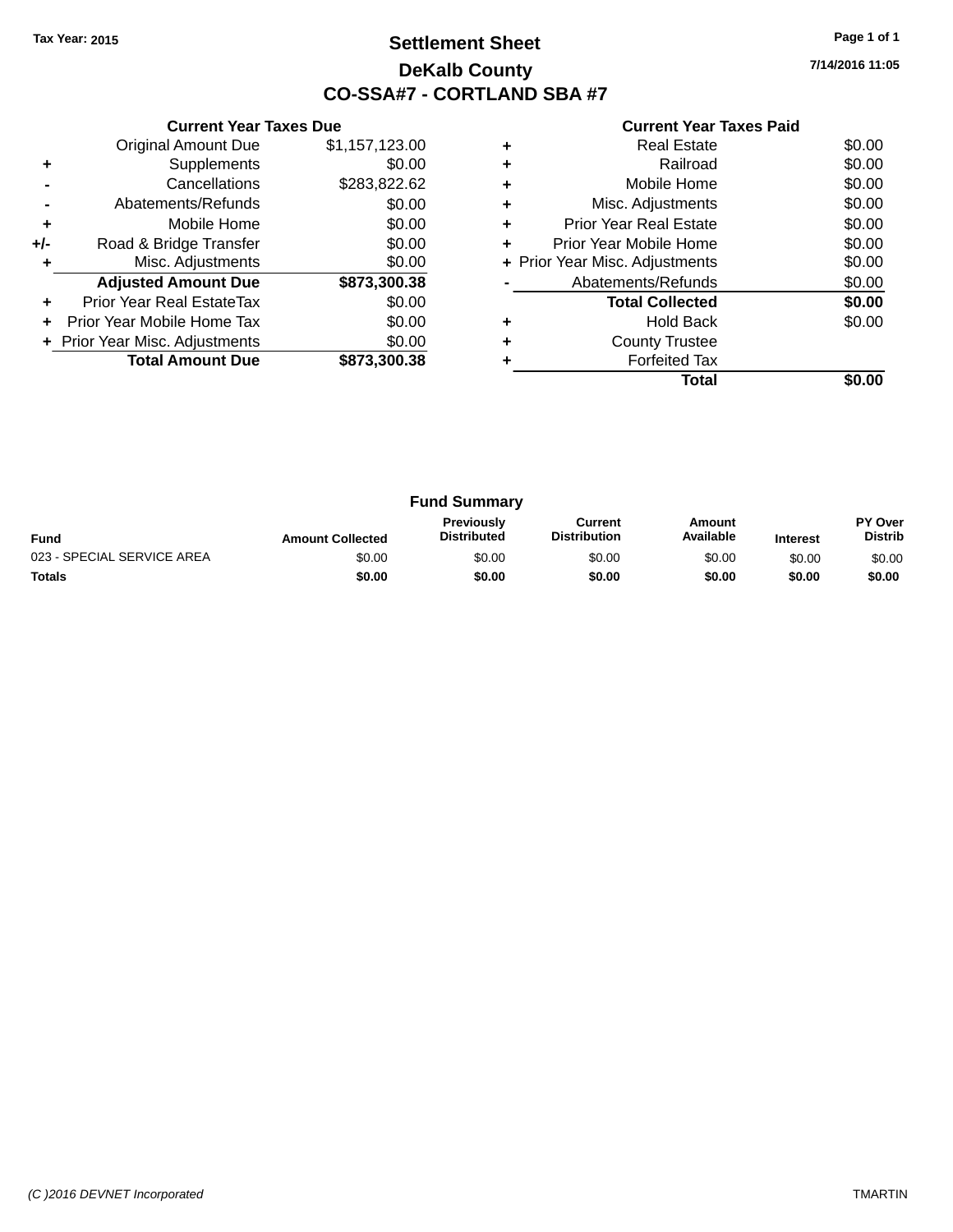## **Settlement Sheet Tax Year: 2015 Page 1 of 1 DeKalb County CO-SSA#8 - CORTLAND SBA #8**

**7/14/2016 11:05**

|     | <b>Current Year Taxes Due</b>  |              |
|-----|--------------------------------|--------------|
|     | <b>Original Amount Due</b>     | \$895,134.30 |
| ٠   | Supplements                    | \$0.00       |
|     | Cancellations                  | \$0.00       |
|     | Abatements/Refunds             | \$0.00       |
| ٠   | Mobile Home                    | \$0.00       |
| +/- | Road & Bridge Transfer         | \$0.00       |
|     | Misc. Adjustments              | \$0.00       |
|     | <b>Adjusted Amount Due</b>     | \$895,134.30 |
| ÷   | Prior Year Real EstateTax      | \$0.00       |
|     | Prior Year Mobile Home Tax     | \$0.00       |
|     | + Prior Year Misc. Adjustments | \$0.00       |
|     | <b>Total Amount Due</b>        | \$895,134.30 |
|     |                                |              |

|   | Total                          |        |
|---|--------------------------------|--------|
|   | <b>Forfeited Tax</b>           |        |
|   | <b>County Trustee</b>          |        |
|   | <b>Hold Back</b>               | \$0.00 |
|   | <b>Total Collected</b>         | \$0.00 |
|   | Abatements/Refunds             | \$0.00 |
|   | + Prior Year Misc. Adjustments | \$0.00 |
| ÷ | Prior Year Mobile Home         | \$0.00 |
| ٠ | Prior Year Real Estate         | \$0.00 |
|   | Misc. Adjustments              | \$0.00 |
|   | Mobile Home                    | \$0.00 |
|   | Railroad                       | \$0.00 |
|   | <b>Real Estate</b>             | \$0.00 |

| <b>Fund Summary</b>        |                         |                                         |                                |                     |                 |                                  |
|----------------------------|-------------------------|-----------------------------------------|--------------------------------|---------------------|-----------------|----------------------------------|
| <b>Fund</b>                | <b>Amount Collected</b> | <b>Previously</b><br><b>Distributed</b> | Current<br><b>Distribution</b> | Amount<br>Available | <b>Interest</b> | <b>PY Over</b><br><b>Distrib</b> |
| 023 - SPECIAL SERVICE AREA | \$0.00                  | \$0.00                                  | \$0.00                         | \$0.00              | \$0.00          | \$0.00                           |
| <b>Totals</b>              | \$0.00                  | \$0.00                                  | \$0.00                         | \$0.00              | \$0.00          | \$0.00                           |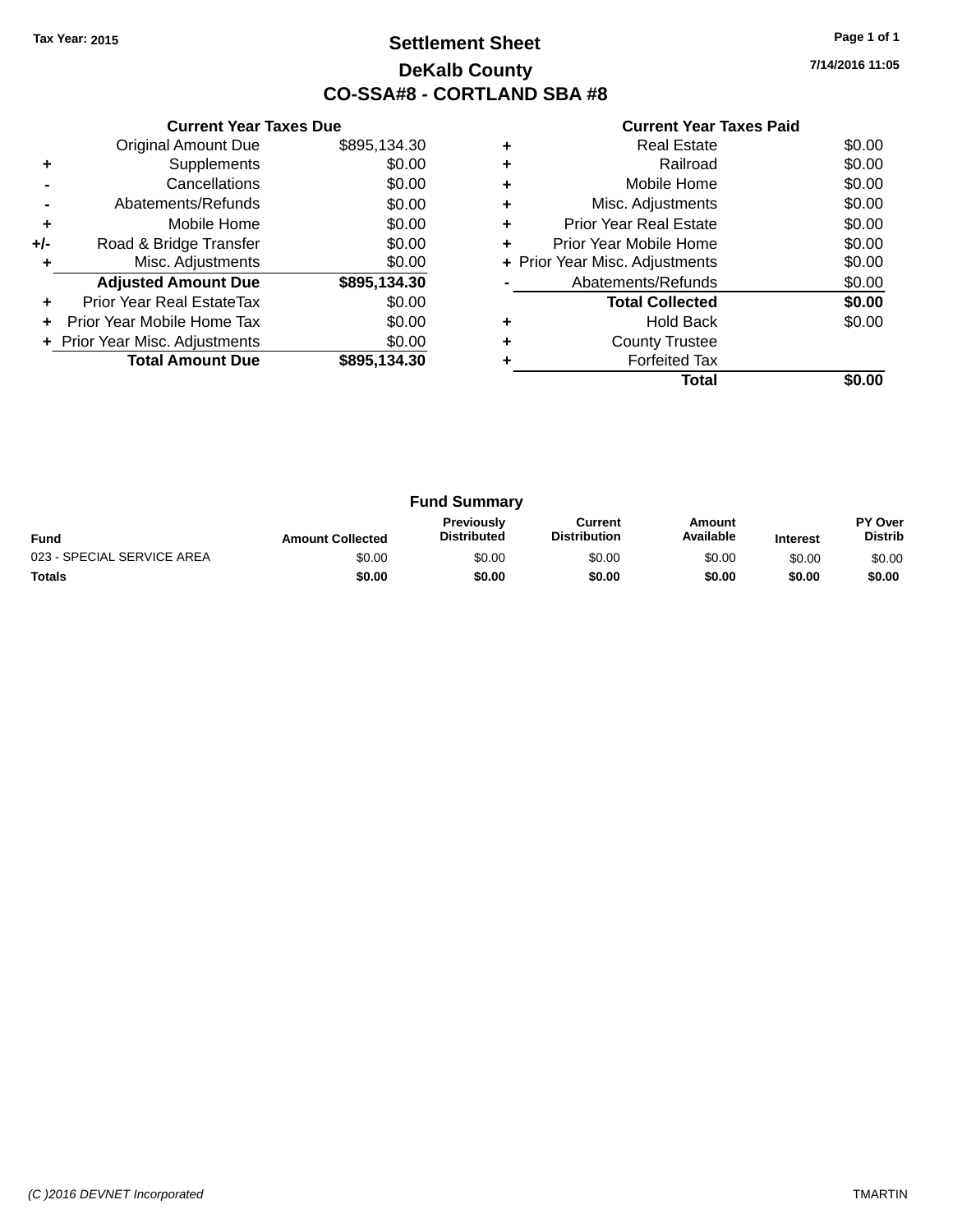## **Settlement Sheet Tax Year: 2015 Page 1 of 1 DeKalb County MA-DK #3 - MALTA DEKALB DRAINAGE #3**

**7/14/2016 11:05**

| <b>Current Year Taxes Due</b> |            |
|-------------------------------|------------|
| <b>Original Amount Due</b>    | \$3,756.78 |
| Supplements                   | \$0.00     |
| Cancellations                 | \$0.00     |
| Abatements/Refunds            | \$0.00     |
| Mobile Home                   | \$0.00     |
| Road & Bridge Transfer        | \$0.00     |
| Misc. Adjustments             | \$0.00     |
| <b>Adjusted Amount Due</b>    | \$3,756.78 |
| Prior Year Real EstateTax     | \$0.00     |
| Prior Year Mobile Home Tax    | \$0.00     |
| Prior Year Misc. Adjustments  | \$0.00     |
| <b>Total Amount Due</b>       | \$3.756.78 |
|                               |            |

|   | <b>Real Estate</b>             | \$1,913.25 |
|---|--------------------------------|------------|
| ٠ | Railroad                       | \$0.00     |
| ٠ | Mobile Home                    | \$0.00     |
| ٠ | Misc. Adjustments              | \$0.00     |
| ٠ | <b>Prior Year Real Estate</b>  | \$0.00     |
| ٠ | Prior Year Mobile Home         | \$0.00     |
|   | + Prior Year Misc. Adjustments | \$0.00     |
|   | Abatements/Refunds             | \$0.00     |
|   | <b>Total Collected</b>         | \$1,913.25 |
| ٠ | <b>Hold Back</b>               | \$0.00     |
| ٠ | <b>County Trustee</b>          |            |
| ٠ | <b>Forfeited Tax</b>           |            |
|   | Total                          | \$1,913.25 |
|   |                                |            |

|                 |                         |                                  | <b>Distribution Summary</b>           |                                |                 |                           |  |
|-----------------|-------------------------|----------------------------------|---------------------------------------|--------------------------------|-----------------|---------------------------|--|
|                 |                         |                                  | <b>Tax Distribution Date</b>          |                                |                 | <b>Amount</b>             |  |
|                 |                         |                                  | 05/27/2016                            |                                |                 | \$377.91                  |  |
|                 |                         |                                  | 06/24/2016                            |                                |                 | \$1,535.34                |  |
|                 |                         |                                  |                                       | <b>Totals: 2 Distributions</b> |                 | \$1,913.25                |  |
|                 |                         |                                  | <b>Grand Totals: 2 Distributions</b>  |                                |                 | \$1,913.25                |  |
|                 |                         | <b>Fund Summary</b>              |                                       |                                |                 |                           |  |
| <b>Fund</b>     | <b>Amount Collected</b> | Previously<br><b>Distributed</b> | <b>Current</b><br><b>Distribution</b> | Amount<br>Available            | <b>Interest</b> | PY Over<br><b>Distrib</b> |  |
| 001 - CORPORATE | \$1,913.25              | \$1,913.25                       | \$0.00                                | \$0.00                         | \$0.00          | \$0.00                    |  |
| <b>Totals</b>   | \$1,913.25              | \$1,913.25                       | \$0.00                                | \$0.00                         | \$0.00          | \$0.00                    |  |
|                 |                         |                                  |                                       |                                |                 |                           |  |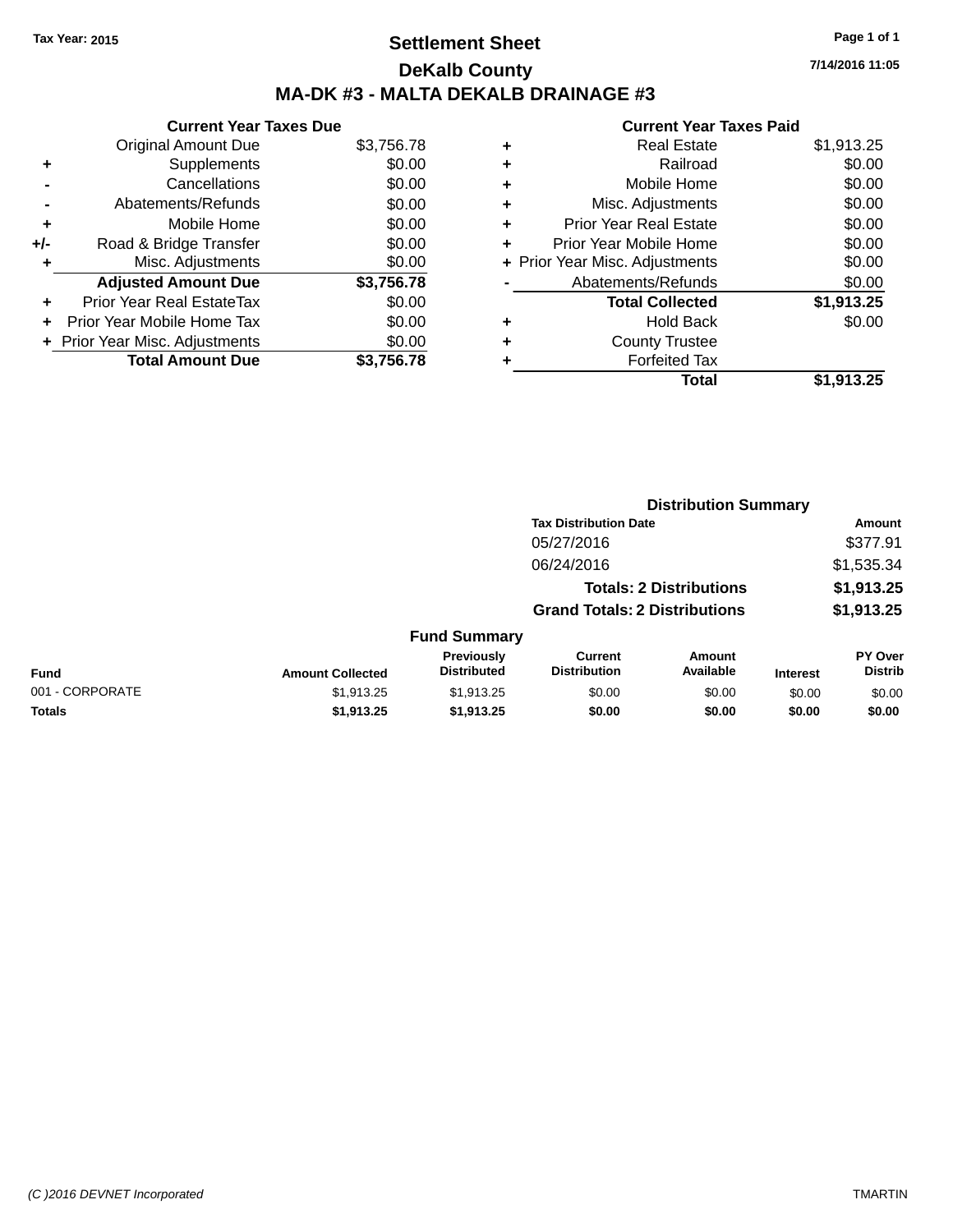### **Settlement Sheet Tax Year: 2015 Page 1 of 1 DeKalb County MAMIAFDK - MA-MI-AF-DK DRAINAGE #11**

**Current Year Taxes Due** Original Amount Due \$15,174.70 **+** Supplements \$0.00 **-** Cancellations \$0.00 **-** Abatements/Refunds \$0.00 **+** Mobile Home \$0.00 **+/-** Road & Bridge Transfer \$0.00 **+** Misc. Adjustments \$0.00 **Adjusted Amount Due \$15,174.70 +** Prior Year Real EstateTax \$0.00 **+** Prior Year Mobile Home Tax \$0.00 **+** Prior Year Misc. Adjustments \$0.00<br> **Total Amount Due** \$15,174.70 **Total Amount Due** 

|   | <b>Real Estate</b>             | \$7,941.30 |
|---|--------------------------------|------------|
| ٠ | Railroad                       | \$0.00     |
| ٠ | Mobile Home                    | \$0.00     |
| ٠ | Misc. Adjustments              | \$0.00     |
| ٠ | <b>Prior Year Real Estate</b>  | \$0.00     |
| ٠ | Prior Year Mobile Home         | \$0.00     |
|   | + Prior Year Misc. Adjustments | \$0.00     |
|   | Abatements/Refunds             | \$0.00     |
|   | <b>Total Collected</b>         | \$7,941.30 |
| ٠ | <b>Hold Back</b>               | \$0.00     |
| ٠ | <b>County Trustee</b>          |            |
| ٠ | <b>Forfeited Tax</b>           |            |
|   | Total                          | \$7,941.30 |
|   |                                |            |

|                 |                         |                                  | <b>Distribution Summary</b>           |                                |                 |                           |
|-----------------|-------------------------|----------------------------------|---------------------------------------|--------------------------------|-----------------|---------------------------|
|                 |                         |                                  | <b>Tax Distribution Date</b>          |                                |                 | Amount                    |
|                 |                         |                                  | 05/27/2016                            |                                |                 | \$1,065.00                |
|                 |                         |                                  | 06/24/2016                            |                                |                 | \$6,876.30                |
|                 |                         |                                  |                                       | <b>Totals: 2 Distributions</b> |                 | \$7,941.30                |
|                 |                         |                                  | <b>Grand Totals: 2 Distributions</b>  |                                |                 | \$7,941.30                |
|                 |                         | <b>Fund Summary</b>              |                                       |                                |                 |                           |
| <b>Fund</b>     | <b>Amount Collected</b> | Previously<br><b>Distributed</b> | <b>Current</b><br><b>Distribution</b> | Amount<br>Available            | <b>Interest</b> | PY Over<br><b>Distrib</b> |
| 001 - CORPORATE | \$7,941.30              | \$7,941.30                       | \$0.00                                | \$0.00                         | \$0.00          | \$0.00                    |
| <b>Totals</b>   | \$7,941.30              | \$7,941.30                       | \$0.00                                | \$0.00                         | \$0.00          | \$0.00                    |
|                 |                         |                                  |                                       |                                |                 |                           |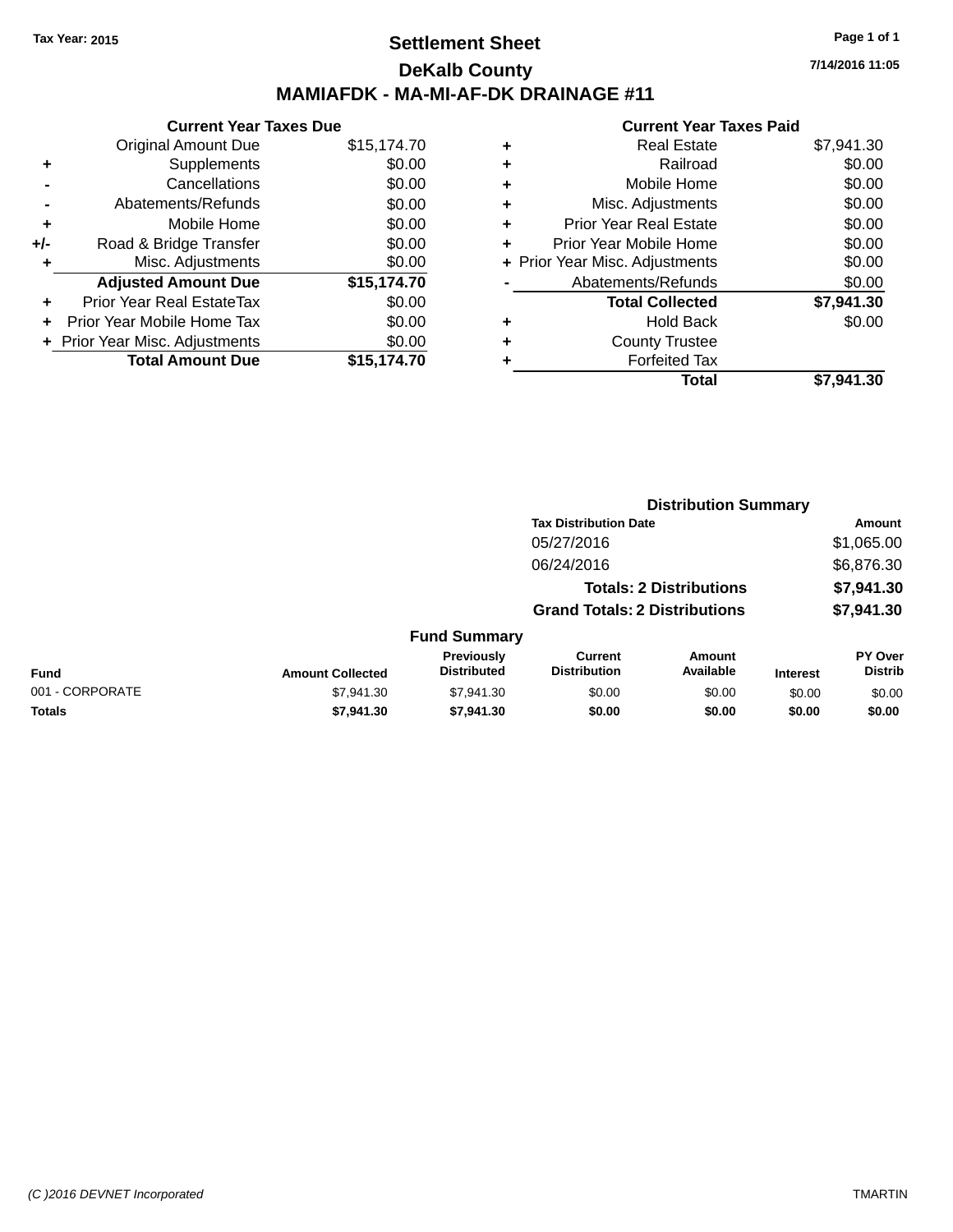## **Settlement Sheet Tax Year: 2015 Page 1 of 1 DeKalb County MY-DK #2 - MAYFIELD DEKALB DRAINAGE**

**Current Year Taxes Due** Original Amount Due \$1,206.46 **+** Supplements \$0.00 **-** Cancellations \$0.00 **-** Abatements/Refunds \$0.00 **+** Mobile Home \$0.00 **+/-** Road & Bridge Transfer \$0.00 **+** Misc. Adjustments \$0.00 **Adjusted Amount Due \$1,206.46 +** Prior Year Real EstateTax \$0.00 **+** Prior Year Mobile Home Tax \$0.00 **+** Prior Year Misc. Adjustments  $$0.00$ **Total Amount Due \$1,206.46**

### **Current Year Taxes Paid +** Real Estate \$689.75 **+** Railroad \$0.00 **+** Mobile Home \$0.00 **+** Misc. Adjustments \$0.00 **+** Prior Year Real Estate \$0.00 **+** Prior Year Mobile Home \$0.00 **+ Prior Year Misc. Adjustments**  $$0.00$ Abatements/Refunds \$0.00 **Total Collected \$689.75 +** Hold Back \$0.00 **+** County Trustee **+** Forfeited Tax **Total \$689.75**

|                 |                         |                                  | <b>Distribution Summary</b>           |                                |                 |                                  |
|-----------------|-------------------------|----------------------------------|---------------------------------------|--------------------------------|-----------------|----------------------------------|
|                 |                         |                                  | <b>Tax Distribution Date</b>          |                                |                 | Amount                           |
|                 |                         |                                  | 05/27/2016                            |                                |                 | \$8.82                           |
|                 |                         |                                  | 06/24/2016                            |                                |                 | \$680.93                         |
|                 |                         |                                  |                                       | <b>Totals: 2 Distributions</b> |                 | \$689.75                         |
|                 |                         |                                  | <b>Grand Totals: 2 Distributions</b>  |                                |                 | \$689.75                         |
|                 |                         | <b>Fund Summary</b>              |                                       |                                |                 |                                  |
| <b>Fund</b>     | <b>Amount Collected</b> | Previously<br><b>Distributed</b> | <b>Current</b><br><b>Distribution</b> | Amount<br>Available            | <b>Interest</b> | <b>PY Over</b><br><b>Distrib</b> |
| 001 - CORPORATE | \$689.75                | \$689.75                         | \$0.00                                | \$0.00                         | \$0.00          | \$0.00                           |
| <b>Totals</b>   | \$689.75                | \$689.75                         | \$0.00                                | \$0.00                         | \$0.00          | \$0.00                           |
|                 |                         |                                  |                                       |                                |                 |                                  |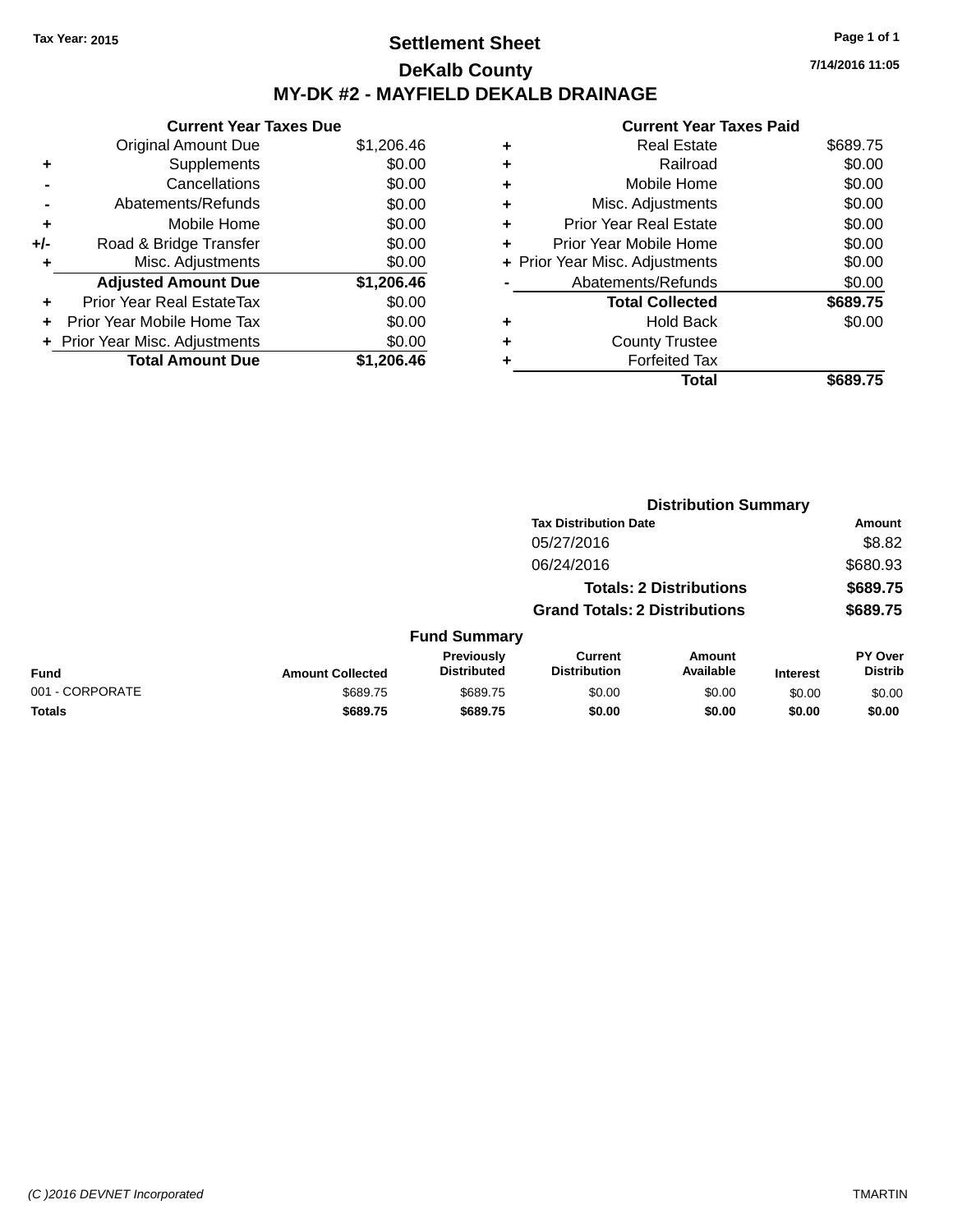### **Settlement Sheet Tax Year: 2015 Page 1 of 1 DeKalb County NO-LR-SA # - NO-LR-SA DRAINAGE #10**

**7/14/2016 11:05**

|     | <b>Current Year Taxes Due</b>  |             |  |  |  |  |
|-----|--------------------------------|-------------|--|--|--|--|
|     | <b>Original Amount Due</b>     | \$50,432.76 |  |  |  |  |
| ٠   | Supplements                    | \$356.88    |  |  |  |  |
|     | Cancellations                  | \$563.34    |  |  |  |  |
|     | Abatements/Refunds             | \$0.00      |  |  |  |  |
| ٠   | Mobile Home                    | \$0.00      |  |  |  |  |
| +/- | Road & Bridge Transfer         | \$0.00      |  |  |  |  |
| ٠   | Misc. Adjustments              | \$0.00      |  |  |  |  |
|     | <b>Adjusted Amount Due</b>     | \$50,226.30 |  |  |  |  |
| ٠   | Prior Year Real EstateTax      | \$59.40     |  |  |  |  |
|     | Prior Year Mobile Home Tax     | \$0.00      |  |  |  |  |
|     | + Prior Year Misc. Adjustments | \$29.70     |  |  |  |  |
|     | <b>Total Amount Due</b>        | \$50,315.40 |  |  |  |  |

| ٠ | <b>Real Estate</b>             | \$29,600.29 |
|---|--------------------------------|-------------|
| ٠ | Railroad                       | \$0.00      |
| ٠ | Mobile Home                    | \$0.00      |
| ٠ | Misc. Adjustments              | \$0.00      |
| ٠ | <b>Prior Year Real Estate</b>  | \$59.40     |
| ٠ | Prior Year Mobile Home         | \$0.00      |
|   | + Prior Year Misc. Adjustments | \$29.70     |
|   | Abatements/Refunds             | \$0.00      |
|   | <b>Total Collected</b>         | \$29,689.39 |
| ٠ | <b>Hold Back</b>               | \$0.00      |
| ٠ | <b>County Trustee</b>          |             |
|   | <b>Forfeited Tax</b>           |             |
|   | Total                          | \$29.689.39 |
|   |                                |             |

|                                           |                                                  |                                        |                                                | <b>Distribution Summary</b>    |                 |                           |
|-------------------------------------------|--------------------------------------------------|----------------------------------------|------------------------------------------------|--------------------------------|-----------------|---------------------------|
|                                           |                                                  |                                        | <b>Tax Distribution Date</b>                   |                                | <b>Amount</b>   |                           |
|                                           |                                                  |                                        | 05/27/2016                                     |                                |                 | \$6,112.43                |
|                                           |                                                  |                                        | 06/24/2016                                     |                                |                 | \$22,866.47               |
|                                           |                                                  |                                        | 07/22/2016                                     |                                |                 | \$710.49                  |
|                                           |                                                  |                                        |                                                | <b>Totals: 3 Distributions</b> |                 | \$29,689.39               |
|                                           |                                                  |                                        | <b>Grand Totals: 3 Distributions</b>           |                                |                 | \$29,689.39               |
|                                           |                                                  | <b>Fund Summary</b>                    |                                                |                                |                 |                           |
| <b>Fund</b>                               | <b>Amount Collected</b>                          | Previously<br><b>Distributed</b>       | <b>Current</b><br><b>Distribution</b>          | Amount<br>Available            | <b>Interest</b> | PY Over<br><b>Distrib</b> |
| 001 - CORPORATE                           | \$29,689.39                                      | \$28,978.90                            | \$710.49                                       | \$0.00                         | \$0.00          | \$0.00                    |
| Totals                                    | \$29,689.39                                      | \$28,978.90                            | \$710.49                                       | \$0.00                         | \$0.00          | \$0.00                    |
|                                           |                                                  | <b>Miscellaneous Adjustment Detail</b> |                                                |                                |                 |                           |
| <u> Year Source</u><br>2014 DR - Drainage | <b>Account Type</b><br><b>Back Tax Collected</b> | <b>Amount Adjustment Description</b>   | \$29.70 PAIGAH REDEMPTION 19-36-106-001 by TBA |                                |                 |                           |
| <b>Totals 1 entries</b>                   |                                                  | \$29.70                                |                                                |                                |                 |                           |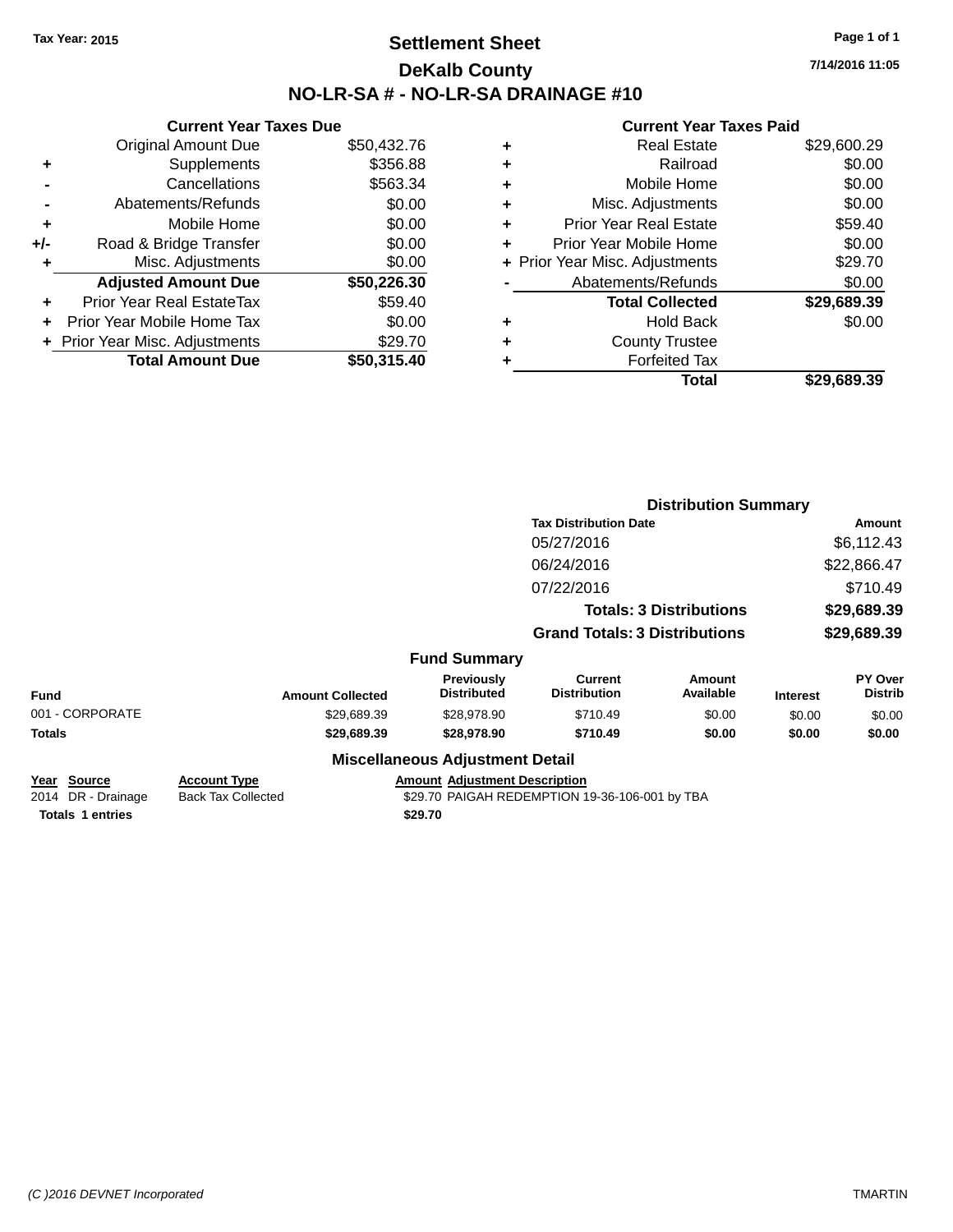## **Settlement Sheet Tax Year: 2015 Page 1 of 1 DeKalb County NORMAL #13 - NORMAL DRAINAGE DISTRICT**

**Current Year Taxes Due** Original Amount Due \$22,111.94 **+** Supplements \$0.00 **-** Cancellations \$19.20 **-** Abatements/Refunds \$0.00 **+** Mobile Home \$0.00 **+/-** Road & Bridge Transfer \$0.00 **+** Misc. Adjustments \$0.00 **Adjusted Amount Due \$22,092.74 +** Prior Year Real EstateTax \$0.00 **+** Prior Year Mobile Home Tax \$0.00 **+** Prior Year Misc. Adjustments  $$0.00$ **Total Amount Due \$22,092.74**

### **Current Year Taxes Paid +** Real Estate \$11,216.49 **+** Railroad \$0.00 **+** Mobile Home \$0.00 **+** Misc. Adjustments \$0.00 **+** Prior Year Real Estate \$0.00 **+** Prior Year Mobile Home \$0.00 **+** Prior Year Misc. Adjustments  $$0.00$ Abatements/Refunds \$0.00 **Total Collected \$11,216.49 +** Hold Back \$0.00 **+** County Trustee **+** Forfeited Tax **Total \$11,216.49**

|                 |                         |                                  |                                       | <b>Distribution Summary</b>    |                 |                                  |
|-----------------|-------------------------|----------------------------------|---------------------------------------|--------------------------------|-----------------|----------------------------------|
|                 |                         |                                  | <b>Tax Distribution Date</b>          |                                |                 | Amount                           |
|                 |                         |                                  | 05/27/2016                            |                                |                 | \$1,065.86                       |
|                 |                         |                                  | 06/24/2016                            |                                |                 | \$9,833.83                       |
|                 |                         |                                  | 07/22/2016                            |                                |                 | \$316.80                         |
|                 |                         |                                  |                                       | <b>Totals: 3 Distributions</b> |                 | \$11,216.49                      |
|                 |                         |                                  | <b>Grand Totals: 3 Distributions</b>  |                                |                 | \$11,216.49                      |
|                 |                         | <b>Fund Summary</b>              |                                       |                                |                 |                                  |
| <b>Fund</b>     | <b>Amount Collected</b> | Previously<br><b>Distributed</b> | <b>Current</b><br><b>Distribution</b> | <b>Amount</b><br>Available     | <b>Interest</b> | <b>PY Over</b><br><b>Distrib</b> |
| 001 - CORPORATE | \$11,216.49             | \$10,899.69                      | \$316.80                              | \$0.00                         | \$0.00          | \$0.00                           |
| <b>Totals</b>   | \$11.216.49             | \$10,899.69                      | \$316.80                              | \$0.00                         | \$0.00          | \$0.00                           |
|                 |                         |                                  |                                       |                                |                 |                                  |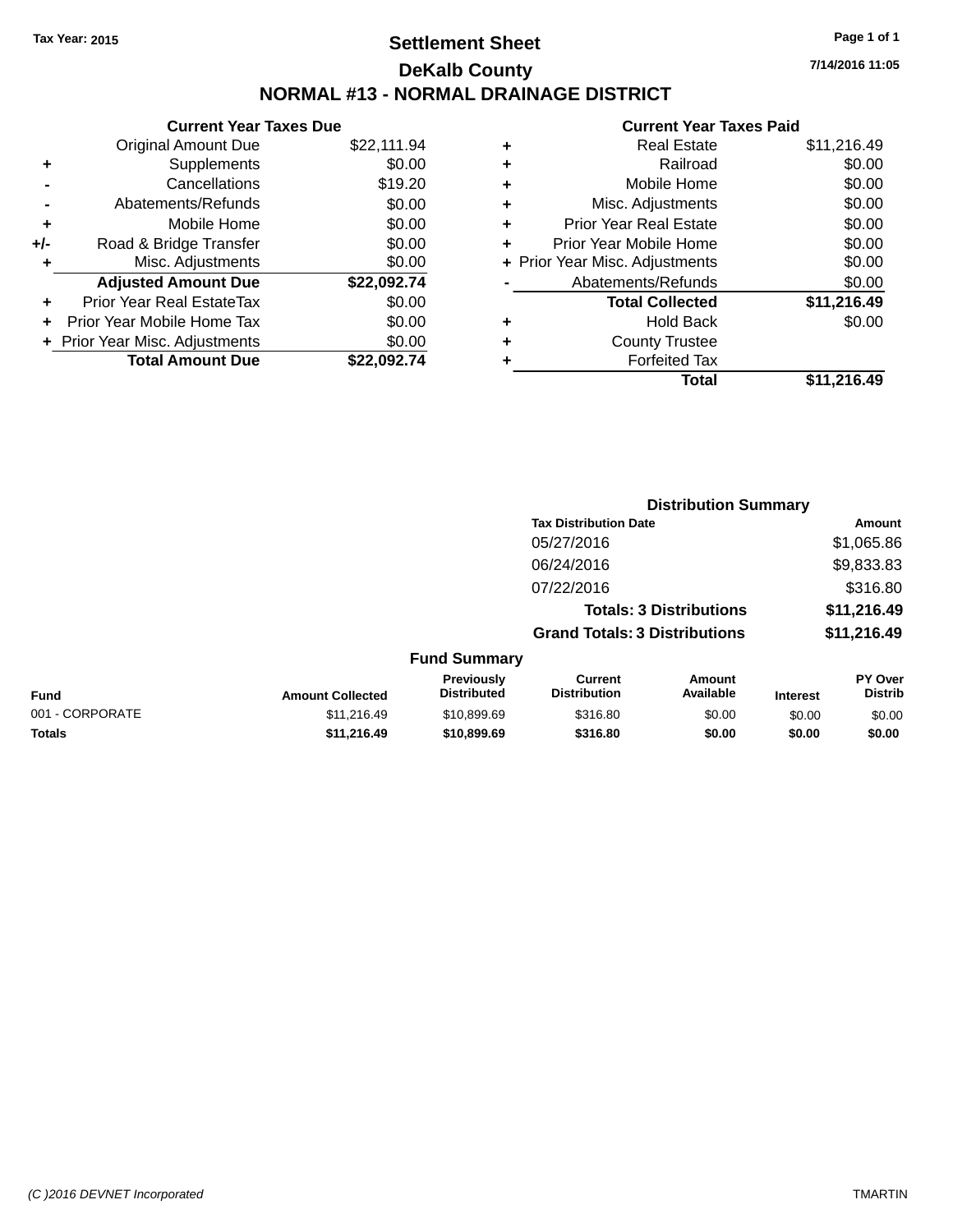## **Settlement Sheet Tax Year: 2015 Page 1 of 1 DeKalb County SH-MI #6 - SHABBONA/MILAN DRAINAGE**

|     | <b>Current Year Taxes Due</b> |             |
|-----|-------------------------------|-------------|
|     | <b>Original Amount Due</b>    | \$10,933.76 |
| ÷   | Supplements                   | \$0.00      |
|     | Cancellations                 | \$0.00      |
|     | Abatements/Refunds            | \$0.00      |
| ٠   | Mobile Home                   | \$0.00      |
| +/- | Road & Bridge Transfer        | \$0.00      |
|     | Misc. Adjustments             | \$0.00      |
|     | <b>Adjusted Amount Due</b>    | \$10,933.76 |
| ٠   | Prior Year Real EstateTax     | \$0.00      |
|     | Prior Year Mobile Home Tax    | \$0.00      |
|     | Prior Year Misc. Adjustments  | \$0.00      |
|     | <b>Total Amount Due</b>       | \$10,933.76 |

### **Current Year Taxes Paid**

|   | <b>Real Estate</b>             | \$6,592.76 |
|---|--------------------------------|------------|
| ٠ | Railroad                       | \$0.00     |
| ٠ | Mobile Home                    | \$0.00     |
| ٠ | Misc. Adjustments              | \$0.00     |
| ٠ | <b>Prior Year Real Estate</b>  | \$0.00     |
|   | Prior Year Mobile Home         | \$0.00     |
|   | + Prior Year Misc. Adjustments | \$0.00     |
|   | Abatements/Refunds             | \$0.00     |
|   | <b>Total Collected</b>         | \$6,592.76 |
| ٠ | <b>Hold Back</b>               | \$0.00     |
| ٠ | <b>County Trustee</b>          |            |
|   | <b>Forfeited Tax</b>           |            |
|   | Total                          | \$6,592.76 |
|   |                                |            |

**Distribution Summary**

|  | ıt Year Taxes Paid |  |  |
|--|--------------------|--|--|

|                         |                                  | <b>Tax Distribution Date</b>          |                                |                 | Amount                    |
|-------------------------|----------------------------------|---------------------------------------|--------------------------------|-----------------|---------------------------|
|                         |                                  | 05/27/2016                            |                                |                 | \$1,474.70                |
|                         |                                  | 06/24/2016                            |                                | \$5,117.31      |                           |
|                         |                                  | 07/22/2016                            |                                |                 | \$0.75                    |
|                         |                                  |                                       | <b>Totals: 3 Distributions</b> |                 | \$6,592.76                |
|                         |                                  | <b>Grand Totals: 3 Distributions</b>  |                                |                 | \$6,592.76                |
|                         | <b>Fund Summary</b>              |                                       |                                |                 |                           |
| <b>Amount Collected</b> | Previously<br><b>Distributed</b> | <b>Current</b><br><b>Distribution</b> | Amount<br>Available            | <b>Interest</b> | PY Over<br><b>Distrib</b> |
| \$6,592.76              | \$65901                          | ደበ 75                                 | <b>RO 00</b>                   | ድስ ሰሰ           | ድስ ሰሰ                     |

**Fund Interest** 001 - CORPORATE \$6,592.76 \$6,592.01 \$0.75 \$0.00 \$0.00 \$0.00 **Totals \$6,592.76 \$6,592.01 \$0.75 \$0.00 \$0.00 \$0.00**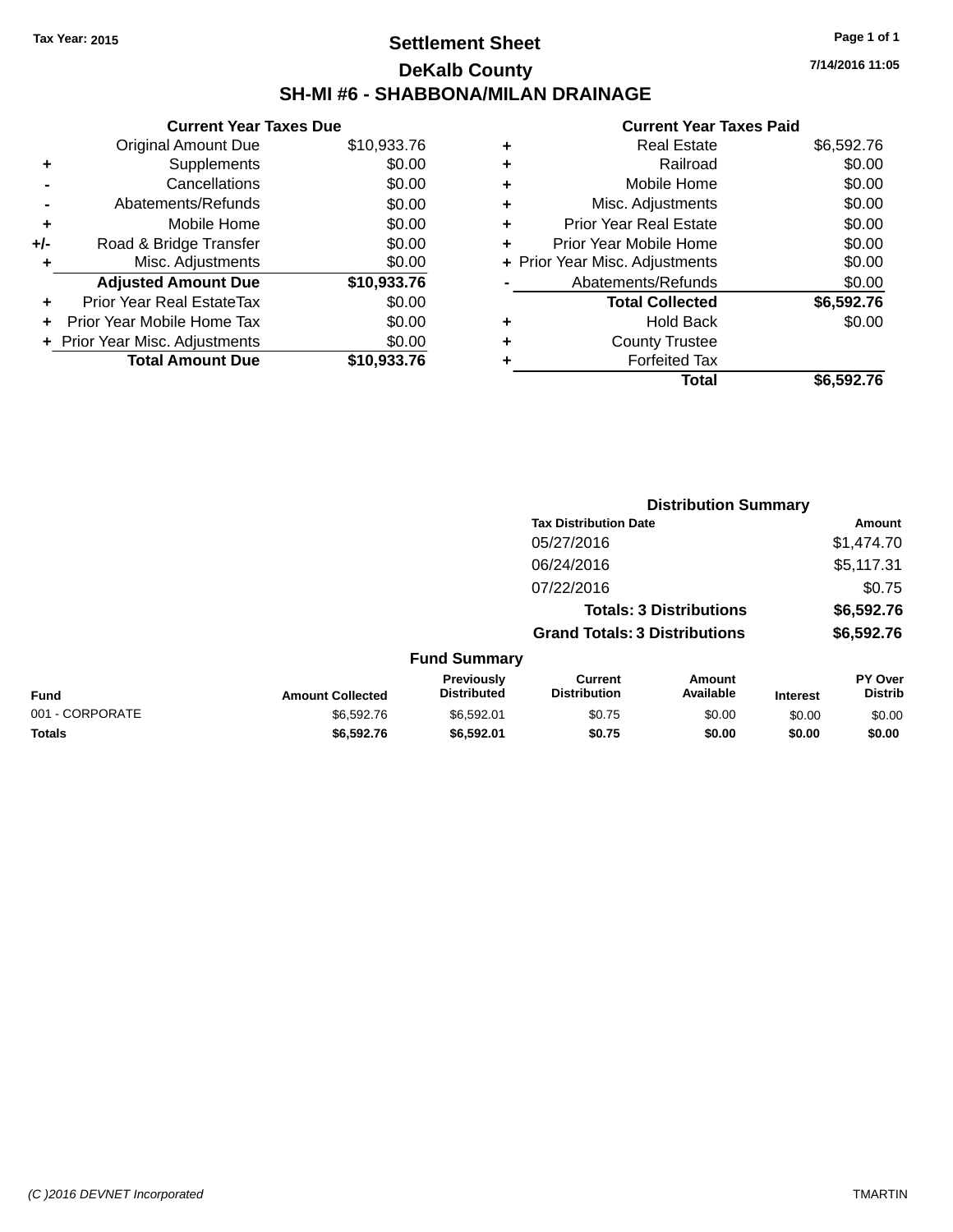## **Settlement Sheet Tax Year: 2015 Page 1 of 1 DeKalb County SQ GR #12 - SQUAW GROVE DRAINAGE**

**7/14/2016 11:05**

|     | <b>Current Year Taxes Due</b>    |            |
|-----|----------------------------------|------------|
|     | <b>Original Amount Due</b>       | \$7,028.28 |
| ٠   | Supplements                      | \$0.00     |
|     | Cancellations                    | \$0.00     |
|     | Abatements/Refunds               | \$0.00     |
| ٠   | Mobile Home                      | \$0.00     |
| +/- | Road & Bridge Transfer           | \$0.00     |
| ٠   | Misc. Adjustments                | \$0.00     |
|     | <b>Adjusted Amount Due</b>       | \$7,028.28 |
| ÷   | <b>Prior Year Real EstateTax</b> | \$0.00     |
| ٠   | Prior Year Mobile Home Tax       | \$0.00     |
|     | + Prior Year Misc. Adjustments   | \$0.00     |
|     | <b>Total Amount Due</b>          | \$7,028.28 |

|   | <b>Real Estate</b>             | \$3,740.94 |
|---|--------------------------------|------------|
| ٠ | Railroad                       | \$0.00     |
| ٠ | Mobile Home                    | \$0.00     |
| ٠ | Misc. Adjustments              | \$0.00     |
| ٠ | <b>Prior Year Real Estate</b>  | \$0.00     |
| ٠ | Prior Year Mobile Home         | \$0.00     |
|   | + Prior Year Misc. Adjustments | \$0.00     |
|   | Abatements/Refunds             | \$0.00     |
|   | <b>Total Collected</b>         | \$3,740.94 |
| ٠ | <b>Hold Back</b>               | \$0.00     |
|   | <b>County Trustee</b>          |            |
| ٠ | <b>Forfeited Tax</b>           |            |
|   | Total                          | \$3.740.94 |
|   |                                |            |

|                 |                         |                                  |                                       | <b>Distribution Summary</b>    |                 |                           |
|-----------------|-------------------------|----------------------------------|---------------------------------------|--------------------------------|-----------------|---------------------------|
|                 |                         |                                  | <b>Tax Distribution Date</b>          |                                |                 | <b>Amount</b>             |
|                 |                         |                                  | 05/27/2016                            |                                |                 | \$413.28                  |
|                 |                         |                                  | 06/24/2016                            |                                |                 | \$3,327.66                |
|                 |                         |                                  |                                       | <b>Totals: 2 Distributions</b> |                 | \$3,740.94                |
|                 |                         |                                  | <b>Grand Totals: 2 Distributions</b>  |                                |                 | \$3,740.94                |
|                 |                         | <b>Fund Summary</b>              |                                       |                                |                 |                           |
| <b>Fund</b>     | <b>Amount Collected</b> | Previously<br><b>Distributed</b> | <b>Current</b><br><b>Distribution</b> | Amount<br>Available            | <b>Interest</b> | PY Over<br><b>Distrib</b> |
| 001 - CORPORATE | \$3,740.94              | \$3,740.94                       | \$0.00                                | \$0.00                         | \$0.00          | \$0.00                    |
| <b>Totals</b>   | \$3,740.94              | \$3,740.94                       | \$0.00                                | \$0.00                         | \$0.00          | \$0.00                    |
|                 |                         |                                  |                                       |                                |                 |                           |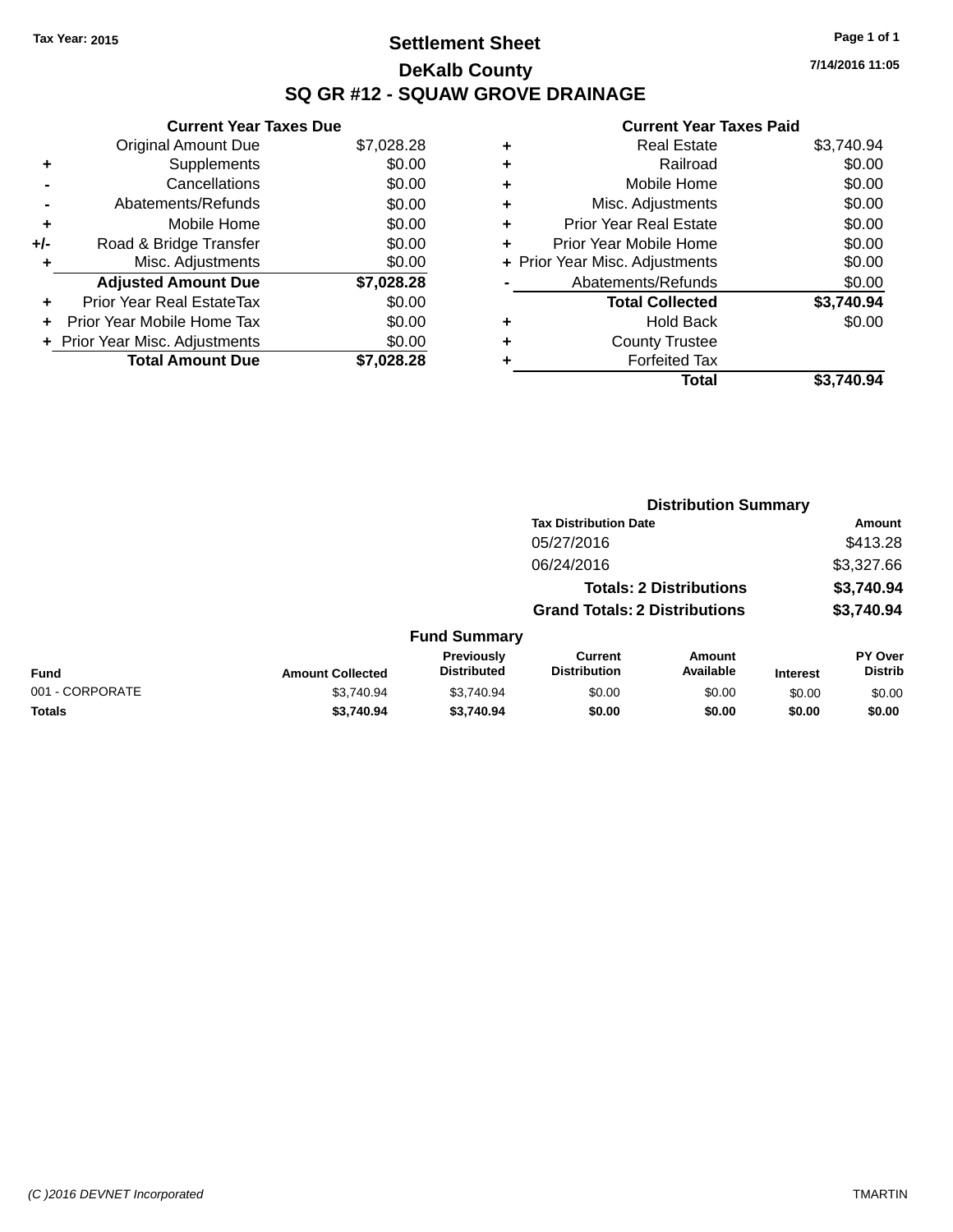### **Settlement Sheet Tax Year: 2015 Page 1 of 1 DeKalb County VG-CO #16 - VIRGIL CORTLAND DRAIN #16**

**7/14/2016 11:05**

|     | <b>Current Year Taxes Due</b>  |             |
|-----|--------------------------------|-------------|
|     | <b>Original Amount Due</b>     | \$18,253.64 |
| ٠   | Supplements                    | \$121.28    |
|     | Cancellations                  | \$121.28    |
|     | Abatements/Refunds             | \$0.00      |
| ÷   | Mobile Home                    | \$0.00      |
| +/- | Road & Bridge Transfer         | \$0.00      |
|     | Misc. Adjustments              | \$5.00      |
|     | <b>Adjusted Amount Due</b>     | \$18,258.64 |
| ÷   | Prior Year Real EstateTax      | \$0.00      |
|     | Prior Year Mobile Home Tax     | \$0.00      |
|     | + Prior Year Misc. Adjustments | \$0.00      |
|     | <b>Total Amount Due</b>        | \$18,258,64 |
|     |                                |             |

|   | <b>Real Estate</b>             | \$11,058.77 |
|---|--------------------------------|-------------|
| ٠ | Railroad                       | \$0.00      |
| ٠ | Mobile Home                    | \$0.00      |
| ٠ | Misc. Adjustments              | \$5.00      |
| ٠ | <b>Prior Year Real Estate</b>  | \$0.00      |
| ٠ | Prior Year Mobile Home         | \$0.00      |
|   | + Prior Year Misc. Adjustments | \$0.00      |
|   | Abatements/Refunds             | \$0.00      |
|   | <b>Total Collected</b>         | \$11,063.77 |
| ٠ | <b>Hold Back</b>               | \$0.00      |
| ٠ | <b>County Trustee</b>          |             |
| ٠ | <b>Forfeited Tax</b>           |             |
|   | Total                          | \$11,063.77 |
|   |                                |             |

|                                          |                                                  |                                         |                                                   | <b>Distribution Summary</b>    |                 |                                  |
|------------------------------------------|--------------------------------------------------|-----------------------------------------|---------------------------------------------------|--------------------------------|-----------------|----------------------------------|
|                                          |                                                  |                                         | <b>Tax Distribution Date</b>                      |                                |                 | Amount                           |
|                                          |                                                  |                                         | 05/27/2016                                        |                                |                 | \$1,501.54                       |
|                                          |                                                  |                                         | 06/24/2016                                        |                                |                 | \$9,311.33                       |
|                                          |                                                  |                                         | 07/22/2016                                        |                                |                 | \$250.90                         |
|                                          |                                                  |                                         |                                                   | <b>Totals: 3 Distributions</b> |                 | \$11,063.77                      |
|                                          |                                                  |                                         | <b>Grand Totals: 3 Distributions</b>              |                                | \$11,063.77     |                                  |
|                                          |                                                  | <b>Fund Summary</b>                     |                                                   |                                |                 |                                  |
| <b>Fund</b>                              | <b>Amount Collected</b>                          | <b>Previously</b><br><b>Distributed</b> | Current<br><b>Distribution</b>                    | Amount<br>Available            | <b>Interest</b> | <b>PY Over</b><br><b>Distrib</b> |
| 001 - CORPORATE                          | \$11,063.77                                      | \$10,812.87                             | \$250.90                                          | \$0.00                         | \$0.00          | \$0.00                           |
| Totals                                   | \$11,063.77                                      | \$10,812.87                             | \$250.90                                          | \$0.00                         | \$0.00          | \$0.00                           |
|                                          |                                                  | <b>Miscellaneous Adjustment Detail</b>  |                                                   |                                |                 |                                  |
| <u>Year Source</u><br>2015 DR - Drainage | <b>Account Type</b><br><b>Back Tax Collected</b> | <b>Amount Adjustment Description</b>    | \$5.00 OBERHELMAN REDEMPTION 09-25-451-001 by TBA |                                |                 |                                  |
| <b>Totals 1 entries</b>                  |                                                  | \$5.00                                  |                                                   |                                |                 |                                  |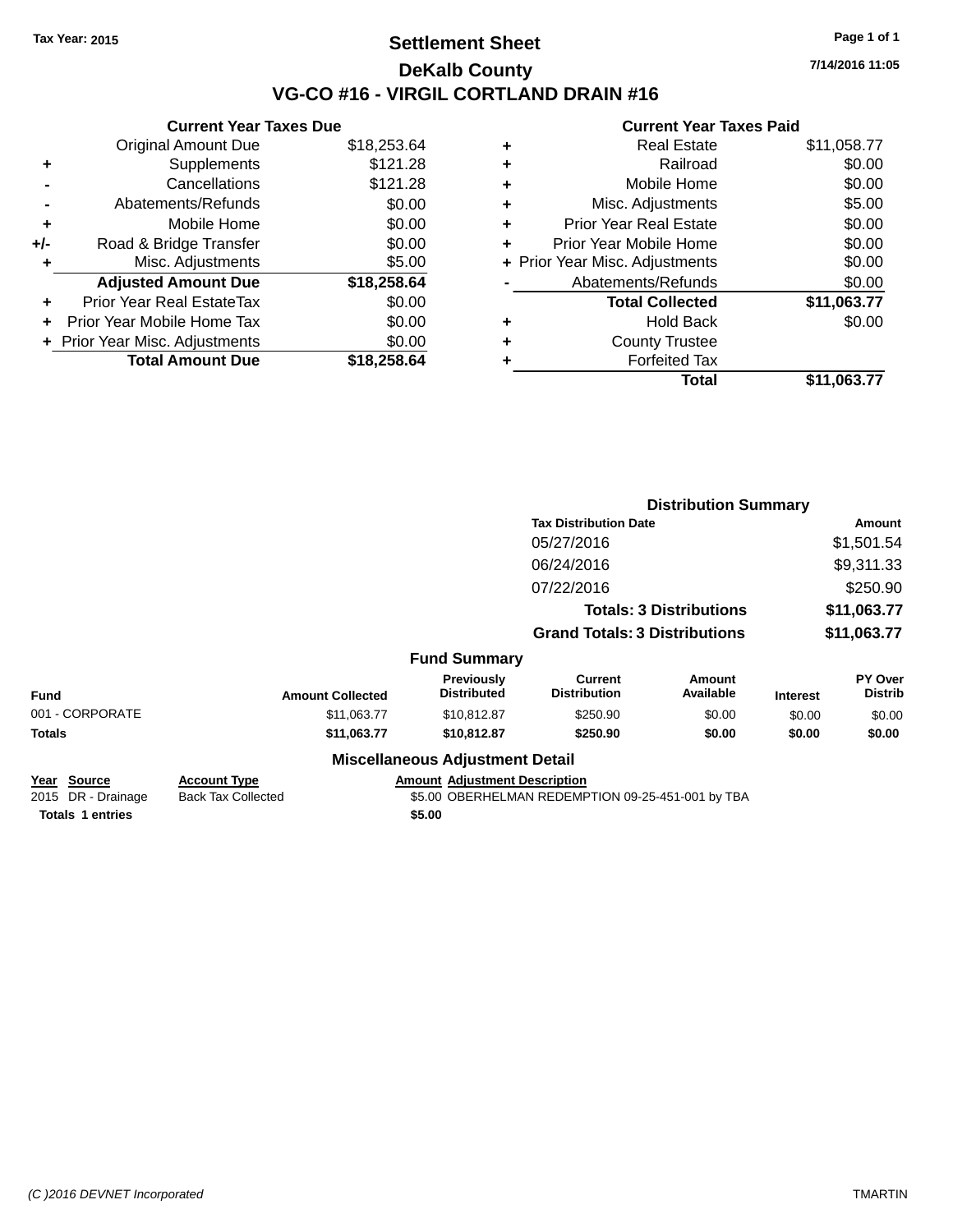## **Settlement Sheet Tax Year: 2015 Page 1 of 1 DeKalb County VI-AD #9 - VICTOR/ADAMS DRAINAGE #9**

**Current Year Taxes Due** Original Amount Due \$1,126.16 **+** Supplements \$0.00 **-** Cancellations \$0.00 **-** Abatements/Refunds \$0.00 **+** Mobile Home \$0.00 **+/-** Road & Bridge Transfer \$0.00 **+** Misc. Adjustments \$0.00 **Adjusted Amount Due \$1,126.16 +** Prior Year Real EstateTax \$0.00 **+** Prior Year Mobile Home Tax \$0.00 **+ Prior Year Misc. Adjustments**  $$0.00$ **Total Amount Due \$1,126.16**

### **Current Year Taxes Paid +** Real Estate \$647.24 **+** Railroad \$0.00

|   | Total                          | \$647.24 |
|---|--------------------------------|----------|
| ٠ | <b>Forfeited Tax</b>           |          |
| ٠ | <b>County Trustee</b>          |          |
| ٠ | <b>Hold Back</b>               | \$0.00   |
|   | <b>Total Collected</b>         | \$647.24 |
|   | Abatements/Refunds             | \$0.00   |
|   | + Prior Year Misc. Adjustments | \$0.00   |
| ٠ | Prior Year Mobile Home         | \$0.00   |
| ٠ | <b>Prior Year Real Estate</b>  | \$0.00   |
| ÷ | Misc. Adjustments              | \$0.00   |
| ÷ | Mobile Home                    | \$0.00   |
|   |                                | vv.vv    |

**Distribution Summary**

|                 |                         |                                  | <b>Tax Distribution Date</b>          |                                |                 | Amount                    |
|-----------------|-------------------------|----------------------------------|---------------------------------------|--------------------------------|-----------------|---------------------------|
|                 |                         |                                  | 05/27/2016                            |                                |                 | \$101.22                  |
|                 |                         |                                  | 06/24/2016                            |                                |                 | \$512.47                  |
|                 |                         |                                  | 07/22/2016                            |                                |                 | \$33.55                   |
|                 |                         |                                  |                                       | <b>Totals: 3 Distributions</b> |                 | \$647.24                  |
|                 |                         |                                  | <b>Grand Totals: 3 Distributions</b>  |                                |                 | \$647.24                  |
|                 |                         | <b>Fund Summary</b>              |                                       |                                |                 |                           |
| <b>Fund</b>     | <b>Amount Collected</b> | Previously<br><b>Distributed</b> | <b>Current</b><br><b>Distribution</b> | Amount<br>Available            | <b>Interest</b> | PY Over<br><b>Distrib</b> |
| 001 - CORPORATE | \$647.24                | \$613.69                         | \$33.55                               | \$0.00                         | \$0.00          | \$0.00                    |
| <b>Totals</b>   | \$647.24                | \$613.69                         | \$33.55                               | \$0.00                         | \$0.00          | \$0.00                    |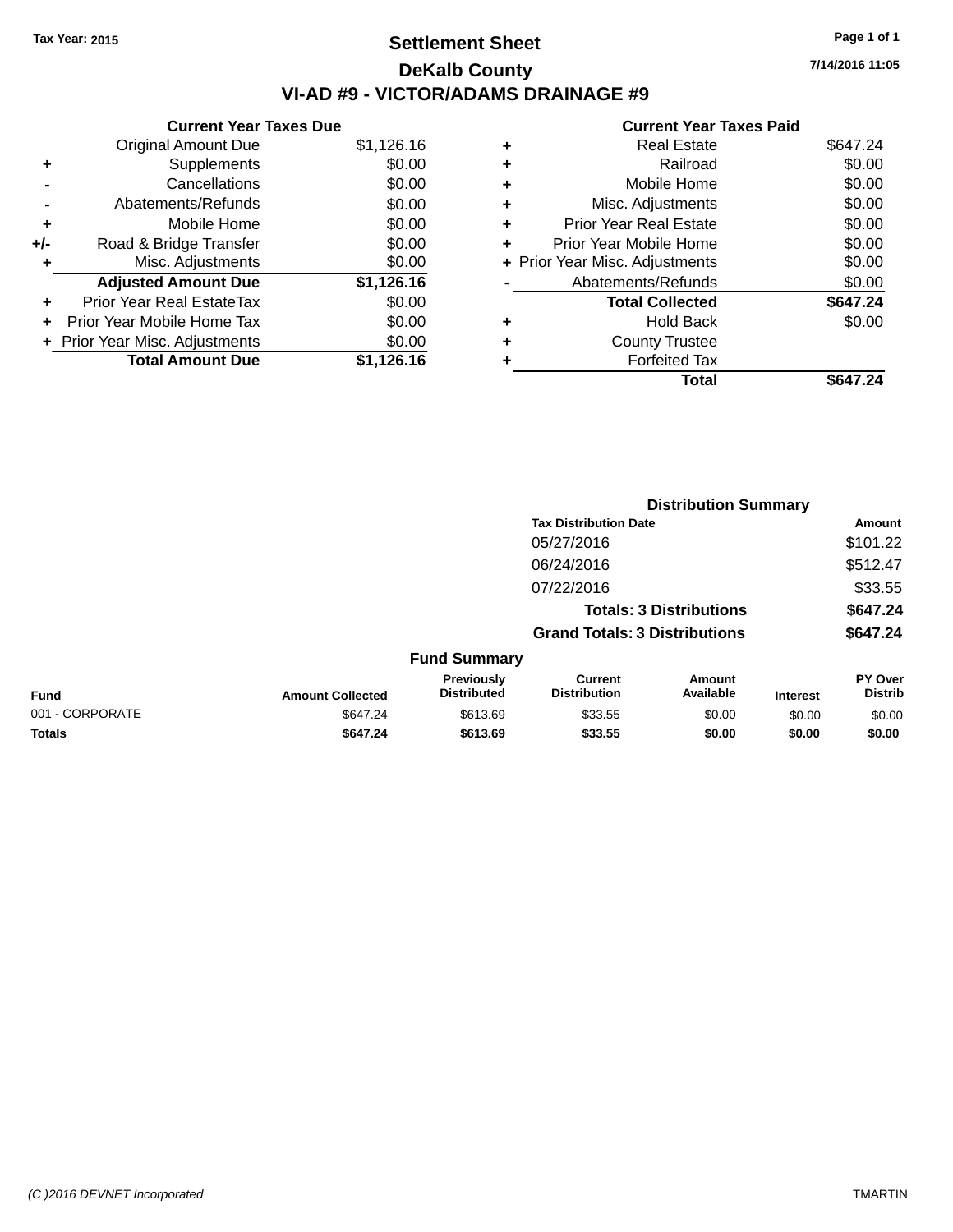## **Settlement Sheet Tax Year: 2015 Page 1 of 1 DeKalb County VI-CL #14 - VICTOR-CLINTON DRAINAGE**

**Current Year Taxes Due** Original Amount Due \$5,232.00 **+** Supplements \$0.00 **-** Cancellations \$0.00 **-** Abatements/Refunds \$0.00 **+** Mobile Home \$0.00 **+/-** Road & Bridge Transfer \$0.00 **+** Misc. Adjustments \$0.00 **Adjusted Amount Due \$5,232.00 +** Prior Year Real EstateTax \$0.00 **+** Prior Year Mobile Home Tax \$0.00 **+ Prior Year Misc. Adjustments**  $$0.00$ **Total Amount Due \$5,232.00**

#### **Current Year Taxes Paid**

| ٠ | <b>Real Estate</b>             | \$4,006.31 |
|---|--------------------------------|------------|
| ٠ | Railroad                       | \$0.00     |
| ٠ | Mobile Home                    | \$0.00     |
| ٠ | Misc. Adjustments              | \$0.00     |
| ٠ | <b>Prior Year Real Estate</b>  | \$0.00     |
| ٠ | Prior Year Mobile Home         | \$0.00     |
|   | + Prior Year Misc. Adjustments | \$0.00     |
|   | Abatements/Refunds             | \$0.00     |
|   | <b>Total Collected</b>         | \$4,006.31 |
| ٠ | <b>Hold Back</b>               | \$0.00     |
| ٠ | <b>County Trustee</b>          |            |
| ٠ | <b>Forfeited Tax</b>           |            |
|   | Total                          | \$4,006.31 |

|                 |                         |                                  |                                       | <b>Distribution Summary</b>    |                 |                                  |
|-----------------|-------------------------|----------------------------------|---------------------------------------|--------------------------------|-----------------|----------------------------------|
|                 |                         |                                  | <b>Tax Distribution Date</b>          |                                |                 | Amount                           |
|                 |                         |                                  | 05/27/2016                            |                                |                 | \$997.40                         |
|                 |                         |                                  | 06/24/2016                            |                                |                 | \$3,008.91                       |
|                 |                         |                                  |                                       | <b>Totals: 2 Distributions</b> |                 | \$4,006.31                       |
|                 |                         |                                  | <b>Grand Totals: 2 Distributions</b>  |                                |                 | \$4,006.31                       |
|                 |                         | <b>Fund Summary</b>              |                                       |                                |                 |                                  |
| <b>Fund</b>     | <b>Amount Collected</b> | Previously<br><b>Distributed</b> | <b>Current</b><br><b>Distribution</b> | <b>Amount</b><br>Available     | <b>Interest</b> | <b>PY Over</b><br><b>Distrib</b> |
| 001 - CORPORATE | \$4,006.31              | \$4,006.31                       | \$0.00                                | \$0.00                         | \$0.00          | \$0.00                           |
| <b>Totals</b>   | \$4,006.31              | \$4,006.31                       | \$0.00                                | \$0.00                         | \$0.00          | \$0.00                           |
|                 |                         |                                  |                                       |                                |                 |                                  |

|  | <b>CONSINA VARD TAMAA DAL</b> I |  |
|--|---------------------------------|--|